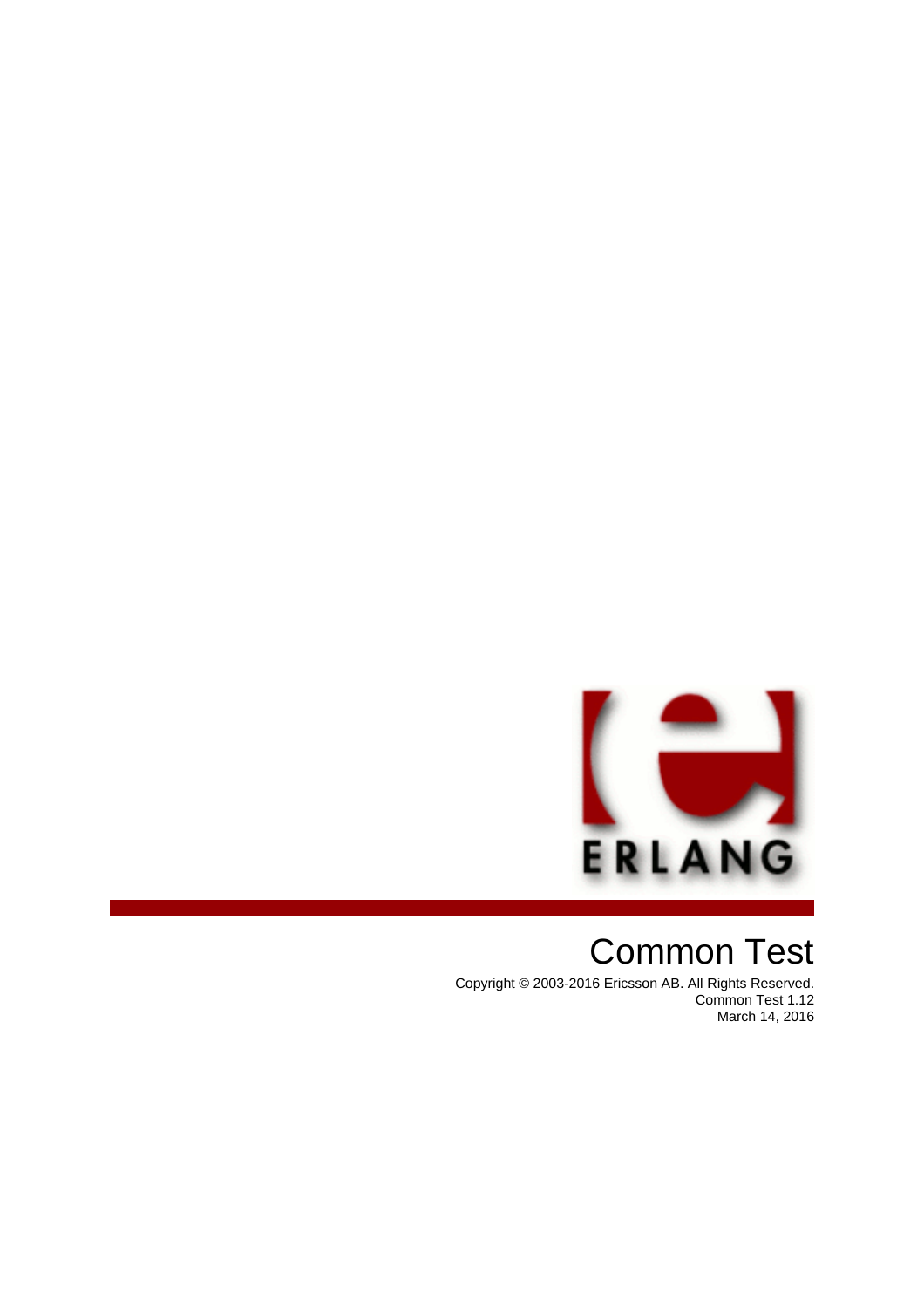#### **Copyright © 2003-2016 Ericsson AB. All Rights Reserved.**

Licensed under the Apache License, Version 2.0 (the "License"); you may not use this file except in compliance with the License. You may obtain a copy of the License at http://www.apache.org/licenses/LICENSE-2.0 Unless required by applicable law or agreed to in writing, software distributed under the License is distributed on an "AS IS" BASIS, WITHOUT WARRANTIES OR CONDITIONS OF ANY KIND, either express or implied. See the License for the specific language governing permissions and limitations under the License. Ericsson AB. All Rights Reserved..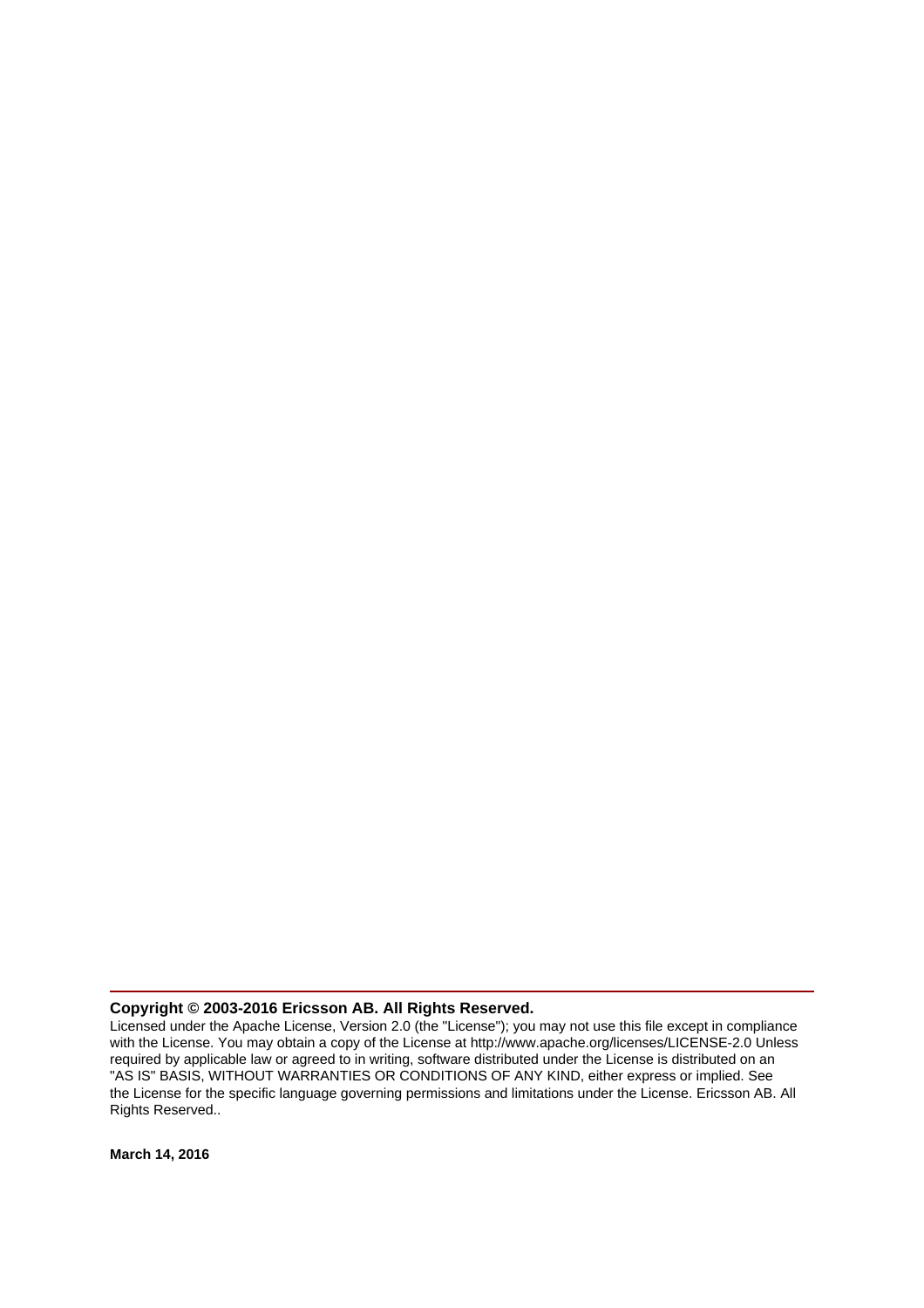Ericsson AB. All Rights Reserved.: Common Test | 1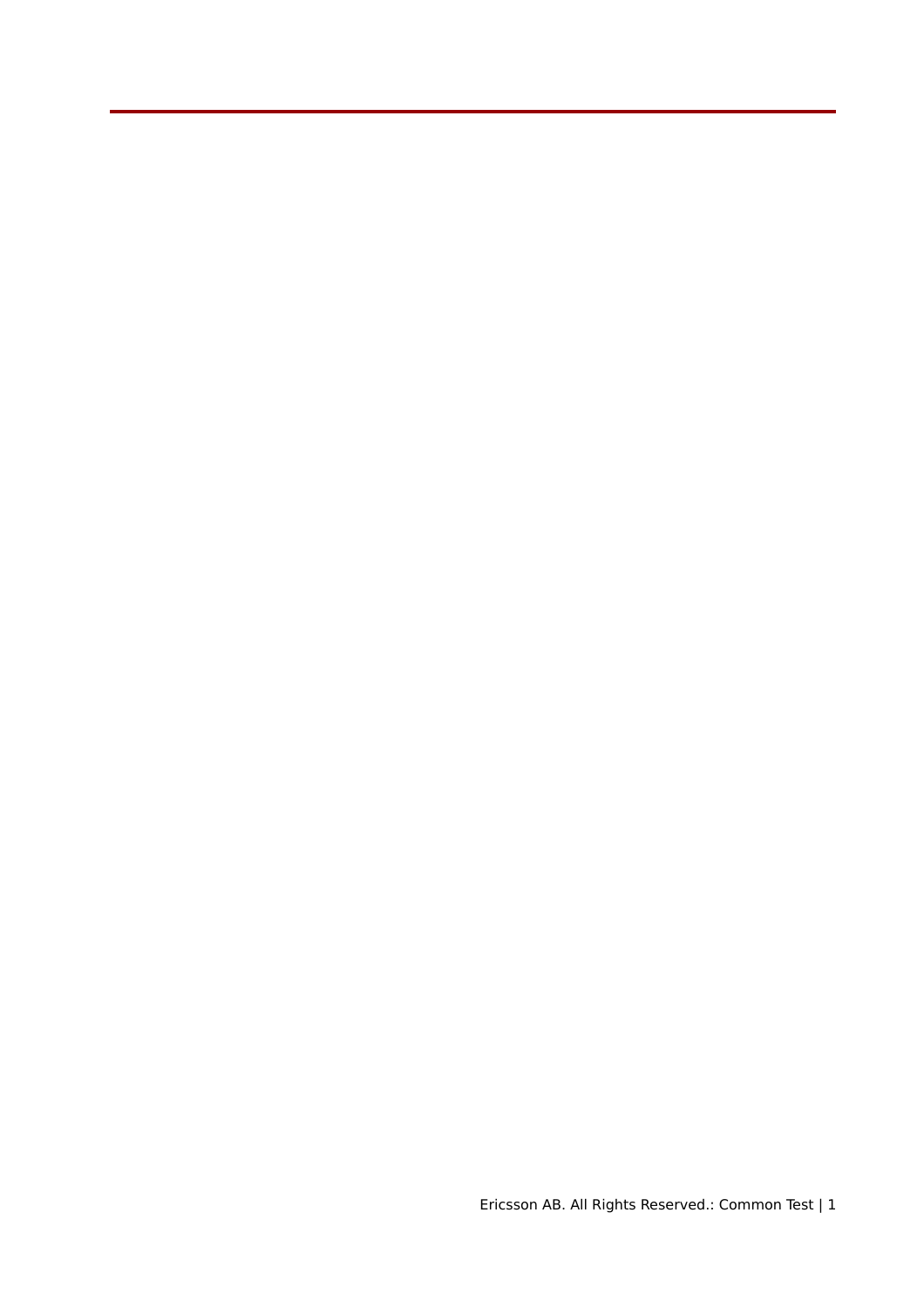# 1 Common Test User's Guide

# 1.1 Introduction

### 1.1.1 Scope

Common Test is a portable application for automated testing. It is suitable for:

- Black-box testing of target systems of any type (that is, not necessarily implemented in Erlang). This is performed through standard O&M interfaces (such as SNMP, HTTP, CORBA, and Telnet) and, if necessary, through userspecific interfaces (often called test ports).
- White-box testing of Erlang/OTP programs. This is easily done by calling the target API functions directly from the test case functions.

Common Test also integrates use of the OTP *cover* tool in application Tools for code coverage analysis of Erlang/ OTP programs.

Common Test executes test suite programs automatically, without operator interaction. Test progress and results are printed to logs in HTML format, easily browsed with a standard web browser. Common Test also sends notifications about progress and results through an OTP event manager to event handlers plugged in to the system. This way, users can integrate their own programs for, for example, logging, database storing, or supervision with Common Test.

Common Test provides libraries with useful support functions to fill various testing needs and requirements. There is, for example, support for flexible test declarations through test specifications. There is also support for central configuration and control of multiple independent test sessions (to different target systems) running in parallel.

# 1.1.2 Prerequisites

It is assumed that the reader is familiar with the Erlang programming language.

# 1.2 Common Test Basics

### 1.2.1 General

The Common Test framework is a tool that supports implementation and automated execution of test cases to any types of target systems. Common Test is the main tool being used in all testing- and verification activities that are part of Erlang/OTP system development and maintenance.

Test cases can be executed individually or in batches. Common Test also features a distributed testing mode with central control and logging. With this feature, multiple systems can be tested independently in one common session. This is useful, for example, when running automated large-scale regression tests.

The System Under Test (SUT) can consist of one or more target nodes. Common Test contains a generic test server that, together with other test utilities, is used to perform test case execution. The tests can be started from a GUI, from the OS shell, or from an Erlang shell. *Test suites* are files (Erlang modules) that contain the *test cases* (Erlang functions) to be executed. *Support modules* provide functions that the test cases use to do the tests.

In a black-box testing scenario, Common Test-based test programs connect to the target system(s) through standard O&M and CLI protocols. Common Test provides implementations of, and wrapper interfaces to, some of these protocols (most of which exist as standalone components and applications in OTP). The wrappers simplify configuration and add verbosity for logging purposes. Common Test is continously extended with useful support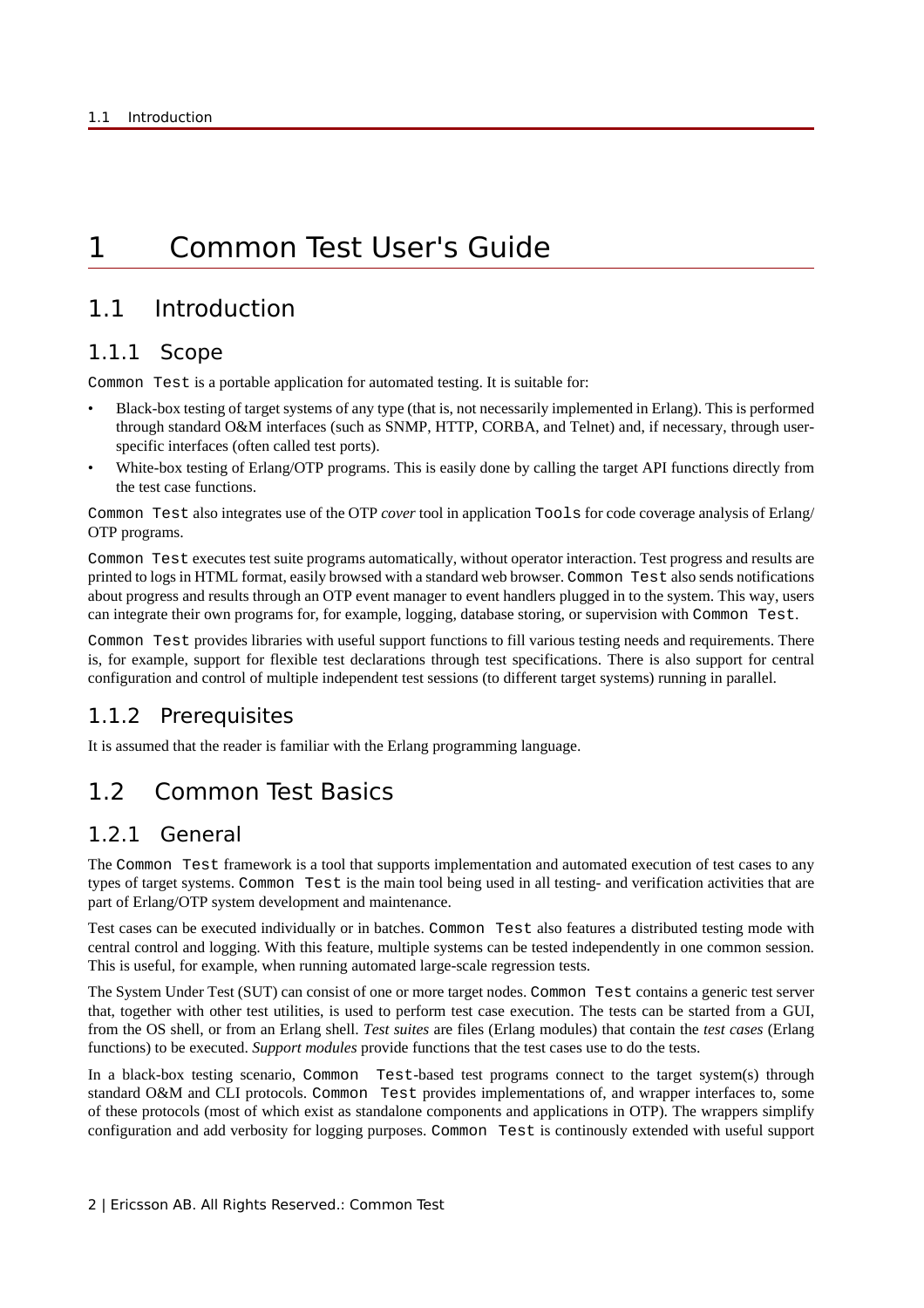modules. However, notice that it is a straightforward task to use any Erlang/OTP component for testing purposes with Common Test, without needing a Common Test wrapper for it. It is as simple as calling Erlang functions. A number of target-independent interfaces are supported in Common Test, such as Generic Telnet and FTP. These can be specialized or used directly for controlling instruments, traffic load generators, and so on.

Common Test is also a very useful tool for white-box testing Erlang code (for example, module testing), as the test programs can call exported Erlang functions directly. there is very little overhead required for implementing basic test suites and executing simple tests. For black-box testing Erlang software, Erlang RPC and standard O&M interfaces can be used for example.

A test case can handle several connections to one or more target systems, instruments, and traffic generators in parallel to perform the necessary actions for a test. The handling of many connections in parallel is one of the major strengths of Common Test, thanks to the efficient support for concurrency in the Erlang runtime system, which Common Test users can take great advantage of.

### 1.2.2 Test Suite Organisation

Test suites are organized in test directories and each test suite can have a separate data directory. Typically, these files and directories are version-controlled similar to other forms of source code (possibly by a version control system like GIT or Subversion). However, Common Test does not itself put any requirements on (or has any awareness of) possible file and directory versions.

# 1.2.3 Support Libraries

Support libraries contain functions that are useful for all test suites, or for test suites in a specific functional area or subsystem. In addition to the general support libraries provided by the Common Test framework, and the various libraries and applications provided by Erlang/OTP, there can also be a need for customized (user specific) support libraries.

### 1.2.4 Suites and Test Cases

Testing is performed by running test suites (sets of test cases) or individual test cases. A test suite is implemented as an Erlang module named <suite\_name>\_SUITE.erl which contains a number of test cases. A test case is an Erlang function that tests one or more things. The test case is the smallest unit that the Common Test test server deals with.

Subsets of test cases, called test case groups, can also be defined. A test case group can have execution properties associated with it. Execution properties specify if the test cases in the group are to be executed in random order, in parallel, or in sequence, and if the execution of the group is to be repeated. Test case groups can also be nested (that is, a group can, besides test cases, contain subgroups).

Besides test cases and groups, the test suite can also contain configuration functions. These functions are meant to be used for setting up (and verifying) environment and state in the SUT (and/or the Common Test host node), required for the tests to execute correctly. Examples of operations are: Opening a connection to the SUT, initializing a database, running an installation script, and so on. Configuration can be performed per suite, per test case group, and per individual test case.

The test suite module must conform to a *callback interface* specified by the Common Test test server. For details, see section *Writing Test Suites*.

A test case is considered successful if it returns to the caller, no matter what the returned value is. However, a few return values have special meaning as follows:

- {skip,Reason} indicates that the test case is skipped.
- {comment,Comment} prints a comment in the log for the test case.
- {save\_config,Config} makes the Common Test test server pass Config to the next test case.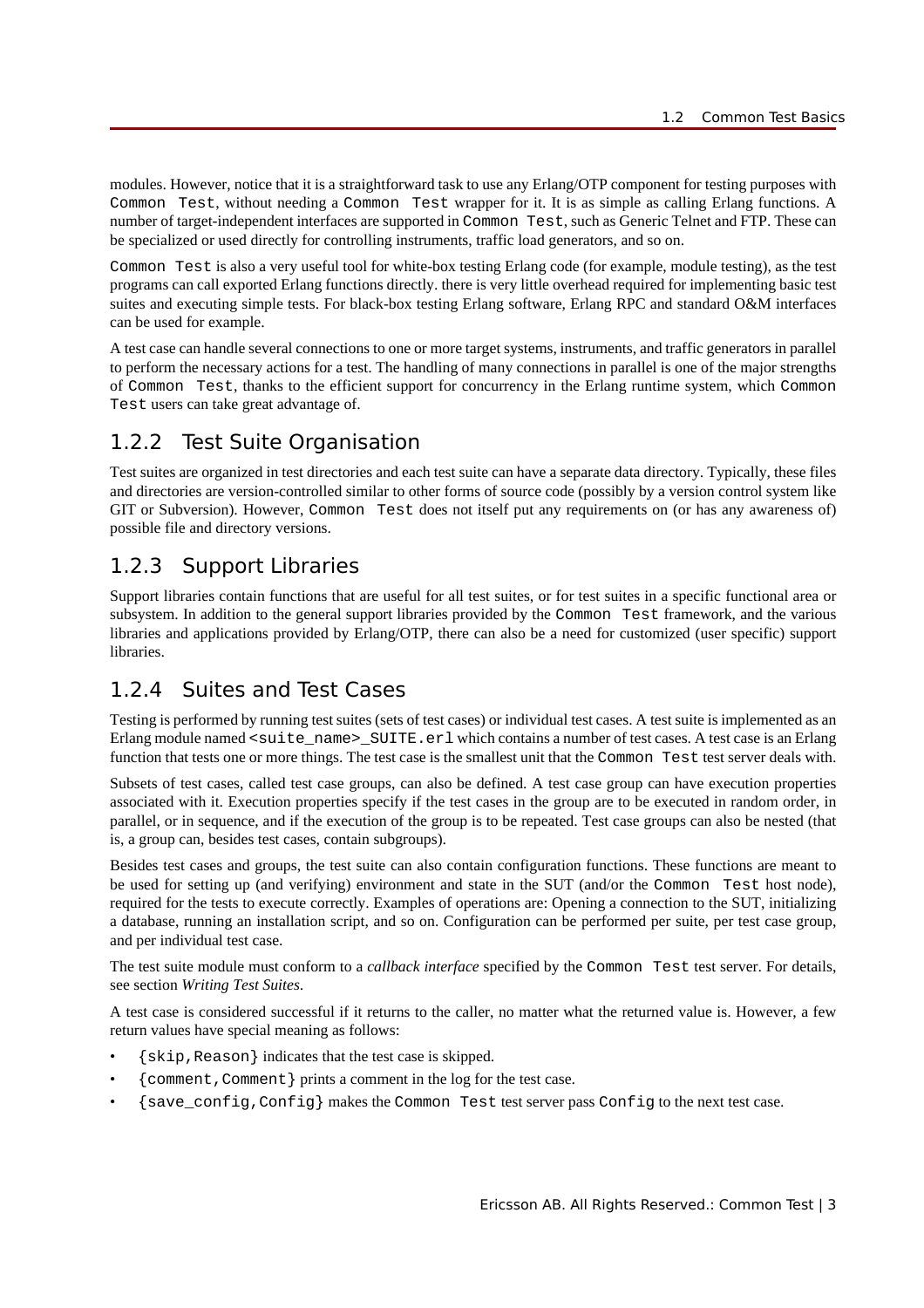A test case failure is specified as a runtime error (a crash), no matter what the reason for termination is. If you use Erlang pattern matching effectively, you can take advantage of this property. The result is concise and readable test case functions that look much more like scripts than actual programs. A simple example:

```
 session(_Config) ->
     {started,ServerId} = my_server:start(),
     {clients,[]} = my_server:get_clients(ServerId),
    MyId = self(),
     connected = my_server:connect(ServerId, MyId),
    {clients, [MyId]} = my server:get clients(ServerId) disconnected = my_server:disconnect(ServerId, MyId),
     {clients,[]} = my_server:get_clients(ServerId),
     stopped = my_server:stop(ServerId).
```
As a test suite runs, all information (including output to stdout) is recorded in many different log files. A minimum of information is displayed in the user console (only start and stop information, plus a note for each failed test case).

The result from each test case is recorded in a dedicated HTML log file, created for the particular test run. An overview page displays each test case represented by a table row showing total execution time, if the case was successful, failed, or skipped, plus an optional user comment. For a failed test case, the reason for termination is also printed in the comment field. The overview page has a link to each test case log file, providing simple navigation with any standard HTML browser.

### 1.2.5 External Interfaces

The Common Test test server requires that the test suite defines and exports the following mandatory or optional callback functions:

 $all()$ 

Returns a list of all test cases and groups in the suite. (Mandatory)

suite()

Information function used to return properties for the suite. (Optional)

groups()

For declaring test case groups. (Optional)

```
init_per_suite(Config)
```
Suite level configuration function, executed before the first test case. (Optional)

```
end_per_suite(Config)
```
Suite level configuration function, executed after the last test case. (Optional)

```
group(GroupName)
```
Information function used to return properties for a test case group. (Optional)

```
init_per_group(GroupName, Config)
```
Configuration function for a group, executed before the first test case. (Optional)

```
end_per_group(GroupName, Config)
```
Configuration function for a group, executed after the last test case. (Optional)

```
init_per_testcase(TestCase, Config)
```
Configuration function for a testcase, executed before each test case. (Optional)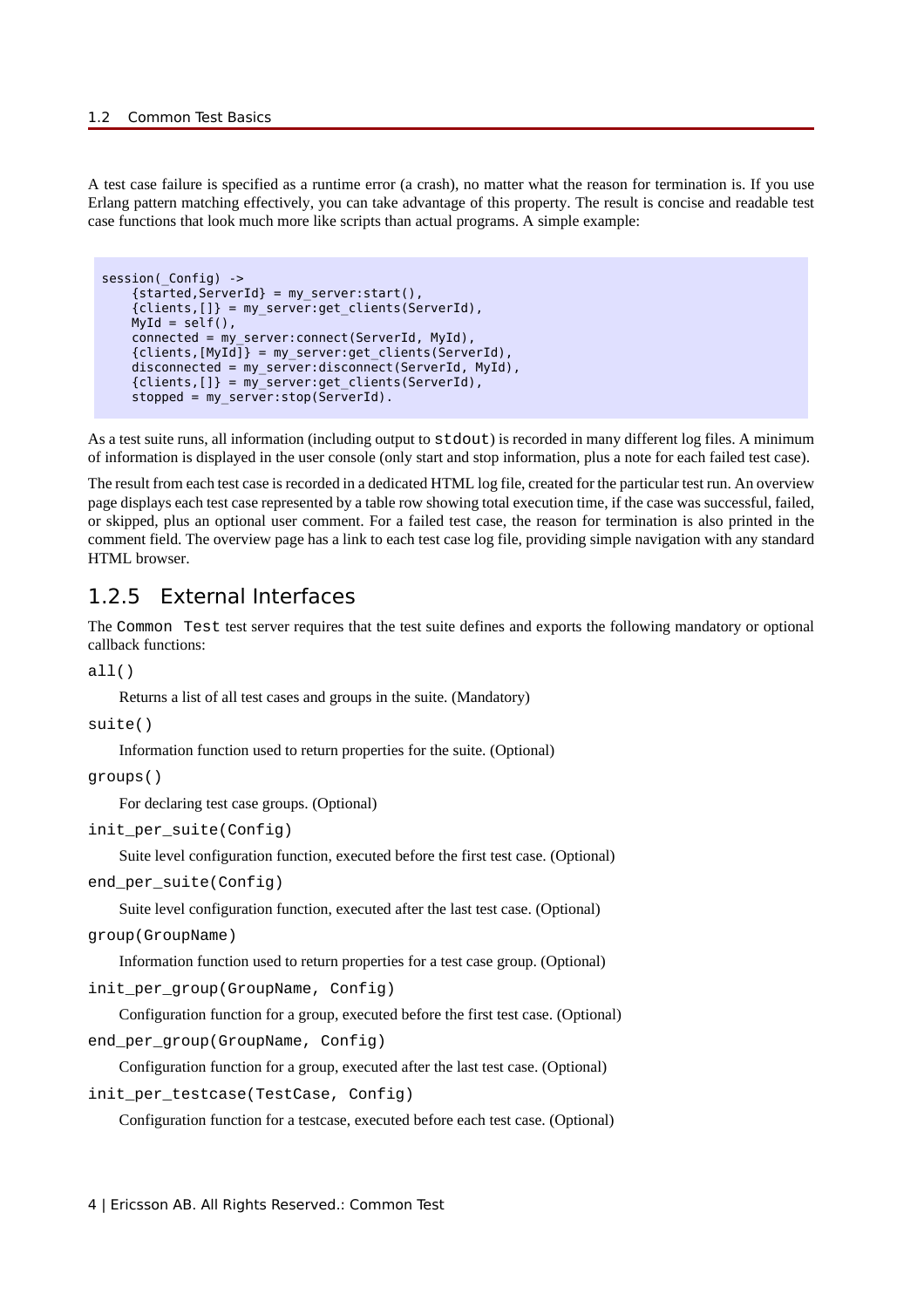end per testcase(TestCase, Config)

Configuration function for a testcase, executed after each test case. (Optional)

For each test case, the Common Test test server expects the following functions:

Testcasename()

Information function that returns a list of test case properties. (Optional)

Testcasename(Config)

The test case function.

# 1.3 Getting Started

### 1.3.1 Introduction for Newcomers

The purpose of this section is to let the newcomer get started in quickly writing and executing some first simple tests with a "learning by example" approach. Most explanations are left for later sections. If you are not much into "learning by example" and prefer more technical details, go ahead and skip to the next section.

This section demonstrates how simple it is to write a basic (yet for many module testing purposes, often sufficiently complex) test suite and execute its test cases. This is not necessarily obvious when you read the remaining sections in this User's Guide.

#### Note:

To understand what is discussed and examplified here, we recommended you to first read section *Common Test Basics*.

### 1.3.2 Test Case Execution

Execution of test cases is handled as follows: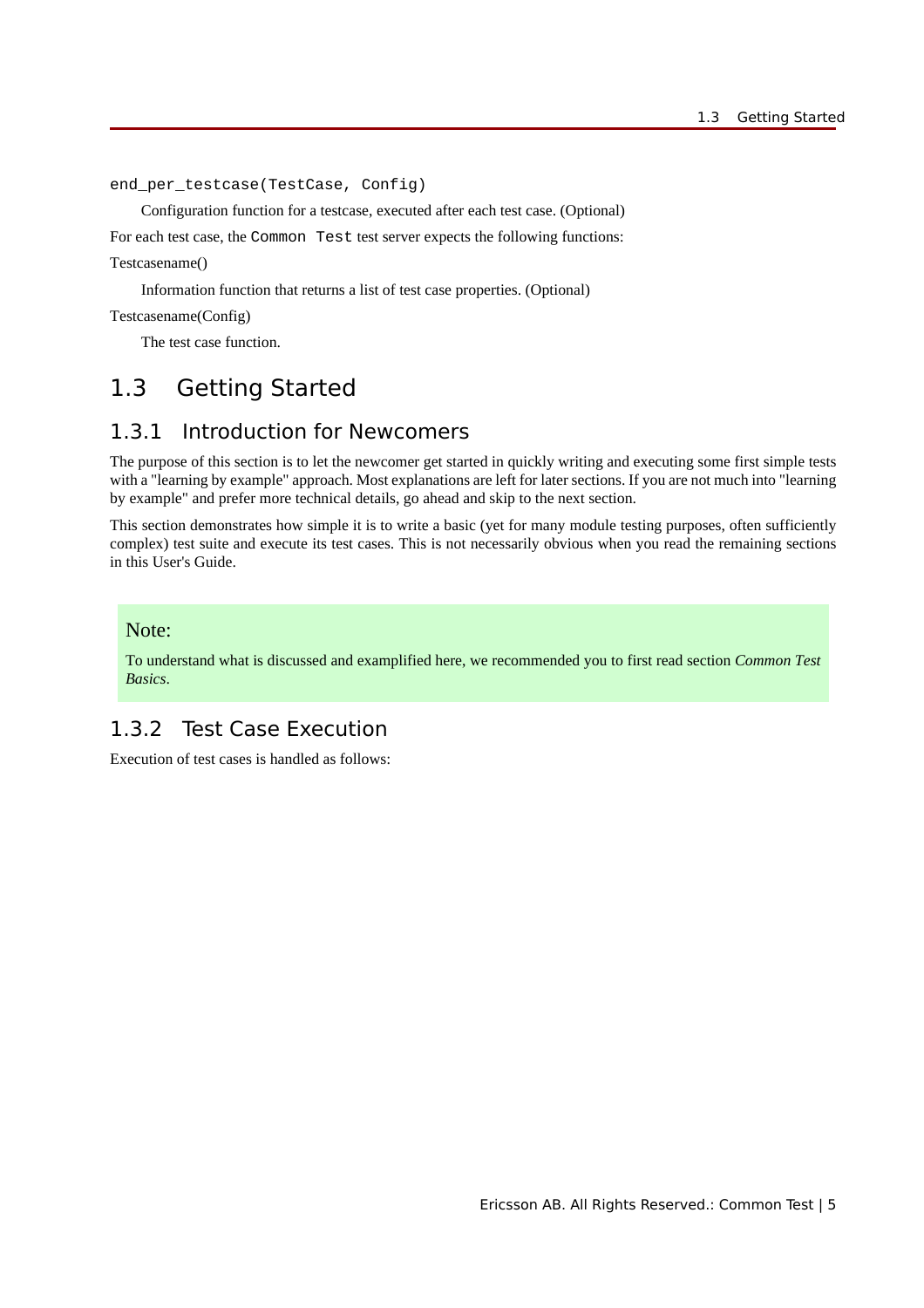

Figure 3.1: Successful and Unsuccessful Test Case Execution

For each test case that Common Test is ordered to execute, it spawns a dedicated process on which the test case function starts running. (In parallel to the test case process, an idle waiting timer process is started, which is linked to the test case process. If the timer process runs out of waiting time, it sends an exit signal to terminate the test case process. This is called a *timetrap*).

In scenario 1, the test case process terminates normally after case A has finished executing its test code without detecting any errors. The test case function returns a value and Common Test logs the test case as successful.

In scenario 2, an error is detected during test case B execution. This causes the test case B function to generate an exception and, as a result, the test case process exits with reason other than normal. Common Test logs this as an unsuccessful (Failed) test case.

As you can understand from the illustration, Common Test requires a test case to generate a runtime error to indicate failure (for example, by causing a bad match error or by calling  $\epsilon \times i$ ), preferably through the help function  $ct:fail/1,2$ ). A successful execution is indicated by a normal return from the test case function.

### 1.3.3 A Simple Test Suite

As shown in section *Common Test Basics*, the test suite module implements *callback functions* (mandatory or optional) for various purposes, for example:

- Init/end configuration function for the test suite
- Init/end configuration function for a test case
- Init/end configuration function for a test case group
- Test cases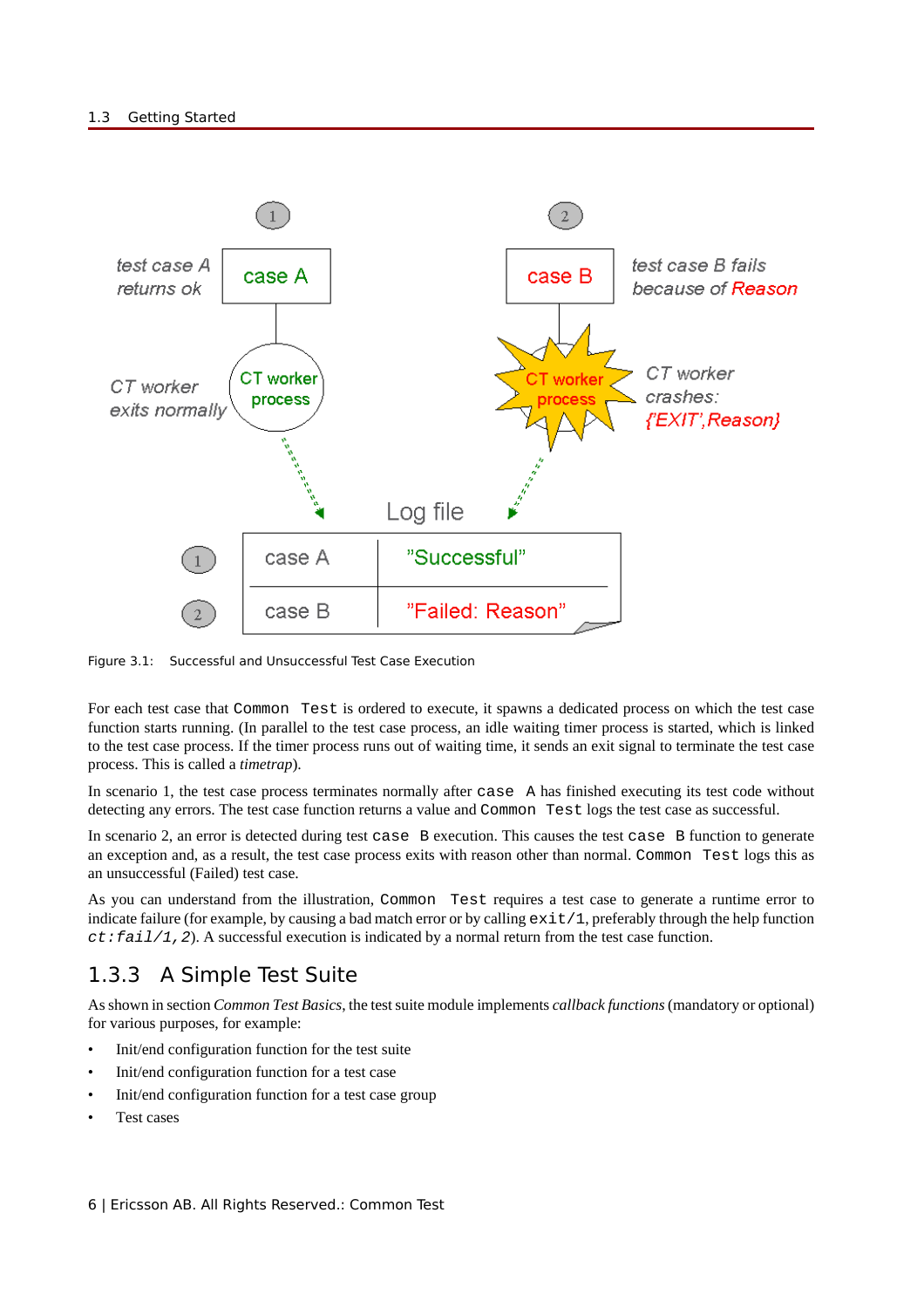The configuration functions are optional. The following example is a test suite without configuration functions, including one simple test case, to check that module mymod exists (that is, can be successfully loaded by the code server):

```
 -module(my1st_SUITE).
 -compile(export_all).
all() ->
     [mod_exists].
mod\_exists(\_) ->
    {model}, mymod} = code: load file(mymod).
```
If the operation fails, a bad match error occurs that terminates the test case.

### 1.3.4 A Test Suite with Configuration Functions

If you need to perform configuration operations to run your test, you can implement configuration functions in your suite. The result from a configuration function is configuration data, or Config. This is a list of key-value tuples that get passed from the configuration function to the test cases (possibly through configuration functions on "lower level"). The data flow looks as follows: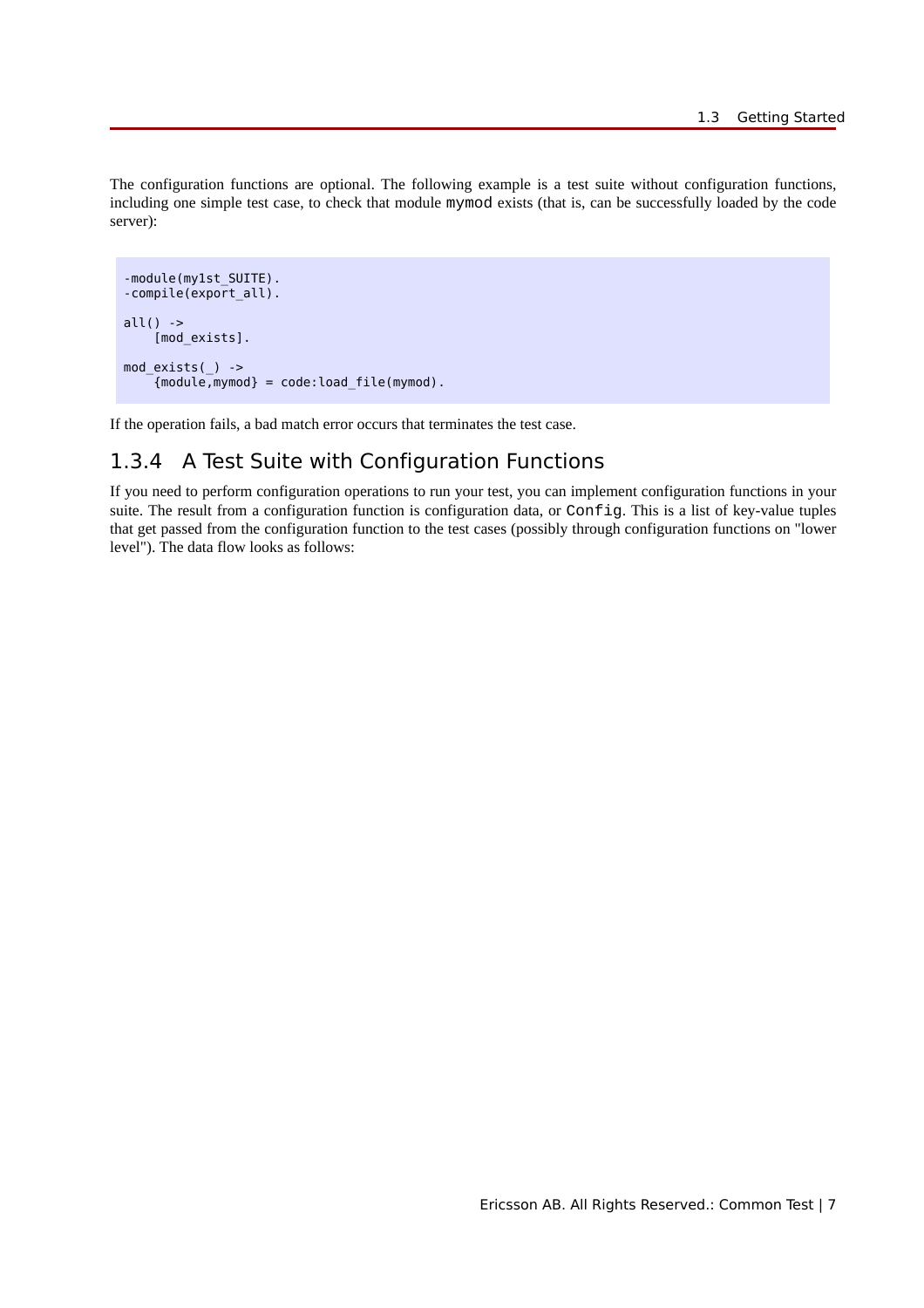

Figure 3.2: Configuration Data Flow in a Suite

The following example shows a test suite that uses configuration functions to open and close a log file for the test cases (an operation that is unnecessary and irrelevant to perform by each test case):

```
 -module(check_log_SUITE).
-export([all/0, init_per_suite/1, end_per_suite/1]).
-export([check_restart_result/1, check_no_errors/1]).
-define(value(Key,Config), proplists:get value(Key,Config)).
 all() -> [check_restart_result, check_no_errors].
 init_per_suite(InitConfigData) ->
     [{logref,open_log()} | InitConfigData].
```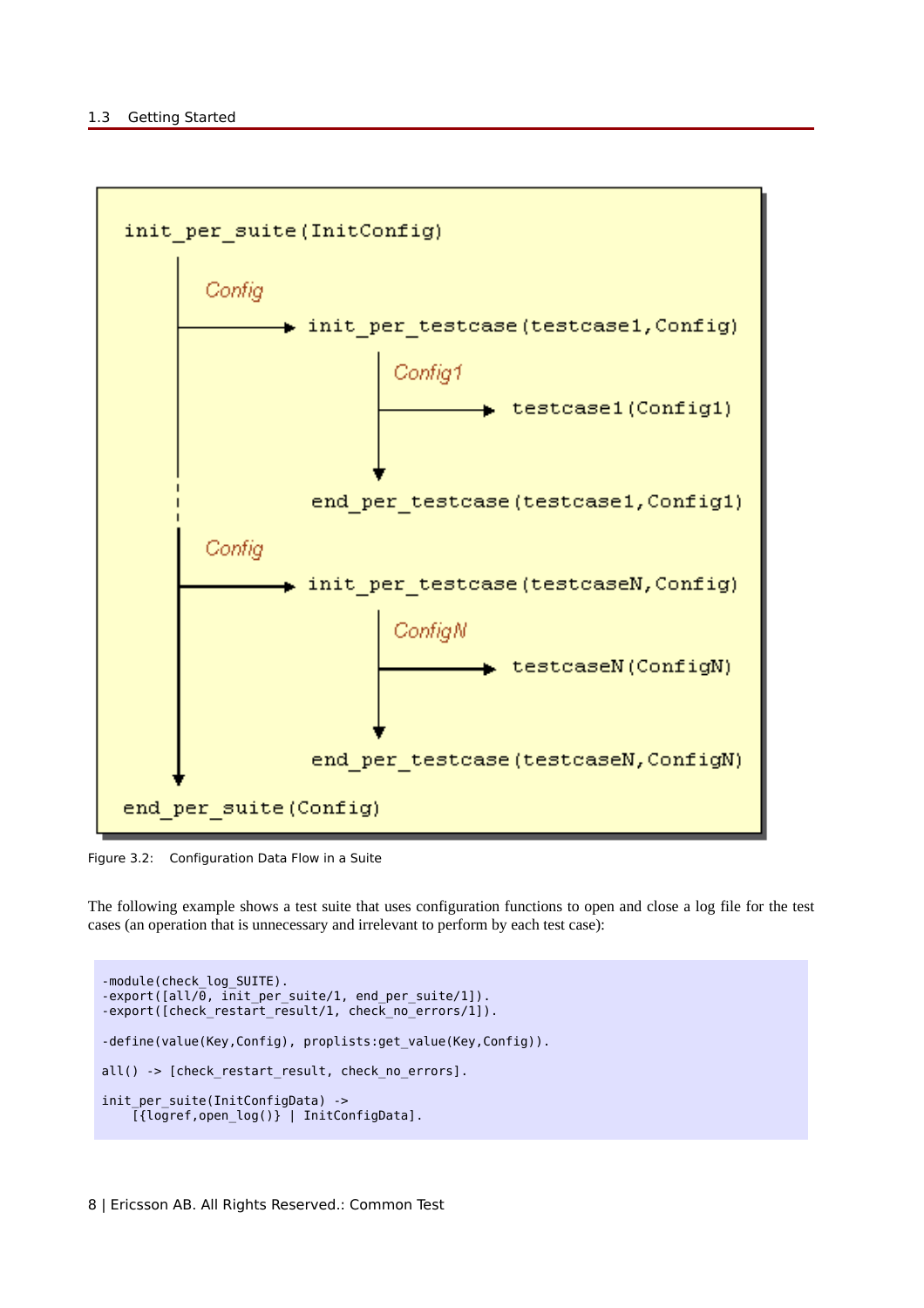```
end per suite(ConfigData) ->
     close_log(?value(logref, ConfigData)).
 check_restart_result(ConfigData) ->
 TestData = read_log(restart, ?value(logref, ConfigData)),
 {match,_Line} = search_for("restart successful", TestData).
check no errors(ConfigData) ->
     TestData = read_log(all, ?value(logref, ConfigData)),
    case search for("error", TestData) of
  {match,Line} -> ct:fail({error_found_in_log,Line});
  nomatch -> ok
     end.
```
The test cases verify, by parsing a log file, that our SUT has performed a successful restart and that no unexpected errors are printed.

To execute the test cases in the recent test suite, type the following on the UNIX/Linux command line (assuming that the suite module is in the current working directory):

```
 $ ct_run -dir .
```
or:

\$ ct run -suite check log SUITE

To use the Erlang shell to run our test, you can evaluate the following call:

```
 1> ct:run_test([{dir, "."}]).
```
or:

```
 1> ct:run_test([{suite, "check_log_SUITE"}]).
```
The result from running the test is printed in log files in HTML format (stored in unique log directories on a different level). The following illustration shows the log file structure: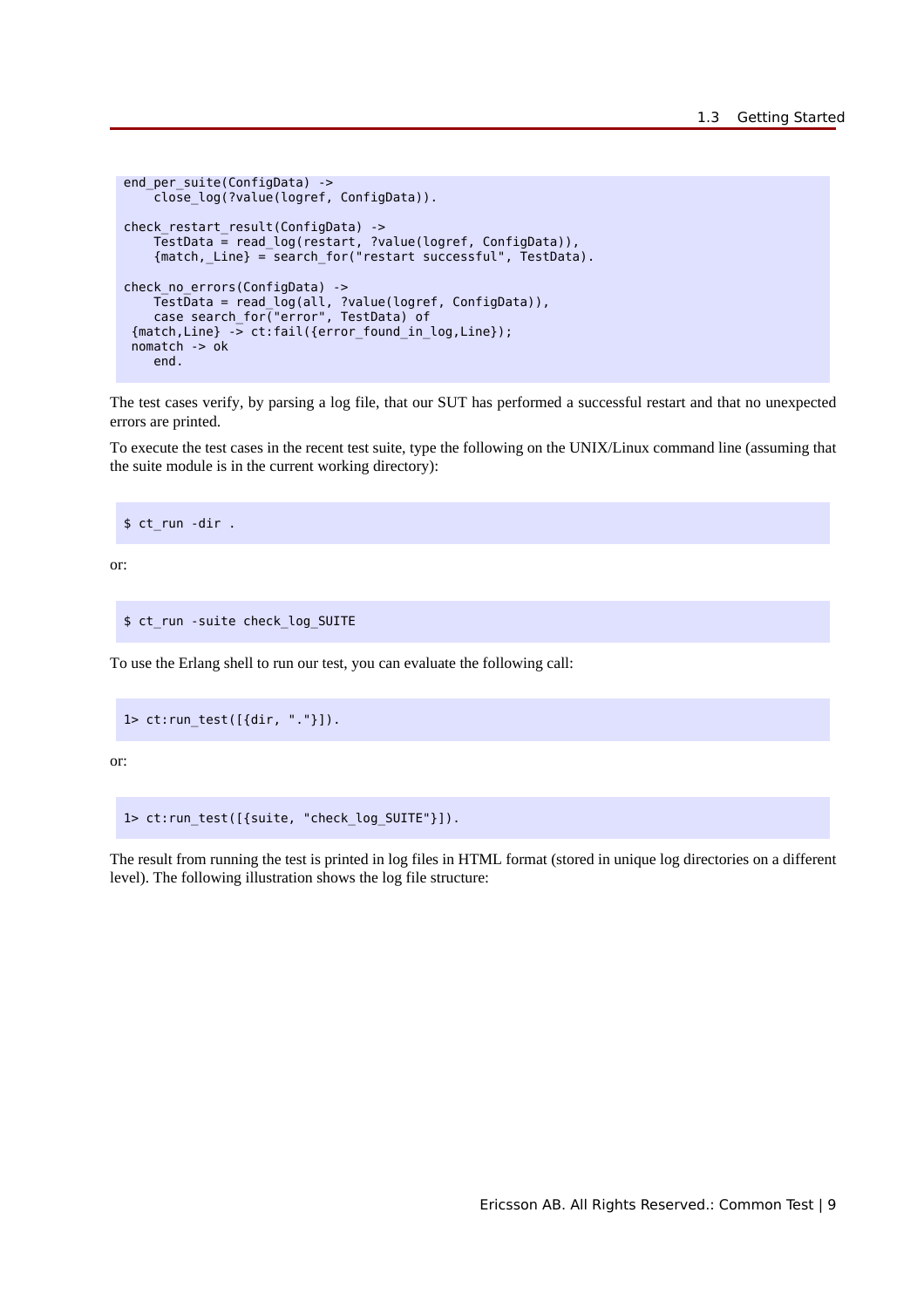

Figure 3.3: HTML Log File Structure

### 1.3.5 Questions and Answers

Here follows some questions that you might have after reading this section with corresponding tips and links to the answers:

• *Question:* "How and where can I specify variable data for my tests that must not be hard-coded in the test suites (such as hostnames, addresses, and user login data)?"

*Answer:* See section *External Configuration Data*.

• *Question:* "Is there a way to declare different tests and run them in one session without having to write my own scripts? Also, can such declarations be used for regression testing?"

*Answer:* See section *Test Specifications* in section Running Tests and Analyzing Results.

• *Question:* "Can test cases and/or test runs be automatically repeated?"

*Answer:* Learn more about *Test Case Groups* and read about start flags/options in section *Running Tests* and in the Reference Manual.

• *Question:* "Does Common Test execute my test cases in sequence or in parallel?"

*Answer:* See *Test Case Groups* in section Writing Test Suites.

- *Question:* "What is the syntax for timetraps (mentioned earlier), and how do I set them?" *Answer:* This is explained in the *Timetrap Time-Outs* part of section Writing Test Suites.
- *Question:* "What functions are available for logging and printing?"

*Answer:* See *Logging* in section Writing Test Suites.

- *Question:* "I need data files for my tests. Where do I store them preferably?" *Answer:* See *Data and Private Directories*.
- *Question:* "Can I start with a test suite example, please?" *Answer: Welcome!*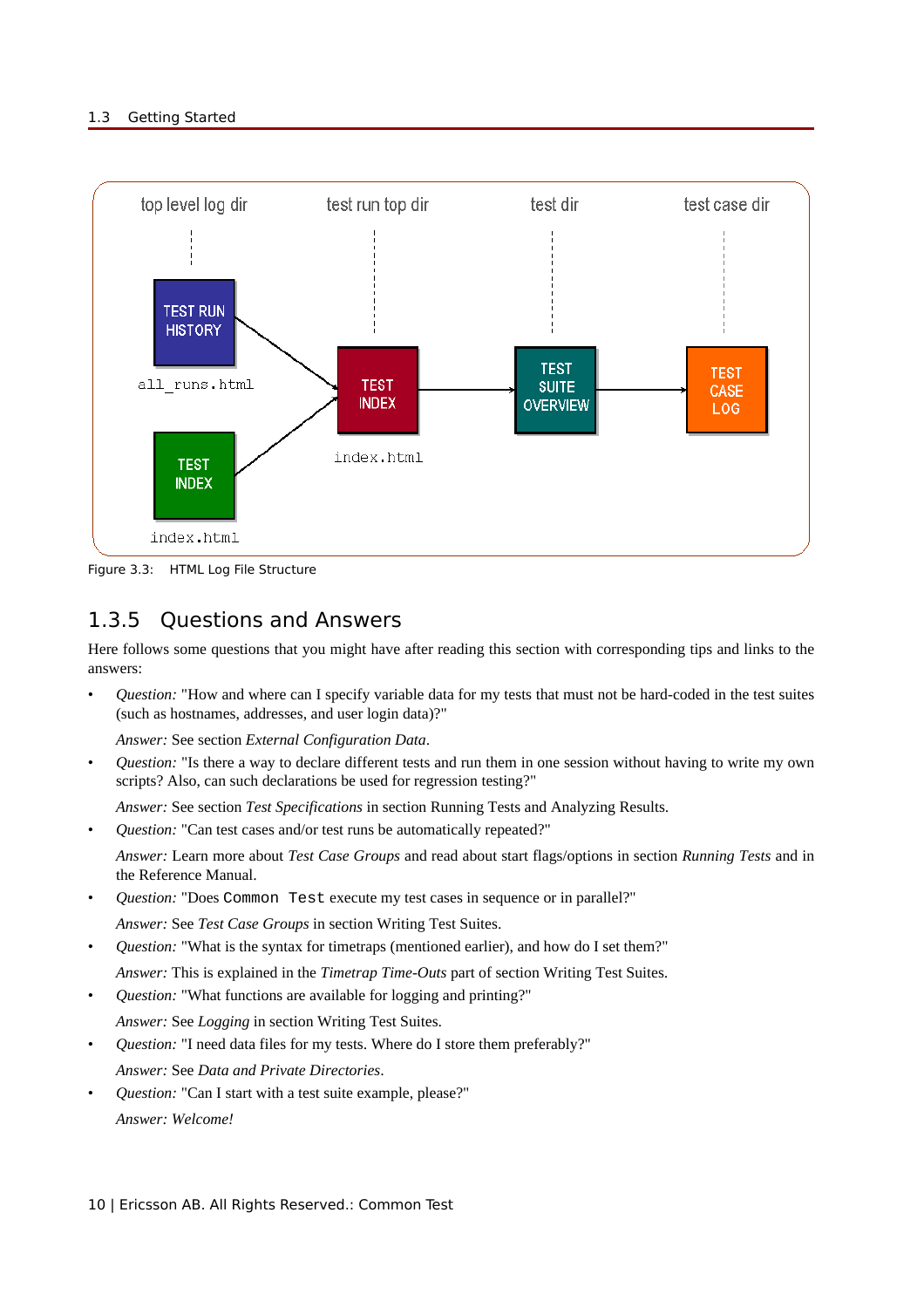You probably want to get started on your own first test suites now, while at the same time digging deeper into the Common Test User's Guide and Reference Manual. There are much more to learn about the things that have been introduced in this section. There are also many other useful features to learn, so please continue to the other sections and have fun.

# 1.4 Installation

### 1.4.1 General Information

The two main interfaces for running tests with Common Test are an executable program named  $ct\_run$  and the Erlang module  $ct$ .  $ct$ <sub>run</sub> is compiled for the underlying operating system (for example, Unix/Linux or Windows) during the build of the Erlang/OTP system, and is installed automatically with other executable programs in the top level bin directory of Erlang/OTP. The ct interface functions can be called from the Erlang shell, or from any Erlang function, on any supported platform.

The Common Test application is installed with the Erlang/OTP system. No extra installation step is required to start using Common Test through the ct\_run executable program, and/or the interface functions in the ct module.

# 1.5 Writing Test Suites

### 1.5.1 Support for Test Suite Authors

The  $ct$  module provides the main interface for writing test cases. This includes for example, the following:

- Functions for printing and logging
- Functions for reading configuration data
- Function for terminating a test case with error reason
- Function for adding comments to the HTML overview page

For details about these functions, see module  $ct$ .

The Common Test application also includes other modules named  $ct$  < component>, which provide various support, mainly simplified use of communication protocols such as RPC, SNMP, FTP, Telnet, and others.

# 1.5.2 Test Suites

A test suite is an ordinary Erlang module that contains test cases. It is recommended that the module has a name on the form \*\_SUITE.erl. Otherwise, the directory and auto compilation function in Common Test cannot locate it (at least not by default).

It is also recommended that the  $ct$ .hrl header file is included in all test suite modules.

Each test suite module must export function  $a11/0$ , which returns the list of all test case groups and test cases to be executed in that module.

The callback functions to be implemented by the test suite are all listed in module *common\_test* . They are also described in more detail later in this User's Guide.

### 1.5.3 Init and End per Suite

Each test suite module can contain the optional configuration functions  $init\_per\_suit/1$  and end\_per\_suite/1. If the init function is defined, so must the end function be.

If  $init$  per suite exists, it is called initially before the test cases are executed. It typically contains initializations common for all test cases in the suite, which are only to be performed once. init per suite is recommended for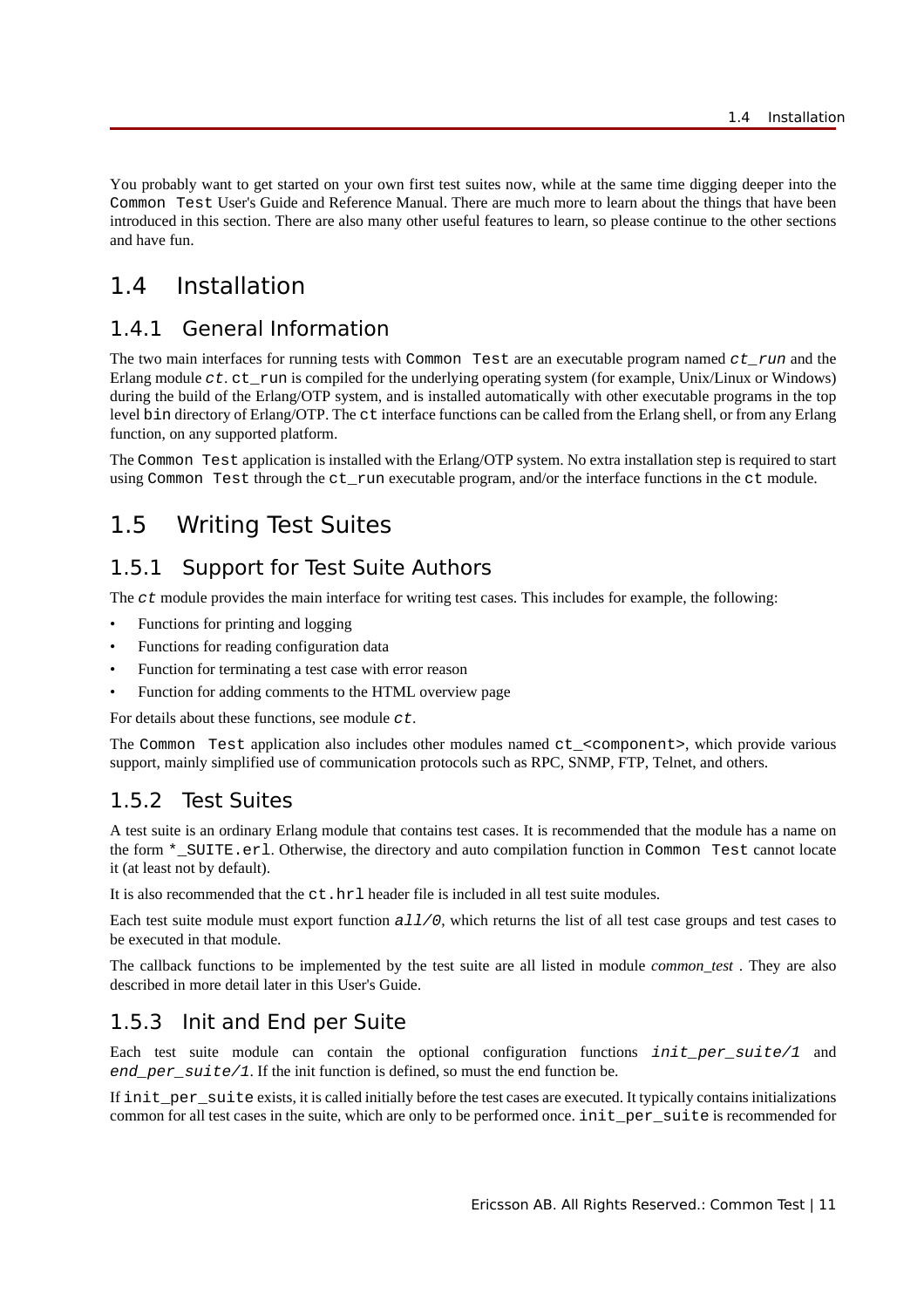setting up and verifying state and environment on the System Under Test (SUT) or the Common Test host node, or both, so that the test cases in the suite executes correctly. The following are examples of initial configuration operations:

- Opening a connection to the SUT
- Initializing a database
- Running an installation script

end\_per\_suite is called as the final stage of the test suite execution (after the last test case has finished). The function is meant to be used for cleaning up after init\_per\_suite.

init\_per\_suite and end\_per\_suite execute on dedicated Erlang processes, just like the test cases do. The result of these functions is however not included in the test run statistics of successful, failed, and skipped cases.

The argument to init\_per\_suite is Config, that is, the same key-value list of runtime configuration data that each test case takes as input argument. init\_per\_suite can modify this parameter with information that the test cases need. The possibly modified Config list is the return value of the function.

If init\_per\_suite fails, all test cases in the test suite are skipped automatically (so called *auto skipped*), including end\_per\_suite.

Notice that if init\_per\_suite and end\_per\_suite do not exist in the suite, Common Test calls dummy functions (with the same names) instead, so that output generated by hook functions can be saved to the log files for these dummies. For details, see *Common Test Hooks*.

### 1.5.4 Init and End per Test Case

Each test suite module can contain the optional configuration functions init per testcase/2 and end per testcase/2. If the init function is defined, so must the end function be.

If init\_per\_testcase exists, it is called before each test case in the suite. It typically contains initialization that must be done for each test case (analog to init\_per\_suite for the suite).

end\_per\_testcase/2 is called after each test case has finished, enabling cleanup after init\_per\_testcase.

The first argument to these functions is the name of the test case. This value can be used with pattern matching in function clauses or conditional expressions to choose different initialization and cleanup routines for different test cases, or perform the same routine for many, or all, test cases.

The second argument is the Config key-value list of runtime configuration data, which has the same value as the list returned by init\_per\_suite. init\_per\_testcase/2 can modify this parameter or return it "as is". The return value of init\_per\_testcase/2 is passed as parameter Config to the test case itself.

The return value of end\_per\_testcase/2 is ignored by the test server, with exception of the save\_config and fail tuple.

end per testcase can check if the test case was successful. (which in turn can determine how cleanup is to be performed). This is done by reading the value tagged with tc\_status from Config. The value is one of the following:

- ok
- {failed,Reason}

where Reason is timetrap\_timeout, information from  $exit/1$ , or details of a runtime error

• {skipped,Reason}

where Reason is a user-specific term

Function end\_per\_testcase/2 is even called if a test case terminates because of a call to ct:abort\_current\_testcase/1, or after a timetrap time-out. However, end\_per\_testcase then executes on a different process than the test case function. In this situation, end\_per\_testcase cannot change the reason for test case termination by returning  $\{fail, Reason\}$  or save data with  $\{save\_config,Data\}$ .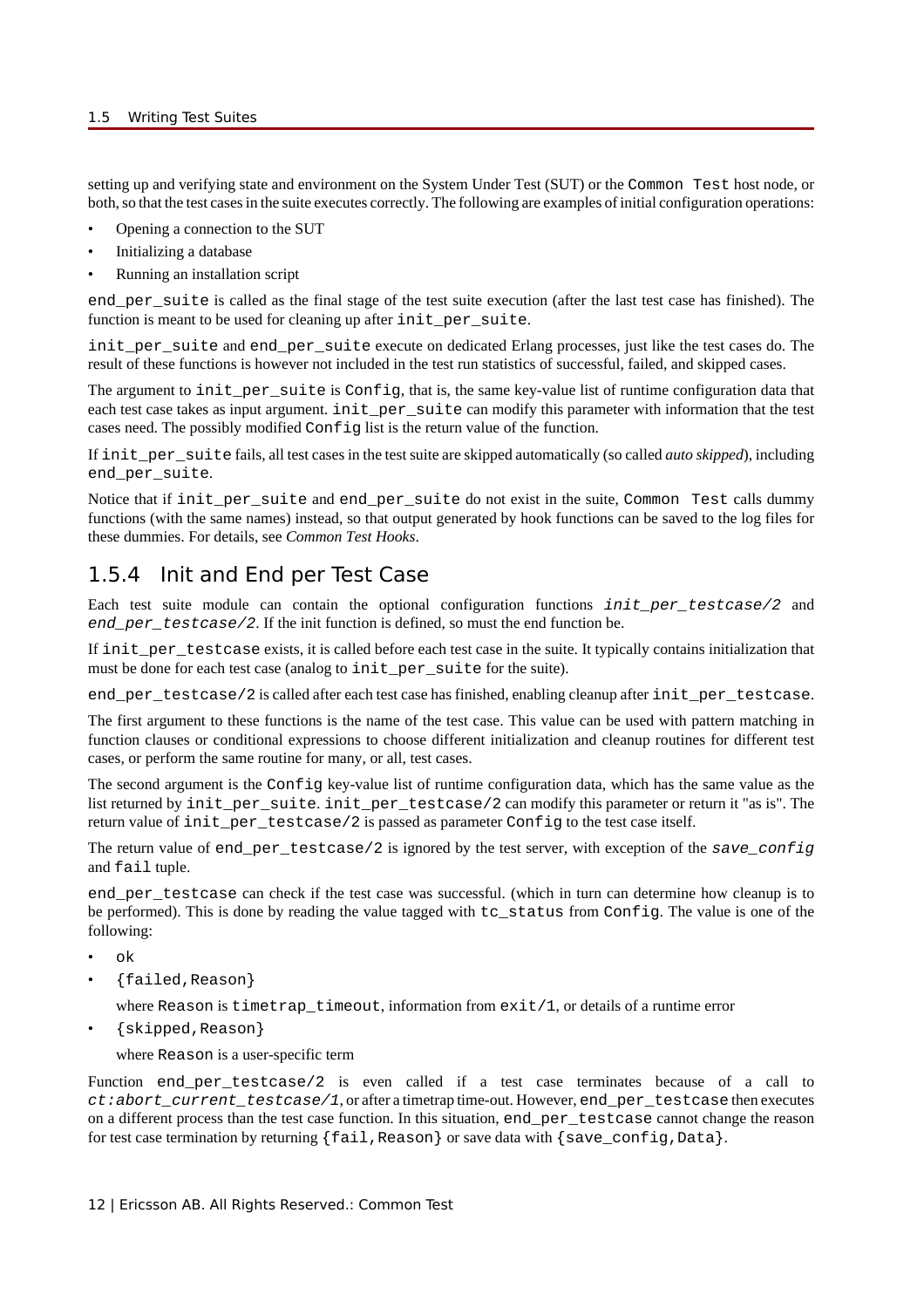The test case is skipped in the following two cases:

- If init\_per\_testcase crashes (called *auto skipped*).
- If init per testcase returns a tuple {skip, Reason} (called *user skipped*).

The test case can also be marked as failed without executing it by returning a tuple  $\{\text{fail},\text{Reason}\}$  from init\_per\_testcase.

#### Note:

If init\_per\_testcase crashes, or returns {skip,Reason} or {fail,Reason}, function end\_per\_testcase is not called.

If it is determined during execution of end\_per\_testcase that the status of a successful test case is to be changed to failed, end\_per\_testcase can return the tuple {fail, Reason } (where Reason describes why the test case fails).

As init\_per\_testcase and end\_per\_testcase execute on the same Erlang process as the test case, printouts from these configuration functions are included in the test case log file.

### 1.5.5 Test Cases

The smallest unit that the test server is concerned with is a test case. Each test case can test many things, for example, make several calls to the same interface function with different parameters.

The author can choose to put many or few tests into each test case. Some things to keep in mind follows:

- Many small test cases tend to result in extra, and possibly duplicated code, as well as slow test execution because of large overhead for initializations and cleanups. Avoid duplicated code, for example, by using common help functions. Otherwise, the resulting suite becomes difficult to read and understand, and expensive to maintain.
- Larger test cases make it harder to tell what went wrong if it fails. Also, large portions of test code risk being skipped when errors occur.
- Readability and maintainability suffer when test cases become too large and extensive. It is not certain that the resulting log files reflect very well the number of tests performed.

The test case function takes one argument, Config, which contains configuration information such as data\_dir and priv\_dir. (For details about these, see section *Data and Private Directories*. The value of Config at the time of the call, is the same as the return value from init\_per\_testcase, mentioned earlier.

#### Note:

The test case function argument  $\text{Config}$  is not to be confused with the information that can be retrieved from the configuration files (using  $ct:get\ conflict/1/2)$ . The test case argument Config is to be used for runtime configuration of the test suite and the test cases, while configuration files are to contain data related to the SUT. These two types of configuration data are handled differently.

As parameter Config is a list of key-value tuples, that is, a data type called a property list, it can be handled by the stdlib: proplists module. A value can, for example, be searched for and returned with function proplists:get\_value/2. Also, or alternatively, the general stdlib: lists module contains useful functions. Normally, the only operations performed on Config is insert (adding a tuple to the head of the list) and lookup. Common Test provides a simple macro named ?config, which returns a value of an item in Config given the key (exactly like proplists:get\_value). Example: PrivDir = ?config(priv\_dir, Config).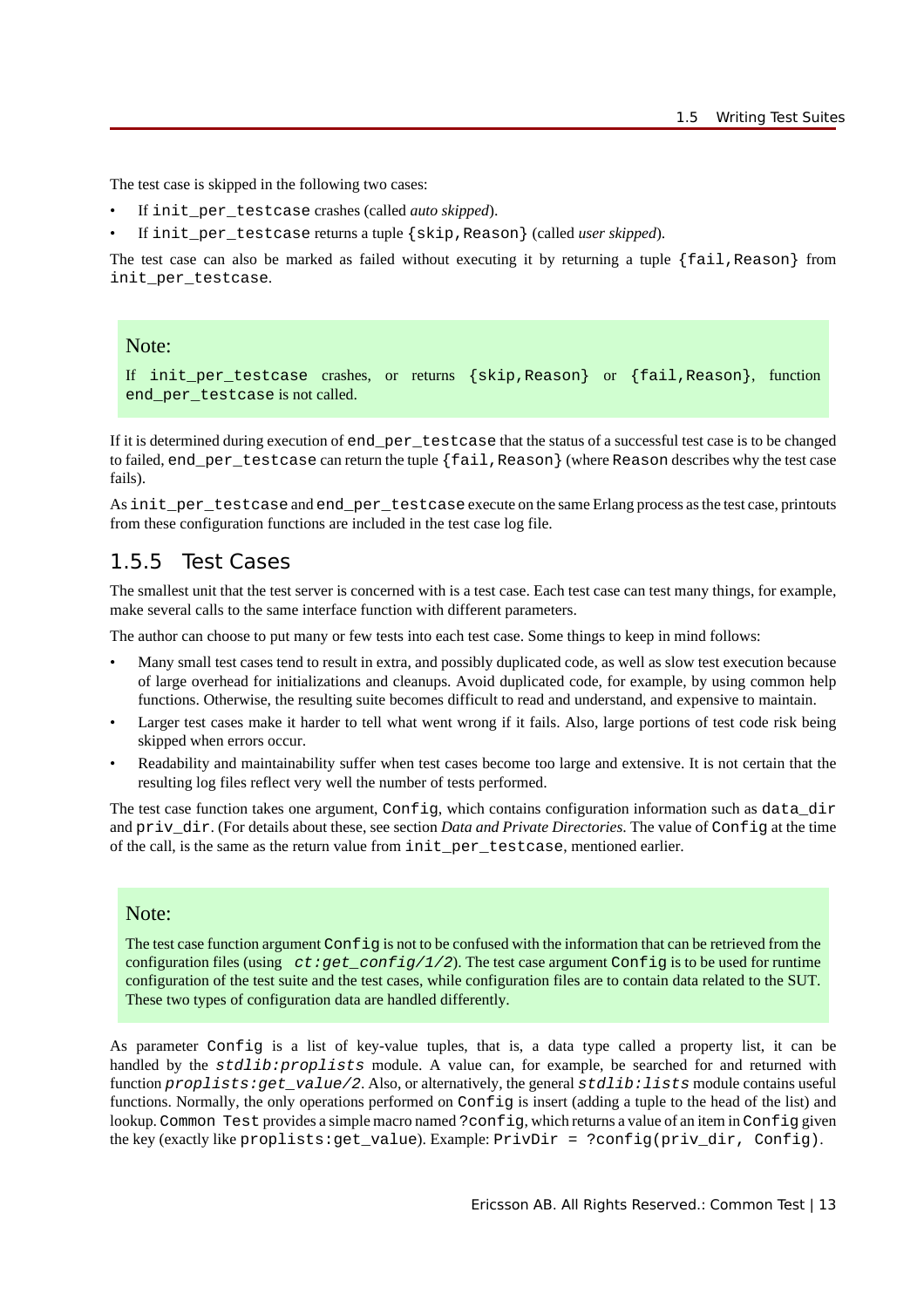If the test case function crashes or exits purposely, it is considered *failed*. If it returns a value (no matter what value), it is considered successful. An exception to this rule is the return value  $\{skip$  skip, Reason $\}$ . If this tuple is returned, the test case is considered skipped and is logged as such.

If the test case returns the tuple  $\{\text{comment},\text{Comment}\}$ , the case is considered successful and Comment is printed in the overview log file. This is equal to calling  $ct:comment(Comment)$ .

### 1.5.6 Test Case Information Function

For each test case function there can be an extra function with the same name but without arguments. This is the test case information function. It is expected to return a list of tagged tuples that specifies various properties regarding the test case.

The following tags have special meaning:

timetrap

Sets the maximum time the test case is allowed to execute. If this time is exceeded, the test case fails with reason timetrap timeout. Notice that init per testcase and end per testcase are included in the timetrap time. For details, see section *Timetrap Time-Outs*.

userdata

Specifies any data related to the test case. This data can be retrieved at any time using the  $ct:userdata/3$ utility function.

silent connections

For details, see section *Silent Connections*.

require

Specifies configuration variables required by the test case. If the required configuration variables are not found in any of the test system configuration files, the test case is skipped.

A required variable can also be given a default value to be used if the variable is not found in any configuration file. To specify a default value, add a tuple on the form {default\_config,ConfigVariableName,Value} to the test case information list (the position in the list is irrelevant).

*Examples:*

```
 testcase1() -> 
   [{require, ftp},
     {default_config, ftp, [{ftp, "my_ftp_host"},
 {username, "aladdin"},
\{ {\sf password, \ "sesame"} \} \} \} \,.
```

```
 testcase2() -> 
     [{require, unix_telnet, unix},
      {require, {unix, [telnet, username, password]}},
      {default_config, unix, [{telnet, "my_telnet_host"},
 {username, "aladdin"},
\{ {\sf password, \ "sesame"} \} \} \} \,.
```
For more information about require, see section *Requiring and Reading Configuration Data* in section External Configuration Data and function  $ct:require/1/2$ .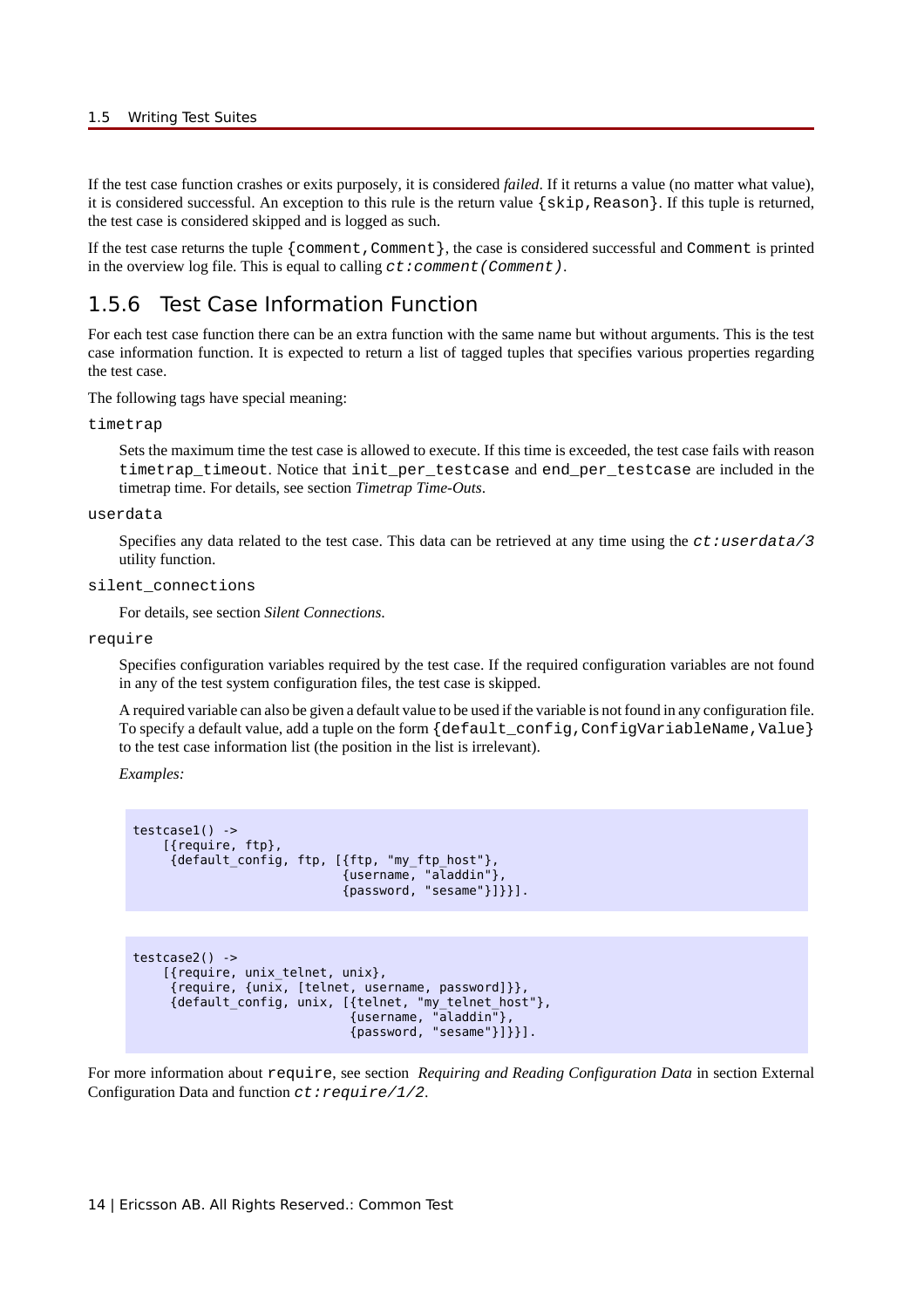#### Note:

Specifying a default value for a required variable can result in a test case always getting executed. This might not be a desired behavior.

If timetrap or require, or both, is not set specifically for a particular test case, default values specified by function suite/0 are used.

Tags other than the earlier mentioned are ignored by the test server.

An example of a test case information function follows:

```
reboot node() ->
    \sqrt{ } {timetrap,{seconds,60}},
      {require,interfaces},
      {userdata,
           [{description,"System Upgrade: RpuAddition Normal RebootNode"},
           {fts,"http://someserver.ericsson.se/test_doc4711.pdf"}]} 
     ].
```
### 1.5.7 Test Suite Information Function

Function  $suit/0$  can, for example, be used in a test suite module to set a default timetrap value and to require external configuration data. If a test case, or a group information function also specifies any of the information tags, it overrides the default values set by suite/0. For details, see *Test Case Information Function* and *Test Case Groups*.

The following options can also be specified with the suite information list:

- stylesheet, see *HTML Style Sheets*
- userdata, see *Test Case Information Function*
- silent\_connections, see *Silent Connections*

An example of the suite information function follows:

```
suit() ->
    \Gamma {timetrap,{minutes,10}},
      {require,global_names},
      {userdata,[{info,"This suite tests database transactions."}]},
      {silent_connections,[telnet]},
      {stylesheet,"db_testing.css"}
    \overline{1}.
```
### 1.5.8 Test Case Groups

A test case group is a set of test cases sharing configuration functions and execution properties. Test case groups are defined by function groups/0 according to the following syntax:

```
 groups() -> GroupDefs
 Types:
 GroupDefs = [GroupDef]
```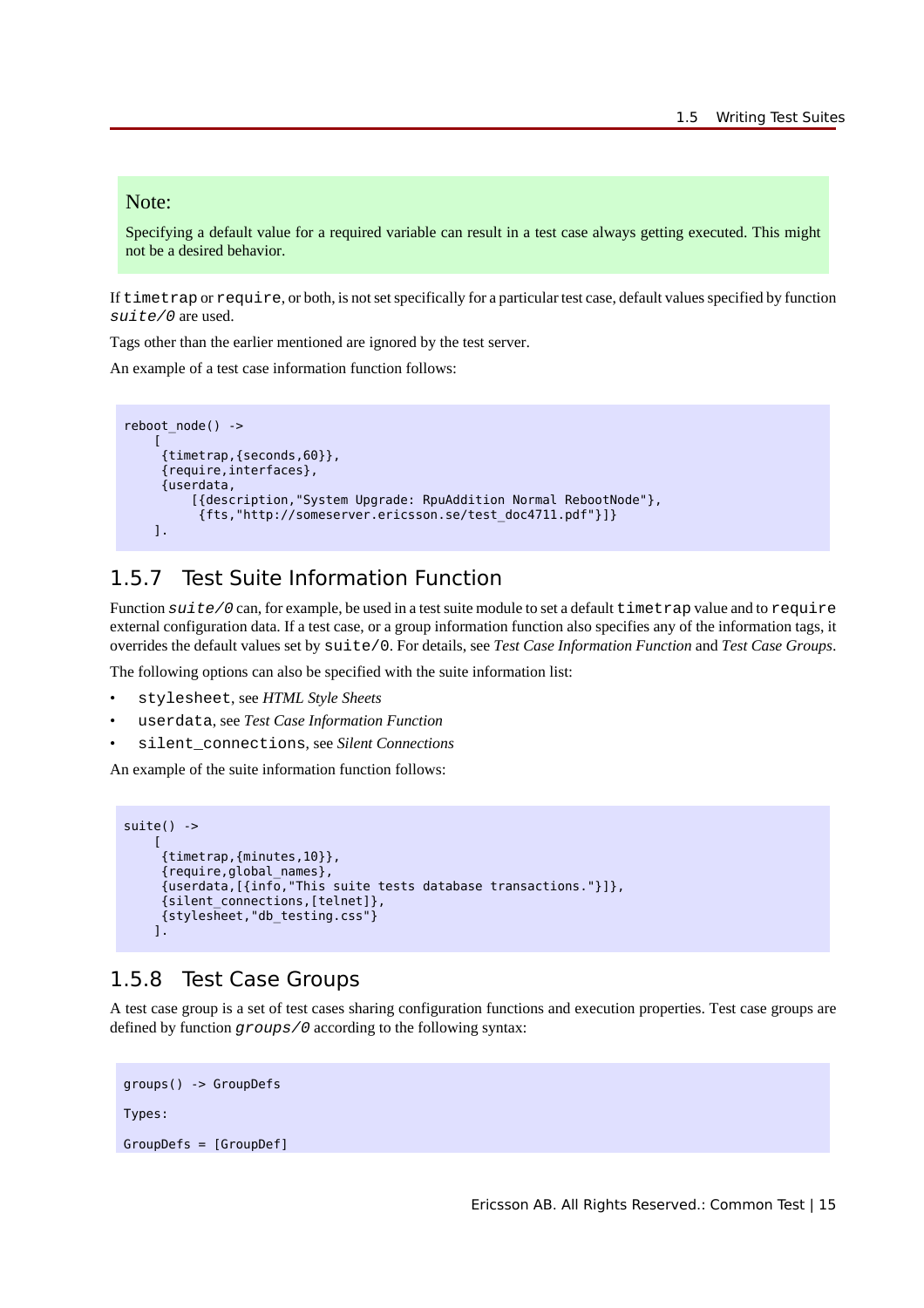```
 GroupDef = {GroupName,Properties,GroupsAndTestCases}
GroupName = atom() GroupsAndTestCases = [GroupDef | {group,GroupName} | TestCase]
TestCase = atom()
```
GroupName is the name of the group and must be unique within the test suite module. Groups can be nested, by including a group definition within the GroupsAndTestCases list of another group. Properties is the list of execution properties for the group. The possible values are as follows:

```
Properties = [parallel | sequence | Shuffle | {RepeatType, N}]
Shuffle = shuffle | {shifte,Seed}Seed = {integer(),integer(),integer()}
RepeatType = repeat | repeat_until_all_ok | repeat_until_all_fail |
             repeat until any ok | repeat until any fail
N = integer() | forever
```
#### *Explanations:*

#### parallel

Common Test executes all test cases in the group in parallel.

#### sequence

The cases are executed in a sequence as described in section *Sequences* in section Dependencies Between Test Cases and Suites.

#### shuffle

The cases in the group are executed in random order.

repeat

Orders Common Test to repeat execution of the cases in the group a given number of times, or until any, or all, cases fail or succeed.

*Example:*

 groups() -> [{group1, [parallel], [test1a,test1b]}, {group2, [shuffle,sequence], [test2a,test2b,test2c]}].

To specify in which order groups are to be executed (also with respect to test cases that are not part of any group), add tuples on the form {group, GroupName} to the all/0 list.

*Example:*

all() -> [testcase1, {group,group1}, testcase2, {group,group2}].

Execution properties with a group tuple in  $all/0$ : {group, GroupName, Properties} can also be specified. These properties override those specified in the group definition (see groups/0 earlier). This way, the same set of tests can be run, but with different properties, without having to make copies of the group definition in question.

If a group contains subgroups, the execution properties for these can also be specified in the group tuple: {group,GroupName,Properties,SubGroups} Where, SubGroups is a list of tuples, {GroupName,Properties} or {GroupName,Properties,SubGroups} representing the subgroups. Any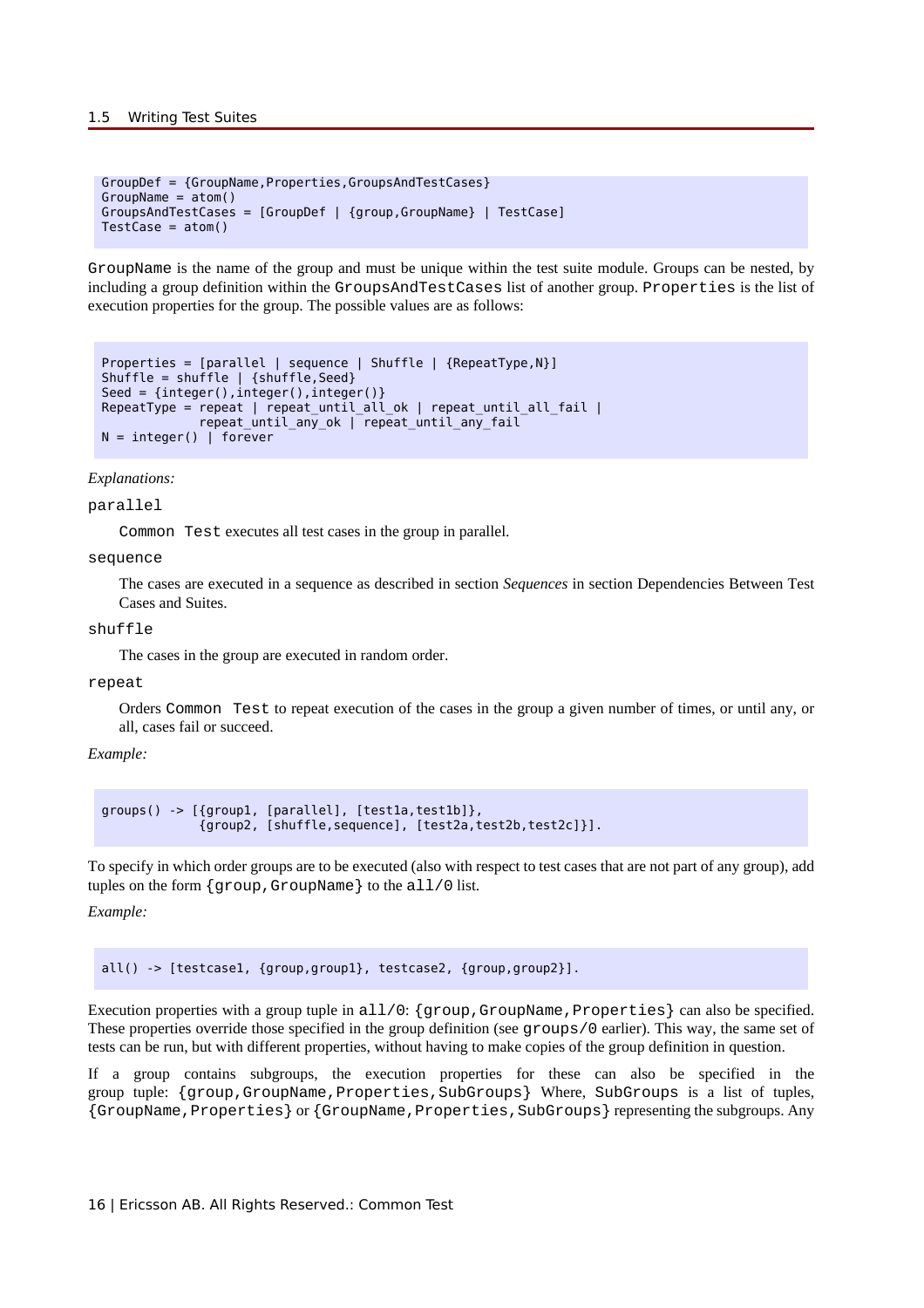subgroups defined in group/0 for a group, that are not specified in the SubGroups list, executes with their predefined properties.

*Example:*

```
 groups() -> {tests1, [], [{tests2, [], [t2a,t2b]},
                            {tests3, [], [t31,t3b]}]}.
```
To execute group tests1 twice with different properties for tests2 each time:

```
all() ->
    [{group, tests1, default, [{tests2, [parallel]}]},
     {group, tests1, default, [{tests2, [shuffle,{repeat,10}]}]}].
```
This is equivalent to the following specification:

```
all() ->
    [{group, tests1, default, [{tests2, [parallel]},
                                {tests3, default}]},
     {group, tests1, default, [{tests2, [shuffle,{repeat,10}]},
                                {tests3, default}]}].
```
Value default states that the predefined properties are to be used.

The following example shows how to override properties in a scenario with deeply nested groups:

```
 groups() ->
     [{tests1, [], [{group, tests2}]},
 {tests2, [], [{group, tests3}]},
 {tests3, [{repeat,2}], [t3a,t3b,t3c]}].
all() ->
     [{group, tests1, default, 
      [{tests2, default,
        [{tests3, [parallel,{repeat,100}]}]}]}].
```
The described syntax can also be used in test specifications to change group properties at the time of execution, without having to edit the test suite. For more information, see section *Test Specifications* in section Running Tests and Analyzing Results.

As illustrated, properties can be combined. If, for example, shuffle, repeat\_until\_any\_fail, and sequence are all specified, the test cases in the group are executed repeatedly, and in random order, until a test case fails. Then execution is immediately stopped and the remaining cases are skipped.

Before execution of a group begins, the configuration function  $init\_per\_group(GroupName, Config)$  is called. The list of tuples returned from this function is passed to the test cases in the usual manner by argument Config. init\_per\_group/2 is meant to be used for initializations common for the test cases in the group. After execution of the group is finished, function end per group(GroupName, Config) is called. This function is meant to be used for cleaning up after init\_per\_group/2.

Whenever a group is executed, if init\_per\_group and end\_per\_group do not exist in the suite, Common Test calls dummy functions (with the same names) instead. Output generated by hook functions are saved to the log files for these dummies. For more information, see section *Manipulating Tests* in section Common Test Hooks.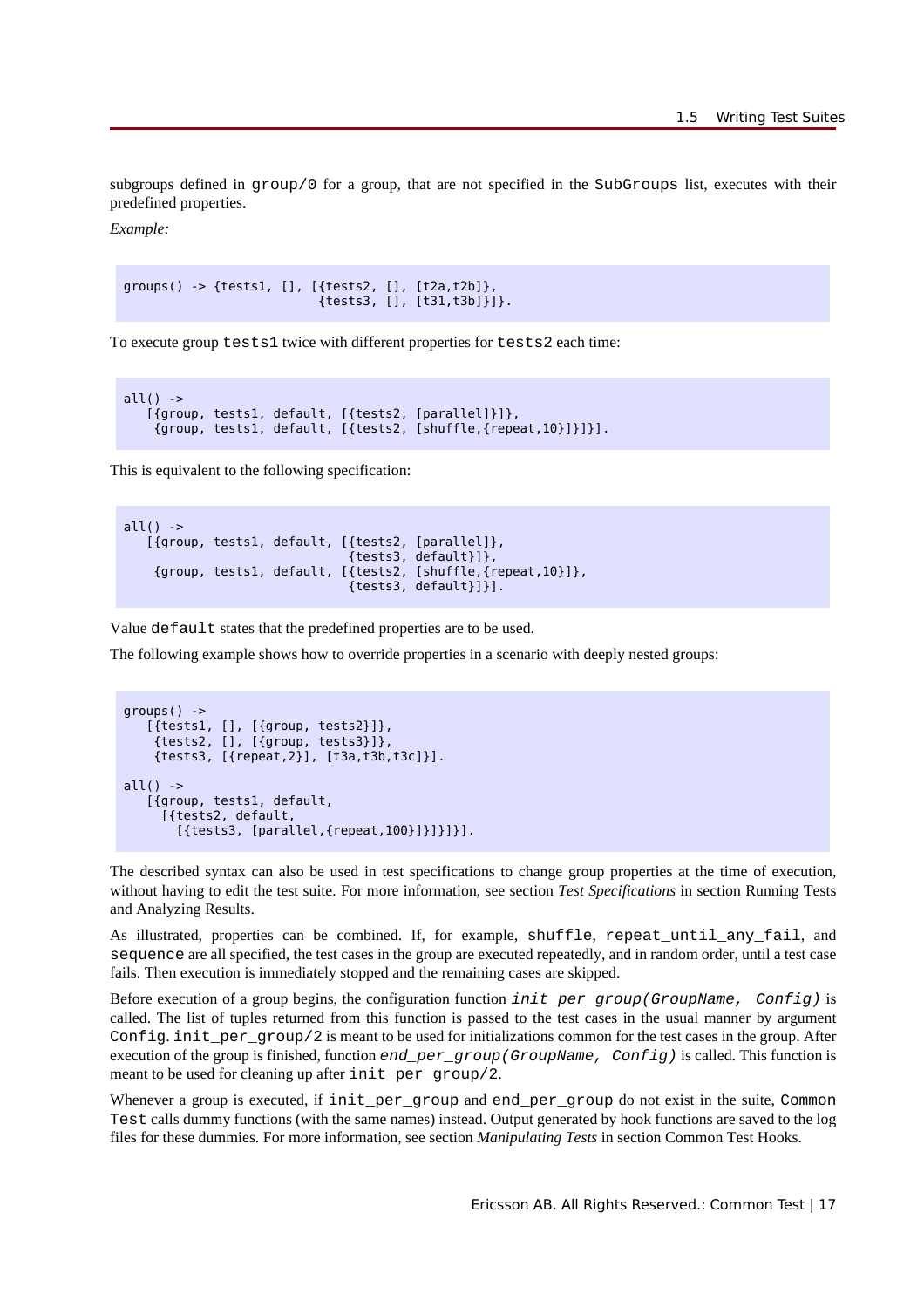#### Note:

init\_per\_testcase/2 and end\_per\_testcase/2 are always called for each individual test case, no matter if the case belongs to a group or not.

The properties for a group are always printed in the top of the HTML log for init\_per\_group/2. The total execution time for a group is included at the bottom of the log for end  $per$  group/2.

Test case groups can be nested so sets of groups can be configured with the same init per group/2 and end per group/2 functions. Nested groups can be defined by including a group definition, or a group name reference, in the test case list of another group.

*Example:*

```
 groups() -> [{group1, [shuffle], [test1a,
                                   {group2, [], [test2a,test2b]},
                                  test1b]},
              {group3, [], [{group,group4},
\{group, group5\}]\} , \{group, group5\} {group4, [parallel], [test4a,test4b]},
              {group5, [sequence], [test5a,test5b,test5c]}].
```
In the previous example, if  $all/0$  returns group name references in the order  $\{\{\text{group},\text{group}\},\text{group}\}$ , {group,group3}], the order of the configuration functions and test cases becomes the following (notice that init per testcase/2 and end per testcase/2: are also always called, but not included in this example for simplification):

```
init per group(group1, Config) -> Config1 (*) test1a(Config1)
      init_per_group(group2, Config1) -> Config2
           test2a(Config2), test2b(Config2)
      end_per_group(group2, Config2)
      test1b(Config1)
 end_per_group(group1, Config1) 
init per group(group3, Config) -> Config3
     init per group(group4, Config3) -> Config4
           test4a(Config4), test4b(Config4) (**)
      end_per_group(group4, Config4)
      init_per_group(group5, Config3) -> Config5
           test5a(Config5), test5b(Config5), test5c(Config5)
      end_per_group(group5, Config5)
 end_per_group(group3, Config3)
```
(\*) The order of test case test1a, test1b, and group2 is undefined, as group1 has a shuffle property.

(\*\*) These cases are not executed in order, but in parallel.

Properties are not inherited from top-level groups to nested subgroups. For instance, in the previous example, the test cases in group2 are not executed in random order (which is the property of group1).

### 1.5.9 Parallel Property and Nested Groups

If a group has a parallel property, its test cases are spawned simultaneously and get executed in parallel. However, a test case is not allowed to execute in parallel with end\_per\_group/2, which means that the time to execute a parallel group is equal to the execution time of the slowest test case in the group. A negative side effect of running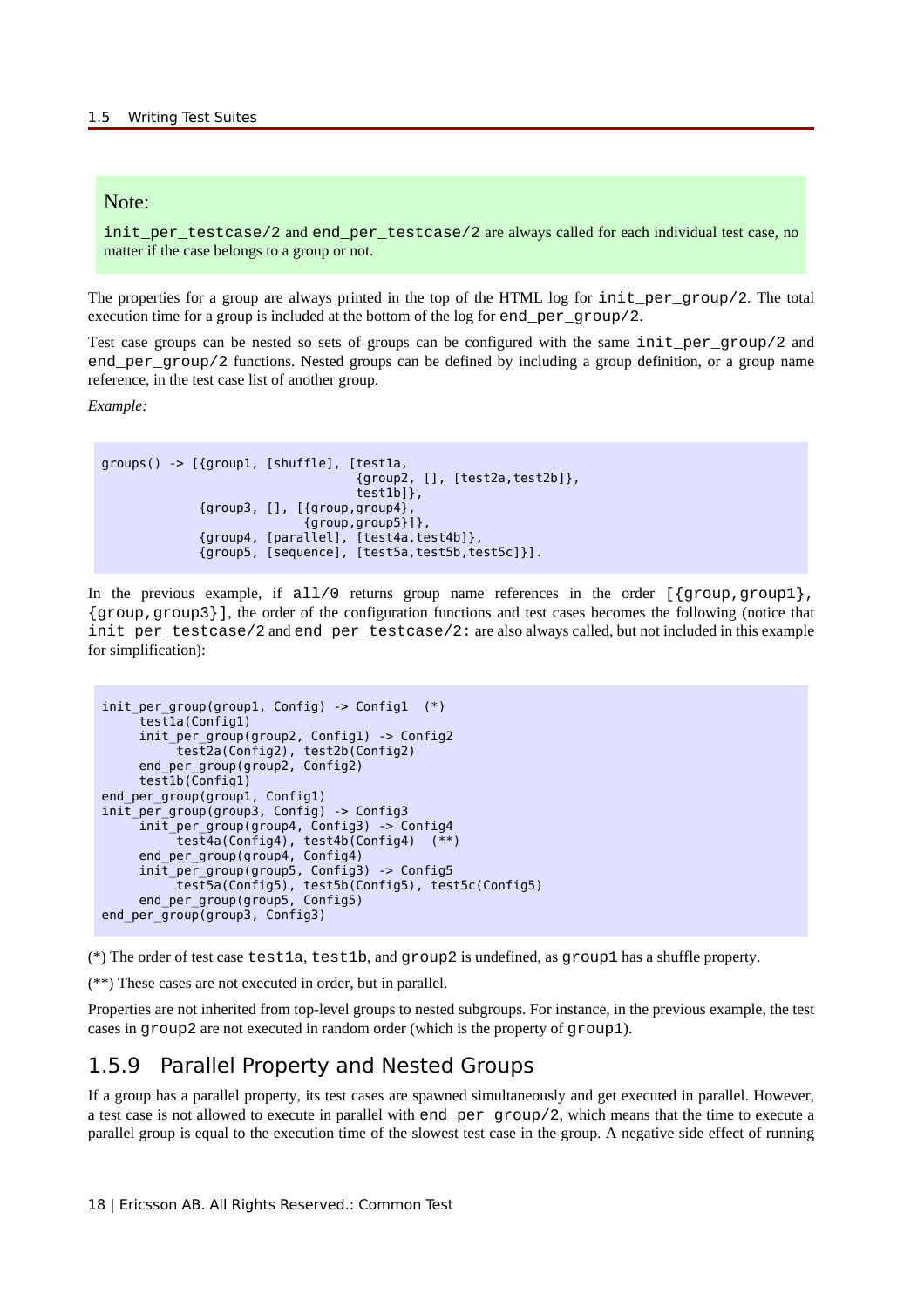test cases in parallel is that the HTML summary pages are not updated with links to the individual test case logs until function end per group/2 for the group has finished.

A group nested under a parallel group starts executing in parallel with previous (parallel) test cases (no matter what properties the nested group has). However, as test cases are never executed in parallel with init\_per\_group/2 or end  $per\ qroup/2$  of the same group, it is only after a nested group has finished that remaining parallel cases in the previous group become spawned.

### 1.5.10 Parallel Test Cases and I/O

A parallel test case has a private I/O server as its group leader. (For a description of the group leader concept, see ERTS). The central I/O server process, which handles the output from regular test cases and configuration functions, does not respond to I/O messages during execution of parallel groups. This is important to understand to avoid certain traps, like the following:

If a process, P, is spawned during execution of, for example, init\_per\_suite/1, it inherits the group leader of the init per suite process. This group leader is the central I/O server process mentioned earlier. If, at a later time, *during parallel test case execution*, some event triggers process P to call io:format/1/2, that call never returns (as the group leader is in a non-responsive state) and causes P to hang.

### 1.5.11 Repeated Groups

A test case group can be repeated a certain number of times (specified by an integer) or indefinitely (specified by forever). The repetition can also be stopped too early if any or all cases fail or succeed, that is, if any of the properties repeat\_until\_any\_fail, repeat\_until\_any\_ok, repeat\_until\_all\_fail, or repeat\_until\_all\_ok is used. If the basic repeat property is used, status of test cases is irrelevant for the repeat operation.

The status of a subgroup can be returned (ok or failed), to affect the execution of the group on the level above. This is accomplished by, in end\_per\_group/2, looking up the value of tc\_group\_properties in the Config list and checking the result of the test cases in the group. If status failed is to be returned from the group as a result, end\_per\_group/2 is to return the value {return\_group\_result, failed}. The status of a subgroup is taken into account by Common Test when evaluating if execution of a group is to be repeated or not (unless the basic repeat property is used).

The value of tc\_group\_properties is a list of status tuples, each with the key ok, skipped, and failed. The value of a status tuple is a list with names of test cases that have been executed with the corresponding status as result.

The following is an example of how to return the status from a group:

```
end per group( Group, Config) ->
        \overline{S}tatus = ?config(tc group result, Config),
        case proplists:get value(failed, Status) of
                \begin{bmatrix} 1 & -5 & 0 & 0 \\ 0 & -5 & 0 & 0 \\ 0 & 0 & 0 & 0 \\ 0 & 0 & 0 & 0 \\ 0 & 0 & 0 & 0 \\ 0 & 0 & 0 & 0 \\ 0 & 0 & 0 & 0 \\ 0 & 0 & 0 & 0 \\ 0 & 0 & 0 & 0 \\ 0 & 0 & 0 & 0 \\ 0 & 0 & 0 & 0 \\ 0 & 0 & 0 & 0 \\ 0 & 0 & 0 & 0 & 0 \\ 0 & 0 & 0 & 0 & 0 \\ 0 & 0 & 0 & 0 & 0 \\ 0 & 0 & 0 & 0 & 0 \\ 0 & 0 & 0 &  {return_group_result,ok};
                                                                                                   % one or more failed
                         {return_group_result,failed}
         end.
```
It is also possible, in end\_per\_group/2, to check the status of a subgroup (maybe to determine what status the current group is to return). This is as simple as illustrated in the previous example, only the group name is stored in a tuple  $\{\text{group result},\text{GroupName}\}$ , which can be searched for in the status lists.

*Example:*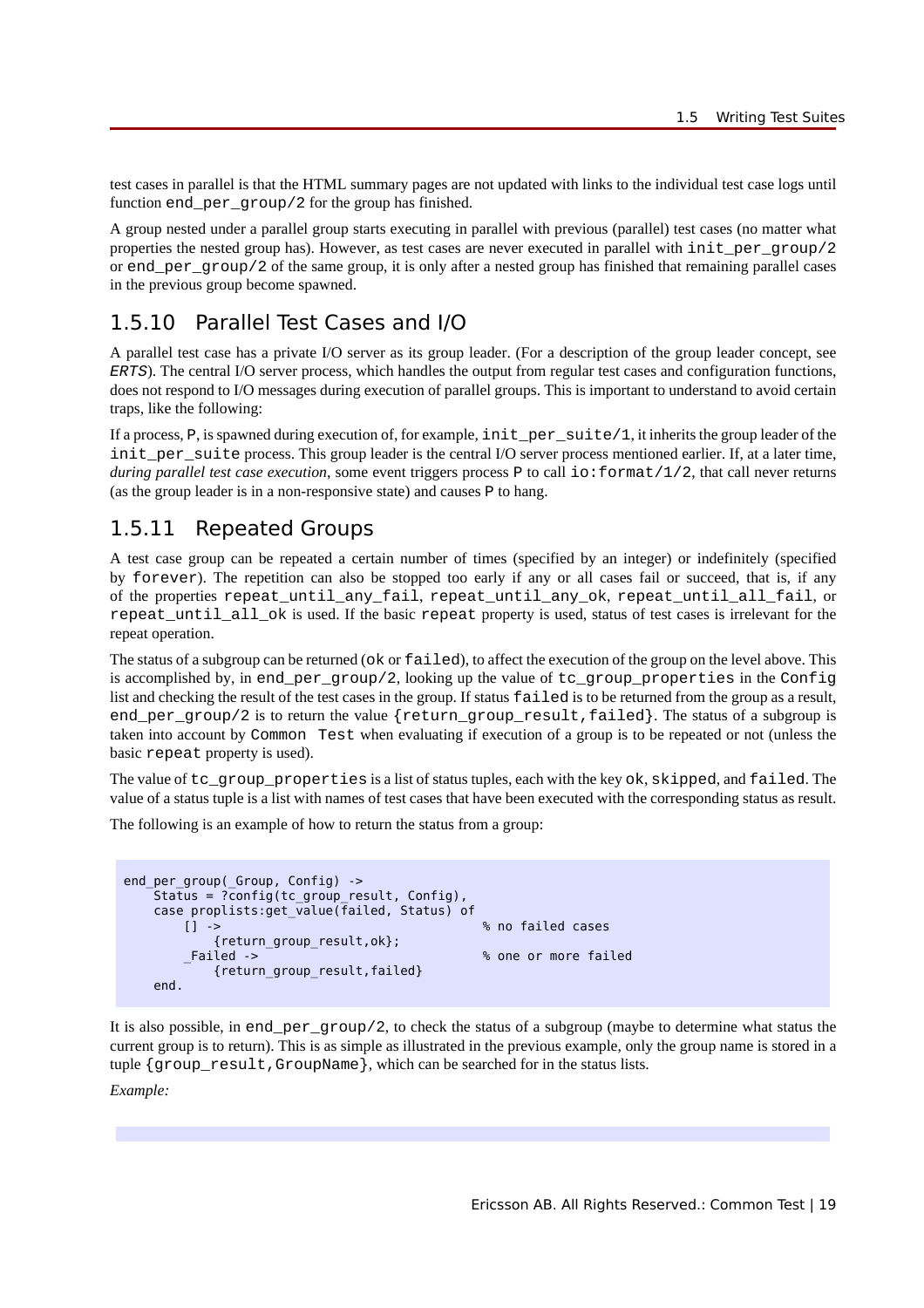```
 end_per_group(group1, Config) ->
    \overline{S}tatus = ?config(tc group result, Config),
    Failed = proplists: get_value(failed, Status)
     case lists:member({group_result,group2}, Failed) of
            true ->
                {return_group_result,failed};
           false ->
                {return_group_result,ok}
     end; 
 ...
```
#### Note:

When a test case group is repeated, the configuration functions init\_per\_group/2 and end\_per\_group/2 are also always called with each repetition.

### 1.5.12 Shuffled Test Case Order

The order in which test cases in a group are executed is under normal circumstances the same as the order specified in the test case list in the group definition. With property shuffle set, however, Common Test instead executes the test cases in random order.

You can provide a seed value (a tuple of three integers) with the shuffle property  $\{\text{shuffle},\text{Seed}\}$ . This way, the same shuffling order can be created every time the group is executed. If no seed value is specified, Common Test creates a "random" seed for the shuffling operation (using the return value of erlang:timestamp/0). The seed value is always printed to the init\_per\_group/2 log file so that it can be used to recreate the same execution order in a subsequent test run.

#### Note:

If a shuffled test case group is repeated, the seed is not reset between turns.

If a subgroup is specified in a group with a shuffle property, the execution order of this subgroup in relation to the test cases (and other subgroups) in the group, is random. The order of the test cases in the subgroup is however not random (unless the subgroup has a shuffle property).

### 1.5.13 Group Information Function

The test case group information function, group(GroupName), serves the same purpose as the suite- and test case information functions previously described. However, the scope for the group information function, is all test cases and subgroups in the group in question (GroupName).

*Example:*

```
 group(connection_tests) ->
   [{require, login_data},
     {timetrap,1000}].
```
The group information properties override those set with the suite information function, and can in turn be overridden by test case information properties. For a list of valid information properties and more general information, see the *Test Case Information Function*.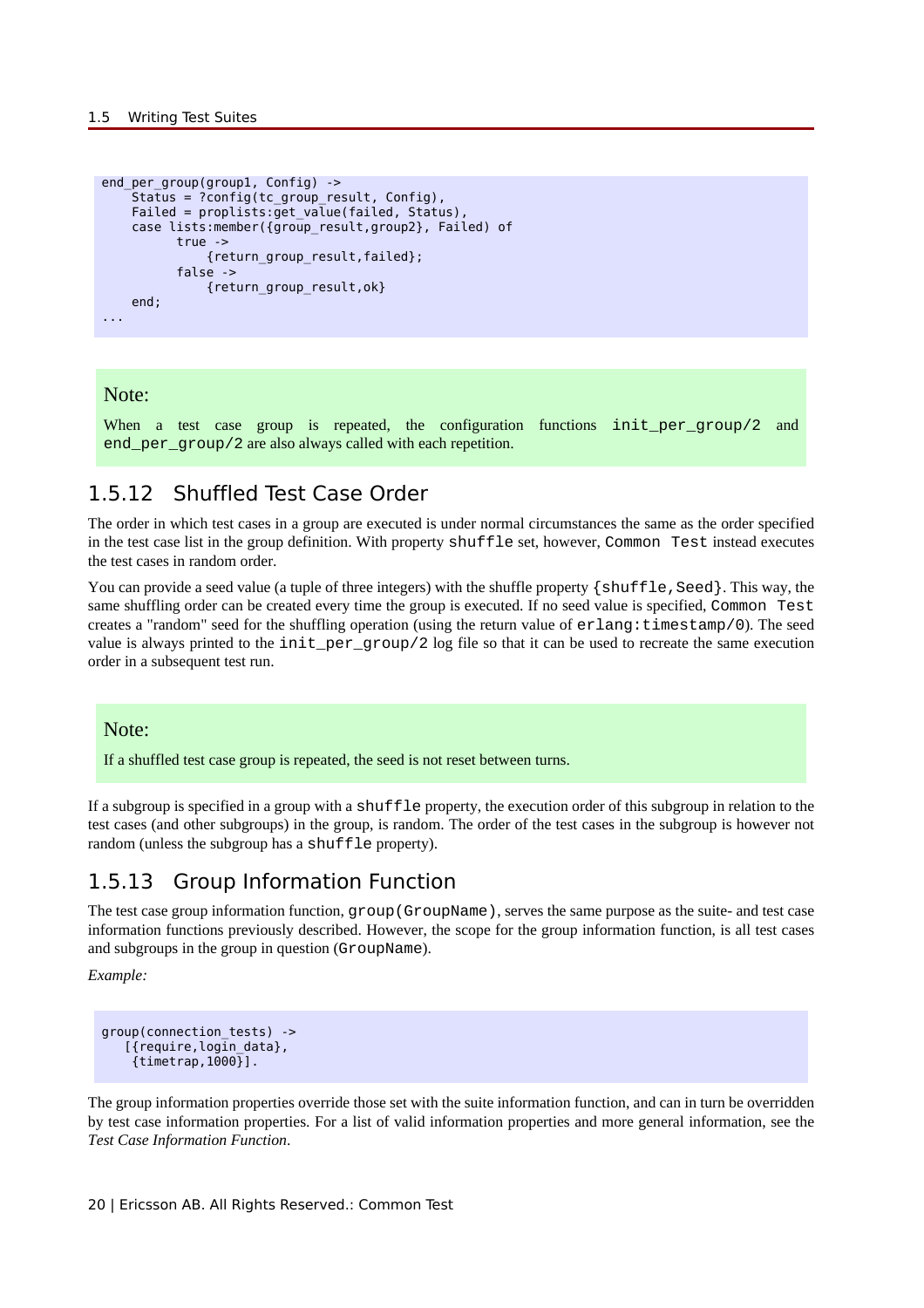## 1.5.14 Information Functions for Init- and End-Configuration

Information functions can also be used for functions init\_per\_suite, end\_per\_suite, init\_per\_group, and end\_per\_group, and they work the same way as with the *Test Case Information Function*. This is useful, for example, for setting timetraps and requiring external configuration data relevant only for the configuration function in question (without affecting properties set for groups and test cases in the suite).

The information function init/end per suite() is called for init/end per suite(Config), and information function init/end per group(GroupName) is called for init/ end\_per\_group(GroupName,Config). However, information functions cannot be used with init/ end\_per\_testcase(TestCase, Config), as these configuration functions execute on the test case process and use the same properties as the test case (that is, the properties set by the test case information function, TestCase()). For a list of valid information properties and more general information, see the *Test Case Information Function*.

### 1.5.15 Data and Private Directories

In the data directory, data\_dir, the test module has its own files needed for the testing. The name of data\_dir is the the name of the test suite followed by "\_data". For example, "some\_path/foo\_SUITE.beam" has the data directory "some\_path/foo\_SUITE\_data/". Use this directory for portability, that is, to avoid hardcoding directory names in your suite. As the data directory is stored in the same directory as your test suite, you can rely on its existence at runtime, even if the path to your test suite directory has changed between test suite implementation and execution.

priv\_dir is the private directory for the test cases. This directory can be used whenever a test case (or configuration function) needs to write something to file. The name of the private directory is generated by Common Test, which also creates the directory.

By default, Common Test creates one central private directory per test run, shared by all test cases. This is not always suitable. Especially if the same test cases are executed multiple times during a test run (that is, if they belong to a test case group with property repeat) and there is a risk that files in the private directory get overwritten. Under these circumstances, Common Test can be configured to create one dedicated private directory per test case and execution instead. This is accomplished with the flag/option create\_priv\_dir (to be used with the ct\_run program, the ct:run\_test/1 function, or as test specification term). There are three possible values for this option as follows:

- auto per run
- auto\_per\_tc
- manual per tc

The first value indicates the default priv\_dir behavior, that is, one private directory created per test run. The two latter values tell Common Test to generate a unique test directory name per test case and execution. If the auto version is used, *all* private directories are created automatically. This can become very inefficient for test runs with many test cases or repetitions, or both. Therefore, if the manual version is used instead, the test case must tell Common Test to create priv dir when it needs it. It does this by calling the function  $ct:$  make priv  $dir/0$ .

#### Note:

Do not depend on the current working directory for reading and writing data files, as this is not portable. All scratch files are to be written in the priv\_dir and all data files are to be located in data\_dir. Also, the Common Test server sets the current working directory to the test case log directory at the start of every case.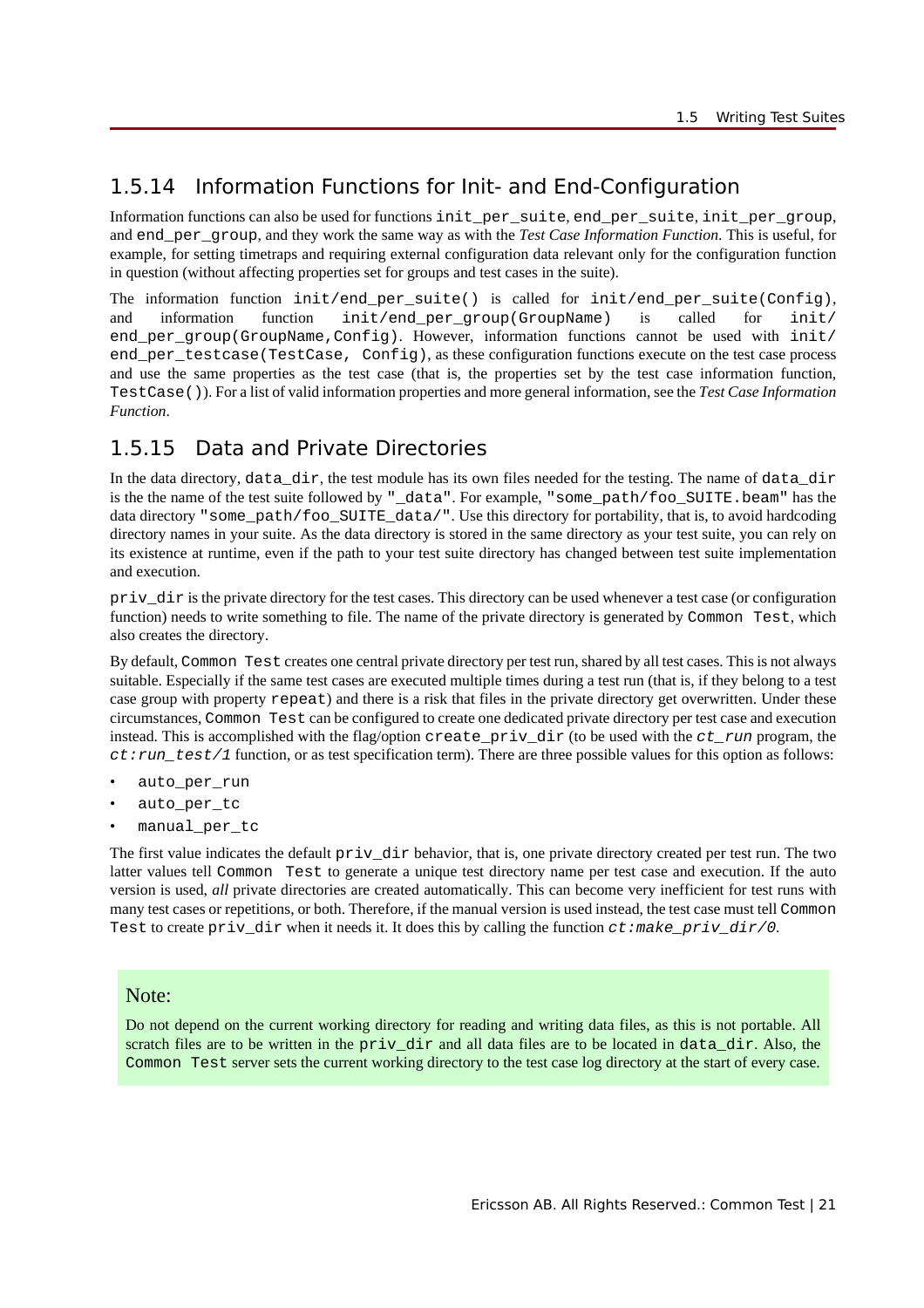### 1.5.16 Execution Environment

Each test case is executed by a dedicated Erlang process. The process is spawned when the test case starts, and terminated when the test case is finished. The configuration functions init\_per\_testcase and end per testcase execute on the same process as the test case.

The configuration functions init\_per\_suite and end\_per\_suite execute, like test cases, on dedicated Erlang processes.

### 1.5.17 Timetrap Time-Outs

The default time limit for a test case is 30 minutes, unless a timetrap is specified either by the suite-, group-, or test case information function. The timetrap time-out value defined by suite/0 is the value that is used for each test case in the suite (and for the configuration functions init per suite/1, end per suite/1, init per group/2, and end per  $qroup/2$ ). A timetrap value defined by  $qroup(GroupName)$  overrides one defined by suite() and is used for each test case in group GroupName, and any of its subgroups. If a timetrap value is defined by group/1 for a subgroup, it overrides that of its higher level groups. Timetrap values set by individual test cases (by the test case information function) override both group- and suite- level timetraps.

A timetrap can also be set or reset dynamically during the execution of a test case, or configuration function. This is done by calling  $ct:timetrap/1$ . This function cancels the current timetrap and starts a new one (that stays active until time-out, or end of the current function).

Timetrap values can be extended with a multiplier value specified at startup with option multiply\_timetraps. It is also possible to let the test server decide to scale up timetrap time-out values automatically. That is, if tools such as cover or trace are running during the test. This feature is disabled by default and can be enabled with start option scale\_timetraps.

If a test case needs to suspend itself for a time that also gets multipled by multiply\_timetraps (and possibly also scaled up if scale timetraps is enabled), the function  $ct:sleep/1$  can be used (instead of, for example, timer:sleep/1).

A function ( $fun/0$  or  ${Mod$ , Func, Args  ${MFA}$ ) tuple) can be specified as timetrap value in the suite-, groupand test case information function, and as argument to function  $ct:timetrap/1$ .

*Examples:*

{timetrap,{my\_test\_utils,timetrap,[?MODULE,system\_start]}}

ct:timetrap(fun() -> my\_timetrap(TestCaseName, Config) end)

The user timetrap function can be used for two things as follows:

- To act as a timetrap. The time-out is triggered when the function returns.
- To return a timetrap time value (other than a function).

Before execution of the timetrap function (which is performed on a parallel, dedicated timetrap process), Common Test cancels any previously set timer for the test case or configuration function. When the timetrap function returns, the time-out is triggered, *unless* the return value is a valid timetrap time, such as an integer, or a {SecMinOrHourTag,Time} tuple (for details, see module *common\_test*). If a time value is returned, a new timetrap is started to generate a time-out after the specified time.

The user timetrap function can return a time value after a delay. The effective timetrap time is then the delay time *plus* the returned time.

### 1.5.18 Logging - Categories and Verbosity Levels

Common Test provides the following three main functions for printing strings:

• ct:log(Category, Importance, Format, FormatArgs, Opts)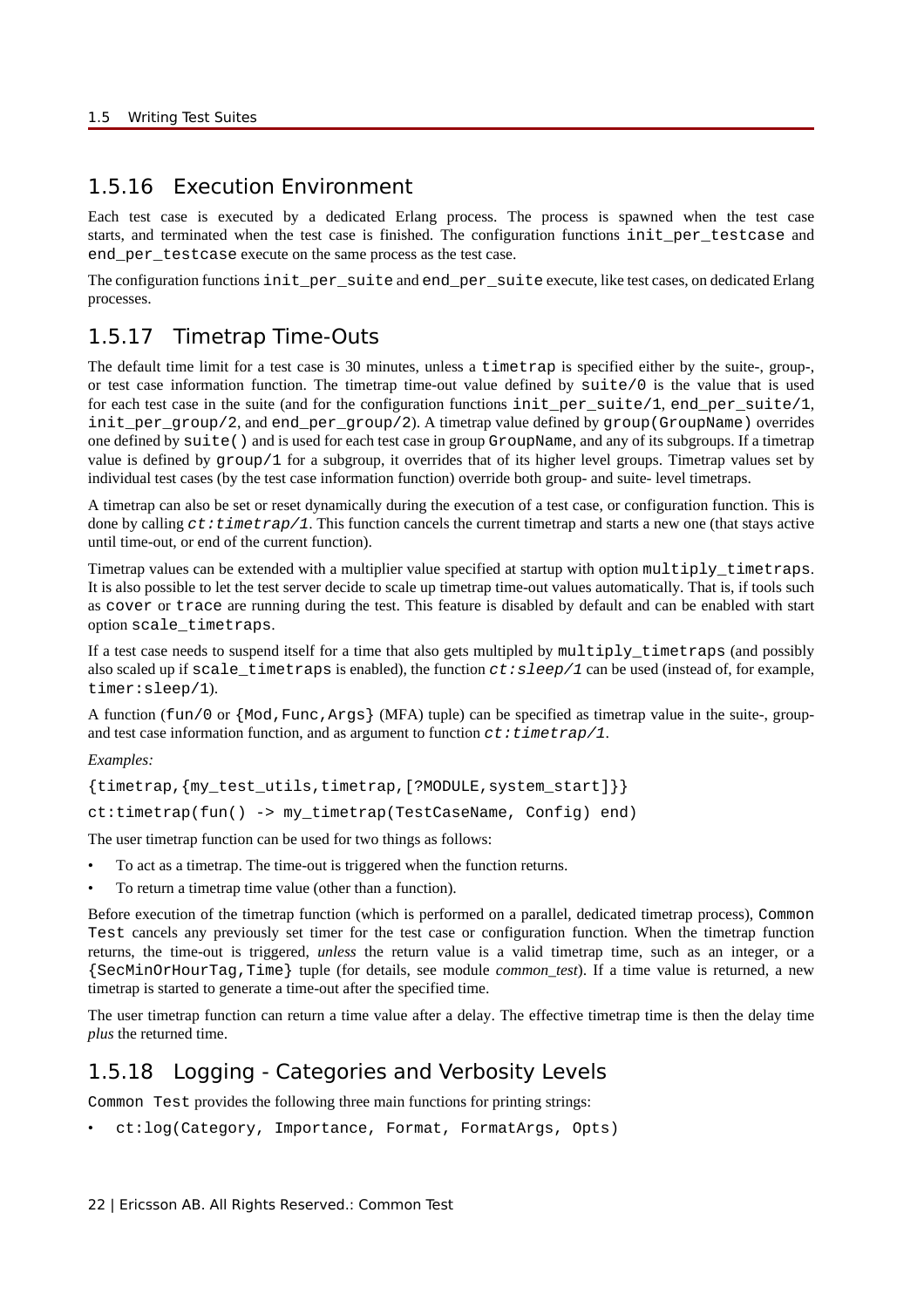- ct:print(Category, Importance, Format, FormatArgs)
- ct:pal(Category, Importance, Format, FormatArgs)

The  $log/1, 2, 3, 4, 5$  function prints a string to the test case log file. The  $print/1, 2, 3, 4$  function prints the string to screen. The pal/1,2,3,4 function prints the same string both to file and screen. The functions are described in module *ct*.

The optional Category argument can be used to categorize the log printout. Categories can be used for two things as follows:

- To compare the importance of the printout to a specific verbosity level.
- To format the printout according to a user-specific HTML Style Sheet (CSS).

Argument Importance specifies a level of importance that, compared to a verbosity level (general and/or set per category), determines if the printout is to be visible. Importance is any integer in the range 0..99. Predefined constants exist in the ct.hrl header file. The default importance level, ?STD\_IMPORTANCE (used if argument Importance is not provided), is 50. This is also the importance used for standard I/O, for example, from printouts made with io: format/2, io: put\_chars/1, and so on.

Importance is compared to a verbosity level set by the verbosity start flag/option. The verbosity level can be set per category or generally, or both. The default verbosity level, ?STD\_VERBOSITY, is 50, that is, all standard I/O gets printed. If a lower verbosity level is set, standard I/O printouts are ignored. Common Test performs the following test:

Importance >= (100-VerbosityLevel)

This also means that verbosity level 0 effectively turns all logging off (except from printouts made by Common Test itself).

The general verbosity level is not associated with any particular category. This level sets the threshold for the standard I/O printouts, uncategorized  $ct:$ log/print/pal printouts, and printouts for categories with undefined verbosity level.

*Examples:*

Some printouts during test case execution:

```
 io:format("1. Standard IO, importance = ~w~n", [?STD_IMPORTANCE]),
 ct:log("2. Uncategorized, importance = ~w", [?STD_IMPORTANCE]),
ct:log(int6, "3. Categoricaling in 6, importance = ~w", [?STD_IMPORTANCE]]), ct:log(info, ?LOW_IMPORTANCE, "4. Categorized info, importance = ~w", [?LOW_IMPORTANCE]),
ct:log(error, "5. Categorized error, importance = \sim w", [?HI_IMPORTANCE]),
ct:log(error, ?HIIMPORTANCE, "6. Categorical error, importance = ~w", [?MAX IMPORTANCE]),
```
If starting the test without specifying any verbosity levels as follows:

 $$ ct run ...$ 

the following is printed:

```
 1. Standard IO, importance = 50
```

```
 2. Uncategorized, importance = 50
```

```
 3. Categorized info, importance = 50
```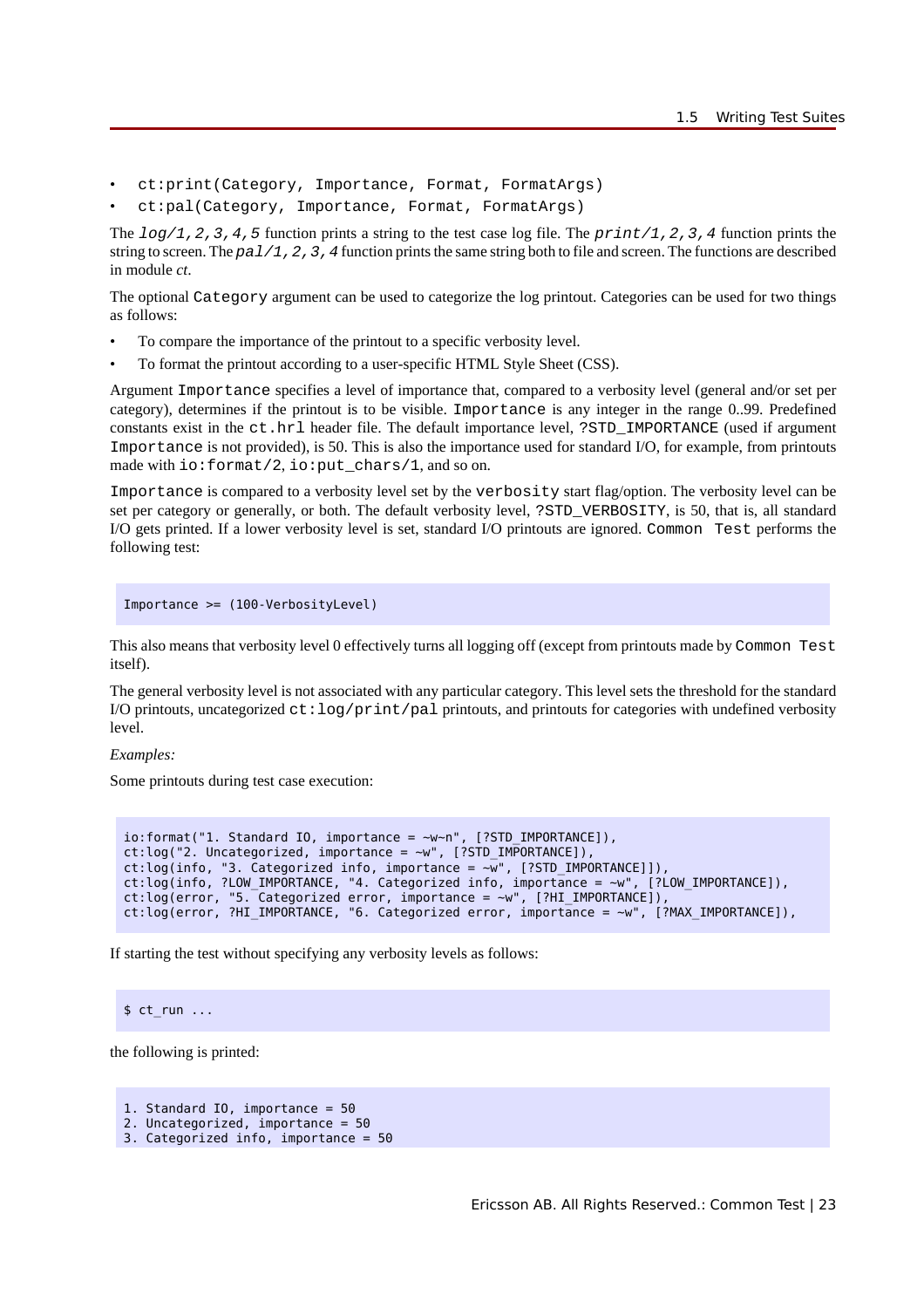```
 5. Categorized error, importance = 75
 6. Categorized error, importance = 99
```
If starting the test with:

```
 $ ct_run -verbosity 1 and info 75
```
the following is printed:

```
 3. Categorized info, importance = 50
 4. Categorized info, importance = 25
 6. Categorized error, importance = 99
```
The arguments Format and FormatArgs in ct:log/print/pal are always passed on to the stdlib function io:format/3 (For details, see the stdlib:io manual page).

 $ct:pal/4$  and  $ct:Log/5$  add headers to strings being printed to the log file. The strings are also wrapped in div tags with a CSS class attribute, so that stylesheet formatting can be applied. To disable this feature for a printout (i.e. to get a result similar to using  $i \circ$ : format/2), call  $ct$ :  $\log/5$  with the no css option.

How categories can be mapped to CSS tags is documented in section *HTML Style Sheets* in section Running Tests and Analyzing Results.

Common Test will escape special HTML characters  $(<, >$  and  $\&$ ) in printouts to the log file made with  $ct:$  pal/4 and io: format/2. In order to print strings with HTML tags to the log, use the  $ct:log/5$  function. The character escaping feature is per default disabled for  $ct:log/5$ , but can be enabled with the esc\_chars option.

For more information about log files, see section *Log Files* in section Running Tests and Analyzing Results.

### 1.5.19 Illegal Dependencies

Even though it is highly efficient to write test suites with the Common Test framework, mistakes can be made, mainly because of illegal dependencies. Some of the more frequent mistakes from our own experience with running the Erlang/OTP test suites follows:

• Depending on current directory, and writing there:

This is a common error in test suites. It is assumed that the current directory is the same as the author used as current directory when the test case was developed. Many test cases even try to write scratch files to this directory. Instead data\_dir and priv\_dir are to be used to locate data and for writing scratch files.

Depending on execution order:

During development of test suites, make no assumptions on the execution order of the test cases or suites. For example, a test case must not assume that a server it depends on is already started by a previous test case. Reasons for this follows:

- The user/operator can specify the order at will, and maybe a different execution order is sometimes more relevant or efficient.
- If the user specifies a whole directory of test suites for the test, the execution order of the suites depends on how the files are listed by the operating system, which varies between systems.
- If a user wants to run only a subset of a test suite, there is no way one test case could successfully depend on another.
- Depending on Unix:

Running Unix commands through  $\circ s:$  cmd are likely not to work on non-Unix platforms.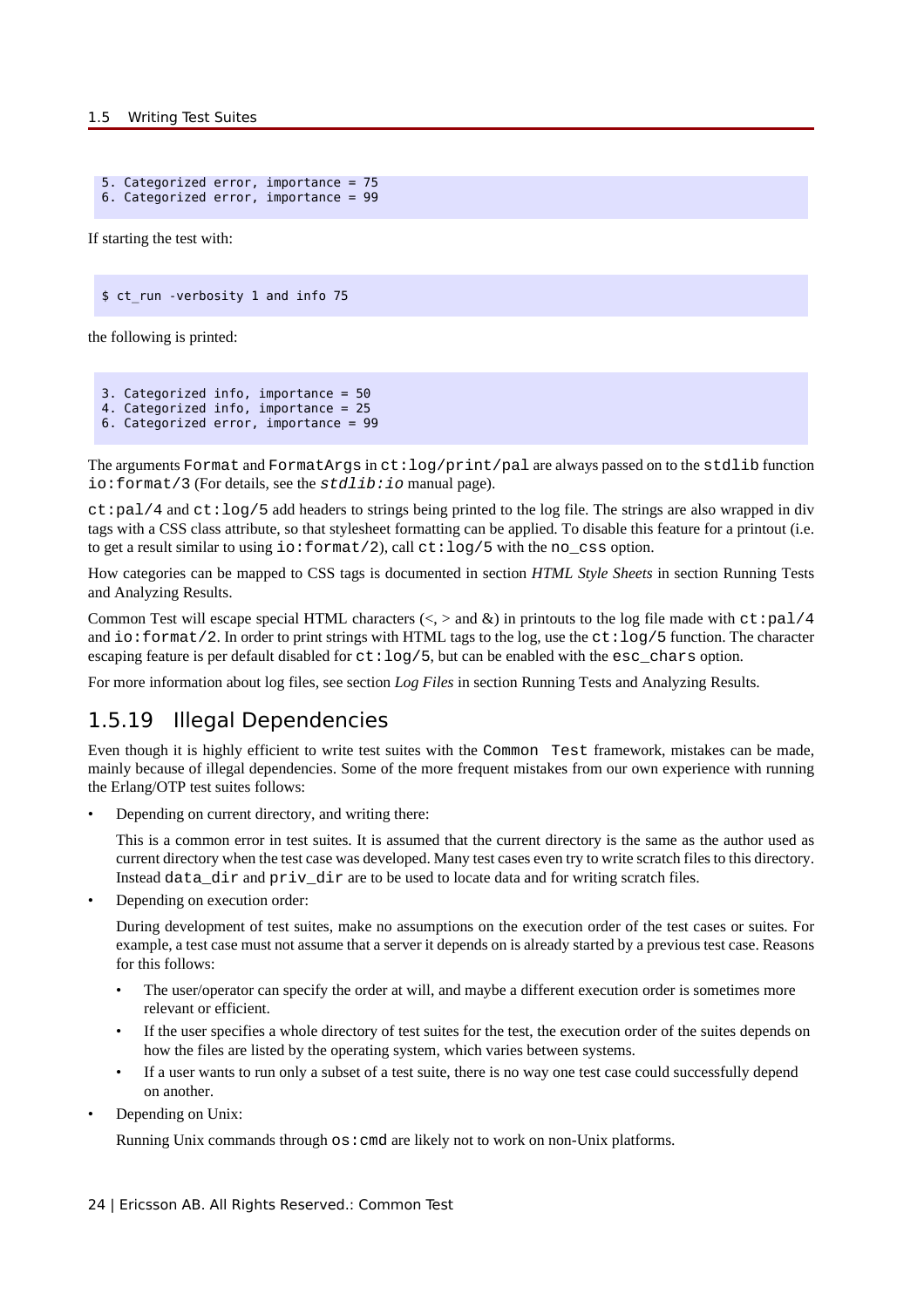Nested test cases:

Starting a test case from another not only tests the same thing twice, but also makes it harder to follow what is being tested. Also, if the called test case fails for some reason, so do the caller. This way, one error gives cause to several error reports, which is to be avoided.

Functionality common for many test case functions can be implemented in common help functions. If these functions are useful for test cases across suites, put the help functions into common help modules.

Failure to crash or exit when things go wrong:

Making requests without checking that the return value indicates success can be OK if the test case fails later, but it is never acceptable just to print an error message (into the log file) and return successfully. Such test cases do harm, as they create a false sense of security when overviewing the test results.

Messing up for subsequent test cases:

Test cases are to restore as much of the execution environment as possible, so that subsequent test cases do not crash because of their execution order. The function end\_per\_testcase is suitable for this.

### 1.6 Test Structure

### 1.6.1 General

A test is performed by running one or more test suites. A test suite consists of test cases, configuration functions, and information functions. Test cases can be grouped in so called test case groups. A test suite is an Erlang module and test cases are implemented as Erlang functions. Test suites are stored in test directories.

### 1.6.2 Skipping Test Cases

Certain test cases can be skipped, for example, if you know beforehand that a specific test case fails. The reason can be functionality that is not yet implemented, a bug that is known but not yet fixed, or some functionality that does not work or is not applicable on a specific platform.

Test cases can be skipped in the following ways:

- Using skip\_suites and skip\_cases terms in *test specifications*.
- Returning {skip, Reason} from function init\_per\_testcase/2 or init\_per\_suite/1.
- Returning {skip, Reason} from the execution clause of the test case. The execution clause is called, so the author must ensure that the test case does not run.

When a test case is skipped, it is noted as SKIPPED in the HTML log.

### 1.6.3 Definition of Terms

#### *Auto-skipped test case*

When a configuration function fails (that is, terminates unexpectedly), the test cases depending on the configuration function are skipped automatically by Common Test. The status of the test cases is then "autoskipped". Test cases are also "auto-skipped" by Common Test if the required configuration data is unavailable at runtime.

#### *Configuration function*

A function in a test suite that is meant to be used for setting up, cleaning up, and/or verifying the state and environment on the System Under Test (SUT) and/or the Common Test host node, so that a test case (or a set of test cases) can execute correctly.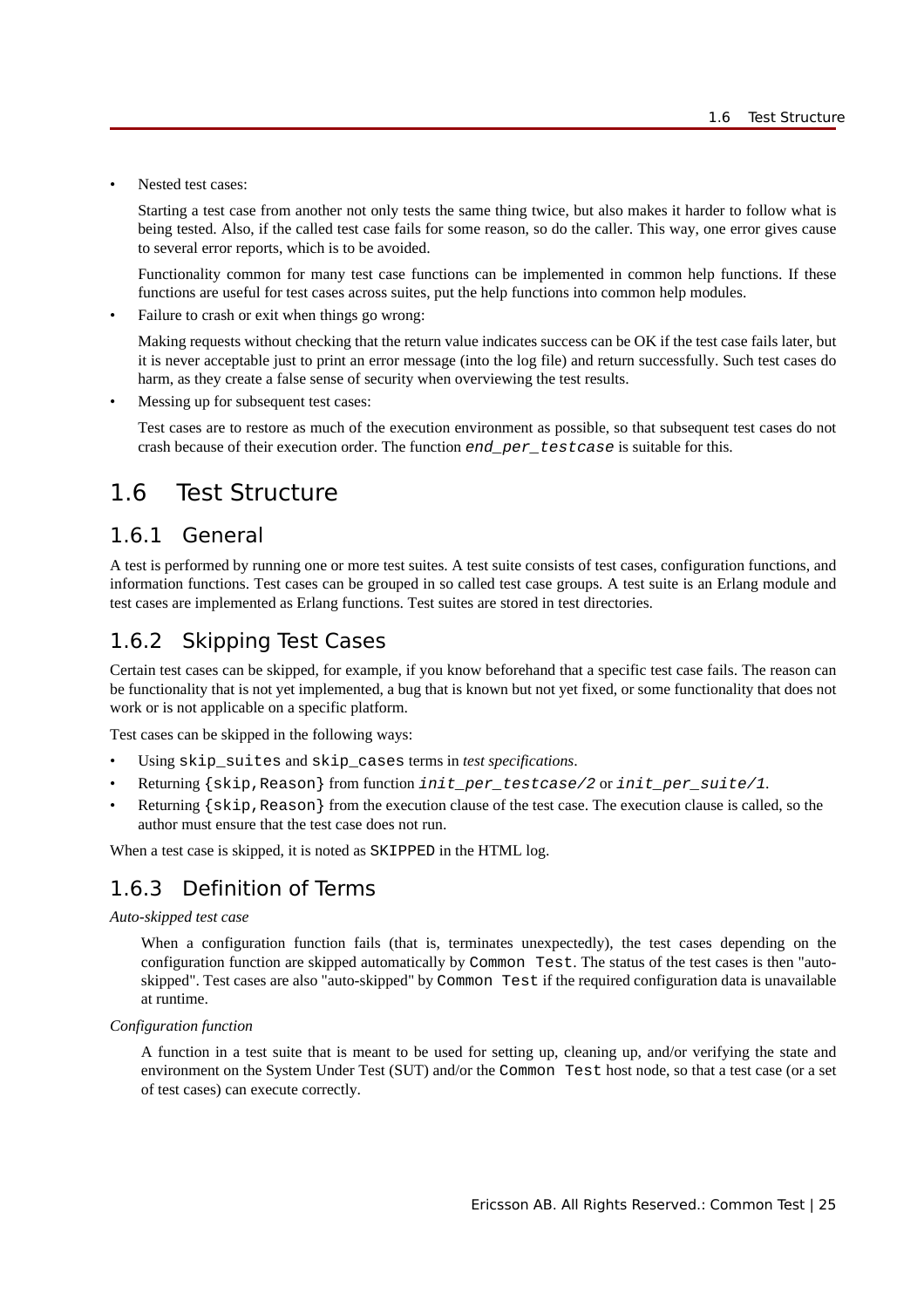#### 1.6 Test Structure

#### *Configuration file*

A file containing data related to a test and/or an SUT, for example, protocol server addresses, client login details, and hardware interface addresses. That is, any data that is to be handled as variable in the suite and not be hardcoded.

#### *Configuration variable*

A name (an Erlang atom) associated with a data value read from a configuration file.

#### data\_dir

Data directory for a test suite. This directory contains any files used by the test suite, for example, extra Erlang modules, binaries, or data files.

#### *Information function*

A function in a test suite that returns a list of properties (read by the Common Test server) that describes the conditions for executing the test cases in the suite.

#### *Major log file*

An overview and summary log file for one or more test suites.

#### *Minor log file*

A log file for one particular test case. Also called the test case log file.

#### priv\_dir

Private directory for a test suite. This directory is to be used when the test suite needs to write to files.

#### ct\_run

The name of an executable program that can be used as an interface for specifying and running tests with Common Test.

#### *Test case*

A single test included in a test suite. A test case is implemented as a function in a test suite module.

#### *Test case group*

A set of test cases sharing configuration functions and execution properties. The execution properties specify if the test cases in the group are to be executed in random order, in parallel, or in sequence, and if the execution of the group is be repeated. Test case groups can also be nested. That is, a group can, besides test cases, contain subgroups.

#### *Test suite*

An Erlang module containing a collection of test cases for a specific functional area.

#### *Test directory*

A directory containing one or more test suite modules, that is, a group of test suites.

#### *Argument* Config

A list of key-value tuples (that is, a property list) containing runtime configuration data passed from the configuration functions to the test cases.

#### *User-skipped test case*

The status of a test case explicitly skipped in any of the ways described in section *Skipping Test Cases*.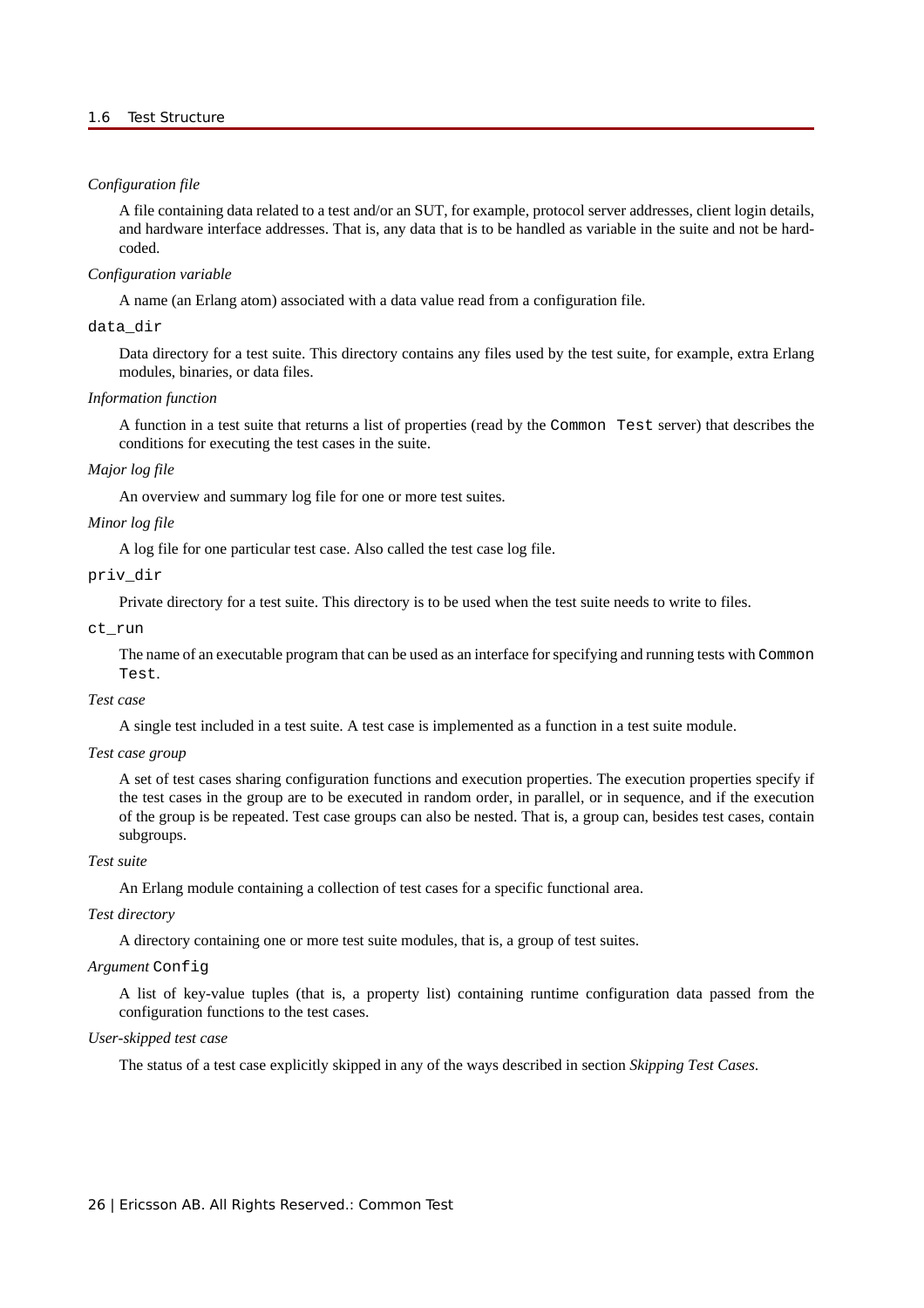# 1.7 Examples and Templates

### 1.7.1 Test Suite Example

The following example test suite shows some tests of a database server:

```
-module(db data type SUITE).
 -include_lib("common_test/include/ct.hrl").
 %% Test server callbacks
 -export([suite/0, all/0, 
   init_per_suite/1, end_per_suite/1,
  init per testcase/2, end per testcase/2]).
 %% Test cases
 -export([string/1, integer/1]).
-define(CONNECT STR, "DSN=sqlserver;UID=alladin;PWD=sesame").
 %%--------------------------------------------------------------------
 %% COMMON TEST CALLBACK FUNCTIONS
 %%--------------------------------------------------------------------
 %%--------------------------------------------------------------------
 %% Function: suite() -> Info
%% Info = [tuple()] %% List of key/value pairs.
چو
%% Description: Returns list of tuples to set default properties<br>%% Sesay for the suite.
 %% for the suite.
                                    %%--------------------------------------------------------------------
suit() ->
      [{timetrap,{minutes,1}}]. 
 %%--------------------------------------------------------------------
 %% Function: init_per_suite(Config0) -> Config1
% 2<sup>6</sup>%% Config0 = Config1 = [tuple()]
 %% A list of key/value pairs, holding the test case configuration.
% %% Description: Initialization before the suite.
 %%--------------------------------------------------------------------
 init_per_suite(Config) -> 
     \overline{\text{6}}k, \overline{\text{Ref}} = db:connect(?CONNECT_STR, []),
     TableName = db lib:unique table name(),
     [{con_ref, Ref<sup>-</sup>}, {table_name, TableName}| Config].
 %%--------------------------------------------------------------------
 %% Function: end_per_suite(Config) -> term()
% %% Config = [tuple()]
 %% A list of key/value pairs, holding the test case configuration.
22 %% Description: Cleanup after the suite.
 %%--------------------------------------------------------------------
 end_per_suite(Config) -> 
    Ref = ?config(con_ref, Config),db:disconnect(Ref), ok.
```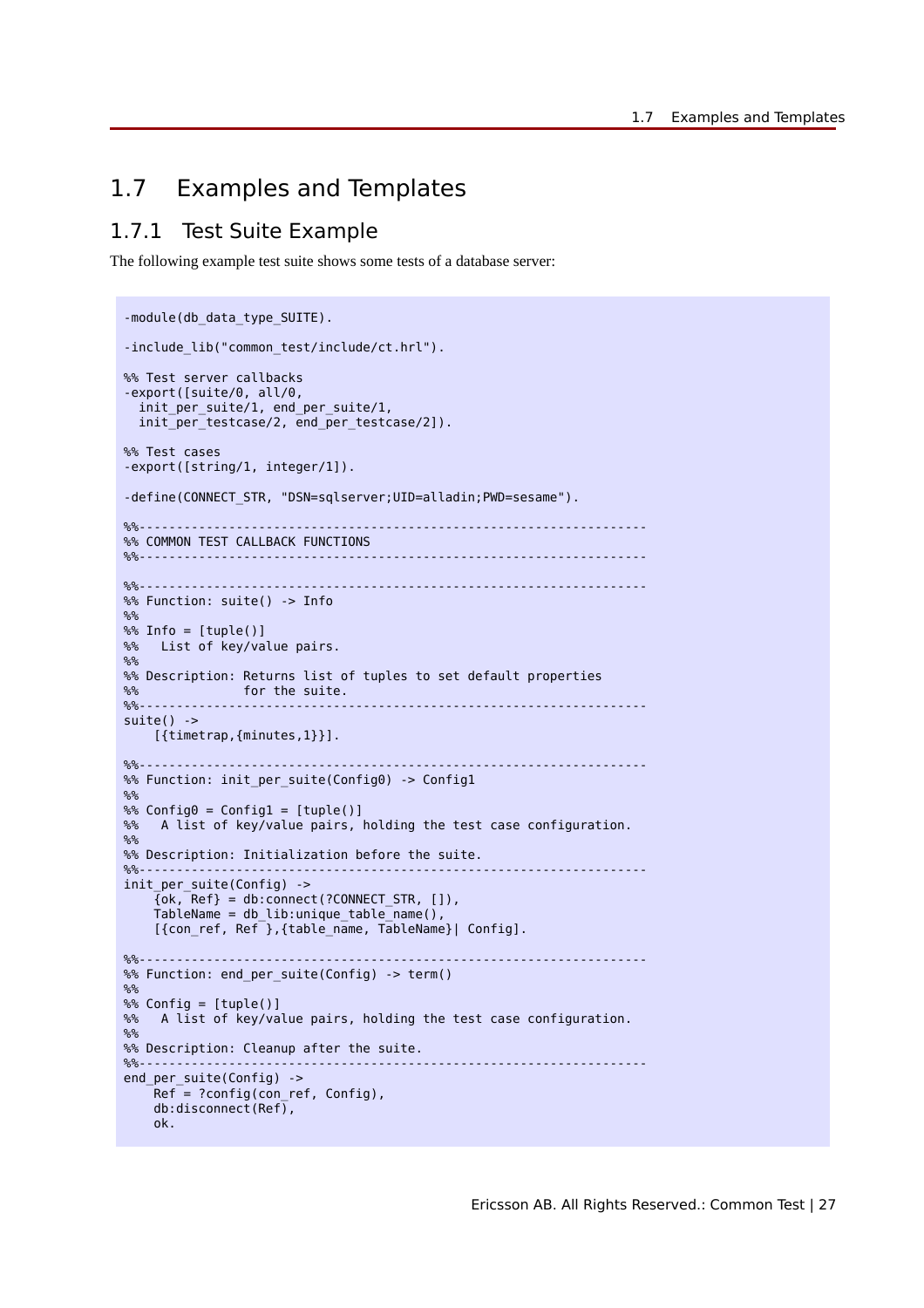```
 %%--------------------------------------------------------------------
 %% Function: init_per_testcase(TestCase, Config0) -> Config1
% %% TestCase = atom()
 %% Name of the test case that is about to run.
%% Config0 = Config1 = [tuple()] %% A list of key/value pairs, holding the test case configuration.
 %%
%% Description: Initialization before each test case.
 %%--------------------------------------------------------------------
 init_per_testcase(Case, Config) ->
    Ref = ?config(con_ref, Config),TableName = ?config(table_name, Config),
     ok = db:create_table(Ref, TableName, table_type(Case)),
     Config.
 %%--------------------------------------------------------------------
%% Function: end per testcase(TestCase, Config) -> term()
 %%
 %% TestCase = atom()
 %% Name of the test case that is finished.
 %% Config = [tuple()]
 %% A list of key/value pairs, holding the test case configuration.
 %%
 %% Description: Cleanup after each test case.
 %%--------------------------------------------------------------------
end per testcase( Case, Config) ->
    Ref = ?config(con-ref, Config), TableName = ?config(table_name, Config),
     ok = db:delete_table(Ref, TableName), 
     ok. 
 %%--------------------------------------------------------------------
 %% Function: all() -> GroupsAndTestCases
 %%
 %% GroupsAndTestCases = [{group,GroupName} | TestCase]
 %% GroupName = atom()
%% Name of a test case group.
 %% TestCase = atom()
 %% Name of a test case.
%%% Description: Returns the list of groups and test cases that<br>%% are to be executed.
       Executed. are to be executed.
% - - - - - - - - -all() ->
     [string, integer]. 
 %%--------------------------------------------------------------------
 %% TEST CASES
 %%--------------------------------------------------------------------
 string(Config) -> 
     insert_and_lookup(dummy_key, "Dummy string", Config).
 integer(Config) -> 
     insert_and_lookup(dummy_key, 42, Config).
insert and lookup(Key, Value, Config) ->
    Ref = 7config(con_ref, Config),
 TableName = ?config(table_name, Config),
 ok = db:insert(Ref, TableName, Key, Value),
     [Value] = db:lookup(Ref, TableName, Key),
     ok = db:delete(Ref, TableName, Key),
```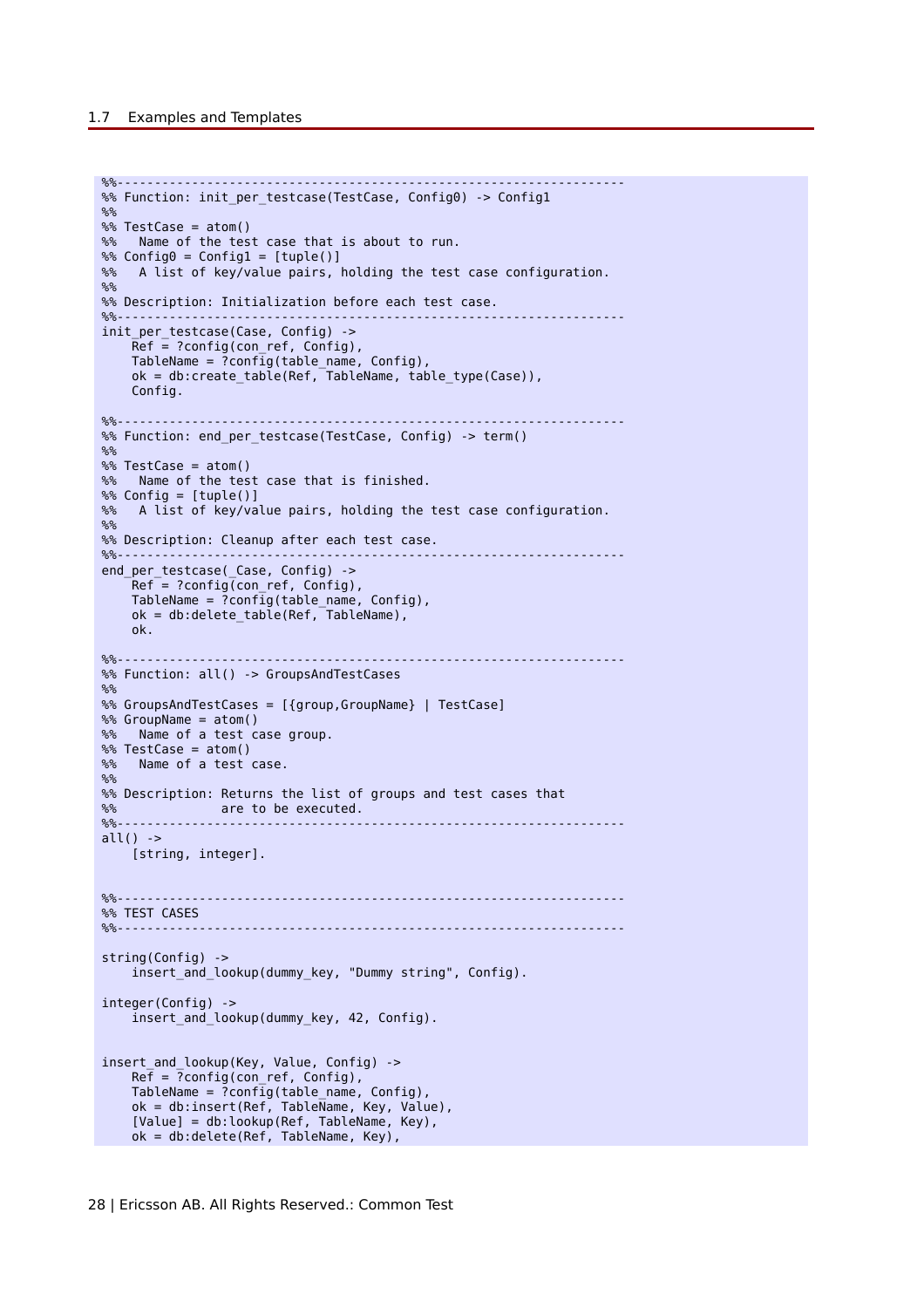$[$ ] = db:lookup(Ref, TableName, Key), ok.

### 1.7.2 Test Suite Templates

The Erlang mode for the Emacs editor includes two Common Test test suite templates, one with extensive information in the function headers, and one with minimal information. A test suite template provides a quick start for implementing a suite from scratch and gives a good overview of the available callback functions. The two templates follows:

*Large Common Test Suite*

```
 %%%-------------------------------------------------------------------
 %%% File : example_SUITE.erl
 %%% Author : 
%% Description :
%% %%% Created : 
 %%%-------------------------------------------------------------------
 -module(example_SUITE).
 %% Note: This directive should only be used in test suites.
 -compile(export_all).
-include lib("common test/include/ct.hrl").
 %%--------------------------------------------------------------------
 %% COMMON TEST CALLBACK FUNCTIONS
 %%--------------------------------------------------------------------
 %%--------------------------------------------------------------------
 %% Function: suite() -> Info
%% Info = [tuple()] %% List of key/value pairs.
 %%
%% Description: Returns list of tuples to set default properties<br>%% for the suite.
                  for the suite.
% \frac{1}{6} %% Note: The suite/0 function is only meant to be used to return
 %% default data values, not perform any other operations.
 %%--------------------------------------------------------------------
suit() ->
      [{timetrap,{minutes,10}}].
\frac{96}{60}--------
 %% Function: init_per_suite(Config0) ->
                   Config1 | {skip, Reason} | {skip and save, Reason, Config1}
% %% Config0 = Config1 = [tuple()]
 %% A list of key/value pairs, holding the test case configuration.
 %% Reason = term()
     The reason for skipping the suite.
 %%
 %% Description: Initialization before the suite.
 %%
 %% Note: This function is free to add any key/value pairs to the Config
%% variable, but should NOT alter/remove any existing entries.
 %%--------------------------------------------------------------------
 init_per_suite(Config) ->
      Config.
```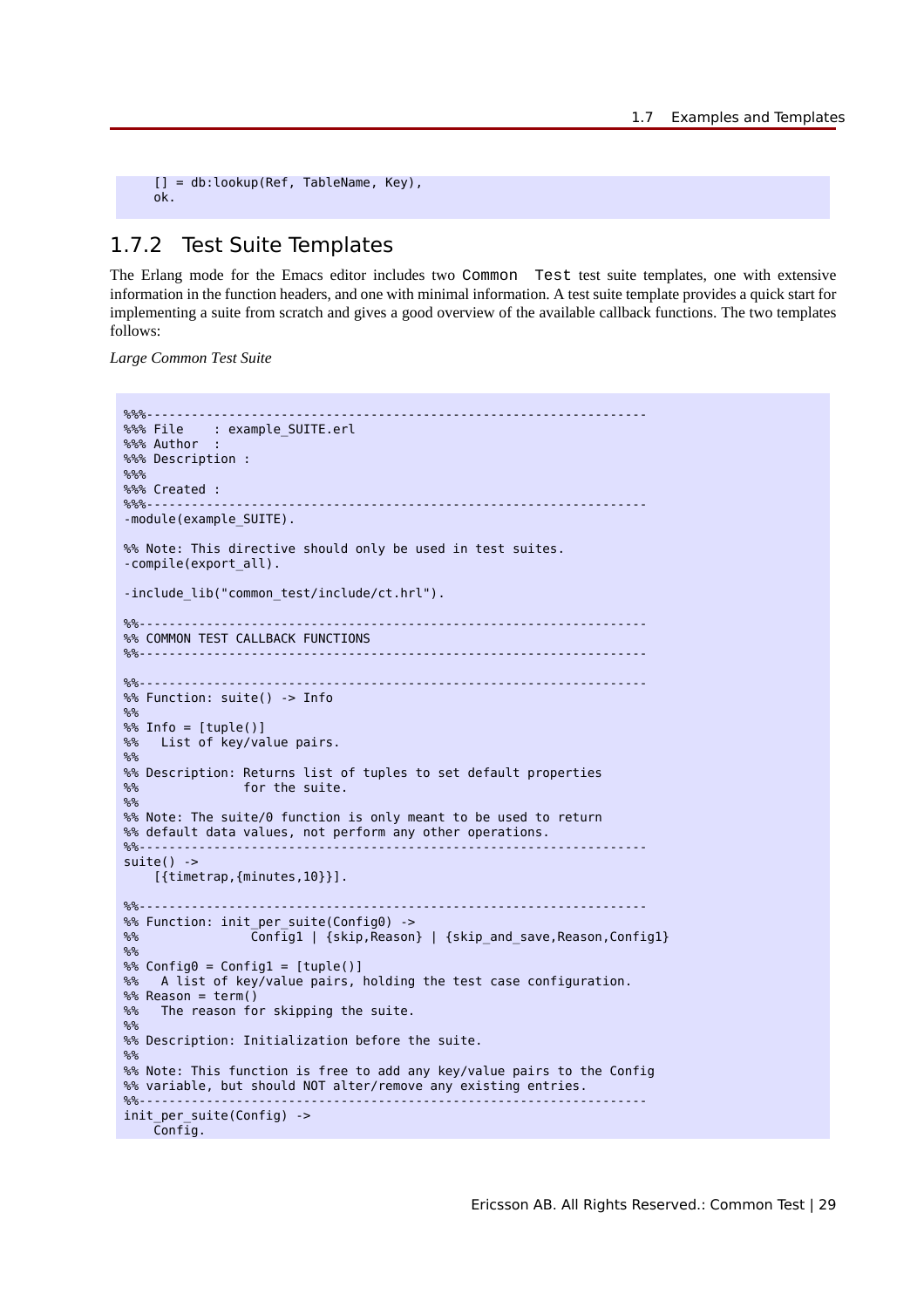```
 %%--------------------------------------------------------------------
%% Function: end per suite(Config0) -> term() | {save config,Config1}
 %%
 %% Config0 = Config1 = [tuple()]
 %% A list of key/value pairs, holding the test case configuration.
 %%
 %% Description: Cleanup after the suite.
                                               %%--------------------------------------------------------------------
end per suite( Config) ->
     ok.
 %%--------------------------------------------------------------------
 %% Function: init_per_group(GroupName, Config0) ->
% Config1 | {skip, Reason} | {skip_and_save, Reason, Config1}
 %%
%% GroupName = atom()<br>%% Name of the test
     Name of the test case group that is about to run.
 %% Config0 = Config1 = [tuple()]
 %% A list of key/value pairs, holding configuration data for the group.
 %% Reason = term()
 %% The reason for skipping all test cases and subgroups in the group.
 %%
 %% Description: Initialization before each test case group.
 %%--------------------------------------------------------------------
 init_per_group(_GroupName, Config) ->
      Config.
 %%--------------------------------------------------------------------
 %% Function: end_per_group(GroupName, Config0) ->
 %% term() | {save_config,Config1}
 %%
 %% GroupName = atom()
 %% Name of the test case group that is finished.
%% Config0 = Config1 = [tuple()]
 %% A list of key/value pairs, holding configuration data for the group.
 %%
 %% Description: Cleanup after each test case group.
 %%--------------------------------------------------------------------
 end_per_group(_GroupName, _Config) ->
     ok.
 %%--------------------------------------------------------------------
 %% Function: init_per_testcase(TestCase, Config0) ->
                  Config1 | {skip,Reason} | {skip_and_save,Reason,Config1}
 %%
 %% TestCase = atom()
 %% Name of the test case that is about to run.
%% Config0 = Config1 = [tuple()]
 %% A list of key/value pairs, holding the test case configuration.
 %% Reason = term()
 %% The reason for skipping the test case.
 %%
 %% Description: Initialization before each test case.
% %% Note: This function is free to add any key/value pairs to the Config
 %% variable, but should NOT alter/remove any existing entries.
 %%--------------------------------------------------------------------
 init_per_testcase(_TestCase, Config) ->
      Config.
 %%--------------------------------------------------------------------
%% Function: end_per_testcase(TestCase, Config0) -><br>ferm() | {save_config_Config1} | {i
                  \boxed{\mathsf{term}}() | {save_config, Config1} | {fail, Reason}
% <sub>8</sub>
```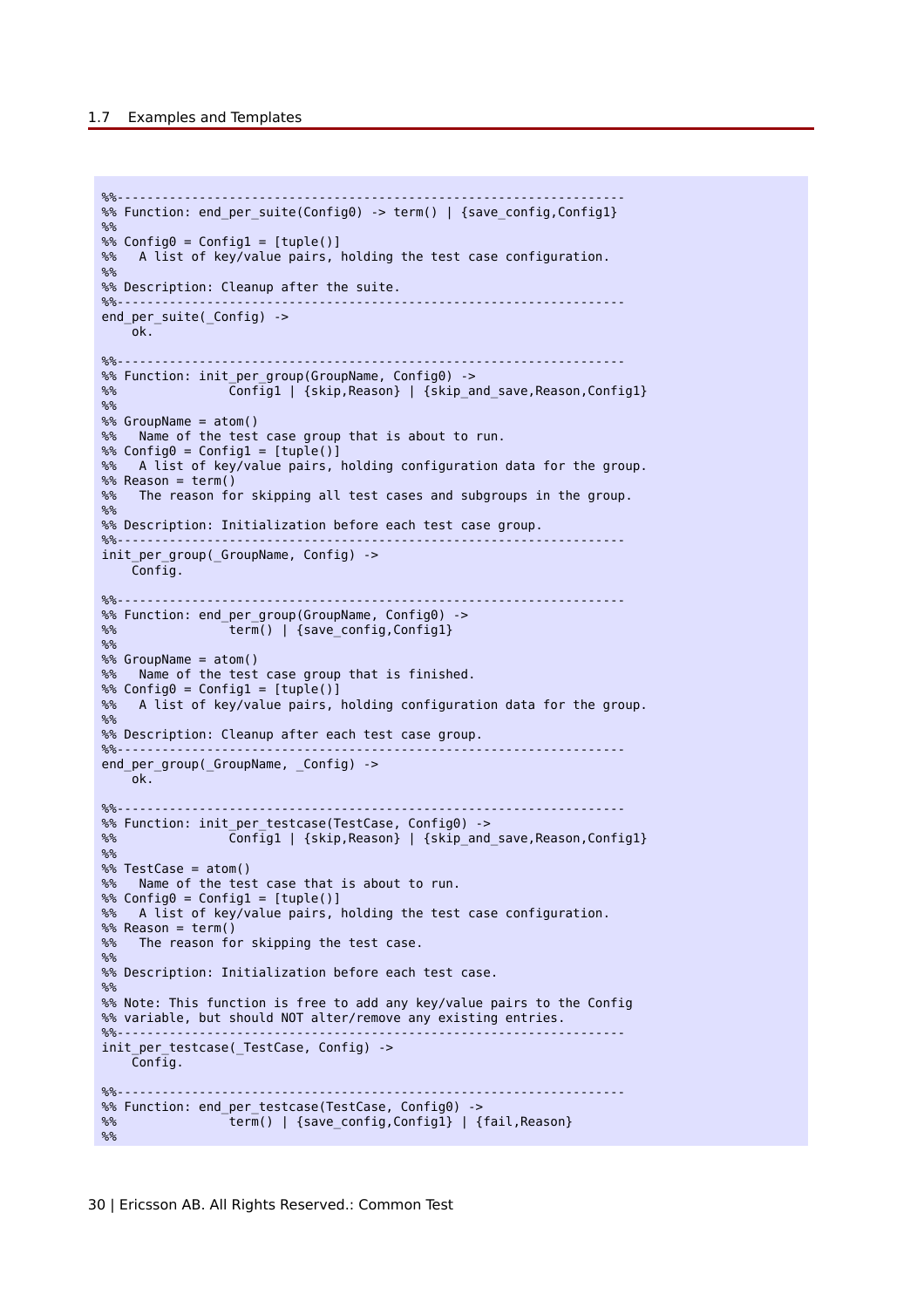```
 %% TestCase = atom()
%% Name of the test case that is finished.
 %% Config0 = Config1 = [tuple()]
 %% A list of key/value pairs, holding the test case configuration.
 %% Reason = term()
 %% The reason for failing the test case.
22 %% Description: Cleanup after each test case.
 %%--------------------------------------------------------------------
end per testcase( TestCase, Config) ->
     ok.
 %%--------------------------------------------------------------------
 %% Function: groups() -> [Group]
 %%
 %% Group = {GroupName,Properties,GroupsAndTestCases}
%% GroupName = atom()<br>%% The name of the
     The name of the group.
%% Properties = [parallel | sequence | Shuffle | {RepeatType, N}]
 %% Group properties that may be combined.
 %% GroupsAndTestCases = [Group | {group,GroupName} | TestCase]
 %% TestCase = atom()
 %% The name of a test case.
 %% Shuffle = shuffle | {shuffle,Seed}
 %% To get cases executed in random order.
 %% Seed = {integer(),integer(),integer()}
%% RepeatType = repeat | repeat_until_all_ok | repeat_until_all_fail | %% | repeat until any fail | %
                 repeat_until_any_ok | repeat_until_any_fail
%% To get execution of cases repeated.
 %% N = integer() | forever
% %% Description: Returns a list of test case group definitions.
                  %%--------------------------------------------------------------------
qroups() ->
    \Box %%--------------------------------------------------------------------
 %% Function: all() -> GroupsAndTestCases | {skip,Reason}
%S^{\circ} %% GroupsAndTestCases = [{group,GroupName} | TestCase]
 %% GroupName = atom()
 %% Name of a test case group.
 %% TestCase = atom()
 %% Name of a test case.
 %% Reason = term()
 %% The reason for skipping all groups and test cases.
%%% Description: Returns the list of groups and test cases that<br>%% are to be executed.
 %% are to be executed.
                                       %%--------------------------------------------------------------------
all() ->
      [my_test_case].
 %%--------------------------------------------------------------------
 %% TEST CASES
 %%--------------------------------------------------------------------
 %%--------------------------------------------------------------------
 %% Function: TestCase() -> Info
%S %% Info = [tuple()]
    List of key/value pairs.
 %%
 %% Description: Test case info function - returns list of tuples to set
```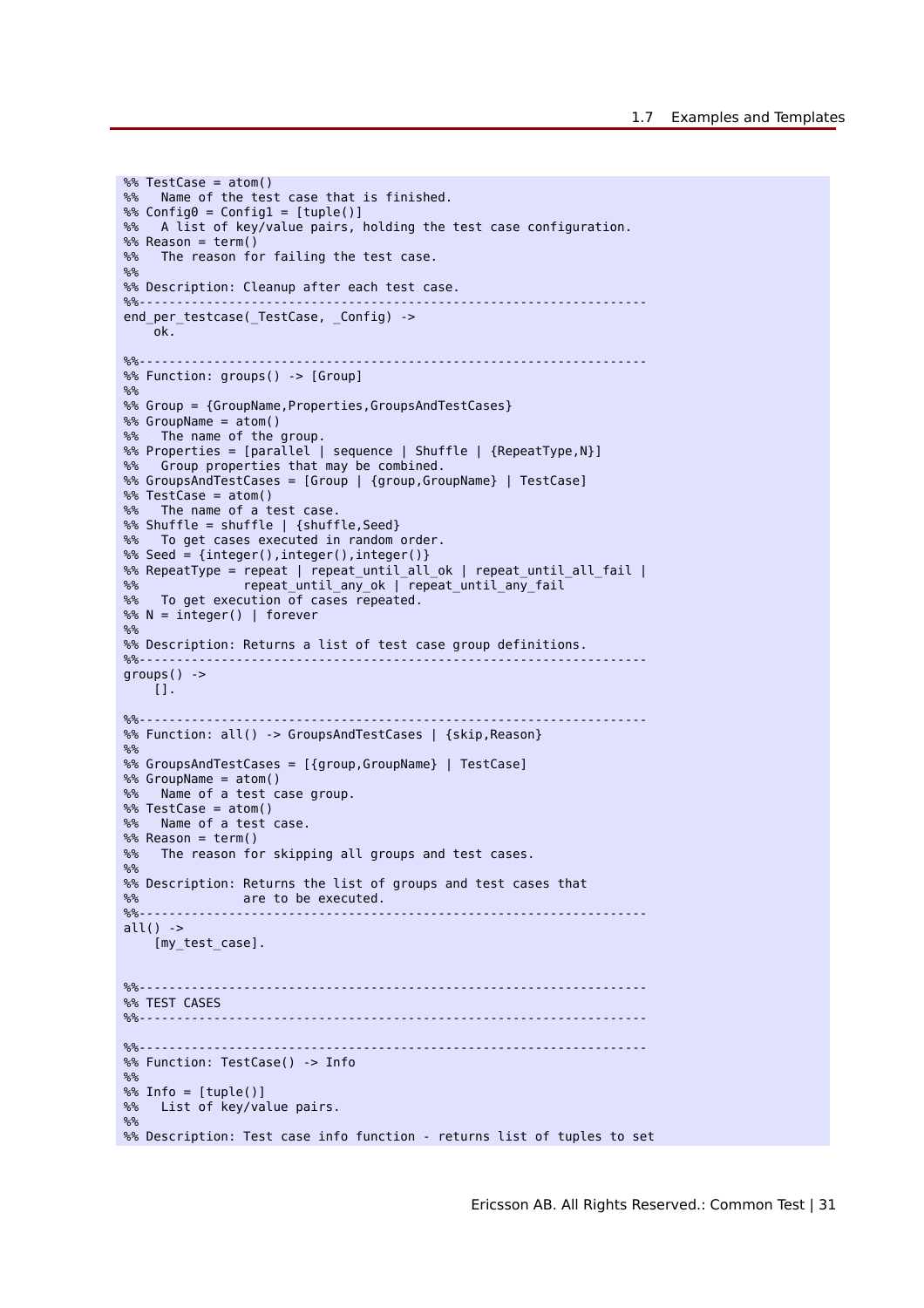```
 %% properties for the test case.
 %%
 %% Note: This function is only meant to be used to return a list of
%% values, not perform any other operations.
 %%--------------------------------------------------------------------
 my_test_case() -> 
    \Box %%--------------------------------------------------------------------
 %% Function: TestCase(Config0) ->
 %% ok | exit() | {skip,Reason} | {comment,Comment} |
 %% {save_config,Config1} | {skip_and_save,Reason,Config1}
 %%
%% Config0 = Config1 = [tuple()]
 %% A list of key/value pairs, holding the test case configuration.
 %% Reason = term()
 %% The reason for skipping the test case.
 %% Comment = term()
%% A comment about the test case that will be printed in the html log.
 %%
 %% Description: Test case function. (The name of it must be specified in
 %% the all/0 list or in a test case group for the test case
 %% to be executed).
 %%--------------------------------------------------------------------
 my_test_case(_Config) -> 
     ok.
```
*Small Common Test Suite*

```
 %%%-------------------------------------------------------------------
 %%% File : example_SUITE.erl
 %%% Author : 
%% Description :
 %%%
%%% Created :<br>%%%----------
 %%%-------------------------------------------------------------------
 -module(example_SUITE).
 -compile(export_all).
-include lib("common test/include/ct.hrl").
 %%--------------------------------------------------------------------
 %% Function: suite() -> Info
%% Info = [tuple()]\n% %%--------------------------------------------------------------------
suit() ->
     [{timetrap,{seconds,30}}].
 %%--------------------------------------------------------------------
 %% Function: init_per_suite(Config0) ->
                 Config1 | {skip, Reason} | {skip_and_save, Reason, Config1}
%% Config0 = Config1 = [tuple()] %% Reason = term()
 %%--------------------------------------------------------------------
init per suite(Config) ->
    \overline{\text{Confia}}.
 %%--------------------------------------------------------------------
 %% Function: end_per_suite(Config0) -> term() | {save_config,Config1}
 %% Config0 = Config1 = [tuple()]
 %%--------------------------------------------------------------------
```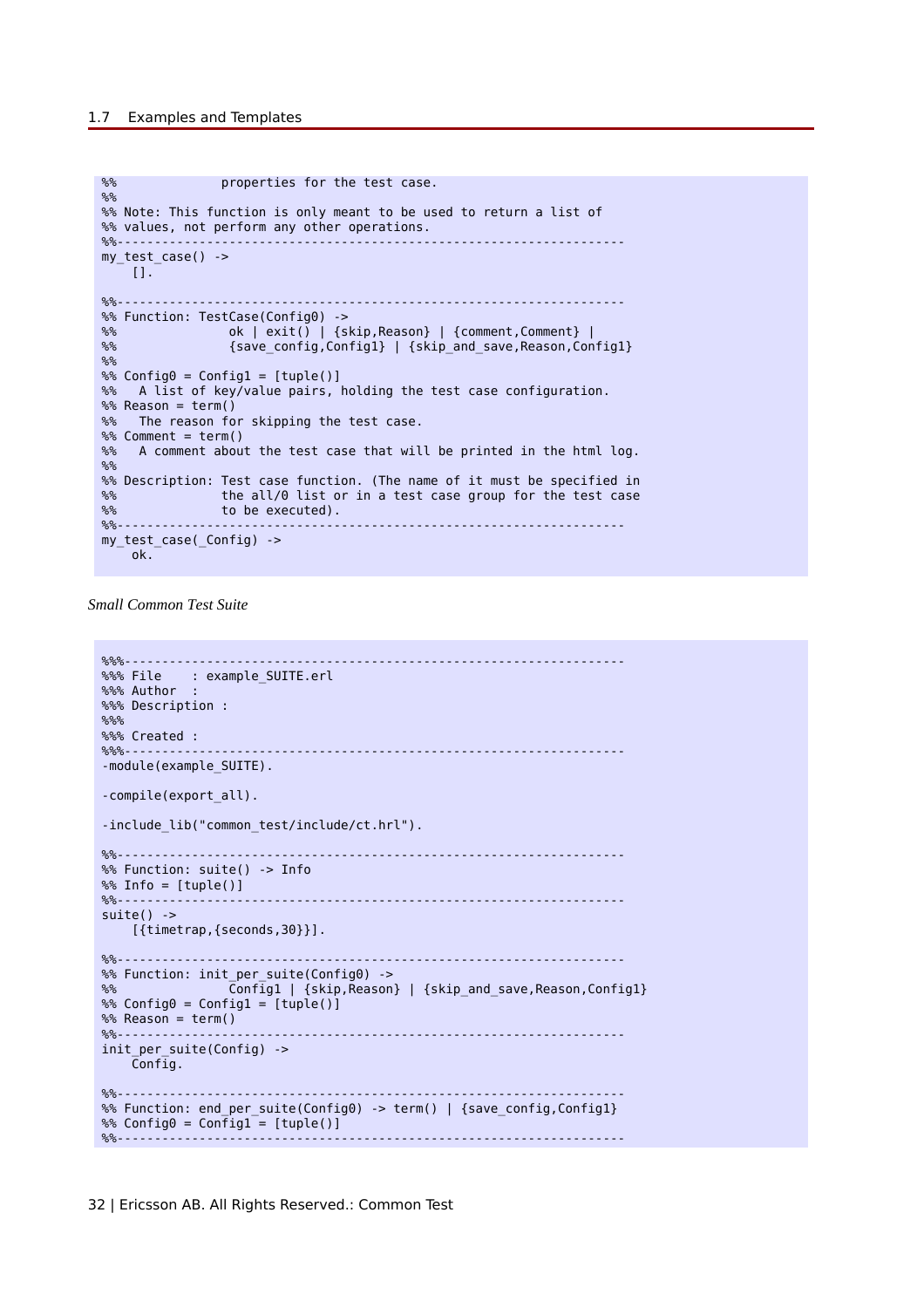```
 end_per_suite(_Config) ->
      ok.
 %%--------------------------------------------------------------------
 %% Function: init_per_group(GroupName, Config0) ->
 %% Config1 | {skip,Reason} | {skip_and_save,Reason,Config1}
 %% GroupName = atom()
%% Config0 = Config1 = [tuple()]
% Reason = term()
 %%--------------------------------------------------------------------
 init_per_group(_GroupName, Config) ->
      Config.
 %%--------------------------------------------------------------------
 %% Function: end_per_group(GroupName, Config0) ->
 %% term() | {save_config,Config1}
 %% GroupName = atom()
 %% Config0 = Config1 = [tuple()]
                                           %%--------------------------------------------------------------------
 end_per_group(_GroupName, _Config) ->
     ok.
 %%--------------------------------------------------------------------
 %% Function: init_per_testcase(TestCase, Config0) ->
%% Config1 | {skip, Reason} | {skip_and_save, Reason, Config1}
 %% TestCase = atom()
%% Config0 = Config1 = [tuple()]
%% Reason = term()<br>%%-----------------
                                              %%--------------------------------------------------------------------
 init_per_testcase(_TestCase, Config) ->
      Config.
 %%--------------------------------------------------------------------
%% Function: end_per_testcase(TestCase, Config0) -><br>%% ferm() | {save config,Config1} | {1}
                   term() | {save_config,Config1} | {fail, Reason}
 %% TestCase = atom()
%% Config0 = Config1 = [tuple()]
 %% Reason = term()
 %%--------------------------------------------------------------------
 end_per_testcase(_TestCase, _Config) ->
     ok.
 %%--------------------------------------------------------------------
 %% Function: groups() -> [Group]
%% Group = {GroupName, Properties, GroupsAndTestCases}
 %% GroupName = atom()
%% Properties = [parallel | sequence | Shuffle | {RepeatType, N}]
 %% GroupsAndTestCases = [Group | {group,GroupName} | TestCase]
 %% TestCase = atom()
%% Shuffle = shuffle | {shuffle, {integer(), integer(), integer()}}
%% RepeatType = repeat | repeat_until_all_ok | repeat_until_all_fail |
 %% repeat_until_any_ok | repeat_until_any_fail
%% N = integer() | forever<br>%%-------------------------
 %%--------------------------------------------------------------------
groups() \rightarrow\Box %%--------------------------------------------------------------------
 %% Function: all() -> GroupsAndTestCases | {skip,Reason}
 %% GroupsAndTestCases = [{group,GroupName} | TestCase]
 %% GroupName = atom()
 %% TestCase = atom()
%% Reason = term()
                                  %%--------------------------------------------------------------------
all() ->
```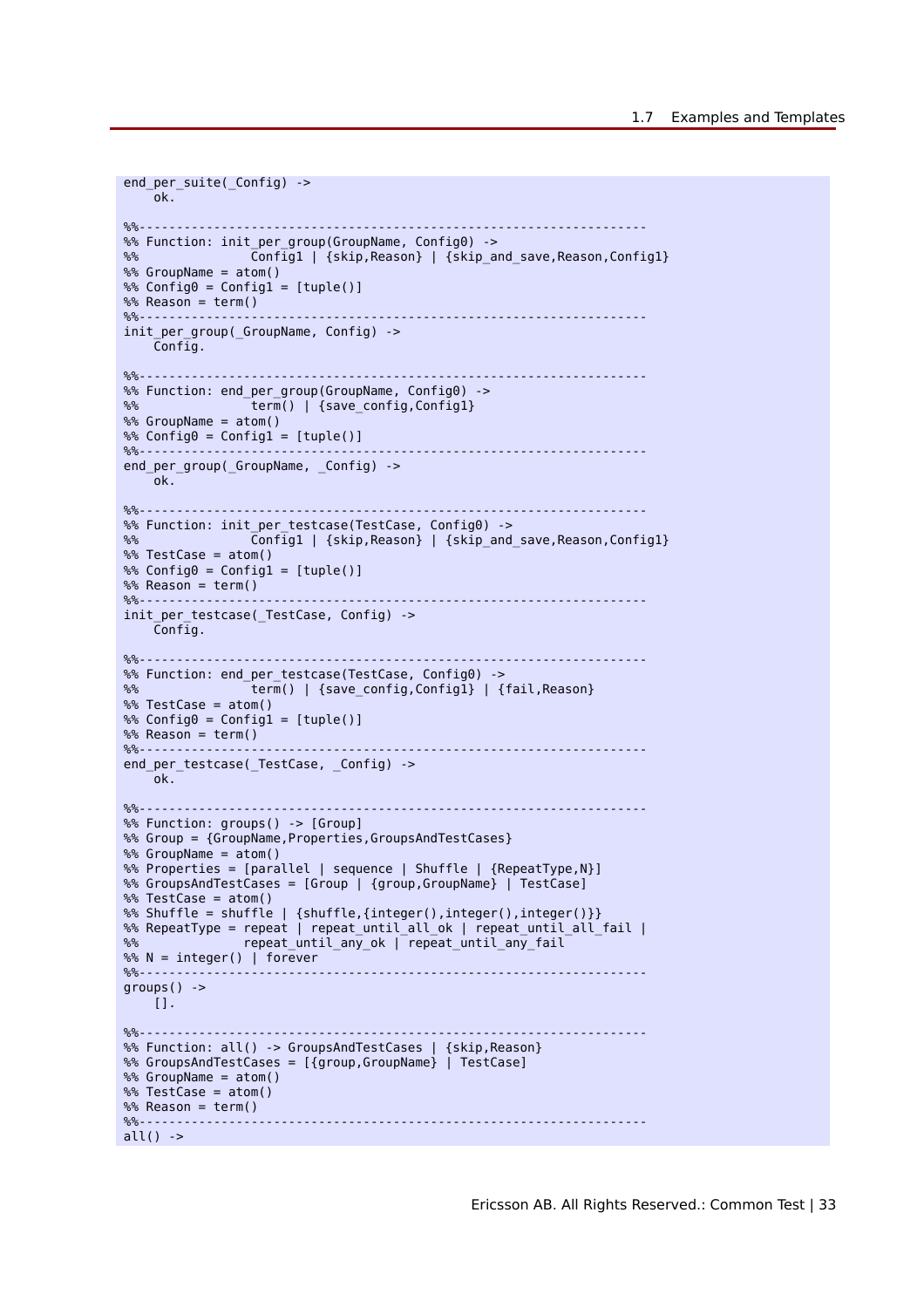```
 [my_test_case].
```

```
 %%--------------------------------------------------------------------
 %% Function: TestCase() -> Info
% Info = [tuple()] %%--------------------------------------------------------------------
 my_test_case() -> 
      [].
 %%--------------------------------------------------------------------
 %% Function: TestCase(Config0) ->
%         ok | exit() | {skip,Reason} | {comment,Comment} |<br>%           {save config,Config1} | {skip and save,Reason,Con
                       %% {save_config,Config1} | {skip_and_save,Reason,Config1}
%% Config0 = Config1 = [tuple()]
 %% Reason = term()
%% Comment = term()
 %%--------------------------------------------------------------------
my test case( Config) ->
      ok.
```
# 1.8 Running Tests and Analyzing Results

### 1.8.1 Using the Common Test Framework

The Common Test framework provides a high-level operator interface for testing, providing the following features:

- Automatic compilation of test suites (and help modules)
- Creation of extra HTML pages for improved overview.
- Single-command interface for running all available tests
- Handling of configuration files specifying data related to the System Under Test (SUT) (and any other variable data)
- Mode for running multiple independent test sessions in parallel with central control and configuration

### 1.8.2 Automatic Compilation of Test Suites and Help Modules

When Common Test starts, it automatically attempts to compile any suites included in the specified tests. If particular suites are specified, only those suites are compiled. If a particular test object directory is specified (meaning all suites in this directory are to be part of the test), Common Test runs function make: $all/1$  in the directory to compile the suites.

If compilation fails for one or more suites, the compilation errors are printed to tty and the operator is asked if the test run is to proceed without the missing suites, or be aborted. If the operator chooses to proceed, the tests having missing suites are noted in the HTML log. If Common Test is unable to prompt the user after compilation failure (if Common Test does not control stdin), the test run proceeds automatically without the missing suites. This behavior can however be modified with the ct\_run flag -abort\_if\_missing\_suites, or the *ct*:run\_test/1 option {abort if missing suites, TrueOrFalse}. If abort if missing suites is set to true, the test run stops immediately if some suites fail to compile.

Any help module (that is, regular Erlang module with name not ending with "\_SUITE") that resides in the same test object directory as a suite, which is part of the test, is also automatically compiled. A help module is not mistaken for a test suite (unless it has a "\_SUITE" name). All help modules in a particular test object directory are compiled, no matter if all or only particular suites in the directory are part of the test.

If test suites or help modules include header files stored in other locations than the test directory, these include directories can be specified by using flag -include with  $ct\_run$ , or option include with  $ct:run\_test/1$ . Also, an include path can be specified with an OS environment variable, CT\_INCLUDE\_PATH.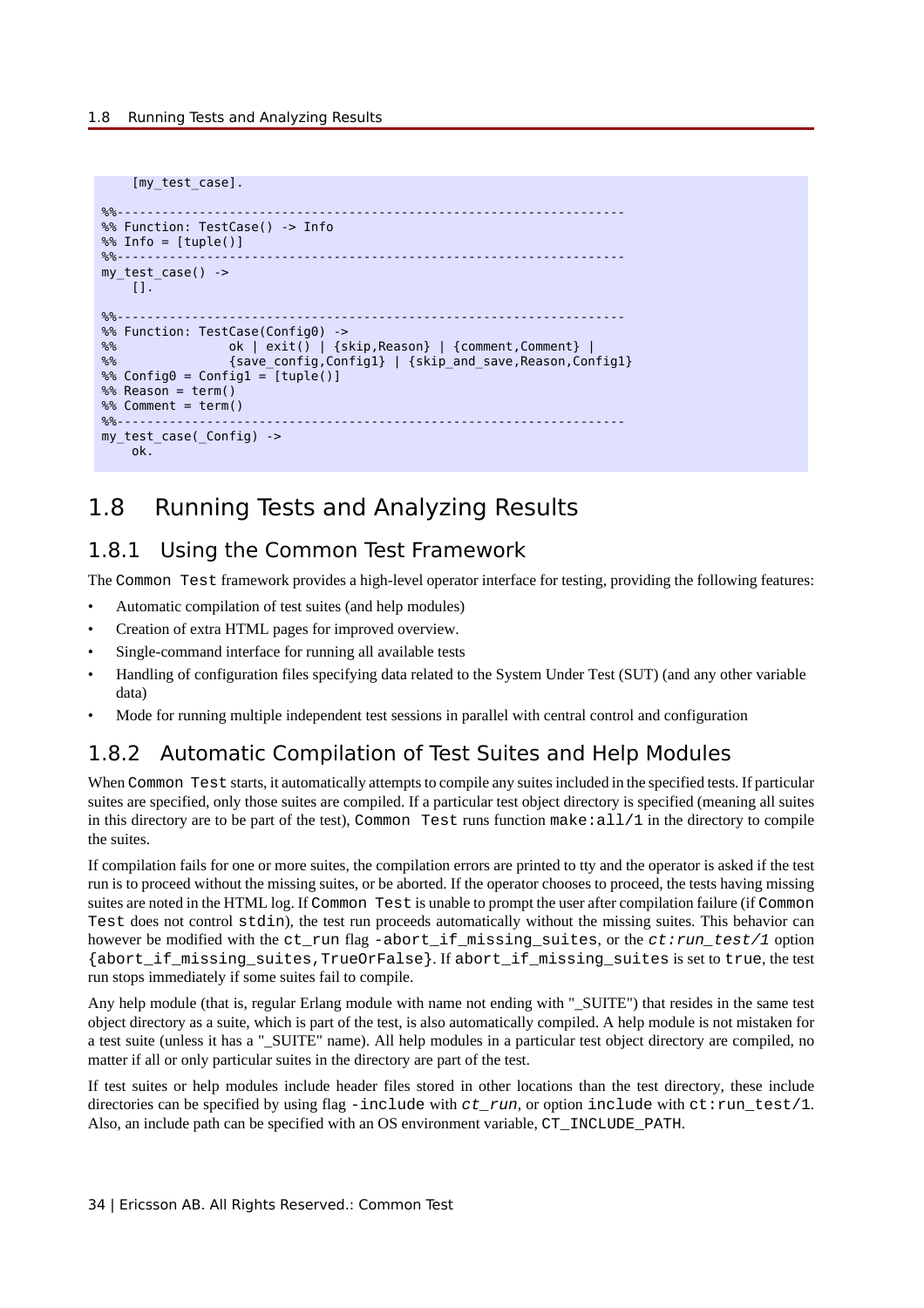*Example (bash):*

\$ export CT\_INCLUDE\_PATH=~testuser/common\_suite\_files/include:~testuser/ common\_lib\_files/include

Common Test passes all include directories (specified either with flag/option include, or variable CT\_INCLUDE\_PATH , or both, to the compiler.

Include directories can also be specified in test specifications, see *Test Specifications*.

If the user wants to run all test suites for a test object (or an OTP application) by specifying only the top directory (for example, with start flag/option dir), Common Test primarily looks for test suite modules in a subdirectory named test. If this subdirectory does not exist, the specified top directory is assumed to be the test directory, and test suites are read from there instead.

To disable the automatic compilation feature, use flag -no\_auto\_compile with ct\_run, or option {auto\_compile,false} with ct:run\_test/1. With automatic compilation disabled, the user is responsible for compiling the test suite modules (and any help modules) before the test run. If the modules cannot be loaded from the local file system during startup of Common Test, the user must preload the modules before starting the test. Common Test only verifies that the specified test suites exist (that is, that they are, or can be, loaded). This is useful, for example, if the test suites are transferred and loaded as binaries through RPC from a remote node.

## 1.8.3 Running Tests from the OS Command Line

The  $ct$  run program can be used for running tests from the OS command line, for example, as follows:

- ct\_run -config <configfilenames> -dir <dirs>
- ct\_run -config <configfilenames> -suite <suiteswithfullpath>
- ct\_run -userconfig <callbackmodulename> <configfilenames> -suite <suiteswithfullpath>
- ct\_run -config <configfilenames> -suite <suitewithfullpath> -group <groups> -case <casenames>

*Examples:*

```
 $ ct_run -config $CFGS/sys1.cfg $CFGS/sys2.cfg -dir $SYS1_TEST $SYS2_TEST
 $ ct_run -userconfig ct_config_xml $CFGS/sys1.xml $CFGS/sys2.xml -dir $SYS1_TEST $SYS2_TEST
 $ ct_run -suite $SYS1_TEST/setup_SUITE $SYS2_TEST/config_SUITE
 $ ct_run -suite $SYS1_TEST/setup_SUITE -case start stop
 $ ct_run -suite $SYS1_TEST/setup_SUITE -group installation -case start stop
```
The flags dir, suite, and group/case can be combined. For example, to run x\_SUITE and y\_SUITE in directory testdir, as follows:

\$ ct\_run -dir ./testdir -suite x\_SUITE y\_SUITE

This has the same effect as the following:

\$ ct\_run -suite ./testdir/x\_SUITE ./testdir/y\_SUITE

For details, see *Test Case Group Execution*.

The following flags can also be used with  $ct$ <sub>\_run</sub>: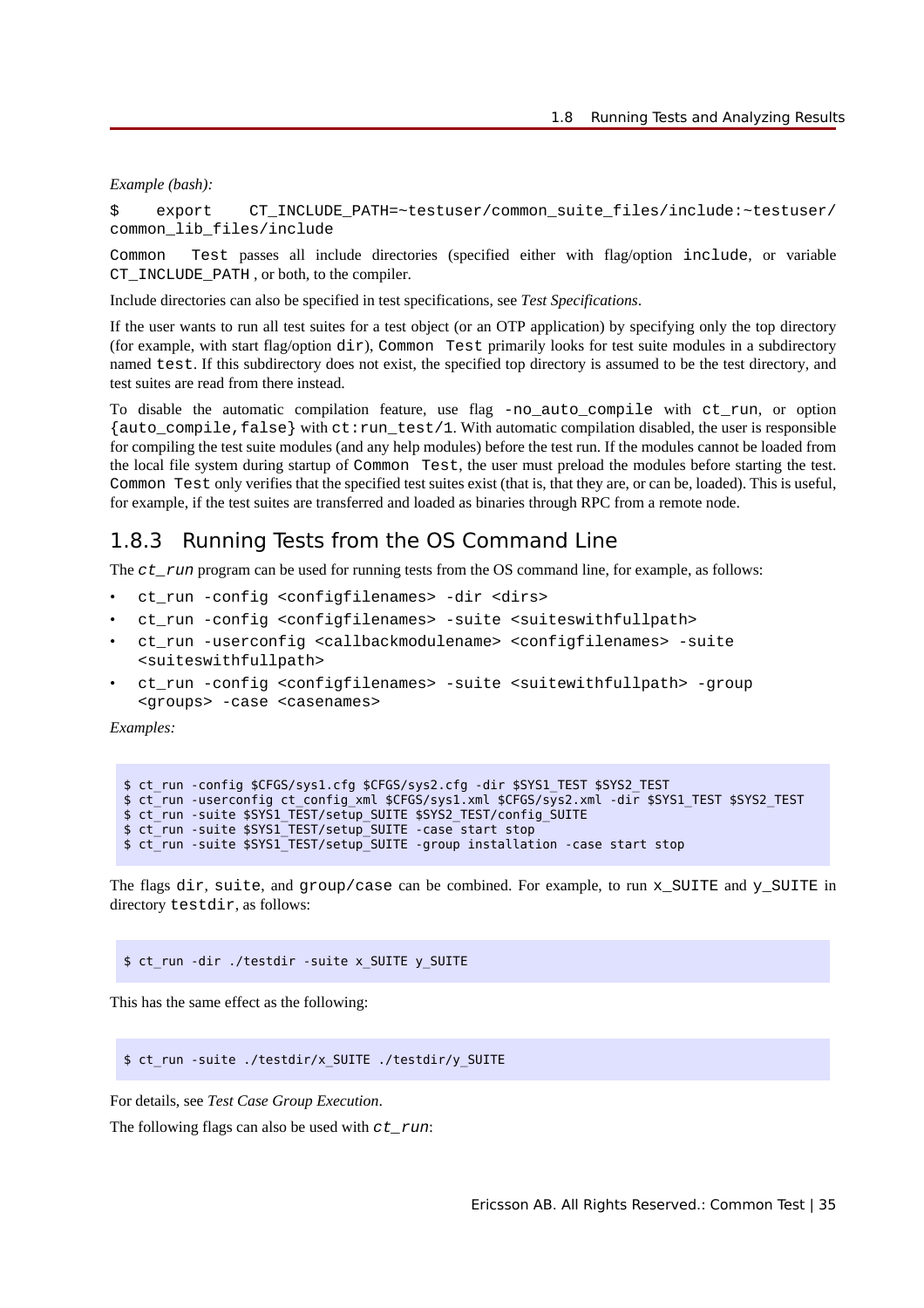#### -help

Lists all available start flags.

```
-logdir <dir>
```
Specifies where the HTML log files are to be written.

```
-label <name_of_test_run>
```
Associates the test run with a name that gets printed in the overview HTML log files.

```
-refresh_logs
```
Refreshes the top-level HTML index files.

```
-vts
```
Starts web-based GUI (described later).

#### -shell

Starts interactive shell mode (described later).

```
-step [step_opts]
```
Steps through test cases using the Erlang Debugger (described later).

```
-spec <testspecs>
```
Uses test specification as input (described later).

```
-allow_user_terms
```
Allows user-specific terms in a test specification (described later).

```
-silent_connections [conn_types]
```
, tells Common Test to suppress printouts for specified connections (described later).

```
-stylesheet <css_file>
```
Points out a user HTML style sheet (described later).

```
-cover <cover cfg file>
```
To perform code coverage test (see *Code Coverage Analysis*).

```
-cover_stop <bool>
```
To specify if the cover tool is to be stopped after the test is completed (see *Code Coverage Analysis*).

-event\_handler <event\_handlers>

To install *event handlers*.

-event handler init <event handlers>

To install *event handlers* including start arguments.

```
-ct_hooks <ct_hooks>
```
To install *Common Test Hooks* including start arguments.

-enable builtin hooks <bool>

To enable or disable *Built-in Common Test Hooks*. Default is true.

-include

Specifies include directories (described earlier).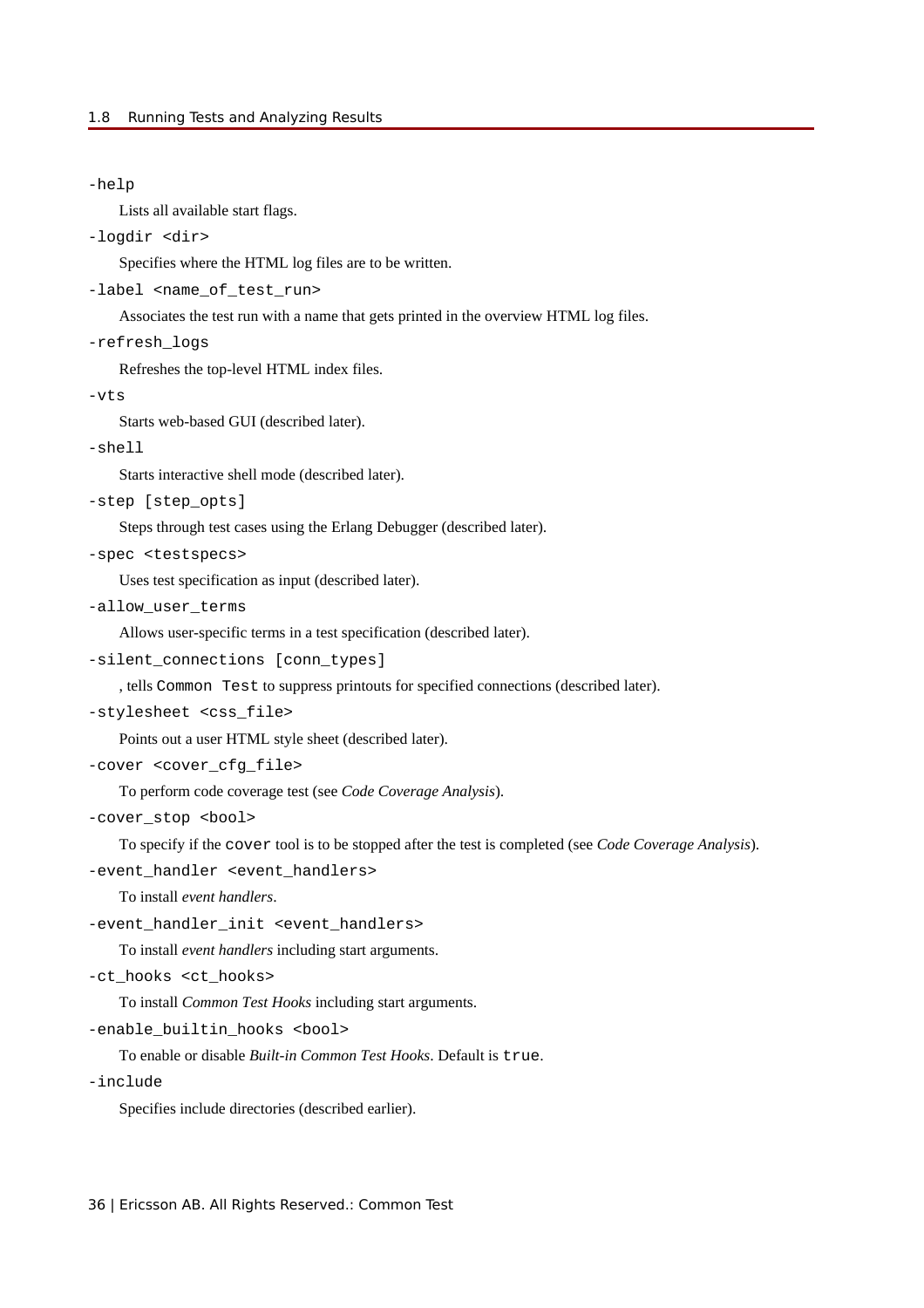-no\_auto\_compile

Disables the automatic test suite compilation feature (described earlier).

-abort\_if\_missing\_suites

Aborts the test run if one or more suites fail to compile (described earlier).

```
-multiply_timetraps <n>
```
Extends *timetrap time-out* values.

```
-scale_timetraps <bool>
```
Enables automatic *timetrap time-out* scaling.

```
-repeat <n>
```
Tells Common Test to repeat the tests n times (described later).

-duration <time>

Tells Common Test to repeat the tests for duration of time (described later).

```
-until <stop_time>
```
Tells Common Test to repeat the tests until stop\_time (described later).

```
-force_stop [skip_rest]
```
On time-out, the test run is aborted when the current test job is finished. If skip\_rest is provided, the remaining test cases in the current test job are skipped (described later).

```
-decrypt_key <key>
```
Provides a decryption key for *encrypted configuration files*.

```
-decrypt_file <key_file>
```
Points out a file containing a decryption key for *encrypted configuration files*.

#### -basic\_html

Switches off HTML enhancements that can be incompatible with older browsers.

```
-logopts <opts>
```
Enables modification of the logging behavior, see *Log options*.

```
-verbosity <levels>
```
Sets *verbosity levels for printouts*.

### Note:

Directories passed to Common Test can have either relative or absolute paths.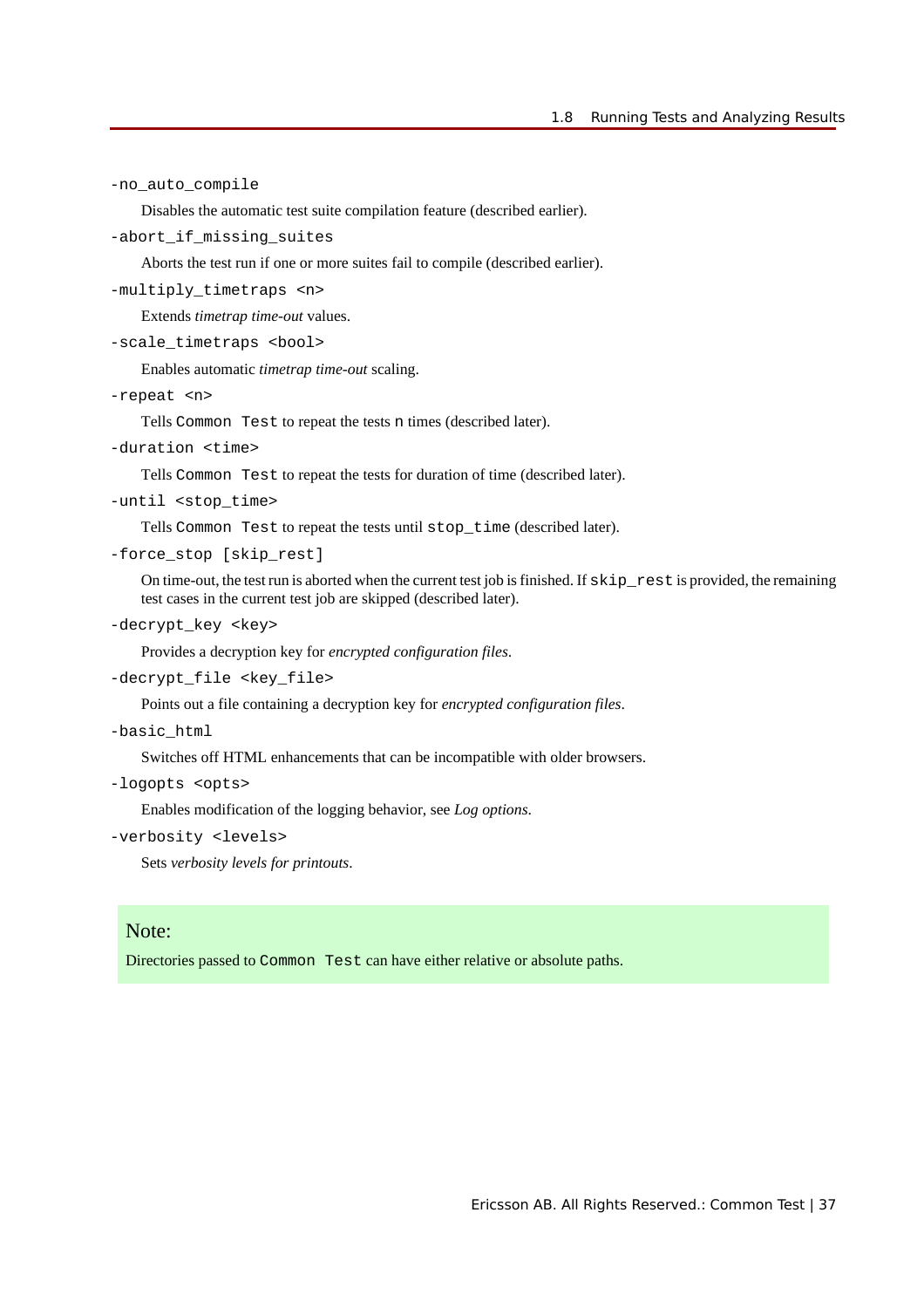### Note:

Any start flags to the Erlang runtime system (application ERTS) can also be passed as parameters to  $ct$  run. It is, for example, useful to be able to pass directories to be added to the Erlang code server search path with flag -pa or -pz. If you have common help- or library modules for test suites (separately compiled), stored in other directories than the test suite directories, these help/lib directories are preferably added to the code path this way.

*Example:*

```
$ ct_run -dir ./chat_server -logdir ./chat_server/testlogs -pa $PWD/
chat_server/ebin
```
The absolute path of directory chat server/ebin is here passed to the code server. This is essential because relative paths are stored by the code server as relative, and Common Test changes the current working directory of ERTS during the test run.

The ct\_run program sets the exit status before shutting down. The following values are defined:

- 0 indicates a successful testrun, that is, without failed or auto-skipped test cases.
- 1 indicates that one or more test cases have failed, or have been auto-skipped.
- 2 indicates that the test execution has failed because of, for example, compilation errors, or an illegal return value from an information function.

If auto-skipped test cases do not affect the exit status. The default behavior can be changed using start flag:

-exit\_status ignore\_config

### Note:

Executing  $ct$  run without start flags is equal to the command:  $ct$  run -dir ./

For more information about the  $ct$  run program, see module  $ct$  run and section *Installation*.

## 1.8.4 Running Tests from the Erlang Shell or from an Erlang Program

Common Test provides an Erlang API for running tests. The main (and most flexible) function for specifying and executing tests is  $ct:run\_test/1$ . It takes the same start parameters as  $ct\_run$ , but the flags are instead specified as options in a list of key-value tuples. For example, a test specified with ct\_run as follows:

\$ ct run -suite ./my SUITE -logdir ./results

is with  $ct:run\_test/1$  specified as:

1> ct:run\_test([{suite,"./my\_SUITE"},{logdir,"./results"}]).

The function returns the test result, represented by the tuple  $\{Ok, Failed, \{Userskipped, AutoSkipped\}\},\$ where each element is an integer. If test execution fails, the function returns the tuple  $\{error, Reason\}$ , where the term Reason explains the failure.

The default start option  $\{dir, Cwd\}$  (to run all suites in the current working directory) is used if the function is called with an empty list of options.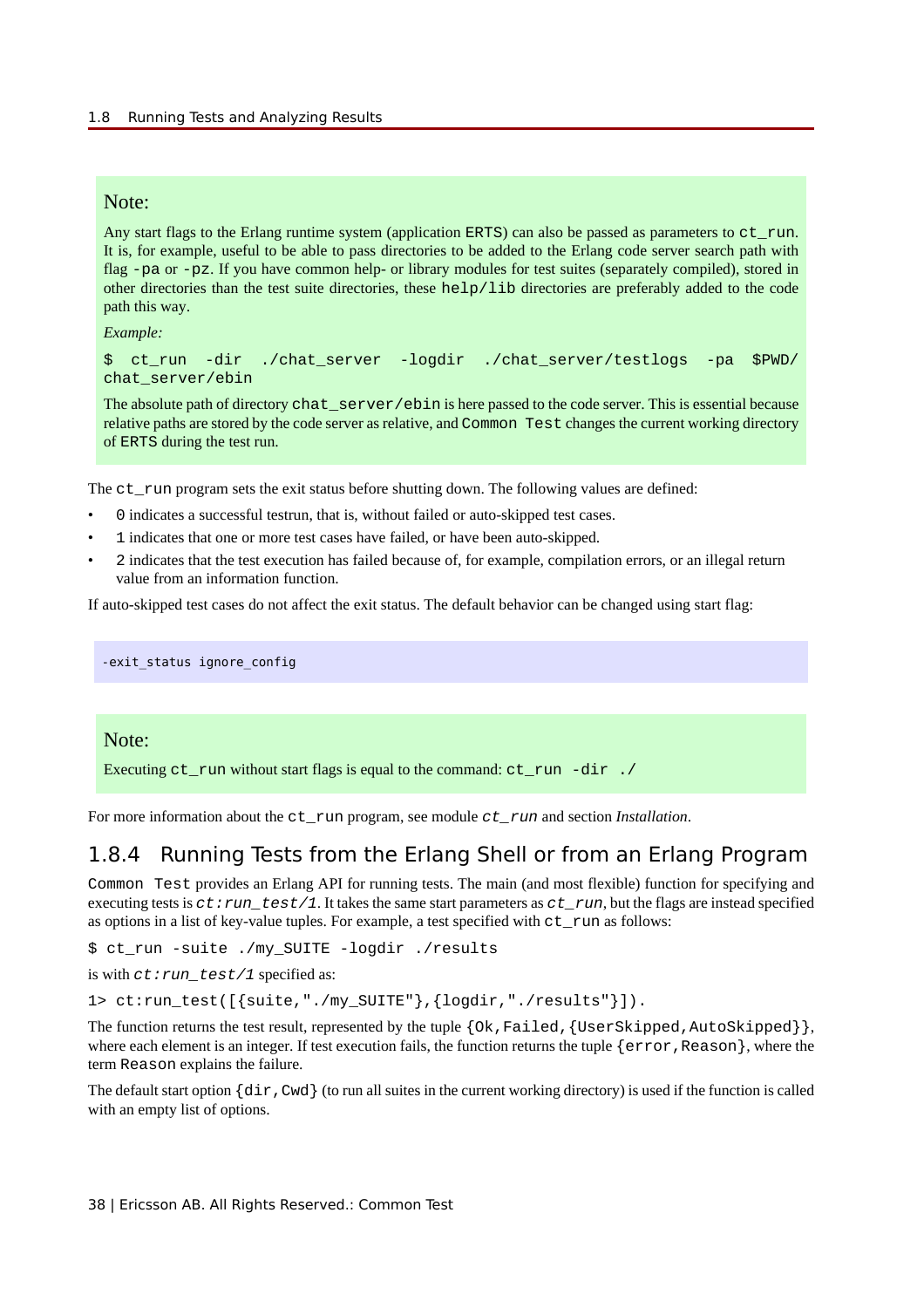### Releasing the Erlang Shell

During execution of tests started with  $ct:run$   $test/1$ , the Erlang shell process, controlling stdin, remains the top-level process of the Common Test system of processes. Consequently, the Erlang shell is not available for interaction during the test run. If this is not desirable, for example, because the shell is needed for debugging purposes or for interaction with the SUT during test execution, set start option release\_shell to true (in the call to ct:run\_test/1 or by using the corresponding test specification term, described later). This makes Common Test release the shell immediately after the test suite compilation stage. To accomplish this, a test runner process is spawned to take control of the test execution. The effect is that  $ct:run_test/1$  returns the pid of this process rather than the test result, which instead is printed to tty at the end of the test run.

#### Note:

To use the functions ct:break/1,2 and ct:continue/0,1, release\_shell *must* be set to true.

For details, see  $ct:run$   $test/1$  manual page.

## 1.8.5 Test Case Group Execution

With the ct\_run flag, or ct:run\_test/1 option group, one or more test case groups can be specified, optionally in combination with specific test cases. The syntax for specifying groups on the command line is as follows:

```
 $ ct_run -group <group_names_or_paths> [-case <cases>]
```
The syntax in the Erlang shell is as follows:

```
 1> ct:run_test([{group,GroupsNamesOrPaths}, {case,Cases}]).
```
Parameter group\_names\_or\_paths specifies one or more group names and/or one or more group paths. At startup, Common Test searches for matching groups in the group definitions tree (that is, the list returned from Suite:groups/0; for details, see section *Test Case Groups*.

Given a group name, say g, Common Test searches for all paths leading to g. By path is meant a sequence of nested groups, which must be followed to get from the top-level group to g. To execute the test cases in group g, Common Test must call the init\_per\_group/2 function for each group in the path to g, and all corresponding end\_per\_group/2 functions afterwards. This is because the configuration of a test case in g (and its Config input data) depends on init per testcase(TestCase, Config) and its return value, which in turn depends on init per group(g, Config) and its return value, which in turn depends on init per group/2 of the group above g, and so on, all the way up to the top-level group.

This means that if there is more than one way to locate a group (and its test cases) in a path, the result of the group search operation is a number of tests, all of which are to be performed. Common Test interprets a group specification that consists of a single name as follows:

"Search and find all paths in the group definitions tree that lead to the specified group and, for each path, create a test that does the following, in order:

- Executes all configuration functions in the path to the specified group.
- Executes all, or all matching, test cases in this group.
- Executes all, or all matching, test cases in all subgroups of the group."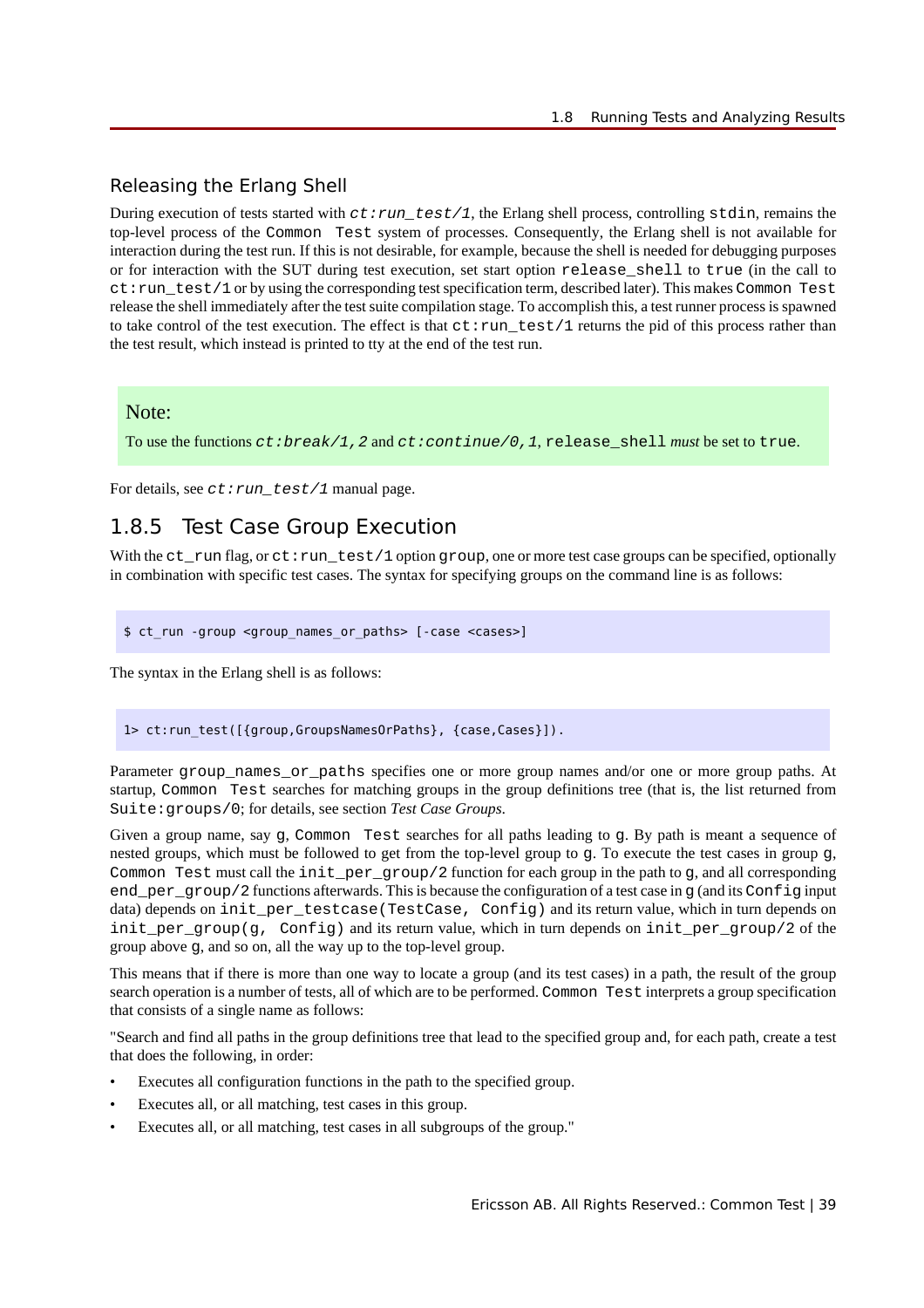The user can specify a specific group path with parameter group names or paths. With this type of specification execution of unwanted groups (in otherwise matching paths), and/or the execution of subgroups can be avoided. The command line syntax of the group path is a list of group names in the path, for example:

 $$ ct run -suit: "./x SUITE" -group [q1,q3,q4] -case tcl tcf"$ 

The syntax in the Erlang shell is as follows (requires a list within the groups list):

1> ct:run\_test( $[\{\text{suit}, \text{"./x_SUITE"}\}, \{\text{group}, [\text{g1},g3,g4]]\}, \{\text{testcase}, \text{g1,1}\}]$  $[tc1, tc5]]$ .

The last group in the specified path is the terminating group in the test, that is, no subgroups following this group are executed. In the previous example, g4 is the terminating group. Hence, Common Test executes a test that calls all init configuration functions in the path to g4, that is, g1..g3..g4. It then calls test cases tc1 and tc5 in g4, and finally all end configuration functions in order  $q4 \dots q3 \dots q1$ .

#### Note:

The group path specification does not necessarily have to include *all* groups in the path to the terminating group. Common Test searches for all matching paths if an incomplete group path is specified.

#### Note:

Group names and group paths can be combined with parameter group\_names\_or\_paths. Each element is treated as an individual specification in combination with parameter cases. The following examples illustrates this.

#### *Examples:*

```
 -module(x_SUITE).
 ...
 %% The group definitions: 
groups() -> [{top1,[],[tc11,tc12,
        {sub11,[],[tc12,tc13]},
        {sub12,[],[tc14,tc15,
    {sub121,[],[tc12,tc16]}]}]},
    {top2,[],[{group,sub21},{group,sub22}]},
     {sub21,[],[tc21,{group,sub2X2}]},
     {sub22,[],[{group,sub221},tc21,tc22,{group,sub2X2}]},
     {sub221,[],[tc21,tc23]},
    {sub2X2,[],[tc21,tc24]}].
```
The following executes two tests, one for all cases and all subgroups under top1, and one for all under top2:

```
 $ ct_run -suite "x_SUITE" -group all
1> c\bar{t}: run_test([{suite, "x_SUITE"}, {group, all}]).
```
Using -group top1 top2, or {group,[top1,top2]} gives the same result.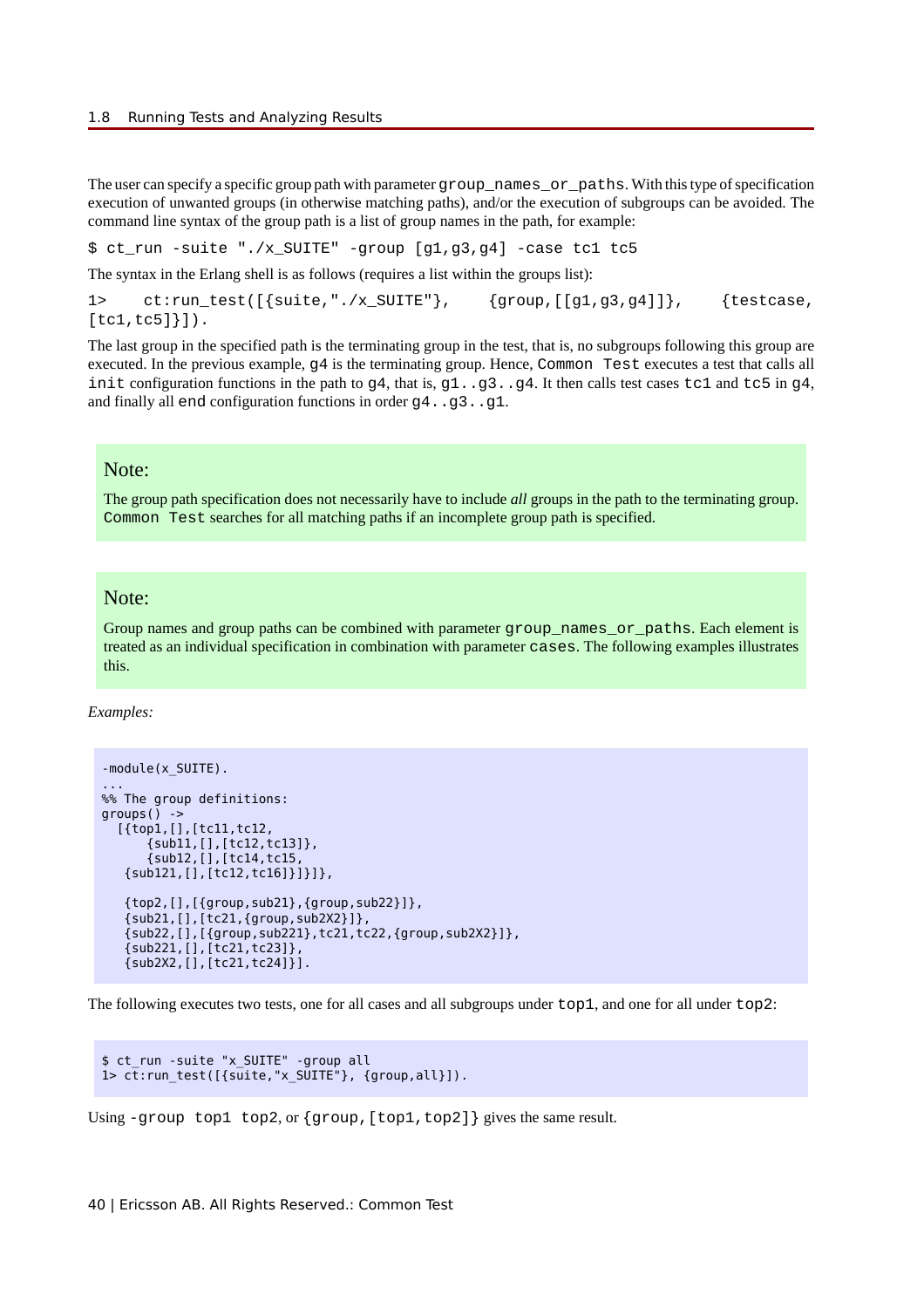The following executes one test for all cases and subgroups under top1:

```
 $ ct_run -suite "x_SUITE" -group top1
 1> ct:run_test([{suite,"x_SUITE"}, {group,[top1]}]).
```
The following runs a test executing tc12 in top1 and any subgroup under top1 where it can be found (sub11 and sub121):

```
 $ ct_run -suite "x_SUITE" -group top1 -case tc12
1> c\bar{t}:run_test([{suite,"x_SUITE"}, {group,[top1]}, {testcase,[tc12]}]).
```
The following executes tc12 *only* in group top1:

```
 $ ct_run -suite "x_SUITE" -group [top1] -case tc12
1> c\bar{t}:run_test([{suite,"x_SUITE"}, {group,[[top1]]}, {testcase,[tc12]}]).
```
The following searches top1 and all its subgroups for tc16 resulting in that this test case executes in group sub121:

```
$ ct run -suite "x_SUITE" -group top1 -case tc16
1> ct:run test([{suite,"x SUITE"}, {group,[top1]}, {testcase,[tc16]}]).
```
Using the specific path  $-\text{group}$  [sub121] or  $\{\text{group}$ , [[sub121]]} gives the same result in this example.

The following executes two tests, one including all cases and subgroups under sub12, and one with *only* the test cases in sub12:

```
 $ ct_run -suite "x_SUITE" -group sub12 [sub12]
1> c\bar{t}: run_test([{suite, "x_SUITE"}, {group, [sub12, [sub12]]}]).
```
In the following example, Common Test finds and executes two tests, one for the path from top2 to sub2X2 through sub21, and one from top2 to sub2X2 through sub22:

 \$ ct\_run -suite "x\_SUITE" -group sub2X2 1> ct:run\_test([{suite,"x\_SUITE"}, {group,[sub2X2]}]).

In the following example, by specifying the unique path top  $2 \rightarrow sub21 \rightarrow sub2X2$ , only one test is executed. The second possible path, from  $top2$  to  $sub2X2$  (from the former example) is discarded:

```
 $ ct_run -suite "x_SUITE" -group [sub21,sub2X2]
 1> ct:run_test([{suite,"x_SUITE"}, {group,[[sub21,sub2X2]]}]).
```
The following executes only the test cases for sub22 and in reverse order compared to the group definition:

\$ ct\_run -suite "x\_SUITE" -group [sub22] -case tc22 tc21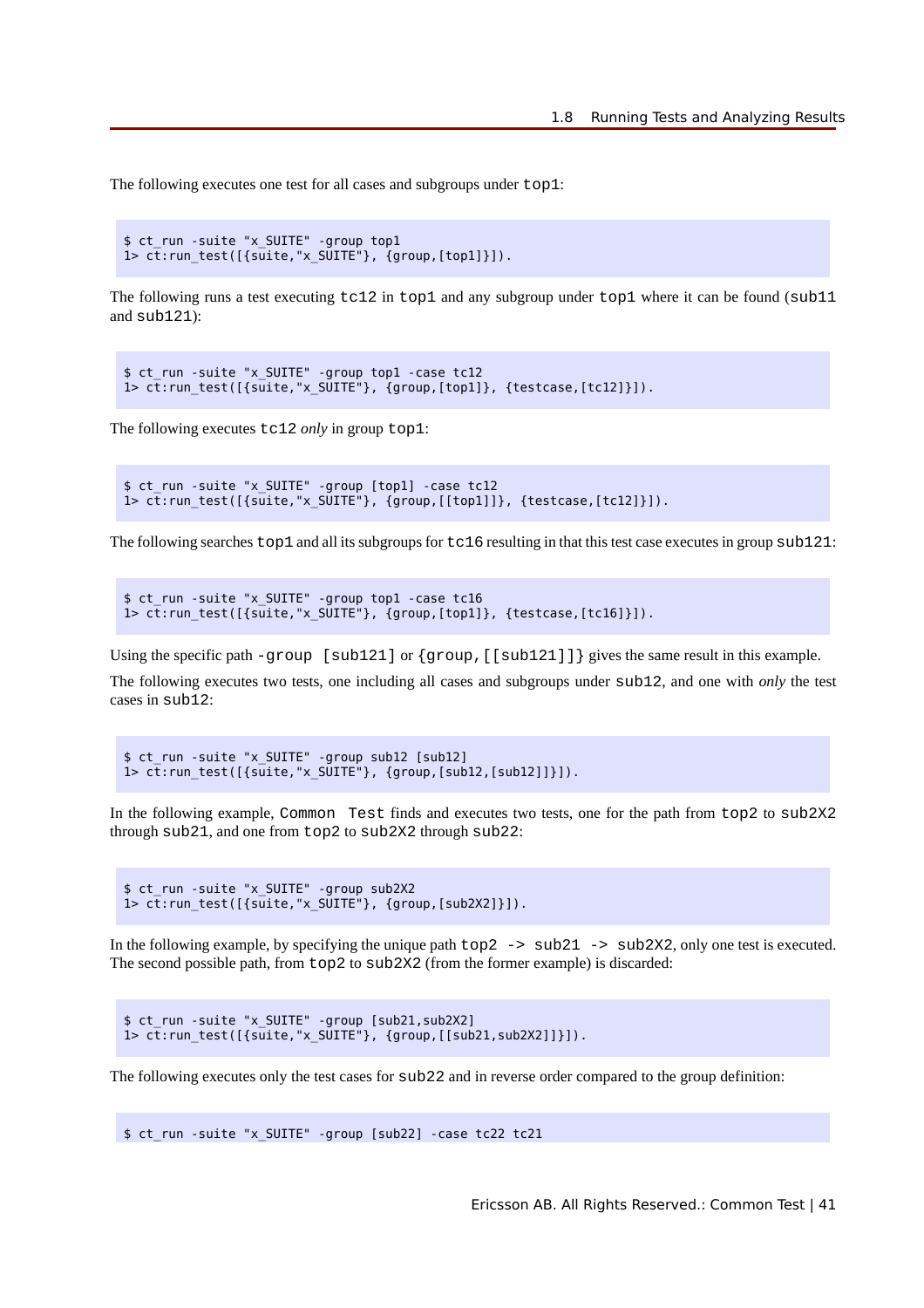1> ct:run\_test([{suite,"x\_SUITE"}, {group,[[sub22]]}, {testcase,[tc22,tc21]}]).

If a test case belonging to a group (according to the group definition) is executed without a group specification, that is, simply by (using the command line):

\$ ct\_run -suite "my\_SUITE" -case my\_tc

or (using the Erlang shell):

1> ct:run\_test([{suite,"my\_SUITE"}, {testcase,my\_tc}]).

then Common Test ignores the group definition and executes the test case in the scope of the test suite only (no group configuration functions are called).

The group specification feature, as presented in this section, can also be used in *Test Specifications* (with some extra features added).

## 1.8.6 Running the Interactive Shell Mode

You can start Common Test in an interactive shell mode where no automatic testing is performed. Instead, Common Test starts its utility processes, installs configuration data (if any), and waits for the user to call functions (typically test case support functions) from the Erlang shell.

The shell mode is useful, for example, for debugging test suites, analyzing and debugging the SUT during "simulated" test case execution, and trying out various operations during test suite development.

To start the interactive shell mode, start an Erlang shell manually and call  $ct:install/1$  to install any configuration data you might need (use [] as argument otherwise). Then call  $ct:start\_interactive/0$  to start Common Test.

If you use the ct\_run program, you can start the Erlang shell and Common Test in one go by using the flag shell and, optionally, flag -config and/or -userconfig.

*Examples:*

- ct run -shell
- ct\_run -shell -config cfg/db.cfg
- ct\_run -shell -userconfig db\_login testuser x523qZ

If no configuration file is specified with command ct\_run, a warning is displayed. If Common Test has been run from the same directory earlier, the same configuration file(s) are used again. If Common Test has not been run from this directory before, no configuration files are available.

If any functions using "required configuration data" (for example, functions ct\_telnet or ct\_ftp) are to be called from the Erlang shell, first require configuration data with  $ct:require/1,2$ . This is equivalent to a require statement in the *Test Suite Information Function* or in the *Test Case Information Function*.

*Example:*

```
 1> ct:require(unix_telnet, unix).
 ok
 2> ct_telnet:open(unix_telnet).
 {ok,<0.105.0>}
 4> ct_telnet:cmd(unix_telnet, "ls .").
 {ok,["ls .","file1 ...",...]}
```
Everything that Common Test normally prints in the test case logs, are in the interactive mode written to a log named ctlog.html in directory ct\_run.<timestamp>. A link to this file is available in the file named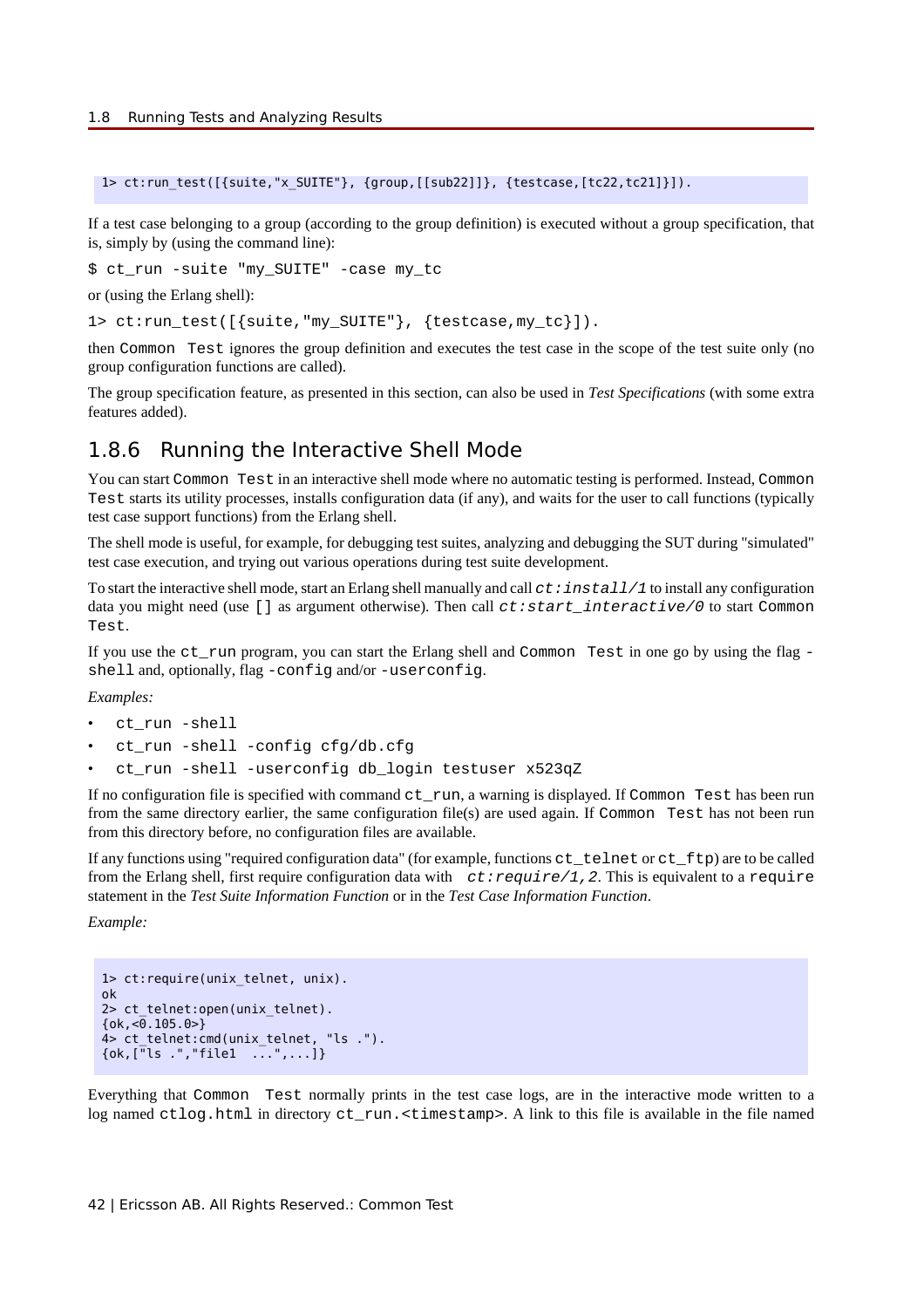last interactive.html in the directory from which you execute ct\_run. Specifying a different root directory for the logs than the current working directory is not supported.

If you wish to exit the interactive mode (for example, to start an automated test run with  $ct: run_test/1$ ), call function  $ct:stop$  interactive/0. This shuts down the running  $ct$  application. Associations between configuration names and data created with require are consequently deleted. Function ct:start\_interactive/0 takes you back into interactive mode, but the previous state is not restored.

## 1.8.7 Step-by-Step Execution of Test Cases with the Erlang Debugger

Using  $ct_run$  -step [opts], or by passing option {step, Opts} to  $ct:run\_test/1$ , the following is possible:

- Get the Erlang Debugger started automatically.
- Use its graphical interface to investigate the state of the current test case.
- Execute the test case step-by-step and/or set execution breakpoints.

If no extra options are specified with flag/option step, breakpoints are set automatically on the test cases that are to be executed by Common Test, and those functions only. If step option config is specified, breakpoints are also initially set on the configuration functions in the suite, that is, init\_per\_suite/1, end\_per\_suite/1, init per group/2, end per group/2, init per testcase/2 and end per testcase/2.

Common Test enables the Debugger auto-attach feature, which means that for every new interpreted test case function that starts to execute, a new trace window automatically pops up (as each test case executes on a dedicated Erlang process). Whenever a new test case starts, Common Test attempts to close the inactive trace window of the previous test case. However, if you prefer Common Test to leave inactive trace windows, use option keep\_inactive.

The step functionality can be used together with flag/option suite and suite + case/testcase, but not together with dir.

## 1.8.8 Test Specifications

### General Description

The most flexible way to specify what to test, is to use a test specification, which is a sequence of Erlang terms. The terms are normally declared in one or more text files (see  $ct: run\_test/1$ ), but can also be passed to Common Test on the form of a list (see ct:run testspec/1). There are two general types of terms: configuration terms and test specification terms.

With configuration terms it is, for example, possible to do the following:

- Label the test run (similar to  $ct$  run -label).
- Evaluate any expressions before starting the test.
- Import configuration data (similar to ct\_run -config/-userconfig).
- Specify the top-level HTML log directory (similar to ct\_run -logdir).
- Enable code coverage analysis (similar to ct\_run -cover).
- Install Common Test Hooks (similar to ct\_run -ch\_hooks).
- Install event handler plugins (similar to ct\_run -event handler).
- Specify include directories to be passed to the compiler for automatic compilation (similar to  $ct$ \_run include).
- Disable the auto-compilation feature (similar to ct\_run -no\_auto\_compile).
- Set verbosity levels (similar to ct\_run -verbosity).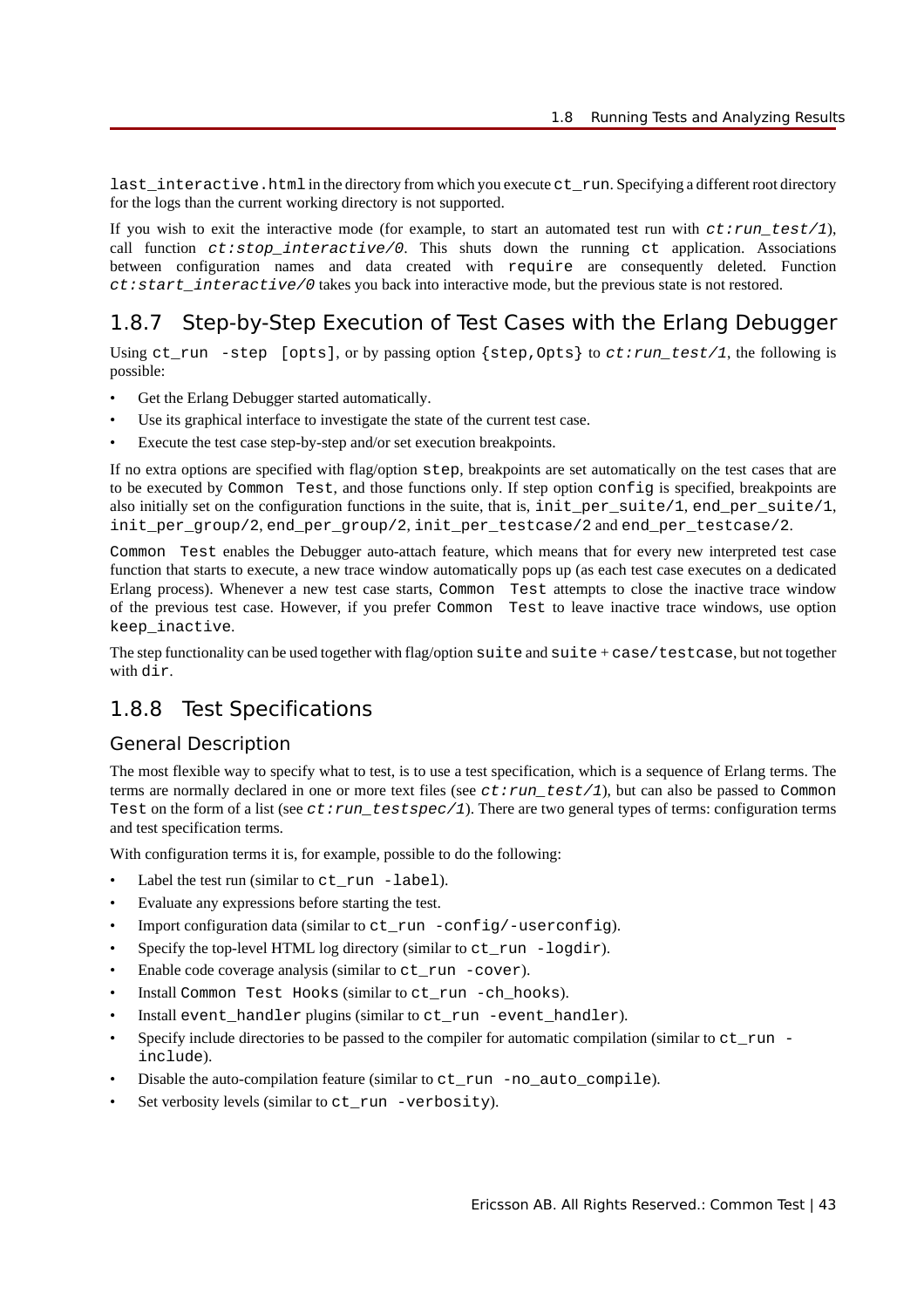Configuration terms can be combined with  $ct$  run start flags or  $ct:run$   $test/1$  options. The result is, for some flags/options and terms, that the values are merged (for example, configuration files, include directories, verbosity levels, and silent connections) and for others that the start flags/options override the test specification terms (for example, log directory, label, style sheet, and auto-compilation).

With test specification terms, it is possible to state exactly which tests to run and in which order. A test term specifies either one or more suites, one or more test case groups (possibly nested), or one or more test cases in a group (or in multiple groups) or in a suite.

Any number of test terms can be declared in sequence. Common Test compiles by default the terms into one or more tests to be performed in one resulting test run. A term that specifies a set of test cases "swallows" one that only specifies a subset of these cases. For example, the result of merging one term specifying that all cases in suite S are to be executed, with another term specifying only test case X and Y in S, is a test of all cases in S. However, if a term specifying test case X and Y in S is merged with a term specifying case Z in S, the result is a test of X, Y, and Z in S. To disable this behavior, that is, to instead perform each test sequentially in a "script-like" manner, set term merge\_tests to false in the test specification.

A test term can also specify one or more test suites, groups, or test cases to be skipped. Skipped suites, groups, and cases are not executed and show up in the HTML log files as SKIPPED.

## Using Multiple Test Specification Files

When multiple test specification files are specified at startup (either with  $ct\_run$  -spec file1 file2 ... or ct:run test( $[\{\text{spec}, [\text{File1}, \text{File2},...]\}]$ )), Common Test either executes one test run per specification file, or joins the files and performs all tests within one single test run. The first behavior is the default one. The latter requires that start flag/option join specs is provided, for example, run test -spec ./ my tests1.ts ./my tests2.ts -join specs.

Joining a number of specifications, or running them separately, can also be accomplished with (and can be combined with) test specification file inclusion.

### Test Specification File Inclusion

With the term specs, a test specification can include other specifications. An included specification can either be joined with the source specification or used to produce a separate test run (as with start flag/option join\_specs above).

*Example:*

```
 %% In specification file "a.spec"
 {specs, join, ["b.spec", "c.spec"]}.
 {specs, separate, ["d.spec", "e.spec"]}.
 %% Config and test terms follow
  ...
```
In this example, the test terms defined in files "b.spec" and "c.spec" are joined with the terms in source specification "a.spec" (if any). The inclusion of specifications "d.spec" and "e.spec" results in two separate, and independent, test runs (one for each included specification).

Option join does not imply that the test terms are merged, only that all tests are executed in one single test run.

Joined specifications share common configuration settings, such as the list of config files or include directories. For configurations that cannot be combined, such as settings for logdir or verbosity, it is up to the user to ensure there are no clashes when the test specifications are joined. Specifications included with option separate do not share configuration settings with the source specification. This is useful, for example, if there are clashing configuration settings in included specifications, making it them impossible to join.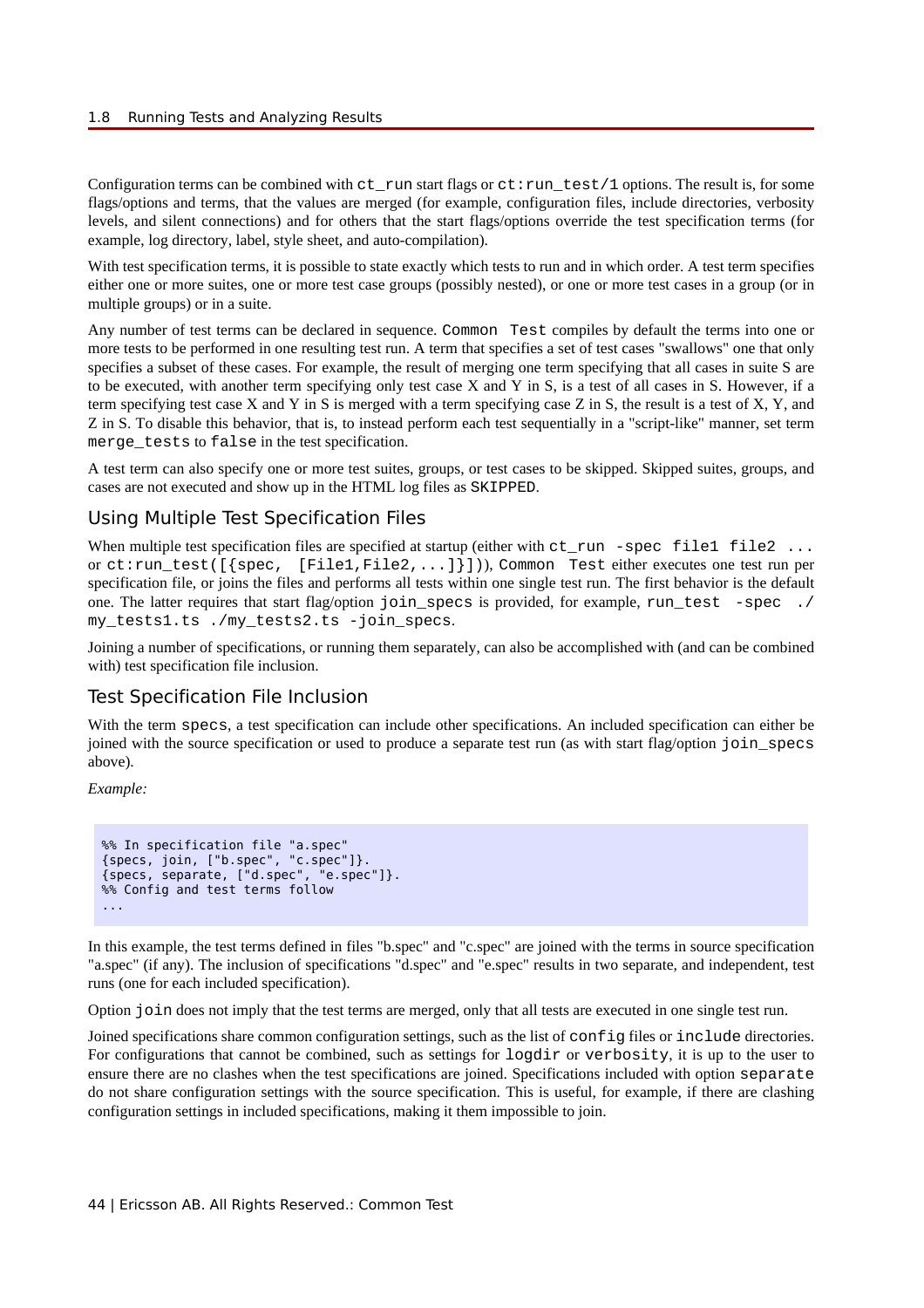If  ${me^{\pi}}$  tests, true} is set in the source specification (which is the default setting), terms in joined specifications are merged with terms in the source specification (according to the description of merge tests earlier).

Notice that it is always the merge tests setting in the source specification that is used when joined with other specifications. Say, for example, that a source specification A, with tests TA1 and TA2, has {merge\_tests,false} set, and that it includes another specification, B, with tests TB1 and TB2, that has {merge\_tests,true} set. The result is that the test series TA1,TA2,merge(TB1,TB2) is executed. The opposite merge tests settings would result in the test series merge(merge(TA1,TA2),TB1,TB2).

The term specs can be used to nest specifications, that is, have one specification include other specifications, which in turn include others, and so no

### Test Case Groups

When a test case group is specified, the resulting test executes function  $init\_per\_group$ , followed by all test cases and subgroups (including their configuration functions), and finally function end\_per\_group. Also, if particular test cases in a group are specified, init\_per\_group and end\_per\_group, for the group in question, are called. If a group defined (in Suite:group/0) as a subgroup of another group, is specified (or if particular test cases of a subgroup are), Common Test calls the configuration functions for the top-level groups and for the subgroup in question (making it possible to pass configuration data all the way from  $init\_per\_suit$ e down to the test cases in the subgroup).

The test specification uses the same mechanism for specifying test case groups through names and paths, as explained in section *Test Case Group Execution*, with the addition of element GroupSpec.

Element GroupSpec makes it possible to specify group execution properties that overrides those in the group definition (that is, in groups/0). Execution properties for subgroups might be overridden as well. This feature makes it possible to change properties of groups at the time of execution, without having to edit the test suite. The same feature is available for group elements in the Suite:all/0 list. For details and examples, see section *Test Case Groups*.

### Test Specification Syntax

Test specifications can be used to run tests both in a single test host environment and in a distributed Common Test environment (Large Scale Testing). The node parameters in term init are only relevant in the latter (see section *Test Specifications* in Large Scale Testing). For details about the various terms, see the corresponding sections in the User's Guide, for example, the following:

- The ct<sub>run</sub> program for an overview of available start flags (as most flags have a corresponding configuration term)
- *Logging* (for terms verbosity, stylesheet and basic\_html)
- *External Configuration Data* (for terms config and userconfig)
- Event Handling (for the event handler term)
- *Common Test Hooks* (for term ct\_hooks)

*Configuration terms:*

```
 {merge_tests, Bool}.
 {define, Constant, Value}.
 {specs, InclSpecsOption, TestSpecs}.
 {node, NodeAlias, Node}.
 {init, InitOptions}.
 {init, [NodeAlias], InitOptions}.
```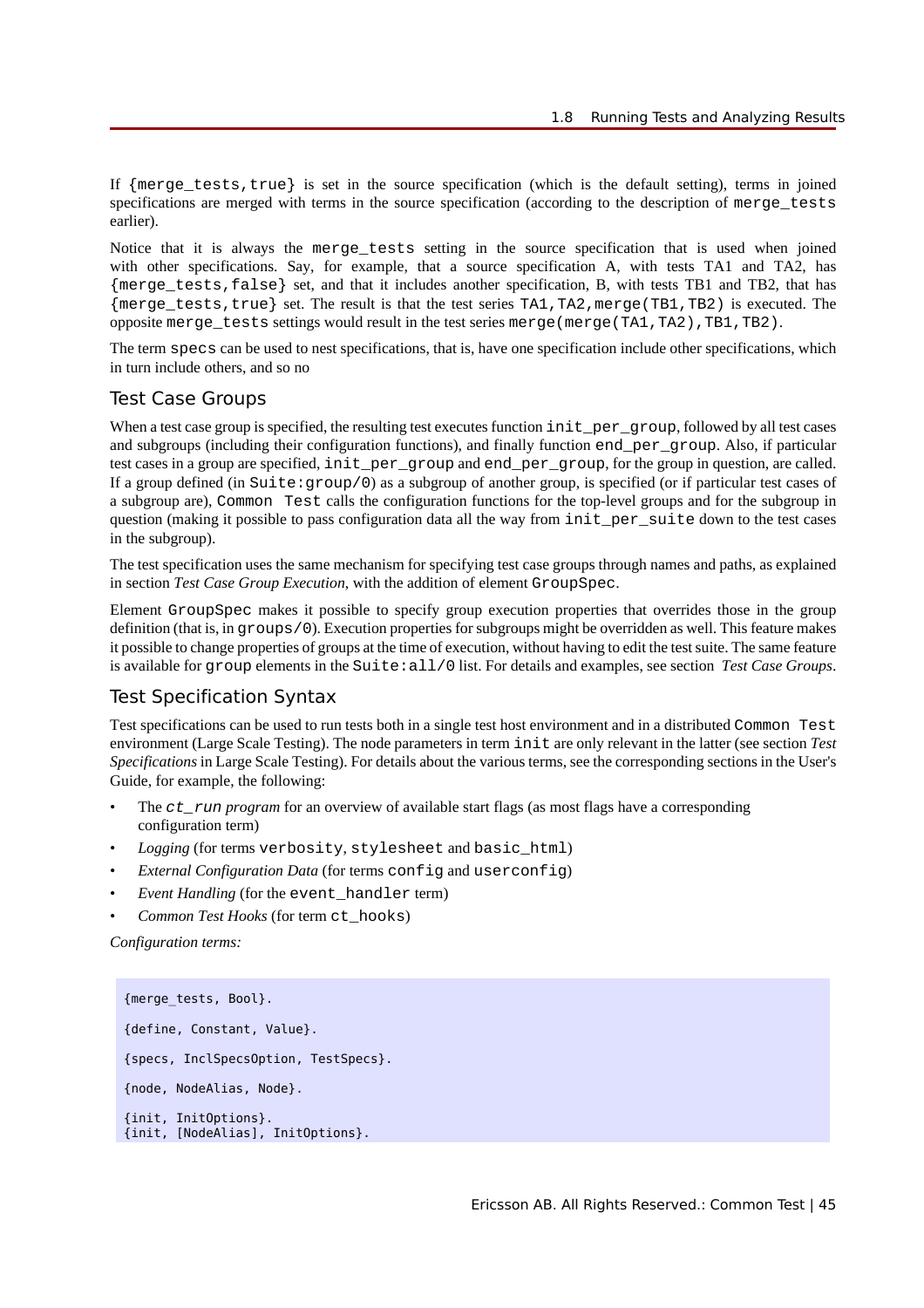```
 {label, Label}.
 {label, NodeRefs, Label}.
 {verbosity, VerbosityLevels}.
 {verbosity, NodeRefs, VerbosityLevels}.
 {stylesheet, CSSFile}.
 {stylesheet, NodeRefs, CSSFile}.
 {silent_connections, ConnTypes}.
 {silent_connections, NodeRefs, ConnTypes}.
 {multiply_timetraps, N}.
 {multiply_timetraps, NodeRefs, N}.
 {scale_timetraps, Bool}.
 {scale_timetraps, NodeRefs, Bool}.
 {cover, CoverSpecFile}.
 {cover, NodeRefs, CoverSpecFile}.
 {cover_stop, Bool}.
 {cover_stop, NodeRefs, Bool}.
 {include, IncludeDirs}.
 {include, NodeRefs, IncludeDirs}.
 {auto_compile, Bool},
 {auto_compile, NodeRefs, Bool},
 {abort_if_missing_suites, Bool},
 {abort_if_missing_suites, NodeRefs, Bool},
 {config, ConfigFiles}.
 {config, ConfigDir, ConfigBaseNames}.
 {config, NodeRefs, ConfigFiles}.
 {config, NodeRefs, ConfigDir, ConfigBaseNames}.
 {userconfig, {CallbackModule, ConfigStrings}}.
 {userconfig, NodeRefs, {CallbackModule, ConfigStrings}}.
 {logdir, LogDir}. 
 {logdir, NodeRefs, LogDir}.
 {logopts, LogOpts}.
 {logopts, NodeRefs, LogOpts}.
 {create_priv_dir, PrivDirOption}.
 {create_priv_dir, NodeRefs, PrivDirOption}.
 {event_handler, EventHandlers}.
 {event_handler, NodeRefs, EventHandlers}.
 {event_handler, EventHandlers, InitArgs}.
 {event_handler, NodeRefs, EventHandlers, InitArgs}.
 {ct_hooks, CTHModules}.
 {ct_hooks, NodeRefs, CTHModules}.
 {enable_builtin_hooks, Bool}.
 {basic_html, Bool}.
 {basic_html, NodeRefs, Bool}.
```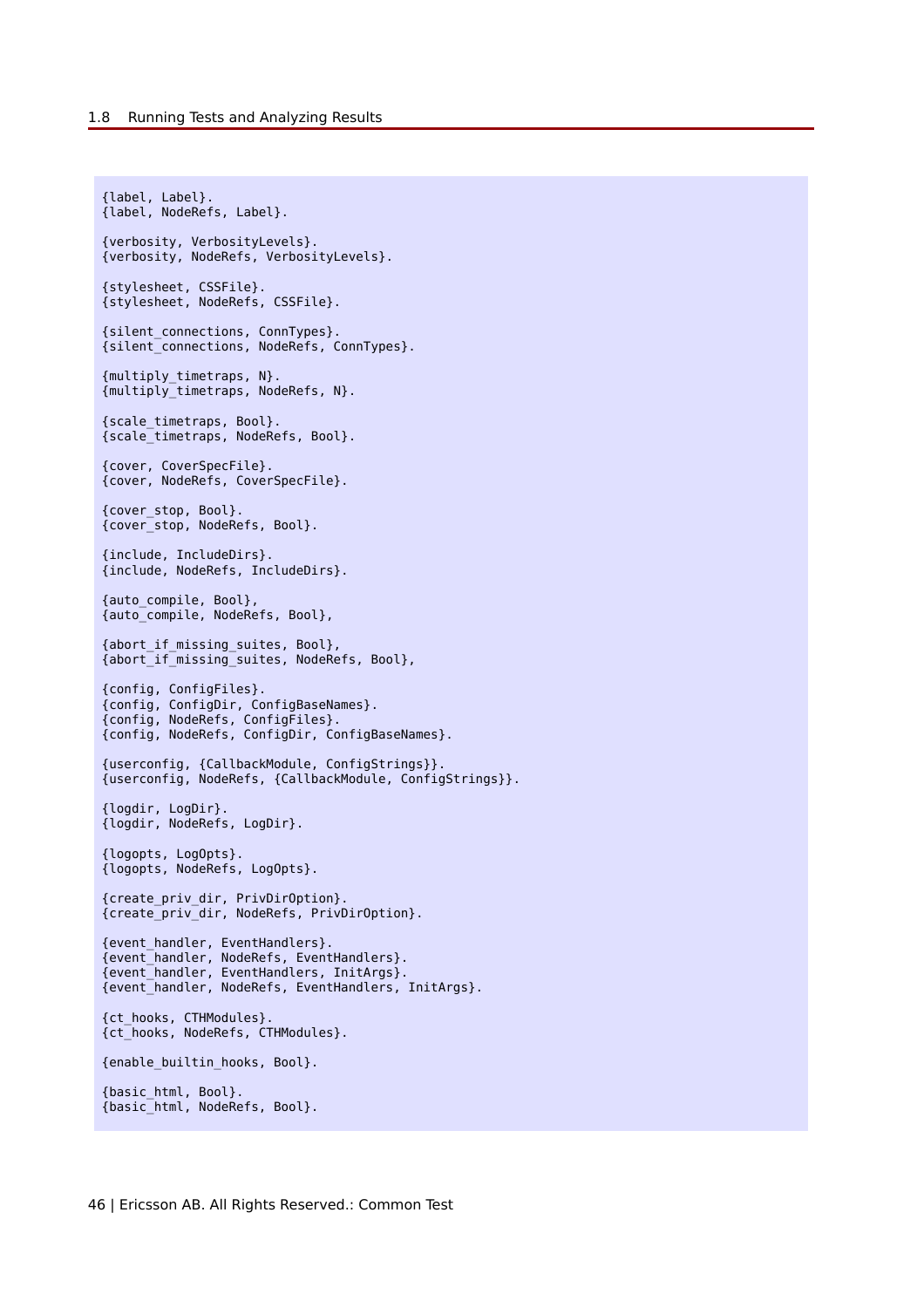{release\_shell, Bool}.

*Test terms:*

```
 {suites, Dir, Suites}. 
 {suites, NodeRefs, Dir, Suites}.
 {groups, Dir, Suite, Groups}.
 {groups, NodeRefs, Dir, Suite, Groups}.
 {groups, Dir, Suite, Groups, {cases,Cases}}.
 {groups, NodeRefs, Dir, Suite, Groups, {cases,Cases}}.
 {cases, Dir, Suite, Cases}. 
 {cases, NodeRefs, Dir, Suite, Cases}.
 {skip_suites, Dir, Suites, Comment}.
 {skip_suites, NodeRefs, Dir, Suites, Comment}.
 {skip_groups, Dir, Suite, GroupNames, Comment}.
 {skip_groups, NodeRefs, Dir, Suite, GroupNames, Comment}.
 {skip_cases, Dir, Suite, Cases, Comment}.
 {skip_cases, NodeRefs, Dir, Suite, Cases, Comment}.
```
*Types:*

```
Bool = true | false
Constant = atom()Value = term() InclSpecsOption = join | separate
TestSpecs = string() [string()]NodeAlias = atom()Node = node()<br>NodeRef = NodeAl
NodeRef = NodeAlias | Node | master<br>NodeRefs = all_nodes | [NodeRef] | N
               = all_nodes | [NodeRef] | NodeRef InitOptions = term()
Label = atom() | string()
VerbosityLevels = integer() | [{Categorical]Category = atom()
CSSFile = string()
ConnTypes = all | [atom()]N = integer()
 CoverSpecFile = string()
IncludeDirs = string() | [string()]ConfigFiles = string() | [string()ConfigDir = string()
 ConfigBaseNames = string() | [string()]
 CallbackModule = atom()
ConfigStringS = string() [string()]LogDir = string()
LogOps = [term()] PrivDirOption = auto_per_run | auto_per_tc | manual_per_tc
EventHandlers = atom() \begin{bmatrix} \text{latom()} \\ \text{InitArgs} \end{bmatrix}InitArgs = [term()]\nCTHModules = [CTHModu] CTHModules = [CTHModule |
      {CTHModule, CTHInitArgs} |
{CTHModule, CTHInitArgs, CTHPriority}]<br>CTHModule = atom()
             = atom()<br>= term()
CTHInitArgs
```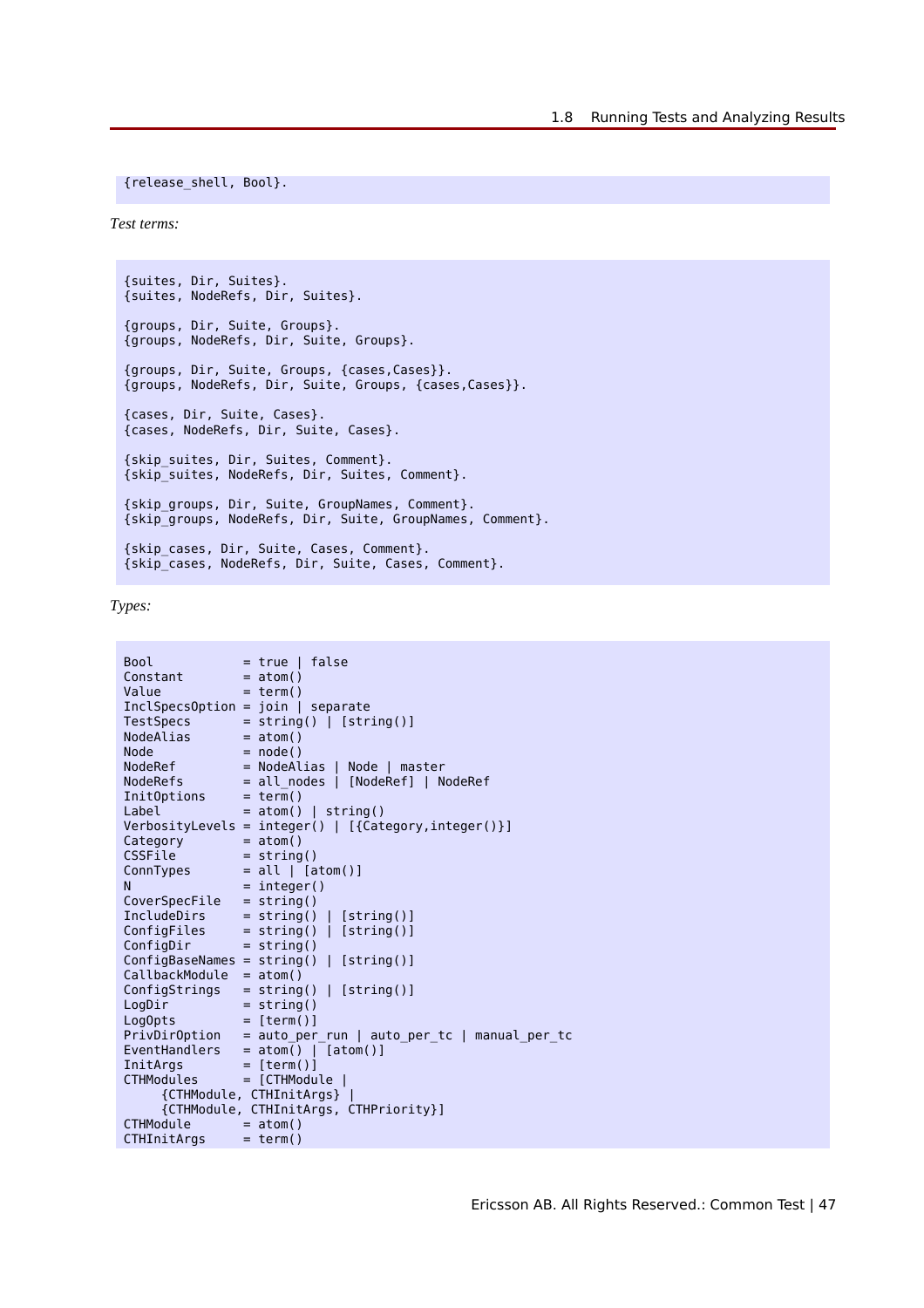| Dir        | $=$ string()                                                               |
|------------|----------------------------------------------------------------------------|
| Suites     | $=$ atom()   [atom()]   all                                                |
| Suite      | $=$ atom()                                                                 |
| Groups     | = GroupPath   [GroupPath]   GroupSpec   [GroupSpec]   all                  |
| GroupPath  | $=$ [GroupName]                                                            |
| GroupSpec  | = GroupName   {GroupName, Properties}   {GroupName, Properties, GroupSpec} |
| GroupName  | $=$ atom()                                                                 |
| GroupNames | $=$ GroupName   [GroupName]                                                |
| Cases      | $=$ atom()   $[$ atom()] $]$ all                                           |
| Comment    | $\mathbf{u}$<br>$=$ string()                                               |

The difference between the config terms above is that with ConfigDir, ConfigBaseNames is a list of base names, that is, without directory paths. ConfigFiles must be full names, including paths. For example, the following two terms have the same meaning:

```
 {config, ["/home/testuser/tests/config/nodeA.cfg",
           "/home/testuser/tests/config/nodeB.cfg"]}.
 {config, "/home/testuser/tests/config", ["nodeA.cfg","nodeB.cfg"]}.
```
### Note:

Any relative paths, specified in the test specification, are relative to the directory containing the test specification file if ct\_run -spec TestSpecFile ... or ct:run:test([{spec,TestSpecFile},...]) executes the test.

The path is relative to the top-level log directory if  $ct:run:testspec(TestSpec)$  executes the test.

### Constants

The term define introduces a constant that is used to replace the name Constant with Value, wherever it is found in the test specification. This replacement occurs during an initial iteration through the test specification. Constants can be used anywhere in the test specification, for example, in any lists and tuples, and even in strings and inside the value part of other constant definitions. A constant can also be part of a node name, but that is the only place where a constant can be part of an atom.

#### Note:

For the sake of readability, the name of the constant must always begin with an uppercase letter, or a  $\hat{S}$ , ?, or  $\hat{S}$ . This means that it must always be single quoted (as the constant name is an atom, not text).

The main benefit of constants is that they can be used to reduce the size (and avoid repetition) of long strings, such as file paths.

*Examples:*

```
 %% 1a. no constant
 {config, "/home/testuser/tests/config", ["nodeA.cfg","nodeB.cfg"]}.
 {suites, "/home/testuser/tests/suites", all}.
 %% 1b. with constant
```
48 | Ericsson AB. All Rights Reserved.: Common Test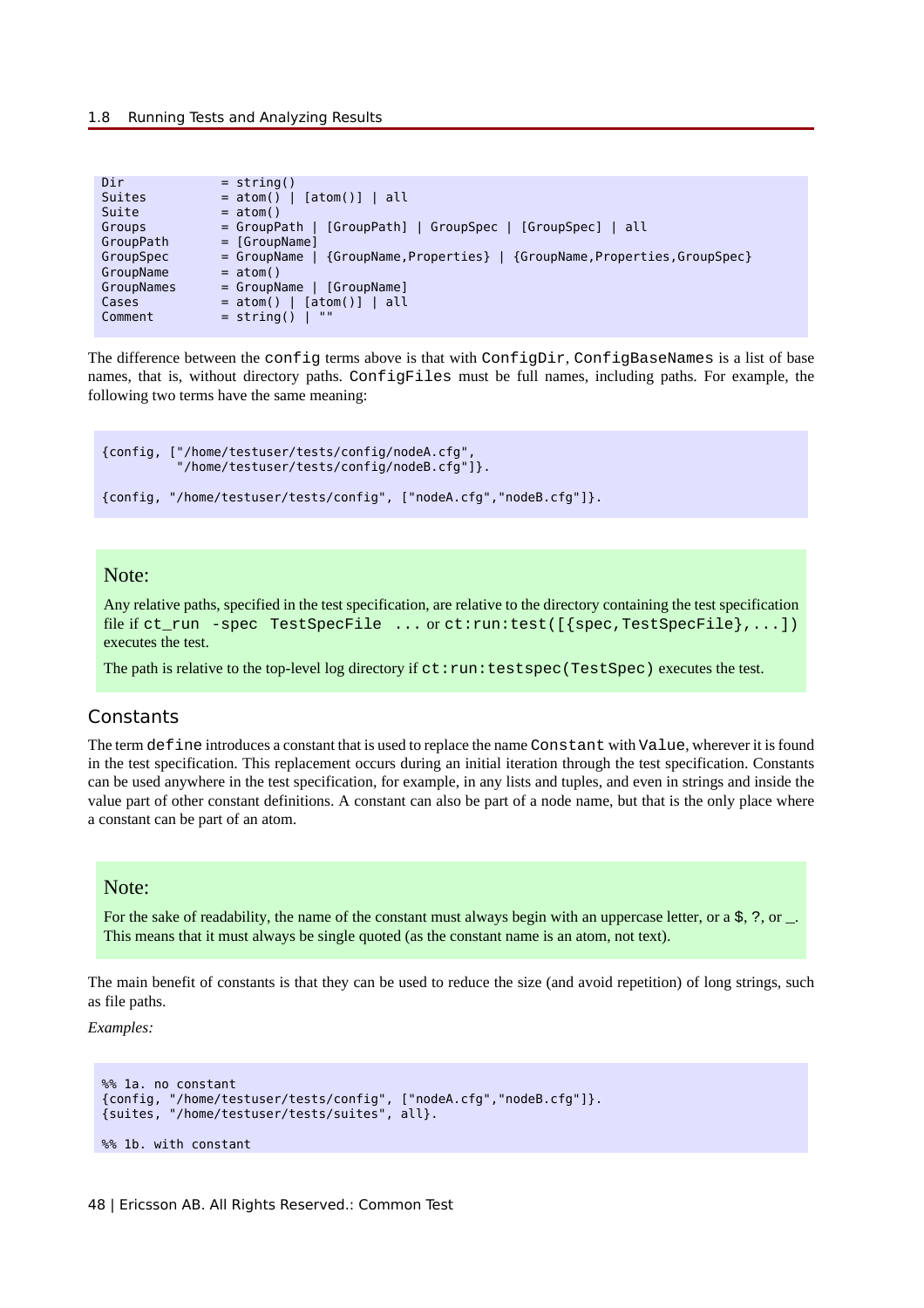```
 {define, 'TESTDIR', "/home/testuser/tests"}.
 {config, "'TESTDIR'/config", ["nodeA.cfg","nodeB.cfg"]}.
 {suites, "'TESTDIR'/suites", all}.
 %% 2a. no constants
 {config, [testnode@host1, testnode@host2], "../config", ["nodeA.cfg","nodeB.cfg"]}.
 {suites, [testnode@host1, testnode@host2], "../suites", [x_SUITE, y_SUITE]}.
 %% 2b. with constants
 {define, 'NODE', testnode}.
 {define, 'NODES', ['NODE'@host1, 'NODE'@host2]}.
 {config, 'NODES', "../config", ["nodeA.cfg","nodeB.cfg"]}.
 {suites, 'NODES', "../suites", [x_SUITE, y_SUITE]}.
```
Constants make the test specification term alias, in previous versions of Common Test, redundant. This term is deprecated but remains supported in upcoming Common Test releases. Replacing alias terms with define is strongly recommended though. An example of such replacement follows:

```
 %% using the old alias term
 {config, "/home/testuser/tests/config/nodeA.cfg"}.
 {alias, suite_dir, "/home/testuser/tests/suites"}.
 {groups, suite_dir, x_SUITE, group1}.
%% replacing with constants
 {define, 'TestDir', "/home/testuser/tests"}.
 {define, 'CfgDir', "'TestDir'/config"}.
 {define, 'SuiteDir', "'TestDir'/suites"}.
 {config, 'CfgDir', "nodeA.cfg"}.
 {groups, 'SuiteDir', x_SUITE, group1}.
```
Constants can well replace term node also, but this still has a declarative value, mainly when used in combination with NodeRefs == all\_nodes (see *Types*).

#### Example

Here follows a simple test specification example:

```
 {define, 'Top', "/home/test"}.
 {define, 'T1', "'Top'/t1"}.
 {define, 'T2', "'Top'/t2"}.
 {define, 'T3', "'Top'/t3"}.
 {define, 'CfgFile', "config.cfg"}.
 {logdir, "'Top'/logs"}.
 {config, ["'T1'/'CfgFile'", "'T2'/'CfgFile'", "'T3'/'CfgFile'"]}.
 {suites, 'T1', all}.
 {skip_suites, 'T1', [t1B_SUITE,t1D_SUITE], "Not implemented"}.
 {skip_cases, 'T1', t1A_SUITE, [test3,test4], "Irrelevant"}.
 {skip_cases, 'T1', t1C_SUITE, [test1], "Ignore"}.
 {suites, 'T2', [t2B_SUITE,t2C_SUITE]}.
 {cases, 'T2', t2A_SUITE, [test4,test1,test7]}.
 {skip_suites, 'T3', all, "Not implemented"}.
```
The example specifies the following: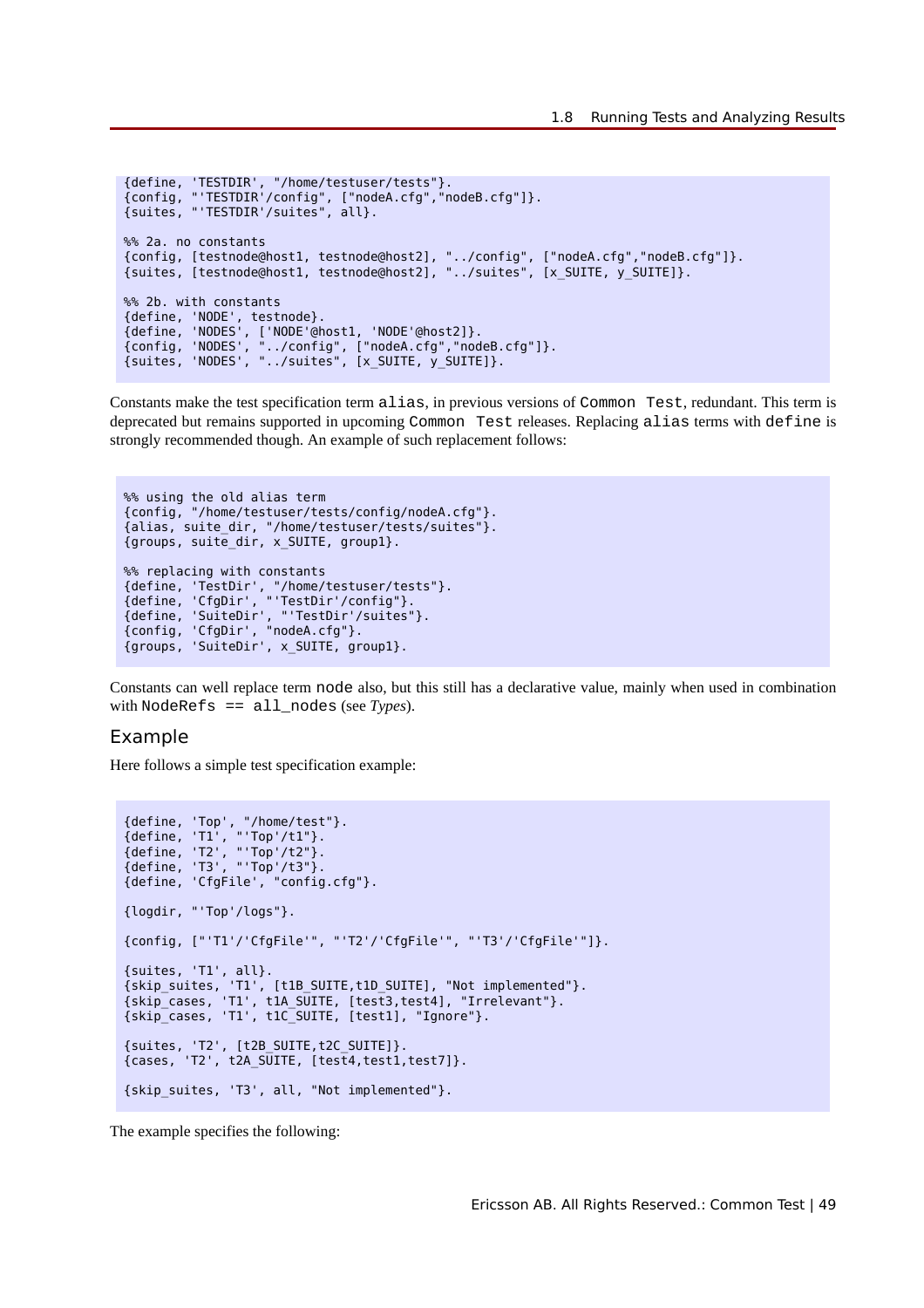- The specified logdir directory is used for storing the HTML log files (in subdirectories tagged with node name, date, and time).
- The variables in the specified test system configuration files are imported for the test.
- The first test to run includes all suites for system t1. Suites t1B and t1D are excluded from the test. Test cases test3 and test4 in t1A and test1 case in t1C are also excluded from the test.
- The second test to run is for system t2. The included suites are t2B and t2C. Test cases test4, test1, and test7 in suite t2A are also included. The test cases are executed in the specified order.
- The last test to run is for system t3. Here, all suites are skipped and this is explicitly noted in the log files.

### The init Term

With term init it is possible to specify initialization options for nodes defined in the test specification. There are options to start the node and to evaluate any function on the node. For details, see section *Automatic Startup of Test Target Nodes* in section Using Common Test for Large Scale Testing.

### User-Specific Terms

The user can provide a test specification including (for Common Test) unrecognizable terms. If this is desired, use flag -allow user terms when starting tests with ct\_run. This forces Common Test to ignore unrecognizable terms. In this mode, Common Test is not able to check the specification for errors as efficiently as if the scanner runs in default mode. If  $ct:run$   $test/1$  is used for starting the tests, the relaxed scanner mode is enabled by tuple {allow user terms, true}.

### Reading Test Specification Terms

Terms in the current test specification (that is, the specification that has been used to configure and run the current test) can be looked up. The function  $get\_testspec\_terms($  returns a list of all test specification terms (both configuration terms and test terms), and get\_testspec\_terms(Tags) returns the term (or a list of terms) matching the tag (or tags) in Tags.

For example, in the test specification:

```
 ...
 {label, my_server_smoke_test}.
 {config, "../../my_server_setup.cfg"}.
 {config, "../../my_server_interface.cfg"}.
 ...
```
And in, for example, a test suite or a Common Test Hook function:

```
 ...
 [{label,[{_Node,TestType}]}, {config,CfgFiles}] =
    ct:get_testspec_terms([label,config]),
[verify my server cfg(TestType, CfgFile) || {Node,CfgFile} <- CfgFiles,
         Node == node()];
 ...
```
## 1.8.9 Running Tests from the Web-Based GUI

The web-based GUI, Virtual Test Server (VTS), is started with the  $ct\_run$  program. From the GUI, you can load configuration files and select directories, suites, and cases to run. You can also state the configuration files, directories, suites, and cases on the command line when starting the web-based GUI.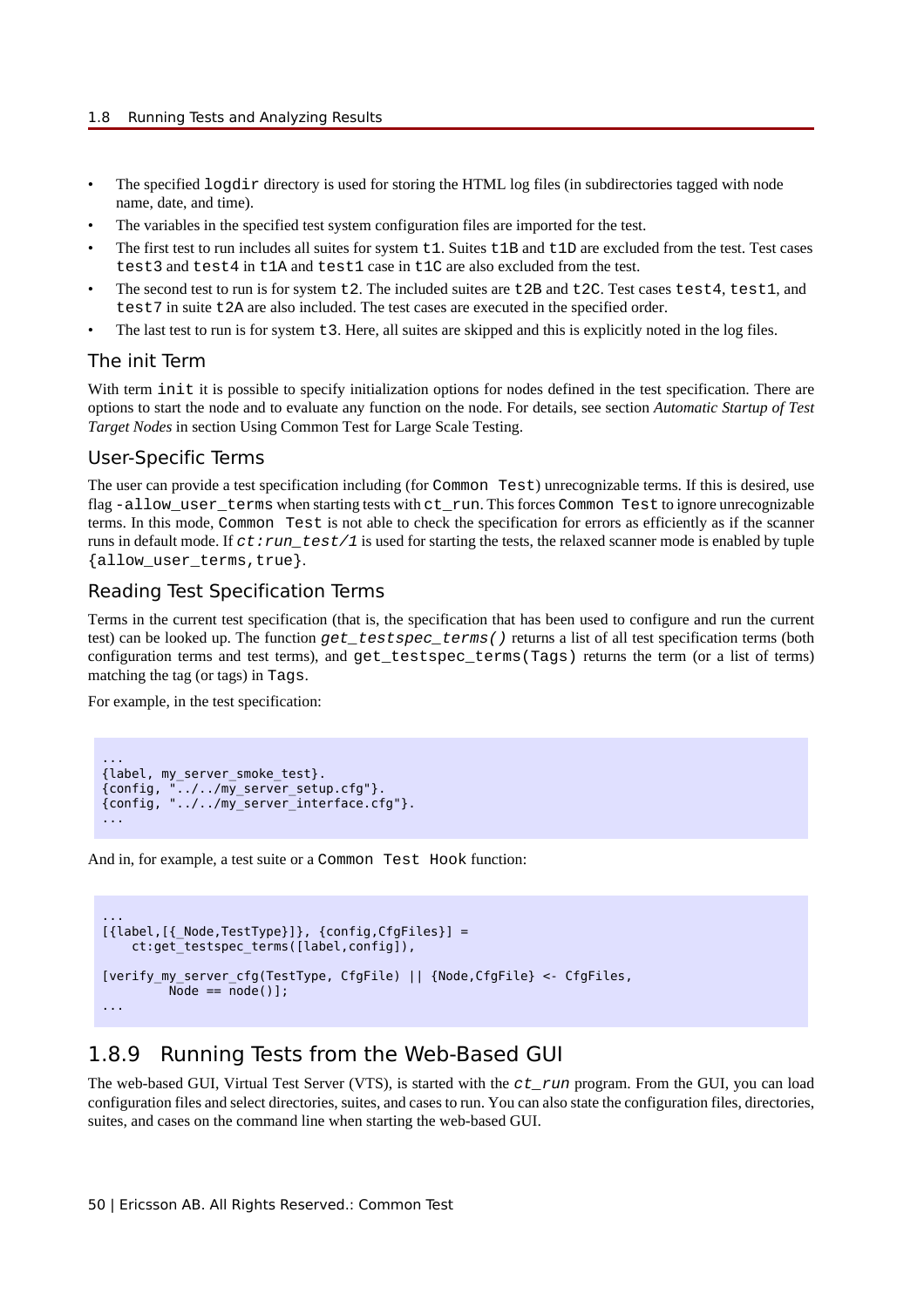*Examples:*

- ct\_run -vts
- ct\_run -vts -config <configfilename>

```
• ct_run -vts -config <configfilename> -suite <suitewithfullpath> -case
<casename>
```
From the GUI you can run tests and view the result and the logs.

ct\_run -vts tries to open the Common Test start page in an existing web browser window, or start the browser if it is not running. Which browser to start can be specified with the browser start command option:

```
ct_run -vts -browser <browser_start_cmd>
```
*Example:*

```
$ ct_run -vts -browser 'firefox&'
```
#### Note:

The browser must run as a separate OS process, otherwise VTS hangs.

If no specific browser start command is specified, Firefox is the default browser on Unix platforms, and Internet Explorer on Windows. If Common Test fails to start a browser automatically, or none is specified as the value for -browser (that is, -browser none), start your favourite browser manually and type the URL that Common Test displays in the shell.

## 1.8.10 Log Files

As the execution of the test suites proceed, events are logged in the following four different ways:

- Text to the operator console.
- Suite-related information is sent to the major log file.
- Case-related information is sent to the minor log file.
- The HTML overview log file is updated with test results.
- A link to all runs executed from a certain directory is written in the log named all runs.html and direct links to all tests (the latest results) are written to the top-level index.html.

Typically the operator, possibly running hundreds or thousands of test cases, does not want to fill the console with details about, or printouts from, specific test cases. By default, the operator only sees the following:

- A confirmation that the test has started and information about how many test cases are executed in total.
- A small note about each failed test case.
- A summary of all the run test cases.
- A confirmation when the test run is complete.
- Some special information, such as error reports, progress reports, and printouts written with erlang:display/1, or io:format/3 specifically addressed to a receiver other than standard\_io (for example, the default group leader process user).

To dig deeper into the general results, or the result of a specific test case, the operator can do so by following the links in the HTML presentation and read the major or minor log files. The "all\_runs.html" page is a good starting point. It is located in logdir and contains a link to each test run, including a quick overview (with date and time, node name, number of tests, test names, and test result totals).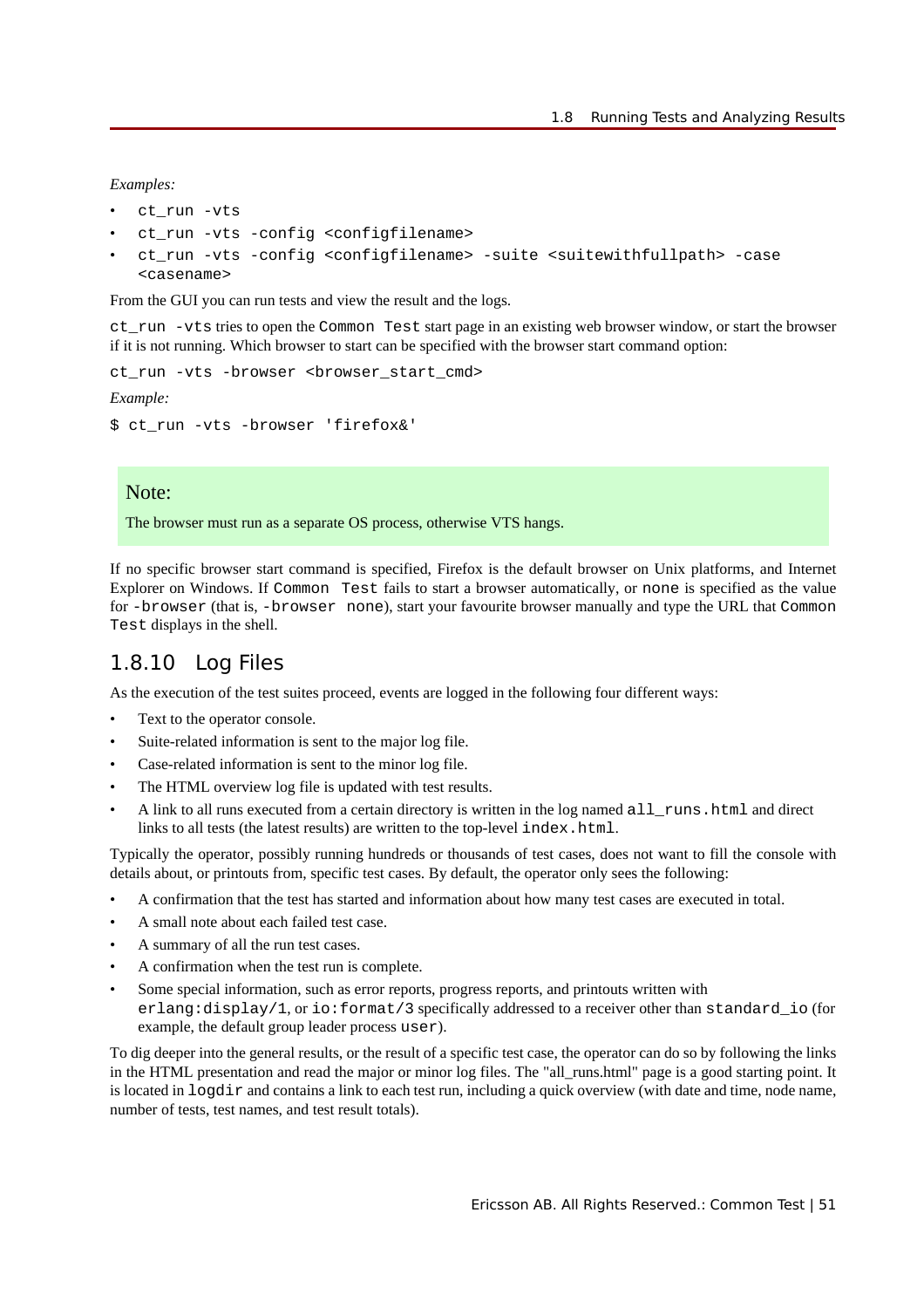An "index.html" page is written for each test run (that is, stored in the  $ct$  run directory tagged with node name, date, and time). This file provides an overview of all individual tests performed in the same test run. The test names follow the following convention:

- TopLevelDir.TestDir (all suites in TestDir executed)
- TopLevelDir.TestDir:suites (specific suites executed)
- TopLevelDir.TestDir.Suite (all cases in Suite executed)
- TopLevelDir.TestDir.Suite:cases (specific test cases executed)
- TopLevelDir.TestDir.Suite.Case (only Case executed)

The "test run index" page includes a link to the Common Test Framework Log file in which information about imported configuration data and general test progress is written. This log file is useful to get snapshot information about the test run during execution. It can also be helpful when analyzing test results or debugging test suites.

The "test run index" page indicates if a test has missing suites (that is, suites that Common Test failed to compile). Names of the missing suites can be found in the Common Test Framework Log file.

The major log file shows a detailed report of the test run. It includes test suite and test case names, execution time, the exact reason for failures, and so on. The information is available in both a file with textual and with HTML representation. The HTML file shows a summary that gives a good overview of the test run. It also has links to each individual test case log file for quick viewing with an HTML browser.

The minor log files contain full details of every single test case, each in a separate file. This way, it is straightforward to compare the latest results to that of previous test runs, even if the set of test cases changes. If application SASL is running, its logs are also printed to the current minor log file by the *cth\_log\_redirect built-in hook*.

The full name of the minor log file (that is, the name of the file including the absolute directory path) can be read during execution of the test case. It comes as value in tuple {tc\_logfile,LogFileName} in the Config list (which means it can also be read by a pre- or post Common Test Hook function). Also, at the start of a test case, this data is sent with an event to any installed event handler. For details, see section *Event Handling*.

The log files are written continuously during a test run and links are always created initially when a test starts. Thevtest progress can therefore be followed simply by refreshing pages in the HTML browser. Statistics totals are not presented until a test is complete however.

### Log Options

With start flag logopts options that modify some aspects of the logging behavior can be specified. The following options are available:

no\_src

The HTML version of the test suite source code is not generated during the test run (and is consequently not available in the log file system).

no\_nl

Common Test does not add a newline character  $(\nabla \cdot n)$  to the end of an output string that it receives from a call to, for example, io:format/2, and which it prints to the test case log.

For example, if a test is started with:

\$ ct run -suite my SUITE -logopts no src

then printouts during the test made by successive calls to  $\text{i} \circ \text{i}$  format ("x"), appears in the test case log as:

xxx

instead of each x printed on a new line, which is the default behavior.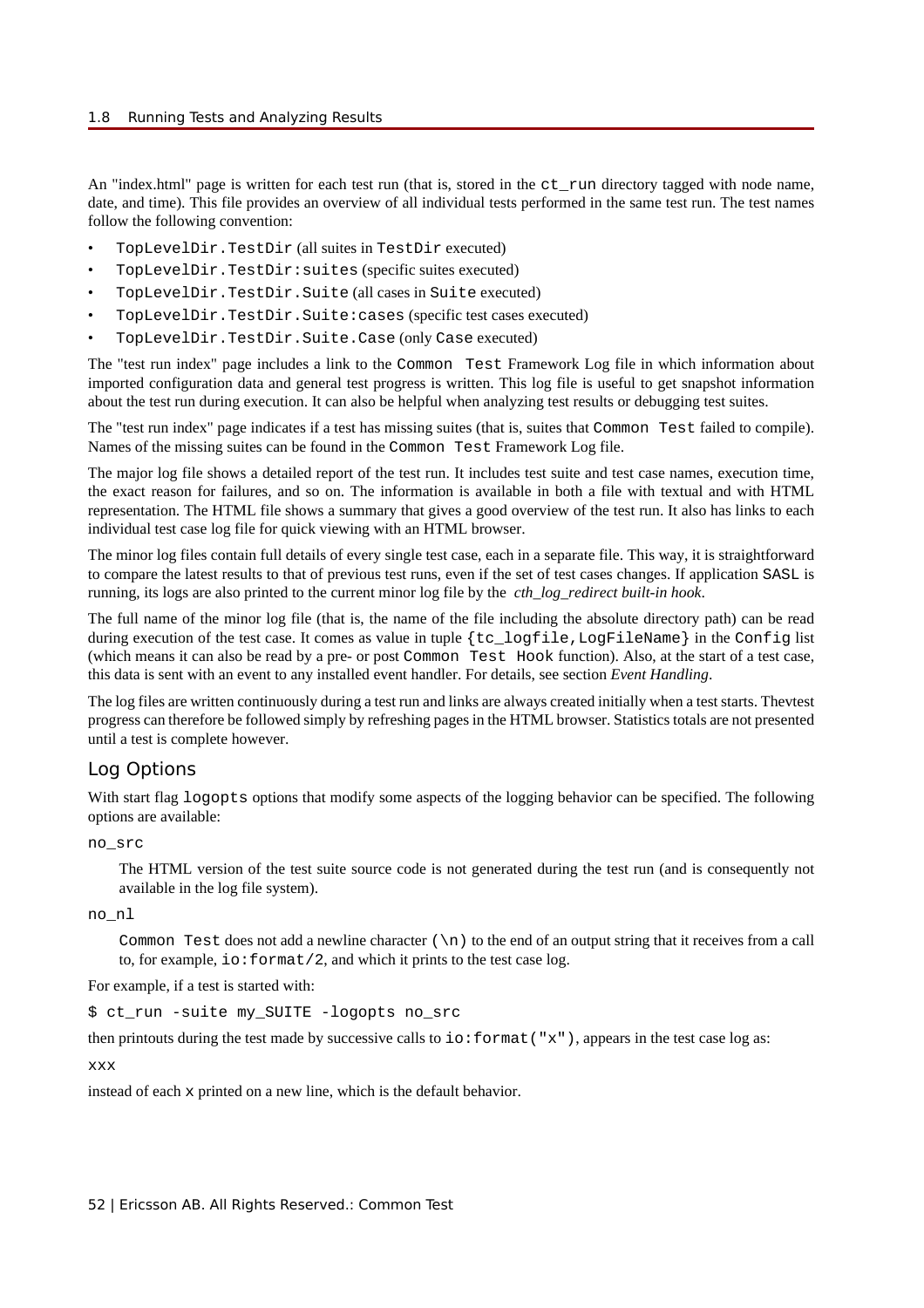### Sorting HTML Table Columns

By clicking the name in the column header of any table (for example, "Ok", "Case", "Time", and so on), the table rows are sorted in whatever order makes sense for the type of value (for example, numerical for "Ok" or "Time", and alphabetical for "Case"). The sorting is performed through JavaScript code, automatically inserted into the HTML log files. Common Test uses the **[jQuery](href)** library and the **[tablesorter](href)** plugin, with customized sorting functions, for this implementation.

### The Unexpected I/O Log

The test suites overview page includes a link to the Unexpected I/O Log. In this log, Common Test saves printouts made with  $ct:log/2$  and  $ct:pal/2$ , as well as captured system error- and progress reports, which cannot be associated with particular test cases and therefore cannot be written to individual test case log files. This occurs, for example, if a log printout is made from an external process (not a test case process), *or* if an error- or progress report comes in, during a short interval while Common Test is not executing a test case or configuration function, *or* while Common Test is currently executing a parallel test case group.

### The Pre- and Post Test I/O Log

The Common Test Framework Log page includes links to the Pre- and Post Test I/O Log. In this log, Common Test saves printouts made with  $ct:log/2$  and  $ct:poly/2$ , as well as captured system error- and progress reports, which take place before, and after, the test run. Examples of this are printouts from a CT hook init- or terminate function, or progress reports generated when an OTP application is started from a CT hook init function. Another example is an error report generated because of a failure when an external application is stopped from a CT hook terminate function. All information in these examples ends up in the Pre- and Post Test I/O Log. For more information on how to synchronize test runs with external user applications, see section *Synchronizing* in section Common Test Hooks.

#### Note:

Logging to file with  $ct:$   $log/2$  or  $ct:$   $val/2$  only works when Common Test is running. Printouts with  $ct:pal/2$  are however always displayed on screen.

## 1.8.11 HTML Style Sheets

Common Test uses an HTML Style Sheet (CSS file) to control the look of the HTML log files generated during test runs. If the log files are not displayed correctly in the browser of your choice, or you prefer a more primitive ("pre Common Test v1.6") look of the logs, use the start flag/option:

#### basic\_html

This disables the use of style sheets and JavaScripts (see *Sorting HTML Table Columns*).

Common Test includes an *optional* feature to allow user HTML style sheets for customizing printouts. The functions in ct that print to a test case HTML log file (log/3 and pal/3) accept Category as first argument. With this argument a category can be specified that can be mapped to a selector in a CSS definition. This is useful, especially for coloring text differently depending on the type of (or reason for) the printout. Say you want one color for test system configuration information, a different one for test system state information, and finally one for errors detected by the test case functions. The corresponding style sheet can look as follows:

```
div.sys_config { background:blue; color:white }<br>div.svs state { background:yellow; color:black
                         { background:yellow; color:black }
```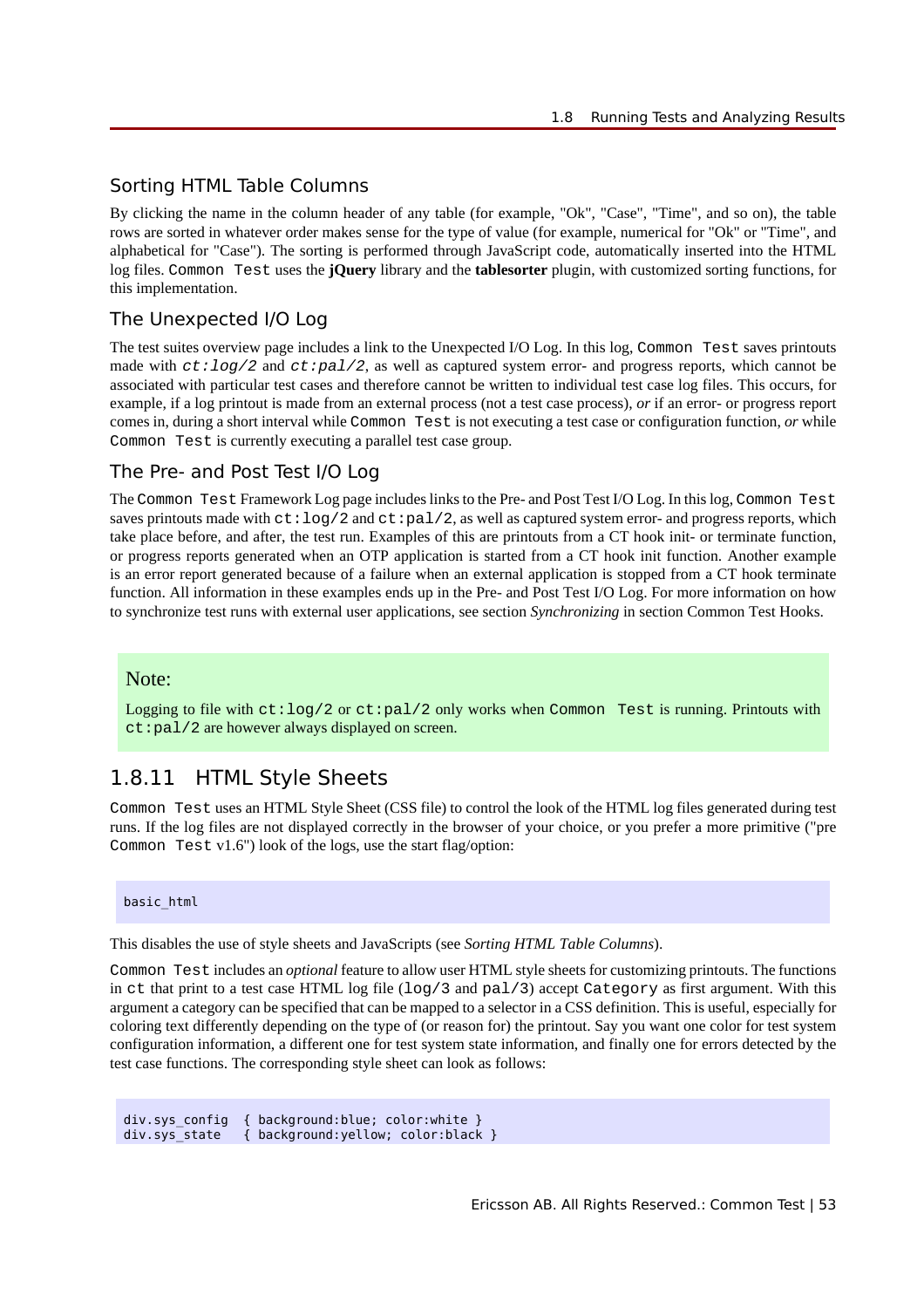```
 div.error { background:red; color:white }
```
To install the CSS file (Common Test inlines the definition in the HTML code), the name can be provided when executing ct\_run.

*Example:*

\$ ct\_run -dir \$TEST/prog -stylesheet \$TEST/styles/test\_categories.css

Categories in a CSS file installed with flag -stylesheet are on a global test level in the sense that they can be used in any suite that is part of the test run.

Style sheets can also be installed on a per suite and per test case basis.

*Example:*

```
 -module(my_SUITE).
 ...
 suite() -> [..., {stylesheet,"suite_categories.css"}, ...].
 ...
 my_testcase(_) ->
 ...
     ct:log(sys_config, "Test node version: ~p", [VersionInfo]),
 ...
     ct:log(sys_state, "Connections: ~p", [ConnectionInfo]),
 ...
     ct:pal(error, "Error ~p detected! Info: ~p", [SomeFault,ErrorInfo]),
     ct:fail(SomeFault).
```
If the style sheet is installed as in this example, the categories are private to the suite in question. They can be used by all test cases in the suite, but cannot be used by other suites. A suite private style sheet, if specified, is used in favor of a global style sheet (one specified with flag -stylesheet). A stylesheet tuple (as returned by suite/0 above) can also be returned from a test case information function. In this case the categories specified in the style sheet can only be used in that particular test case. A test case private style sheet is used in favor of a suite or global level style sheet.

In a tuple {stylesheet,CSSFile}, if CSSFile is specified with a path, for example, "\$TEST/styles/ categories.css", this full name is used to locate the file. However, if only the file name is specified, for example, categories.css, the CSS file is assumed to be located in the data directory, data\_dir, of the suite. The latter use is recommended, as it is portable compared to hard coding path names in the suite.

Argument Category in the previous example can have the value (atom) sys\_config (white on blue), sys state (black on yellow), or error (white on red).

### 1.8.12 Repeating Tests

You can order Common Test to repeat the tests you specify. You can choose to repeat tests a number of times, repeat tests for a specific period of time, or repeat tests until a particular stop time is reached. If repetition is controlled by time, an action for Common Test to take upon time-out can be specified. Either Common Test performs all tests in the current run before stopping, or it stops when the current test job is finished. Repetition can be activated by ct\_run start flags, or tuples in the ct:run:test/1 option list argument. The flags (options in parentheses) are the following:

- -repeat  $N$  ({repeat,  $N$ }), where N is a positive integer
- -duration DurTime ({duration,DurTime}), where DurTime is the duration
- -until StopTime ({until,StopTime}), where StopTime is finish time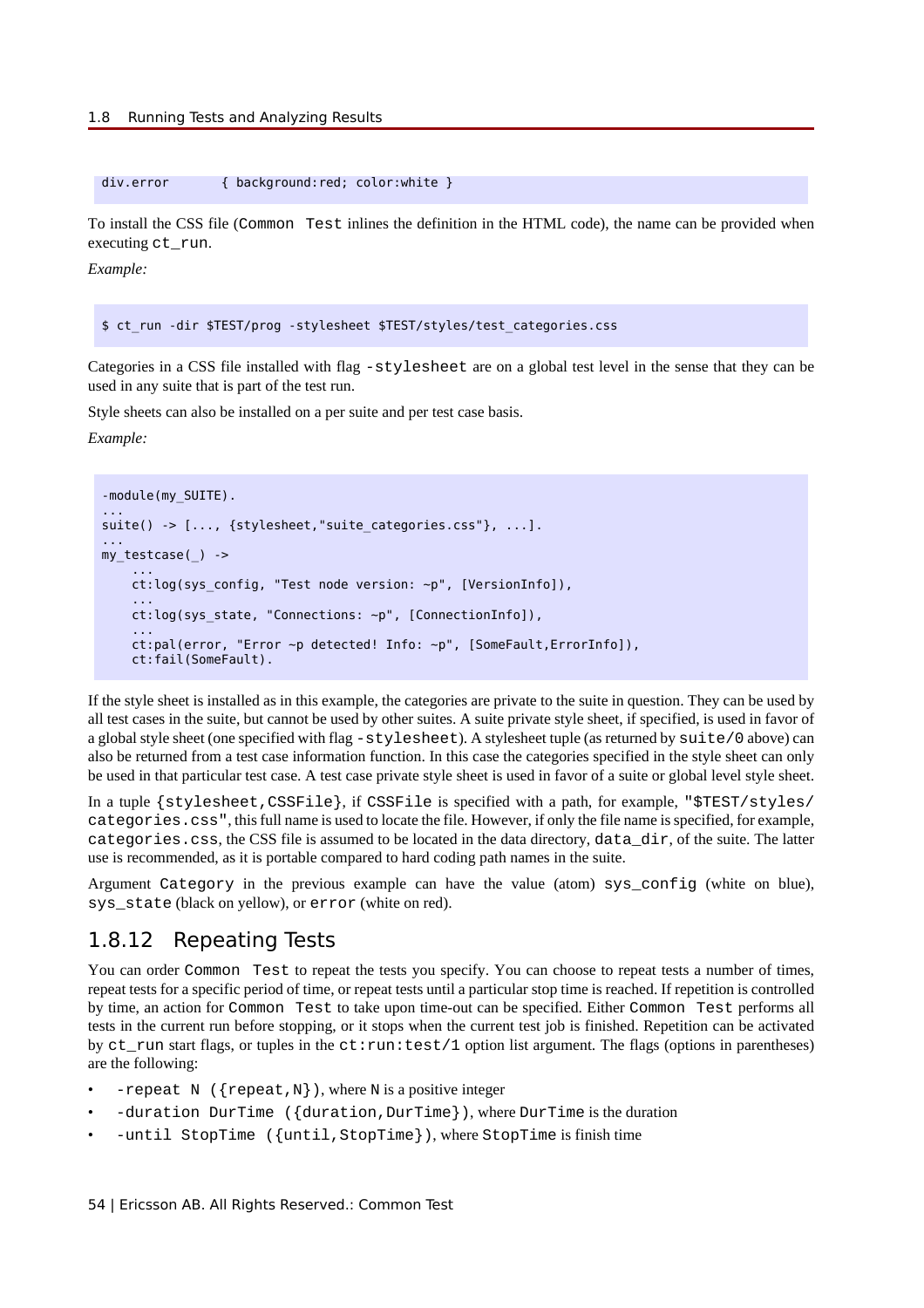• -force\_stop ({force\_stop,true})

```
• -force_stop skip_rest ({force_stop,skip_rest})
```
DurTime

The duration time is specified as HHMMSS, for example, -duration 012030 or {duration,"012030"}

, which means that the tests are executed and (if time allows) repeated until time-out occurs after 1 hour, 20 minutes, and 30 seconds.

StopTime

The finish time can be specified as HHMMSS and is then interpreted as a time today (or possibly tomorrow), but can also be specified as YYMoMoDDHHMMSS, for example, -until 071001120000 or {until,"071001120000"}. This means that the tests are executed and (if time allows) repeated, until 12 o'clock on the 1st of October 2007.

When time-out occurs, Common Test never aborts the ongoing test case, as this can leave the SUT in an undefined, and possibly bad, state. Instead Common Test, by default, finishes the current test run before stopping. If flag force\_stop is specified, Common Test stops when the current test job is finished. If flag force\_stop is specified with skip\_rest, Common Test only completes the current test case and skips the remaining tests in the test job.

#### Note:

As Common Test always finishes at least the current test case, the time specified with duration or until is never definitive.

Log files from every repeated test run is saved in normal Common Test fashion (described earlier).

Common Test might later support an optional feature to only store the last (and possibly the first) set of logs of repeated test runs, but for now the user must be careful not to run out of disk space if tests are repeated during long periods of time.

For each test run that is part of a repeated session, information about the particular test run is printed in the Common Test Framework Log. The information includes the repetition number, remaining time, and so on.

*Example 1:*

\$ ct\_run -dir \$TEST\_ROOT/to1 \$TEST\_ROOT/to2 -duration 001000 -force\_stop

Here, the suites in test directory to1, followed by the suites in to2, are executed in one test run. A time-out event occurs after 10 minutes. As long as there is time left, Common Test repeats the test run (that is, starting over with test to1). After time-out, Common Test stops when the current job is finished (because of flag force\_stop). As a result, the specified test run can be aborted after test to1 and before test to2.

*Example 2:*

\$ ct\_run -dir \$TEST\_ROOT/to1 \$TEST\_ROOT/to2 -duration 001000 -forces\_stop skip\_rest

Here, the same tests as in Example 1 are run, but with flag force\_stop set to skip\_rest. If time-out occurs while executing tests in directory to1, the remaining test cases in to1 are skipped and the test is aborted without running the tests in to2 another time. If time-out occurs while executing tests in directory to2, the remaining test cases in to2 are skipped and the test is aborted.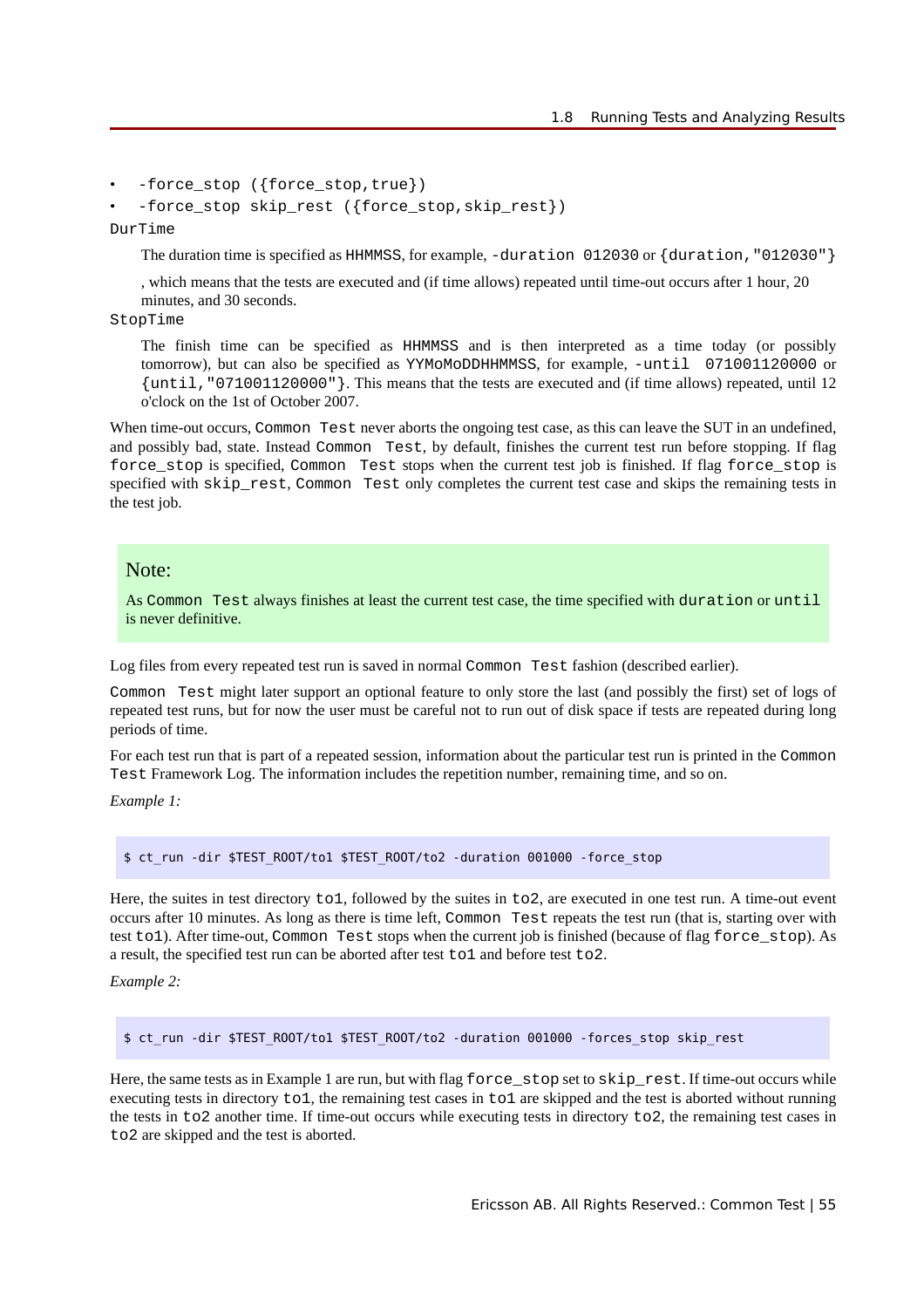*Example 3:*

```
 $ date
 Fri Sep 28 15:00:00 MEST 2007
 $ ct_run -dir $TEST_ROOT/to1 $TEST_ROOT/to2 -until 160000
```
Here, the same test run as in the previous examples are executed (and possibly repeated). However, when the timeout occurs, after 1 hour, Common Test finishes the entire test run before stopping (that is, both to1 and to2 are always executed in the same test run).

*Example 4:*

\$ ct\_run -dir \$TEST\_ROOT/to1 \$TEST\_ROOT/to2 -repeat 5

Here, the test run, including both the to1 and the to2 test, is repeated five times.

#### Note:

Do not confuse this feature with the repeat property of a test case group. The options described here are used to repeat execution of entire test runs, while the repeat property of a test case group makes it possible to repeat execution of sets of test cases within a suite. For more information about the latter, see section *Test Case Groups* in section Writing Test Suites.

## 1.8.13 Silent Connections

The protocol handling processes in Common Test, implemented by ct\_telnet, ct\_ssh, ct\_ftp, and so on, do verbose printing to the test case logs. This can be switched off with flag -silent\_connections:

```
ct run -silent connections [conn types]
```
Here, conn\_types specifies SSH, Telnet, FTP, RPC, and/or SNMP.

*Example 1:*

ct run ... -silent connections ssh telnet

This switches off logging for SSH and Telnet connections.

*Example 2:*

ct\_run ... -silent\_connections

This switches off logging for all connection types.

Fatal communication error and reconnection attempts are always printed, even if logging has been suppressed for the connection type in question. However, operations such as sending and receiving data are performed silently.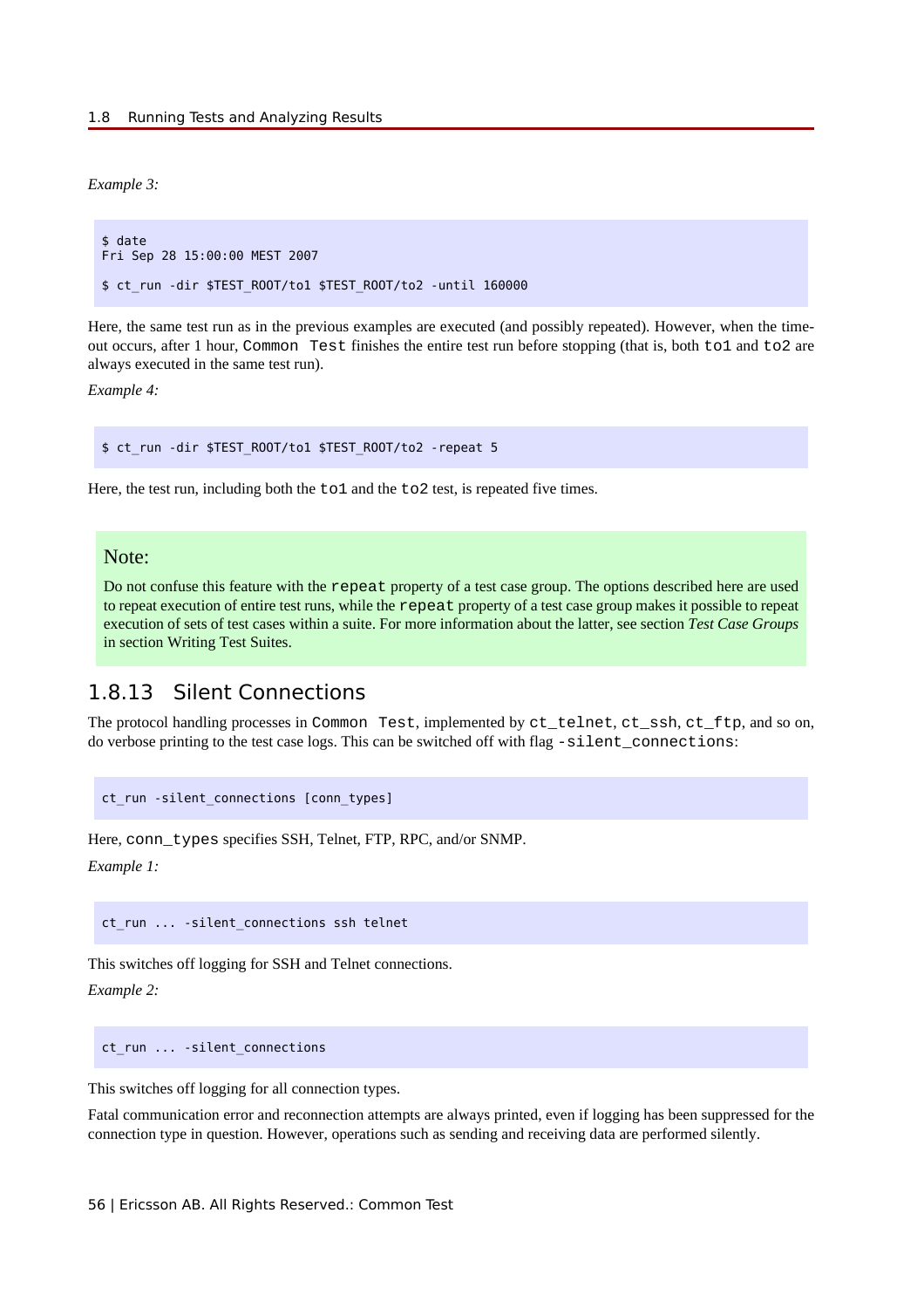silent connections can also be specified in a test suite. This is accomplished by returning a tuple, {silent\_connections,ConnTypes}, in the suite/0 or test case information list. If ConnTypes is a list of atoms (SSH, Telnet, FTP, RPC and/or SNMP), output for any corresponding connections are suppressed. Full logging is by default enabled for any connection of type not specified in ConnTypes. Hence, if ConnTypes is the empty list, logging is enabled for all connections.

*Example 3:*

```
 -module(my_SUITE).
suite() -> [..., {silent_connections, [telnet, ssh]}, ...].
 ...
my testcase1() ->
     [{silent_connections,[ssh]}].
 my_testcase1(_) ->
     ...
my testcase2() ->
     ...
```
In this example, suite/0 tells Common Test to suppress printouts from Telnet and SSH connections. This is valid for all test cases. However, my\_testcase1/0 specifies that for this test case, only SSH is to be silent. The result is that my\_testcase1 gets Telnet information (if any) printed in the log, but not SSH information. my\_testcase2 gets no information from either connection printed.

silent\_connections can also be specified with a term in a test specification (see section *Test Specifications* in section Running Tests and Analyzing Results). Connections provided with start flag/option silent\_connections are merged with any connections listed in the test specification.

Start flag/option silent connections and the test specification term override any settings made by the information functions inside the test suite.

### Note:

In the current Common Test version, the silent\_connections feature only works for Telnet and SSH connections. Support for other connection types can be added in future Common Test versions.

# 1.9 External Configuration Data

## 1.9.1 General

To avoid hard-coding data values related to the test and/or System Under Test (SUT) in the test suites, the data can instead be specified through configuration files or strings that Common Test reads before the start of a test run. External configuration data makes it possible to change test properties without modifying the test suites using the data. Examples of configuration data follows:

- Addresses to the test plant or other instruments
- User login information
- Names of files needed by the test
- Names of programs to be executed during the test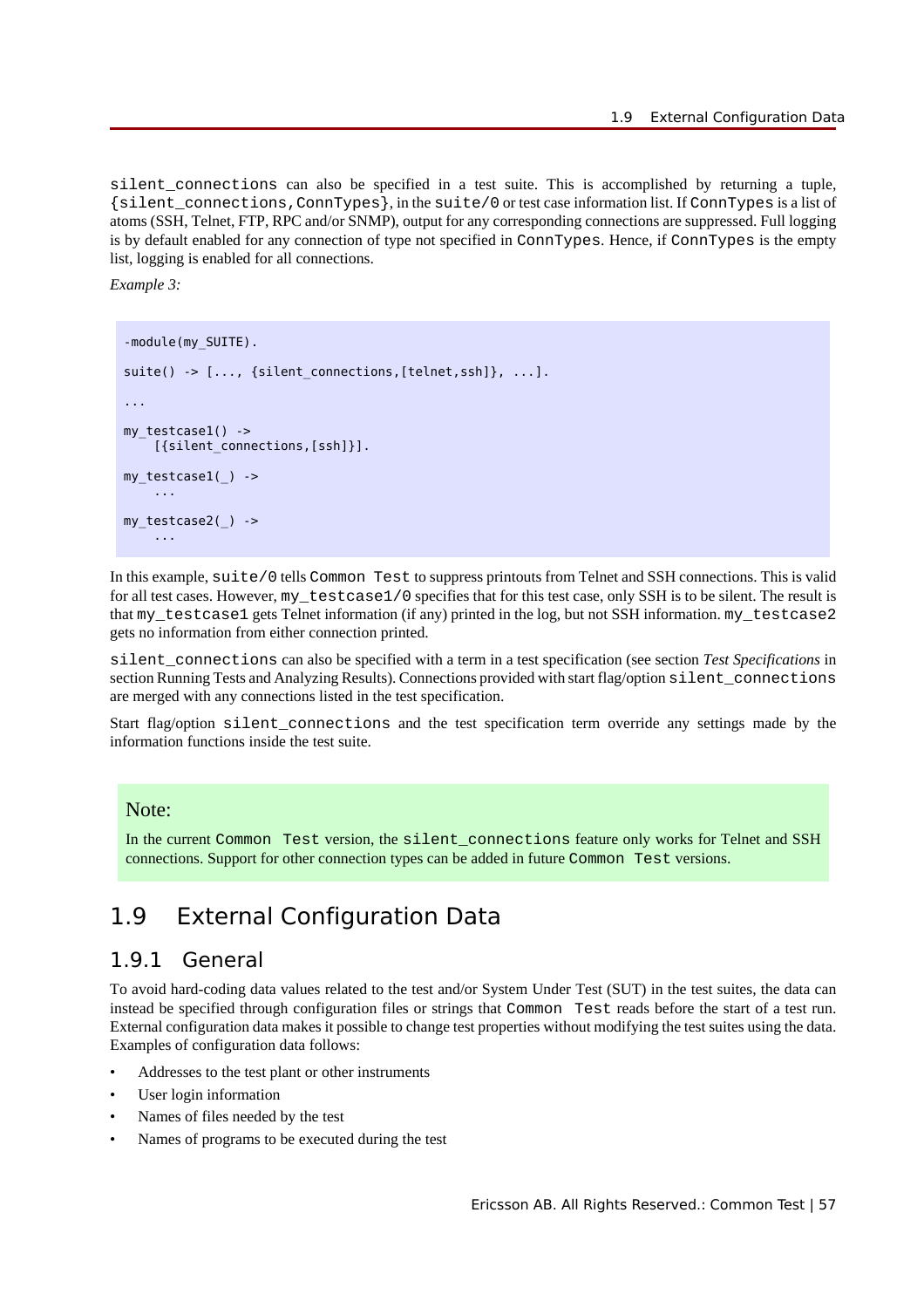• Any other variable needed by the test

## 1.9.2 Syntax

A configuration file can contain any number of elements of the type:

{CfgVarName,Value}.

where

```
CfavarName = atom()Value = term() | [{CfgVarName, Value}]
```
## 1.9.3 Requiring and Reading Configuration Data

In a test suite, one must *require* that a configuration variable (CfqVarName in the previous definition) exists before attempting to read the associated value in a test case or configuration function.

require is an assert statement, which can be part of the *Test Suite Information Function* or *Test Case Information Function*. If the required variable is unavailable, the test is skipped (unless a default value has been specified, see section *Test Case Information Function* for details). Also, function  $ct:require/1/2$  can be called from a test case to check if a specific variable is available. The return value from this function must be checked explicitly and appropriate action be taken depending on the result (for example, to skip the test case if the variable in question does not exist).

A require statement in the test suite information case or test case information-list is to look like {require,CfgVarName} or {require,AliasName,CfgVarName}. The arguments AliasName and CfgVarName are the same as the arguments to  $ct:require/1,2$ . AliasName becomes an alias for the configuration variable, and can be used as reference to the configuration data value. The configuration variable can be associated with any number of alias names, but each name must be unique within the same test suite. The two main uses for alias names follows:

- To identify connections (described later).
- To help adapt configuration data to a test suite (or test case) and improve readability.

To read the value of a configuration variable, use function  $get\_config/1,2,3$ .

*Example:*

```
suit() ->[{require, domain, 'CONN SPEC DNS SUFFIX'}].
 ...
 testcase(Config) ->
    Domain = ct:get config(domain),
      ...
```
## 1.9.4 Using Configuration Variables Defined in Multiple Files

If a configuration variable is defined in multiple files and you want to access all possible values, use function  $ct:get\_config/3$  and specify all in the options list. The values are then returned in a list and the order of the elements corresponds to the order that the configuration files were specified at startup.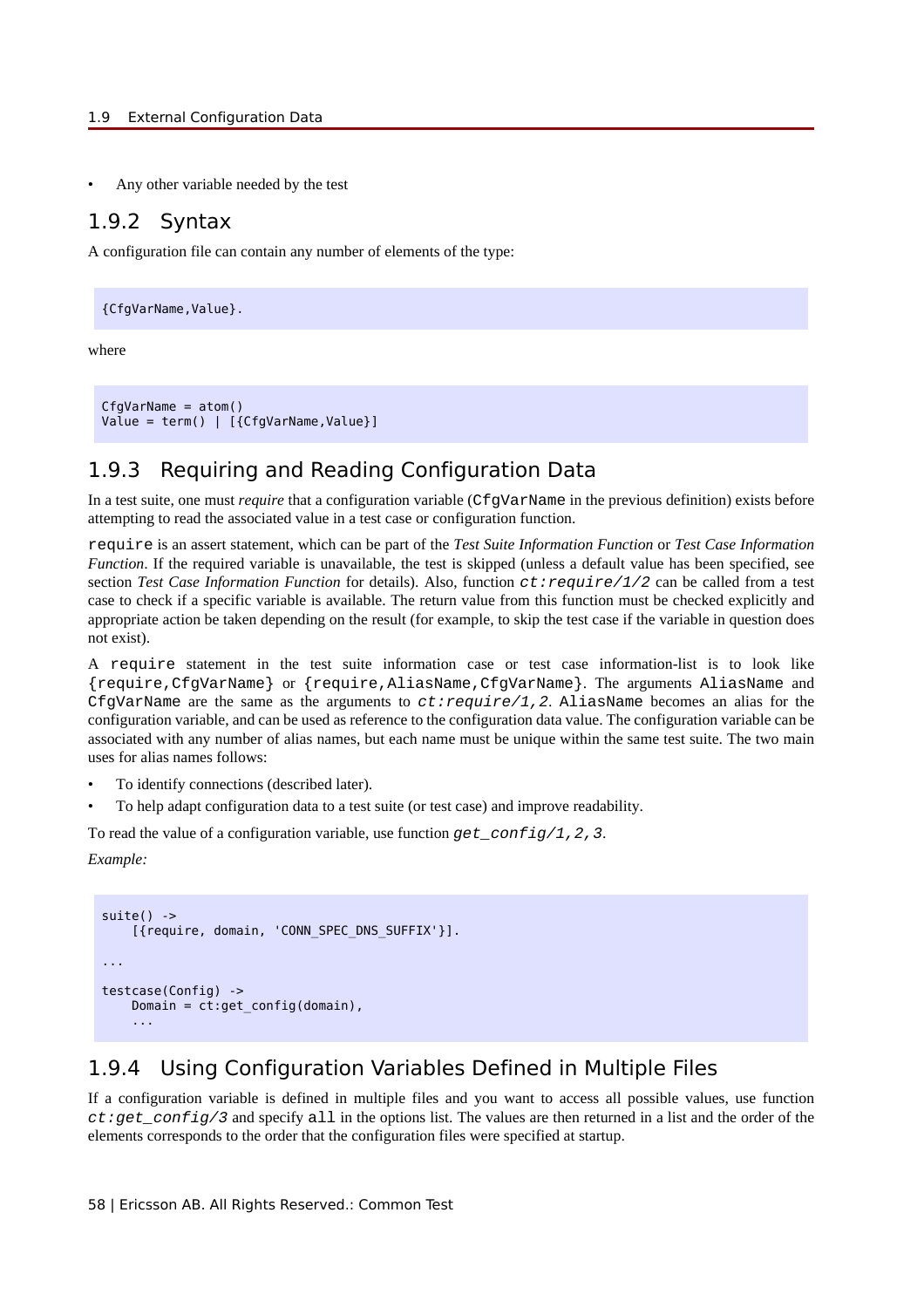# 1.9.5 Encrypted Configuration Files

Configuration files containing sensitive data can be encrypted if they must be stored in open and shared directories.

To have Common Test encrypt a specified file using function DES3 in application Crypto, call  $ct: encrypt\_config_file/2,3$  The encrypted file can then be used as a regular configuration file in combination with other encrypted files or normal text files. However, the key for decrypting the configuration file must be provided when running the test. This can be done with flag/option decrypt key or decrypt file, or a key file in a predefined location.

Common Test also provides decryption functions,  $ct:decrypt\_config\_file/2$ , 3, for recreating the original text files.

# 1.9.6 Opening Connections Using Configuration Data

Two different methods for opening a connection using the support functions in, for example,  $ct\_ssh$ ,  $ct\_ftp$ , and ct\_telnet follows:

- Using a configuration target name (an alias) as reference.
- Using the configuration variable as reference.

When a target name is used for referencing the configuration data (that specifies the connection to be opened), the same name can be used as connection identity in all subsequent calls related to the connection (also for closing it). Only one open connection per target name is possible. If you attempt to open a new connection using a name already associated with an open connection, Common Test returns the already existing handle so the previously opened connection is used. This feature makes it possible to call the function for opening a particular connection whenever useful. An action like this does not necessarily open any new connections unless it is required (which could be the case if, for example, the previous connection has been closed unexpectedly by the server). Using named connections also removes the need to pass handle references around in the suite for these connections.

When a configuration variable name is used as reference to the data specifying the connection, the handle returned as a result of opening the connection must be used in all subsequent calls (also for closing the connection). Repeated calls to the open function with the same variable name as reference results in multiple connections being opened. This can be useful, for example, if a test case needs to open multiple connections to the same server on the target node (using the same configuration data for each connection).

# 1.9.7 User-Specific Configuration Data Formats

The user can specify configuration data on a different format than key-value tuples in a text file, as described so far. The data can, for example, be read from any files, fetched from the web over HTTP, or requested from a user-specific process. To support this, Common Test provides a callback module plugin mechanism to handle configuration data.

## Default Callback Modules for Handling Configuration Data

Common Test includes default callback modules for handling configuration data specified in standard configuration files (described earlier) and in XML files as follows:

- ct\_config\_plain for reading configuration files with key-value tuples (standard format). This handler is used to parse configuration files if no user callback is specified.
- ct\_config\_xml for reading configuration data from XML files.

## Using XML Configuration Files

An example of an XML configuration file follows:

<config>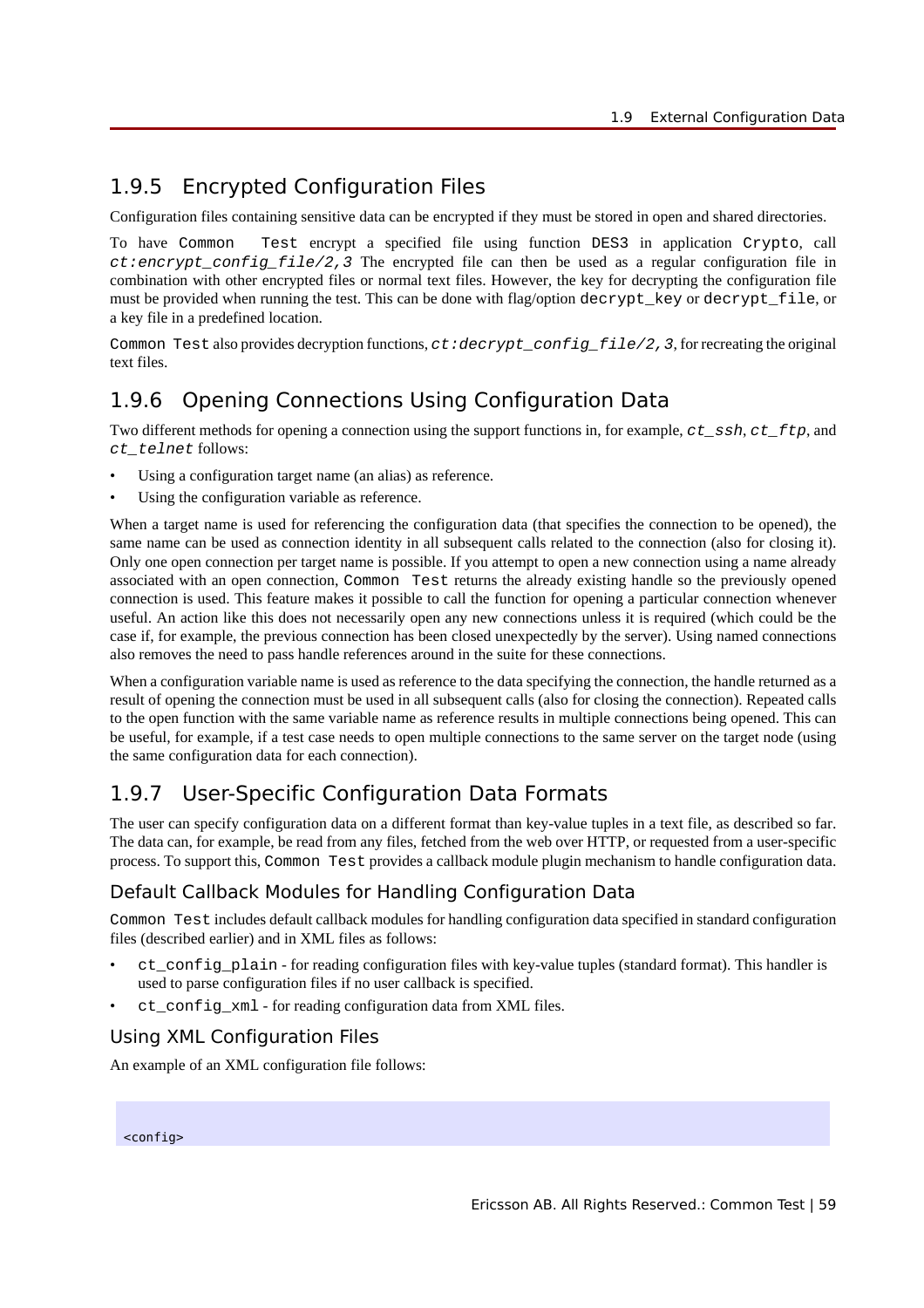```
 <ftp_host>
        <ftp>"targethost"</ftp>
        <username>"tester"</username>
        <password>"letmein"</password>
    </ftp_host>
    <lm_directory>"/test/loadmodules"</lm_directory>
\lt/config>
```
Once read, this file produces the same configuration variables as the following text file:

```
 {ftp_host, [{ftp,"targethost"},
 {username,"tester"},
 {password,"letmein"}]}.
 {lm_directory, "/test/loadmodules"}.
```
## Implement a User-Specific Handler

The user-specific handler can be written to handle special configuration file formats. The parameter can be either file names or configuration strings (the empty list is valid).

The callback module implementing the handler is responsible for checking the correctness of configuration strings.

To validate the configuration strings, the callback module is to have function Callback:check\_parameter/1 exported.

The input argument is passed from Common Test, as defined in the test specification, or specified as an option to ct run or ct:run test.

The return value is to be any of the following values, indicating if the specified configuration parameter is valid:

- $\{ok, \{\text{file}, \text{FileName}\}\}\$  the parameter is a file name and the file exists.
- {ok, {config, ConfigString}} the parameter is a configuration string and it is correct.
- {error, {nofile, FileName}} there is no file with the specified name in the current directory.
- {error, {wrong\_config, ConfigString}} the configuration string is wrong.

The function Callback: read config/1 is to be exported from the callback module to read configuration data, initially before the tests start, or as a result of data being reloaded during test execution. The input argument is the same as for function check parameter/1.

The return value is to be either of the following:

- $\{ok, Config\}$  if the configuration variables are read successfully.
- $\{error, \text{Error}, \text{Error}$   $\{error\}$  : if the callback module fails to proceed with the specified configuration parameters.

Config is the proper Erlang key-value list, with possible key-value sublists as values, like the earlier configuration file example:

```
[{ftp_host, [{ftp, "targethost"}, {username, "tester"}, {password, "letmein"}]},
 {lm_directory, "/test/loadmodules"}]
```
## 1.9.8 Examples of Configuration Data Handling

A configuration file for using the FTP client to access files on a remote host can look as follows: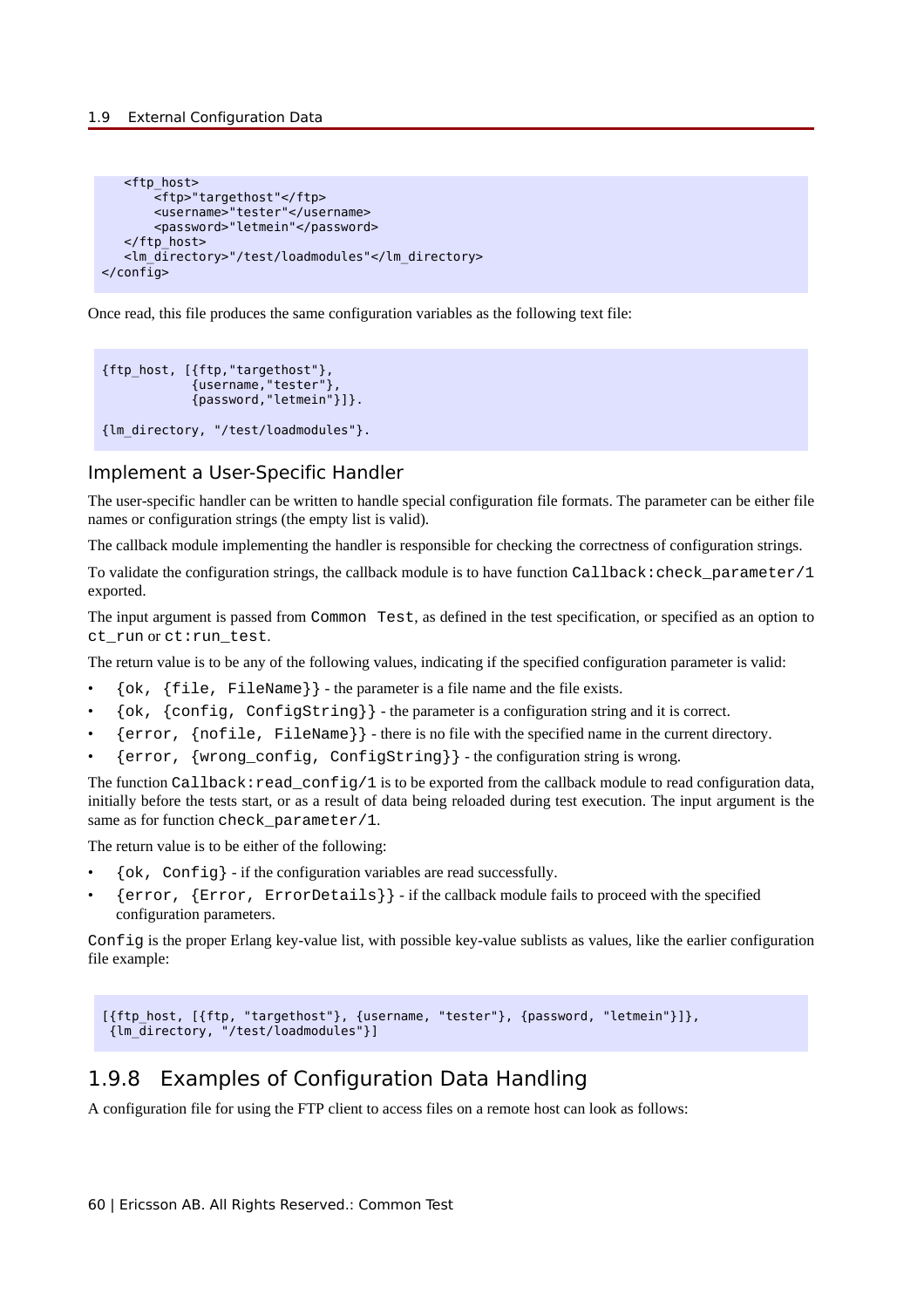```
 {ftp_host, [{ftp,"targethost"},
 {username,"tester"},
 {password,"letmein"}]}.
 {lm_directory, "/test/loadmodules"}.
```
The XML version shown earlier can also be used, but it is to be explicitly specified that the ct\_config\_xml callback module is to be used by Common Test.

The following is an example of how to assert that the configuration data is available and can be used for an FTP session:

```
 init_per_testcase(ftptest, Config) ->
\{ \mathsf{ok}, \_\} = \mathsf{ct}\_\mathsf{ftp:open}(\mathsf{ftp}), Config.
 end_per_testcase(ftptest, _Config) ->
      ct_ftp:close(ftp).
 ftptest() ->
     [{require, ftp, ftp_host},
       {require,lm_directory}].
 ftptest(Config) ->
     Remote = filename:join(ct:get config(lm directory), "loadmodX"),
      Local = filename:join(?config(priv_dir,Config), "loadmodule"),
     ok = ct ftp:recv(ftp, Remote, Local),
      ...
```
The following is an example of how the functions in the previous example can be rewritten if it is necessary to open multiple connections to the FTP server:

```
init per testcase(ftptest, Config) ->
    \{ok, \overline{H} \text{ and } \text{le1}\} = ct_ftp: open(ftp_{\text{most}}),\{ok, Handle2\} = ct_{fp:open}(ftp_{host}),[{ftp_handles,[Handle1,Handle2]} | Config].
end per testcase(ftptest, Config) ->
     lists:foreach(fun(Handle) -> ct_ftp:close(Handle) end, 
                    ?config(ftp_handles,Config)).
 ftptest() ->
     [{require,ftp_host},
      {require,lm_directory}].
 ftptest(Config) ->
     Remote = filename:join(ct:get_config(lm_directory), "loadmodX"),
    Local = filename:join(?config(priv_dir,Config), "loadmodule"),
     [Handle | MoreHandles] = ?config(ftp_handles,Config),
     ok = ct_ftp:recv(Handle, Remote, Local),
     ...
```
## 1.9.9 Example of User-Specific Configuration Handler

A simple configuration handling driver, asking an external server for configuration data, can be implemented as follows: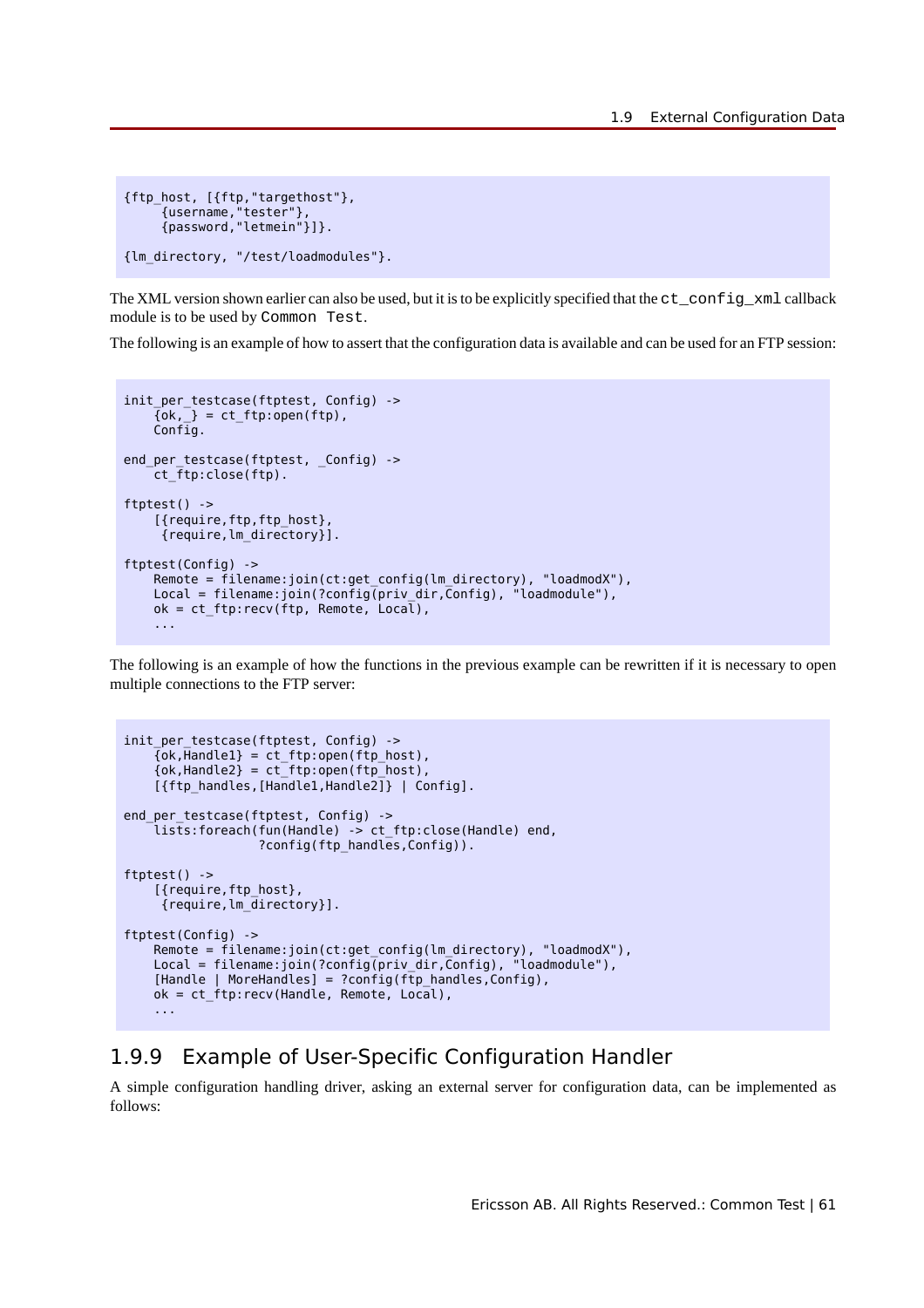```
-module(config driver).
-export([read_config/1, check_parameter/1]).
 read_config(ServerName)->
     ServerModule = list_to_atom(ServerName),
    ServerModule:start()
    ServerModule:get config().
 check_parameter(ServerName)->
 ServerModule = list_to_atom(ServerName),
 case code:is_loaded(ServerModule) of
         {file, \overline{\phantom{a}}}->
              {ok, {config, ServerName}};
          false->
              case code:load_file(ServerModule) of
                  {module, ServerModule}->
                      {ok, {config, ServerName}};
                  {error, nofile}->
                      {error, {wrong_config, "File not found: " ++ ServerName ++ ".beam"}}
              end
     end.
```
The configuration string for this driver can be config\_server, if the config\_server.erl module that follows is compiled and exists in the code path during test execution:

```
 -module(config_server).
 -export([start/0, stop/0, init/1, get_config/0, loop/0]).
 -define(REGISTERED_NAME, ct_test_config_server).
 start()->
     case whereis(?REGISTERED_NAME) of
         undefined->
             spawn(?MODULE, init, [?REGISTERED_NAME]),
             wait();
          _Pid->
         ok
     end,
     ?REGISTERED_NAME.
 init(Name)->
     register(Name, self()),
     loop().
get config()->
     call(self(), get_config).
 stop()->
     call(self(), stop).
 call(Client, Request)->
     case whereis(?REGISTERED_NAME) of
         undefined->
             {error, {not_started, Request}};
         Pid->
            Pid ! {Client, Request},
             receive
                 Reply->
                      {ok, Reply}
             after 4000->
                  {error, {timeout, Request}}
```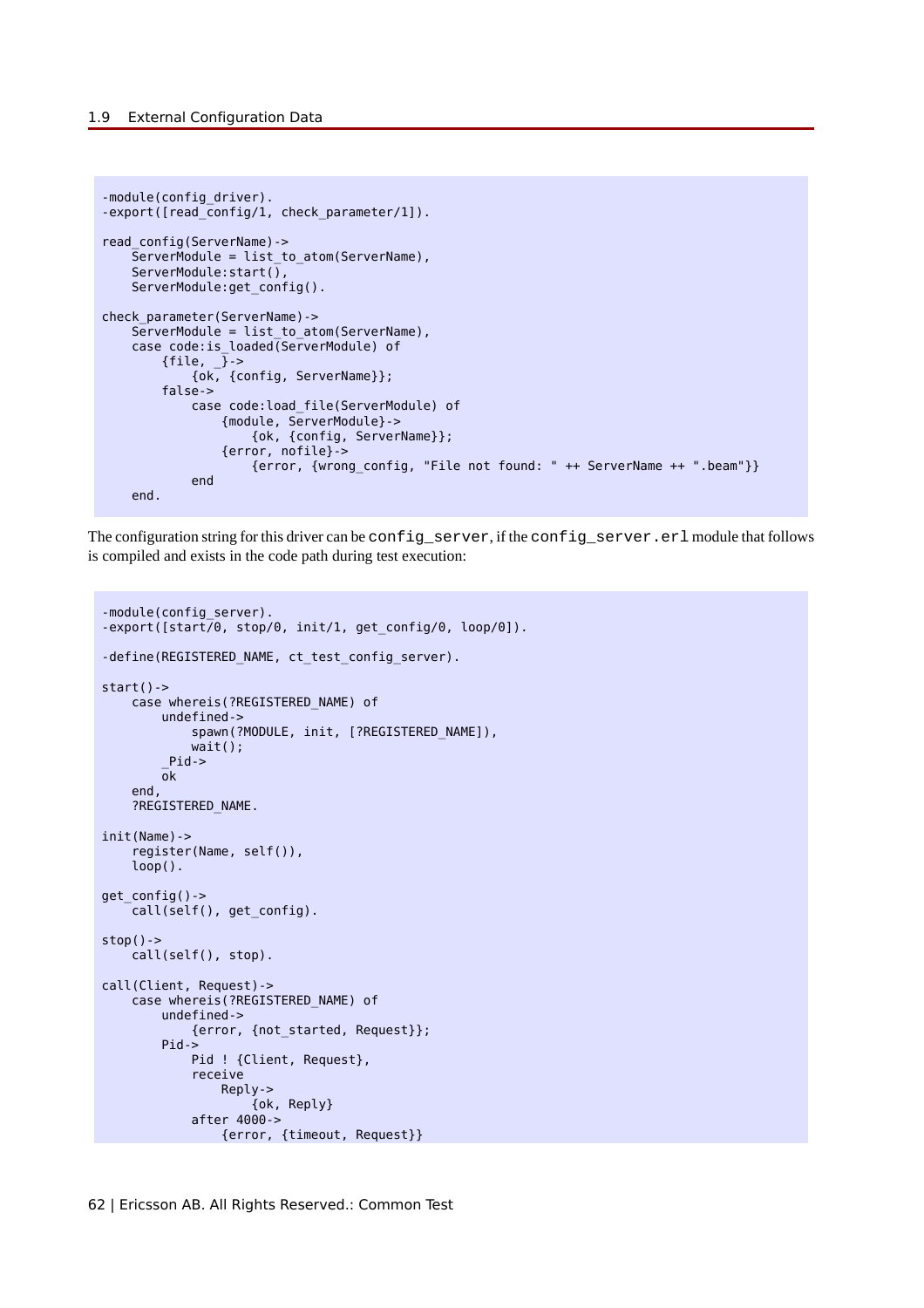```
 end
      end.
 loop()->
      receive
           {Pid, stop}->
               Pid ! ok;
           {Pid, get_config}->
              {D, T} = erlang: localtime(),
              Pid !
                    [{localtime, [{date, D}, {time, T}]},
                      {node, erlang:node()},
                     {now, erlang:now()},
                     {config_server_pid, self()},
                      {config_server_vsn, ?vsn}],
                ?MODULE:loop()
      end.
 wait()->
      case whereis(?REGISTERED_NAME) of
           undefined->
               wait();
           Pid-ok a bosan da barang <mark>ok</mark>
      end.
```
Here, the handler also provides for dynamically reloading of configuration variables. If ct:reload\_config(localtime) is called from the test case function, all variables loaded with config\_driver: read\_config/1 are updated with their latest values, and the new value for variable localtime is returned.

# 1.10 Code Coverage Analysis

## 1.10.1 General

Although Common Test was created primarily for black-box testing, nothing prevents it from working perfectly as a white-box testing tool as well. This is especially true when the application to test is written in Erlang. Then the test ports are easily realized with Erlang function calls.

When white-box testing an Erlang application, it is useful to be able to measure the code coverage of the test. Common Test provides simple access to the OTP Cover tool for this purpose. Common Test handles all necessary communication with the Cover tool (starting, compiling, analysing, and so on). The Common Test user only needs to specify the extent of the code coverage analysis.

## 1.10.2 Use

To specify the modules to be included in the code coverage test, provide a cover specification file. With this file you can point out specific modules or specify directories containing modules to be included in the analysis. You can also specify modules to be excluded from the analysis.

If you are testing a distributed Erlang application, it is likely that code you want included in the code coverage analysis gets executed on another Erlang node than the one Common Test is running on. If so, you must specify these other nodes in the cover specification file or add them dynamically to the code coverage set of nodes. For details on the latter, see module ct\_cover.

In the cover specification file you can also specify your required level of the code coverage analysis; details or overview. In detailed mode, you get a coverage overview page, showing per module and total coverage percentages.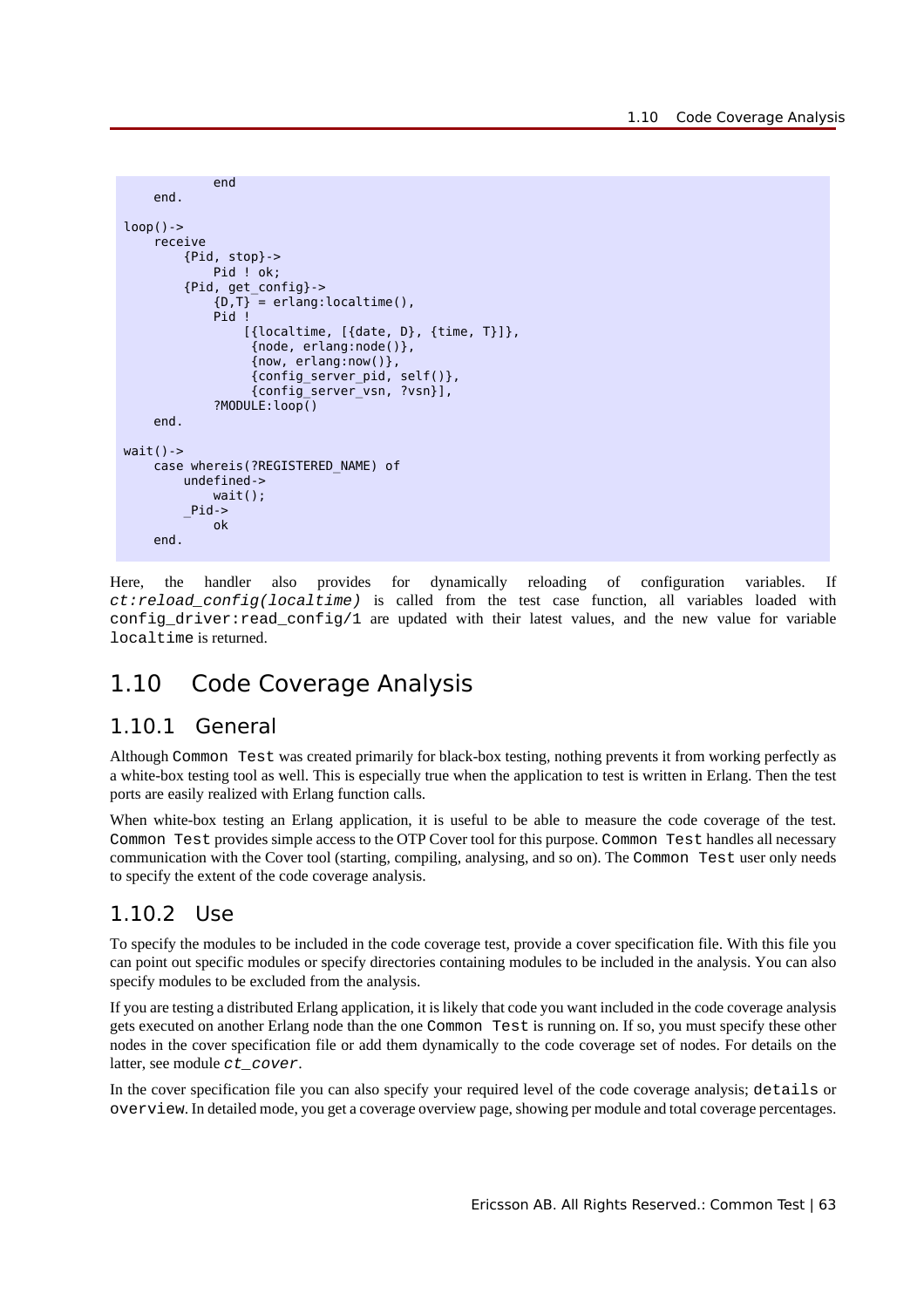You also get an HTML file printed for each module included in the analysis showing exactly what parts of the code have been executed during the test. In overview mode, only the code coverage overview page is printed.

You can choose to export and import code coverage data between tests. If you specify the name of an export file in the cover specification file, Common Test exports collected coverage data to this file at the end of the test. You can similarly specify previously exported data to be imported and included in the analysis for a test (multiple import files can be specified). This way, the total code coverage can be analyzed without necessarily running all tests at once.

To activate the code coverage support, specify the name of the cover specification file as you start Common Test. Do this by using flag -cover with  $ct\_run$ , for example:

\$ ct\_run -dir \$TESTOBJS/db -cover \$TESTOBJS/db/config/db.coverspec

You can also pass the cover specification file name in a call to  $ct: run\_test/1$ , by adding a {cover,CoverSpec} tuple to argument Opts.

You can also enable code coverage in your test specifications (see section *Test Specifications* in section Running Tests and Analyzing Results).

## 1.10.3 Stopping the Cover Tool When Tests Are Completed

By default, the Cover tool is automatically stopped when the tests are completed. This causes the original (non-cover compiled) modules to be loaded back into the test node. If a process at this point still runs old code of any of the modules that are cover compiled, meaning that it has not done any fully qualified function call after the cover compilation, the process is killed. To avoid this, set the value of option cover\_stop to false. This means that the modules stay cover compiled. Therefore, this is only recommended if the Erlang nodes under test are terminated after the test is completed, or if cover can be manually stopped.

The option can be set by using flag -cover\_stop with ct\_run, by adding {cover\_stop,true|false} to argument Opts to ct:run\_test/1, or by adding a cover\_stop term in the test specification (see section *Test Specifications* in section Running Tests and Analyzing Results).

## 1.10.4 The Cover Specification File

The following terms are allowed in a cover specification file:

```
%% List of Nodes on which cover will be active during test.
% Nodes = [atom()] {nodes, Nodes}. 
 %% Files with previously exported cover data to include in analysis.
 %% CoverDataFiles = [string()]
 {import, CoverDataFiles}.
%% Cover data file to export from this session.
 %% CoverDataFile = string()
 {export, CoverDataFile}.
 %% Cover analysis level.
 %% Level = details | overview
 {level, Level}. 
 %% Directories to include in cover.
%% Dirs = [string()] {incl_dirs, Dirs}.
 %% Directories, including subdirectories, to include.
```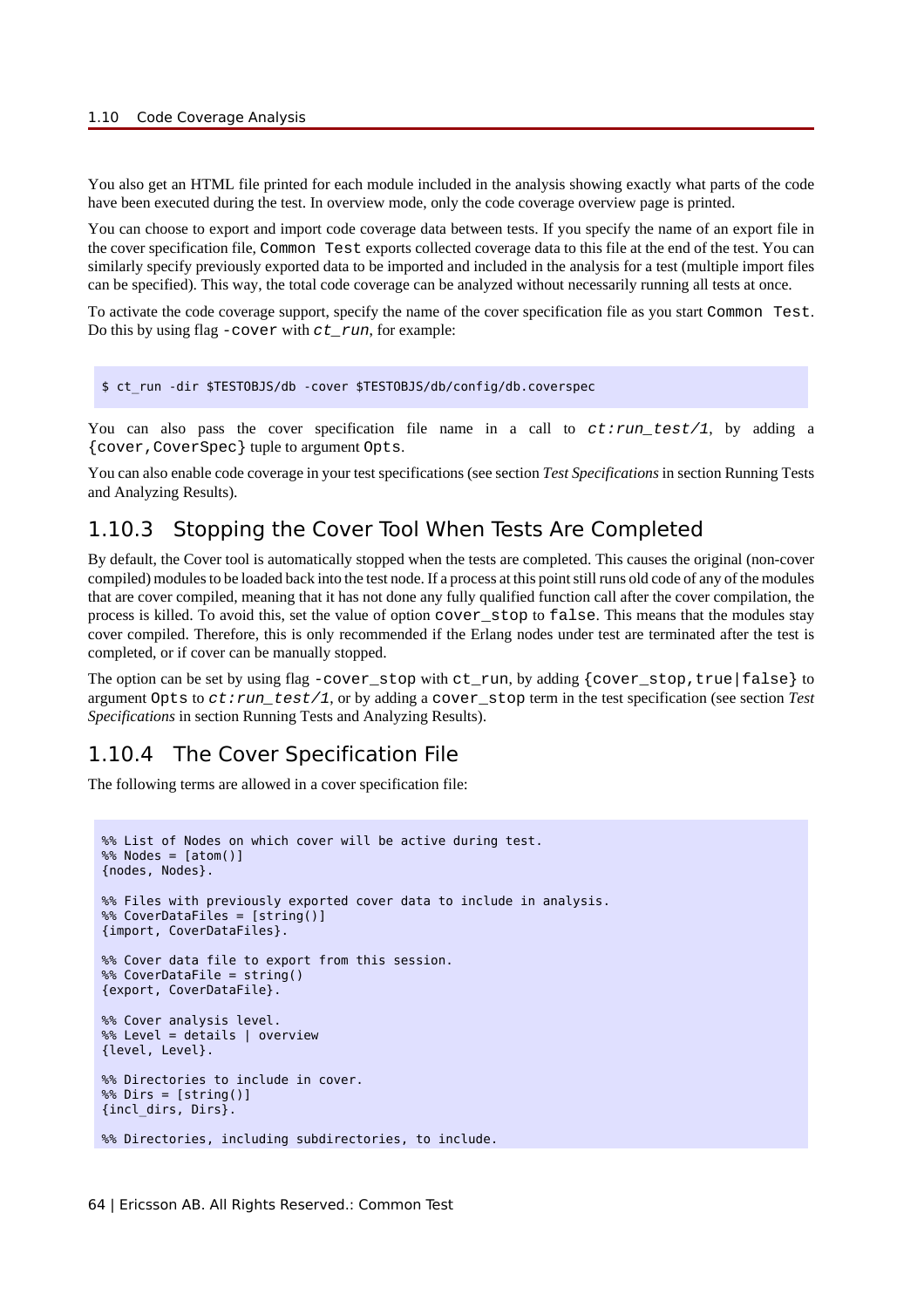```
 {incl_dirs_r, Dirs}.
 %% Specific modules to include in cover.
%% Mods = [atom()] {incl_mods, Mods}.
 %% Directories to exclude in cover.
 {excl_dirs, Dirs}.
 %% Directories, including subdirectories, to exclude.
 {excl_dirs_r, Dirs}.
 %% Specific modules to exclude in cover.
 {excl_mods, Mods}.
 %% Cross cover compilation
 %% Tag = atom(), an identifier for a test run
 %% Mod = [atom()], modules to compile for accumulated analysis
 {cross,[{Tag,Mods}]}.
```
The terms incl\_dirs\_r and excl\_dirs\_r tell Common Test to search the specified directories recursively and include or exclude any module found during the search. The terms incl\_dirs and excl\_dirs result in a nonrecursive search for modules (that is, only modules found in the specified directories are included or excluded).

#### Note:

Directories containing Erlang modules to be included in a code coverage test must exist in the code server path. Otherwise, the Cover tool fails to recompile the modules. It is not sufficient to specify these directories in the cover specification file for Common Test.

## 1.10.5 Cross Cover Analysis

The cross cover mechanism allows cover analysis of modules across multiple tests. It is useful if some code, for example, a library module, is used by many different tests and the accumulated cover result is desirable.

This can also be achieved in a more customized way by using parameter export in the cover specification and analysing the result off line. However, the cross cover mechanism is a built-in solution that also provides logging.

The mechanism is easiest explained by an example:

Assume that there are two systems, s1 and s2, that are tested in separate test runs. System s1 contains a library module m1 tested by test run s1 and is included in the cover specification of s1 as follows:

```
 s1.cover:
  \{incl mods,[m1]\}.
```
When analysing code coverage, the result for  $m_1$  can be seen in the cover log in the  $s_1$  test result.

Now, imagine that as m1 is a library module, it is also often used by system s2. Test run s2 does not specifically test m1, but it can still be interesting to see which parts of m1 that are covered by the s2 tests. To do this, m1 can be included also in the cover specification of s2 as follows:

```
 s2.cover:
   {incl_mods,[m1]}.
```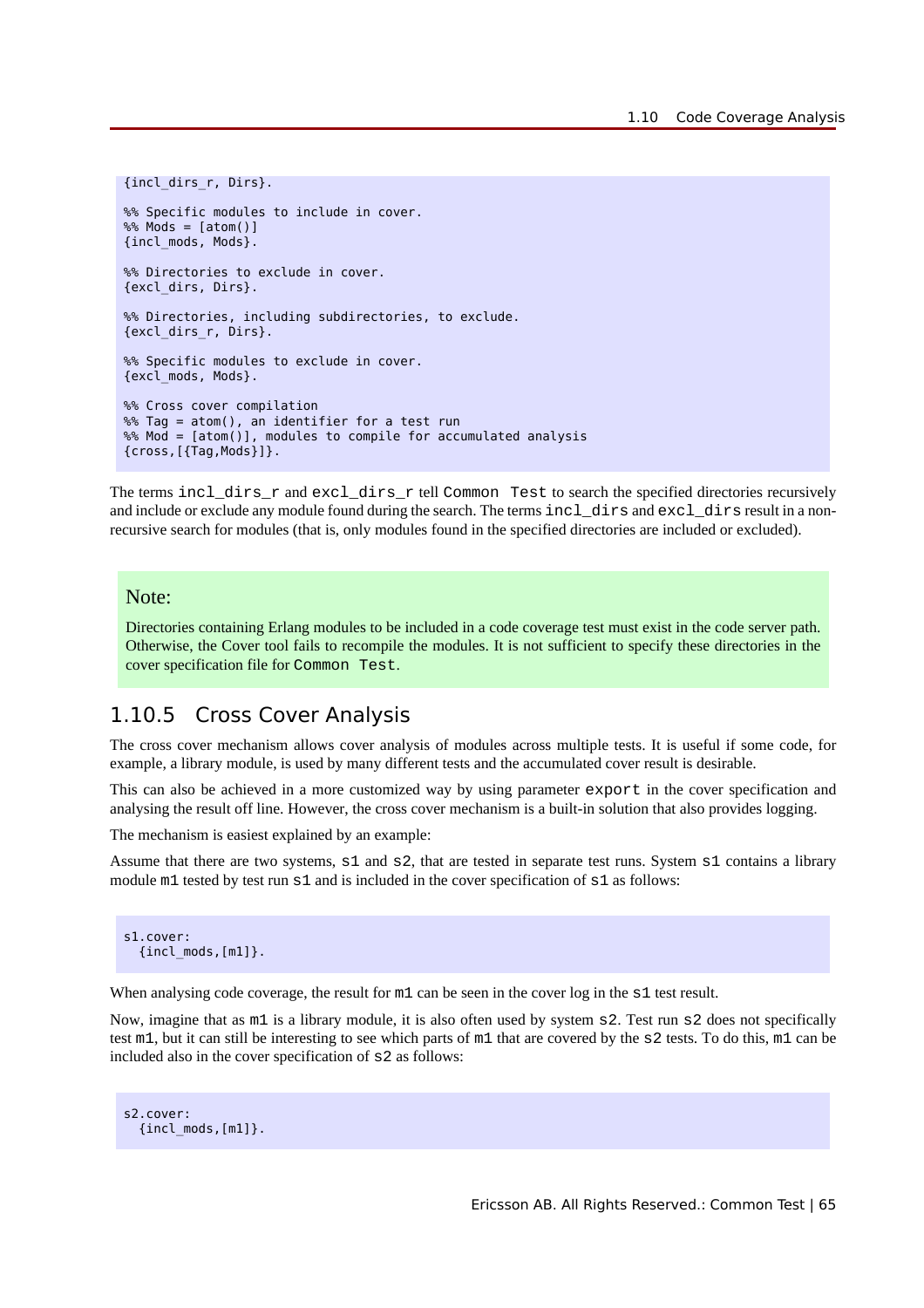This gives an entry for m1 also in the cover log for test run s2. The problem is that this only reflects the coverage by s2 tests, not the accumulated result over s1 and s2. This is where the cross cover mechanism comes in handy.

If instead the cover specification for s2 is like the following:

```
 s2.cover:
   {cross,[{s1,[m1]}]}.
```
Then m1 is cover compiled in test run s2, but not shown in the coverage log. Instead, if ct cover: cross cover analyse/2 is called after both s1 and s2 test runs are completed, the accumulated result for m1 is available in the cross cover log for test run s1.

The call to the analyze function must be as follows:

ct cover:cross cover analyse(Level, [{s1,S1LogDir},{s2,S2LogDir}]).

Here, S1LogDir and S2LogDir are the directories named <TestName>.logs for each test respectively.

Notice the tags s1 and s2, which are used in the cover specification file and in the call to ct\_cover:cross\_cover\_analyse/2. The purpose of these is only to map the modules specified in the cover specification to the log directory specified in the call to the analyze function. The tag name has no meaning beyond this.

## 1.10.6 Logging

To view the result of a code coverage test, click the button labeled "COVER LOG" in the top-level index page for the test run.

Before Erlang/OTP 17.1, if your test run consisted of multiple tests, cover would be started and stopped for each test within the test run. Separate logs would be available through the "Coverage log" link on the test suite result pages. These links are still available, but now they all point to the same page as the button on the top-level index page. The log contains the accumulated results for the complete test run. For details about this change, see the release notes.

The button takes you to the code coverage overview page. If you have successfully performed a detailed coverage analysis, links to each individual module coverage page are found here.

If cross cover analysis is performed, and there are accumulated coverage results for the current test, the link "Coverdata collected over all tests" takes you to these results.

# 1.11 Using Common Test for Large-Scale Testing

## 1.11.1 General

Large-scale automated testing requires running multiple independent test sessions in parallel. This is accomplished by running some Common Test nodes on one or more hosts, testing different target systems. Configuring, starting, and controlling the test nodes independently can be a cumbersome operation. To aid this kind of automated largescale testing, Common Test offers a master test node component, Common Test Master, which handles central configuration and control in a system of distributed Common Test nodes.

The Common Test Master server runs on one dedicated Erlang node and uses distributed Erlang to communicate with any number of Common Test test nodes, each hosting a regular Common Test server. Test specifications are used as input to specify what to test on which test nodes, using what configuration.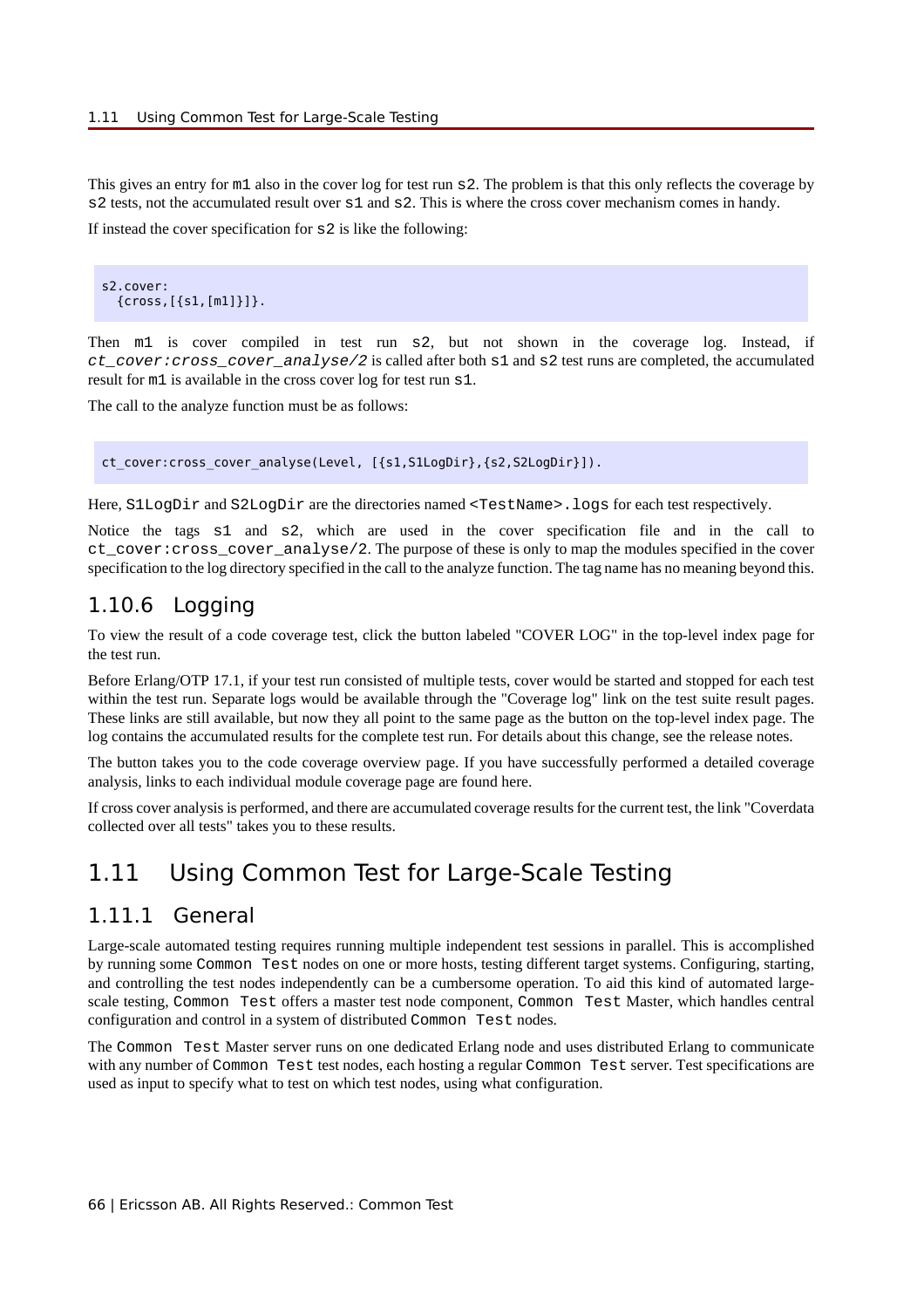The Common Test Master server writes progress information to HTML log files similarly to the regular Common Test server. The logs contain test statistics and links to the log files written by each independent Common Test server.

The Common Test Master API is exported by module  $ct$  master.

## 1.11.2 Use

Common Test Master requires all test nodes to be on the same network and share a common file system. Common Test Master cannot start test nodes automatically. The nodes must be started in advance for Common Test Master to be able to start test sessions on them.

Tests are started by calling ct\_master:run(TestSpecs) or ct\_master:run(TestSpecs, InclNodes, ExclNodes)

TestSpecs is either the name of a test specification file (string) or a list of test specifications. If it is a list, the specifications are handled (and the corresponding tests executed) in sequence. An element in a TestSpecs list can also be list of test specifications. The specifications in such a list are merged into one combined specification before test execution.

*Example:*

```
 ct_master:run(["ts1","ts2",["ts3","ts4"]])
```
Here, the tests specified by "ts1" run first, then the tests specified by "ts2", and finally the tests specified by both "ts3" and "ts4".

The InclNodes argument to run/3 is a list of node names. Function run/3 runs the tests in TestSpecs just like run/1, but also takes any test in TestSpecs, which is not explicitly tagged with a particular node name, and execute it on the nodes listed in InclNodes. By using run/3 this way, any test specification can be used, with or without node information, in a large-scale test environment.

ExclNodes is a list of nodes to be excluded from the test. That is, tests that are specified in the test specification to run on a particular node are not performed if that node is listed in ExclNodes at runtime.

If Common Test Master fails initially to connect to any of the test nodes specified in a test specification or in the InclNodes list, the operator is prompted with the option to either start over again (after manually checking the status of the nodes in question), to run without the missing nodes, or to abort the operation.

When tests start, Common Test Master displays information to console about the involved nodes. Common Test Master also reports when tests finish, successfully or unsuccessfully. If connection is lost to a node, the test on that node is considered finished. Common Test Master does not attempt to re-establish contact with the failing node.

At any time, to get the current status of the test nodes, call function  $ct\_master:progress()$ .

To stop one or more tests, use function  $ct\_master:abort($  (to stop all) or  $ct\_master:abort(Nodes).$ 

For details about the Common Test Master API, see module ct\_master.

## 1.11.3 Test Specifications

The test specifications used as input to Common Test Master are fully compatible with the specifications used as input to the regular Common Test server. The syntax is described in section *Test Specifications* in section Running Tests and Analyzing Results.

All test specification terms can have a NodeRefs element. This element specifies which node or nodes a configuration operation or a test is to be executed on. NodeRefs is defined as follows:

```
NodeRefs = all_nodes | [NodeRef] | NodeRef
```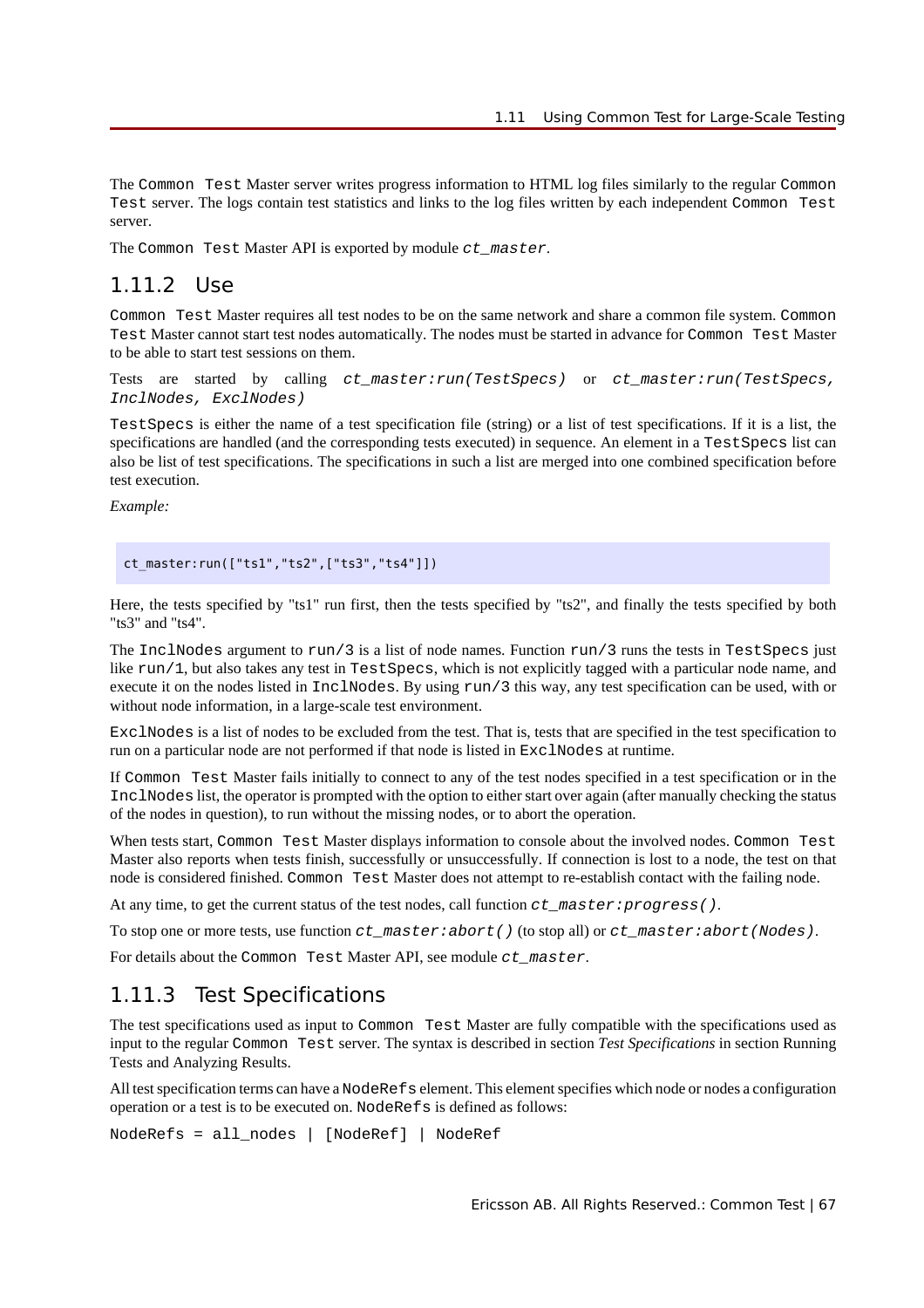#### NodeRef = NodeAlias | node() | master

A NodeAlias (atom()) is used in a test specification as a reference to a node name (so the node name only needs to be declared once, which also can be achieved using constants). The alias is declared with a node term as follows:

{node, NodeAlias, NodeName}

If NodeRefs has the value all\_nodes, the operation or test is performed on all specified test nodes. (Declaring a term without a NodeRefs element has the same effect). If NodeRefs has the value master, the operation is only performed on the Common Test Master node (namely set the log directory or install an event handler).

Consider the example in section *Test Specifications* in section Running Tests and Analysing Results, now extended with node information and intended to be executed by Common Test Master:

```
 {define, 'Top', "/home/test"}.
 {define, 'T1', "'Top'/t1"}.
 {define, 'T2', "'Top'/t2"}.
 {define, 'T3', "'Top'/t3"}.
 {define, 'CfgFile', "config.cfg"}.
 {define, 'Node', ct_node}.
 {node, node1, 'Node@host_x'}.
 {node, node2, 'Node@host_y'}.
 {logdir, master, "'Top'/master_logs"}.
 {logdir, "'Top'/logs"}.
 {config, node1, "'T1'/'CfgFile'"}.
 {config, node2, "'T2'/'CfgFile'"}.
 {config, "'T3'/'CfgFile'"}.
 {suites, node1, 'T1', all}.
 {skip_suites, node1, 'T1', [t1B_SUITE,t1D_SUITE], "Not implemented"}.
 {skip_cases, node1, 'T1', t1A_SUITE, [test3,test4], "Irrelevant"}.
 {skip_cases, node1, 'T1', t1C_SUITE, [test1], "Ignore"}.
 {suites, node2, 'T2', [t2B_SUITE,t2C_SUITE]}.
 {cases, node2, 'T2', t2A_SUITE, [test4,test1,test7]}.
 {skip_suites, 'T3', all, "Not implemented"}.
```
This example specifies the same tests as the original example. But now if started with a call to ct\_master:run(TestSpecName), test t1 is executed on node ct\_node@host\_x (node1), test t2 on ct\_node@host\_y (node2) and test t3 on both node1 and node2. Configuration file t1 is only read on node1 and configuration file t2 only on node2, while the configuration file t3 is read on both node1 and node2. Both test nodes write log files to the same directory. (However, the Common Test Master node uses a different log directory than the test nodes.)

If the test session is instead started with a call to ct\_master:run(TestSpecName, [ct\_node@host\_z], [ct\_node@host\_x]), the result is that test t1 does not run on ct\_node@host\_x (or any other node) while test t3 runs on both ct\_node@host\_y and ct\_node@host\_z.

A nice feature is that a test specification that includes node information can still be used as input to the regular Common Test server (as described in section *Test Specifications*). The result is that any test specified to run on a node with the same name as the Common Test node in question (typically ct@somehost if started with the ct\_run program), is performed. Tests without explicit node association are always performed too, of course.

## 1.11.4 Automatic Startup of Test Target Nodes

Initial actions can be started and performed automatically on test target nodes using test specification term init.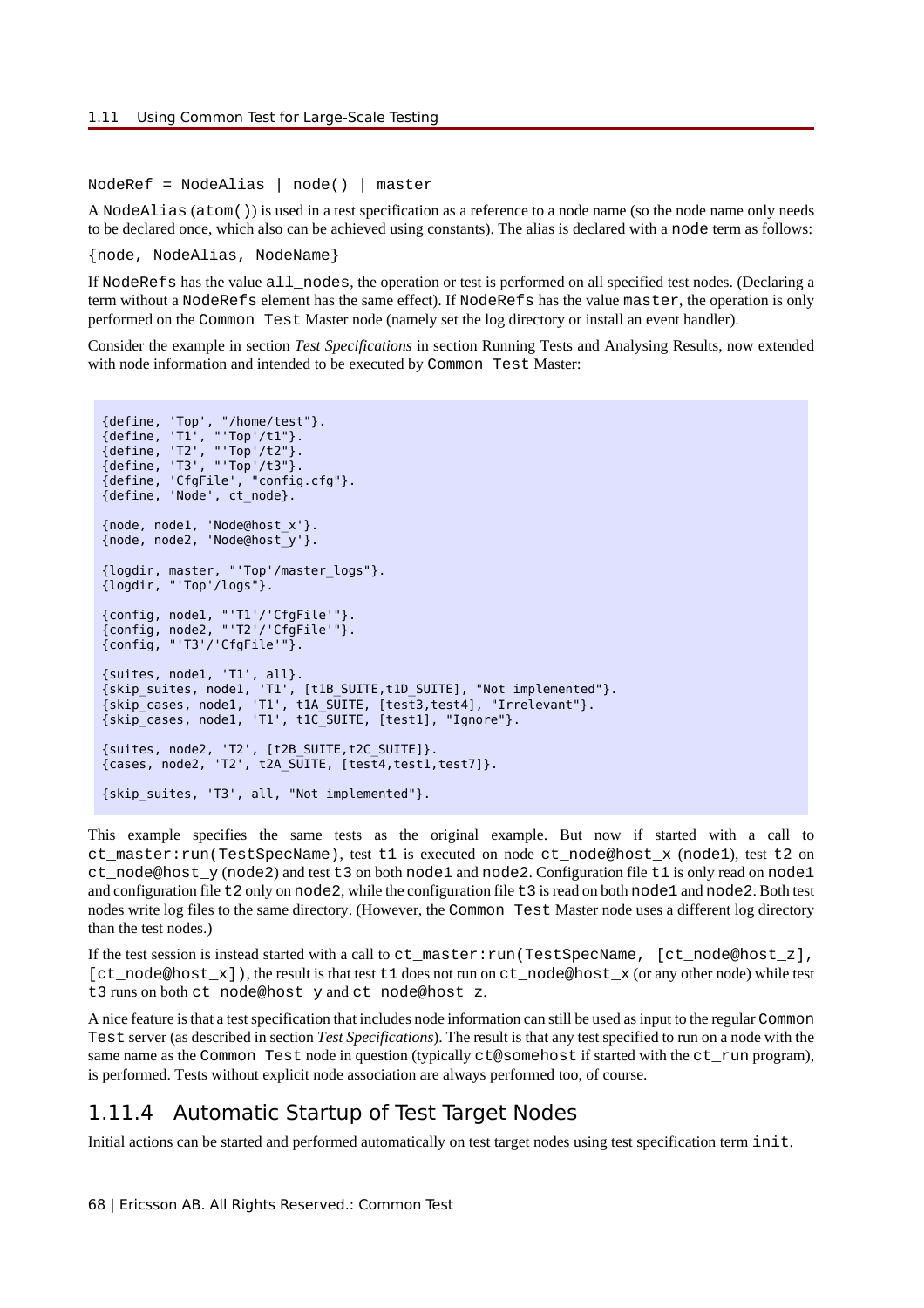Two subterms are supported, node start and eval.

*Example:*

```
 {node, node1, node1@host1}.
 {node, node2, node1@host2}.
 {node, node3, node2@host2}.
 {node, node4, node1@host3}.
 {init, node1, [{node_start, [{callback_module, my_slave_callback}]}]}.
 {init, [node2, node3], {node_start, [{username, "ct_user"}, {password, "ct_password"}]}}.
 {init, node4, {eval, {module, function, []}}}.
```
This test specification declares that node1@host1 is to be started using the user callback function callback module:my slave callback/0, and nodes node1@host2 and node2@host2 are to be started with the default callback module ct\_slave. The specified username and password are used to log on to remote host host2. Also, function module:function/0 is evaluated on node1@host3, and the result of this call is printed to the log.

The default callback module *ct\_slave*, has the following features:

- Starting Erlang target nodes on local or remote hosts (application SSH is used for communication).
- Ability to start an Erlang emulator with more flags (any flags supported by  $er1$  are supported).
- Supervision of a node being started using internal callback functions. Used to prevent hanging nodes. (Configurable.)
- Monitoring of the master node by the slaves. A slave node can be stopped if the master node terminates. (Configurable.)
- Execution of user functions after a slave node is started. Functions can be specified as a list of  $\{$ Module, Function, Arguments} tuples.

### Note:

An eval term for the node and startup\_functions in the node\_start options list can be specified. In this case, the node is started first, then the startup\_functions are executed, and finally functions specified with eval are called.

# 1.12 Event Handling

## 1.12.1 General

The operator of a Common Test system can receive event notifications continuously during a test run. For example, Common Test reports when a test case starts and stops, the current count of successful, failed, and skipped cases, and so on. This information can be used for different purposes such as logging progress and results in another format than HTML, saving statistics to a database for report generation, and test system supervision.

Common Test has a framework for event handling based on the OTP event manager concept and gen\_event behavior. When the Common Test server starts, it spawns an event manager. During test execution the manager gets a notification from the server when something of potential interest happens. Any event handler plugged into the event manager can match on events of interest, take action, or pass the information on. The event handlers are Erlang modules implemented by the Common Test user according to the gen\_event behavior (for details, see module stdlib: gen\_event and section gen\_event Behaviour in OTP Design Principles in the System Documentation).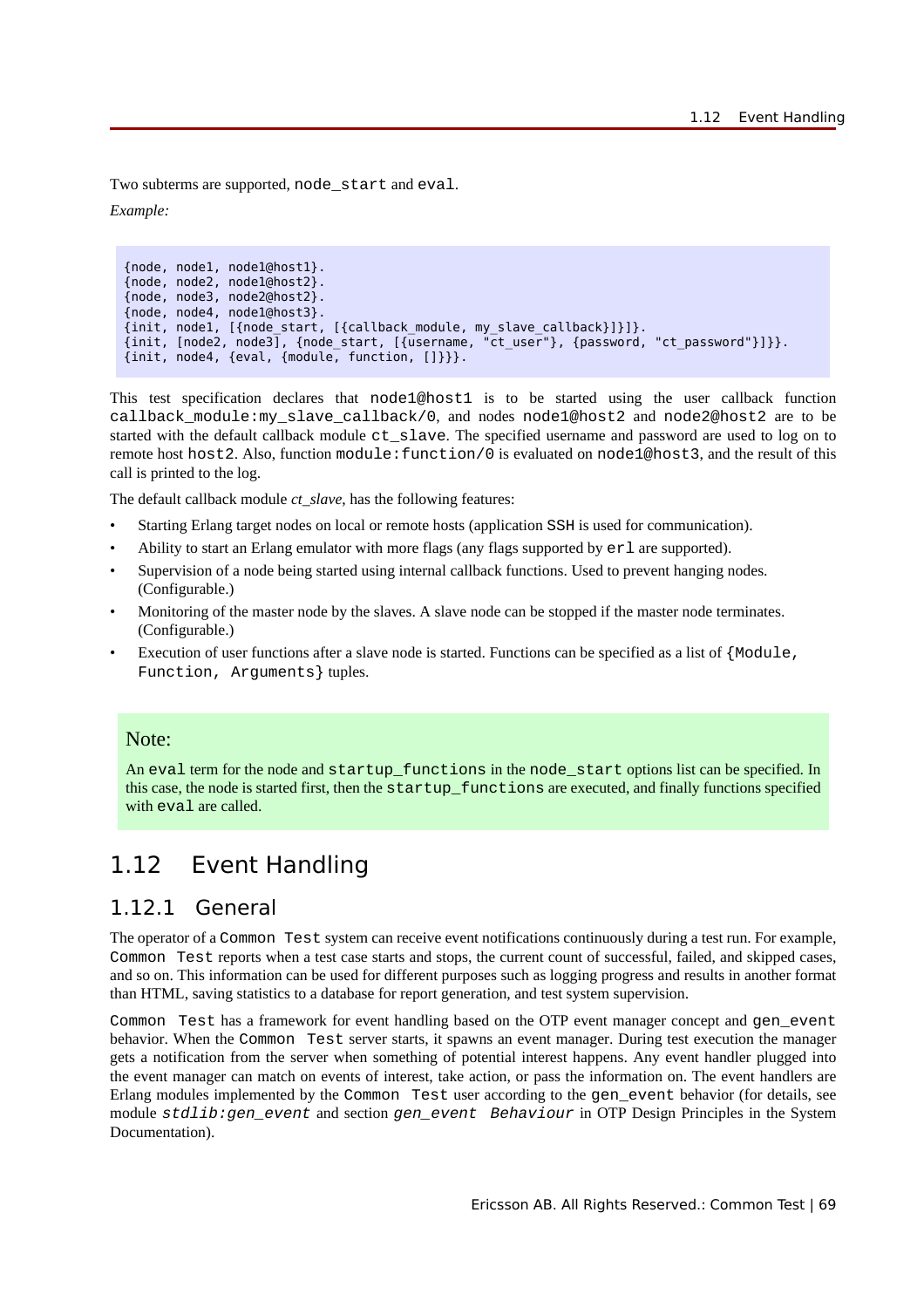A Common Test server always starts an event manager. The server also plugs in a default event handler, which only purpose is to relay notifications to a globally registered Common Test Master event manager (if a Common Test Master server is running in the system). The Common Test Master also spawns an event manager at startup. Event handlers plugged into this manager receives the events from all the test nodes, plus information from the Common Test Master server.

User-specific event handlers can be plugged into a Common Test event manager, either by telling Common Test to install them before the test run (described later), or by adding the handlers dynamically during the test run using stdlib:gen\_event:add\_handler/3 or  $stdlib:gen\_event:add\_sup\_handler/3$ . In the latter scenario, the reference of the Common Test event manager is required. To get it, call  $ct:get\_event\_mgr\_ref/0$  or (on the Common Test Master node) ct\_master:get\_event\_mgr\_ref/0.

## 1.12.2 Use

Event handlers can be installed by an event\_handler start flag  $(ct$ \_run) or option  $ct:run\_test/1$ , where the argument specifies the names of one or more event handler modules.

*Example:*

```
$ ct_run -suite test/my_SUITE -event_handler handlers/my_evh1 handlers/my_evh2
-pa $PWD/handlers
```
To pass start arguments to the event handler init function, use option ct\_run -event\_handler\_init instead of -event\_handler.

#### Note:

All event handler modules must have gen event behavior. These modules must be precompiled and their locations must be added explicitly to the Erlang code server search path (as in the previous example).

An event\_handler tuple in argument  $Opts$  has the following definition (see  $ct:run_test/1$ ):

```
 {event_handler,EventHandlers}
 EventHandlers = EH | [EH]
EH = atom() | {atom()}, InitArgs} | {[atom()]}, InitArgs}
 InitArgs = [term()]
```
In the following example, two event handlers for the my\_SUITE test are installed:

1> ct:run test([{suite,"test/my SUITE"},{event handler,[my evh1,{my evh2,[node()]}]}]).

Event handler my\_evh1 is started with [] as argument to the init function. Event handler my\_evh2 is started with the name of the current node in the init argument list.

Event handlers can also be plugged in using one of the following *test specification* terms:

- {event\_handler, EventHandlers}
- {event\_handler, EventHandlers, InitArgs}
- {event\_handler, NodeRefs, EventHandlers}
- {event\_handler, NodeRefs, EventHandlers, InitArgs}

70 | Ericsson AB. All Rights Reserved.: Common Test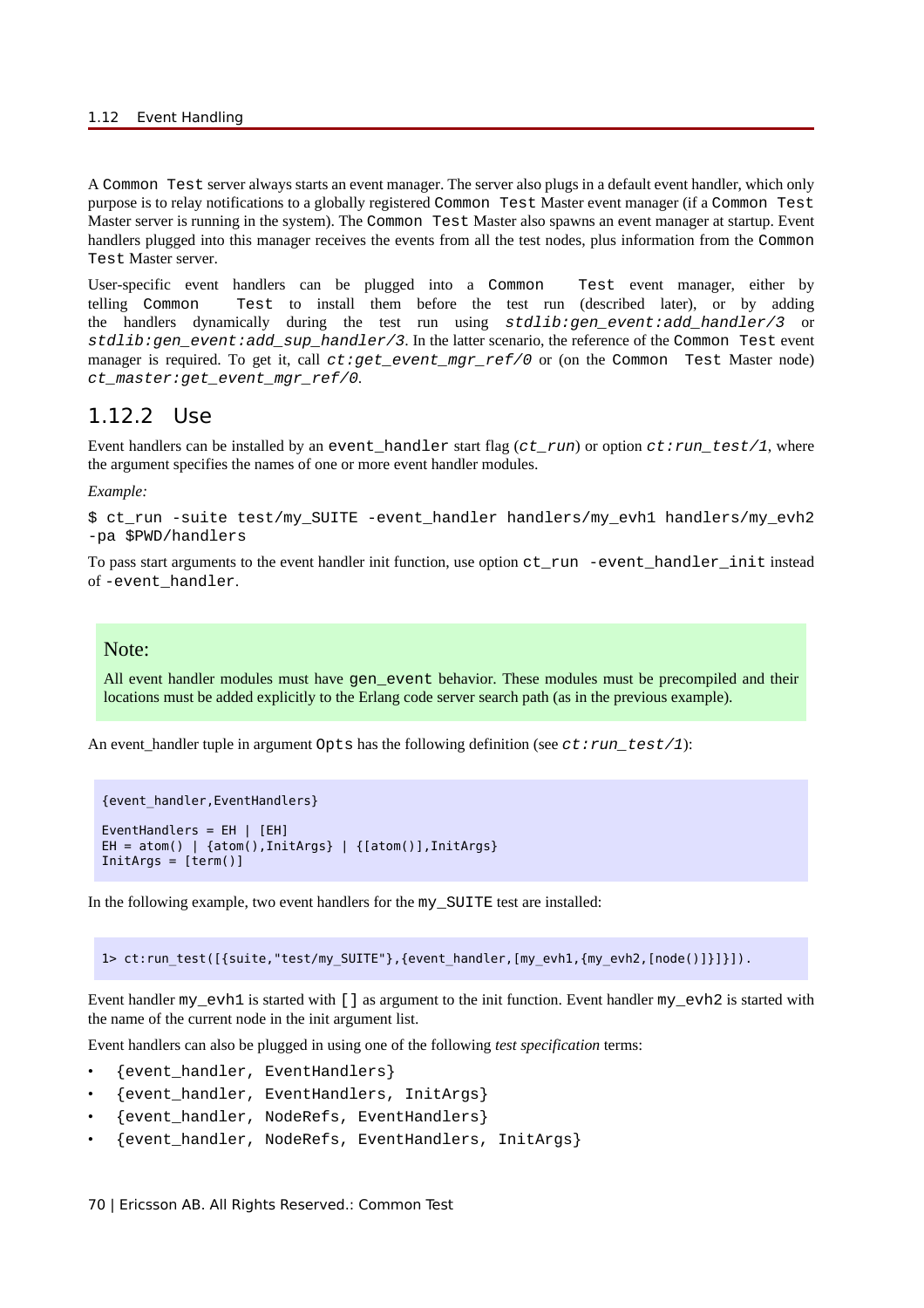EventHandlers is a list of module names. Before a test session starts, the init function of each plugged in event handler is called (with the InitArgs list as argument or  $[]$  if no start arguments are specified).

To plug in a handler to the Common Test Master event manager, specify master as the node in NodeRefs.

To be able to match on events, the event handler module must include the header file  $ct$  event.hrl. An event is a record with the following definition:

#event{name, node, data}

name

Label (type) of the event.

node

Name of the node that the event originated from (only relevant for Common Test Master event handlers).

data

Specific for the event.

### General Events

The general events are as follows:

#event{name = start\_logging, data = LogDir}

LogDir =  $string($ ), top-level log directory for the test run.

This event indicates that the logging process of Common Test has started successfully and is ready to receive I/O messages.

```
#event{name = stop_logging, data = [ ]}
```
This event indicates that the logging process of Common Test was shut down at the end of the test run.

#event{name = test\_start, data = {StartTime, LogDir}}

StartTime =  $\{date()$ , time(), test run start date and time.

LogDir =  $string()$ , top-level log directory for the test run.

This event indicates that Common Test has finished initial preparations and begins executing test cases.

```
#event{name = test_done, data = EndTime}
```
EndTime =  $\{date()$ , time(), date and time the test run finished.

This event indicates that the last test case has been executed and Common Test is shutting down.

 $\{$ vert = start\_info, data = {Tests, Suites, Cases}\}

Tests = integer(), number of tests.

Suites =  $integer()$ , total number of suites.

Cases =  $integer()$  | unknown, total number of test cases.

This event gives initial test run information that can be interpreted as: "This test run will execute Tests separate tests, in total containing Cases number of test cases, in Suites number of suites". However, if a test case group with a repeat property exists in any test, the total number of test cases cannot be calculated (unknown).

#event{name = tc start, data = {Suite, FuncOrGroup}}

Suite = atom(), name of the test suite.

FuncOrGroup = Func | {Conf,GroupName,GroupProperties}

Func =  $atom()$ , name of test case or configuration function.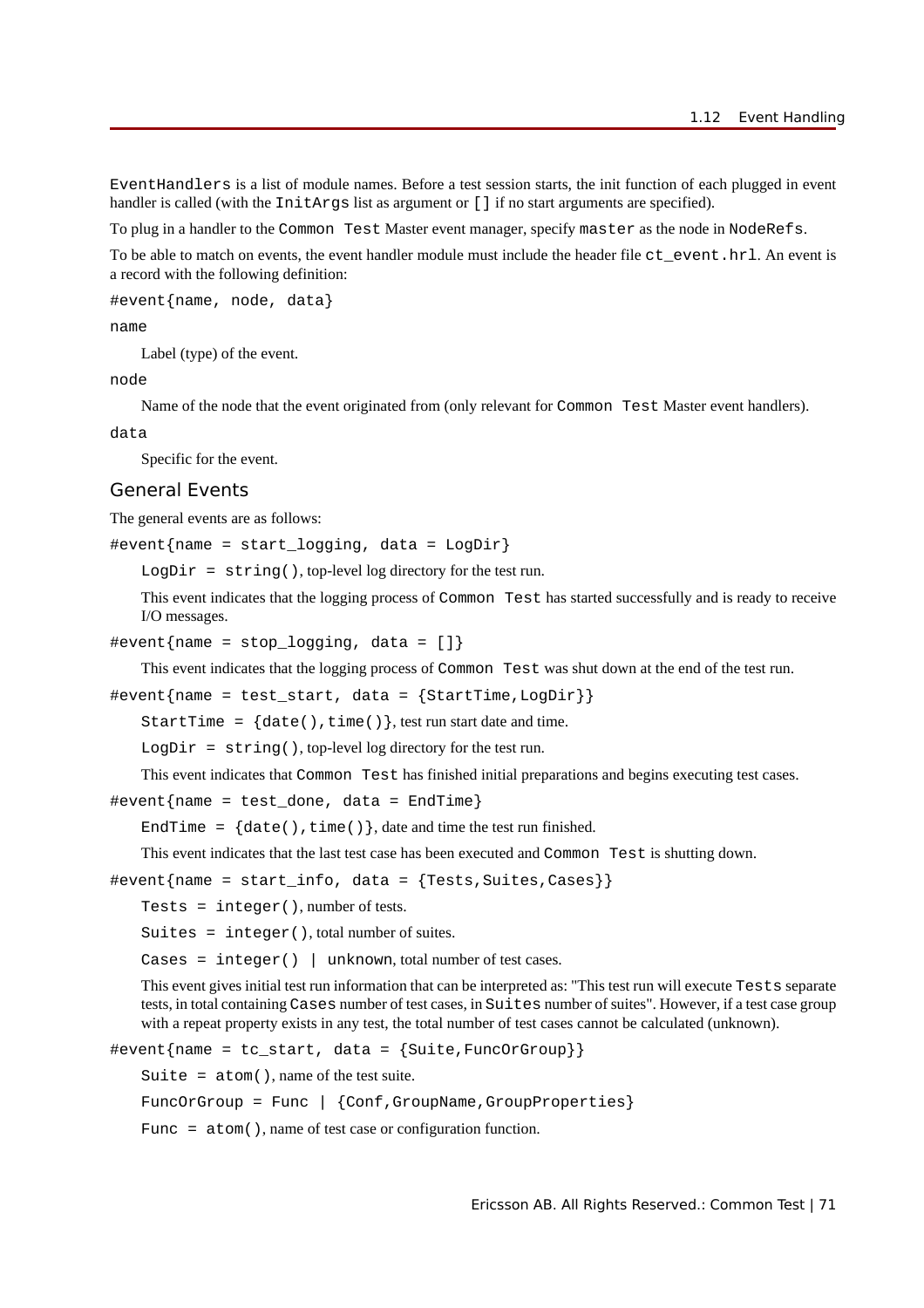Conf = init per group | end per group, group configuration function.

GroupName = atom(), name of the group.

GroupProperties = list(), list of execution properties for the group.

This event informs about the start of a test case, or a group configuration function. The event is sent also for init per suite and end per suite, but not for init per testcase and end per testcase. If a group configuration function starts, the group name and execution properties are also specified.

#event{name = tc\_logfile, data = {{Suite,Func},LogFileName}}

Suite =  $atom()$ , name of the test suite.

Func =  $atom()$ , name of test case or configuration function.

LogFileName =  $string()$ , full name of the test case  $log$  file.

This event is sent at the start of each test case (and configuration function except init/end\_per\_testcase) and carries information about the full name (that is, the file name including the absolute directory path) of the current test case log file.

#event{name = tc\_done, data = {Suite,FuncOrGroup,Result}}

Suite =  $atom()$ , name of the suite.

FuncOrGroup = Func | {Conf, GroupName, GroupProperties}

Func =  $atom()$ , name of test case or configuration function.

Conf = init per group | end per group, group configuration function.

GroupName = unknown | atom(), name of the group (unknown if init- or end function times out).

GroupProperties = list(), list of execution properties for the group.

Result = ok | {auto\_skipped,SkipReason} | {skipped,SkipReason} | {failed,FailReason}, the result.

SkipReason = {require\_failed,RequireInfo} {require failed in suite0, RequireInfo} | | {failed, {Suite,init\_per\_testcase,FailInfo}} | UserTerm, why the case was skipped.

```
FailReason = {error,FailInfo} | {error,{RunTimeError,StackTrace}}
{timetrap_timeout,integer()} | {failed,{Suite,end_per_testcase,FailInfo}},
reason for failure.
```
RequireInfo =  $\{not\}$  available,atom()  $|$  tuple(), why require failed.

FailInfo = {timetrap\_timeout,integer()} | {RunTimeError,StackTrace} | UserTerm, error details.

RunTimeError = term(), a runtime error, for example, badmatch or undef.

StackTrace = list(), list of function calls preceding a runtime error.

UserTerm =  $term()$ , any data specified by user, or  $exit/1$  information.

This event informs about the end of a test case or a configuration function (see event tc\_start for details on element FuncOrGroup). With this event comes the final result of the function in question. It is possible to determine on the top level of Result if the function was successful, skipped (by the user), or if it failed.

It is also possible to dig deeper and, for example, perform pattern matching on the various reasons for skipped or failed. Notice that  $\{^{\prime}$  EXIT', Reason uples are translated into  $\{error, Reason\}$ . Notice also that if a {failed,{Suite,end\_per\_testcase,FailInfo} result is received, the test case was successful, but end per testcase for the case failed.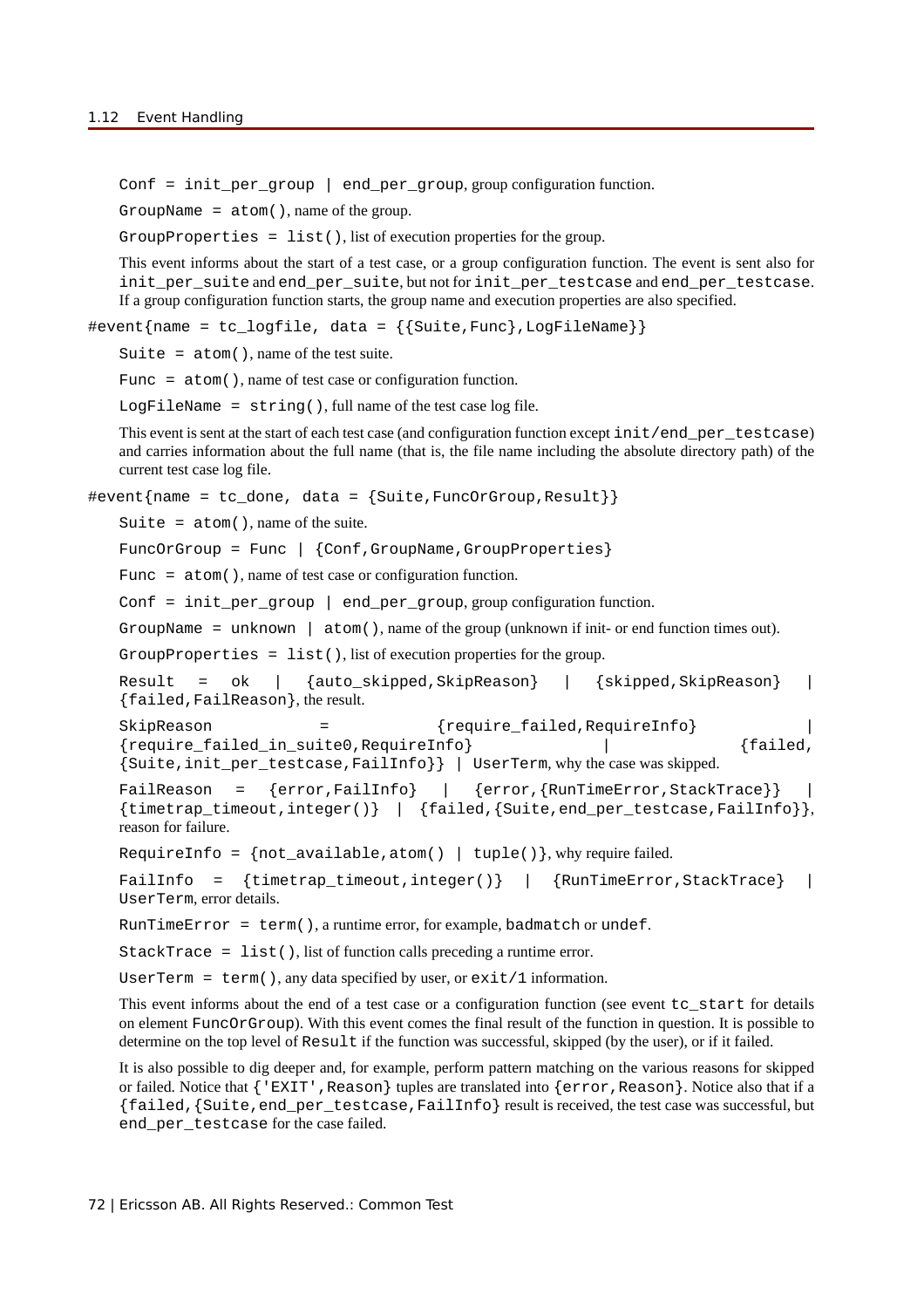```
#event{name = tc auto skip, data = {Suite,TestName,Reason}}
```
Suite =  $atom()$ , the name of the suite.

TestName = init\_per\_suite | end\_per\_suite | {init\_per\_group,GroupName} | {end\_per\_group,GroupName} | {FuncName,GroupName} | FuncName

FuncName = atom(), the name of the test case or configuration function.

GroupName =  $atom()$ , the name of the test case group.

Reason =  ${failRed, Failure}$  |  ${required}$ ,  ${required}$  |  ${required}$   ${right}$   ${right}$ for auto-skipping Func.

FailReason = {Suite,ConfigFunc,FailInfo}} | {Suite,FailedCaseInSequence}, reason for failure.

RequireInfo =  ${not_available,atom() | tuple()}, why require failed.$ 

ConfigFunc = init\_per\_suite | init\_per\_group

FailInfo =  $\{$ timetrap\_timeout,integer() $\}$  |  $\{$  RunTimeError, StackTrace $\}$  | bad\_return | UserTerm, error details.

FailedCaseInSequence = atom(), the name of a case that failed in a sequence.

RunTimeError =  $term()$ , a runtime error, for example badmatch or undef.

StackTrace = list(), list of function calls preceeding a runtime error.

UserTerm =  $term()$ , any data specified by user, or  $exit/1$  information.

This event is sent for every test case or configuration function that Common Test has skipped automatically because of either a failed init\_per\_suite or init\_per\_group, a failed require in suite/0, or a failed test case in a sequence. Notice that this event is never received as a result of a test case getting skipped because of init\_per\_testcase failing, as that information is carried with event tc\_done. If a failed test case belongs to a test case group, the second data element is a tuple {FuncName,GroupName}, otherwise only the function name.

```
#event{name = tc_user_skip, data = {Suite,TestName,Comment}}
```
Suite =  $atom()$ , the name of the suite.

```
TestName = init_per_suite | end_per_suite | {init_per_group,GroupName} |
{end_per_group,GroupName} | {FuncName,GroupName} | FuncName
```
FuncName = atom(), the name of the test case or configuration function.

GroupName = atom(), the name of the test case group.

Comment =  $string($ ), why the test case was skipped.

This event specifies that a test case was skipped by the user. It is only received if the skip is declared in a test specification. Otherwise, user skip information is received as a  $\{skip$  skipped, SkipReason $\}$  result in event tc\_done for the test case. If a skipped test case belongs to a test case group, the second data element is a tuple {FuncName,GroupName}, otherwise only the function name.

#event{name = test stats, data = {Ok,Failed,Skipped}}

 $Ok = inter(<sub>1</sub>, current number of successful test cases.$ 

Failed = integer(), current number of failed test cases.

Skipped = {UserSkipped,AutoSkipped}

UserSkipped = integer(), current number of user-skipped test cases.

AutoSkipped = integer(), current number of auto-skipped test cases.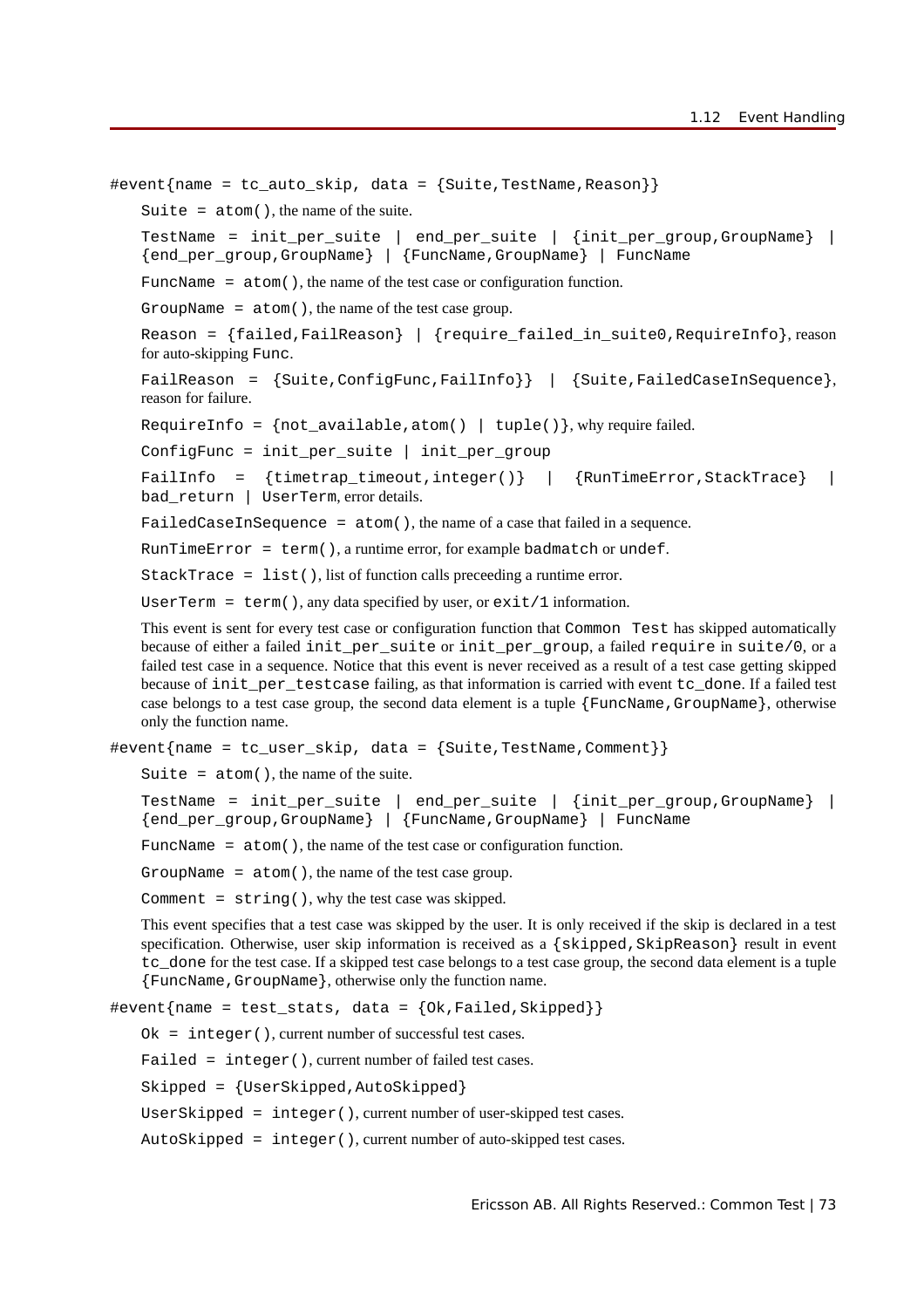This is a statistics event with current count of successful, skipped, and failed test cases so far. This event is sent after the end of each test case, immediately following event tc\_done.

### Internal Events

The internal events are as follows:

#event{name = start\_make, data =  $Dir$ }

 $Dir = string($ , running make in this directory.

This internal event says that Common Test starts compiling modules in directory Dir.

#event{name = finished\_make, data =  $Dir$ }

Dir = string(), finished running make in this directory.

This internal event says that Common Test is finished compiling modules in directory Dir.

#event{name = start\_write\_file, data = FullNameFile}

FullNameFile = string(), full name of the file.

This internal event is used by the Common Test Master process to synchronize particular file operations.

```
#event{name = finished_write_file, data = FullNameFile}
```
FullNameFile = string(), full name of the file.

This internal event is used by the Common Test Master process to synchronize particular file operations.

### Notes

The events are also documented in  $ct$ \_event.erl. This module can serve as an example of what an event handler for the Common Test event manager can look like.

### Note:

To ensure that printouts to stdout (or printouts made with  $ct:$   $log/2$ , 3 or  $ct:$   $pal$ , 2, 3) get written to the test case log file, and not to the Common Test framework log, you can synchronize with the Common Test server by matching on evvents tc\_start and tc\_done. In the period between these events, all I/O is directed to the test case log file. These events are sent synchronously to avoid potential timing problems (for example, that the test case log file is closed just before an I/O message from an external process gets through). Knowing this, you need to be careful that your handle\_event/2 callback function does not stall the test execution, possibly causing unexpected behavior as a result.

# 1.13 Dependencies between Test Cases and Suites

## 1.13.1 General

When creating test suites, it is strongly recommended to not create dependencies between test cases, that is, letting test cases depend on the result of previous test cases. There are various reasons for this, such as, the following:

- It makes it impossible to run test cases individually.
- It makes it impossible to run test cases in a different order.
- It makes debugging difficult (as a fault can be the result of a problem in a different test case than the one failing).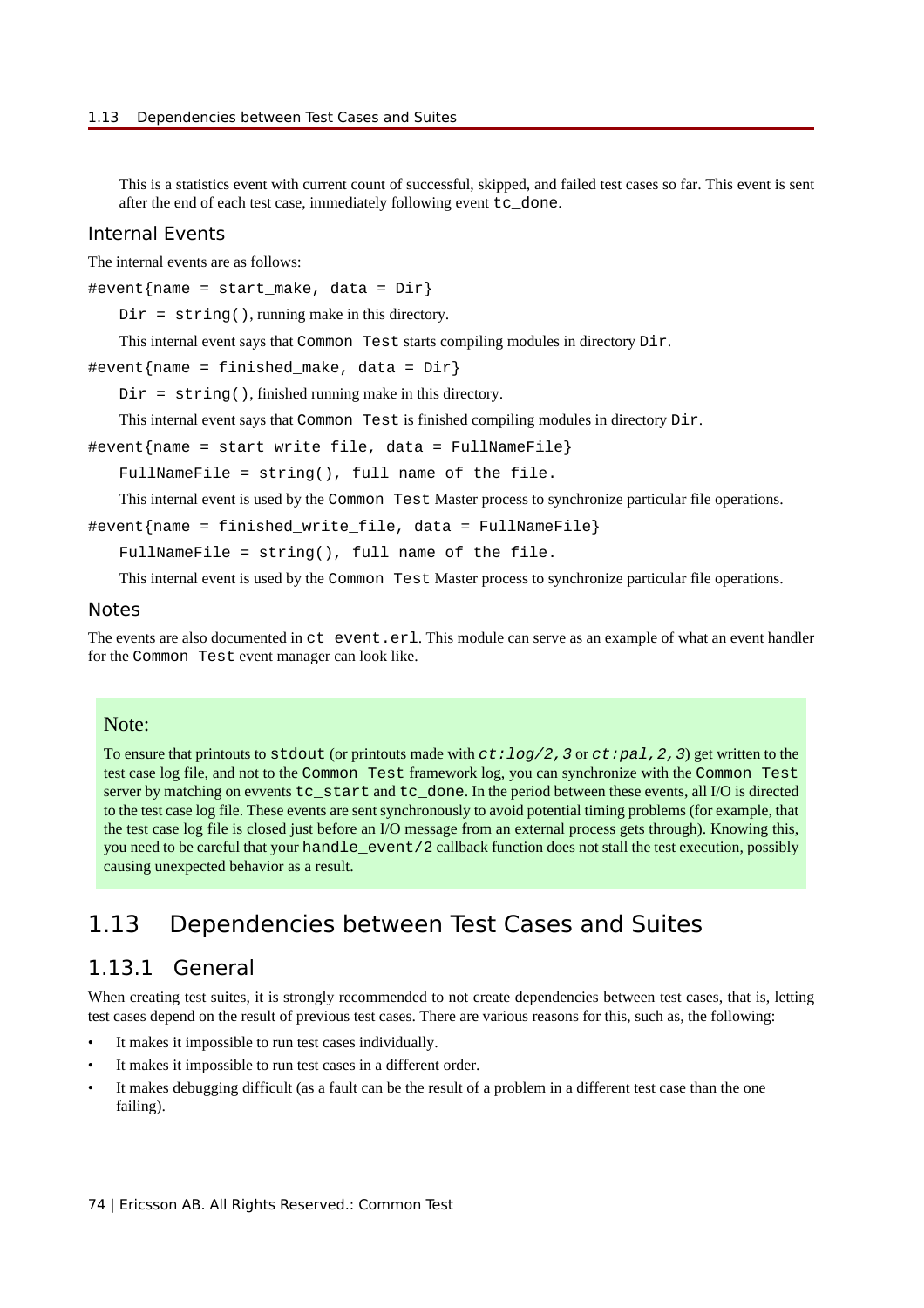- There are no good and explicit ways to declare dependencies, so it can be difficult to see and understand these in test suite code and in test logs.
- Extending, restructuring, and maintaining test suites with test case dependencies is difficult.

There are often sufficient means to work around the need for test case dependencies. Generally, the problem is related to the state of the System Under Test (SUT). The action of one test case can change the system state. For some other test case to run properly, this new state must be known.

Instead of passing data between test cases, it is recommended that the test cases read the state from the SUT and perform assertions (that is, let the test case run if the state is as expected, otherwise reset or fail). It is also recommended to use the state to set variables necessary for the test case to execute properly. Common actions can often be implemented as library functions for test cases to call to set the SUT in a required state. (Such common actions can also be separately tested, if necessary, to ensure that they work as expected). It is sometimes also possible, but not always desirable, to group tests together in one test case, that is, let a test case perform a "scenario" test (a test consisting of subtests).

Consider, for example, a server application under test. The following functionality is to be tested:

- Starting the server
- Configuring the server
- Connecting a client to the server
- Disconnecting a client from the server
- Stopping the server

There are obvious dependencies between the listed functions. The server cannot be configured if it has not first been started, a client connot be connectd until the server is properly configured, and so on. If we want to have one test case for each function, we might be tempted to try to always run the test cases in the stated order and carry possible data (identities, handles, and so on) between the cases and therefore introduce dependencies between them.

To avoid this, we can consider starting and stopping the server for every test. We can thus implement the start and stop action as common functions to be called from init per testcase and end per testcase. (Remember to test the start and stop functionality separately.) The configuration can also be implemented as a common function, maybe grouped with the start function. Finally, the testing of connecting and disconnecting a client can be grouped into one test case. The resulting suite can look as follows:

```
-module(my_server_SUITE).
-compile(export all).
 -include_lib("ct.hrl").
%%% init and end functions...
suite() -> [{require.my server cfg}].
init per testcase(start and stop, Config) \rightarrow Config;
init per testcase(config, Config) ->
    [{server pid,start server()} | Config];
init per testcase(, Config) \rightarrowServerPid = start server(),
    configure server().
     [{server_pid,ServerPid} | Config].
end per testcase(start and stop, ) ->
     ok;
end per testcase( , ) ->
    ServerPid = ?config(server pid),
```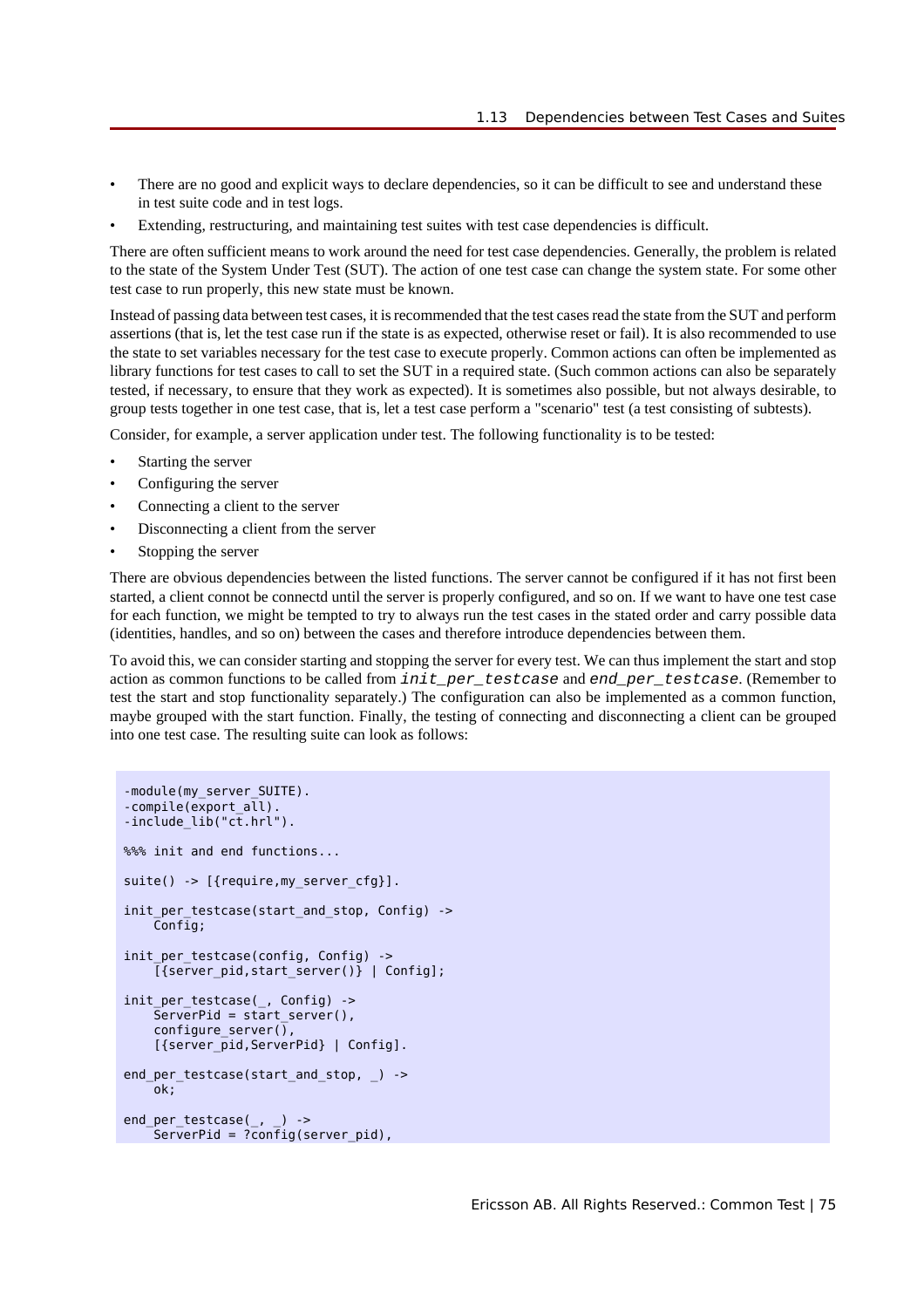```
stop_server(ServerPid).
%% test cases...
all() -> [start and stop, config, connect and disconnect].
 %% test that starting and stopping works
start and stop( ) -\geqServerPid = start server(),
    stop_server(ServerPid).
 %% configuration test
 config(Config) ->
     ServerPid = ?config(server_pid, Config),
     configure_server(ServerPid).
 %% test connecting and disconnecting client
connect and disconnect(Config) ->
    ServerPid = ?config(server pid, Config),
     {ok,SessionId} = my_server:connect(ServerPid),
     ok = my_server:disconnect(ServerPid, SessionId).
%%% common functions...
start server() ->
    \{\overline{ok}, \overline{ServerPid}\} = my\_server: start(),
     ServerPid.
stop server(ServerPid) ->
     ok = my_server:stop(),
     ok.
 configure_server(ServerPid) ->
    ServerCfgData = ct:get config(my server cfg),
     ok = my_server:configure(ServerPid, ServerCfgData),
     ok.
```
# 1.13.2 Saving Configuration Data

Sometimes it is impossible, or infeasible, to implement independent test cases. Maybe it is not possible to read the SUT state. Maybe resetting the SUT is impossible and it takes too long time to restart the system. In situations where test case dependency is necessary, CT offers a structured way to carry data from one test case to the next. The same mechanism can also be used to carry data from one test suite to the next.

The mechanism for passing data is called save\_config. The idea is that one test case (or suite) can save the current value of Config, or any list of key-value tuples, so that the next executing test case (or test suite) can read it. The configuration data is not saved permanently but can only be passed from one case (or suite) to the next.

To save Config data, return tuple {save\_config,ConfigList} from end\_per\_testcase or from the main test case function.

To read data saved by a previous test case, use macro config with a saved\_config key as follows:

 ${Saver, ConfigList} = ?config(saved\_config, Config)$ 

Saver (atom()) is the name of the previous test case (where the data was saved). The config macro can be used to extract particular data also from the recalled ConfigList. It is strongly recommended that Saver is always matched to the expected name of the saving test case. This way, problems because of restructuring of the test suite can be avoided. Also, it makes the dependency more explicit and the test suite easier to read and maintain.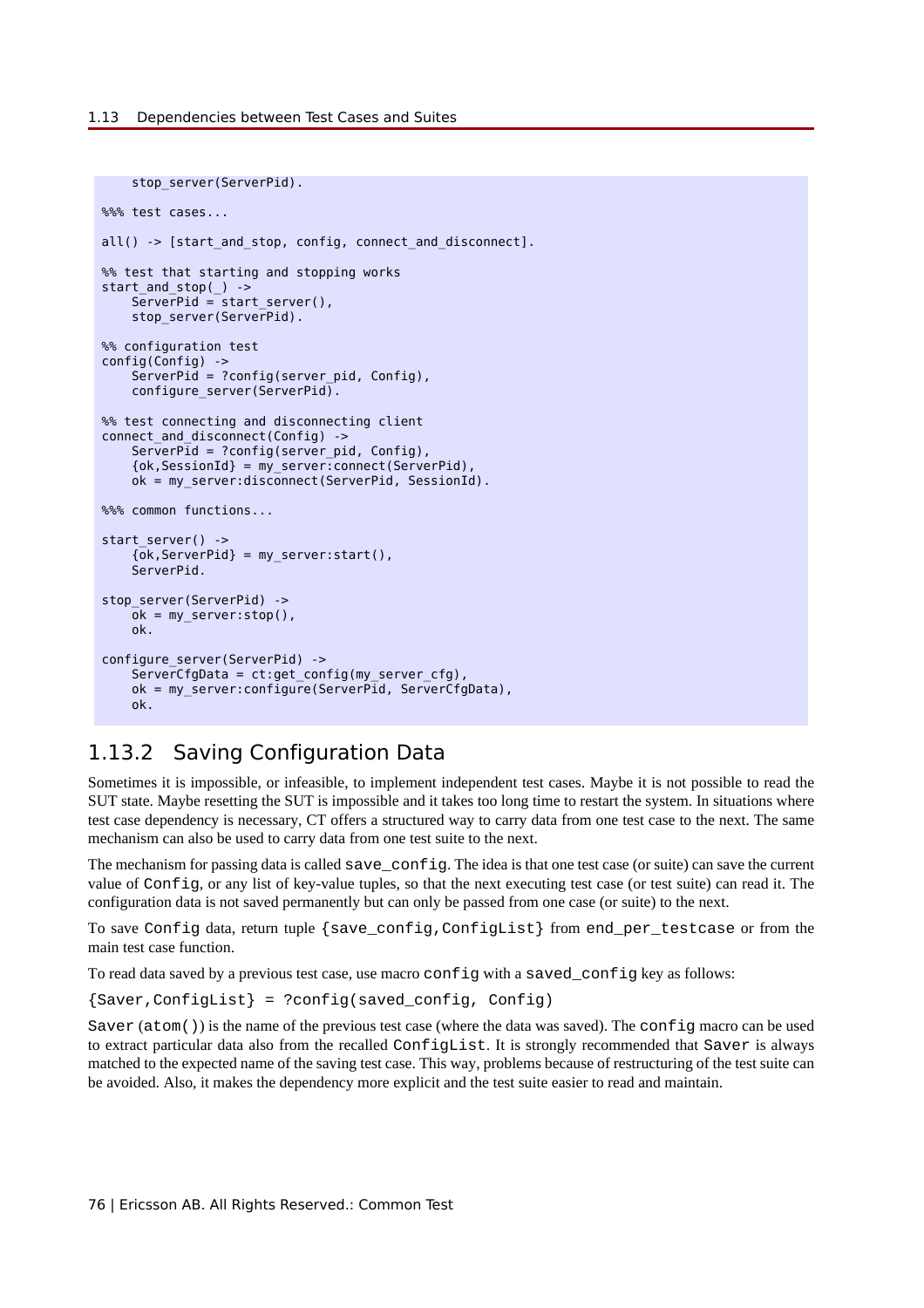To pass data from one test suite to another, the same mechanism is used. The data is to be saved by finction end per suite and read by function init per suite in the suite that follows. When passing data between suites, Saver carries the name of the test suite.

*Example:*

```
-module(server b SUITE).
-complete(export all).
-include lib("ct.hrl").
 %%% init and end functions...
 init_per_suite(Config) ->
    %% read config saved by previous test suite
    {server a SUITE, OldConfig} = ?config(saved config, Config),
     %% extract server identity (comes from server_a_SUITE)
     ServerId = ?config(server_id, OldConfig),
    SessionId = connect to server(ServerId),
     [{ids,{ServerId,SessionId}} | Config].
 end_per_suite(Config) ->
    %% save config for server c SUITE (session_id and server_id)
     {save_config,Config}
 %%% test cases...
 all() -> [allocate, deallocate].
 allocate(Config) ->
    {ServerId, SessionId} = ?config(ids, Config), {ok,Handle} = allocate_resource(ServerId, SessionId),
    % save handle for deallocation test
    NewConfig = [{handle,Handle}],
     {save_config,NewConfig}.
 deallocate(Config) ->
    {ServerId, SessionId} = ?config(ids, Config),{allocate, OldConfig} = ?config(saved confiq, Confiq),
     Handle = ?config(handle, OldConfig),
    ok = deallocate resource(ServerId, SessionId, Handle).
```
To save Config data from a test case that is to be skipped, return tuple {skip\_and\_save,Reason,ConfigList}.

The result is that the test case is skipped with Reason printed to the log file (as described earlier) and ConfigList is saved for the next test case. ConfigList can be read using ?config(saved\_config, Config), as described earlier. skip\_and\_save can also be returned from init\_per\_suite. In this case, the saved data can be read by init\_per\_suite in the suite that follows.

## 1.13.3 Sequences

Sometimes test cases depend on each other so that if one case fails, the following tests are not to be executed. Typically, if the save\_config facility is used and a test case that is expected to save data crashes, the following case cannot run. Common Test offers a way to declare such dependencies, called sequences.

A sequence of test cases is defined as a test case group with a sequence property. Test case groups are defined through function groups/0 in the test suite (for details, see section *Test Case Groups*.

For example, to ensure that if allocate in server b SUITE crashes, deallocate is skipped, the following sequence can be defined: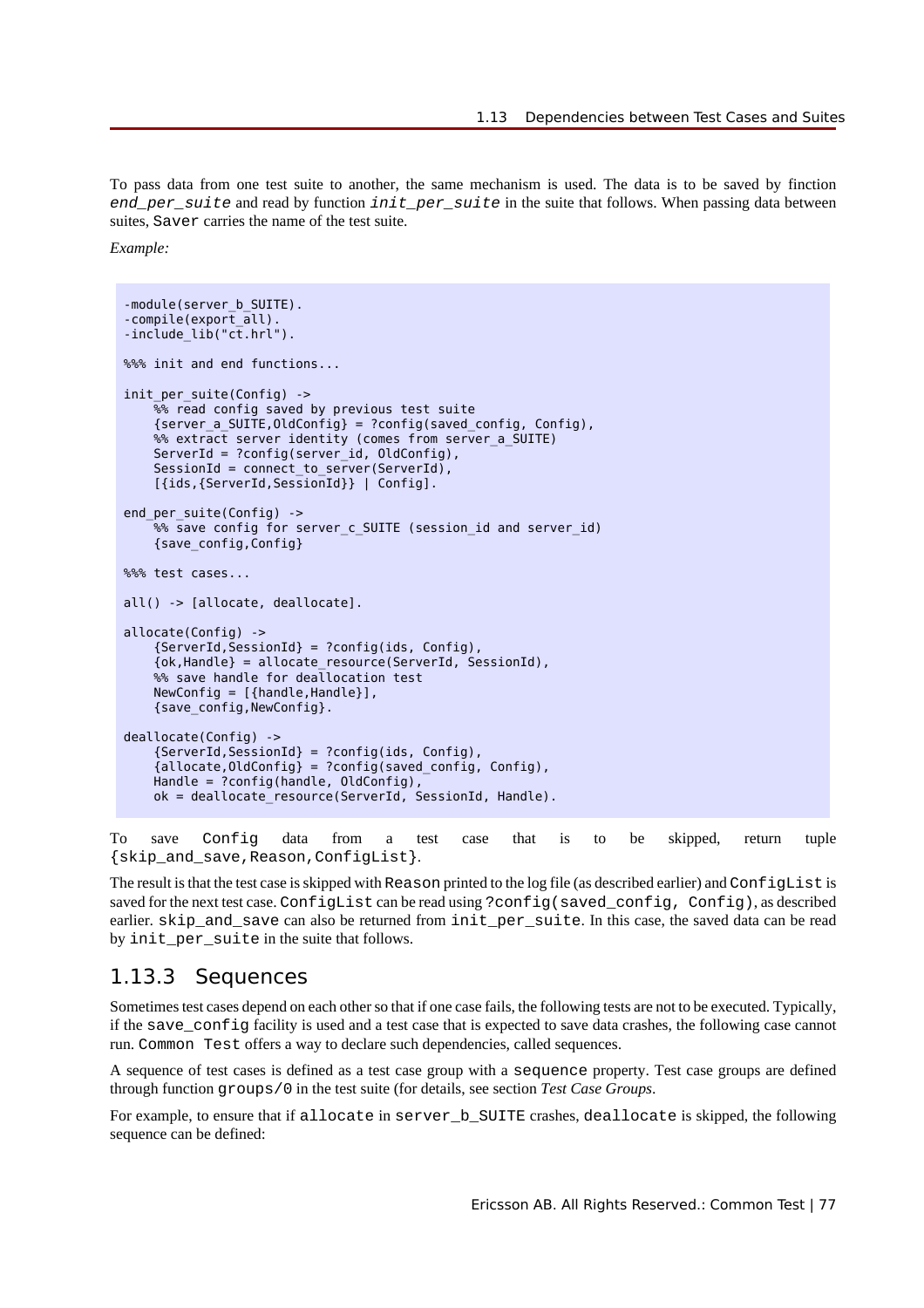groups() -> [{alloc and dealloc, [sequence], [alloc,dealloc]}].

Assume that the suite contains the test case get resource status that is independent of the other two cases, then function all can look as follows:

all() -> [{group,alloc\_and\_dealloc}, get\_resource\_status].

If alloc succeeds, dealloc is also executed. If alloc fails however, dealloc is not executed but marked as SKIPPED in the HTML log. get resource status runs no matter what happens to the alloc\_and\_dealloc cases.

Test cases in a sequence are executed in order until all succeed or one fails. If one fails, all following cases in the sequence are skipped. The cases in the sequence that have succeeded up to that point are reported as successful in the log. Any number of sequences can be specified.

*Example:*

```
 groups() -> [{scenarioA, [sequence], [testA1, testA2]}, 
               {scenarioB, [sequence], [testB1, testB2, testB3]}].
all() -> [test1,
            test2, 
            {group,scenarioA}, 
    test3, 
            {group,scenarioB}, 
            test4].
```
A sequence group can have subgroups. Such subgroups can have any property, that is, they are not required to also be sequences. If you want the status of the subgroup to affect the sequence on the level above, return {return\_group\_result,Status} from end\_per\_group/2, as described in section *Repeated Groups* in Writing Test Suites. A failed subgroup (Status == failed) causes the execution of a sequence to fail in the same way a test case does.

# 1.14 Common Test Hooks

## 1.14.1 General

The *Common Test Hook (CTH)* framework allows extensions of the default behavior of Common Test using hooks before and after all test suite calls. CTHs allow advanced Common Test users to abstract out behavior that is common to multiple test suites without littering all test suites with library calls. this can be used for logging, starting, and monitoring external systems, building C files needed by the tests, and so on.

In brief, CTH allows you to do the following:

- Manipulate the runtime configuration before each suite configuration call.
- Manipulate the return of all suite configuration calls, and in extension, the result of the tests themselves.

The following sections describe how to use CTHs, when they are run, and how to manipulate the test results in a CTH.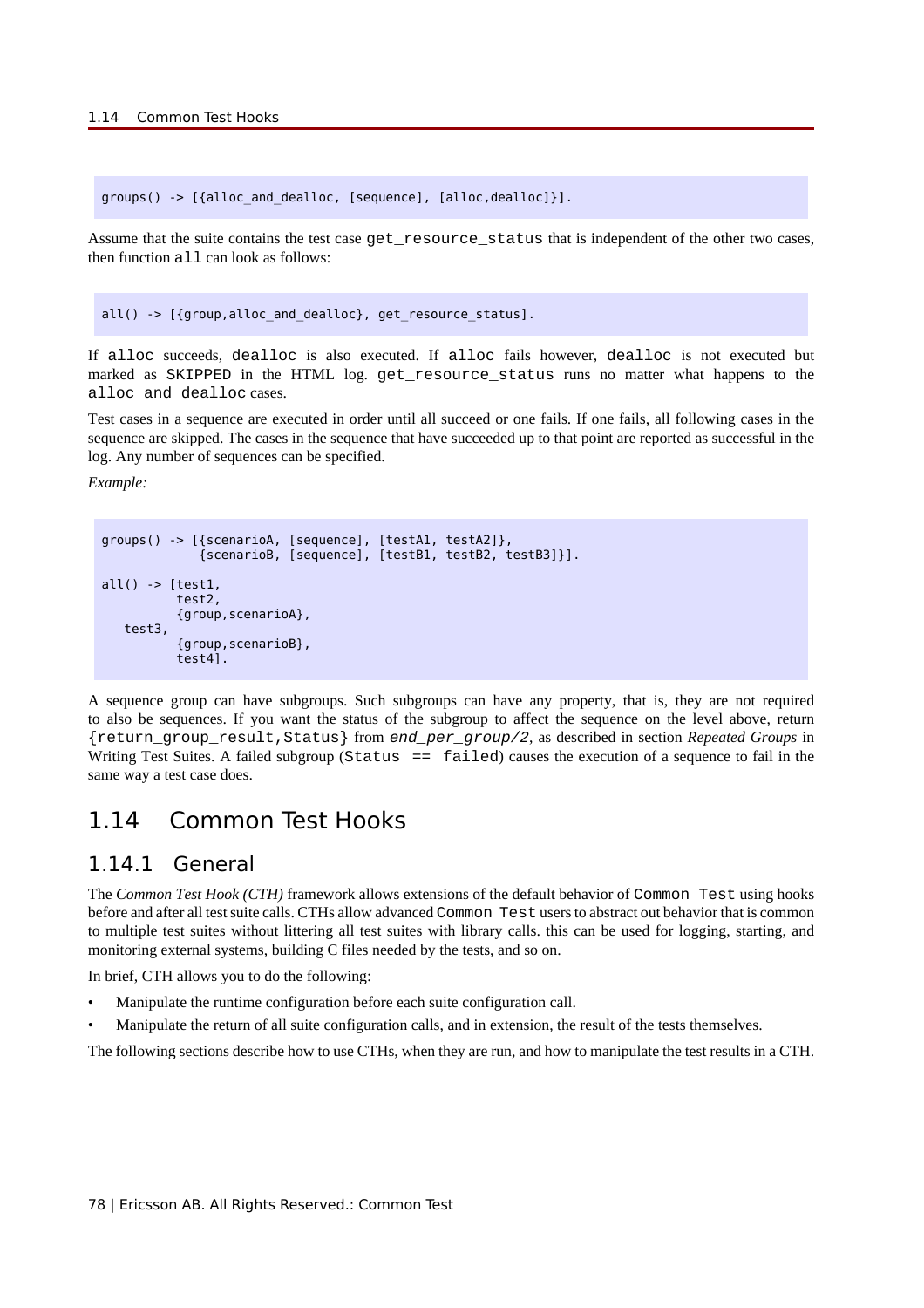## Warning:

When executing within a CTH, all timetraps are shut off. So if your CTH never returns, the entire test run is stalled.

# 1.14.2 Installing a CTH

A CTH can be installed in multiple ways in your test run. You can do it for all tests in a run, for specific test suites, and for specific groups within a test suite. If you want a CTH to be present in all test suites within your test run, there are three ways to accomplish that, as follows:

- Add -ct\_hooks as an argument to *ct\_run*. To add multiple CTHs using this method, append them to each other using the keyword and, that is,  $ct$  run -ct hooks cth1 [{debug,true}] and cth2 ...
- Add tag ct\_hooks to your *Test Specification*.
- Add tag ct\_hooks to your call to *ct:run\_test/1*.

CTHs can also be added within a test suite. This is done by returning  $\{\text{ct\_books},[\text{CH}]\}\$  in the configuration list from *suite/0*, *init\_per\_suite/1*, or *init\_per\_group/2*.

In this case, CTH can either be only the module name of the CTH or a tuple with the module name and the initial arguments, and optionally the hook priority of the CTH. For example, one of the following:

- {ct\_hooks,[my\_cth\_module]}
- $\{ct\text{ hooks},[\{my\text{ cth}\text{ module},[\{debug,true\}]\}]$
- ${ct\_books,[{my\_cth\_module,[{debug,true}]}],500}]$

## Overriding CTHs

By default, each installation of a CTH causes a new instance of it to be activated. This can cause problems if you want to override CTHs in test specifications while still having them in the suite information function. The *id/1* callback exists to address this problem. By returning the same id in both places, Common Test knows that this CTH is already installed and does not try to install it again.

## CTH Execution Order

By default, each CTH installed is executed in the order that they are installed for init calls, and then reversed for end calls. This is not always desired, so Common Test allows the user to specify a priority for each hook. The priority can either be specified in the CTH function *init/2* or when installing the hook. The priority specified at installation overrides the priority returned by the CTH.

# 1.14.3 CTH Scope

Once the CTH is installed into a certain test run it remains there until its scope is expired. The scope of a CTH depends on when it is installed, see the following table. Function  $\frac{init}{2}$  is called at the beginning of the scope and function *terminate/1* is called when the scope ends.

| CTH installed in          | CTH scope begins before           | CTH scope ends after             |
|---------------------------|-----------------------------------|----------------------------------|
| ct run                    | the first test suite is to be run | the last test suite has been run |
| ct:run test               | the first test suite is run       | the last test suite has been run |
| <b>Test Specification</b> | the first test suite is run       | the last test suite has been run |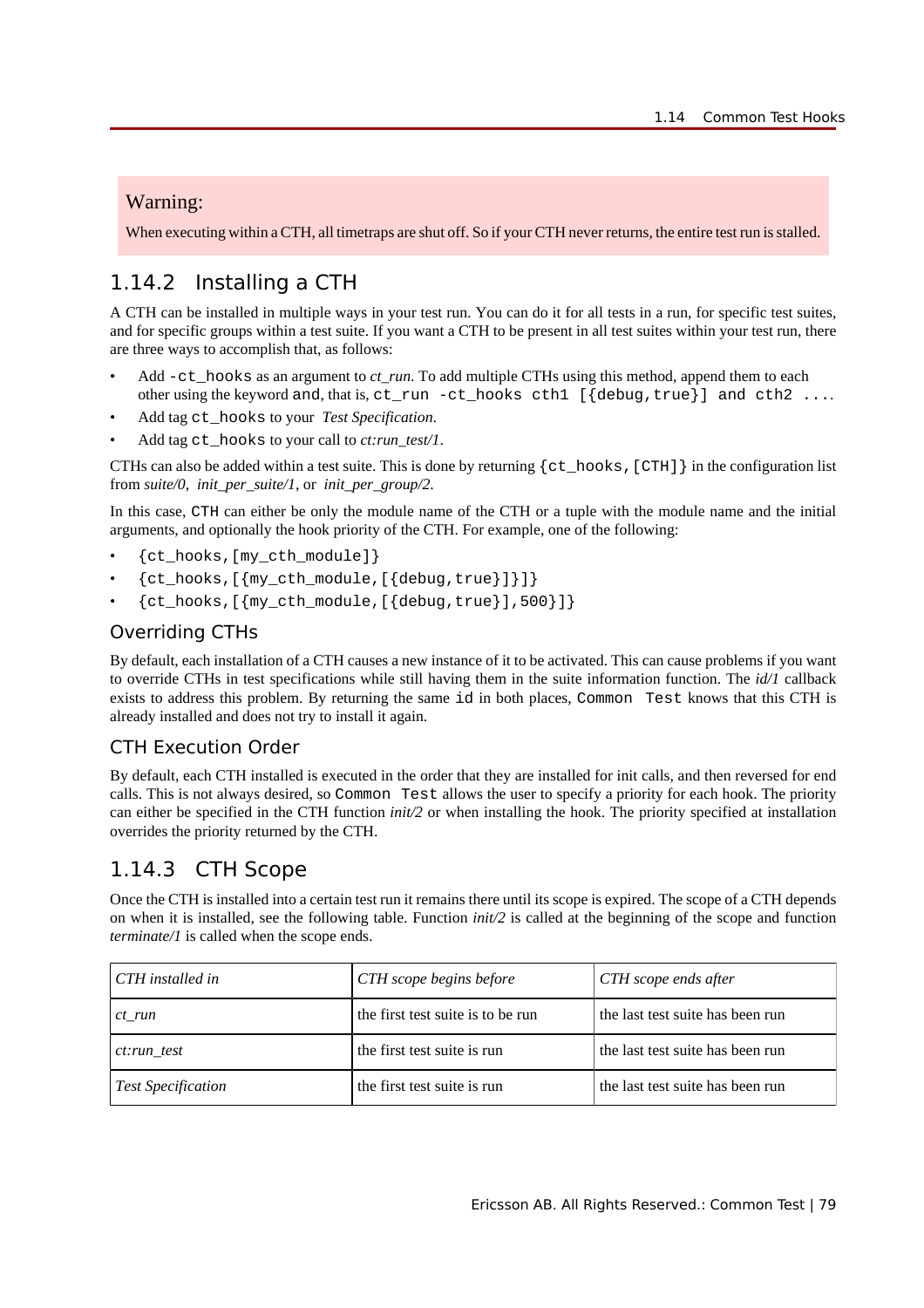| suite/0              | pre_init_per_suite/3 is called         | post_end_per_suite/4 has been<br>called for that test suite   |
|----------------------|----------------------------------------|---------------------------------------------------------------|
| init per suite/1     | <i>post_init_per_suite/4</i> is called | post_end_per_suite/4 has been<br>called for that test suite   |
| $init\_per\_group/2$ | <i>post_init_per_group/4</i> is called | <i>post_end_per_group/4</i> has been<br>called for that group |

Table 14.1: Scope of a CTH

## CTH Processes and Tables

CTHs are run with the same process scoping as normal test suites, that is, a different process executes the init per suite hooks then the init per group or per testcase hooks. So if you want to spawn a process in the CTH, you cannot link with the CTH process, as it exits after the post hook ends. Also, if you for some reason need an ETS table with your CTH, you must spawn a process that handles it.

## External Configuration Data and Logging

Configuration data values in the CTH can be read by calling  $ct:get\ contiq/1,2,3$  (as explained in section *Requiring and Reading Configuration Data*). The configuration variables in question must, as always, first have been required by a suite-, group-, or test case information function, or by function  $ct:require/1/2$ . The latter can also be used in CT hook functions.

The CT hook functions can call any logging function in the ct interface to print information to the log files, or to add comments in the suite overview page.

# 1.14.4 Manipulating Tests

Through CTHs the results of tests and configuration functions can be manipulated. The main purpose to do this with CTHs is to allow common patterns to be abstracted out from test suites and applied to multiple test suites without duplicating any code. All the callback functions for a CTH follow a common interface described hereafter.

Common Test always calls all available hook functions, even pre- and post hooks for configuration functions that are not implemented in the suite. For example,  $pre\_init\_per\_suit(e(x\_SUITE, \ldots)$  and post\_init\_per\_suite(x\_SUITE, ...) are called for test suite x\_SUITE, even if it does not export init\_per\_suite/1. With this feature hooks can be used as configuration fallbacks, and all configuration functions can be replaced with hook functions.

## Pre Hooks

In a CTH, the behavior can be hooked in before the following functions:

- init per suite
- init\_per\_group
- init\_per\_testcase
- end\_per\_testcase
- end\_per\_group
- end\_per\_suite

This is done in the CTH functions called pre  $\langle$  -name of function $\rangle$ . These functions take the same three arguments, Name, Config, and CTHState. The return value of the CTH function is always a combination of a result for the suite/group/test and an updated CTHState.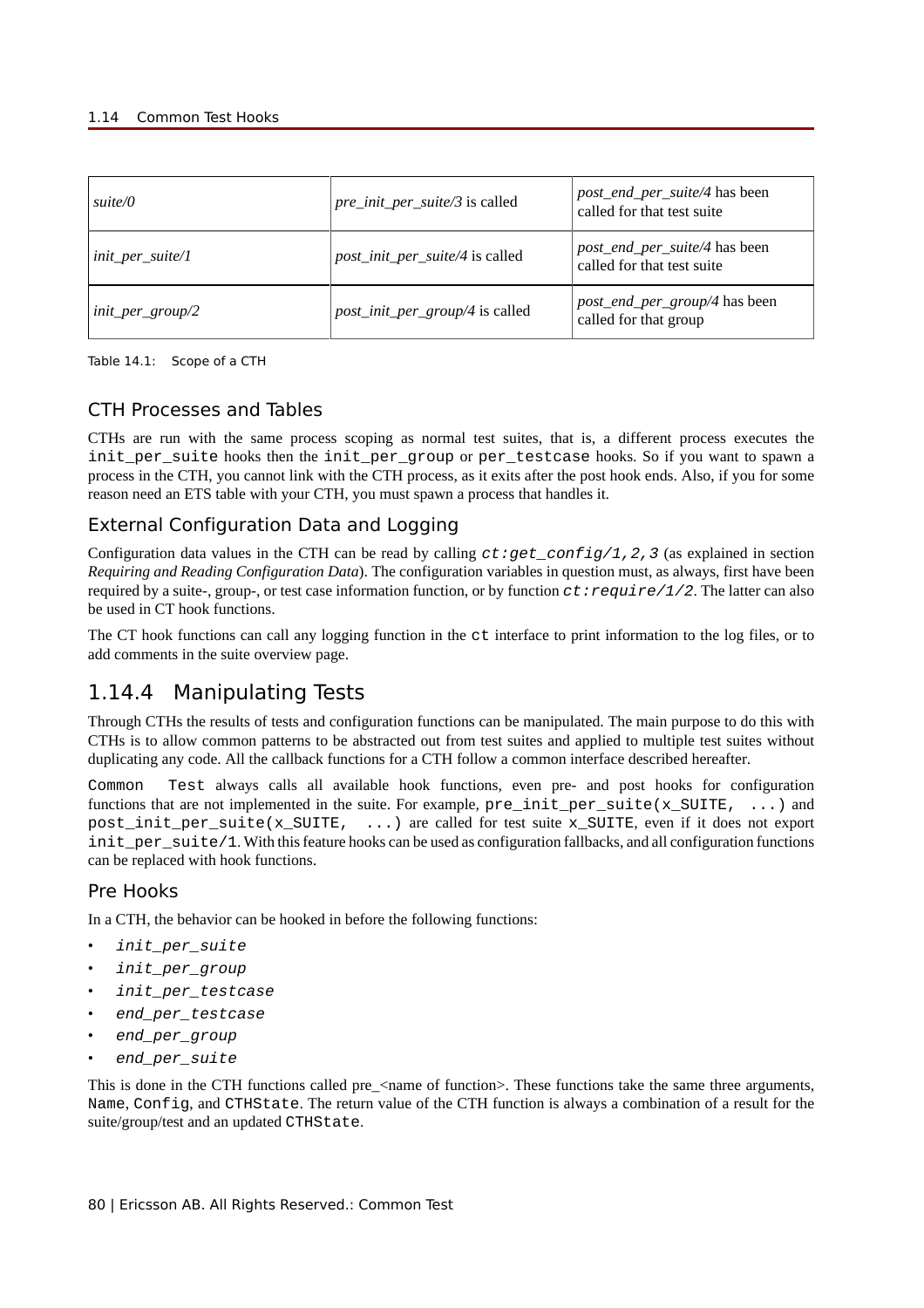To let the test suite continue on executing, return the configuration list that you want the test to use as the result. To skip or fail the test, return a tuple with skip or fail, and a reason as the result.

*Example:*

```
pre init per suite(SuiteName, Config, CTHState) ->
   case db:connect() of
     {error,_Reason} ->
       {{fail, "Could not connect to DB"}, CTHState};
     {ok, Handle} ->
       {[\{db \; handle, \; Handle\} \; | \; Config], \; CTHState\#state{\} \; handle = Handle } \} end.
```
### Note:

If you use multiple CTHs, the first part of the return tuple is used as input for the next CTH. So in the previous example the next CTH can get {fail, Reason} as the second parameter. If you have many CTHs interacting, do not let each CTH return fail or skip. Instead, return that an action is to be taken through the Config list and implement a CTH that, at the end, takes the correct action.

### Post Hooks

In a CTH, behavior can be hooked in after the following functions:

- init\_per\_suite
- init\_per\_group
- init per testcase
- end per testcase
- end\_per\_group
- end per suite

This is done in the CTH functions called post\_<name of function>. These functions take the same four arguments, Name, Config, Return, and CTHState. Config in this case is the same Config as the testcase is called with. Return is the value returned by the testcase. If the testcase fails by crashing, Return is {'EXIT', {{Error,Reason},Stacktrace}}.

The return value of the CTH function is always a combination of a result for the suite/group/test and an updated CTHState. If you do not want the callback to affect the outcome of the test, return the Return data as it is given to the CTH. You can also modify the test result. By returning the Config list with element tc\_status removed, you can recover from a test failure. As in all the pre hooks, it is also possible to fail/skip the test case in the post hook.

*Example:*

```
 post_end_per_testcase(_TC, Config, {'EXIT',{_,_}}, CTHState) ->
  case db:check_consistency() of
     true ->
       %% DB is good, pass the test.
       {proplists:delete(tc_status, Config), CTHState};
     false ->
       %% DB is not good, mark as skipped instead of failing
       {{skip, "DB is inconsisten!"}, CTHState}
  end;
post end per testcase( TC, Config, Return, CTHState) ->
```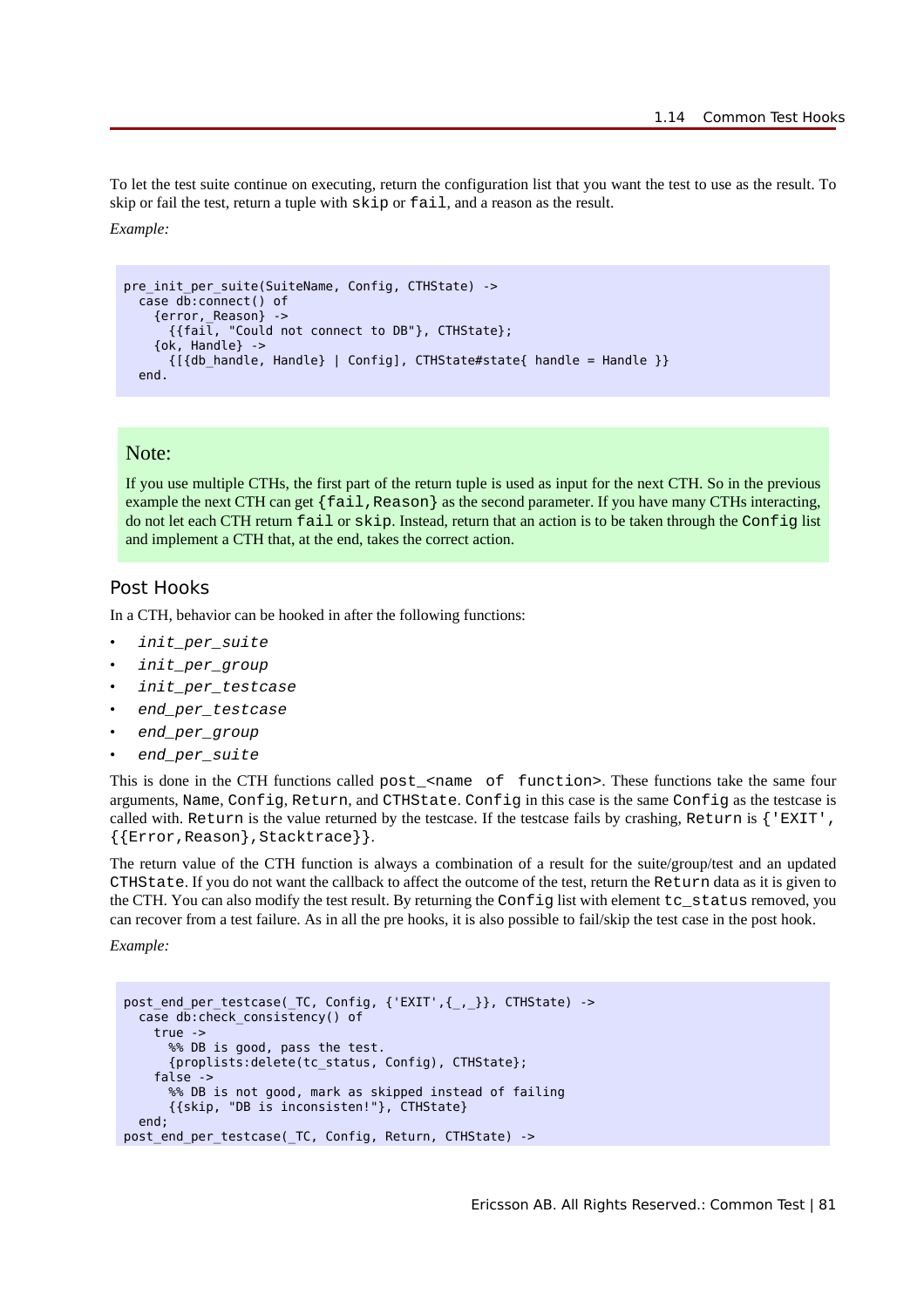```
 %% Do nothing if tc does not crash.
 {Return, CTHState}.
```
### Note:

Do recover from a testcase failure using CTHs only a last resort. If used wrongly, it can be very difficult to determine which tests that pass or fail in a test run.

### Skip and Fail Hooks

After any post hook has been executed for all installed CTHs, *on\_tc\_fail* or *on\_tc\_skip* is called if the testcase failed or was skipped, respectively. You cannot affect the outcome of the tests any further at this point.

## 1.14.5 Synchronizing External User Applications with Common Test

CTHs can be used to synchronize test runs with external user applications. The init function can, for example, start and/ or communicate with an application that has the purpose of preparing the SUT for an upcoming test run, or initialize a database for saving test data to during the test run. The terminate function can similarly order such an application to reset the SUT after the test run, and/or tell the application to finish active sessions and terminate. Any system erroror progress reports generated during the init- or termination stage are saved in the *Pre- and Post Test I/O Log*. (This is also true for any printouts made with  $ct:log/2$  and  $ct:pal/2$ ).

To ensure that Common Test does not start executing tests, or closes its log files and shuts down, before the external application is ready for it, Common Test can be synchronized with the application. During startup and shutdown, Common Test can be suspended, simply by having a CTH evaluate a receive expression in the init- or terminate function. The macros ?CT\_HOOK\_INIT\_PROCESS (the process executing the hook init function) and ? CT\_HOOK\_TERMINATE\_PROCESS (the process executing the hook terminate function) each specifies the name of the correct Common Test process to send a message to. This is done to return from the receive. These macros are defined in ct.hrl.

# 1.14.6 Example CTH

The following CTH logs information about a test run into a format parseable by *file:consult/1* (in Kernel):

```
%%% @doc Common Test Example Common Test Hook module.
 -module(example_cth).
 %% Callbacks
-export([id/1]) -export([init/2]).
 -export([pre_init_per_suite/3]).
-export([post_init_per_suite/4]).
 -export([pre_end_per_suite/3]).
 -export([post_end_per_suite/4]).
 -export([pre_init_per_group/3]).
-export([post_init_per_group/4]).
 -export([pre_end_per_group/3]).
-export([post_end_per_group/4]).
 -export([pre_init_per_testcase/3]).
 -export([post_init_per_testcase/4]).
 -export([pre_end_per_testcase/3]).
 -export([post_end_per_testcase/4]).
```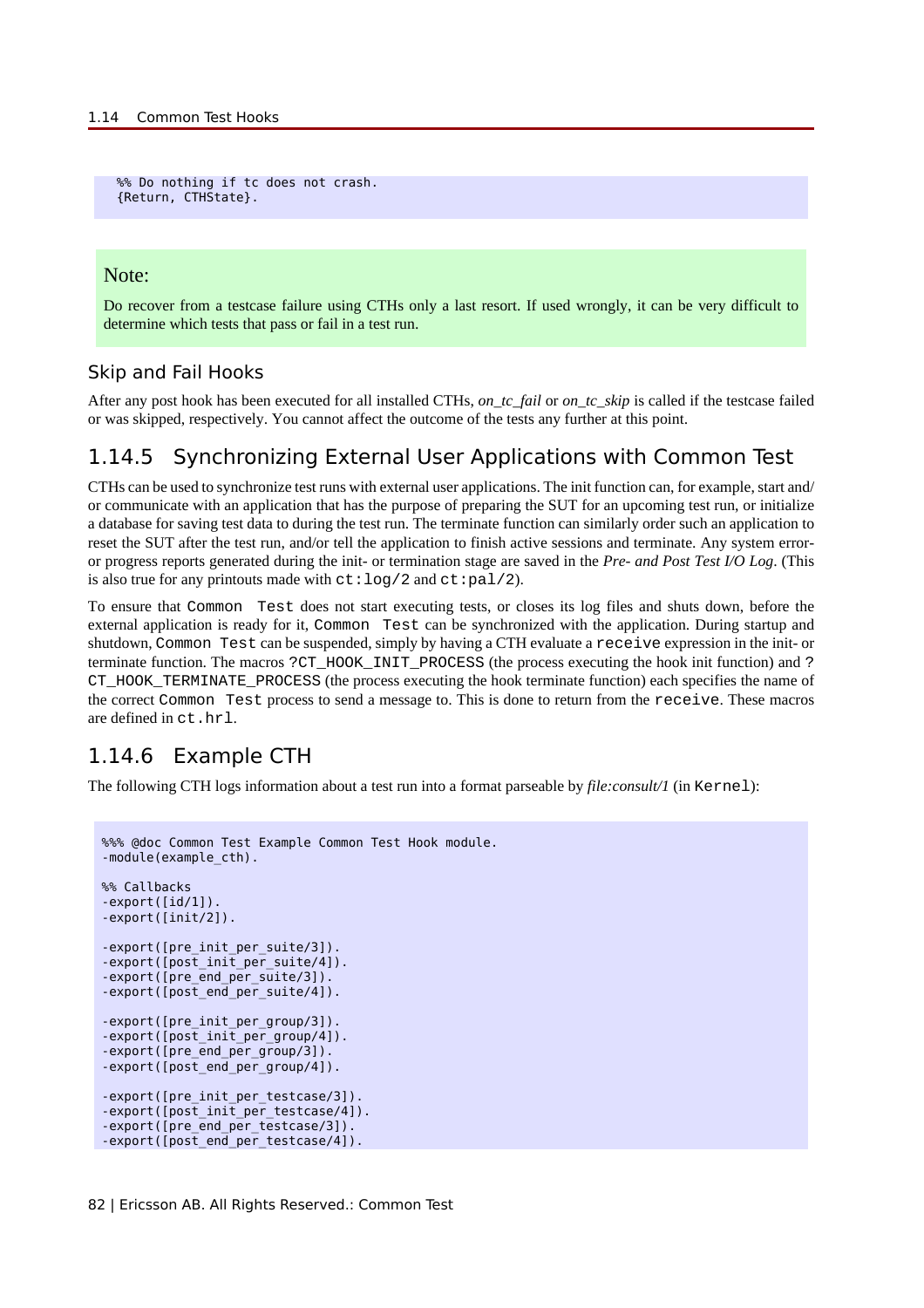```
-export([on tc fail/3]).
-export([on_tc_skip/3]).
 -export([terminate/1]).
 -record(state, { file_handle, total, suite_total, ts, tcs, data }).
 %% @doc Return a unique id for this CTH.
id(0pts) ->
   proplists:get_value(filename, Opts, "/tmp/file.log").
 %% @doc Always called before any other callback function. Use this to initiate
%% any common state.
 init(Id, Opts) ->
     \{ok, D\} = file:open(Id, [write]),
     {ok, #state{ file handle = D, total = 0, data = [] }}.
 %% @doc Called before init_per_suite is called. 
 pre_init_per_suite(Suite,Config,State) ->
     {Config, State#state{ suite_total = 0, tcs = [] }}.
%% @doc Called after init per suite.
 post_init_per_suite(Suite,Config,Return,State) ->
     {Return, State}.
%% @doc Called before end per suite.
 pre_end_per_suite(Suite,Config,State) ->
      {Config, State}.
 %% @doc Called after end_per_suite. 
 post_end_per_suite(Suite,Config,Return,State) ->
    Data = {suites, Suite, State#state.suite_total, lists:reverse(State#state.tcs)},
     {Return, State#state{ data = [Data | State#state.data]
                            total = State#state.total + State#state.suite_total } }.
%% @doc Called before each init per group.
 pre_init_per_group(Group,Config,State) ->
     {Config, State}.
 %% @doc Called after each init_per_group.
 post_init_per_group(Group,Config,Return,State) ->
 {Return, State}.
 %% @doc Called before each end_per_group. 
 pre_end_per_group(Group,Config,State) ->
     {Config, State}.
%% @doc Called after each end per group.
 post_end_per_group(Group,Config,Return,State) ->
      {Return, State}.
%% @doc Called before each init_per_testcase.
 pre_init_per_testcase(TC,Config,State) ->
     {Config, State#state{ ts = now(), total = State#state.suite_total + 1 } }.
 %% Called after each init_per_testcase (immediately before the test case).
 post_init_per_testcase(TC,Config,Return,State) ->
     {Return, State}
%% @doc Called before each end per testcase (immediately after the test case).
 pre_end_per_testcase(TC,Config,State) ->
      {Config, State}.
%% @doc Called after each end per testcase.
```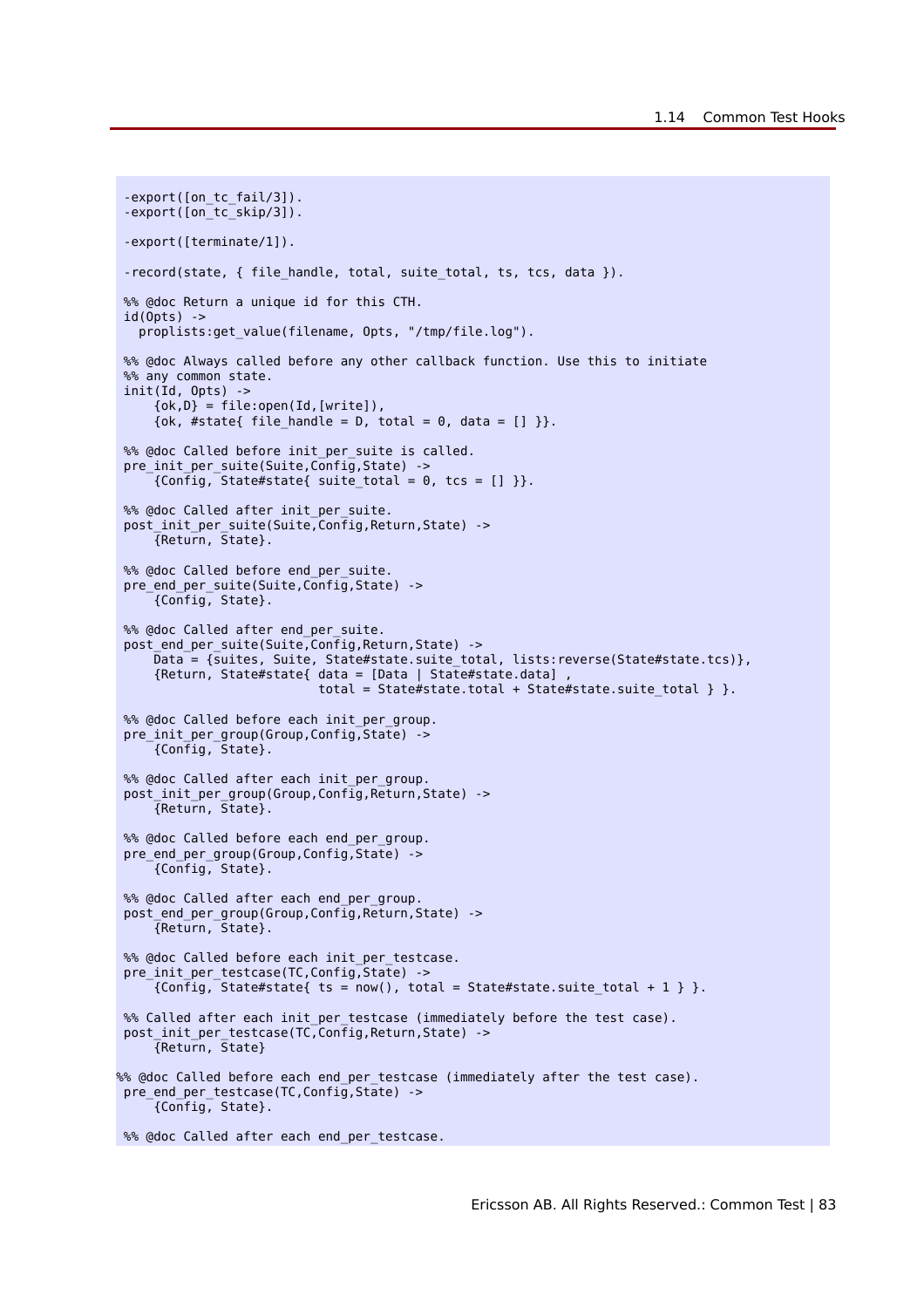```
post end per testcase(TC, Config, Return, State) ->
     TCInfo = {testcase, TC, Return, timer:now_diff(now(), State#state.ts)},
    {Return, State#state{ ts = undefined, tcs = [TCInfo | State#state.tcs] } }.
 %% @doc Called after post_init_per_suite, post_end_per_suite, post_init_per_group,
 %% post_end_per_group and post_end_per_testcase if the suite, group or test case failed.
 on_tc_fail(TC, Reason, State) ->
     State.
 %% @doc Called when a test case is skipped by either user action
 %% or due to an init function failing. 
 on_tc_skip(TC, Reason, State) ->
     State.
 %% @doc Called when the scope of the CTH is done
 terminate(State) ->
    io:format(State#state.file handle, "~p.~n"
                [{test_run, State#state.total, State#state.data}]),
     file:close(State#state.file_handle),
     ok.
```
## 1.14.7 Built-In CTHs

Common Test is delivered with some general-purpose CTHs that can be enabled by the user to provide generic testing functionality. Some of these CTHs are enabled by default when common\_test is started to run. They can be disabled by setting enable\_builtin\_hooks to false on the command line or in the test specification. The following two CTHs are delivered with Common Test:

cth\_log\_redirect

Built-in

Captures all error\_logger and SASL logging events and prints them to the current test case log. If an event cannot be associated with a test case, it is printed in the Common Test framework log. This happens for test cases running in parallel and events occuring in-between test cases. You can configure the level of SASL events report using the normal SASL mechanisms.

cth\_surefire

Not built-in

Captures all test results and outputs them as surefire XML into a file. The created file is by default called junit\_report.xml. The file name can be changed by setting option path for this hook, for example:

-ct\_hooks cth\_surefire [{path,"/tmp/report.xml"}]

If option url\_base is set, an extra attribute named url is added to each testsuite and testcase XML element. The value is constructed from  $ur1$  base and a relative path to the test suite or test case log, respectively, for example:

-ct hooks cth surefire [{url base, "http://myserver.com/"}]

gives an URL attribute value similar to

"http://myserver.com/ct\_run.ct@myhost.2012-12-12\_11.19.39/ x86\_64-unknownlinux-gnu.my\_test.logs/run.2012-12-12\_11.19.39/suite.log.html"

Surefire XML can, for example, be used by Jenkins to display test results.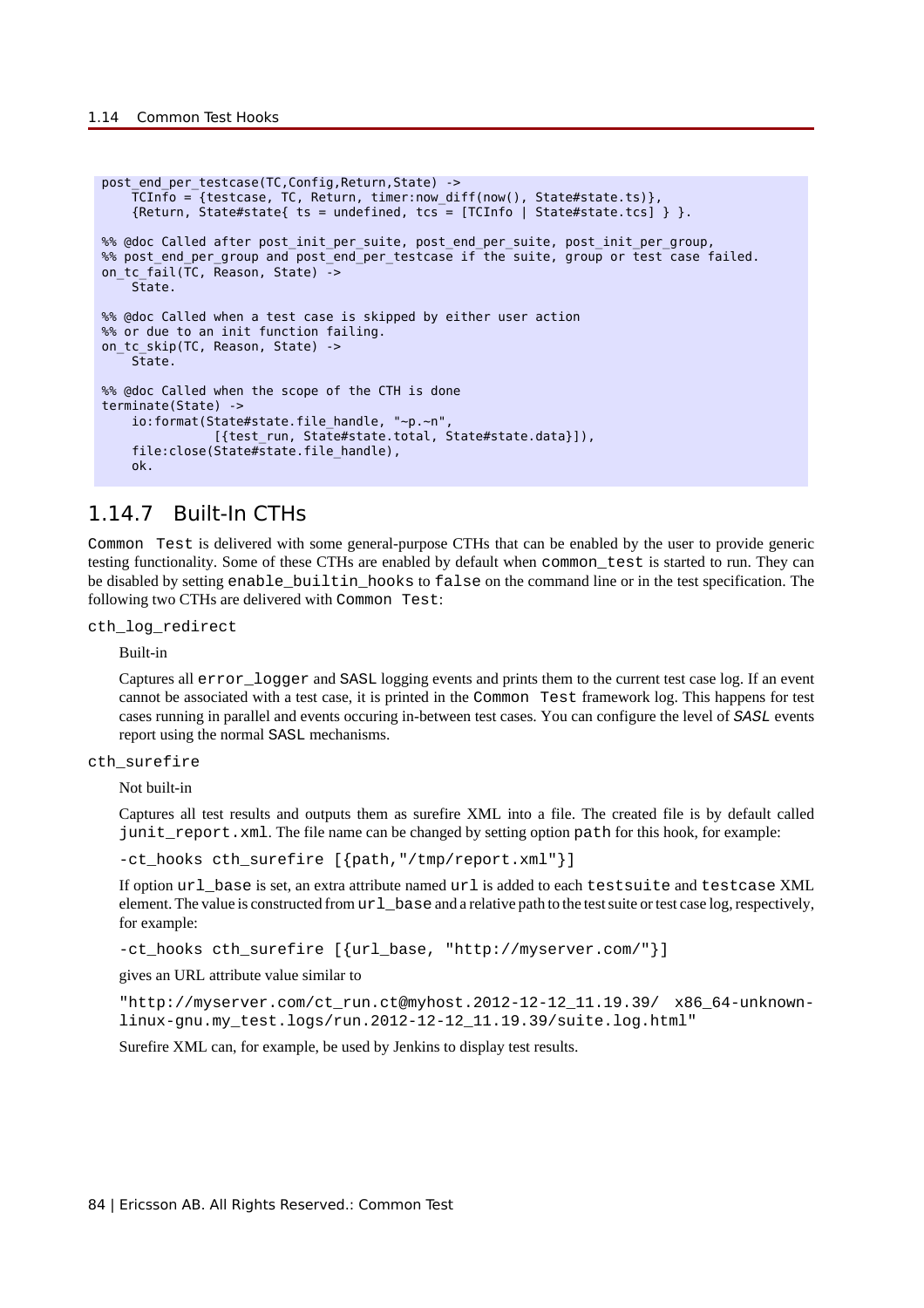# 1.15 Some Thoughts about Testing

# 1.15.1 Goals

It is not possible to prove that a program is correct by testing. On the contrary, it has been formally proven that it is impossible to prove programs in general by testing. Theoretical program proofs or plain examination of code can be viable options for those wishing to certify that a program is correct. The test server, as it is based on testing, cannot be used for certification. Its intended use is instead to (cost effectively) *find bugs*. A successful test suite is one that reveals a bug. If a test suite results in OK, then we know very little that we did not know before.

# 1.15.2 What to Test

There are many kinds of test suites. Some concentrate on calling every function or command (in the documented way) in a certain interface. Some others do the same, but use all kinds of illegal parameters, and verify that the server stays alive and rejects the requests with reasonable error codes. Some test suites simulate an application (typically consisting of a few modules of an application), some try to do tricky requests in general, and some test suites even test internal functions with help of special Load Modules on target.

Another interesting category of test suites is the one checking that fixed bugs do not reoccur. When a bugfix is introduced, a test case that checks for that specific bug is written and submitted to the affected test suites.

Aim for finding bugs. Write whatever test that has the highest probability of finding a bug, now or in the future. Concentrate more on the critical parts. Bugs in critical subsystems are much more expensive than others.

Aim for functionality testing rather than implementation details. Implementation details change quite often, and the test suites are to be long lived. Implementation details often differ on different platforms and versions. If implementation details must be tested, try to factor them out into separate test cases. These test cases can later be rewritten or skipped.

Also, aim for testing everything once, no less, no more. It is not effective having every test case fail only because one function in the interface changed.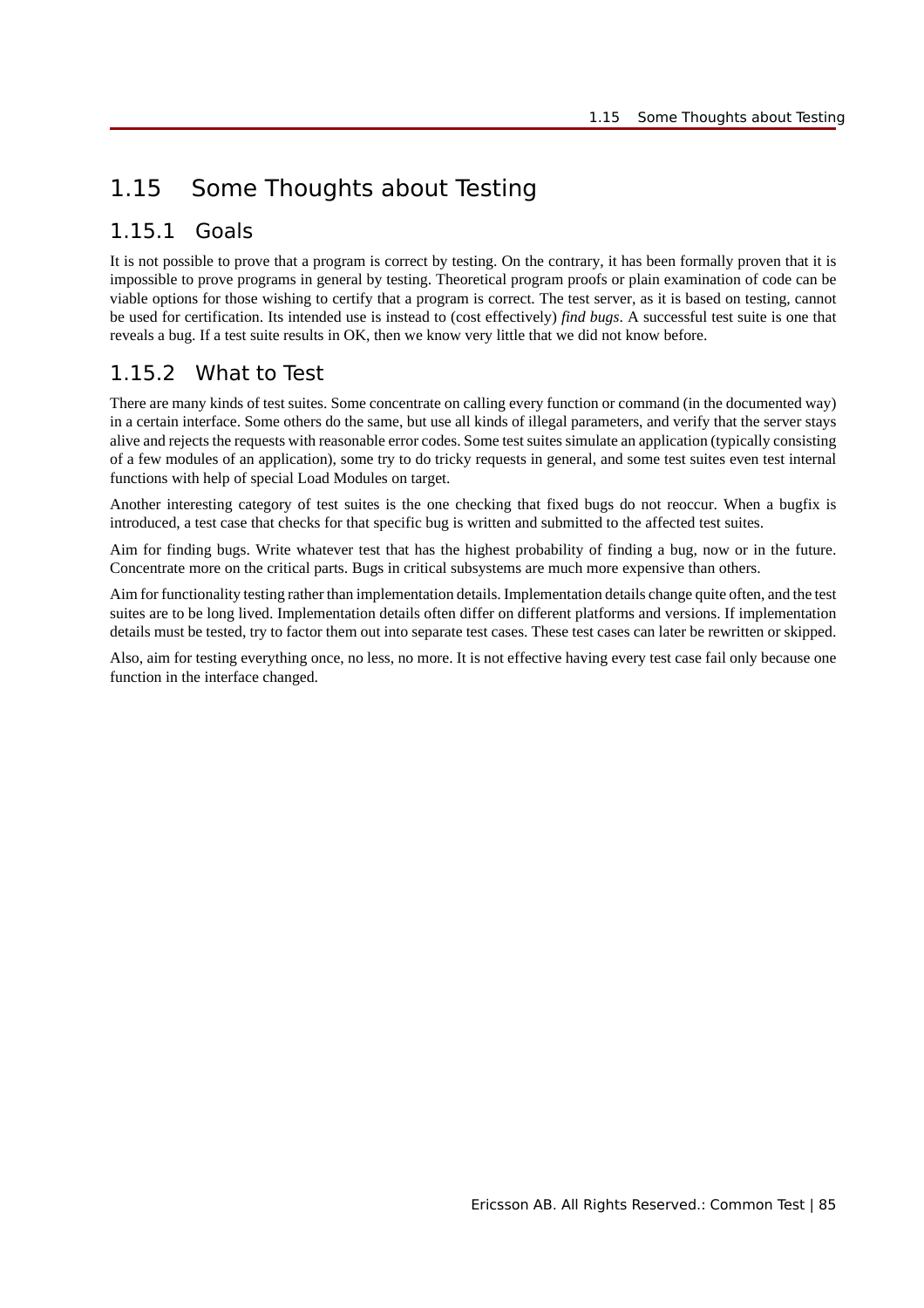# 2 Reference Manual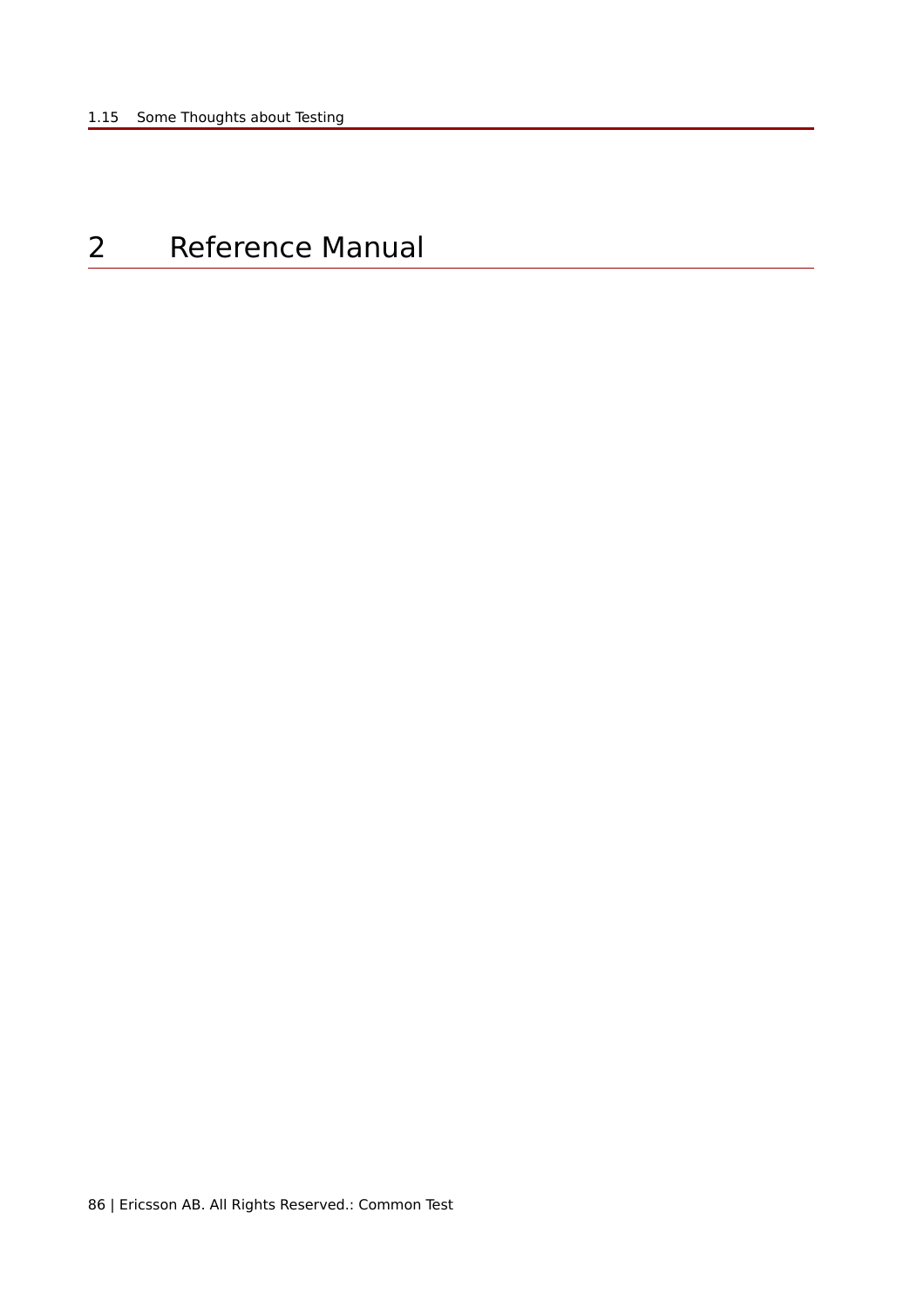## common\_test

Erlang module

The Common Test framework is an environment for implementing and performing automatic and semi-automatic execution of test cases.

In brief, Common Test supports:

- Automated execution of test suites (sets of test cases)
- Logging of events during execution
- HTML presentation of test suite results
- HTML presentation of test suite code
- Support functions for test suite authors
- Step-by-step execution of test cases

The following section describes the mandatory and optional test suite functions that Common Test calls during test execution. For more details, see section *Writing Test Suites* in the User's Guide.

## Test Case Callback Functions

The following functions define the callback interface for a test suite.

## Exports

```
Module:all() -> Tests | {skip, Reason}
Types:
   Tests = [TestCase | {group,GroupName} | {group,GroupName,Properties} |
   {group,GroupName,Properties,SubGroups}]
   TestCase = atom()
   GroupName = atom()
   Properties = [parallel | sequence | Shuffle | {RepeatType,N}] | default
   SubGroups = [{GroupName,Properties} | {GroupName,Properties,SubGroups}]
   Shuffle = shuffle | {shuffle,Seed}
   Seed = {integer(),integer(),integer()}
   RepeatType = repeat | repeat_until_all_ok | repeat_until_all_fail |
   repeat_until_any_ok | repeat_until_any_fail
  N = integer() | forever
   Reason = term()
```
### MANDATORY

Returns the list of all test cases and test case groups in the test suite module to be executed. This list also specifies the order the cases and groups are executed by Common Test. A test case is represented by an atom, the name of the test case function. A test case group is represented by a group tuple, where GroupName, an atom, is the name of the group (defined in groups/0). Execution properties for groups can also be specified, both for a top-level group and for any of its subgroups. Group execution properties specified here override properties in the group definition (see groups/0). (With value default, the group definition properties are used).

If {skip,Reason} is returned, all test cases in the module are skipped and Reason is printed on the HTML result page.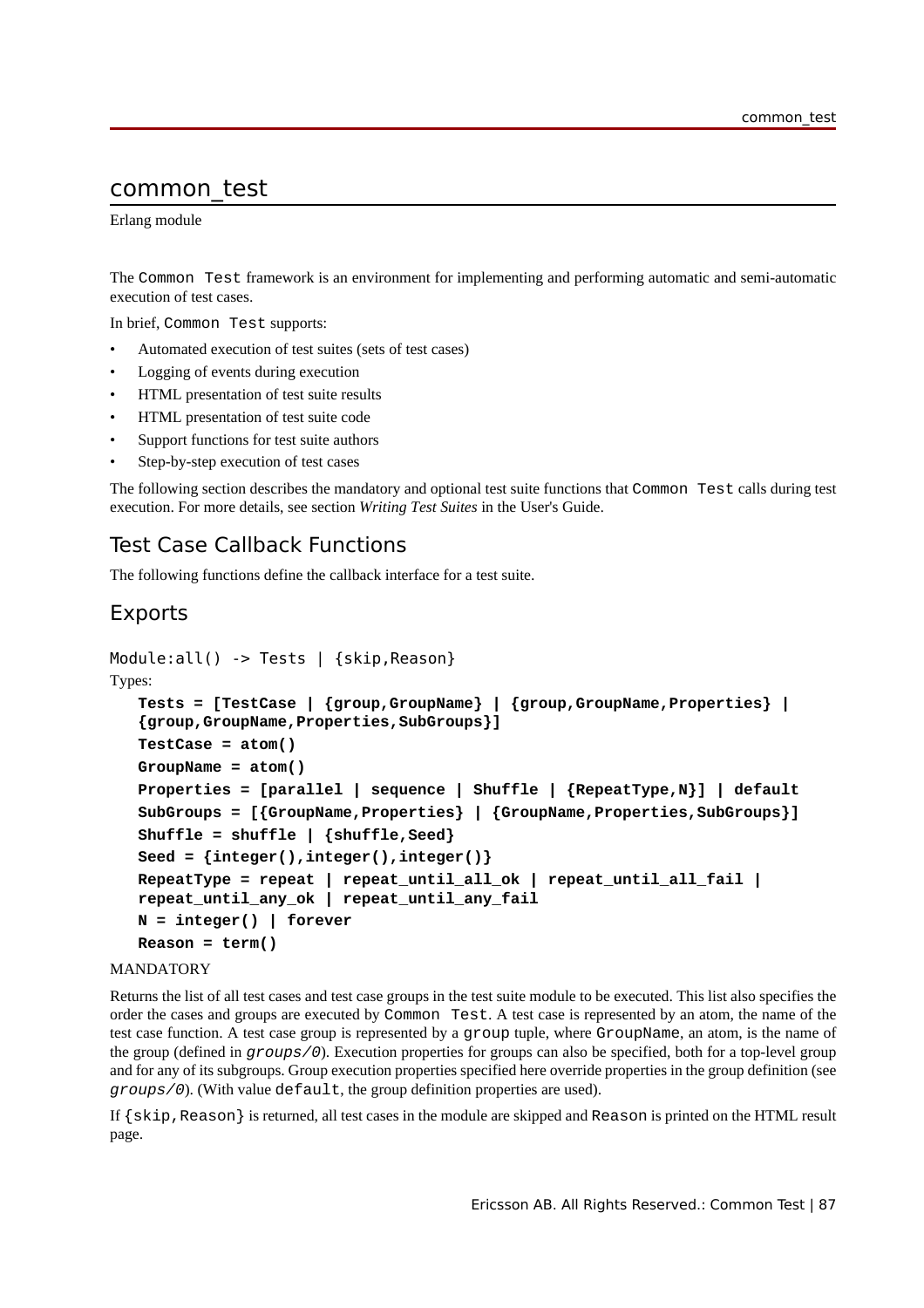For details on groups, see section *Test Case Groups* in the User's Guide.

```
Module:groups() -> GroupDefs
Types:
   GroupDefs = [Group]
   Group = {GroupName,Properties,GroupsAndTestCases}
   GroupName = atom()
   Properties = [parallel | sequence | Shuffle | {RepeatType,N}]
   GroupsAndTestCases = [Group | {group,GroupName} | TestCase]
   TestCase = atom()
   Shuffle = shuffle | {shuffle,Seed}
   Seed = {integer(),integer(),integer()}
   RepeatType = repeat | repeat_until_all_ok | repeat_until_all_fail |
   repeat_until_any_ok | repeat_until_any_fail
   N = integer() | forever
```
**OPTIONAL** 

Defines test case groups. For details, see section *Test Case Groups* in the User's Guide.

```
Module:suite() -> [Info]
```

```
Types:
```

```
Info = {timetrap,Time} | {require,Required} | {require,Name,Required} |
{userdata,UserData} | {silent_connections,Conns} | {stylesheet,CSSFile} |
{ct_hooks, CTHs}
Time = TimeVal | TimeFunc
TimeVal = MilliSec | {seconds,integer()} | {minutes,integer()} |
{hours,integer()}
TimeFunc = {Mod,Func,Args} | Fun
MilliSec = integer()
Mod = atom()
Func = atom()Args = list()
Fun = fun()Required = Key | {Key,SubKeys} | {Key,SubKey} | {Key,SubKey,SubKeys}
Key = atom()
SubKeys = SubKey | [SubKey]
SubKey = atom()
Name = atom()
UserData = term()
Conns = [atom()]
CSSFile = string()
CTHs = [CTHModule |
         {CTHModule, CTHInitArgs} |
         {CTHModule, CTHInitArgs, CTHPriority}]
CTHModule = atom()
```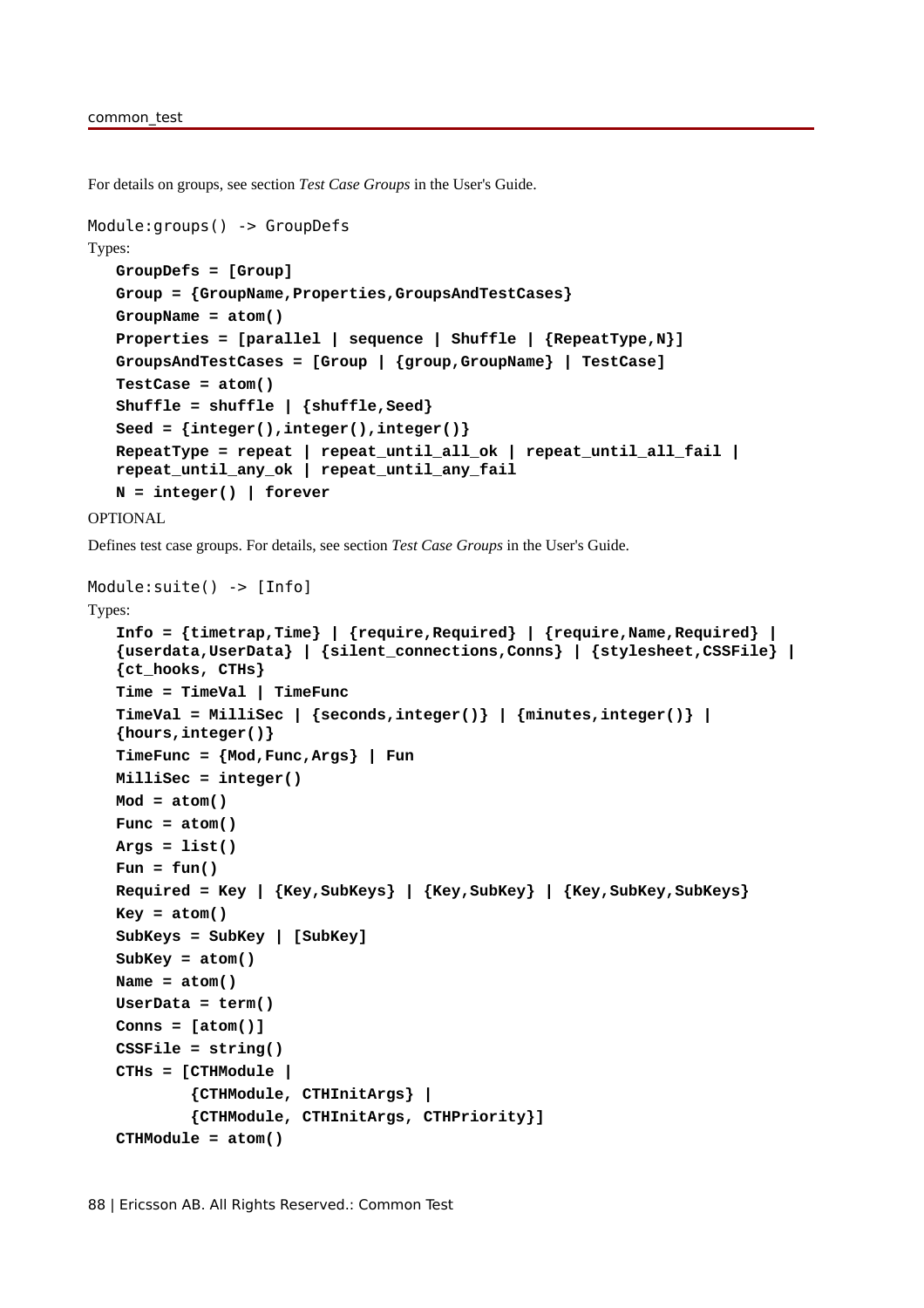#### **CTHInitArgs = term()**

### **OPTIONAL**

The test suite information function. Returns a list of tagged tuples specifying various properties related to the execution of this test suite (common for all test cases in the suite).

Tag timetrap sets the maximum time that each test case is allowed to execute (including  $init\_per\_testcase/2$  and end $\_per\_testcase/2$ ). If the timetrap time is exceeded, the test case fails with reason timetrap\_timeout. A TimeFunc function can be used to set a new timetrap by returning a TimeVal. It can also be used to trigger a timetrap time-out by, at some point, returning a value other than a TimeVal. For details, see section *Timetrap Time-Outs* in the User's Guide.

Tag require specifies configuration variables required by test cases (or configuration functions) in the suite. If the required configuration variables are not found in any of the configuration files, all test cases are skipped. For details about the require functionality, see funtion  $ct:require/1,2$ .

With userdata, the user can specify any test suite-related information, which can be read by calling ct:userdata/2.

Tag ct\_hooks specifies the *Common Test Hooks* to be run with this suite.

Other tuples than the ones defined are ignored.

For details about the test suite information function, see section *Test Suite Information Function* in the User's Guide.

```
Module: init per suite(Config) -> NewConfig | {skip, Reason} |
{skip_and_save,Reason,SaveConfig}
Types:
   Config = NewConfig = SaveConfig = [{Key,Value}]
   Key = atom()
   Value = term()
   Reason = term()
```
### OPTIONAL

This configuration function is called as the first function in the suite. It typically contains initializations that are common for all test cases in the suite, and that must only be done once. Parameter Config is the configuration data that can be modified. Whatever is returned from this function is specified as Config to all configuration functions and test cases in the suite.

If {skip,Reason} is returned, all test cases in the suite are skipped and Reason is printed in the overview log for the suite.

For information on save\_config and skip\_and\_save, see section *Saving Configuration Data* in the User's Guide.

```
Module:end_per_suite(Config) -> term() | {save_config, SaveConfig}
```
Types:

```
Config = SaveConfig = [{Key,Value}]
Key = atom()
Value = term()
```
### **OPTIONAL**

This function is called as the last test case in the suite. It is meant to be used for cleaning up after init\_per\_suite/1.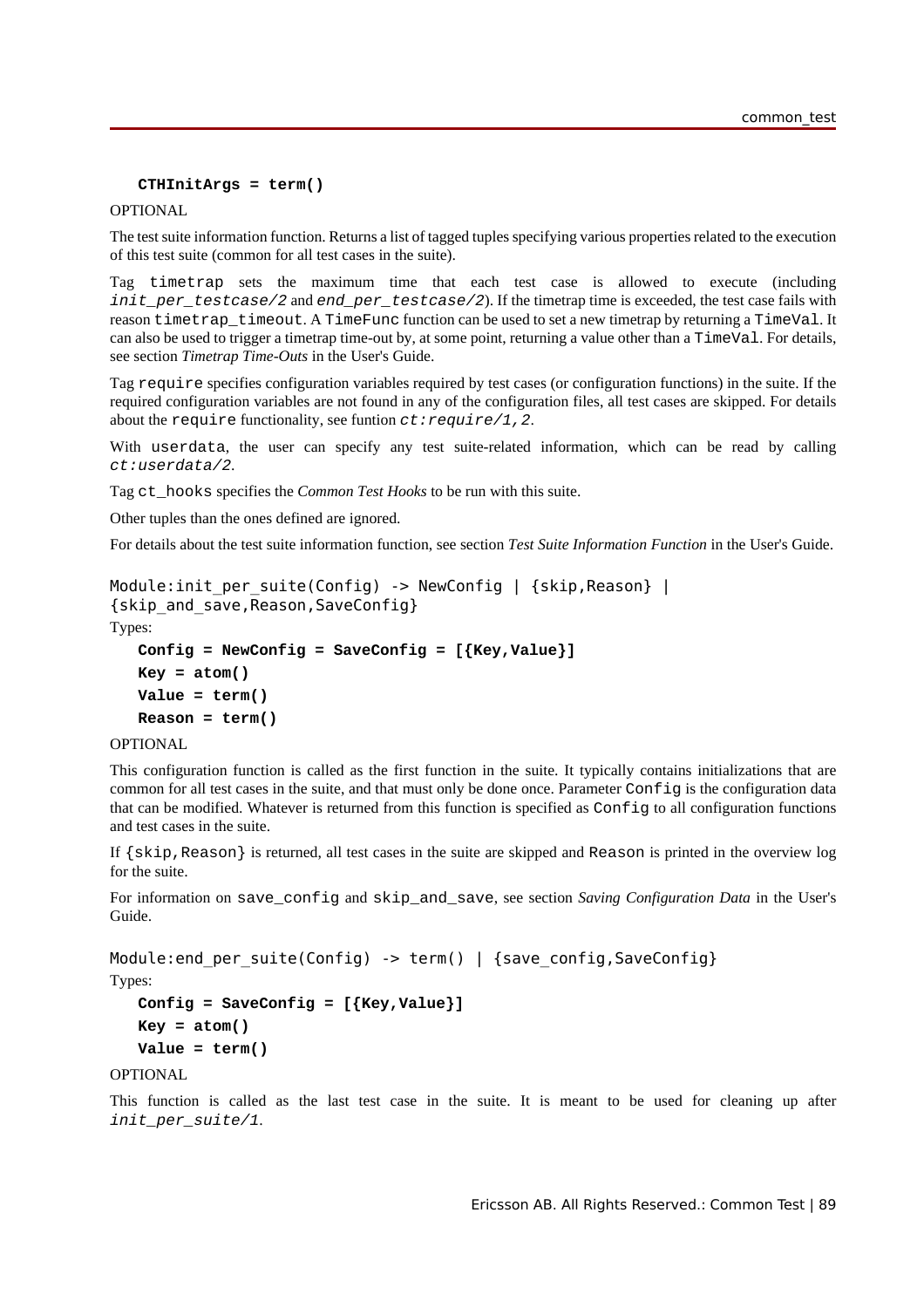```
Module:group(GroupName) -> [Info]
Types:
   Info = {timetrap,Time} | {require,Required} | {require,Name,Required} |
   {userdata,UserData} | {silent_connections,Conns} | {stylesheet,CSSFile} |
   {ct_hooks, CTHs}
   Time = TimeVal | TimeFunc
   TimeVal = MilliSec | {seconds,integer()} | {minutes,integer()} |
   {hours,integer()}
   TimeFunc = {Mod,Func,Args} | Fun
   MilliSec = integer()
   Mod = atom()
   Func = atom()Args = list()
   Fun = fun()
   Required = Key | {Key,SubKeys} | {Key,Subkey} | {Key,Subkey,SubKeys}
   Key = atom()
   SubKeys = SubKey | [SubKey]
   SubKey = atom()
   Name = atom()
   UserData = term()
   Conns = [atom()]
   CSSFile = string()
   CTHs = [CTHModule |
            {CTHModule, CTHInitArgs} |
            {CTHModule, CTHInitArgs, CTHPriority}]
   CTHModule = atom()
   CTHInitArgs = term()
```
For information on save\_config, see section *Saving Configuration Data* in the User's Guide.

### OPTIONAL

The test case group information function. It is supposed to return a list of tagged tuples that specify various properties related to the execution of a test case group (that is, its test cases and subgroups). Properties set by  $group/1$  override properties with the same key that have been set previously by suite/0.

Tag timetrap sets the maximum time that each test case is allowed to execute (including  $init\_per\_testcase/2$  and end $\_per\_testcase/2$ ). If the timetrap time is exceeded, the test case fails with reason timetrap timeout. A TimeFunc function can be used to set a new timetrap by returning a TimeVal. It can also be used to trigger a timetrap time-out by, at some point, returning a value other than a TimeVal. For details, see section *Timetrap Time-Outs* in the User's Guide.

Tag require specifies configuration variables required by test cases (or configuration functions) in the suite. If the required configuration variables are not found in any of the configuration files, all test cases in this group are skipped. For details about the require functionality, see function  $ct:require/1,2$ .

With userdata, the user can specify any test case group related information that can be read by calling ct:userdata/2.

Tag ct\_hooks specifies the *Common Test Hooks* to be run with this suite.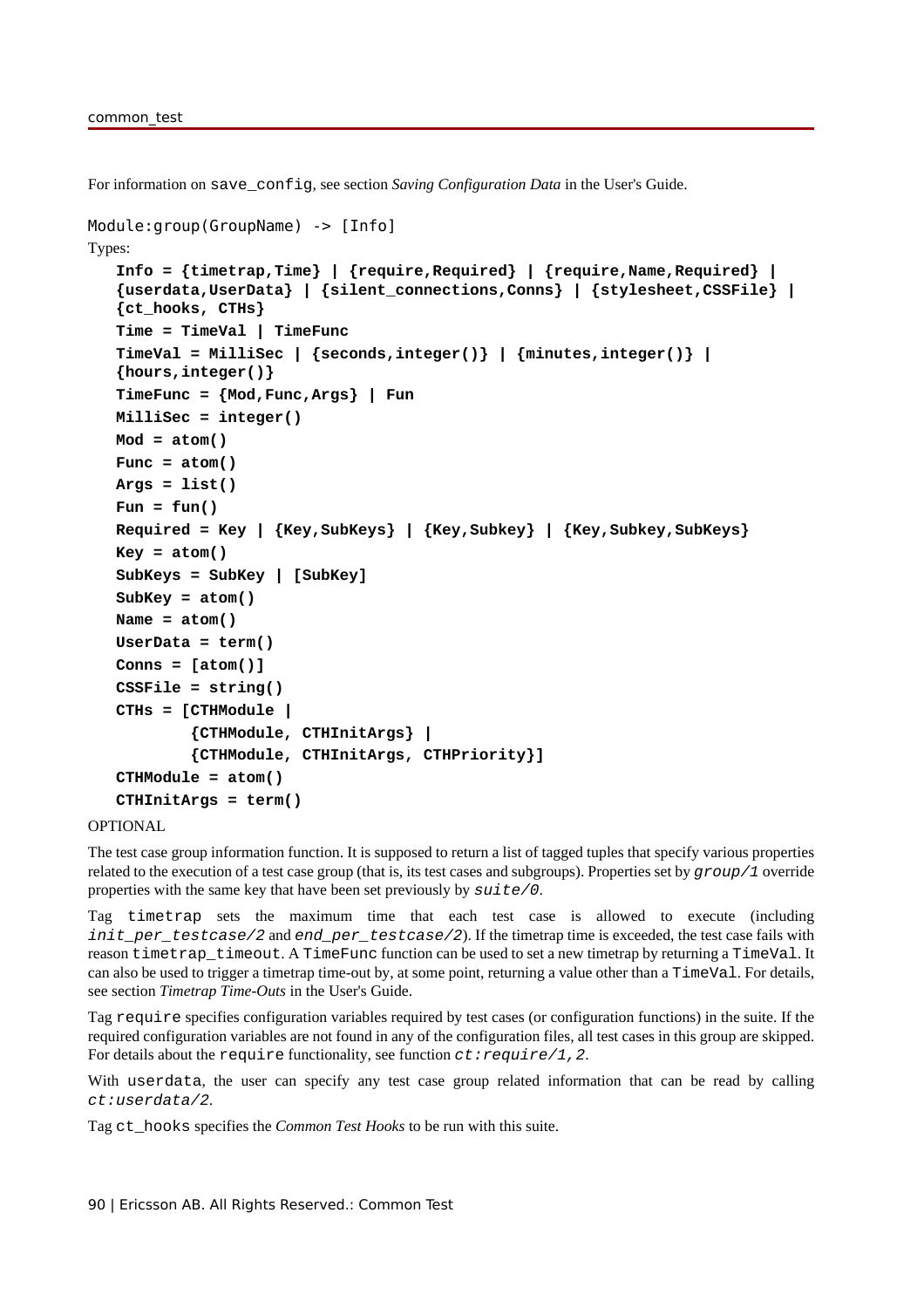Other tuples than the ones defined are ignored.

For details about the test case group information function, see section *Group Information Function* in the User's Guide.

```
Module:init per group(GroupName, Config) -> NewConfig | {skip,Reason}
Types:
   GroupName = atom()
   Config = NewConfig = [{Key,Value}]
```

```
Key = atom()
Value = term()
Reason = term()
```
OPTIONAL

This configuration function is called before execution of a test case group. It typically contains initializations that are common for all test cases and subgroups in the group, and that must only be performed once. GroupName is the name of the group, as specified in the group definition (see groups/0). Parameter Config is the configuration data that can be modified. The return value of this function is given as Config to all test cases and subgroups in the group.

If {skip,Reason} is returned, all test cases in the group are skipped and Reason is printed in the overview log for the group.

For information about test case groups, see section *Test Case Groups* in the User's Guide.

```
Module:end per group(GroupName, Config) -> term() |
{return_group_result,Status}
Types:
   GroupName = atom()
   Config = [{Key,Value}]
   Key = atom()
   Value = term()
   Status = ok | skipped | failed
```
### **OPTIONAL**

This function is called after the execution of a test case group is finished. It is meant to be used for cleaning up after *init* per  $qrow/2$ . A status value for a nested subgroup can be returned with {return group result, Status}. The status can be retrieved in end per group/2 for the group on the level above. The status is also used by Common Test for deciding if execution of a group is to proceed if property sequence or repeat\_until\_\* is set.

For details about test case groups, see section *Test Case Groups* in the User's Guide.

```
Module: init per testcase(TestCase, Config) -> NewConfig | {fail, Reason} |
{skip,Reason}
Types:
   TestCase = atom()
   Config = NewConfig = [{Key,Value}]
   Key = atom()Value = term()
   Reason = term()
OPTIONAL
```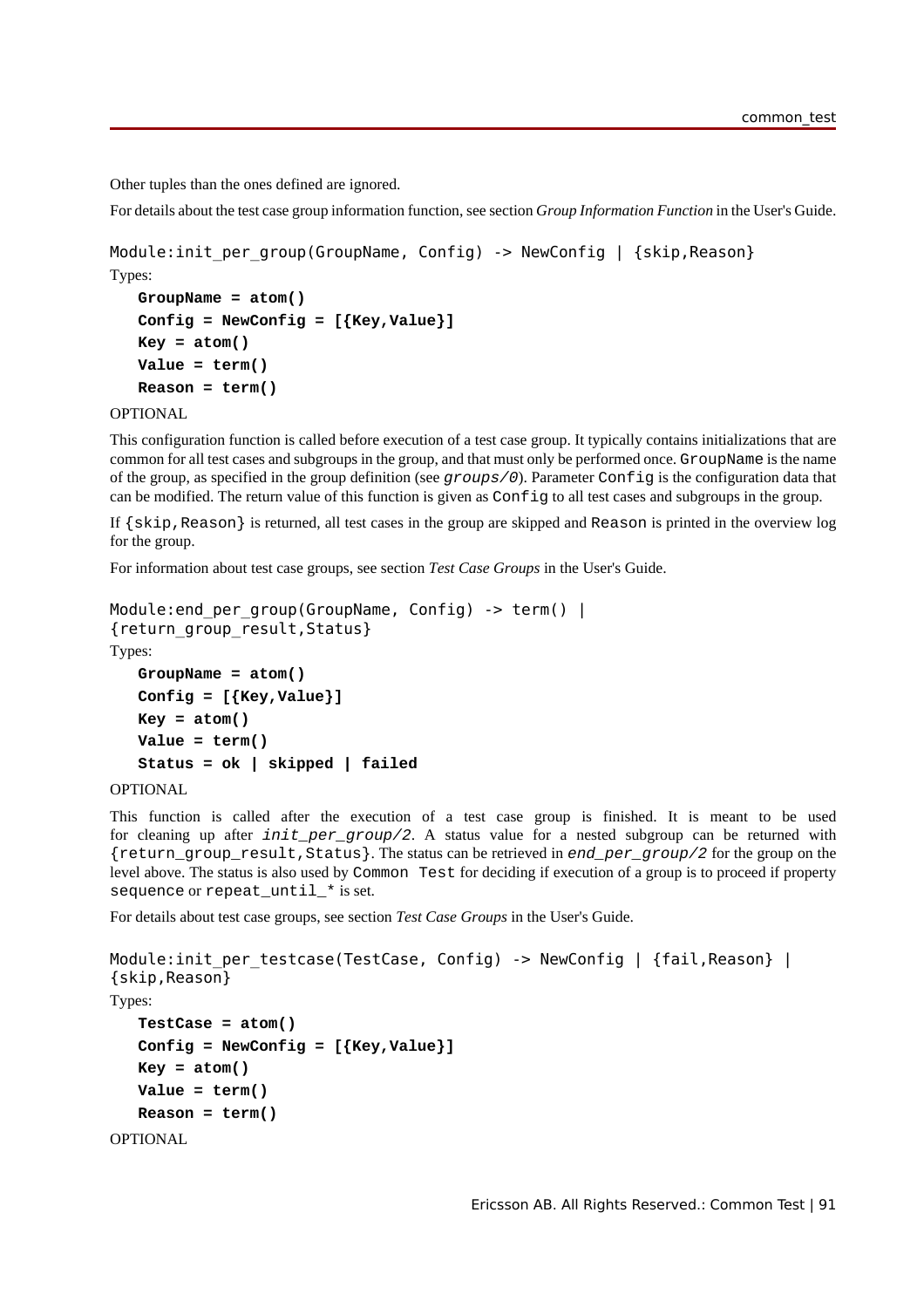This function is called before each test case. Argument TestCase is the test case name, and Config (list of keyvalue tuples) is the configuration data that can be modified. The NewConfig list returned from this function is given as Config to the test case. If  $\{fail, Reason\}$  is returned, the test case is marked as failed without being executed.

If {skip,Reason} is returned, the test case is skipped and Reason is printed in the overview log for the suite.

```
Module:end per testcase(TestCase, Config) -> term() | {fail,Reason} |
{save_config,SaveConfig}
```
Types:

```
TestCase = atom()
Config = SaveConfig = [{Key,Value}]
Key = atom()
Value = term()
Reason = term()
```
**OPTIONAL** 

This function is called after each test case, and can be used to clean up after  $init\_per\_testcase/2$  and the test case. Any return value (besides {fail,Reason} and {save\_config,SaveConfig}) is ignored. By returning {fail,Reason}, TestCase is marked as faulty (even though it was successful in the sense that it returned a value instead of terminating).

For information on save\_config, see section *Saving Configuration Data* in the User's Guide.

```
Module:Testcase() -> [Info]
Types:
   Info = {timetrap,Time} | {require,Required} | {require,Name,Required} |
   {userdata,UserData} | {silent_connections,Conns}
   Time = TimeVal | TimeFunc
   TimeVal = MilliSec | {seconds,integer()} | {minutes,integer()} |
   {hours,integer()}
   TimeFunc = {Mod,Func,Args} | Fun
   MilliSec = integer()
   Mod = atom()
   Func = atom()Args = list()
   Fun = fun()Required = Key | {Key,SubKeys} | {Key,Subkey} | {Key,Subkey,SubKeys}
   Key = atom()
   SubKeys = SubKey | [SubKey]
   SubKey = atom()
   Name = atom()
   UserData = term()
   Conns = [atom()]
```
### OPTIONAL

The test case information function. It is supposed to return a list of tagged tuples that specify various properties related to the execution of this particular test case. Properties set by Testcase/0 override properties set previously for the test case by group/1 or suite/0.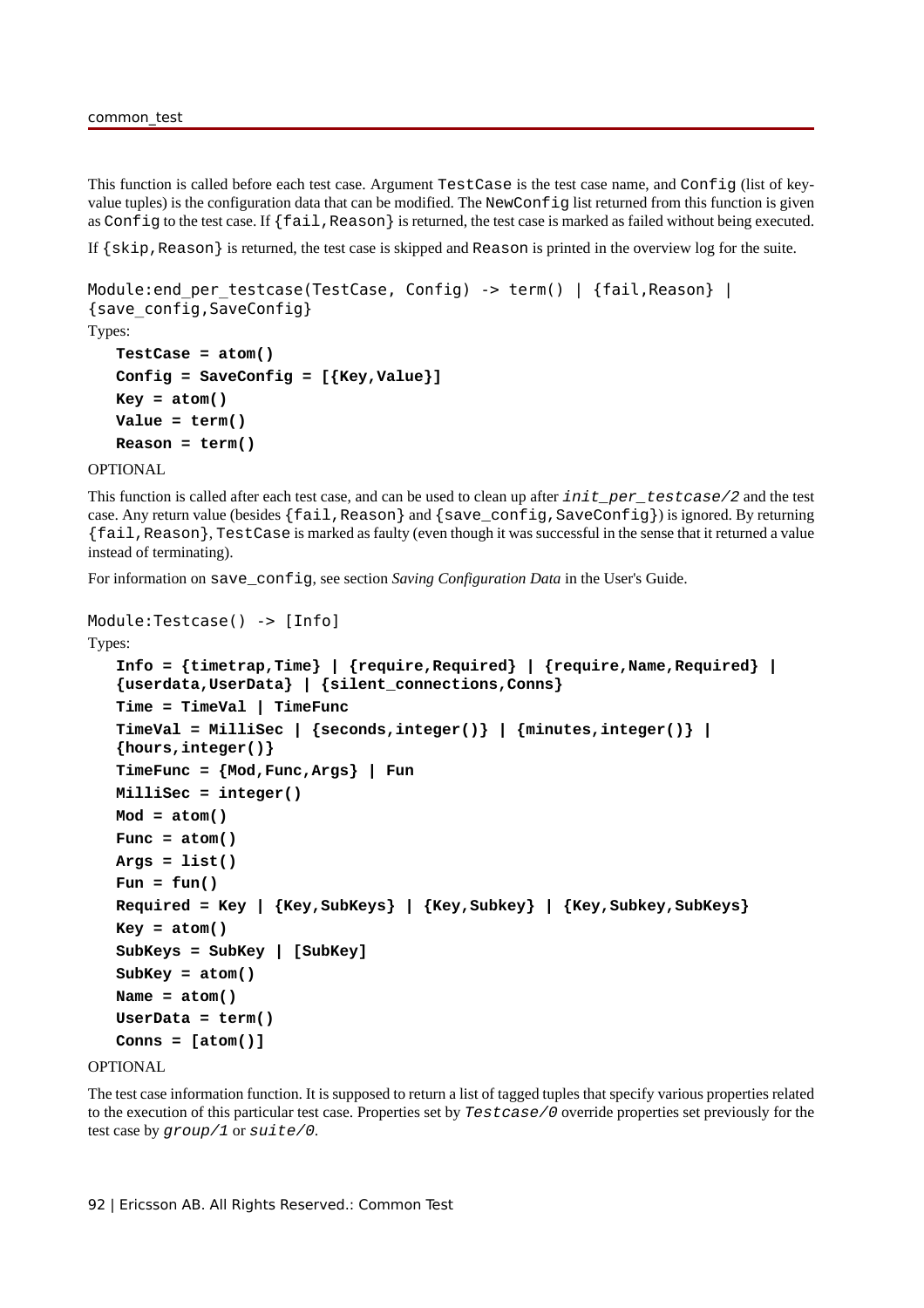Tag timetrap sets the maximum time that the test case is allowed to execute. If the timetrap time is exceeded, the test case fails with reason timetrap\_timeout. init\_per\_testcase/2 and end\_per\_testcase/2 are included in the timetrap time. A TimeFunc function can be used to set a new timetrap by returning a TimeVal. It can also be used to trigger a timetrap time-out by, at some point, returning a value other than a TimeVal. For details, see section *Timetrap Time-Outs* in the User's Guide.

Tag require specifies configuration variables that are required by the test case (or init\_per\_testcase/2 or end\_per\_testcase/2). If the required configuration variables are not found in any of the configuration files, the test case is skipped. For details about the require functionality, see function  $ct:require/1,2$ .

If timetrap or require is not set, the default values specified by  $suit(0$  (or  $group/1)$  are used.

With userdata, the user can specify any test case-related information that can be read by calling  $ct:userdata/3$ . Other tuples than the ones defined are ignored.

For details about the test case information function, see section *Test Case Information Function* in the User's Guide.

```
Module:Testcase(Config) -> term() | {skip,Reason} | {comment,Comment} |
{save_config,SaveConfig} | {skip_and_save,Reason,SaveConfig} | exit()
Types:
   Config = SaveConfig = [{Key,Value}]
```

```
Key = atom()Value = term()
Reason = term()
Comment = string()
```
### MANDATORY

The implementation of a test case. Call the functions to test and check the result. If something fails, ensure the function causes a runtime error or call  $ct:fail/1$ , 2 (which also causes the test case process to terminate).

Elements from the Config list can, for example, be read with proplists:get\_value/2 in STDLIB (or the macro ?config defined in ct.hrl).

If you decide not to run the test case after all, return  $\{skip, \}$ Reason $\}$ . Reason is then printed in field Comment on the HTML result page.

To print some information in field Comment on the HTML result page, return  $\{\text{comment},\text{Comment}\}.$ 

If the function returns anything else, the test case is considered successful. The return value always gets printed in the test case log file.

For details about test case implementation, see section *Test Cases* in the User's Guide.

For information on save\_config and skip\_and\_save, see section *Saving Configuration Data* in the User's Guide.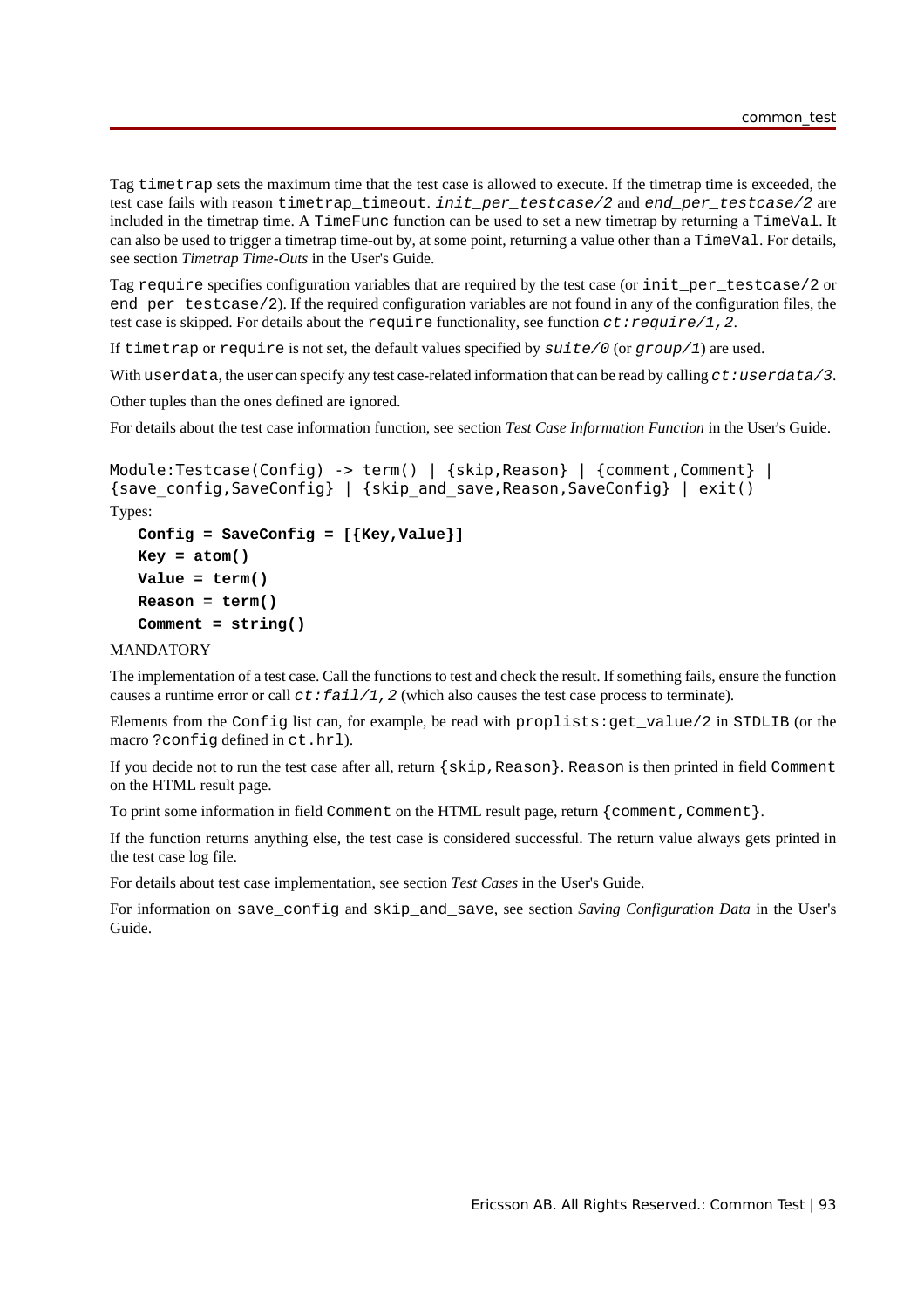## ct\_run

Command

The ct\_run program is automatically installed with Erlang/OTP and the Common Test application (for more information, see section *Installation* in the User's Guide). The program accepts different start flags. Some flags trigger ct\_run to start Common Test and pass on data to it. Some flags start an Erlang node prepared for running Common Test in a particular mode.

The interface function  $ct:run\_test/1$ , corresponding to the  $ct\_run$  program, is used for starting Common Test from the Erlang shell (or an Erlang program). For details, see the  $ct$  manual page.

ct\_run also accepts Erlang emulator flags. These are used when ct\_run calls erl to start the Erlang node (this makes it possible to add directories to the code server path, change the cookie on the node, start more applications, and so on).

With the optional flag  $-er1$  args, options on the ct run command line can be divided into two groups:

- One group that Common Test is to process (those preceding -erl\_args).
- One group that Common Test is to ignore and pass on directly to the emulator (those following erl args).

Options preceding -erl\_args that Common Test does not recognize are also passed on to the emulator untouched. By  $-erl$  args the user can specify flags with the same name, but with different destinations, on the  $ct$  run command line.

If flags -pa or -pz are specified in the Common Test group of options (preceding -erl\_args), relative directories are converted to absolute and reinserted into the code path by Common Test. This is to avoid problems loading user modules when Common Test changes working directory during test runs. However, Common Test ignores flags -pa and -pz following -erl\_args on the command line. These directories are added to the code path normally (that is, on specified form).

Exit status is set before the program ends. Value 0 indicates a successful test result, 1 indicates one or more failed or auto-skipped test cases, and 2 indicates test execution failure.

If ct\_run is called with option -help, it prints all valid start flags to stdout.

## Run Tests from Command Line

```
 ct_run -dir TestDir1 TestDir2 .. TestDirN |
  [-dir TestDir] -suite Suite1 Suite2 .. SuiteN
  [-group Groups1 Groups2 .. GroupsN] [-case Case1 Case2 .. CaseN]
 [-step [config | keep_inactive]]
 [-config ConfigFile1 ConfigFile2 .. ConfigFileN]
  [-userconfig CallbackModule1 ConfigString1 and CallbackModule2
   ConfigString2 and .. CallbackModuleN ConfigStringN]
   [-decrypt_key Key] | [-decrypt_file KeyFile]
  [-label Label]
   [-logdir LogDir]
   [-logopts LogOpts]
  [-verbosity GenVLevel | [Category1 VLevel1 and
  Category2 VLevel2 and .. CategoryN VLevelN]]
 [-silent connections [ConnType1 ConnType2 .. ConnTypeN]]
   [-stylesheet CSSFile]
  [-cover CoverCfgFile]
  [-cover_stop Bool]
  [-event_handler EvHandler1 EvHandler2 .. EvHandlerN] |
 [-event<sup>-</sup>handler init EvHandler1 InitArg1 and
```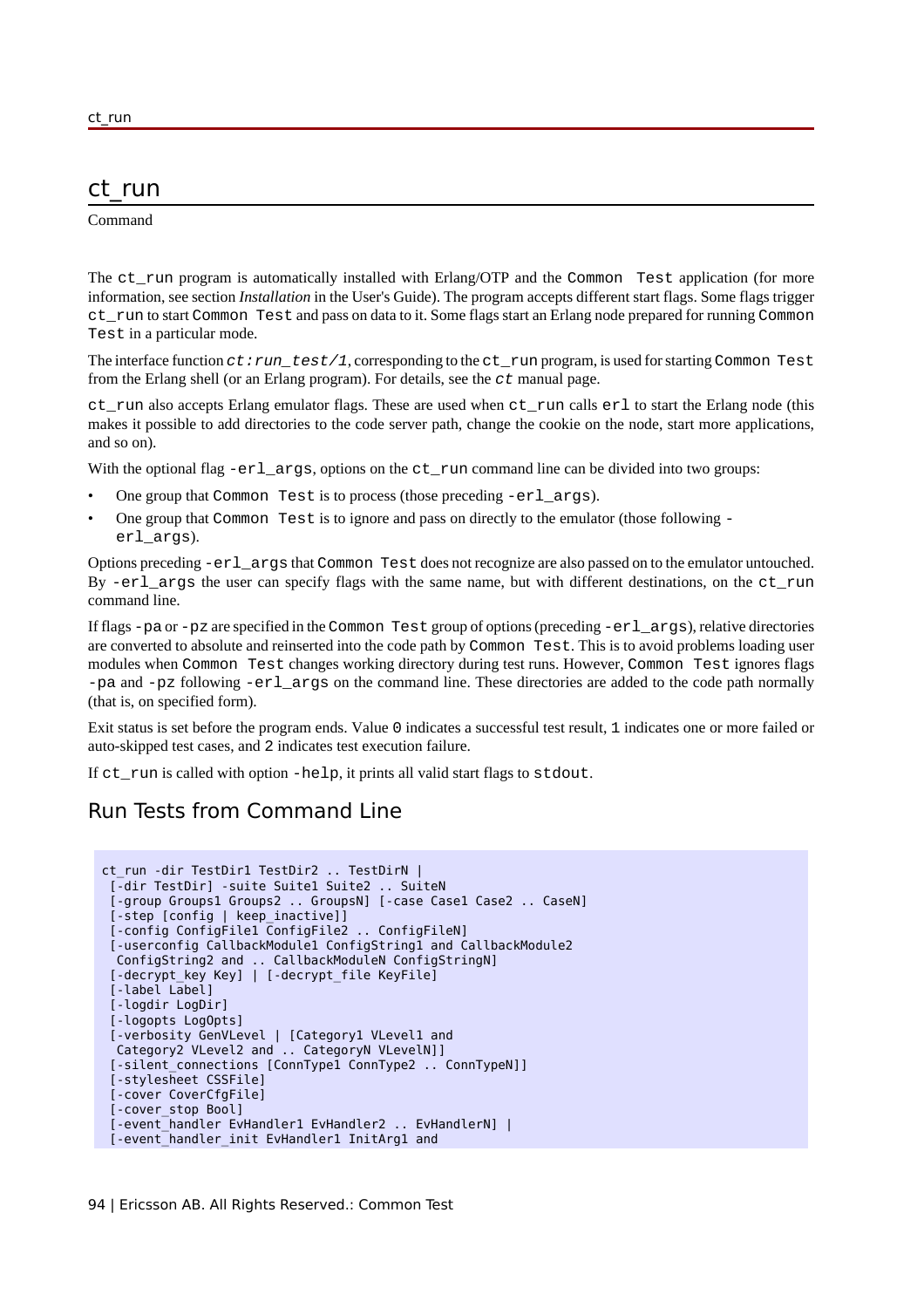```
 EvHandler2 InitArg2 and .. EvHandlerN InitArgN]
 [-include InclDir1 InclDir2 .. InclDirN]
 [-no_auto_compile]
 [-abort_if_missing_suites]
 [-muliply_timetraps Multiplier]
 [-scale_timetraps]
 [-create_priv_dir auto_per_run | auto_per_tc | manual_per_tc]
[-repeat N]
 [-duration HHMMSS [-force_stop [skip_rest]]] |
 [-until [YYMoMoDD]HHMMSS [-force_stop [skip_rest]]]
 [-basic_html]
 [-ct_hooks CTHModule1 CTHOpts1 and CTHModule2 CTHOpts2 and ..
 CTHModuleN CTHOptsN]
 [-exit_status ignore_config]
 [-help]
```
Run Tests using Test Specification

```
ct run -spec TestSpec1 TestSpec2 .. TestSpecN
  [-join_specs]
  [-config ConfigFile1 ConfigFile2 .. ConfigFileN]
  [-userconfig CallbackModule1 ConfigString1 and CallbackModule2
   ConfigString2 and .. and CallbackModuleN ConfigStringN]
 [-decrypt key Key] | [-decrypt file KeyFile]
 [-label Label]
  [-logdir LogDir]
   [-logopts LogOpts]
  [-verbosity GenVLevel | [Category1 VLevel1 and
   Category2 VLevel2 and .. CategoryN VLevelN]]
  [-allow_user_terms]
   [-silent_connections [ConnType1 ConnType2 .. ConnTypeN]]
  [-stylesheet CSSFile]
  [-cover CoverCfgFile]
  [-cover_stop Bool]
  [-event_handler EvHandler1 EvHandler2 .. EvHandlerN] |
  [-event_handler_init EvHandler1 InitArg1 and
  EvHandler2 InitArg2 and .. EvHandlerN InitArgN]
  [-include InclDir1 InclDir2 .. InclDirN]
 [-no auto compile]
  [-abort_if_missing_suites]
 [-muliply_timetraps Multiplier]
 [-scale_timetraps]
  [-create_priv_dir auto_per_run | auto_per_tc | manual_per_tc]
 [-repeat N] |
   [-duration HHMMSS [-force_stop [skip_rest]]] |
  [-until [YYMoMoDD]HHMMSS [-force_stop [skip_rest]]]
  [-basic_html]
 [-ct hooks CTHModule1 CTHOpts1 and CTHModule2 CTHOpts2 and ..
   CTHModuleN CTHOptsN]
  [-exit_status ignore_config]
```
Run Tests in Web-Based GUI

```
ct run -vts [-browser Browser]
 [-dir TestDir1 TestDir2 .. TestDirN] |
 [[dir TestDir] -suite Suite [[-group Group] [-case Case]]]
  [-config ConfigFile1 ConfigFile2 .. ConfigFileN]
 [-userconfig CallbackModule1 ConfigString1 and CallbackModule2
   ConfigString2 and .. and CallbackModuleN ConfigStringN]
```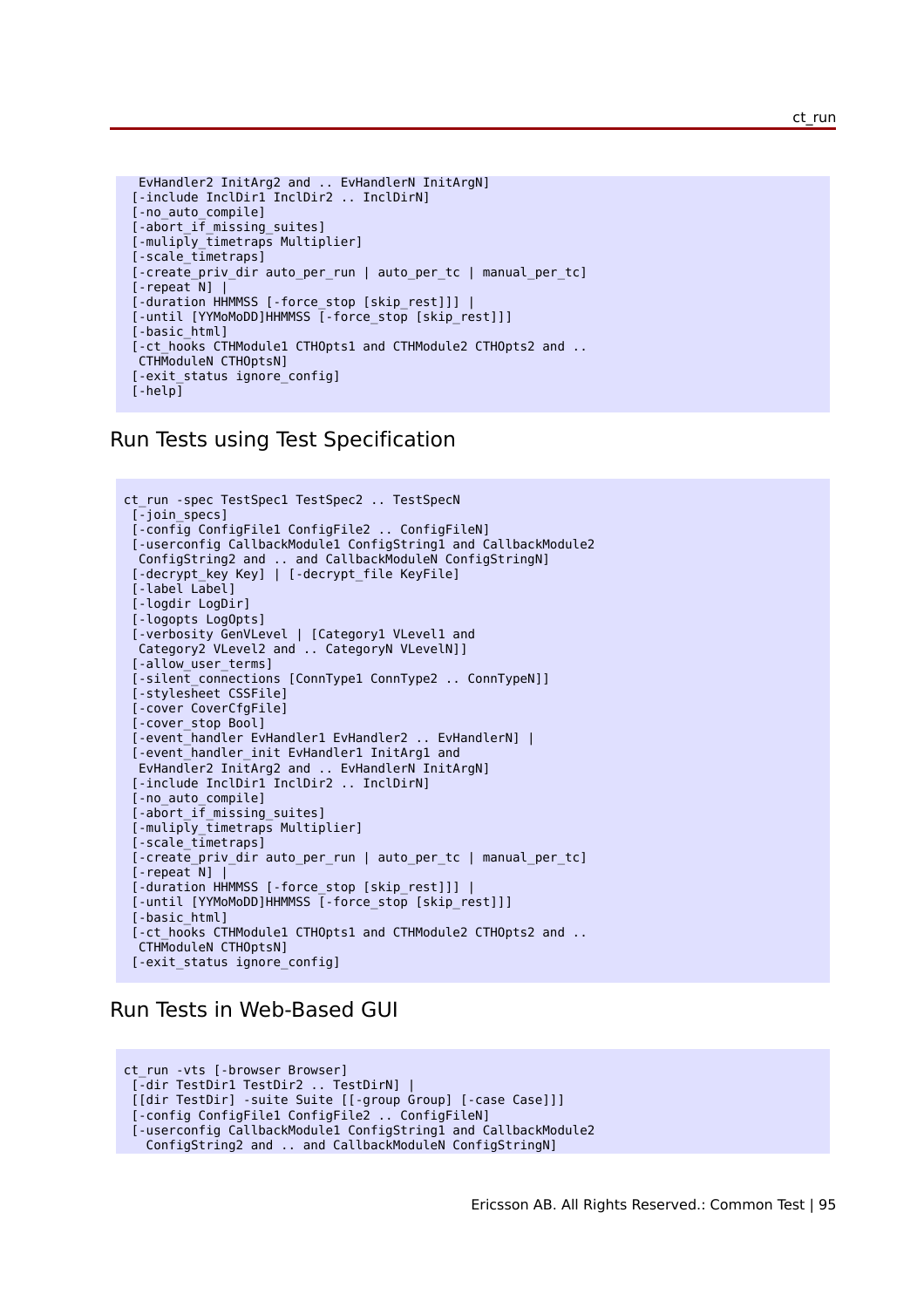```
 [-logopts LogOpts]
  [-verbosity GenVLevel | [Category1 VLevel1 and
  Category2 VLevel2 and .. CategoryN VLevelN]]
 [-decrypt_key Key] | [-decrypt_file KeyFile]
 [-include InclDir1 InclDir2 .. InclDirN]
 [-no_auto_compile]
 [-abort_if_missing_suites]
 [-muliply timetraps Multiplier]
 [-scale_timetraps]
 [-create priv dir auto per run | auto per tc | manual per tc]
 [-basic_html]
```
## Refresh HTML Index Files

ct\_run -refresh\_logs [-logdir LogDir] [-basic\_html]

Run Common Test in Interactive Mode

```
 ct_run -shell
  [-config ConfigFile1 ConfigFile2 ... ConfigFileN]
  [-userconfig CallbackModule1 ConfigString1 and CallbackModule2
  ConfigString2 and .. and CallbackModuleN ConfigStringN]
  [-decrypt_key Key] | [-decrypt_file KeyFile]
```
## Start a Common Test Master Node

ct\_run -ctmaster

## See Also

For information about the start flags, see section *Running Tests and Analyzing Results* in the User's Guide.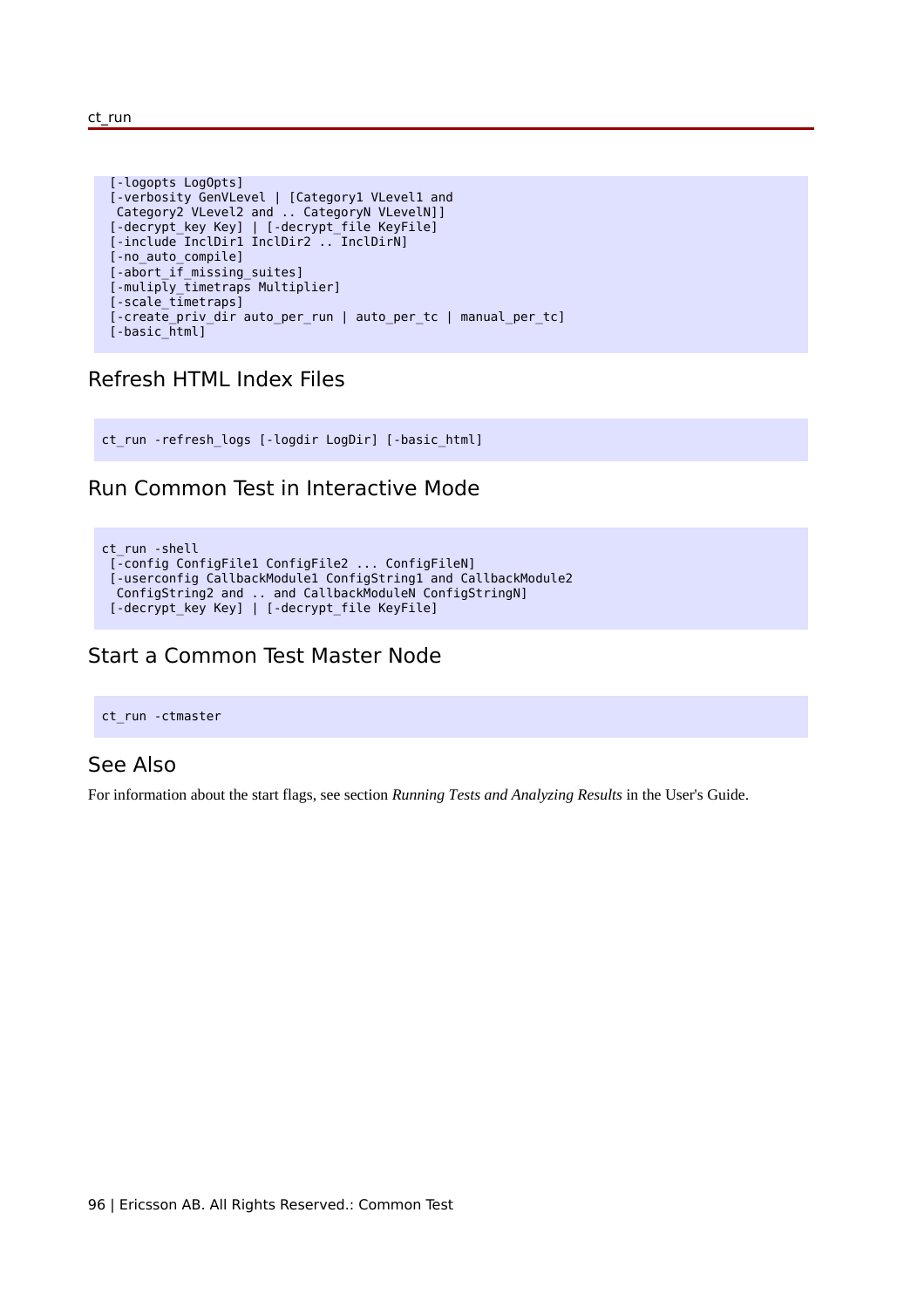## ct

Erlang module

Main user interface for the Common Test framework.

This module implements the command-line interface for running tests and basic functions for Common Test case issues, such as configuration and logging.

*Test Suite Support Macros*

The config macro is defined in ct.hrl. This macro is to be used to retrieve information from the Config variable sent to all test cases. It is used with two arguments; the first is the name of the configuration variable to retrieve, the second is the Config variable supplied to the test case.

Possible configuration variables include:

- data\_dir Data file directory
- priv dir Scratch file directory
- Whatever added by init\_per\_suite/1 or init\_per\_testcase/2 in the test suite.

# Data Types

 $handle() = pid()$ 

The identity (handle) of a connection.

 $target_name() = atom()$ 

A name and association to configuration data introduced through a require statement, or a call to  $ct:require/2$ , for example,  $ct:require(mynodename, {node, [telnet]})$ .

## Exports

```
abort current testcase(Reason) -> ok | {error, ErrorReason}
Types:
```

```
Reason = term()
```

```
ErrorReason = no_testcase_running | parallel_group
```
Aborts the currently executing test case. The user must know with certainty which test case is currently executing. The function is therefore only safe to call from a function that has been called (or synchronously invoked) by the test case.

Reason, the reason for aborting the test case, is printed in the test case log.

```
add config(Callback, Config) -> ok | {error, Reason}
Types:
   Callback = atom()
   Config = string()
   Reason = term()
```
Loads configuration variables using the specified callback module and configuration string. The callback module is to be either loaded or present in the code part. Loaded configuration variables can later be removed using function ct:remove\_config/2.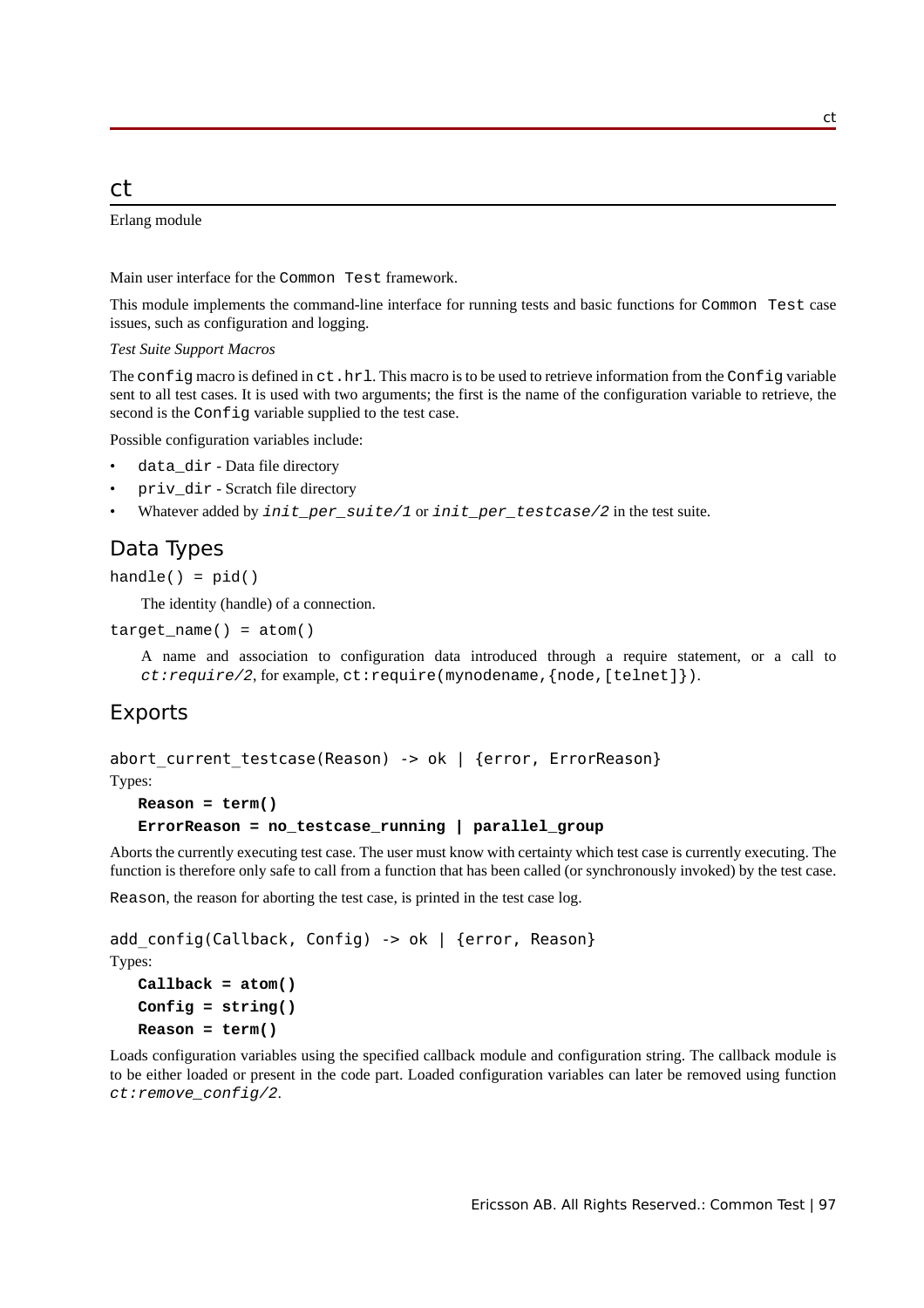```
break(Comment) -> ok | {error, Reason}
Types:
   Comment = string()
   Reason = {multiple_cases_running, TestCases} | 'enable break with
   release_shell option'
   TestCases = [atom()]
```
Cancels any active timetrap and pauses the execution of the current test case until the user calls function continue/0. The user can then interact with the Erlang node running the tests, for example, for debugging purposes or for manually executing a part of the test case. If a parallel group is executing,  $ct:break/2$  is to be called instead.

A cancelled timetrap is not automatically reactivated after the break, but must be started exlicitly with ct:timetrap/1.

In order for the break/continue functionality to work, Common Test must release the shell process controlling stdin. This is done by setting start option release\_shell to true. For details, see section *Running Tests from the Erlang Shell or from an Erlang Program* in the User's Guide.

break(TestCase, Comment) -> ok | {error, Reason}

Types:

```
TestCase = atom()
Comment = string()
Reason = 'test case not running' | 'enable break with release_shell
option'
```
Works the same way as  $ct:break/1$ , only argument TestCase makes it possible to pause a test case executing in a parallel group. Function  $ct:$  continue  $/1$  is to be used to resume execution of TestCase.

For details, see ct:break/1.

```
capture_get() -> ListOfStrings
Types:
   ListOfStrings = [string()]
```
Equivalent to *ct:capture\_get([default])*.

```
capture_get(ExclCategories) -> ListOfStrings
```
Types:

**ExclCategories = [atom()] ListOfStrings = [string()]**

Returns and purges the list of text strings buffered during the latest session of capturing printouts to stdout. Log categories that are to be ignored in ListOfStrings can be specified with ExclCategories. If ExclCategories = [], no filtering takes place.

See also ct:capture\_start/0, ct:capture\_stop/0, ct:log/3.

capture  $start() \rightarrow ok$ 

Starts capturing all text strings printed to stdout during execution of the test case.

See also ct:capture\_get/1, ct:capture\_stop/0.

98 | Ericsson AB. All Rights Reserved.: Common Test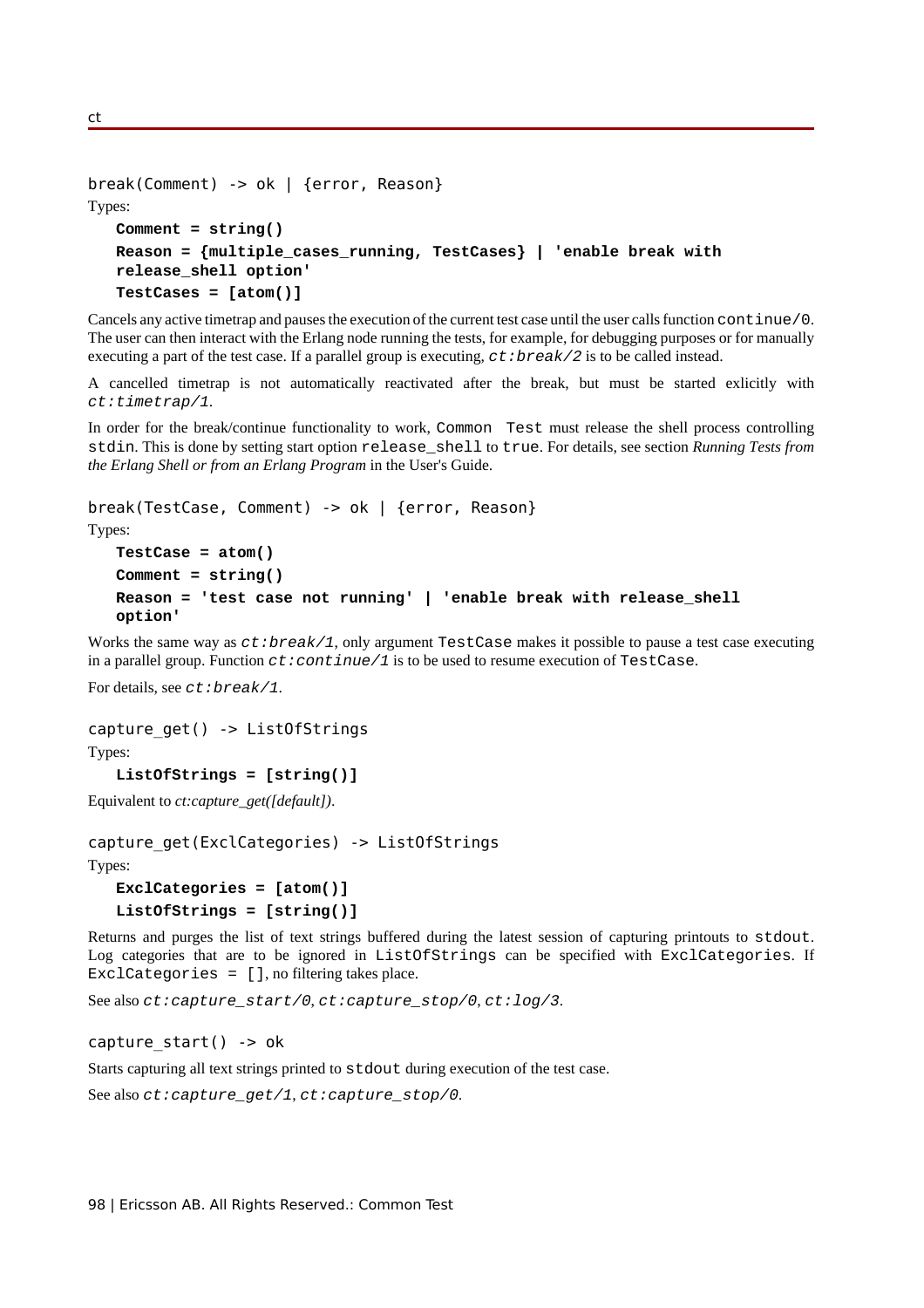### capture  $stop()$  ->  $ok$

Stops capturing text strings (a session started with capture\_start/0).

See also ct:capture\_get/1, ct:capture\_start/0.

comment(Comment) -> ok Types:

```
Comment = term()
```
Prints the specified Comment in the comment field in the table on the test suite result page.

If called several times, only the last comment is printed. The test case return value  $\{\text{comment},\text{Comment}\}$  overwrites the string set by this function.

```
comment(Format, Args) -> ok
```
Types:

```
Format = string()
Args = list()
```
Prints the formatted string in the comment field in the table on the test suite result page.

Arguments Format and Args are used in a call to io\_lib:format/2 to create the comment string. The behavior of comment/2 is otherwise the same as function  $ct:comment/1$ .

### continue() -> ok

This function must be called to continue after a test case (not executing in a parallel group) has called function ct:break/1.

```
continue(TestCase) -> ok
Types:
```
**TestCase = atom()**

This function must be called to continue after a test case has called  $ct:break/2$ . If the paused test case, TestCase, executes in a parallel group, this function, rather than continue/0, must be used to let the test case proceed.

```
decrypt_config_file(EncryptFileName, TargetFileName) -> ok | {error, Reason}
Types:
```

```
EncryptFileName = string()
TargetFileName = string()
Reason = term()
```
Decrypts EncryptFileName, previously generated with  $ct:$ encrypt config file/2,3. The original file contents is saved in the target file. The encryption key, a string, must be available in a text file named .ct\_config.crypt, either in the current directory, or the home directory of the user (it is searched for in that order).

```
decrypt config file(EncryptFileName, TargetFileName, KeyOrFile) -> ok |
{error, Reason}
Types:
   EncryptFileName = string()
   TargetFileName = string()
```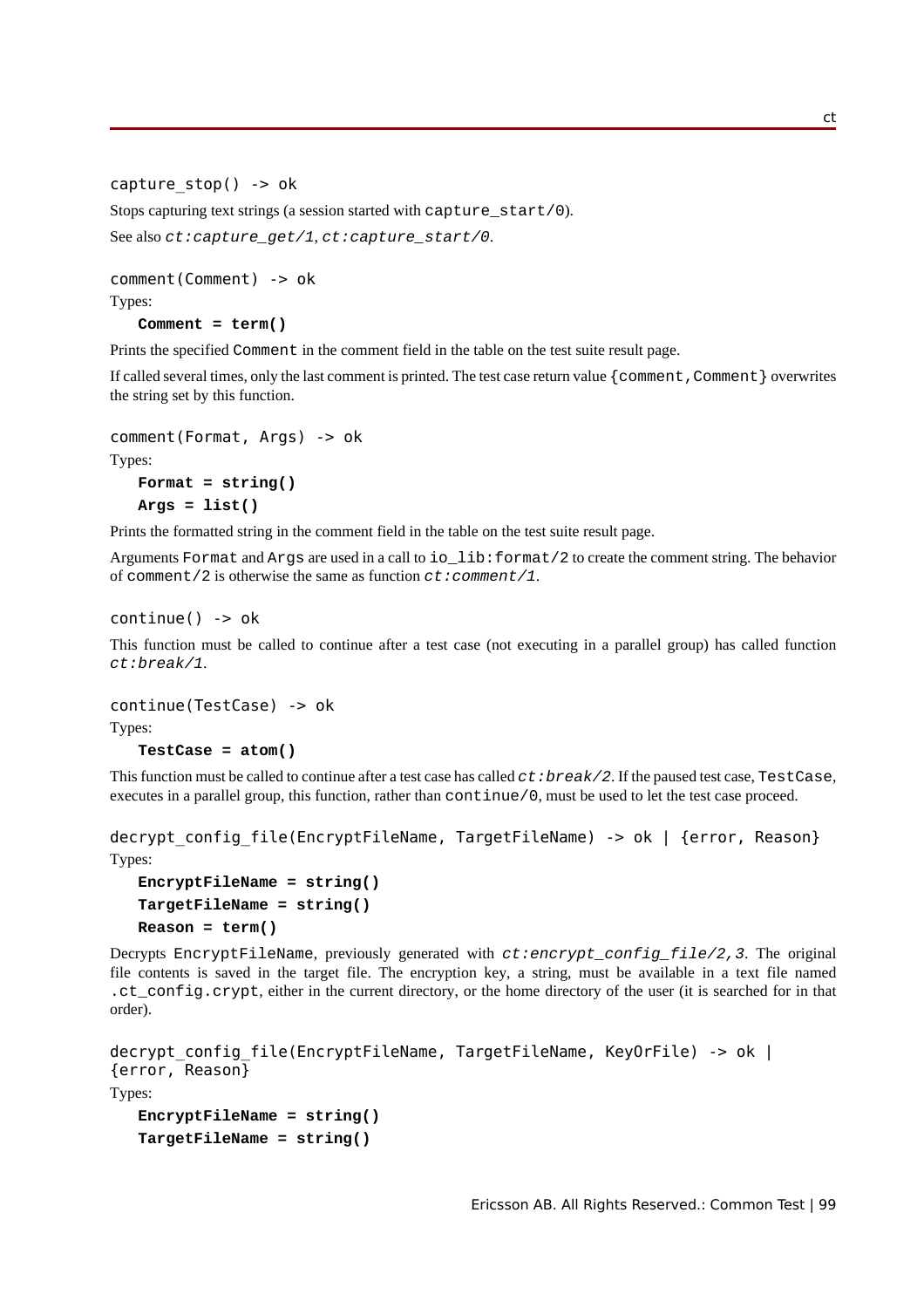```
KeyOrFile = {key, string() } | {file, string() }Reason = term()
```
Decrypts EncryptFileName, previously generated with  $ct:$  encrypt config file/2,3. The original file contents is saved in the target file. The key must have the same value as that used for encryption.

encrypt config file(SrcFileName, EncryptFileName) -> ok | {error, Reason} Types:

```
SrcFileName = string()
EncryptFileName = string()
Reason = term()
```
Encrypts the source configuration file with DES3 and saves the result in file EncryptFileName. The key, a string, must be available in a text file named .ct\_config.crypt, either in the current directory, or the home directory of the user (it is searched for in that order).

For information about using encrypted configuration files when running tests, see section *Encrypted Configuration Files* in the User's Guide.

For details on DES3 encryption/decryption, see application Crypto.

```
encrypt config file(SrcFileName, EncryptFileName, KeyOrFile) -> ok | {error,
Reason}
```
Types:

```
SrcFileName = string()
EncryptFileName = string()
KeyOrFile = {key, string() } | {file, string() }Reason = term()
```
Encrypts the source configuration file with DES3 and saves the result in the target file EncryptFileName. The encryption key to use is either the value in  $\{key,Key\}$  or the value stored in the file specified by  $\{file,File\}.$ 

For information about using encrypted configuration files when running tests, see section *Encrypted Configuration Files* in the User's Guide.

For details on DES3 encryption/decryption, see application Crypto.

```
fail(Reason) -> ok
Types:
```

```
Reason = term()
```
Terminates a test case with the specified error Reason.

```
fail(Format, Args) -> ok
Types:
   Format = string()
```
**Args = list()**

Terminates a test case with an error message specified by a format string and a list of values (used as arguments to io\_lib:format/2).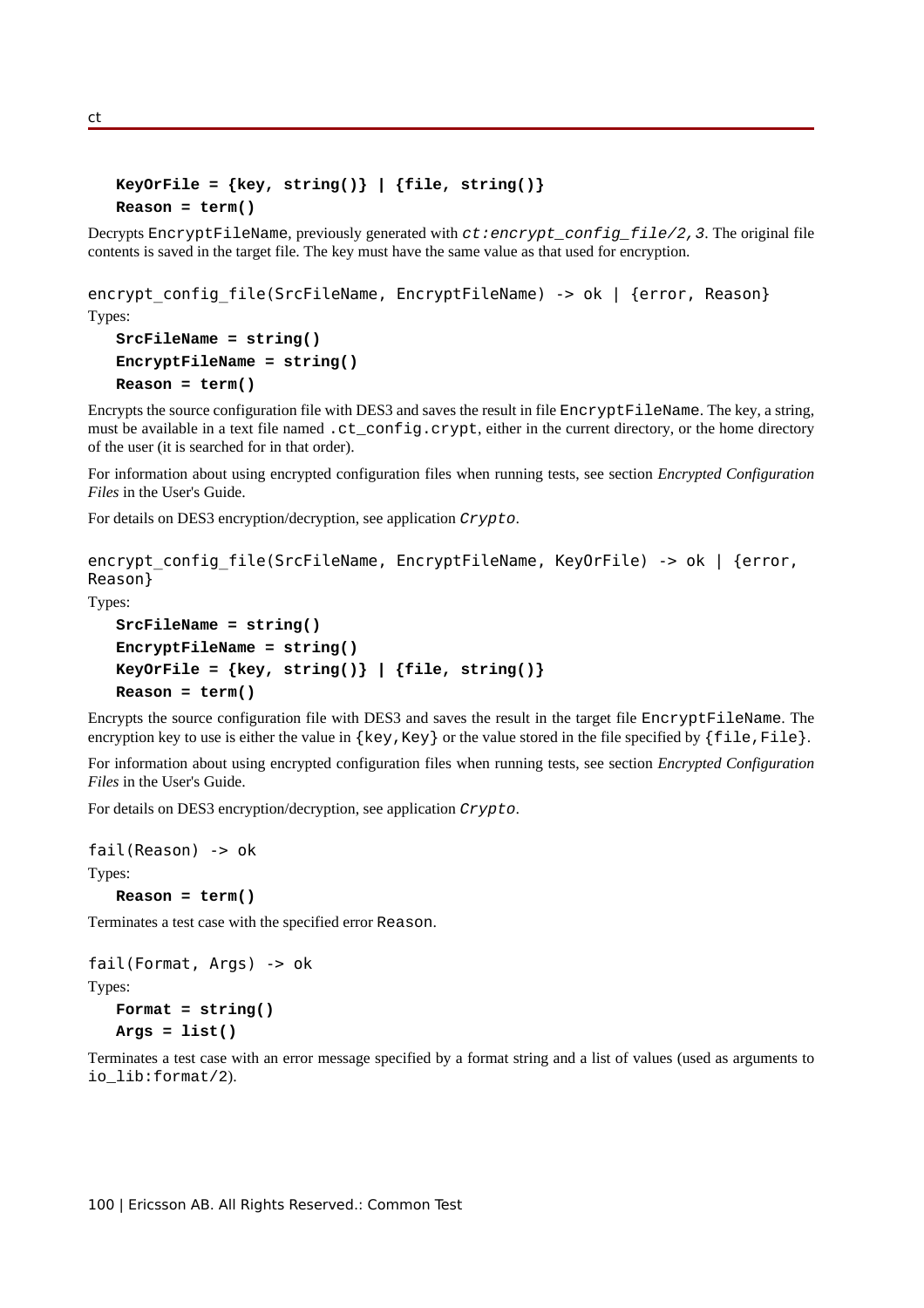```
get config(Required) -> Value
Equivalent to ct:get_config(Required, undefined, []).
```
get config(Required, Default) -> Value

Equivalent to ct:get\_config(Required, Default, []).

```
get config(Required, Default, Opts) -> ValueOrElement
Types:
  Required = KeyOrName | {KeyOrName, SubKey} | {KeyOrName, SubKey, SubKey}
  KeyOrName = atom()
   SubKey = atom()
  Default = term()
   Opts = [Opt] | []
   Opt = element | all
   ValueOrElement = term() | Default
```
Reads configuration data values.

Returns the matching values or configuration elements, given a configuration variable key or its associated name (if one has been specified with  $ct:require/2$  or a require statement).

*Example:*

Given the following configuration file:

```
 {unix,[{telnet,IpAddr},
        {user,[{username,Username},
               {password,Password}]}]}.
```
Then:

```
ct:get config(unix,Default) -> [{telnet,IpAddr},
 {user, [{username,Username}, {password,Password}]}]
 ct:get_config({unix,telnet},Default) -> IpAddr
 ct:get_config({unix,user,username},Default) -> Username
 ct:get_config({unix,ftp},Default) -> Default
 ct:get_config(unknownkey,Default) -> Default
```
If a configuration variable key has been associated with a name (by  $ct:require/2$  or a require statement), the name can be used instead of the key to read the value:

 ct:require(myuser,{unix,user}) -> ok. ct:get config(myuser,Default) -> [{username,Username}, {password,Password}]

If a configuration variable is defined in multiple files, use option all to access all possible values. The values are returned in a list. The order of the elements corresponds to the order that the configuration files were specified at startup.

If configuration elements (key-value tuples) are to be returned as result instead of values, use option element. The returned elements are then on the form {Required, Value}.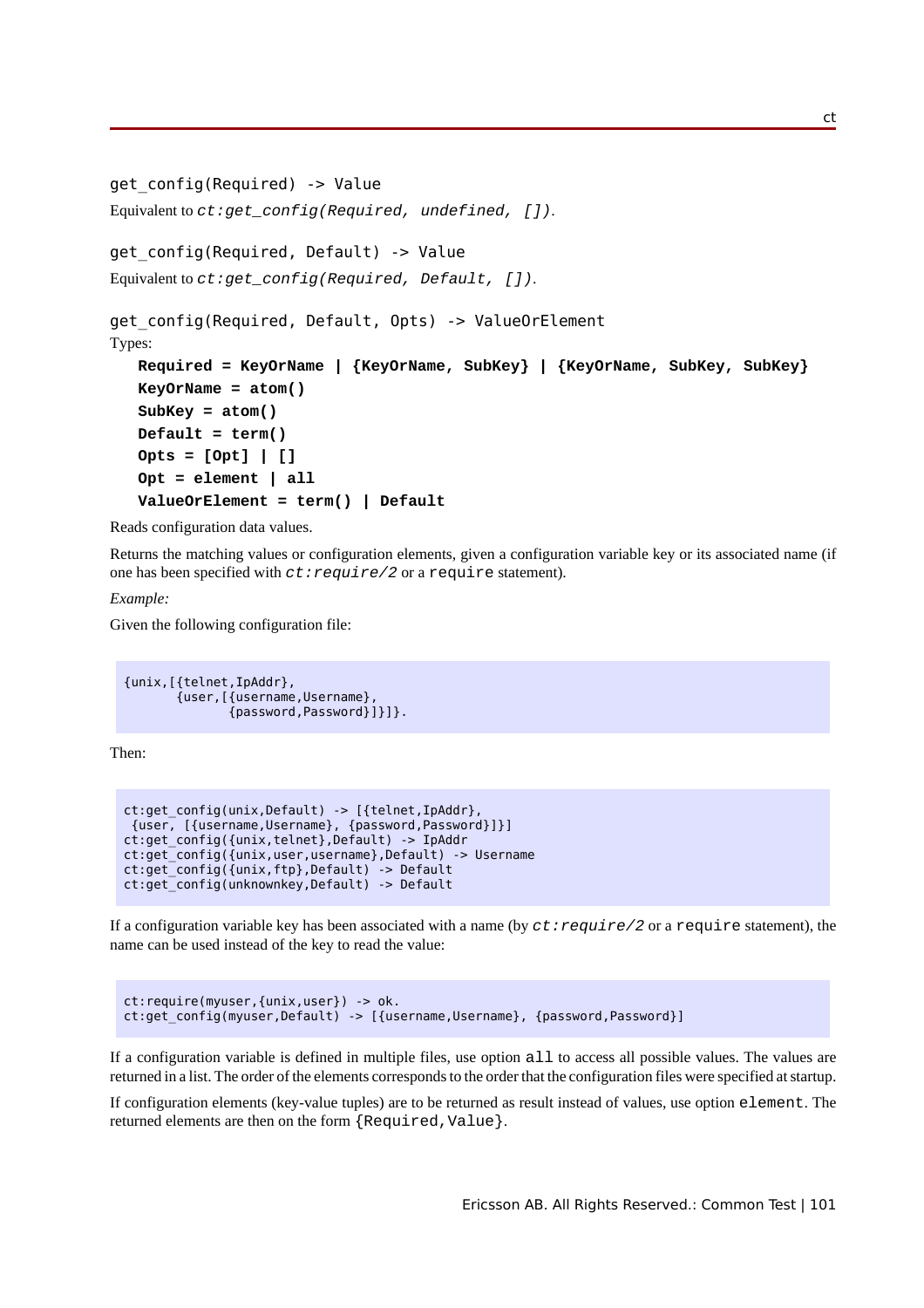See also  $ct:$  qet  $confiq/1, ct:$ qet  $config/2, ct:$ require/1,  $ct:$ require/2.

```
get event mgr ref() -> EvMgrRef
Types:
```
### **EvMgrRef = atom()**

Gets a reference to the Common Test event manager. The reference can be used to, for example, add a user-specific event handler while tests are running.

*Example:*

```
 gen_event:add_handler(ct:get_event_mgr_ref(), my_ev_h, [])
get_status() -> TestStatus | {error, Reason} | no_tests_running
Types:
   TestStatus = [StatusElem]
   StatusElem = {current, TestCaseInfo} | {successful, Successful} | {failed,
   Failed} | {skipped, Skipped} | {total, Total}
   TestCaseInfo = {Suite, TestCase} | [{Suite, TestCase}]
   Suite = atom()
   TestCase = atom()
   Successful = integer()
   Failed = integer()
   Skipped = {UserSkipped, AutoSkipped}
   UserSkipped = integer()
   AutoSkipped = integer()
   Total = integer()
   Reason = term()
```
Returns status of ongoing test. The returned list contains information about which test case is executing (a list of cases when a parallel test case group is executing), as well as counters for successful, failed, skipped, and total test cases so far.

```
get target name(Handle) -> {ok, TargetName} | {error, Reason}
Types:
```

```
Handle = handle()
TargetName = target_name()
```
Returns the name of the target that the specified connection belongs to.

```
get_testspec_terms() -> TestSpecTerms | undefined
Types:
   TestSpecTerms = [{Tag, Value}]
```

```
Value = [term()]
```
Gets a list of all test specification terms used to configure and run this test.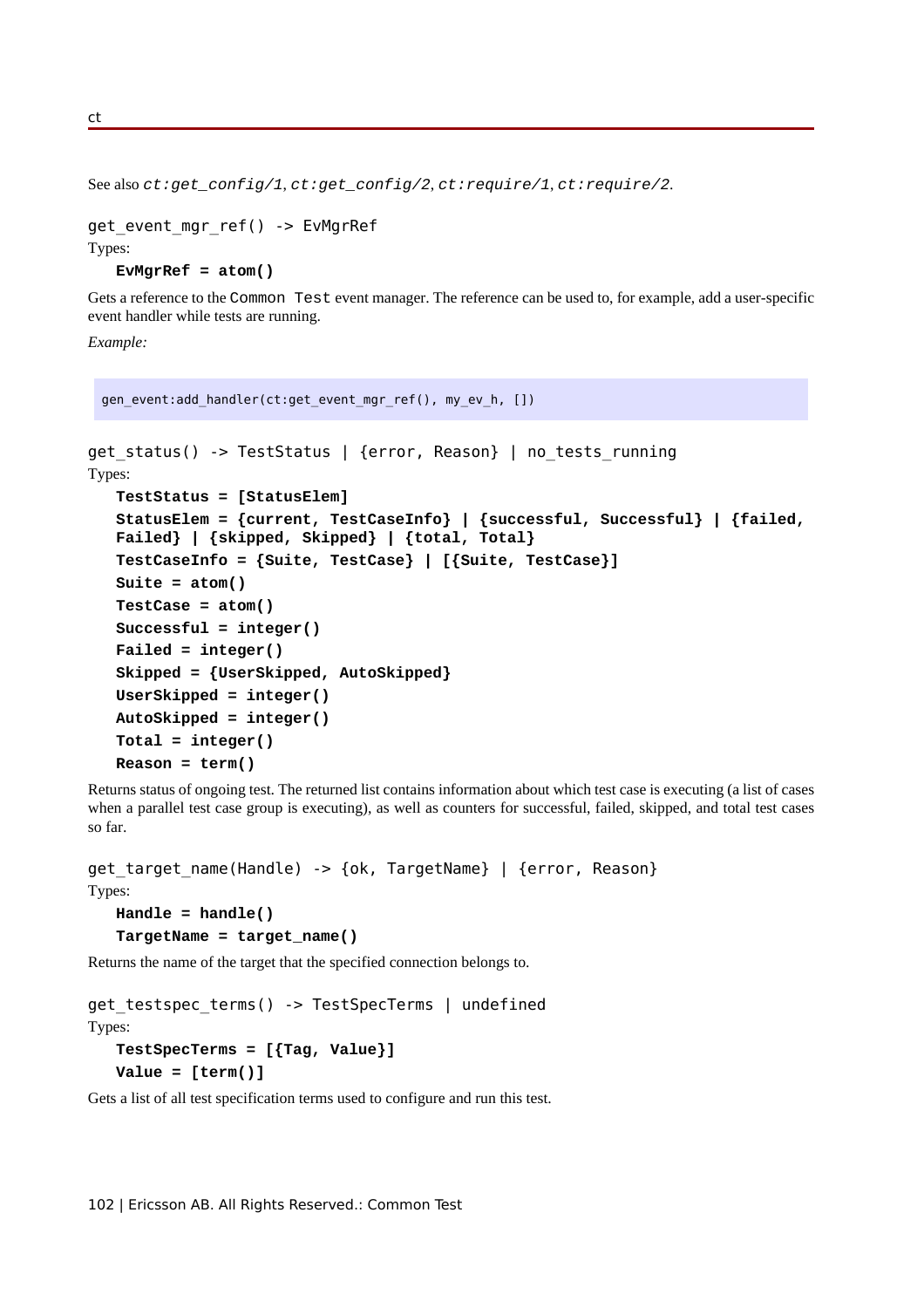```
get testspec terms(Tags) -> TestSpecTerms | undefined
Types:
   Tags = [Tag] | Tag
   Tag = atom()
   TestSpecTerms = [{Tag, Value}] | {Tag, Value}
  Value = [{Node, term()}] | [term()]
  Node = atom()
```
Reads one or more terms from the test specification used to configure and run this test. Tag is any valid test specification tag, for example, label, config, or logdir. User-specific terms are also available to read if option allow\_user\_terms is set.

All value tuples returned, except user terms, have the node name as first element.

```
To read test terms, use Tag = tests (rather than suites, groups, or cases). Value is then the list of all tests
on the form [\{Node,Dir, [\{TestSpec,GroupsAndCases1}\},...],...], where GroupsAndCases =
[\{Group,[Case]\}] [Case].
```

```
get_timetrap_info() -> {Time, Scale}
Types:
   Time = integer() | infinity
   Scale = true | false
```
Reads information about the timetrap set for the current test case. Scale indicates if Common Test will attempt to compensate timetraps automatically for runtime delays introduced by, for example, tools like cover.

```
install(Opts) -> ok | {error, Reason}
Types:
   Opts = [Opt]
   Opt = {config, ConfigFiles} | {event_handler, Modules} | {decrypt,
  KeyOrFile}
   ConfigFiles = [ConfigFile]
   ConfigFile = string()
  Modules = [atom()]
  KeyOrFile = {key, Key} | {file, KeyFile}
  Key = string()
  KeyFile = string()
```
Installs configuration files and event handlers.

Run this function once before the first test.

*Example:*

install([{config,["config\_node.ctc","config\_user.ctc"]}])

This function is automatically run by program ct\_run.

```
listenv(Telnet) -> [Env]
Types:
```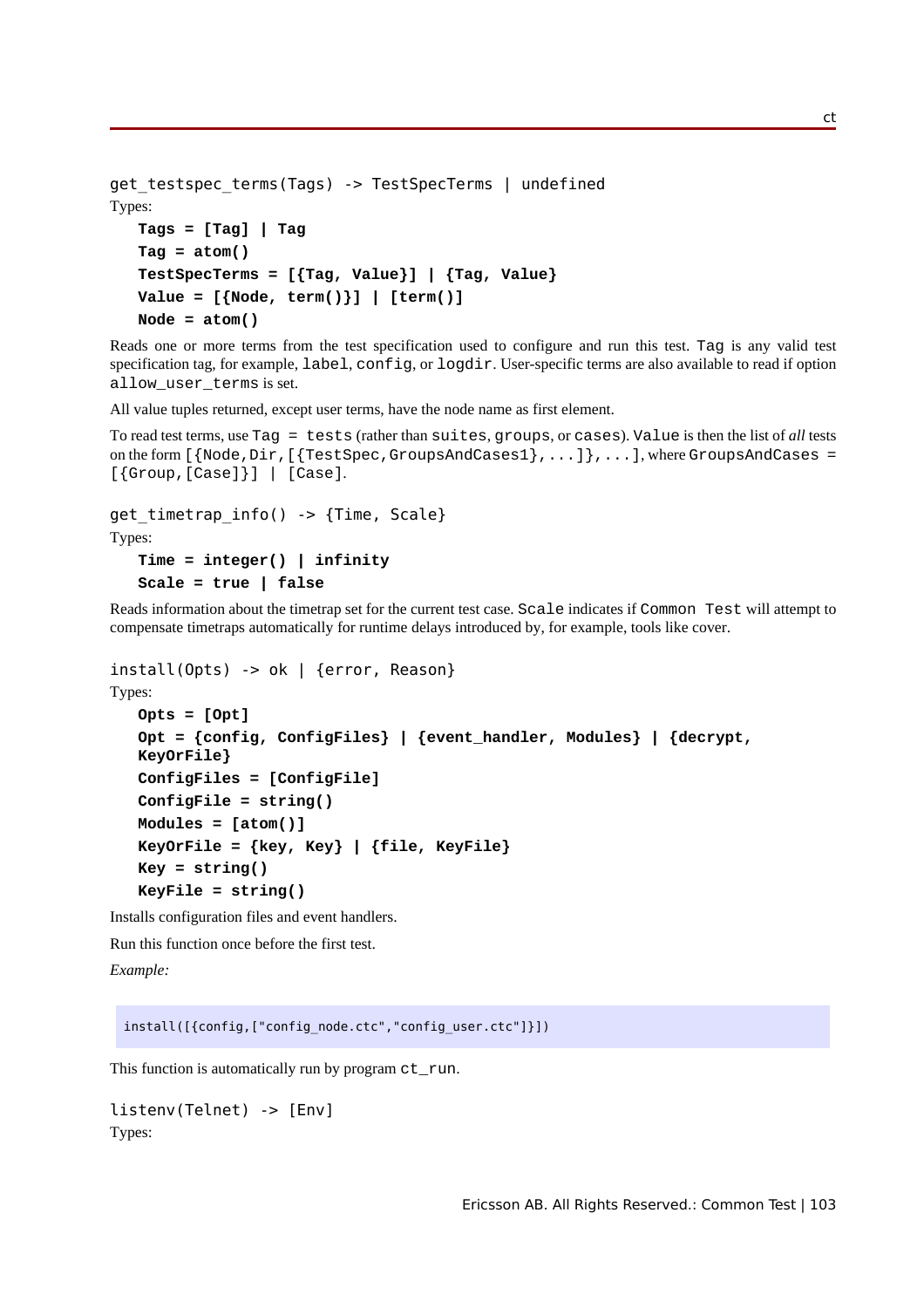```
Telnet = term()
Env = {Key, Value}
Key = string()
Value = string()
```
Performs command listenv on the specified Telnet connection and returns the result as a list of key-value pairs.

```
log(Format) -> ok
Equivalent to ct:log(detault, 50, Format, [], []).
log(X1, X2) -> ok
Types:
   X1 = Category | Importance | Format
   X2 = Format | FormatArgs
Equivalent to ct:log(Categorical), Importance, Format, FormatArgs, []).
log(X1, X2, X3) -> ok
Types:
   X1 = Category | Importance
   X2 = Importance | Format
   X3 = Format | FormatArgs | Opts
Equivalent to ct:log(Category, Importance, Format, FormatArgs, Opts).
log(X1, X2, X3, X4) -> ok
Types:
   X1 = Category | Importance
   X2 = Importance | Format
   X3 = Format | FormatArgs
   X4 = FormatArgs | Opts
Equivalent to ct:log(Category, Importance, Format, FormatArgs, Opts).
log(Category, Importance, Format, FormatArgs, Opts) -> ok
Types:
   Category = atom()
   Importance = integer()
   Format = string()
   FormatArgs = list()
   Opts = [Opt]
   Opt = no_css | esc_chars
```
Prints from a test case to the log file.

This function is meant for printing a string directly from a test case to the test case log file.

Default Category is default, default Importance is ?STD\_IMPORTANCE, and default value for FormatArgs is [].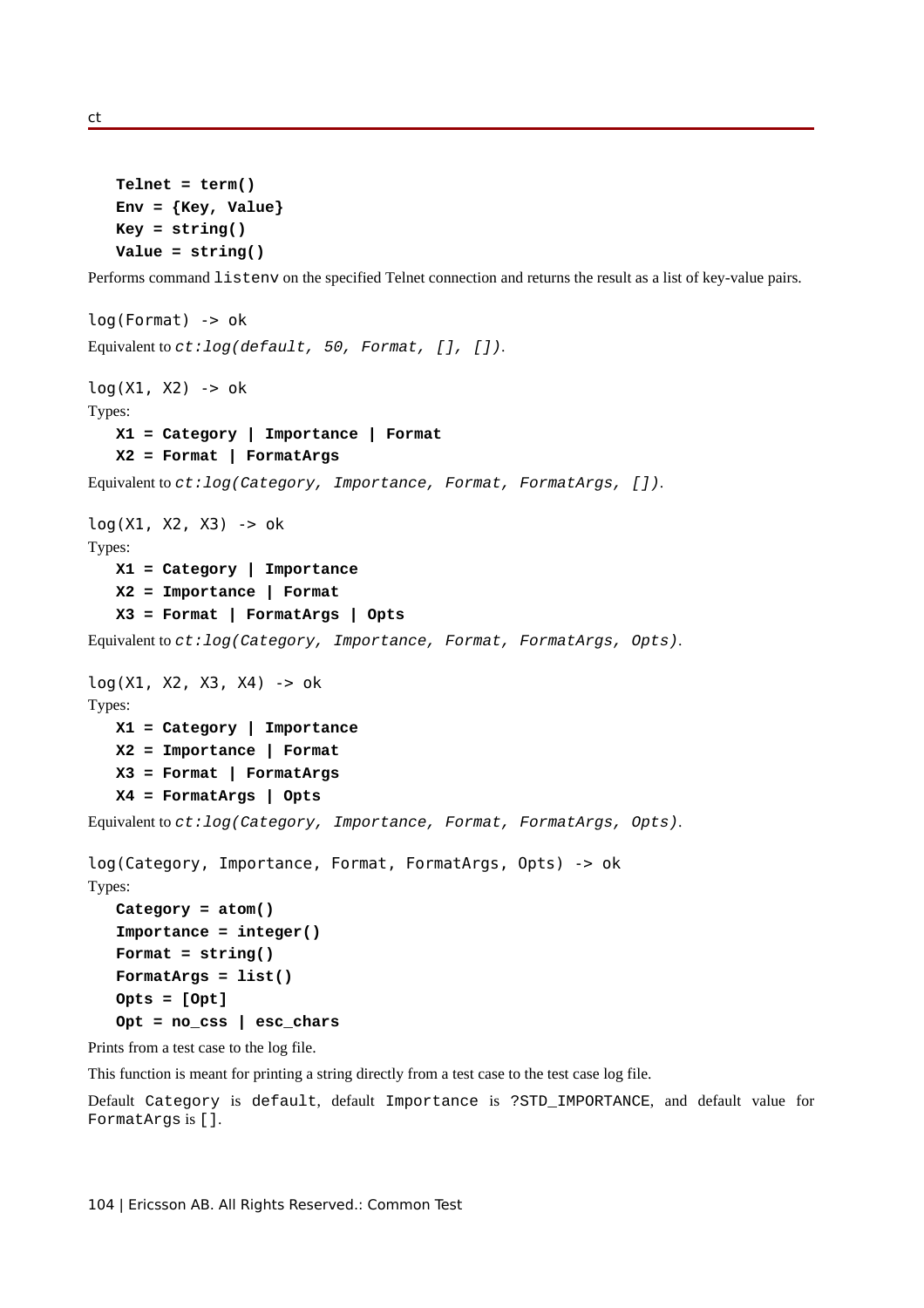For details on Category, Importance and the no\_css option, see section *Logging - Categories and Verbosity Levels* in the User's Guide.

Common Test will not escape special HTML characters  $(<, >$  and  $\&)$  in the text printed with this function, unless the esc\_chars option is used.

make priv dir() -> ok | {error, Reason} Types:

**Reason = term()**

If the test is started with option create\_priv\_dir set to manual\_per\_tc, in order for the test case to use the private directory, it must first create it by calling this function.

```
notify(Name, Data) -> ok
```
Types:

```
Name = atom()
Data = term()
```
Sends an asynchronous notification of type Name with Datato the Common Test event manager. This can later be caught by any installed event manager.

```
See also stdlib:gen_event(3).
pal(Format) -> ok
Equivalent to ct:pal(default, 50, Format, []).
pal(X1, X2) \rightarrow okTypes:
   X1 = Category | Importance | Format
   X2 = Format | FormatArgs
Equivalent to ct:pal(Category, Importance, Format, FormatArgs).
pal(X1, X2, X3) -> ok
Types:
   X1 = Category | Importance
   X2 = Importance | Format
   X3 = Format | FormatArgs
Equivalent to ct:pal(Category, Importance, Format, FormatArgs).
pal(Category, Importance, Format, FormatArgs) -> ok
Types:
   Category = atom()
   Importance = integer()
   Format = string()
   FormatArgs = list()
```
Prints and logs from a test case.

This function is meant for printing a string from a test case, both to the test case log file and to the console.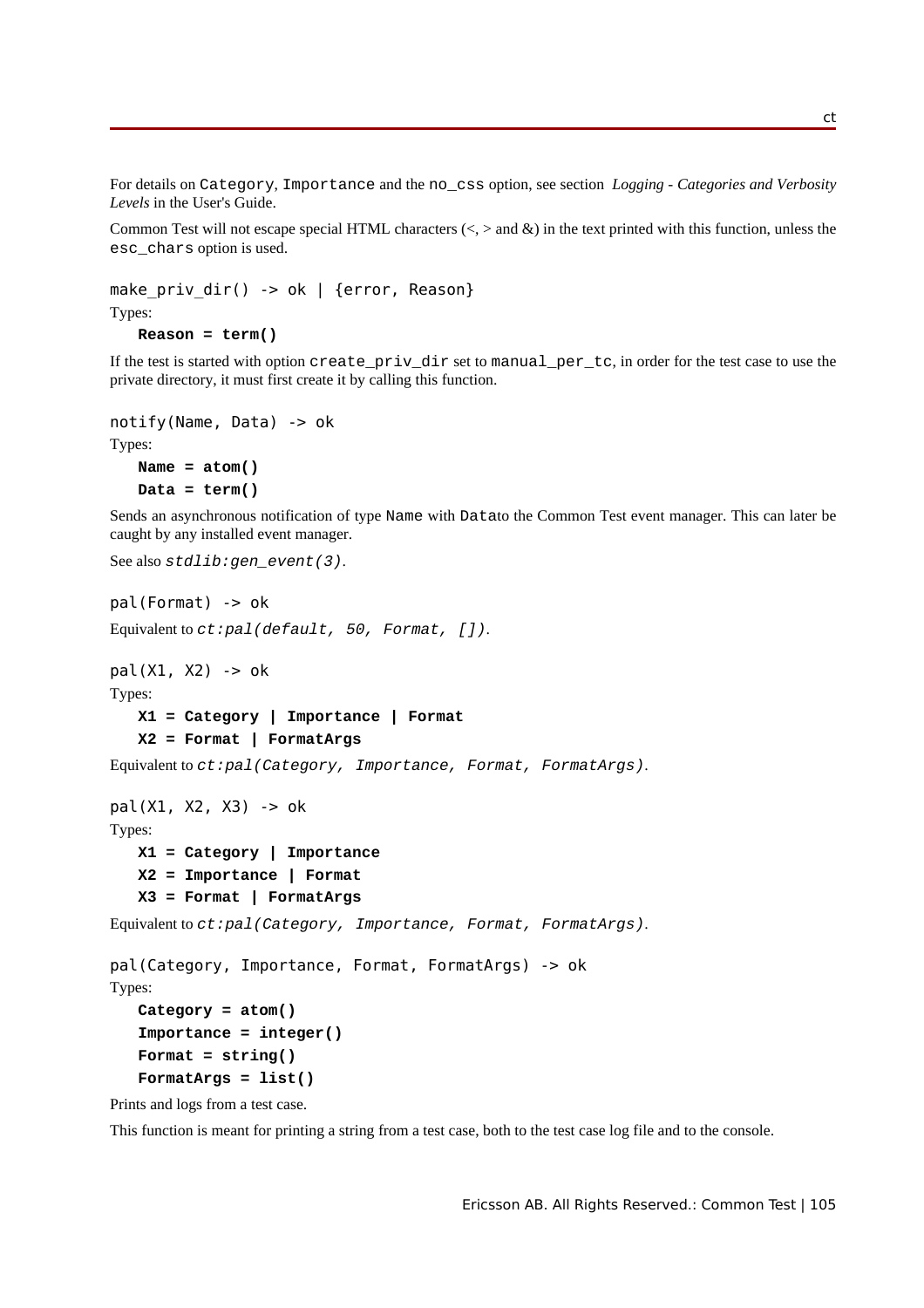Default Category is default, default Importance is ?STD\_IMPORTANCE, and default value for FormatArgs is [].

For details on Category and Importance, see section *Logging - Categories and Verbosity Levels* in the User's Guide.

Note that special characters in the text  $(<, >$  and  $\&$ ) will be escaped by Common Test before the text is printed to the log file.

```
parse table(Data) -> {Heading, Table}
Types:
   Data = [string()]
   Heading = tuple()
```
**Table = [tuple()]**

Parses the printout from an SQL table and returns a list of tuples.

The printout to parse is typically the result of a select command in SQL. The returned Table is a list of tuples, where each tuple is a row in the table.

Heading is a tuple of strings representing the headings of each column in the table.

```
print(Format) -> ok
Equivalent to ct:print(default, 50, Format, []).
print(X1, X2) -> ok
Types:
   X1 = Category | Importance | Format
   X2 = Format | FormatArgs
Equivalent to ct:print(Category, Importance, Format, FormatArgs).
print(X1, X2, X3) -> ok
Types:
   X1 = Category | Importance
   X2 = Importance | Format
   X3 = Format | FormatArgs
Equivalent to ct: print (Category, Importance, Format, FormatArgs).
print(Category, Importance, Format, FormatArgs) -> ok
Types:
   Category = atom()
   Importance = integer()
   Format = string()
   FormatArgs = list()
```
Prints from a test case to the console.

This function is meant for printing a string from a test case to the console.

```
Default Category is default, default Importance is ?STD_IMPORTANCE, and default value for
FormatArgs is [].
```
106 | Ericsson AB. All Rights Reserved.: Common Test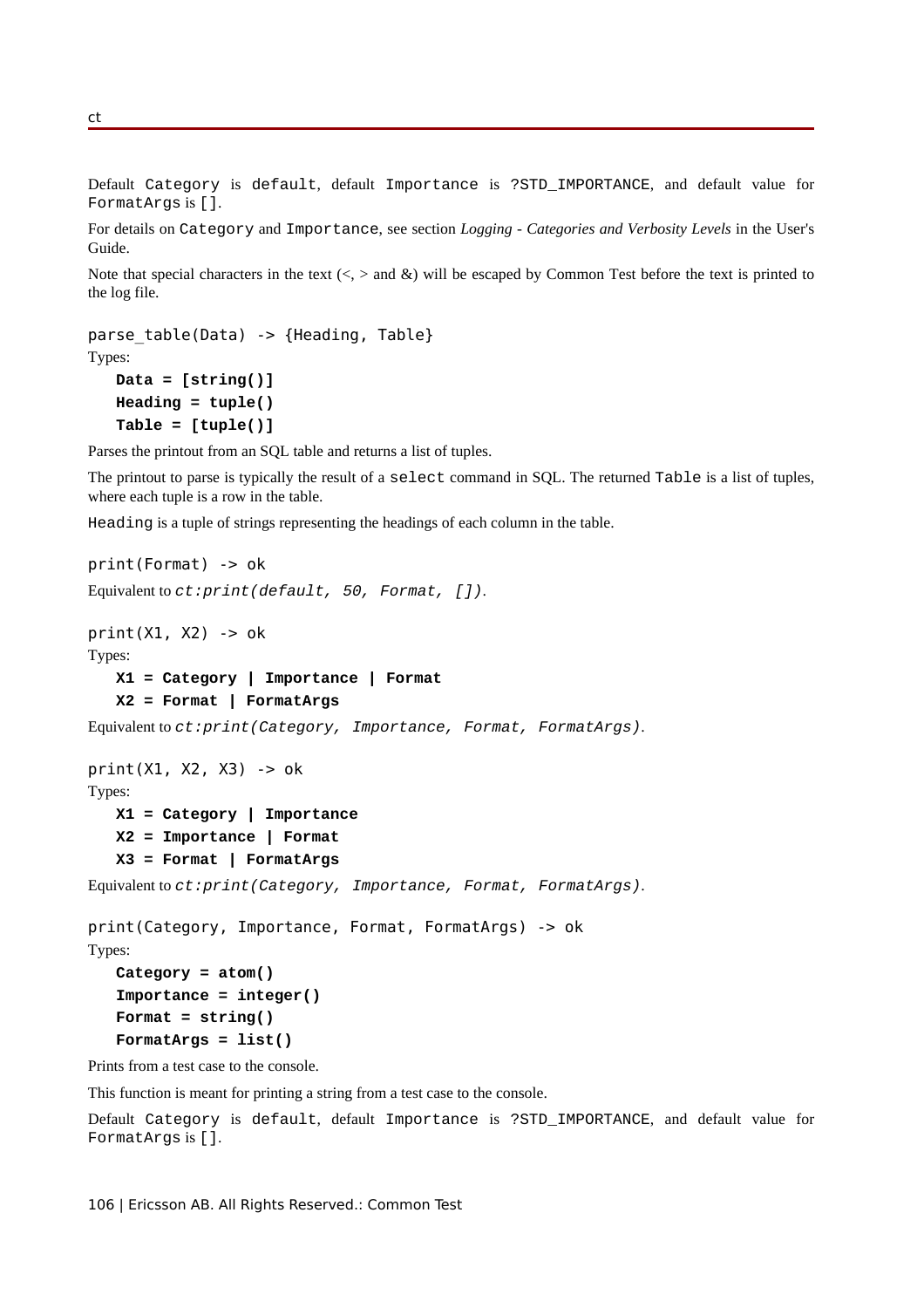For details on Category and Importance, see section *Logging - Categories and Verbosity Levels* in the User's Guide.

```
reload_config(Required) -> ValueOrElement
Types:
  Required = KeyOrName | {KeyOrName, SubKey} | {KeyOrName, SubKey, SubKey}
  KeyOrName = atom()
   SubKey = atom()
   ValueOrElement = term()
```
Reloads configuration file containing specified configuration key.

This function updates the configuration data from which the specified configuration variable was read, and returns the (possibly) new value of this variable.

If some variables were present in the configuration, but are not loaded using this function, they are removed from the configuration table together with their aliases.

```
remove_config(Callback, Config) -> ok
Types:
   Callback = atom()
   Config = string()
   Reason = term()
```
Removes configuration variables (together wih their aliases) that were loaded with specified callback module and configuration string.

```
require(Required) -> ok | {error, Reason}
Types:
  Required = Key | {Key, SubKeys} | {Key, SubKey, SubKeys}
  Key = atom()SubKeys = SubKey | [SubKey]
   SubKey = atom()
```
Checks if the required configuration is available. Arbitrarily deep tuples can be specified as Required. Only the last element of the tuple can be a list of SubKeys.

*Example 1.* Require the variable myvar:

```
 ok = ct:require(myvar).
```
In this case the configuration file must at least contain:

{myvar,Value}.

*Example 2.* Require key myvar with subkeys sub1 and sub2:

```
 ok = ct:require({myvar,[sub1,sub2]}).
```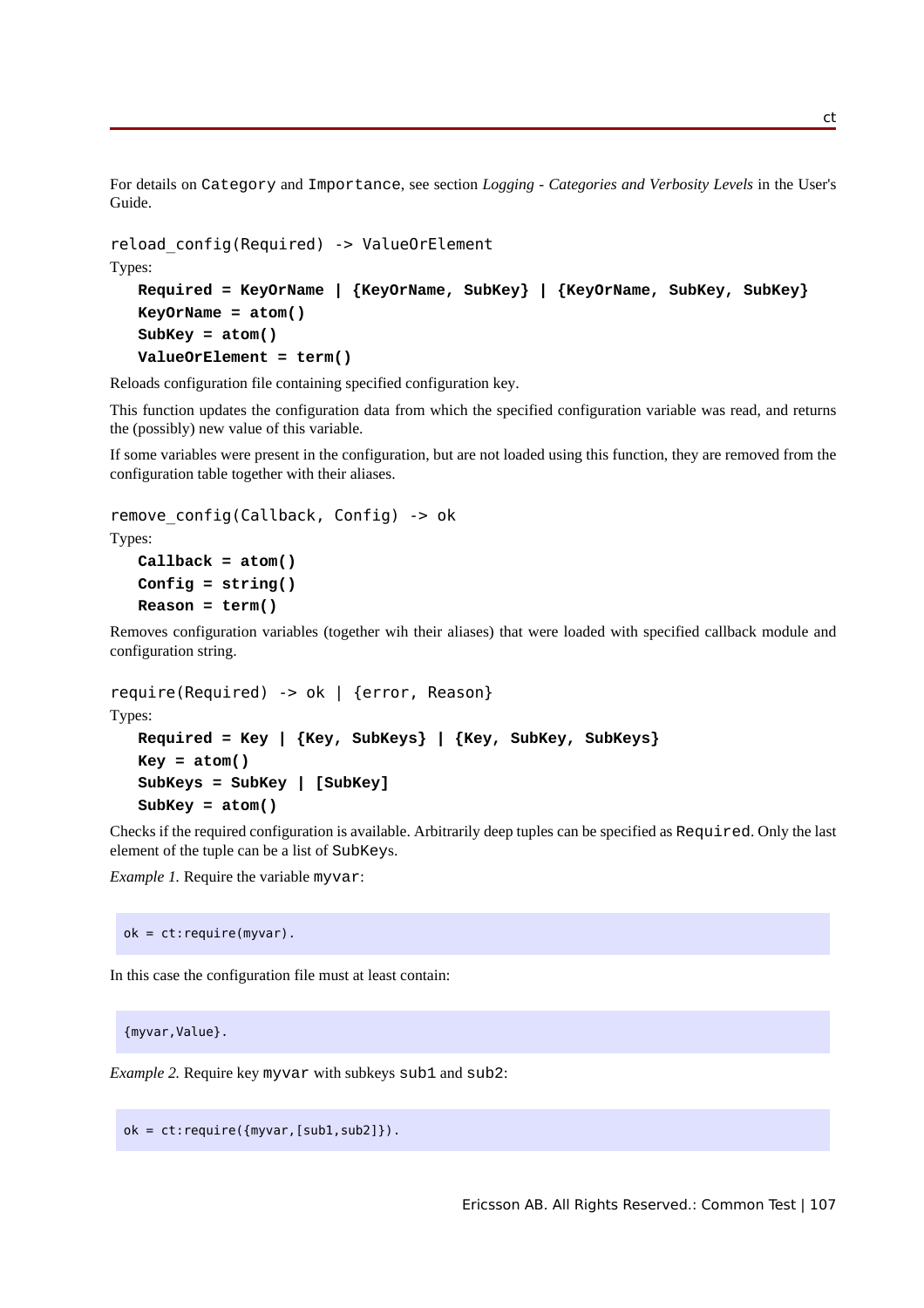In this case the configuration file must at least contain:

```
 {myvar,[{sub1,Value},{sub2,Value}]}.
```
*Example 3.* Require key myvar with subkey sub1 with subsub1:

```
ok = ct: require({myvar,sub1,sub2}).
```
In this case the configuration file must at least contain:

{myvar,[{sub1,[{sub2,Value}]}]}.

See also ct:get\_config/1, ct:get\_config/2, ct:get\_config/3, ct:require/2.

```
require(Name, Required) -> ok | {error, Reason}
```

```
Types:
```

```
Name = atom()
Required = Key | {Key, SubKey} | {Key, SubKey, SubKey}
SubKey = Key
Key = atom()
```
Checks if the required configuration is available and gives it a name. The semantics for Required is the same as in ct:require/1 except that a list of SubKeys cannot be specified.

If the requested data is available, the subentry is associated with Name so that the value of the element can be read with  $ct:get\ contiq/1,2$  provided Name is used instead of the whole Required term.

*Example:*

Require one node with a Telnet connection and an FTP connection. Name the node a:

 $ok = ct: require(a, {machine, node})$ .

All references to this node can then use the node name. For example, a file over FTP is fetched like follows:

ok = ct:ftp\_get(a,RemoteFile,LocalFile).

For this to work, the configuration file must at least contain:

{machine,[{node,[{telnet,IpAddr},{ftp,IpAddr}]}]}.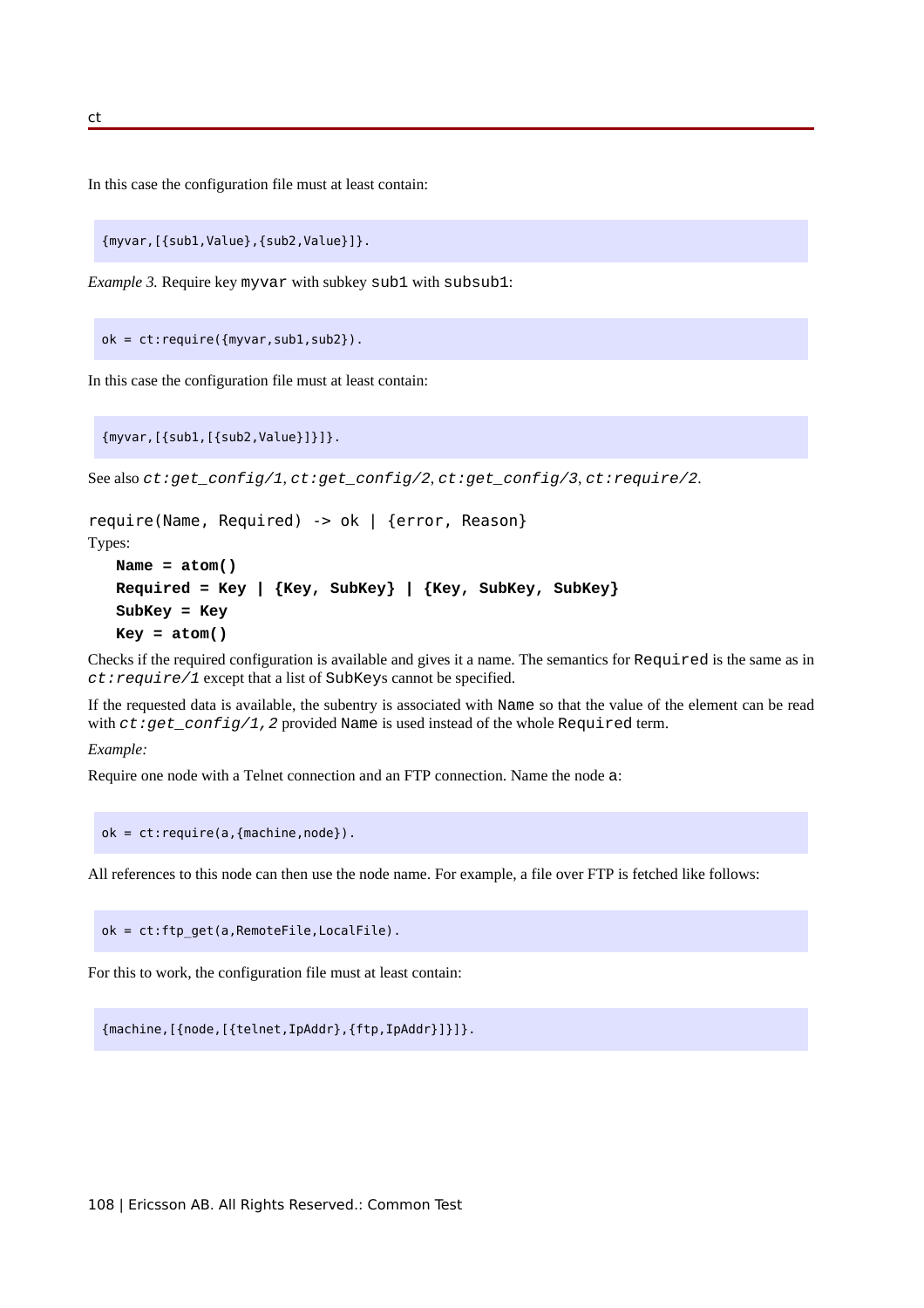### Note:

The behavior of this function changed radically in Common Test 1.6.2. To keep some backwards compatability, it is still possible to do: ct:require(a,{node,[telnet,ftp]}). This associates the name a with the top-level node entry. For this to work, the configuration file must at least contain:  ${node, [}$ telnet,IpAddr $},$ {ftp,IpAddr}]}.

See also ct:get\_config/1, ct:get\_config/2, ct:get\_config/3, ct:require/1.

run(TestDirs) -> Result Types:

**TestDirs = TestDir | [TestDir]**

Runs all test cases in all suites in the specified directories.

```
See also ct: run/3.
```
run(TestDir, Suite) -> Result

Runs all test cases in the specified suite.

```
See also ct: run/3.
```

```
run(TestDir, Suite, Cases) -> Result
Types:
   TestDir = string()
   Suite = atom()
   Cases = atom() | [atom()]
   Result = [TestResult] | {error, Reason}
```
Runs the specified test cases.

Requires that  $ct:install/1$  has been run first.

Suites (\*\_SUITE.erl) files must be stored in TestDir or TestDir/test. All suites are compiled when the test is run.

```
run test(Opts) -> Result
```

```
Types:
```

```
Opts = [OptTuples]
OptTuples = {dir, TestDirs} | {suite, Suites} | {group, Groups}
| {testcase, Cases} | {spec, TestSpecs} | {join_specs, Bool} |
{label, Label} | {config, CfgFiles} | {userconfig, UserConfig} |
{allow_user_terms, Bool} | {logdir, LogDir} | {silent_connections, Conns}
| {stylesheet, CSSFile} | {cover, CoverSpecFile} | {cover_stop, Bool} |
{step, StepOpts} | {event_handler, EventHandlers} | {include, InclDirs} |
{auto_compile, Bool} | {abort_if_missing_suites, Bool} | {create_priv_dir,
CreatePrivDir} | {multiply_timetraps, M} | {scale_timetraps, Bool} |
{repeat, N} | {duration, DurTime} | {until, StopTime} | {force_stop,
ForceStop} | {decrypt, DecryptKeyOrFile} | {refresh_logs, LogDir}
```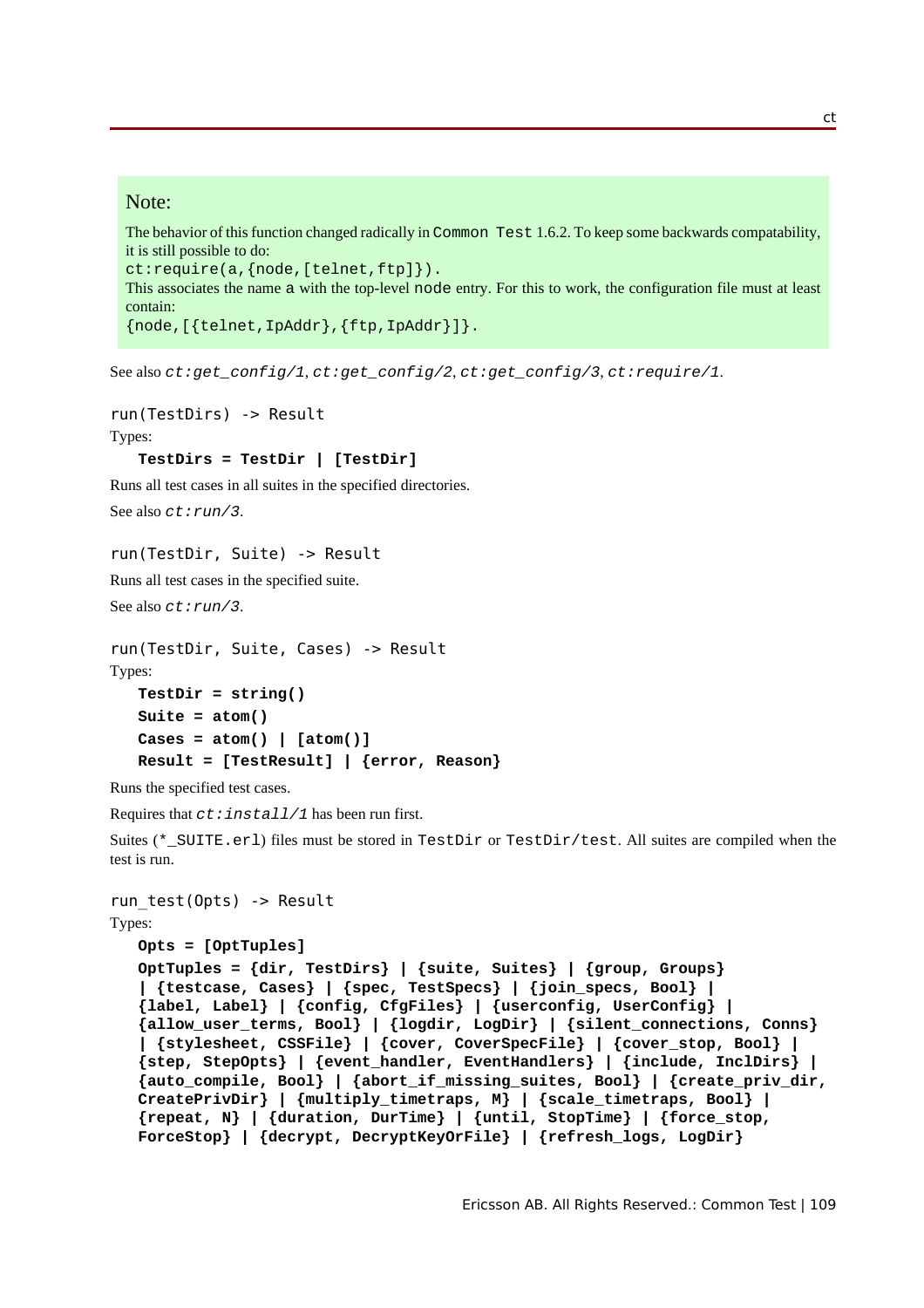```
ct
```

```
| {logopts, LogOpts} | {verbosity, VLevels} | {basic_html, Bool} |
{ct_hooks, CTHs} | {enable_builtin_hooks, Bool} | {release_shell, Bool}
TestDirs = [string()] | string()
Suites = [string() ] | [atom() ] | string() | atom()Cases = [atom()] | atom()
Groups = GroupNameOrPath | [GroupNameOrPath]
GroupNameOrPath = [atom()] | atom() | all
TestSpecs = [string()] | string()
Label = string() | atom()
CfgFiles = [string()] | string()
UserConfig = [{CallbackMod, CfgStrings}] | {CallbackMod, CfgStrings}
CallbackMod = atom()
CfgStrings = [string()] | string()
LogDir = string()
Conns = all | [atom()]
CSSFile = string()
CoverSpecFile = string()
StepOpts = [StepOpt] | []
StepOpt = config | keep_inactive
EventHandlers = EH | [EH]
EH = atom() \{atom(), IntArgs\} \{[atom(), IntArgs\}InitArgs = [term()]
InclDirs = [string()] | string()
CreatePrivDir = auto_per_run | auto_per_tc | manual_per_tc
M = integer()
N = integer()
DurTime = string(HHMMSS)
StopTime = string(YYMoMoDDHHMMSS) | string(HHMMSS)
ForceStop = skip_rest | Bool
DecryptKeyOrFile = {key, DecryptKey} | {file, DecryptFile}
DecryptKey = string()
DecryptFile = string()
LogOpts = [LogOpt]
LogOpt = no_nl | no_src
VLevels = VLevel | [{Category, VLevel}]
VLevel = integer()
Category = atom()
CTHs = [CTHModule | {CTHModule, CTHInitArgs}]
CTHModule = atom()
CTHInitArgs = term()
Result = {Ok, Failed, {UserSkipped, AutoSkipped}} | TestRunnerPid |
{error, Reason}
Ok = integer()
```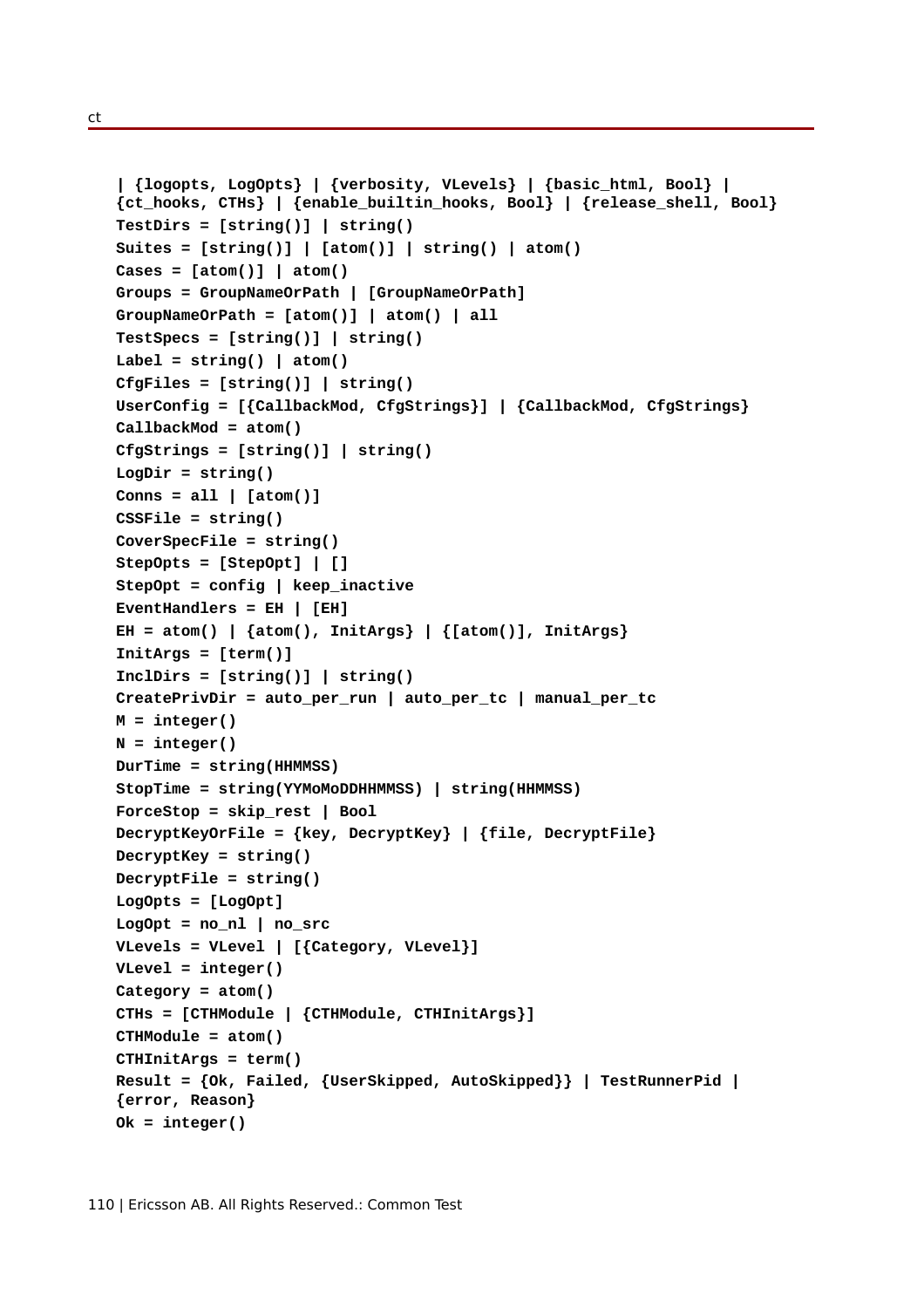```
Failed = integer()
UserSkipped = integer()
AutoSkipped = integer()
TestRunnerPid = pid()
Reason = term()
```
Runs tests as specified by the combination of options in Opts. The options are the same as those used with program ct\_run, see *Run Tests from Command Line* in the ct\_run manual page.

Here a TestDir can be used to point out the path to a Suite. Option testcase corresponds to option -case in program ct\_run. Configuration files specified in Opts are installed automatically at startup.

TestRunnerPid is returned if release\_shell == true. For details, see  $ct:break/1$ .

Reason indicates the type of error encountered.

```
run testspec(TestSpec) -> Result
Types:
   TestSpec = [term()]
   Result = {Ok, Failed, {UserSkipped, AutoSkipped}} | {error, Reason}
   Ok = integer()
   Failed = integer()
   UserSkipped = integer()
   AutoSkipped = integer()
   Reason = term()
```
Runs a test specified by TestSpec. The same terms are used as in test specification files.

Reason indicates the type of error encountered.

```
sleep(Time) -> ok
Types:
   Time = {hours, Hours} | {minutes, Mins} | {seconds, Secs} | Millisecs |
   infinity
  Hours = integer()
  Mins = integer()
   Secs = integer()
   Millisecs = integer() | float()
```
This function, similar to timer:sleep/1 in STDLIB, suspends the test case for a specified time. However, this function also multiplies Time with the multiply timetraps value (if set) and under certain circumstances also scales up the time automatically if scale timetraps is set to true (default is false).

### start interactive() -> ok

Starts Common Test in interactive mode.

From this mode, all test case support functions can be executed directly from the Erlang shell. The interactive mode can also be started from the OS command line with ct\_run -shell [-config File...].

If any functions (for example, Telnet or FTP) using "required configuration data" are to be called from the Erlang shell, configuration data must first be required with  $ct:require/2$ .

*Example:*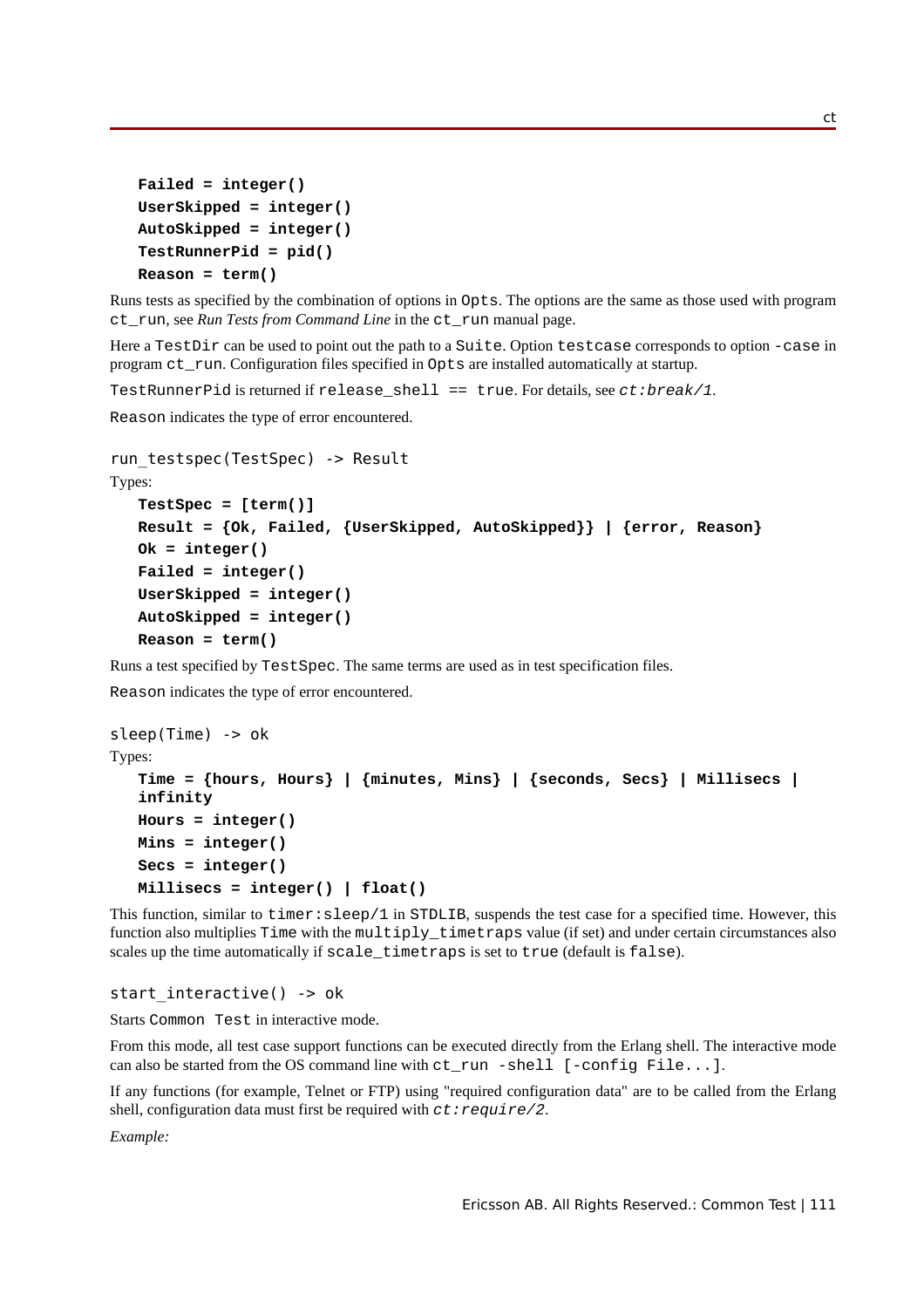```
 > ct:require(unix_telnet, unix).
 ok
> ct telnet:open(unix telnet).
 {ok,<0.105.0>}
 > ct_telnet:cmd(unix_telnet, "ls .").
 {ok,["ls","file1 ...",...]}
```

```
step(TestDir, Suite, Case) -> Result
Types:
   Case = atom()
```
Steps through a test case with the debugger.

See also  $ct:run/3$ .

```
step(TestDir, Suite, Case, Opts) -> Result
Types:
   Case = atom()
   Opts = [Opt] | []
   Opt = config | keep_inactive
```
Steps through a test case with the debugger. If option config has been specifed, breakpoints are also set on the configuration functions in Suite.

See also  $ct:run/3$ .

stop interactive() -> ok

Exits the interactive mode.

See also ct:start\_interactive/0.

sync notify(Name, Data) -> ok Types: **Name = atom()**

**Data = term()**

Sends a synchronous notification of type Name with Data to the Common Test event manager. This can later be caught by any installed event manager.

```
See also stdlib: gen_event(3).
```

```
testcases(TestDir, Suite) -> Testcases | {error, Reason}
Types:
   TestDir = string()
   Suite = atom()
   Testcases = list()
   Reason = term()
```
Returns all test cases in the specified suite.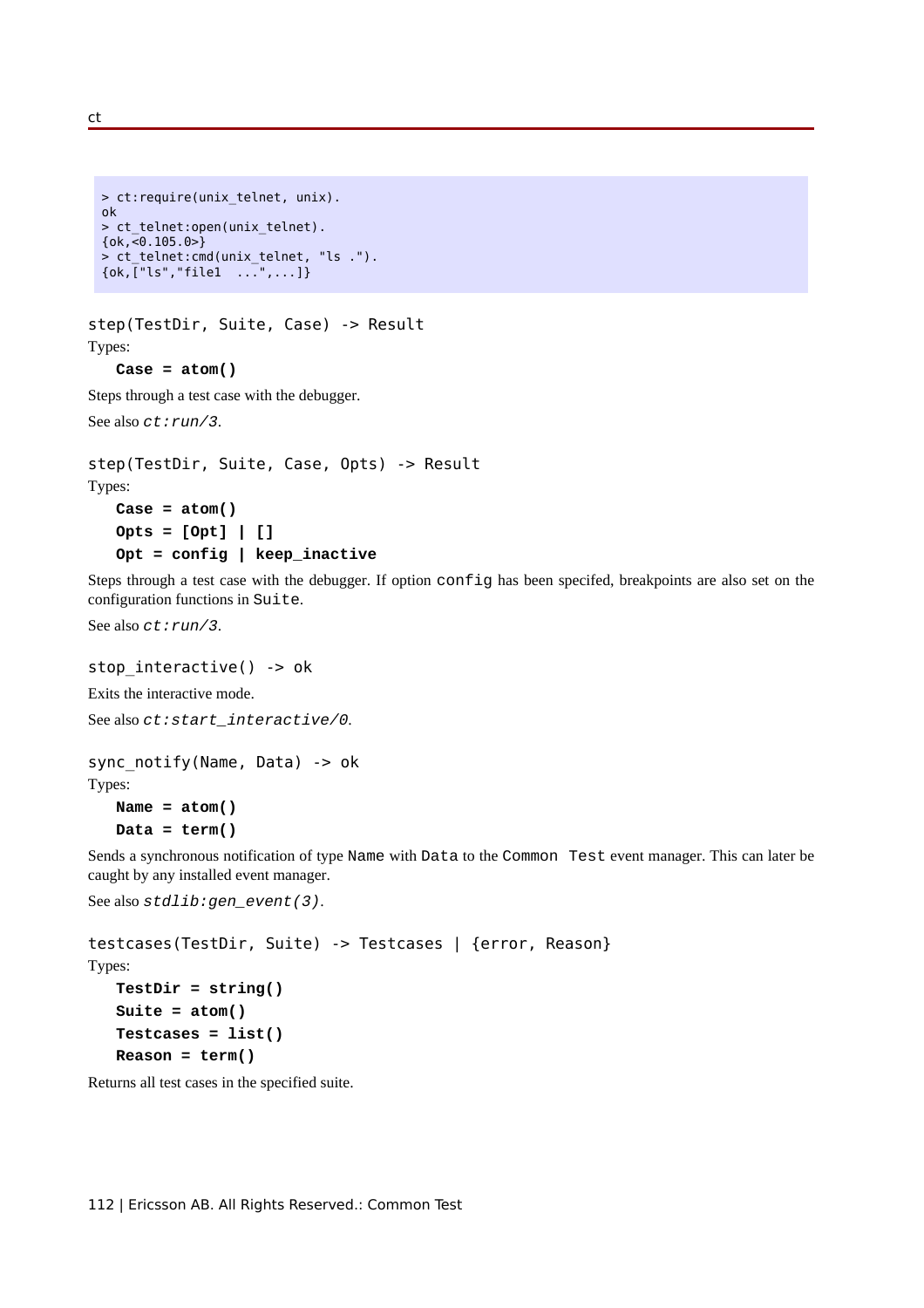```
timetrap(Time) -> ok
Types:
   Time = {hours, Hours} | {minutes, Mins} | {seconds, Secs} | Millisecs |
   infinity | Func
  Hours = integer()
  Mins = integer()
  Secs = integer()
  Millisecs = integer() | float()
  Func = \{M, F, A\} | function()
  M = atom()
  F = atom()A = list()
```
Sets a new timetrap for the running test case.

If the argument is Func, the timetrap is triggered when this function returns. Func can also return a new Time value, which in that case is the value for the new timetrap.

```
userdata(TestDir, Suite) -> SuiteUserData | {error, Reason}
Types:
   TestDir = string()
   Suite = atom()
   SuiteUserData = [term()]
   Reason = term()
```
Returns any data specified with tag userdata in the list of tuples returned from suite/0.

```
userdata(TestDir, Suite, Case::GroupOrCase) -> TCUserData | {error, Reason}
Types:
   TestDir = string()
   Suite = atom()
   GroupOrCase = {group, GroupName} | atom()
   GroupName = atom()
   TCUserData = [term()]
   Reason = term()
```
Returns any data specified with tag userdata in the list of tuples returned from Suite:group(GroupName) or Suite:Case().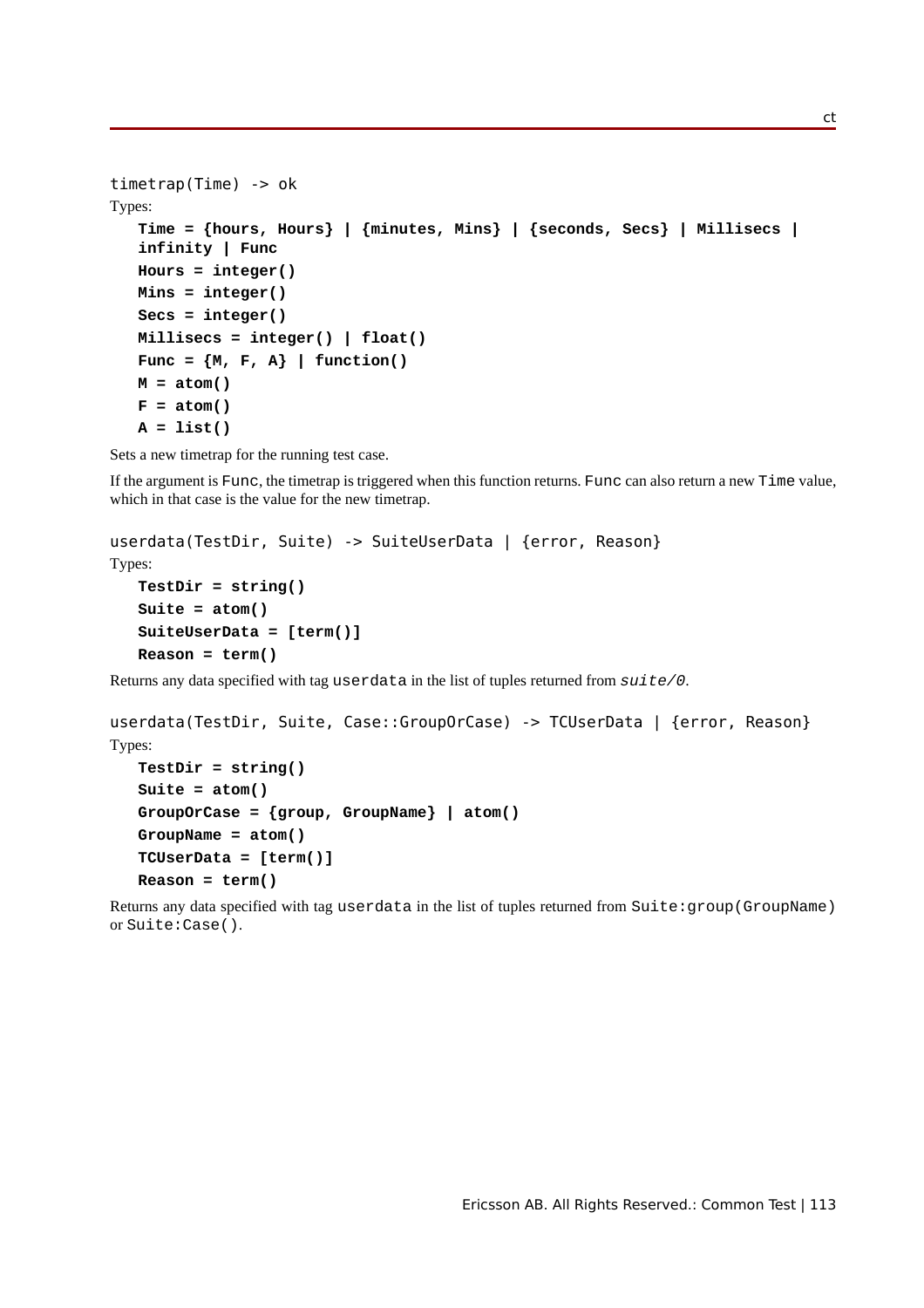## ct\_master

Erlang module

Distributed test execution control for Common Test.

This module exports functions for running Common Test nodes on multiple hosts in parallel.

## Exports

 $abort()$  ->  $ok$ 

Stops all running tests.

```
abort(Nodes) -> ok
Types:
```

```
Nodes = atom() | [atom()]
```
Stops tests on specified nodes.

```
basic html(Bool) -> ok
Types:
```

```
Bool = true | false
```
If set to true, the ct\_master logs are written on a primitive HTML format, not using the Common Test CSS style sheet.

```
get_event_mgr_ref() -> MasterEvMgrRef
Types:
```

```
MasterEvMgrRef = atom()
```
Gets a reference to the Common Test master event manager. The reference can be used to, for example, add a userspecific event handler while tests are running.

*Example:*

gen\_event:add\_handler(ct\_master:get\_event\_mgr\_ref(), my\_ev\_h, [])

```
progress() -> [{Node, Status}]
Types:
   Node = atom()
   Status = finished_ok | ongoing | aborted | {error, Reason}
   Reason = term()
```
Returns test progress. If Status is ongoing, tests are running on the node and are not yet finished.

```
run(TestSpecs) -> ok
Types:
   TestSpecs = string() | [SeparateOrMerged]
```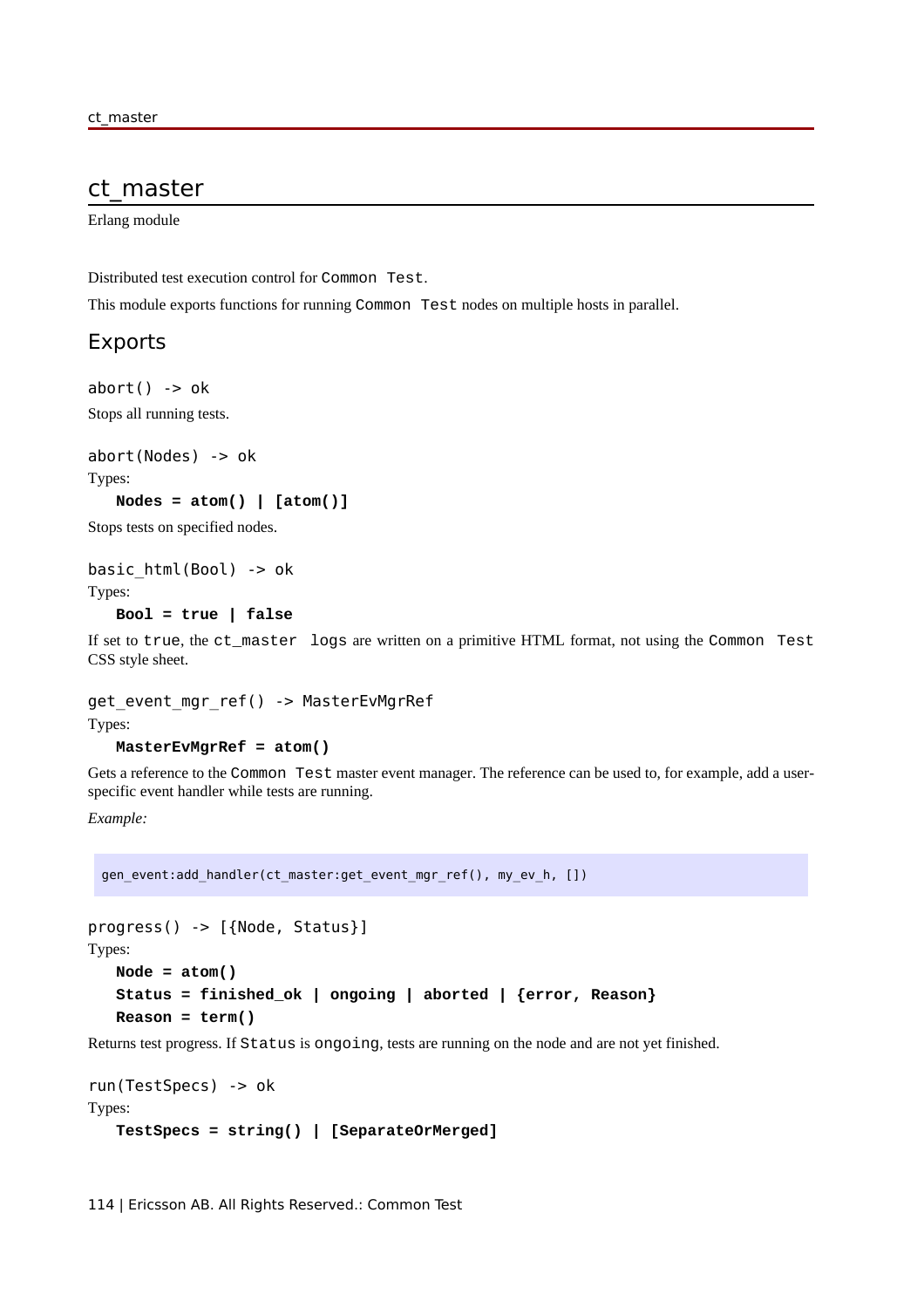```
Equivalent to ct_master: run(TestSpecs, false, [], []).
run(TestSpecs, InclNodes, ExclNodes) -> ok
Types:
   TestSpecs = string() | [SeparateOrMerged]
   SeparateOrMerged = string() | [string()]
   InclNodes = [atom()]
   ExclNodes = [atom()]
Equivalent to ct_master:run(TestSpecs, false, InclNodes, ExclNodes).
run(TestSpecs, AllowUserTerms, InclNodes, ExclNodes) -> ok
Types:
   TestSpecs = string() | [SeparateOrMerged]
   SeparateOrMerged = string() | [string()]
   AllowUserTerms = bool()
   InclNodes = [atom()]
   ExclNodes = [atom()]
```
Tests are spawned on the nodes as specified in TestSpecs. Each specification in TestSpec is handled separately. However, it is also possible to specify a list of specifications to be merged into one specification before the tests are executed. Any test without a particular node specification is also executed on the nodes in InclNodes. Nodes in the ExclNodes list are excluded from the test.

```
run on node(TestSpecs, Node) -> ok
Types:
   TestSpecs = string() | [SeparateOrMerged]
   SeparateOrMerged = string() | [string()]
   Node = atom()
Equivalent to ct_master:run_on_node(TestSpecs, false, Node).
```

```
run on node(TestSpecs, AllowUserTerms, Node) -> ok
```
Types:

```
TestSpecs = string() | [SeparateOrMerged]
SeparateOrMerged = string() | [string()]
AllowUserTerms = bool()
Node = atom()
```
Tests are spawned on Node according to TestSpecs.

```
run test(Node, Opts) -> ok
Types:
  Node = atom()
   Opts = [OptTuples]
   OptTuples = {config, CfgFiles} | {dir, TestDirs} | {suite, Suites}
   | {testcase, Cases} | {spec, TestSpecs} | {allow_user_terms, Bool} |
   {logdir, LogDir} | {event_handler, EventHandlers} | {silent_connections,
```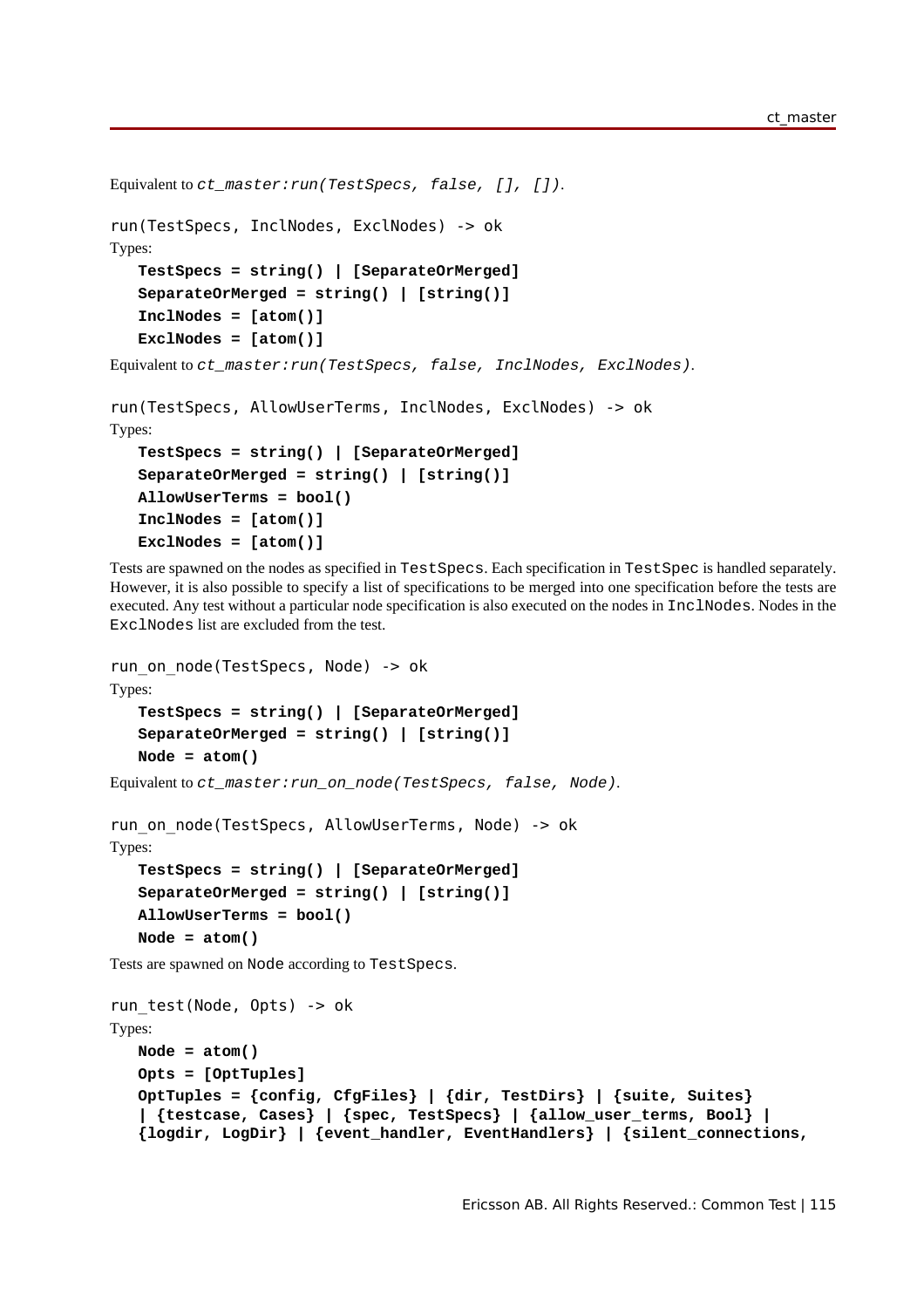```
Conns} | {cover, CoverSpecFile} | {cover_stop, Bool} | {userconfig,
UserCfgFiles}
CfgFiles = string() | [string()]
TestDirs = string() | [string()]
Suites = atom() | [atom()]
Cases = atom() | [atom()]
TestSpecs = string() | [string()]
LogDir = string()
EventHandlers = EH | [EH]
EH = atom() | {atom(), InitArgs} | {[atom()], InitArgs}
InitArgs = [term()]
Conns = all | [atom()]
```
Tests are spawned on Node using  $ct:run\_test/1$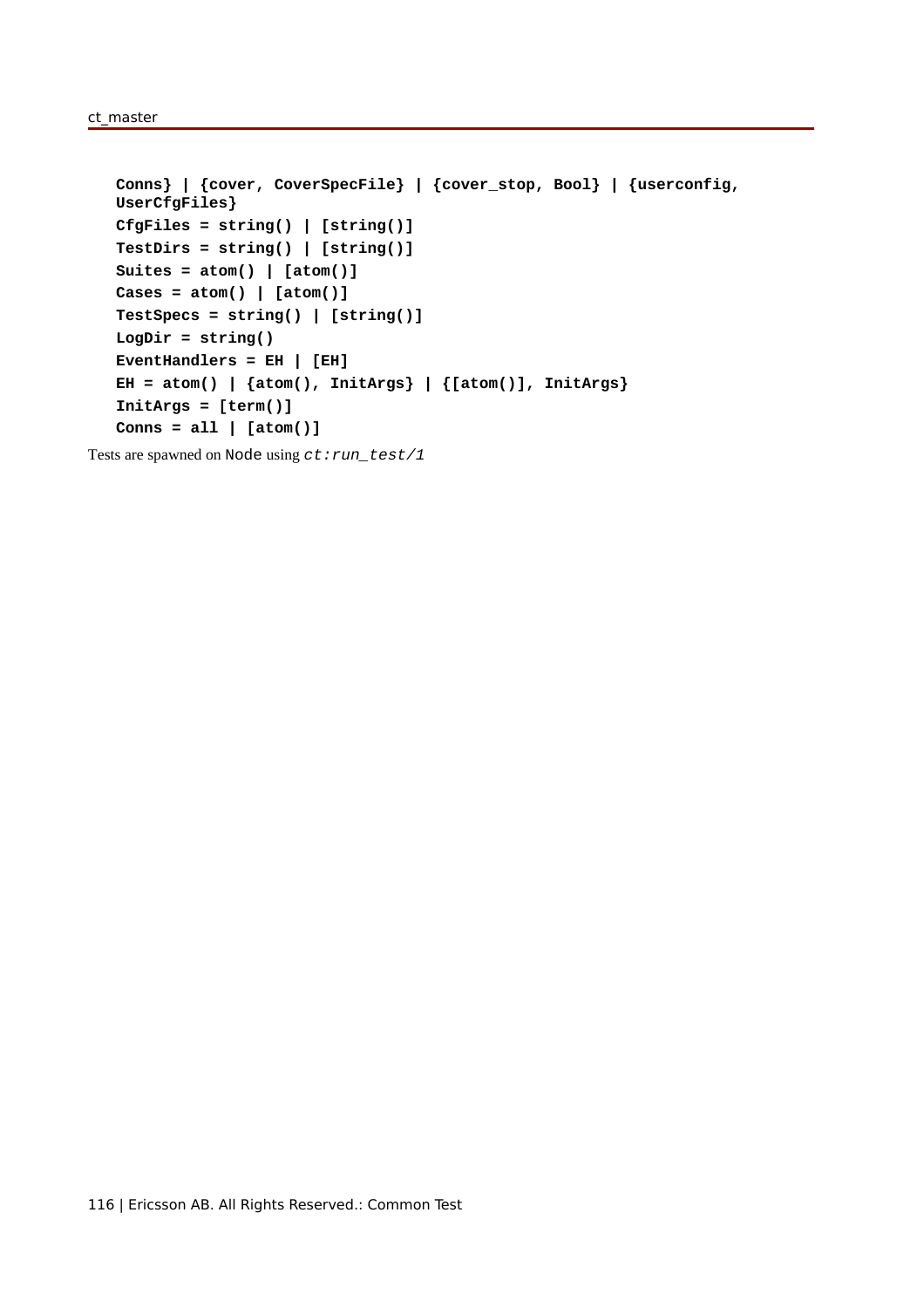### ct\_cover

Erlang module

Common Test framework code coverage support module.

This module exports help functions for performing code coverage analysis.

## Exports

```
add nodes(Nodes) -> {ok, StartedNodes} | {error, Reason}
Types:
   Nodes = [atom()]
   StartedNodes = [atom()]
   Reason = cover_not_running | not_main_node
```
Adds nodes to current cover test. Notice that this only works if cover support is active.

To have effect, this function is to be called from init\_per\_suite/1 (see *common\_test*) before any tests are performed.

```
cross cover analyse(Level, Tests) -> ok
```
Types:

```
Level = overview | details
Tests = [{Tag, Dir}]
Tag = atom()
Dir = string()
```
Accumulates cover results over multiple tests. See section *Cross Cover Analysis* in the Users's Guide.

```
remove nodes(Nodes) -> ok | {error, Reason}
Types:
   Nodes = [atom()]
```

```
Reason = cover_not_running | not_main_node
```
Removes nodes from the current cover test.

Call this function to stop cover test on nodes previously added with  $ct$  cover: add nodes/1. Results on the remote node are transferred to the Common Test node.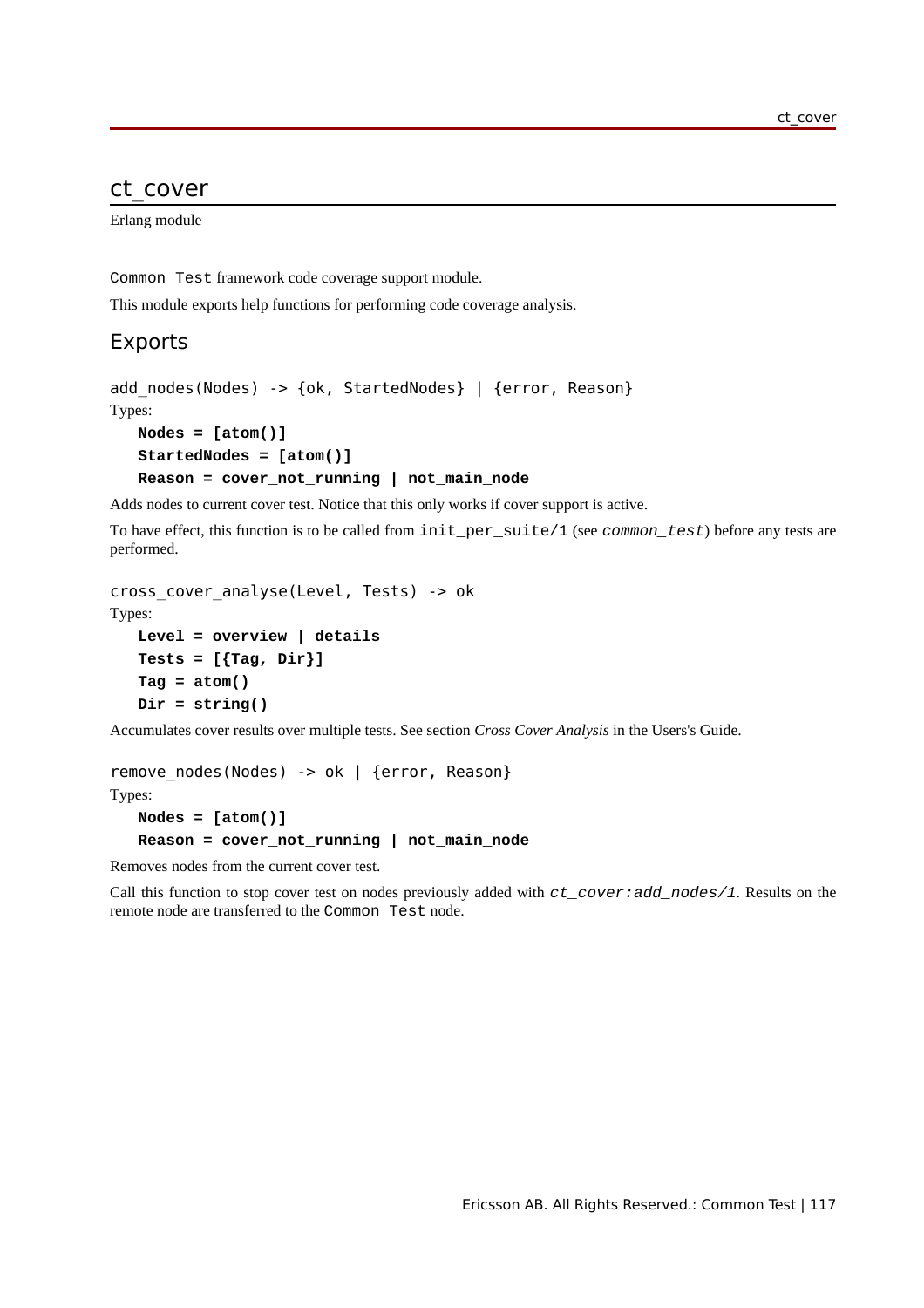# ct\_ftp

Erlang module

FTP client module (based on the FTP support of the Inets application).

# Data Types

```
connection() = handle() | target_name()
```
For target\_name, see module ct.

```
handle() = handle()
```
Handle for a specific FTP connection, see module  $ct$ .

# Exports

```
cd(Connection, Dir) -> ok | {error, Reason}
Types:
   Connection = connection()
```
**Dir = string()**

Changes directory on remote host.

```
close(Connection) -> ok | {error, Reason}
Types:
```

```
Connection = connection()
```
Closes the FTP connection.

```
delete(Connection, File) -> ok | {error, Reason}
Types:
   Connection = connection()
```
**File = string()**

Deletes a file on remote host.

```
get(KeyOrName, RemoteFile, LocalFile) -> ok | {error, Reason}
Types:
   KeyOrName = Key | Name
   Key = atom()
  Name = target_name()
   RemoteFile = string()
   LocalFile = string()
```
Opens an FTP connection and fetches a file from the remote host.

RemoteFile and LocalFile must be absolute paths.

The configuration file must be as for  $ct$   $ftp:put/3$ .

For target name, see module ct.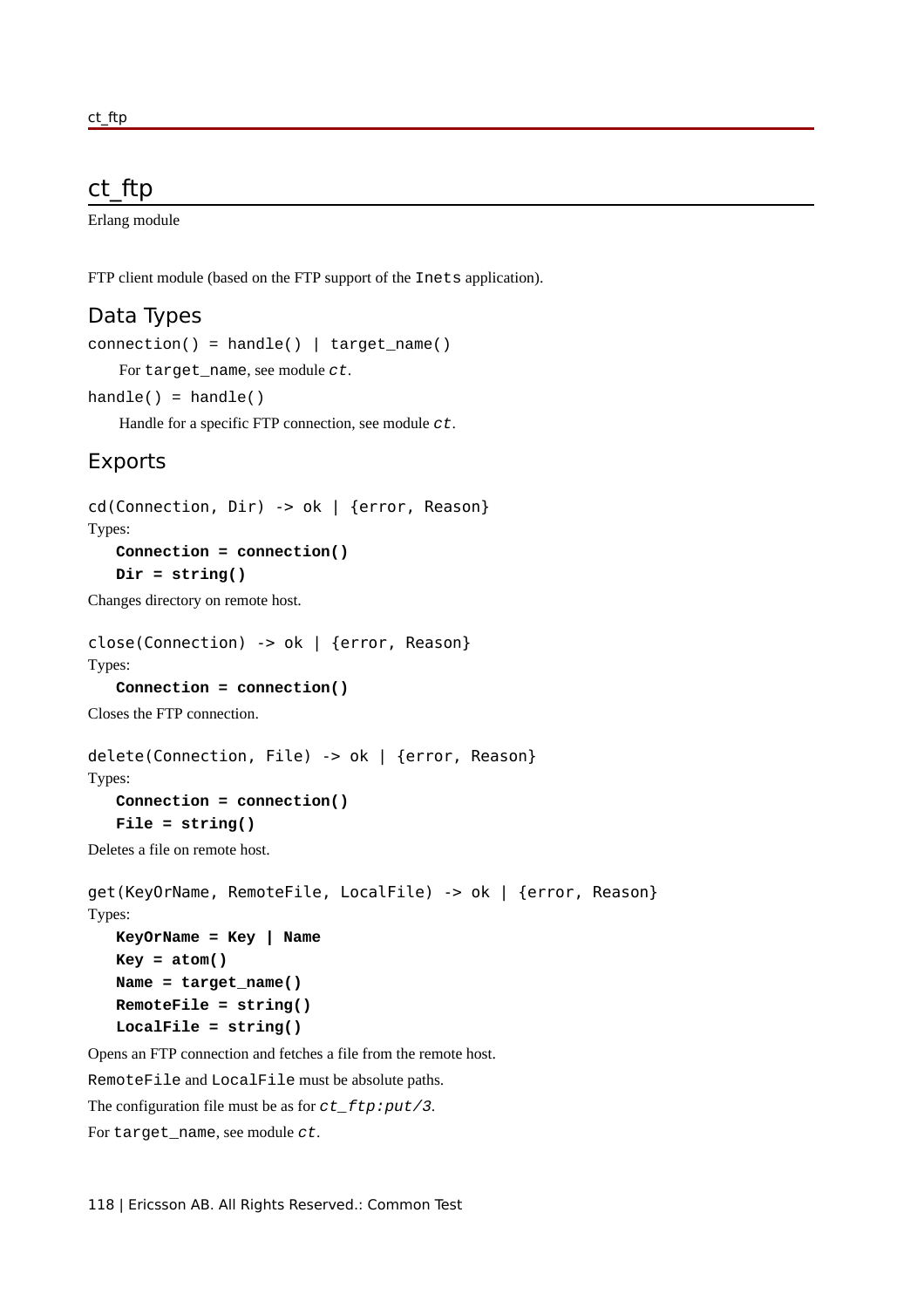```
ls(Connection, Dir) -> {ok, Listing} | {error, Reason}
Types:
   Connection = connection()
   Dir = string()
   Listing = string()
Lists directory Dir.
open(KeyOrName) -> {ok, Handle} | {error, Reason}
Types:
   KeyOrName = Key | Name
   Key = atom()
   Name = target_name()
   Handle = handle()
```
Opens an FTP connection to the specified node.

You can open a connection for a particular Name and use the same name as reference for all following subsequent operations. If you want the connection to be associated with Handle instead (if you, for example, need to open multiple connections to a host), use Key, the configuration variable name, to specify the target. A connection without an associated target name can only be closed with the handle value.

For information on how to create a new Name, see  $ct:require/2$ .

For target\_name, see module ct.

See also ct: require/2.

```
put(KeyOrName, LocalFile, RemoteFile) -> ok | {error, Reason}
Types:
```

```
KeyOrName = Key | Name
Key = atom()
Name = target_name()
LocalFile = string()
RemoteFile = string()
```
Opens an FTP connection and sends a file to the remote host.

LocalFile and RemoteFile must be absolute paths.

For target name, see module  $ct$ .

If the target host is a "special" node, the FTP address must be specified in the configuration file as follows:

```
 {node,[{ftp,IpAddr}]}.
```
If the target host is something else, for example, a UNIX host, the configuration file must also include the username and password (both strings):

```
 {unix,[{ftp,IpAddr},
        {username,Username},
```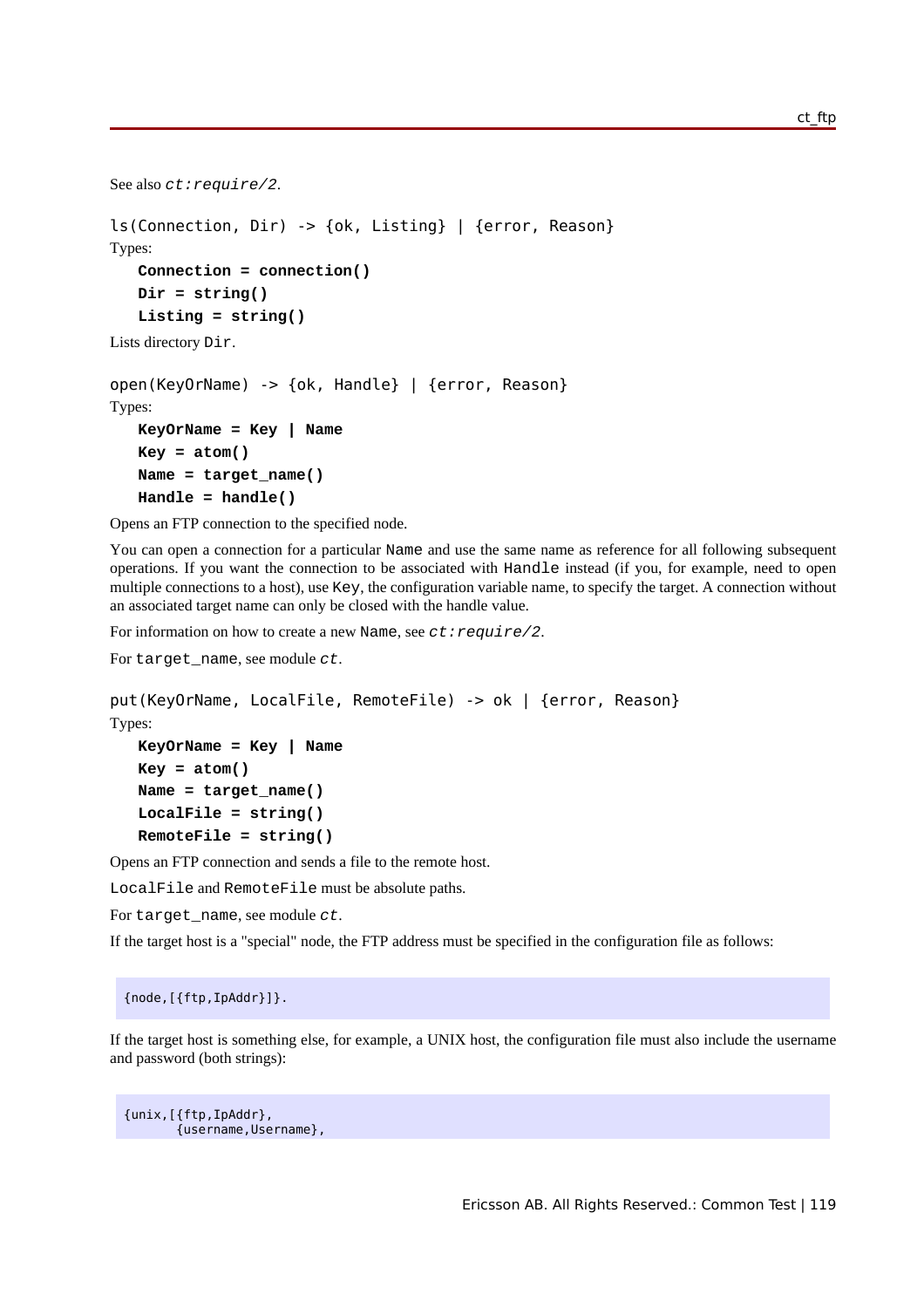ct\_ftp

{password,Password}]}.

See also ct:require/2.

recv(Connection, RemoteFile) -> ok | {error, Reason} Fetches a file over FTP. The file gets the same name on the local host. See also  $ct\_ftp:recv/3.$ recv(Connection, RemoteFile, LocalFile) -> ok | {error, Reason} Types: **Connection = connection() RemoteFile = string() LocalFile = string()** Fetches a file over FTP. The file is named LocalFile on the local host. send(Connection, LocalFile) -> ok | {error, Reason} Sends a file over FTP. The file gets the same name on the remote host. See also  $ct\_ftp:send/3$ . send(Connection, LocalFile, RemoteFile) -> ok | {error, Reason} Types: **Connection = connection() LocalFile = string() RemoteFile = string()** Sends a file over FTP. The file is named RemoteFile on the remote host. type(Connection, Type) -> ok | {error, Reason} Types:

**Connection = connection() Type = ascii | binary**

Changes the file transfer type.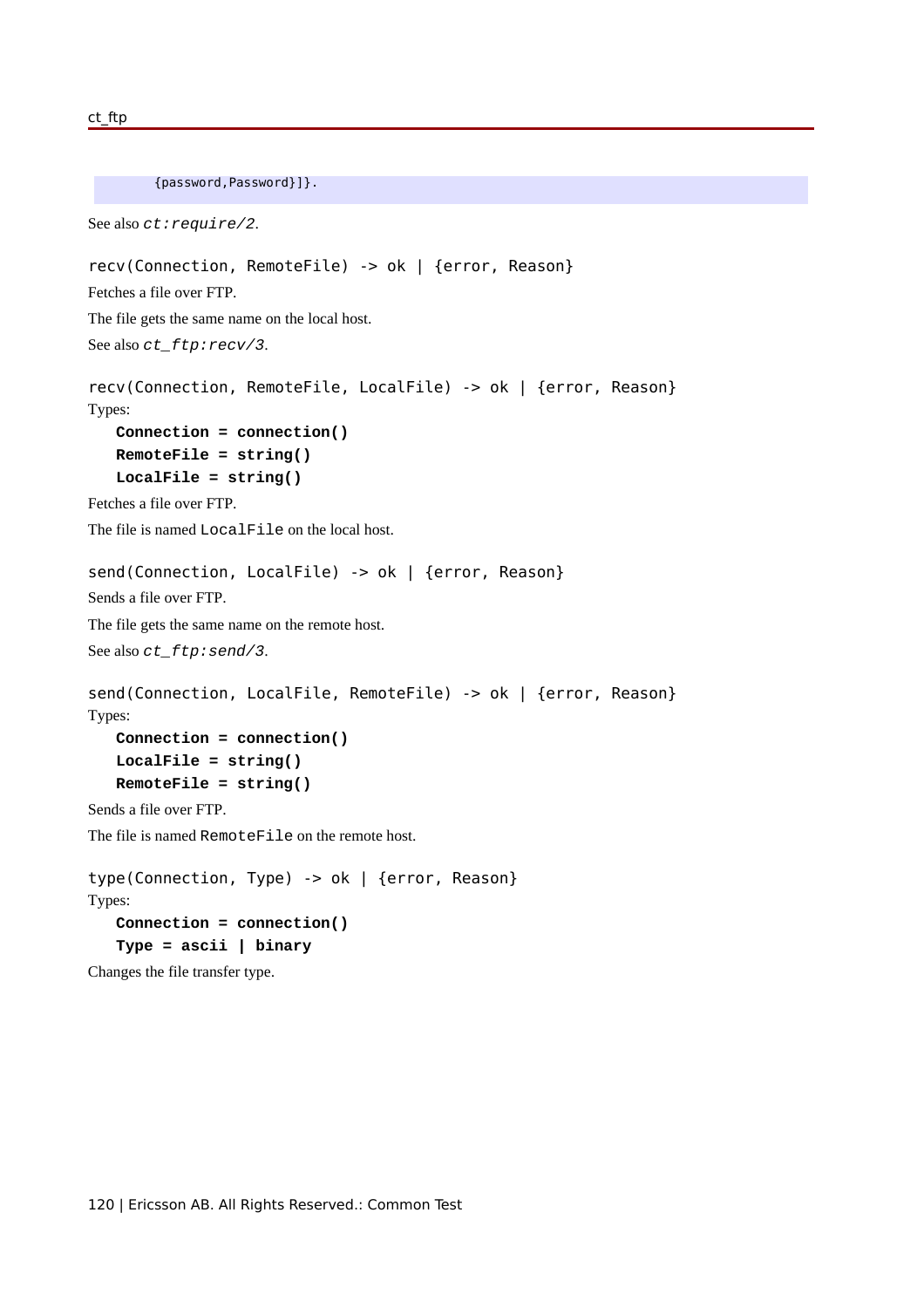# ct\_ssh

Erlang module

SSH/SFTP client module.

This module uses application SSH, which provides detailed information about, for example, functions, types, and options.

Argument Server in the SFTP functions is only to be used for SFTP sessions that have been started on existing SSH connections (that is, when the original connection type is ssh). Whenever the connection type is sftp, use the SSH connection reference only.

The following options are valid for specifying an SSH/SFTP connection (that is, can be used as configuration elements):

```
 [{ConnType, Addr},
  {port, Port},
  {user, UserName}
  {password, Pwd}
  {user_dir, String}
  {public_key_alg, PubKeyAlg}
  {connect_timeout, Timeout}
 {key cb, KeyCallbackMod}]
```

```
ConnType = \operatorname{ssh} | \operatorname{sttp}.
```
For other types, see  $\sin \sin \sin(3)$ .

All time-out parameters in ct\_ssh functions are values in milliseconds.

# Data Types

```
connection() = handle() | target name()
```
For target\_name, see module ct.

```
handle() = handle()
```
Handle for a specific SSH/SFTP connection, see module ct.

```
ssh_sftp_return() = term()
```
Return value from an ssh: ssh\_sftp function.

## Exports

```
apread(SSH, Handle, Position, Length) -> Result
```

```
Types:
```

```
SSH = connection()
Result = ssh_sftp_return() | {error, Reason}
Reason = term()
```
For information and other types, see  $ssh:ssh\_sftp(3)$ .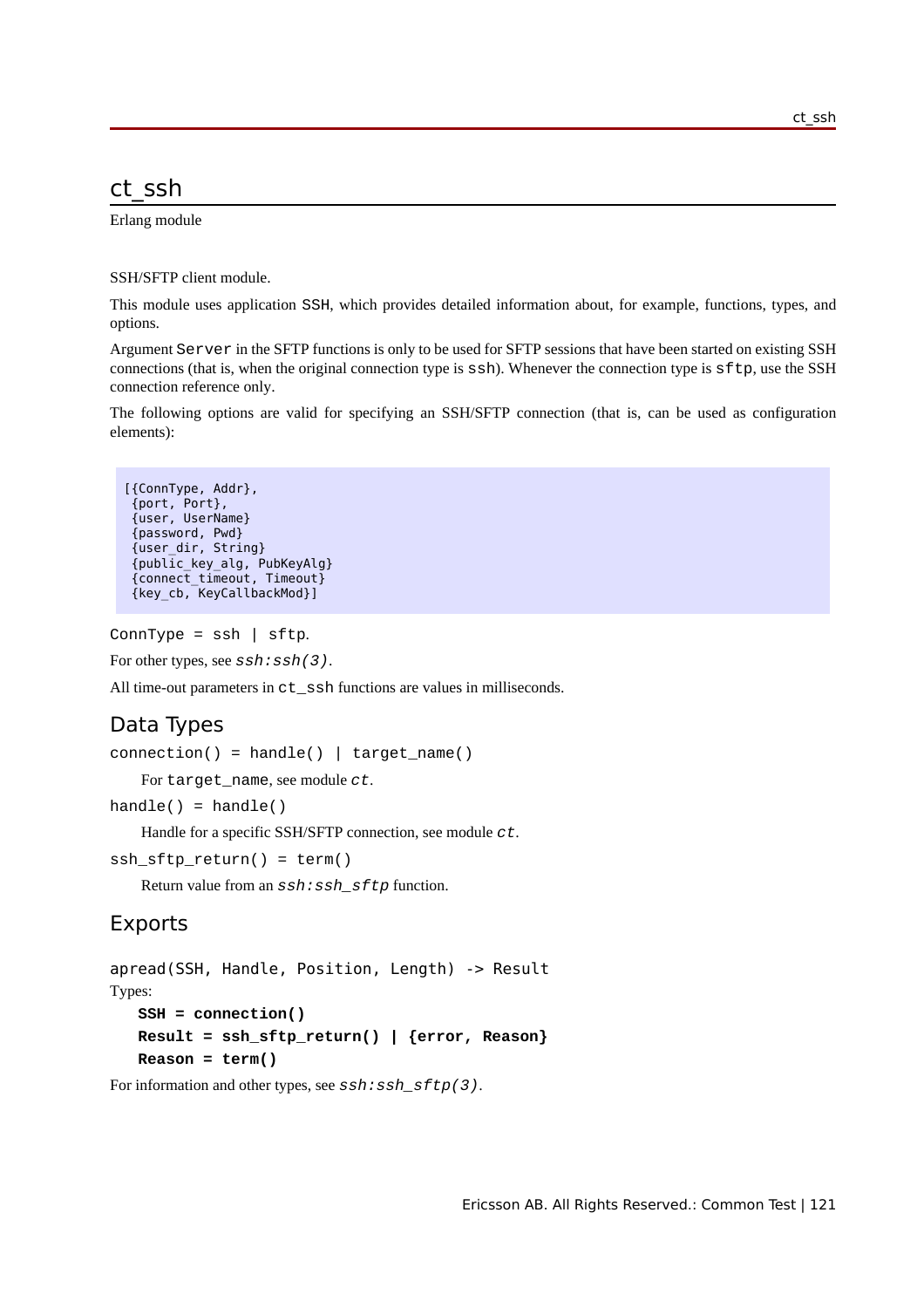```
apread(SSH, Server, Handle, Position, Length) -> Result
Types:
   SSH = connection()
   Result = ssh_sftp_return() | {error, Reason}
   Reason = term()
For information and other types, see ssh:ssh\_sftp(3).
apwrite(SSH, Handle, Position, Data) -> Result
Types:
   SSH = connection()
   Result = ssh_sftp_return() | {error, Reason}
   Reason = term()
For information and other types, see ssh:ssh\_sftp(3).
apwrite(SSH, Server, Handle, Position, Data) -> Result
Types:
   SSH = connection()
   Result = ssh_sftp_return() | {error, Reason}
   Reason = term()
For information and other types, see ssh:ssh\_sftp(3).
aread(SSH, Handle, Len) -> Result
Types:
   SSH = connection()
   Result = ssh_sftp_return() | {error, Reason}
   Reason = term()
For information and other types, see ssh:ssh\_sftp(3).
aread(SSH, Server, Handle, Len) -> Result
Types:
   SSH = connection()
   Result = ssh_sftp_return() | {error, Reason}
   Reason = term()
For information and other types, see ssh:ssh\_sftp(3).
awrite(SSH, Handle, Data) -> Result
Types:
   SSH = connection()
   Result = ssh_sftp_return() | {error, Reason}
   Reason = term()
For information and other types, see ssh:ssh\_sftp(3).
```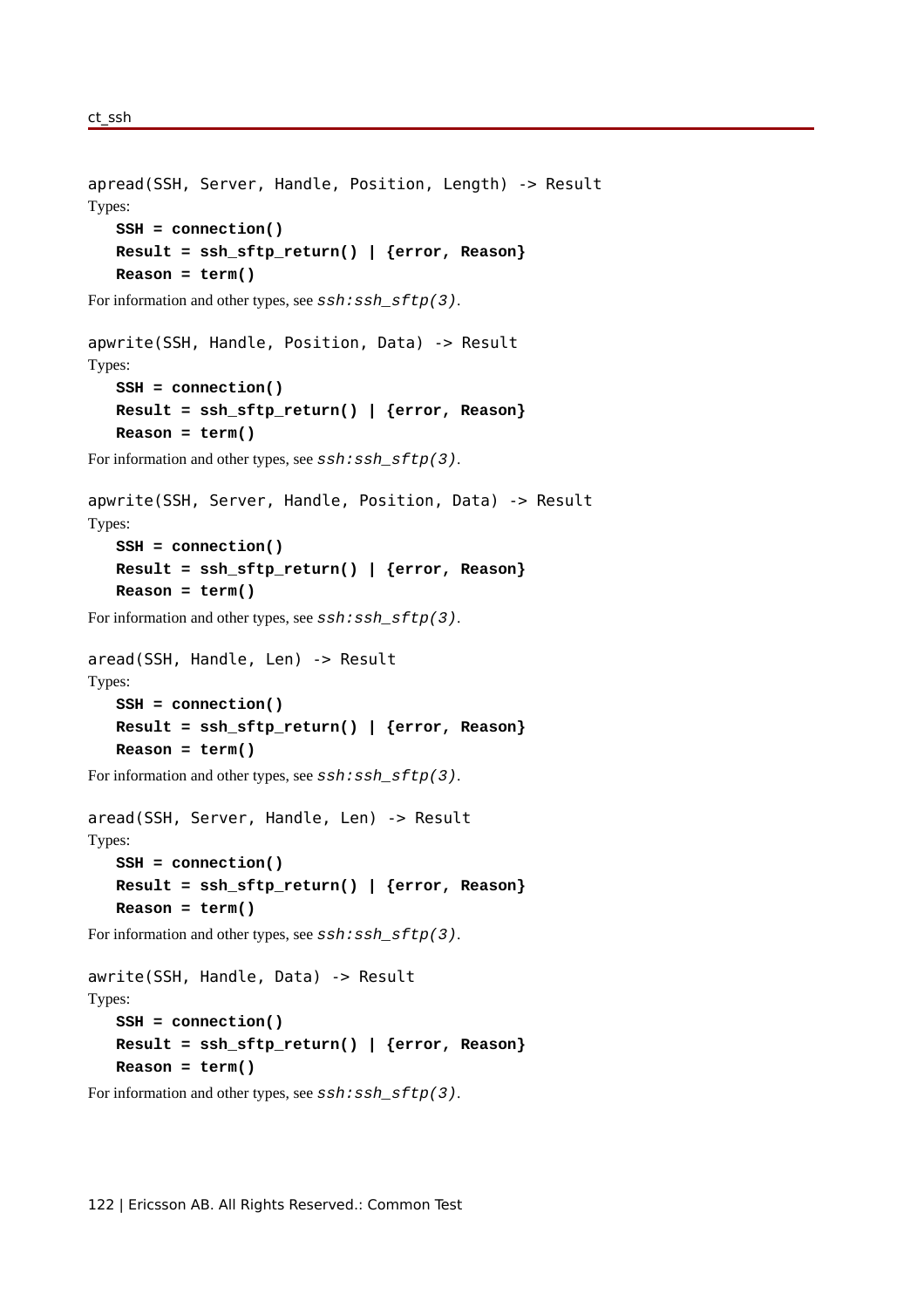```
awrite(SSH, Server, Handle, Data) -> Result
Types:
   SSH = connection()
   Result = ssh_sftp_return() | {error, Reason}
  Reason = term()
```

```
close(SSH, Handle) -> Result
Types:
   SSH = connection()
  Result = ssh_sftp_return() | {error, Reason}
  Reason = term()
```
For information and other types, see  $ssh:ssh\_sftp(3)$ .

```
close(SSH, Server, Handle) -> Result
Types:
```

```
SSH = connection()
Result = ssh_sftp_return() | {error, Reason}
Reason = term()
```
For information and other types, see  $ssh:ssh\_sftp(3)$ .

```
connect(KeyOrName) -> {ok, Handle} | {error, Reason}
Equivalent to ct_ssh:connect(KeyOrName, host, []).
```

```
connect(KeyOrName, ConnType) -> {ok, Handle} | {error, Reason}
Equivalent to ct_ssh:connect(KeyOrName, ConnType, []).
```
connect(KeyOrName, ConnType, ExtraOpts) -> {ok, Handle} | {error, Reason} Types:

```
KeyOrName = Key | Name
Key = atom()
Name = target_name()
ConnType = ssh | sftp | host
ExtraOpts = ssh_connect_options()
Handle = handle()
Reason = term()
```
Opens an SSH or SFTP connection using the information associated with KeyOrName.

If Name (an alias name for Key) is used to identify the connection, this name can be used as connection reference for subsequent calls. Only one open connection at a time associated with Name is possible. If Key is used, the returned handle must be used for subsequent calls (multiple connections can be opened using the configuration data specified by Key).

For information on how to create a new Name, see  $ct:require/2$ .

For target name, see module  $ct$ .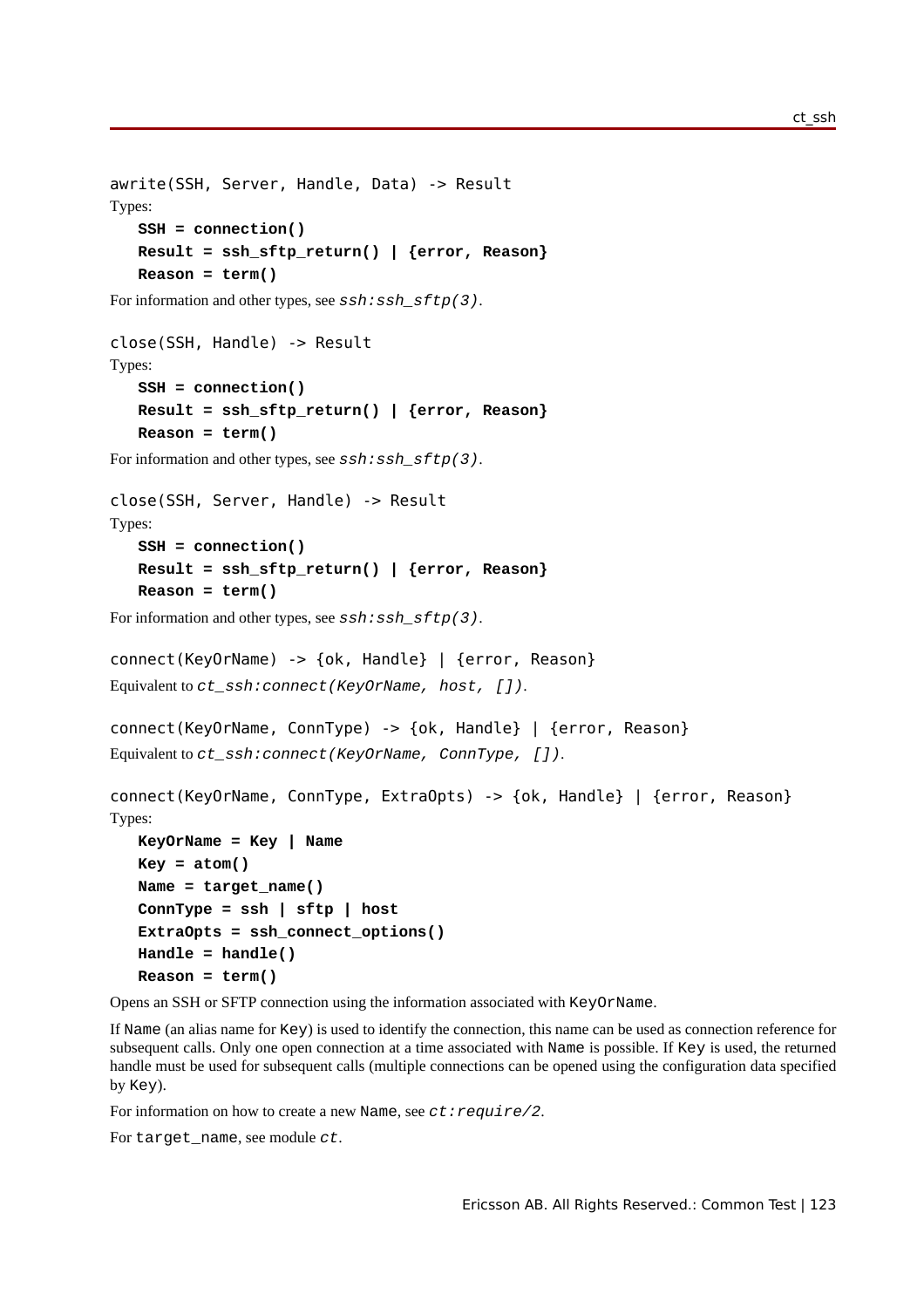ConnType always overrides the type specified in the address tuple in the configuration data (and in ExtraOpts). So it is possible to, for example, open an SFTP connection directly using data originally specifying an SSH connection.

Value host means that the connection type specified by the host option (either in the configuration data or in ExtraOpts) is used.

ExtraOpts (optional) are extra SSH options to be added to the configuration data for KeyOrName. The extra options override any existing options with the same key in the configuration data. For details on valid SSH options, see application SSH.

```
del_dir(SSH, Name) -> Result
Types:
   SSH = connection()
   Result = ssh_sftp_return() | {error, Reason}
   Reason = term()
For information and other types, see ssh:ssh\_sftp(3).
del dir(SSH, Server, Name) -> Result
Types:
   SSH = connection()
   Result = ssh_sftp_return() | {error, Reason}
   Reason = term()
For information and other types, see \sinh: \sinh \sinh \sinh.
delete(SSH, Name) -> Result
Types:
   SSH = connection()
   Result = ssh_sftp_return() | {error, Reason}
   Reason = term()
For information and other types, see \sinh: \sinh \sinh \sinh.
```

```
delete(SSH, Server, Name) -> Result
Types:
   SSH = connection()
   Result = ssh_sftp_return() | {error, Reason}
   Reason = term()
For information and other types, see \sinh: \sinh \sinh \sinh.
```
disconnect(SSH) -> ok | {error, Reason} Types:

**SSH = connection()**

```
Reason = term()
```
Closes an SSH/SFTP connection.

```
exec(SSH, Command) -> {ok, Data} | {error, Reason}
Equivalent to ct_ssh:exec(SSH, Command, DefaultTimeout).
```
124 | Ericsson AB. All Rights Reserved.: Common Test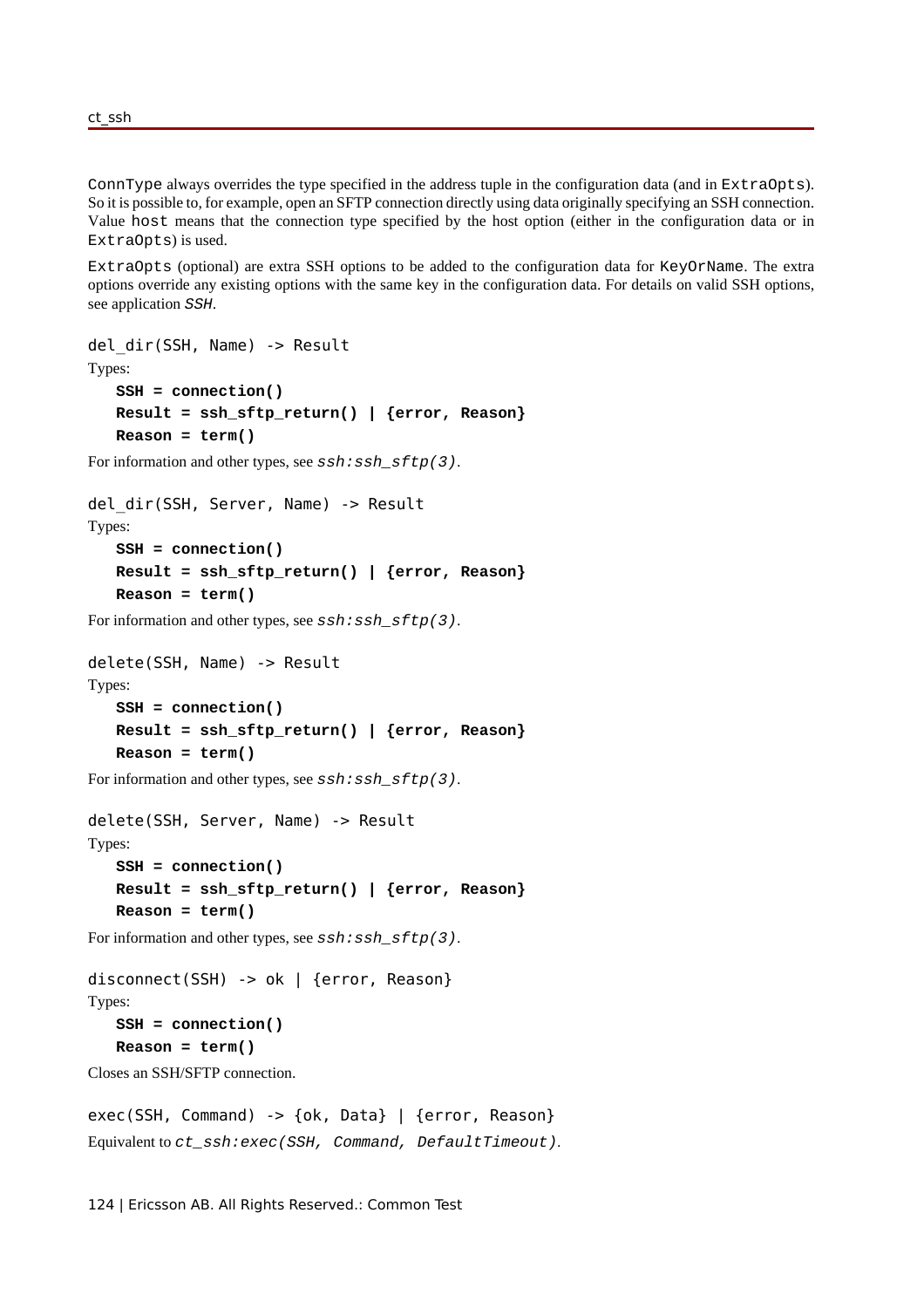```
exec(SSH, Command, Timeout) -> {ok, Data} | {error, Reason}
Types:
   SSH = connection()
   Command = string()
   Timeout = integer()
  Data = list()
  Reason = term()
```
Requests server to perform Command. A session channel is opened automatically for the request. Data is received from the server as a result of the command.

```
exec(SSH, ChannelId, Command, Timeout) -> {ok, Data} | {error, Reason}
```
Types:

```
SSH = connection()
ChannelId = integer()
Command = string()
Timeout = integer()
Data = list()
Reason = term()
```
Requests server to perform Command. A previously opened session channel is used for the request. Data is received from the server as a result of the command.

```
get_file_info(SSH, Handle) -> Result
Types:
   SSH = connection()
   Result = ssh_sftp_return() | {error, Reason}
   Reason = term()
```
For information and other types, see  $\sinh$ :  $\sinh$   $\sinh$   $\sinh$ .

```
get file info(SSH, Server, Handle) -> Result
Types:
   SSH = connection()
   Result = ssh_sftp_return() | {error, Reason}
   Reason = term()
```
For information and other types, see  $ssh:ssh\_sftp(3)$ .

```
list_dir(SSH, Path) -> Result
Types:
   SSH = connection()
   Result = ssh_sftp_return() | {error, Reason}
   Reason = term()
```
For information and other types, see  $\sinh$ :  $\sinh$   $\sinh$   $\sinh$ .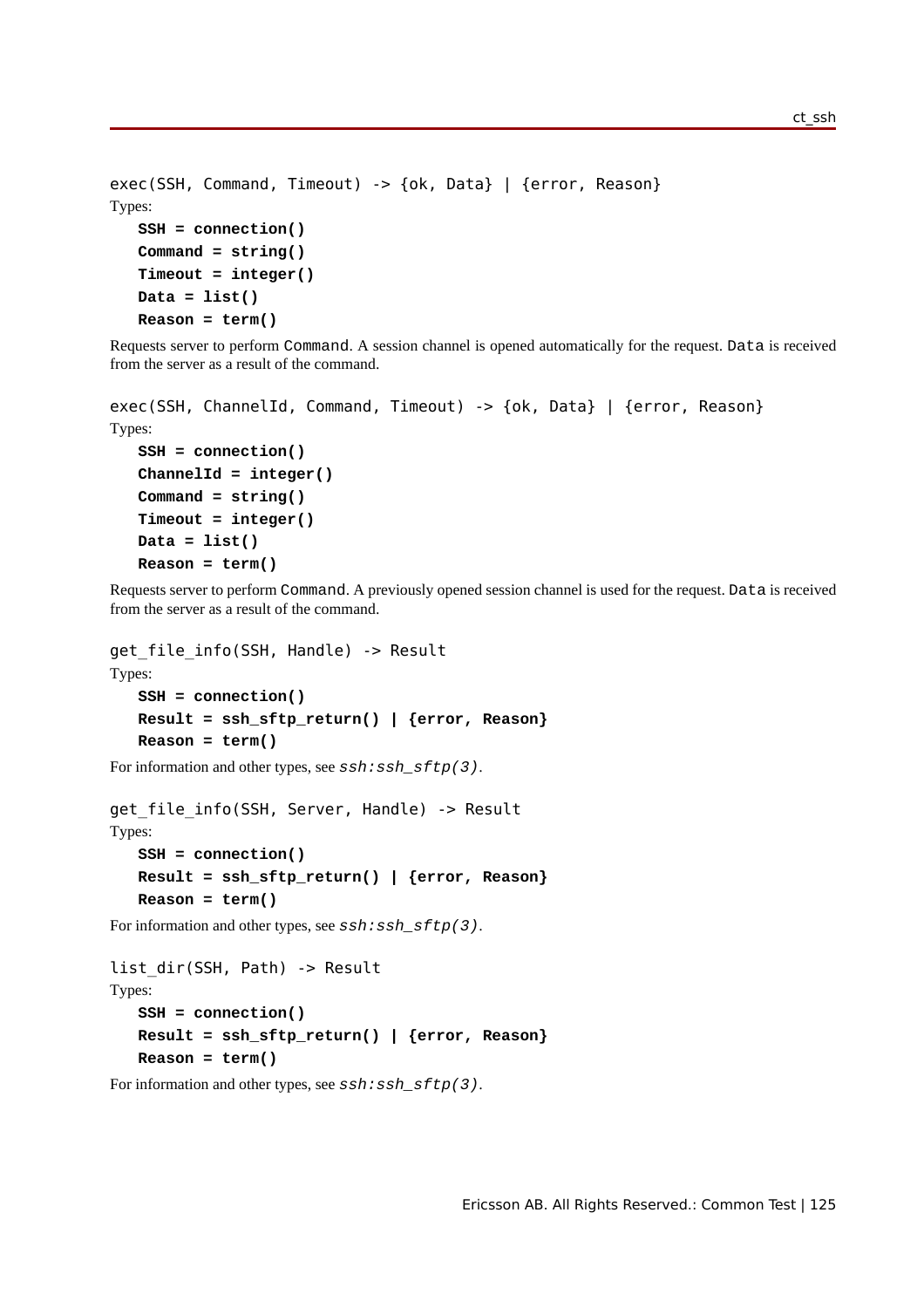```
list dir(SSH, Server, Path) -> Result
Types:
   SSH = connection()
   Result = ssh_sftp_return() | {error, Reason}
   Reason = term()
For information and other types, see ssh:ssh\_sftp(3).
make dir(SSH, Name) \rightarrow ResultTypes:
   SSH = connection()
   Result = ssh_sftp_return() | {error, Reason}
   Reason = term()
For information and other types, see ssh:ssh\_sftp(3).
make dir(SSH, Server, Name) -> Result
Types:
   SSH = connection()
   Result = ssh_sftp_return() | {error, Reason}
   Reason = term()
For information and other types, see ssh:ssh\_sftp(3).
make symlink(SSH, Name, Target) -> Result
Types:
   SSH = connection()
   Result = ssh_sftp_return() | {error, Reason}
   Reason = term()
For information and other types, see ssh:ssh\_sftp(3).
make symlink(SSH, Server, Name, Target) -> Result
Types:
   SSH = connection()
   Result = ssh_sftp_return() | {error, Reason}
   Reason = term()
For information and other types, see ssh:ssh\_sftp(3).
open(SSH, File, Mode) -> Result
Types:
   SSH = connection()
   Result = ssh_sftp_return() | {error, Reason}
   Reason = term()
For information and other types, see ssh:ssh\_sftp(3).
```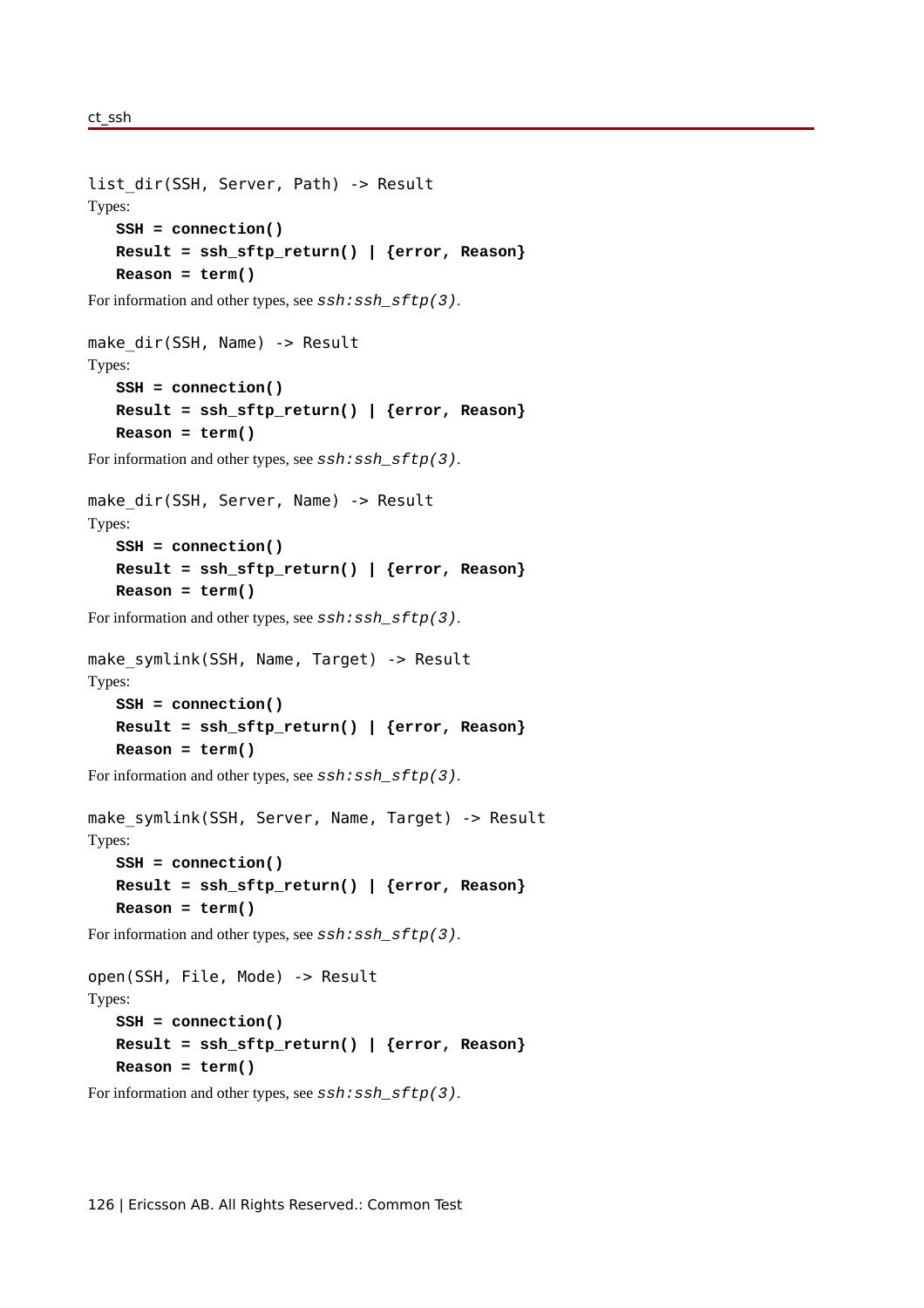```
open(SSH, Server, File, Mode) -> Result
Types:
   SSH = connection()
   Result = ssh_sftp_return() | {error, Reason}
   Reason = term()
For information and other types, see ssh:ssh\_sftp(3).
opendir(SSH, Path) -> Result
Types:
   SSH = connection()
   Result = ssh_sftp_return() | {error, Reason}
   Reason = term()
For information and other types, see ssh:ssh\_sftp(3).
opendir(SSH, Server, Path) -> Result
Types:
   SSH = connection()
   Result = ssh_sftp_return() | {error, Reason}
   Reason = term()
For information and other types, see ssh:ssh\_sftp(3).
position(SSH, Handle, Location) -> Result
Types:
   SSH = connection()
   Result = ssh_sftp_return() | {error, Reason}
   Reason = term()
For information and other types, see ssh:ssh\_sfttp(3).
position(SSH, Server, Handle, Location) -> Result
Types:
   SSH = connection()
   Result = ssh_sftp_return() | {error, Reason}
   Reason = term()
For information and other types, see ssh:ssh\_sftp(3).
pread(SSH, Handle, Position, Length) -> Result
Types:
   SSH = connection()
```
**Reason = term()**

**Result = ssh\_sftp\_return() | {error, Reason}**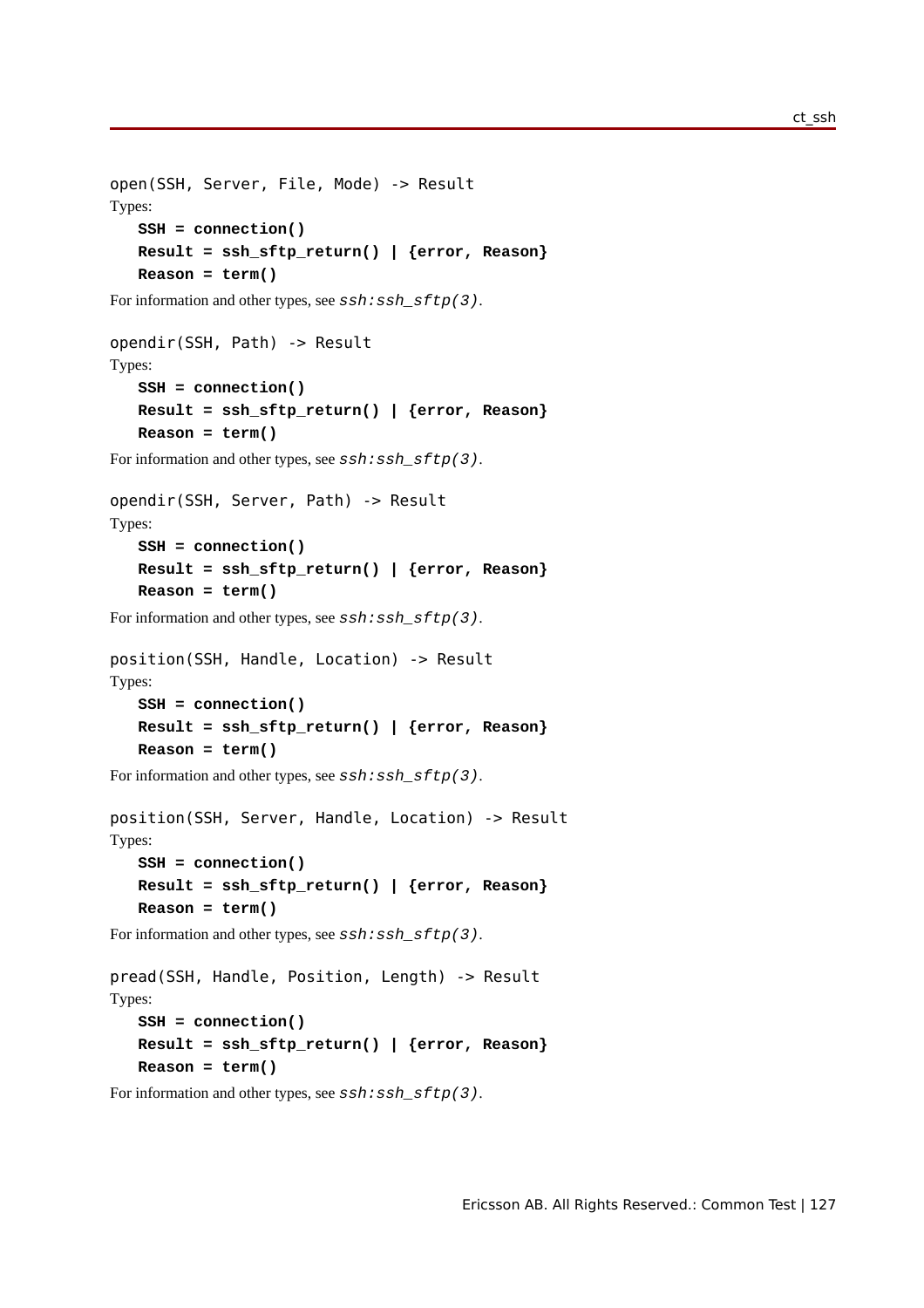```
pread(SSH, Server, Handle, Position, Length) -> Result
Types:
   SSH = connection()
   Result = ssh_sftp_return() | {error, Reason}
   Reason = term()
For information and other types, see ssh:ssh\_sftp(3).
pwrite(SSH, Handle, Position, Data) -> Result
Types:
   SSH = connection()
   Result = ssh_sftp_return() | {error, Reason}
   Reason = term()
For information and other types, see ssh:ssh\_sftp(3).
pwrite(SSH, Server, Handle, Position, Data) -> Result
Types:
   SSH = connection()
   Result = ssh_sftp_return() | {error, Reason}
   Reason = term()
For information and other types, see ssh:ssh\_sftp(3).
read(SSH, Handle, Len) -> Result
Types:
   SSH = connection()
   Result = ssh_sftp_return() | {error, Reason}
   Reason = term()
For information and other types, see ssh:ssh\_sftp(3).
read(SSH, Server, Handle, Len) -> Result
Types:
   SSH = connection()
   Result = ssh_sftp_return() | {error, Reason}
   Reason = term()
For information and other types, see ssh:ssh\_sftp(3).
read file(SSH, File) -> Result
Types:
   SSH = connection()
   Result = ssh_sftp_return() | {error, Reason}
   Reason = term()
For information and other types, see ssh:ssh\_sftp(3).
```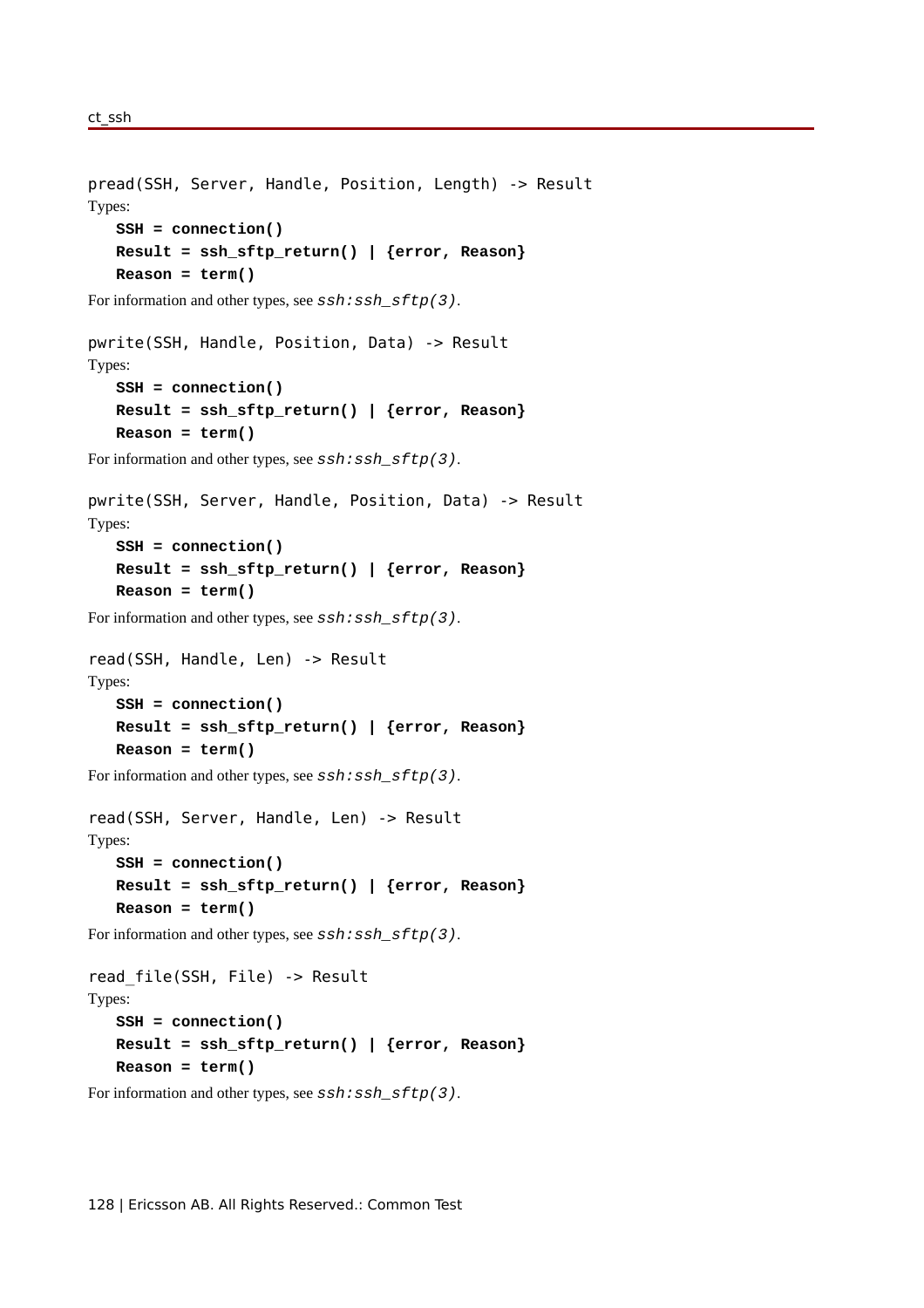```
read file(SSH, Server, File) -> Result
Types:
  SSH = connection()
  Result = ssh_sftp_return() | {error, Reason}
  Reason = term()
```

```
read file info(SSH, Name) -> Result
Types:
   SSH = connection()
   Result = ssh_sftp_return() | {error, Reason}
   Reason = term()
```
For information and other types, see  $ssh:ssh\_sftp(3)$ .

```
read file info(SSH, Server, Name) -> Result
Types:
   SSH = connection()
   Result = ssh_sftp_return() | {error, Reason}
   Reason = term()
```
For information and other types, see  $ssh:ssh\_sftp(3)$ .

```
read link(SSH, Name) -> Result
Types:
   SSH = connection()
   Result = ssh_sftp_return() | {error, Reason}
   Reason = term()
```
For information and other types, see  $ssh:ssh\_sfttp(3)$ .

```
read link(SSH, Server, Name) -> Result
Types:
   SSH = connection()
   Result = ssh_sftp_return() | {error, Reason}
   Reason = term()
```
For information and other types, see  $ssh:ssh\_sftp(3)$ .

```
read link info(SSH, Name) -> Result
Types:
   SSH = connection()
   Result = ssh_sftp_return() | {error, Reason}
   Reason = term()
```
For information and other types, see  $ssh:ssh\_sftp(3)$ .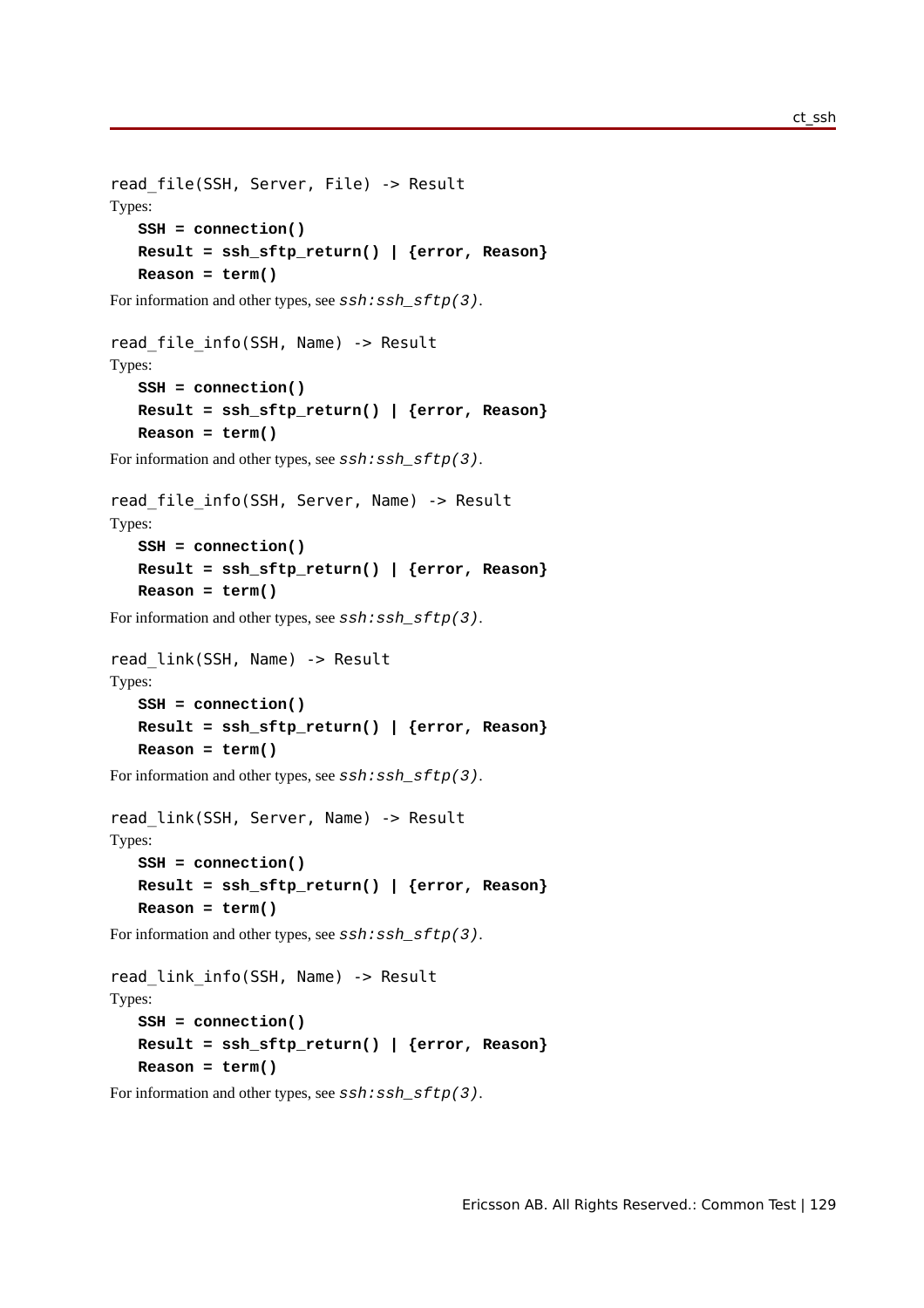```
ct_ssh
```

```
read link info(SSH, Server, Name) -> Result
Types:
   SSH = connection()
   Result = ssh_sftp_return() | {error, Reason}
   Reason = term()
```

```
receive_response(SSH, ChannelId) -> {ok, Data} | {error, Reason}
Equivalent to ct_ssh:receive_response(SSH, ChannelId, close).
```

```
receive response(SSH, ChannelId, End) -> {ok, Data} | {error, Reason}
Equivalent to ct_ssh:receive_response(SSH, ChannelId, End, DefaultTimeout).
```

```
receive response(SSH, ChannelId, End, Timeout) -> \{ok, Data\} | \{timeout,Data} | {error, Reason}
Types:
```

```
SSH = connection()
ChannelId = integer()
End = Fun | close | timeout
Timeout = integer()
Data = list()
Reason = term()
```
Receives expected data from server on the specified session channel.

If End == close, data is returned to the caller when the channel is closed by the server. If a time-out occurs before this happens, the function returns  $\{\text{timeout},\text{Data}\}$  (where Data is the data received so far).

If End  $=$  timeout, a time-out is expected and  $\{\circ\mathbf{k},\mathbf{Data}\}\$  is returned both in the case of a time-out and when the channel is closed.

If End is a fun, this fun is called with one argument, the data value in a received ssh\_cm message (see ssh:ssh\_connection(3). The fun is to return either true to end the receiving operation (and have the so far collected data returned) or false to wait for more data from the server. Even if a fun is supplied, the function returns immediately if the server closes the channel).

```
rename(SSH, OldName, NewName) -> Result
Types:
   SSH = connection()
   Result = ssh_sftp_return() | {error, Reason}
   Reason = term()
```
For information and other types, see  $ssh:ssh\_sftp(3)$ .

```
rename(SSH, Server, OldName, NewName) -> Result
Types:
   SSH = connection()
   Result = ssh_sftp_return() | {error, Reason}
```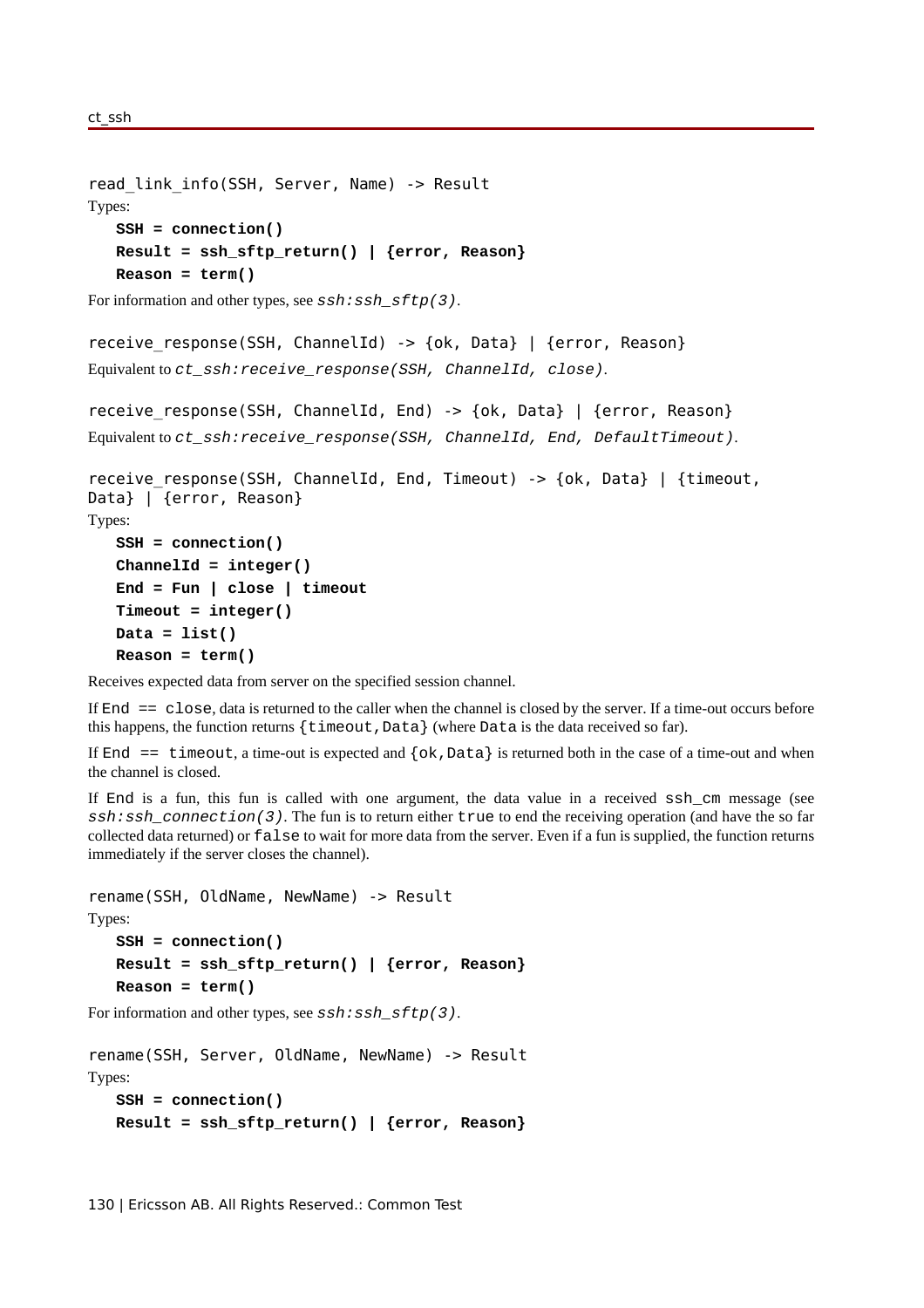```
Reason = term()
For information and other types, see ssh:ssh\_sftp(3).
send(SSH, ChannelId, Data) -> ok | {error, Reason}
Equivalent to ct_ssh:send(SSH, ChannelId, 0, Data, DefaultTimeout).
send(SSH, ChannelId, Data, Timeout) -> ok | {error, Reason}
Equivalent to ct_ssh:send(SSH, ChannelId, 0, Data, Timeout).
send(SSH, ChannelId, Type, Data, Timeout) -> ok | {error, Reason}
Types:
   SSH = connection()
   ChannelId = integer()
   Type = integer()
   Data = list()
   Timeout = integer()
   Reason = term()
Sends data to server on specified session channel.
send_and_receive(SSH, ChannelId, Data) -> {ok, Data} | {error, Reason}
Equivalent to ct_ssh:send_and_receive(SSH, ChannelId, Data, close).
send and receive(SSH, ChannelId, Data, End) -> {ok, Data} | {error, Reason}
Equivalent to ct_ssh;send_and_receive(SSH, ChannelId, 0, Data, End, DefaultTimeout).
send and receive(SSH, ChannelId, Data, End, Timeout) -> {ok, Data} | {error,
Reason}
Equivalent to ct_ssh:send_and_receive(SSH, ChannelId, 0, Data, End, Timeout).
send_and_receive(SSH, ChannelId, Type, Data, End, Timeout) -> {ok, Data} |
{error, Reason}
Types:
   SSH = connection()
   ChannelId = integer()
   Type = integer()
   Data = list()
   End = Fun | close | timeout
   Timeout = integer()
   Reason = term()
```
Sends data to server on specified session channel and waits to receive the server response.

For details on argument End, see  $ct\_ssh:receive\_response/4.$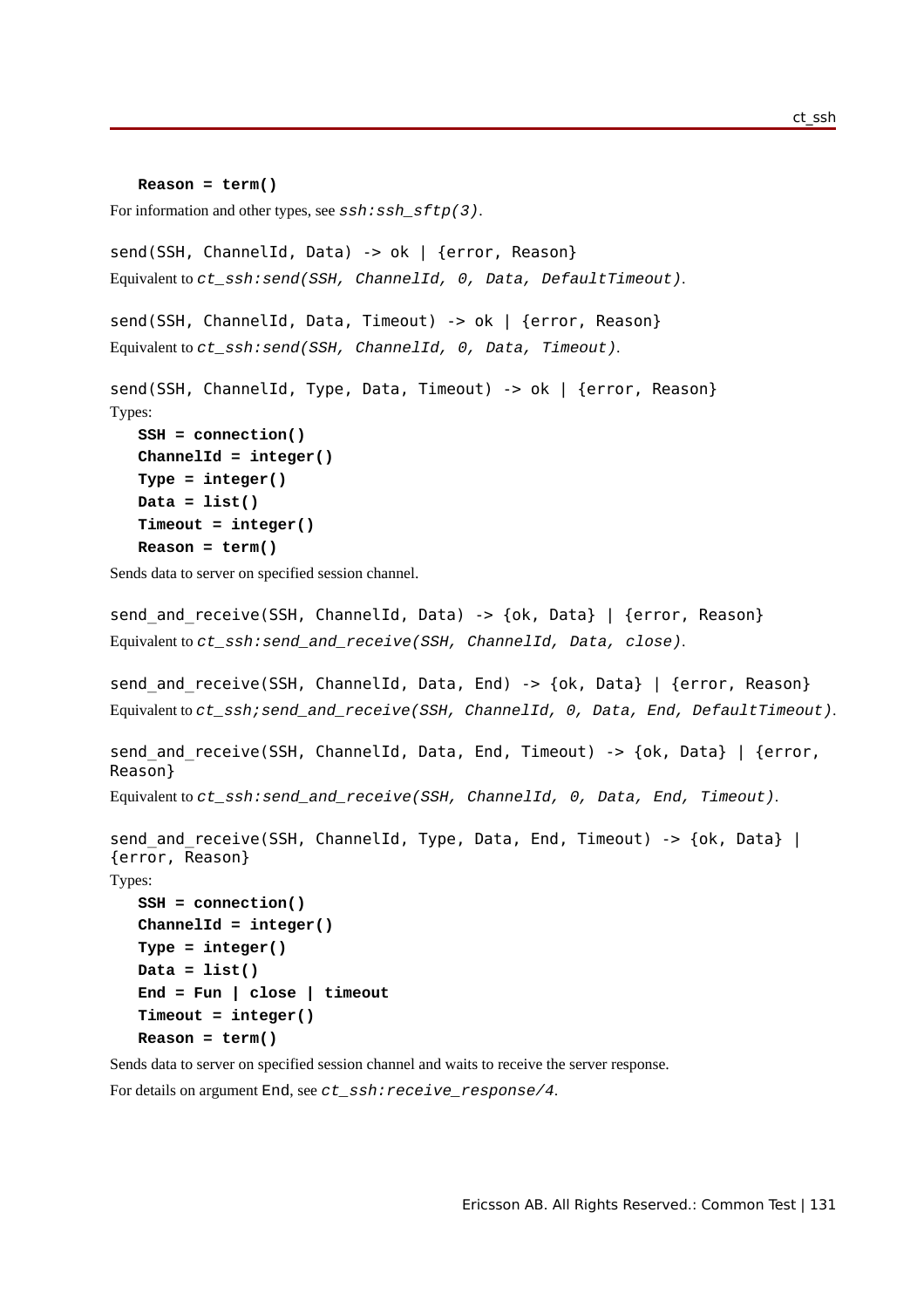ct\_ssh

```
session close(SSH, ChannelId) -> ok | {error, Reason}
Types:
   SSH = connection()
   ChannelId = integer()
   Reason = term()
Closes an SSH session channel.
```

```
session open(SSH) -> {ok, ChannelId} | {error, Reason}
Equivalent to ct_ssh:session_open(SSH, DefaultTimeout).
```

```
session_open(SSH, Timeout) -> {ok, ChannelId} | {error, Reason}
Types:
   SSH = connection()
   Timeout = integer()
   ChannelId = integer()
   Reason = term()
```
Opens a channel for an SSH session.

```
sftp connect(SSH) -> {ok, Server} | {error, Reason}
Types:
   SSH = connection()
   Server = pid()
   Reason = term()
```
Starts an SFTP session on an already existing SSH connection. Server identifies the new session and must be specified whenever SFTP requests are to be sent.

```
subsystem(SSH, ChannelId, Subsystem) -> Status | {error, Reason}
Equivalent to ct_ssh:subsystem(SSH, ChannelId, Subsystem, DefaultTimeout).
```

```
subsystem(SSH, ChannelId, Subsystem, Timeout) -> Status | {error, Reason}
Types:
   SSH = connection()
   ChannelId = integer()
   Subsystem = string()
   Timeout = integer()
   Status = success | failure
```

```
Reason = term()
```
Sends a request to execute a predefined subsystem.

```
write(SSH, Handle, Data) -> Result
Types:
   SSH = connection()
   Result = ssh_sftp_return() | {error, Reason}
```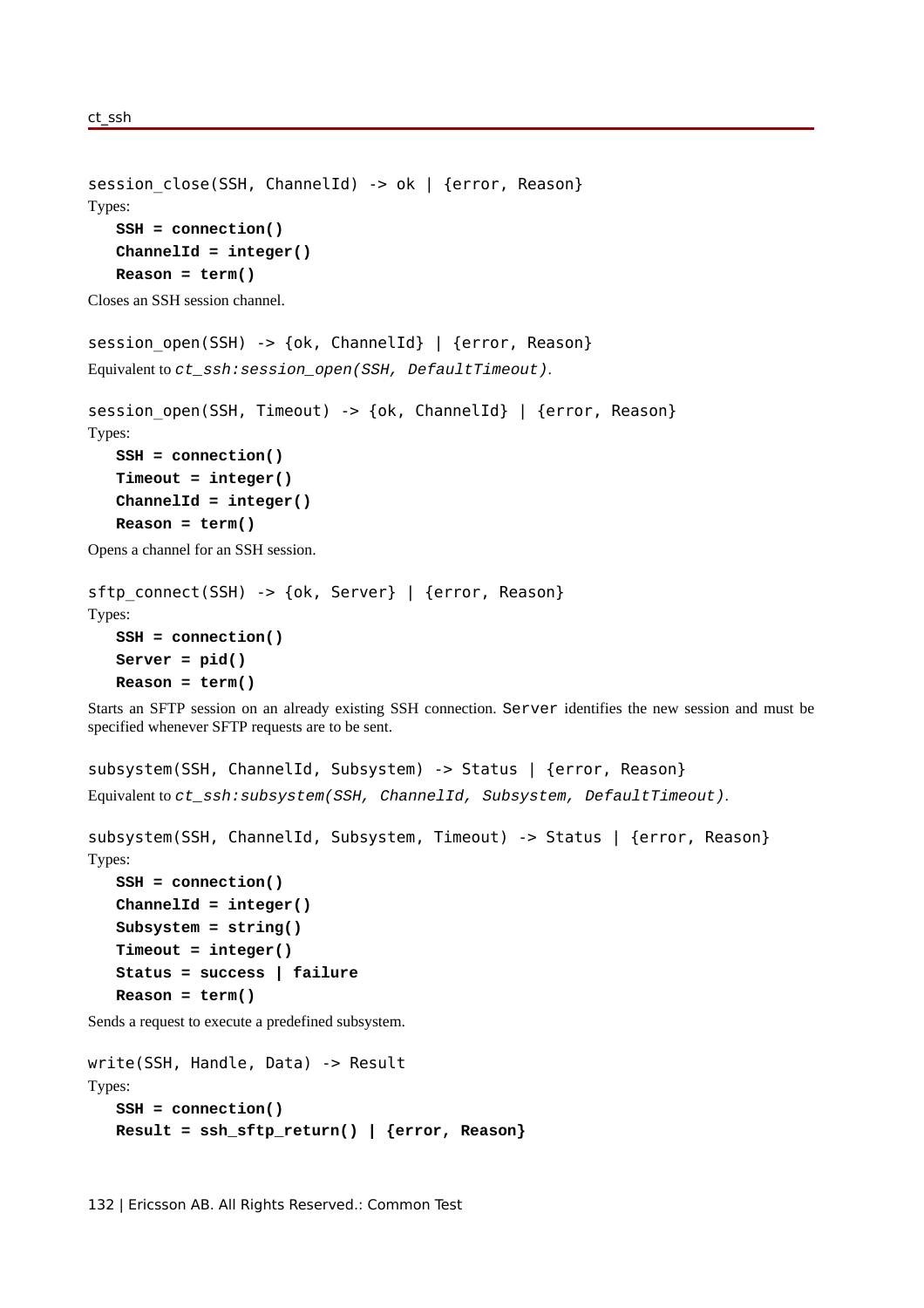```
Reason = term()
For information and other types, see ssh:ssh\_sftp(3).
write(SSH, Server, Handle, Data) -> Result
Types:
   SSH = connection()
   Result = ssh_sftp_return() | {error, Reason}
   Reason = term()
```

```
write_file(SSH, File, Iolist) -> Result
Types:
   SSH = connection()
   Result = ssh_sftp_return() | {error, Reason}
   Reason = term()
```
For information and other types, see  $ssh:ssh\_sftp(3)$ .

```
write file(SSH, Server, File, Iolist) -> Result
Types:
   SSH = connection()
   Result = ssh_sftp_return() | {error, Reason}
   Reason = term()
```
For information and other types, see  $ssh:ssh\_sftp(3)$ .

```
write_file_info(SSH, Name, Info) -> Result
Types:
   SSH = connection()
   Result = ssh_sftp_return() | {error, Reason}
   Reason = term()
```
For information and other types, see  $\sinh$ :  $\sinh$   $\sinh$   $\sinh$ .

```
write_file_info(SSH, Server, Name, Info) -> Result
Types:
   SSH = connection()
   Result = ssh_sftp_return() | {error, Reason}
   Reason = term()
```
For information and other types, see  $\sinh$ :  $\sinh$   $\sinh$   $\sinh$ .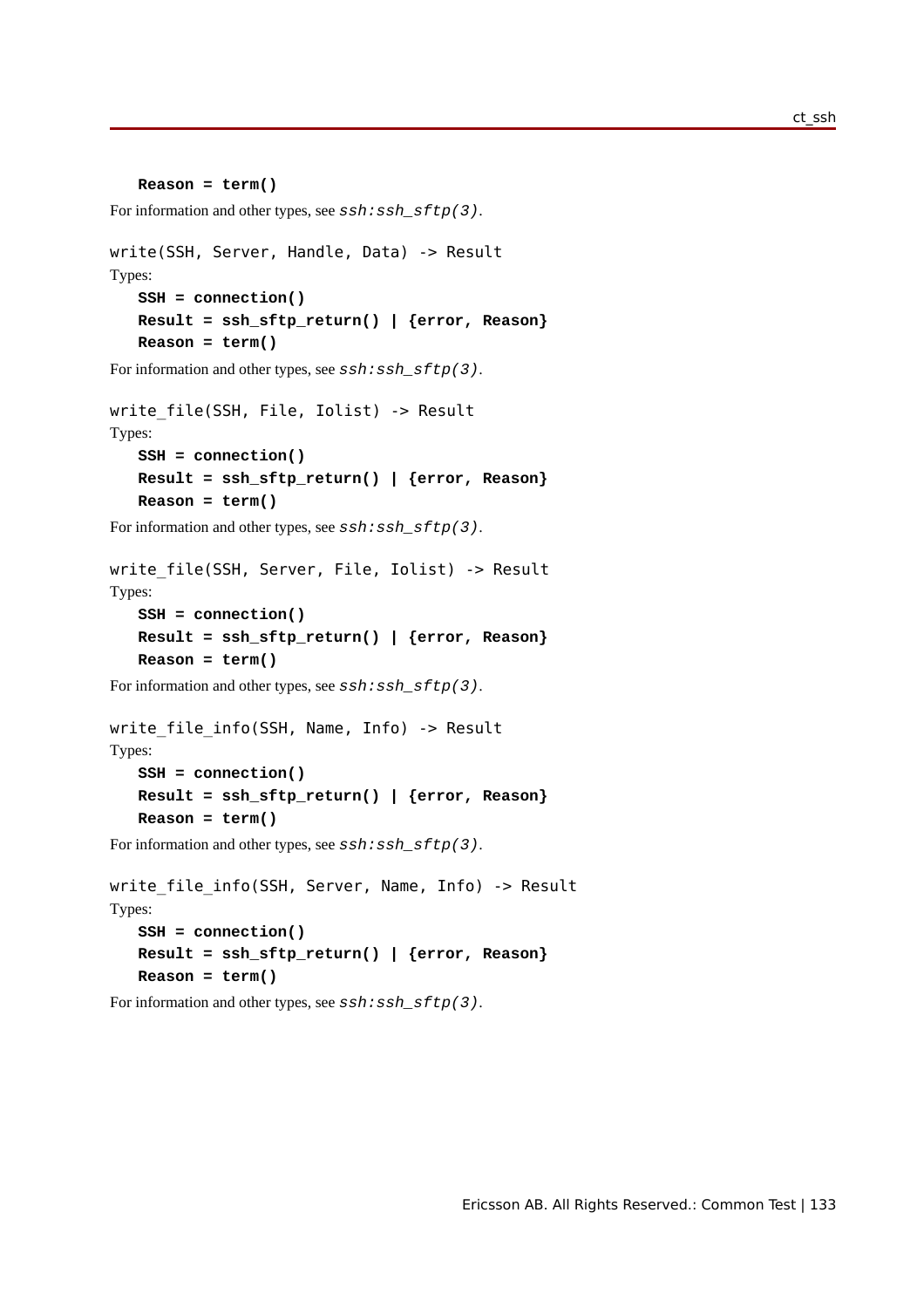## ct\_netconfc

Erlang module

NETCONF client module.

The NETCONF client is compliant with RFC 4741 NETCONF Configuration Protocol and RFC 4742 Using the NETCONF Configuration Protocol over Secure SHell (SSH)..

For each server to test against, the following entry can be added to a configuration file:

```
 {server_id(),options()}.
```
The server\_id() or an associated target\_name() (see module  $ct$ ) must then be used in calls to ct\_netconfc:open/2.

If no configuration exists for a server, a session can still be opened by calling  $ct$  netconfc:open/2 with all necessary options specified in the call. The first argument to  $ct$  netconfc:open/2 can then be any atom.

### Logging

The NETCONF server uses error logger for logging of NETCONF traffic. A special purpose error handler is implemented in ct\_conn\_log\_h. To use this error handler, add the cth\_conn\_log hook in the test suite, for example:

```
suit() ->
    [{ct_hooks, [{cth_conn_log, [{conn_mod(),hook_options()}]}]}].
```
conn\_mod() is the name of the Common Test module implementing the connection protocol, for example, ct\_netconfc.

Hook option  $log$  type specifies the type of logging:

raw

The sent and received NETCONF data is logged to a separate text file "as is" without any formatting. A link to the file is added to the test case HTML log.

. pretty

> The sent and received NETCONF data is logged to a separate text file with XML data nicely indented. A link to the file is added to the test case HTML log.

```
html (default)
```
The sent and received NETCONF traffic is pretty printed directly in the test case HTML log.

silent

NETCONF traffic is not logged.

By default, all NETCONF traffic is logged in one single log file. However, different connections can be logged in separate files. To do this, use hook option hosts and list the names of the servers/connections to be used in the suite. The connections must be named for this to work, that is, they must be opened with  $ct\_netconfc:open/2$ .

Option hosts has no effect if log\_type is set to html or silent.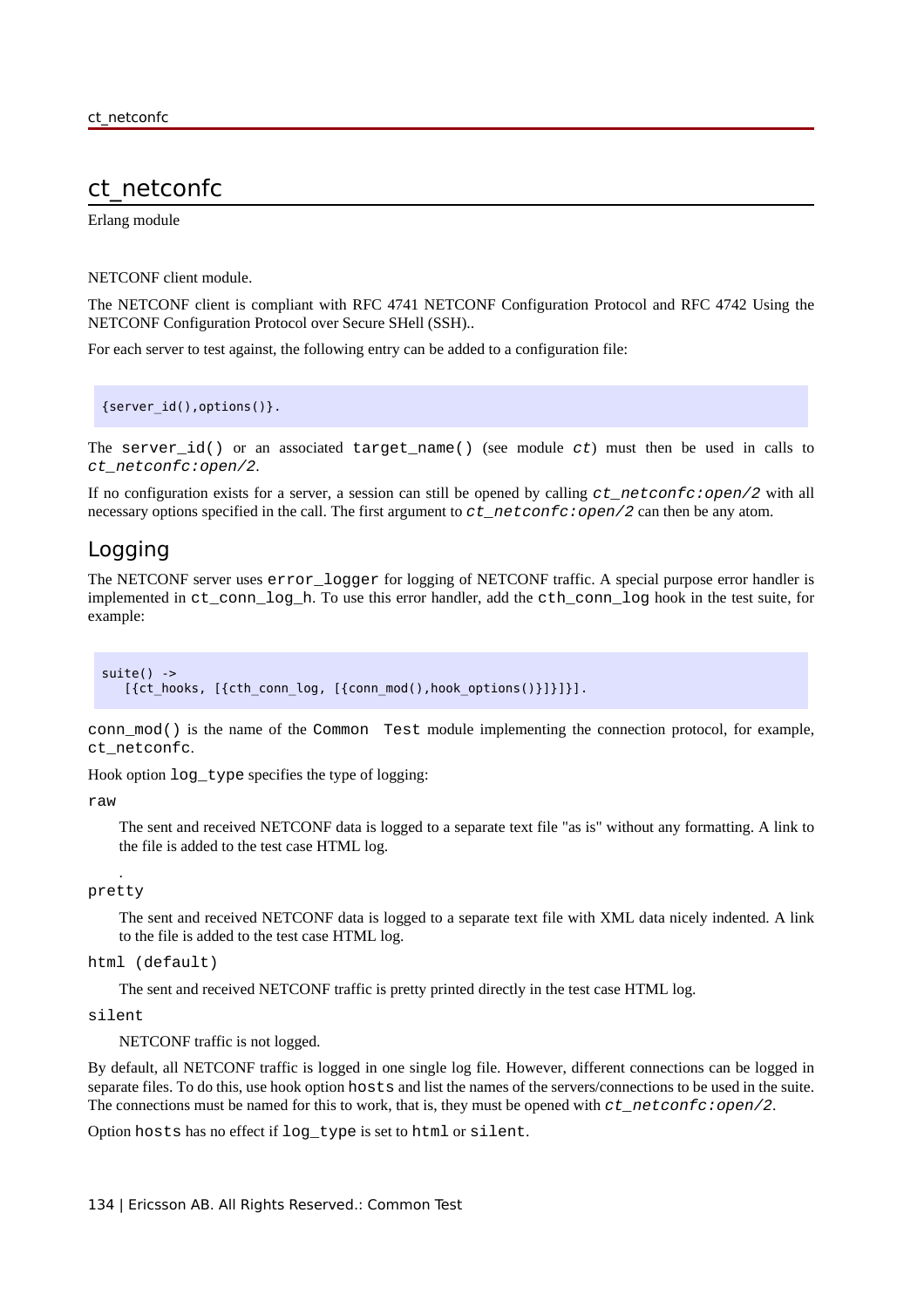The hook options can also be specified in a configuration file with configuration variable  $ct$  conn  $log$ :

```
 {ct_conn_log,[{conn_mod(),hook_options()}]}.
```
For example:

```
 {ct_conn_log,[{ct_netconfc,[{log_type,pretty},
                              {hosts,[key_or_name()]}]}]}
```
### Note:

Hook options specified in a configuration file overwrite the hard-coded hook options in the test suite.

#### *Logging Example 1:*

The following ct\_hooks statement causes pretty printing of NETCONF traffic to separate logs for the connections named nc\_server1 and nc\_server2. Any other connections are logged to default NETCONF log.

```
suit() ->
    [{ct_hooks, [{cth_conn_log, [{ct_netconfc,[{log_type,pretty}},
                                                 {hosts,[nc_server1,nc_server2]}]}
                                 ]}]}].
```
Connections must be opened as follows:

```
open(nc_server1,[...]),
 open(nc_server2,[...]).
```
*Logging Example 2:*

The following configuration file causes raw logging of all NETCONF traffic in to one single text file:

{ct\_conn\_log,[{ct\_netconfc,[{log\_type,raw}]}]}.

The ct\_hooks statement must look as follows:

```
suite() -> [{ct_hooks, [{cth_conn_log, []}]}].
```
The same ct\_hooks statement without the configuration file would cause HTML logging of all NETCONF connections in to the test case HTML log.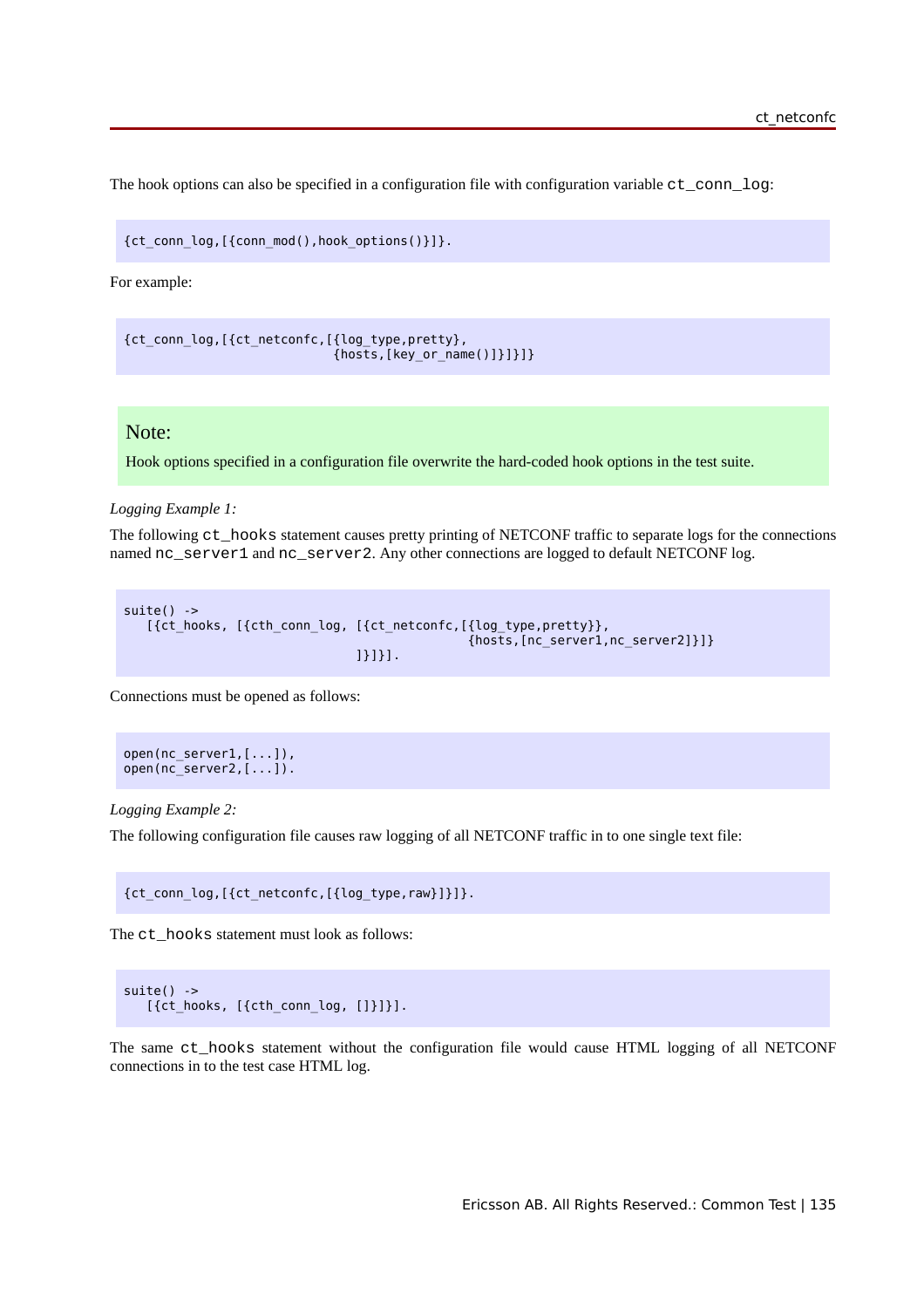# Notifications

The NETCONF client is also compliant with RFC 5277 NETCONF Event Notifications, which defines a mechanism for an asynchronous message notification delivery service for the NETCONF protocol.

Specific functions to support this are  $ct\_netconfc:create\_subscription/6$  and ct\_netconfc:get\_event\_streams/3. (The functions also exist with other arities.)

## Data Types

```
client() = handle() | key_or_name()
```
For handle( ), see module  $\verb|ct|.$ 

```
error reason() = term()event_time() = {eventTime, xml_attribute, sml_}handle() = term()
```
Opaque reference for a connection (NETCONF session). For more information, see module ct.

```
host() = inct:hostname() | inct:ip\_address()key\_or\_name() = server\_id() | target_name()
```
For target\_name, see module ct.

```
netconf_db() = running | startup | candidatenotification() = {notification, xml_attribute(s(), notification_content()})notification_content() = [event_time() | simple_xml()]
option() = {ssh, host()} | {port, inet:port_number()} | {timeout, timeout()}
| SshConnectOption
```
SshConnectOption is any valid option to  $ssh:connect/3, 4$ . Common options used are user, password and user\_dir. The SshConnectOptions are verfied by the SSH application.

```
options() = [option()]
```
Options used for setting up an SSH connection to a NETCONF server.

```
server_id() = atom()
```
The identity of a server, specified in a configuration file.

```
simple\_xml() = \{xml\_tag(), xml\_attributes(), xml\_content() \} | \{xml\_tag(),xml_content()} | xml_tag()
```
This type is further described in application  $xmer1$ .

```
stream data() = {description, string()} | {replaySupport, string()} |
{replayLogCreationTime, string()} | {replayLogAgedTime, string()}
```
For details about the data format for the string values, see "XML Schema for Event Notifications" in RFC 5277.

```
stream_name() = string()
streams() = [{stream_name(), [stream_data()]}]
xml_attribute_tag() = atom()
xml_attribute_value() = string()
xml\_attributes() = [{xml\_attribute\_tag(), xml\_attribute\_value()}]xml_count() = [simple.xml() | iolist()]xmltag() = atom()xpath() = {xpath, string()}
```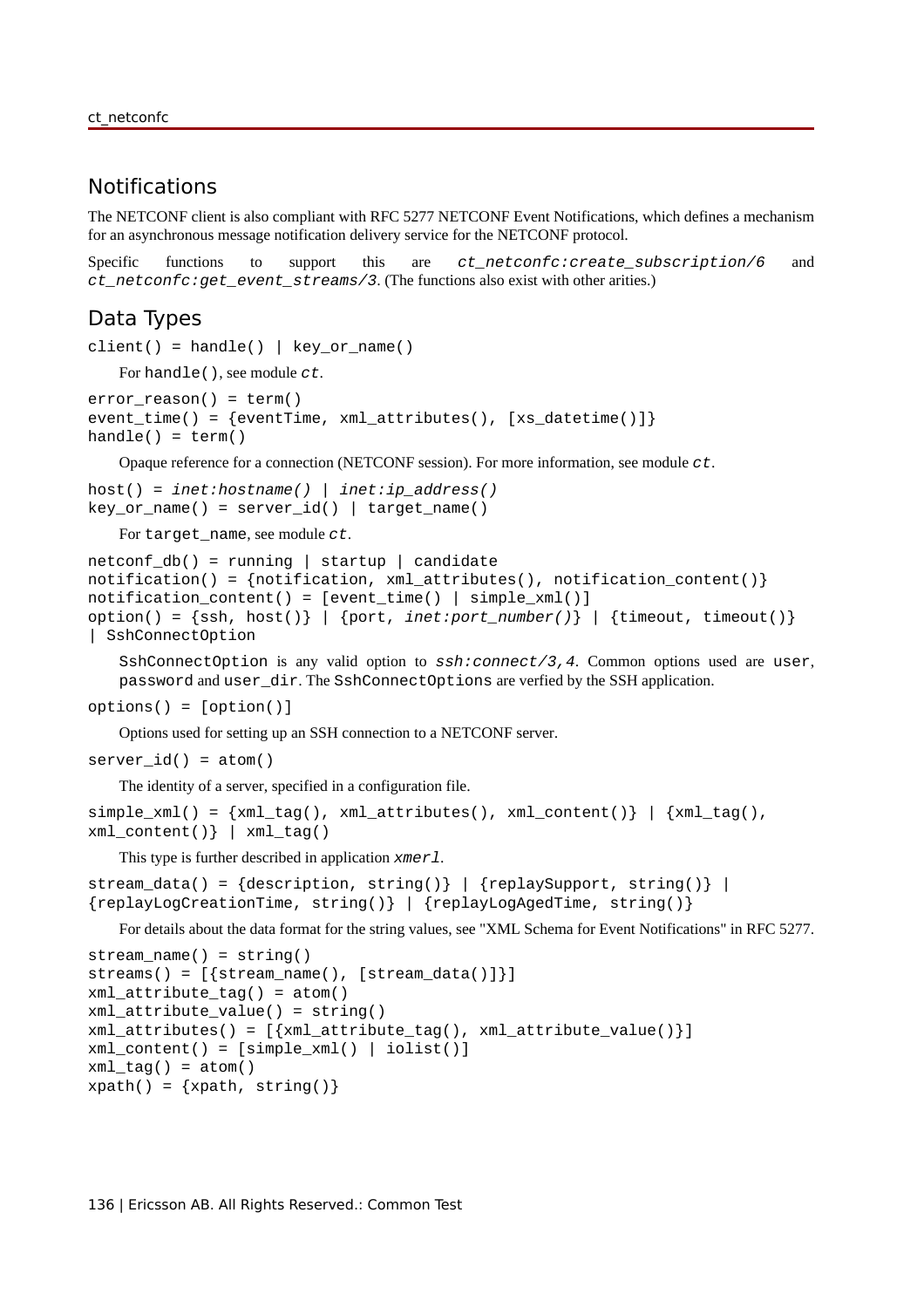$xs$  datetime() = string()

This date and time identifier has the same format as the XML type dateTime and is compliant with RFC 3339 Date and Time on the Internet Timestamps. The format is as follows:

[-]CCYY-MM-DDThh:mm:ss[.s][Z|(+|-)hh:mm]

## Exports

```
action(Client, Action) -> Result
Equivalent to ct_netconfc:action(Client, Action, infinity).
```
action(Client, Action, Timeout) -> Result

Types:

```
Client = client()
Action = simple_xml()
Timeout = timeout()
Result = ok \mid \{ok, [simple\_xml()]\} \mid \{error, error\_reason() \}
```
Executes an action. If the return type is void,  $\alpha k$  is returned instead of  $\{\alpha k, [\text{simple xml(})]\}.$ 

```
close_session(Client) -> Result
```
Equivalent to ct\_netconfc:close\_session(Client, infinity).

```
close_session(Client, Timeout) -> Result
Types:
  Client = client()
   Timeout = timeout()
   Result = ok | {error, error_reason()}
```
Requests graceful termination of the session associated with the client.

When a NETCONF server receives a close-session request, it gracefully closes the session. The server releases any locks and resources associated with the session and gracefully closes any associated connections. Any NETCONF requests received after a close-session request are ignored.

```
copy_config(Client, Source, Target) -> Result
```
Equivalent to ct\_netconfc:copy\_config(Client, Source, Target, infinity).

```
copy_config(Client, Target, Source, Timeout) -> Result
Types:
   Client = client()
   Target = netconf_db()
   Source = netconf_db()
   Timeout = timeout()
   Result = ok | {error, error_reason()}
```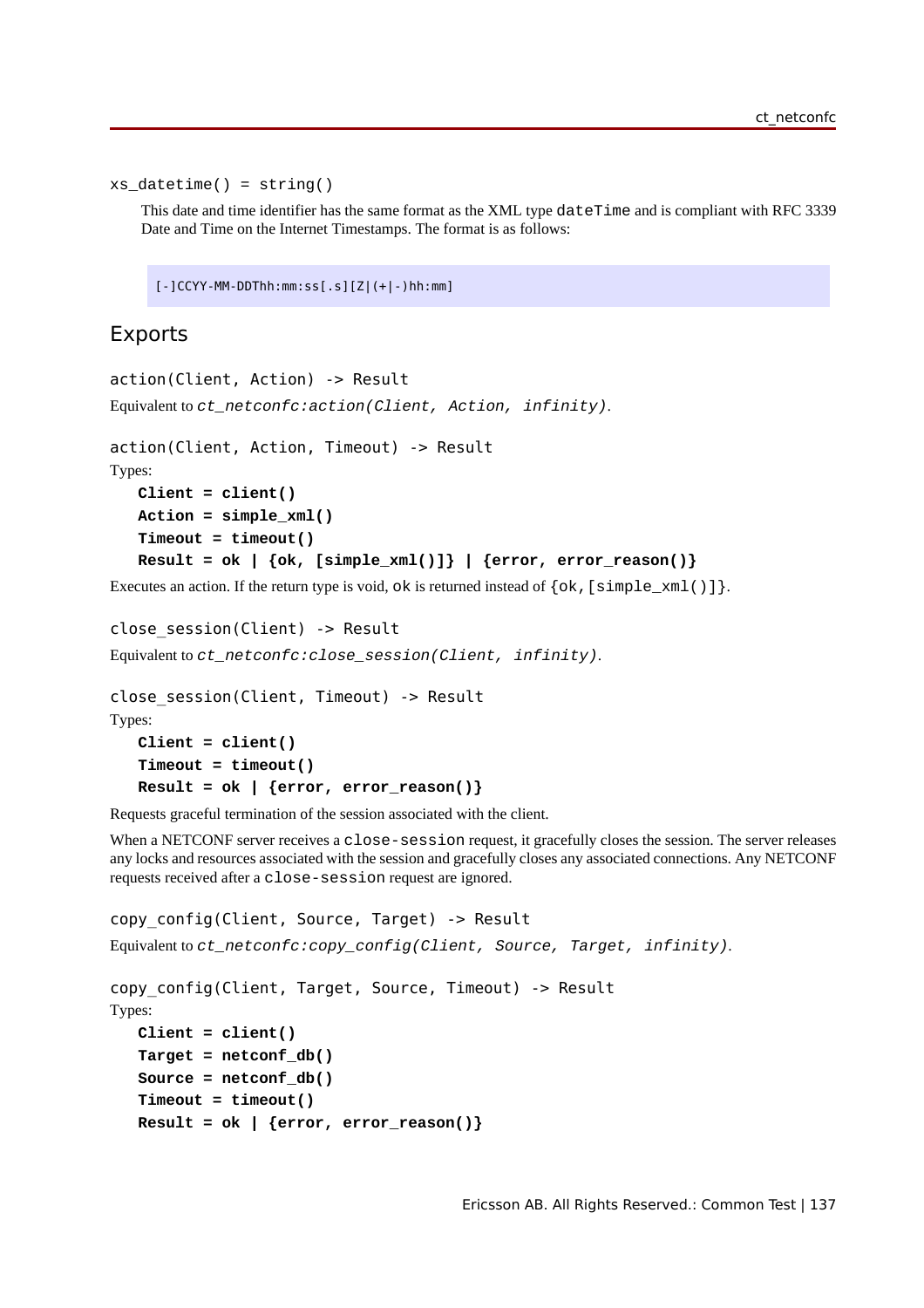Copies configuration data.

Which source and target options that can be issued depends on the capabilities supported by the server. That is, :candidate and/or :startup are required.

```
create subscription(Client) -> term()
create subscription(Client, Timeout) -> term()
create_subscription(Client, Stream, Timeout) -> term()
create_subscription(Client, StartTime, StopTime, Timeout) -> term()
create_subscription(Client, Stream, StartTime, StopTime, Timeout) -> term()
create subscription(Client, Stream, Filter, StartTime, StopTime, Timeout) ->
Result
Types:
   Client = client()
   Stream = stream_name()
   Filter = simple_xml() | [simple_xml()]
   StartTime = xs_datetime()
   StopTime = xs_datetime()
   Timeout = timeout()
   Result = ok | {error, error_reason()}
```
Creates a subscription for event notifications.

This function sets up a subscription for NETCONF event notifications of the specified stream type, matching the specified filter. The calling process receives notifications as messages of type notification().

#### Stream

Optional parameter that indicates which stream of event is of interest. If not present, events in the default NETCONF stream are sent.

#### Filter

Optional parameter that indicates which subset of all possible events is of interest. The parameter format is the same as that of the filter parameter in the NETCONF protocol operations. If not present, all events not precluded by other parameters are sent.

#### StartTime

Optional parameter used to trigger the replay feature and indicate that the replay is to start at the time specified. If StartTime is not present, this is not a replay subscription.

It is not valid to specify start times that are later than the current time. If StartTime is specified earlier than the log can support, the replay begins with the earliest available notification.

This parameter is of type dateTime and compliant to RFC 3339. Implementations must support time zones.

#### StopTime

Optional parameter used with the optional replay feature to indicate the newest notifications of interest. If StopTime is not present, the notifications continues until the subscription is terminated.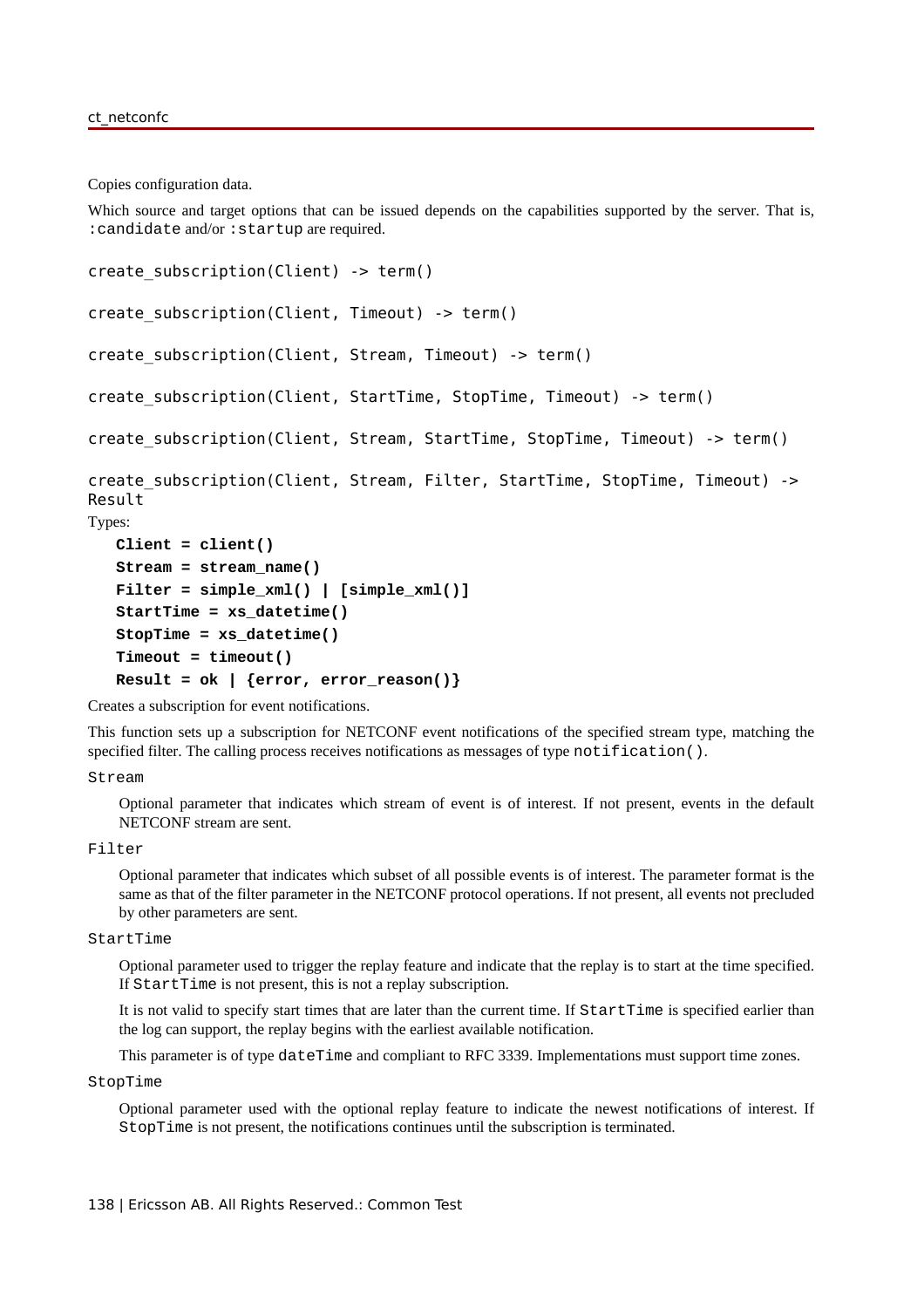Must be used with and be later than StartTime. Values of StopTime in the future are valid. This parameter is of type dateTime and compliant to RFC 3339. Implementations must support time zones.

For more details about the event notification mechanism, see RFC 5277.

```
delete config(Client, Target) -> Result
```
Equivalent to ct\_netconfc:delete\_config(Client, Target, infinity).

```
delete config(Client, Target, Timeout) -> Result
Types:
   Client = client()
   Target = startup | candidate
   Timeout = timeout()
   Result = ok | {error, error_reason()}
```
Deletes configuration data.

The running configuration cannot be deleted and : candidate or : startup must be advertised by the server.

```
edit config(Client, Target, Config) -> Result
```
Equivalent to ct\_netconfc:edit\_config(Client, Target, Config, [], infinity).

```
edit config(Client, Target, Config, OptParamsOrTimeout) -> Result
Types:
```

```
Client = client()
Target = netconf_db()
Config = simple_xml()
OptParamsOrTimeout = [simple_xml()] | timeout()
Result = ok | {error, error_reason()}
```
If OptParamsOrTimeout is a time-out value, this function is equivalent to ct\_netconfc:edit\_config(Client, Target, Config, [], Timeout).

If OptParamsOrTimeout is a list of simple XML, this function is equivalent to ct\_netconfc:edit\_config(Client, Target, Config, OptParams, infinity).

```
edit config(Client, Target, Config, OptParams, Timeout) -> Result
Types:
   Client = client()
   Target = netconf_db()
   Config = simple_xml()
   OptParams = [simple_xml()]
   Timeout = timeout()
  Result = ok | {error, error_reason()}
```
Edits configuration data.

By default only the running target is available, unless the server includes :candidate or :startup in its list of capabilities.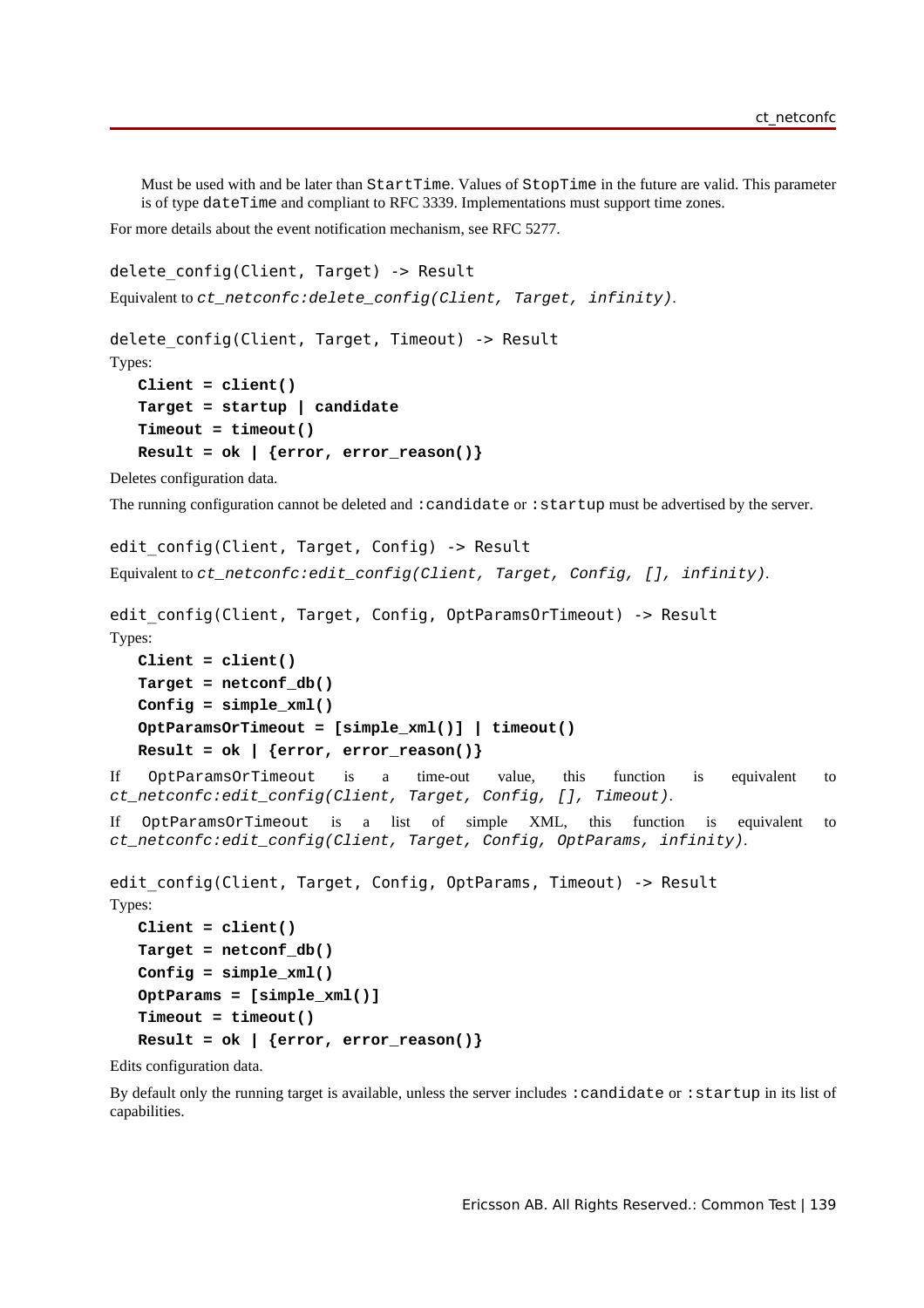OptParams can be used for specifying optional parameters (default-operation, test-option, or erroroption) to be added to the edit-config request. The value must be a list containing valid simple XML, for example:

```
 [{'default-operation', ["none"]},
 {'error-option', ["rollback-on-error"]}]
```
#### get(Client, Filter) -> Result

```
Equivalent to ct_netconfc:get(Client, Filter, infinity).
```

```
get(Client, Filter, Timeout) -> Result
Types:
   Client = client()
   Filter = simple_xml() | xpath()
   Timeout = timeout()
   Result = \{ok, [\text{simple xml}()]\} | \{error, error reason()\}
```
Gets data.

This operation returns both configuration and state data from the server.

Filter type xpath can be used only if the server supports  $:xpath$ .

```
get_capabilities(Client) -> Result
```
Equivalent to ct\_netconfc:get\_capabilities(Client, infinity).

get\_capabilities(Client, Timeout) -> Result

```
Types:
```

```
Client = client()
Timeout = timeout()
Result = [string()] | {error, error_reason()}
```
Returns the server side capabilities.

The following capability identifiers, defined in RFC 4741 NETCONF Configuration Protocol, can be returned:

- "urn:ietf:params:netconf:base:1.0"
- "urn:ietf:params:netconf:capability:writable-running:1.0"
- "urn:ietf:params:netconf:capability:candidate:1.0"
- "urn:ietf:params:netconf:capability:confirmed-commit:1.0"
- "urn:ietf:params:netconf:capability:rollback-on-error:1.0"
- "urn:ietf:params:netconf:capability:startup:1.0"
- "urn:ietf:params:netconf:capability:url:1.0"
- "urn:ietf:params:netconf:capability:xpath:1.0"

More identifiers can exist, for example, server-side namespace.

### get config(Client, Source, Filter) -> Result

Equivalent to ct\_netconfc:get\_config(Client, Source, Filter, infinity).

140 | Ericsson AB. All Rights Reserved.: Common Test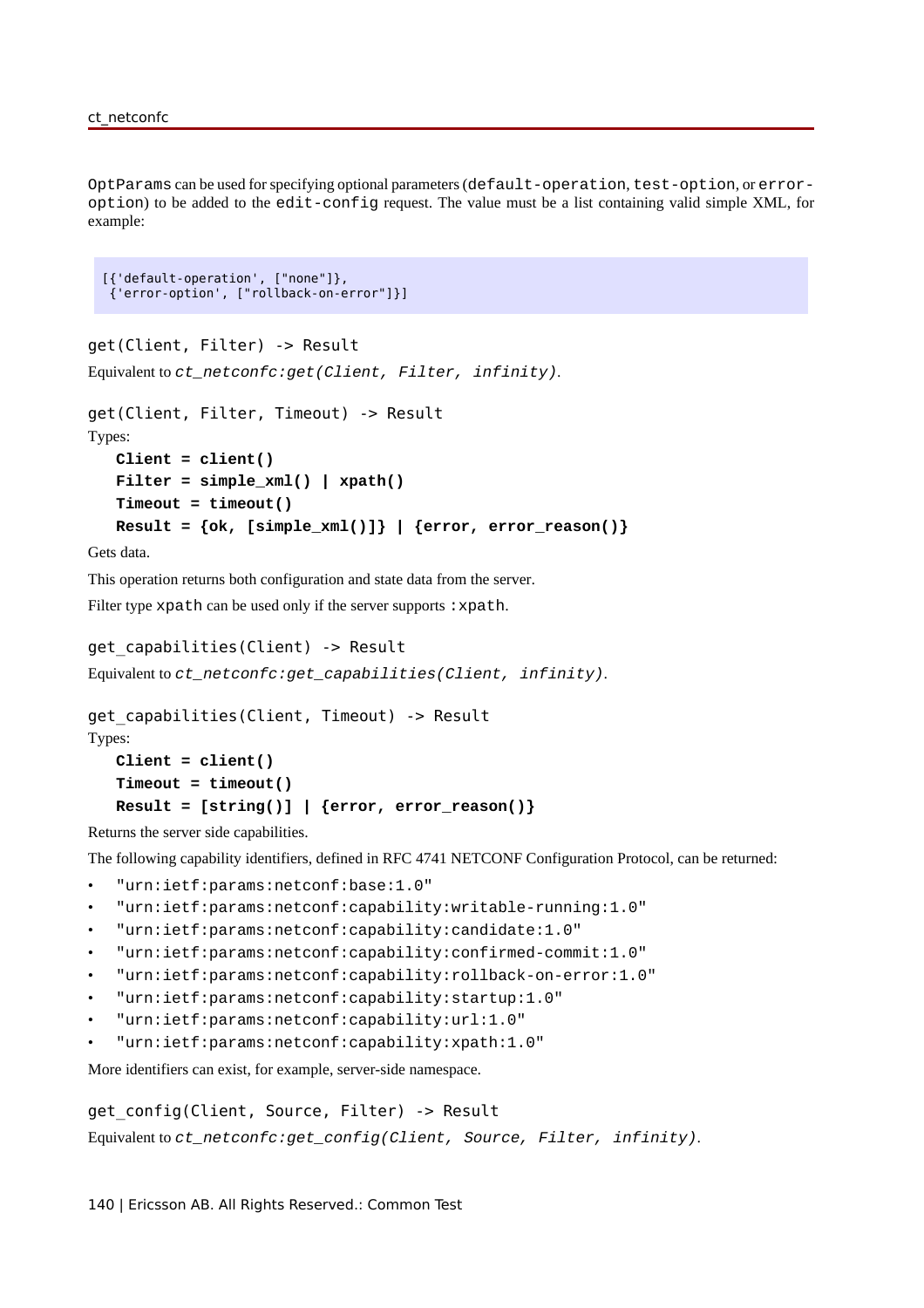```
get config(Client, Source, Filter, Timeout) -> Result
Types:
  Client = client()
   Source = netconf_db()
  Filter = simple_xml() | xpath()
   Timeout = timeout()
  Result = {ok, [simple\_xml()]} | {error, error\_reason()}
```
Gets configuration data.

To be able to access another source than running, the server must advertise :candidate and/or :startup. Filter type xpath can be used only if the server supports : xpath.

```
get event streams(Client, Timeout) -> Result
Equivalent to ct_netconfc:get_event_streams(Client, [], Timeout).
get event streams(Client, Streams, Timeout) -> Result
Types:
   Client = client()
   Streams = [stream_name()]
   Timeout = timeout()
   Result = \{ok, streams() \} \{error, error\_reason() \}
```
Sends a request to get the specified event streams.

Streams is a list of stream names. The following filter is sent to the NETCONF server in a get request:

```
 <netconf xmlns="urn:ietf:params:xml:ns:netmod:notification">
   <streams>
     <stream>
       <name>StreamName1</name>
     </stream>
     <stream>
       <name>StreamName2</name>
     </stream>
 ...
   </streams>
 </netconf>
```
If Streams is an empty list, *all* streams are requested by sending the following filter:

```
 <netconf xmlns="urn:ietf:params:xml:ns:netmod:notification">
  <streams/>
 </netconf>
```
If more complex filtering is needed, use  $ct\_netconfc:get/2$  or  $ct\_netconfc:get/3$  and specify the exact filter according to "XML Schema for Event Notifications" in RFC 5277.

### get session id(Client) -> Result

Equivalent to ct\_netconfc:get\_session\_id(Client, infinity).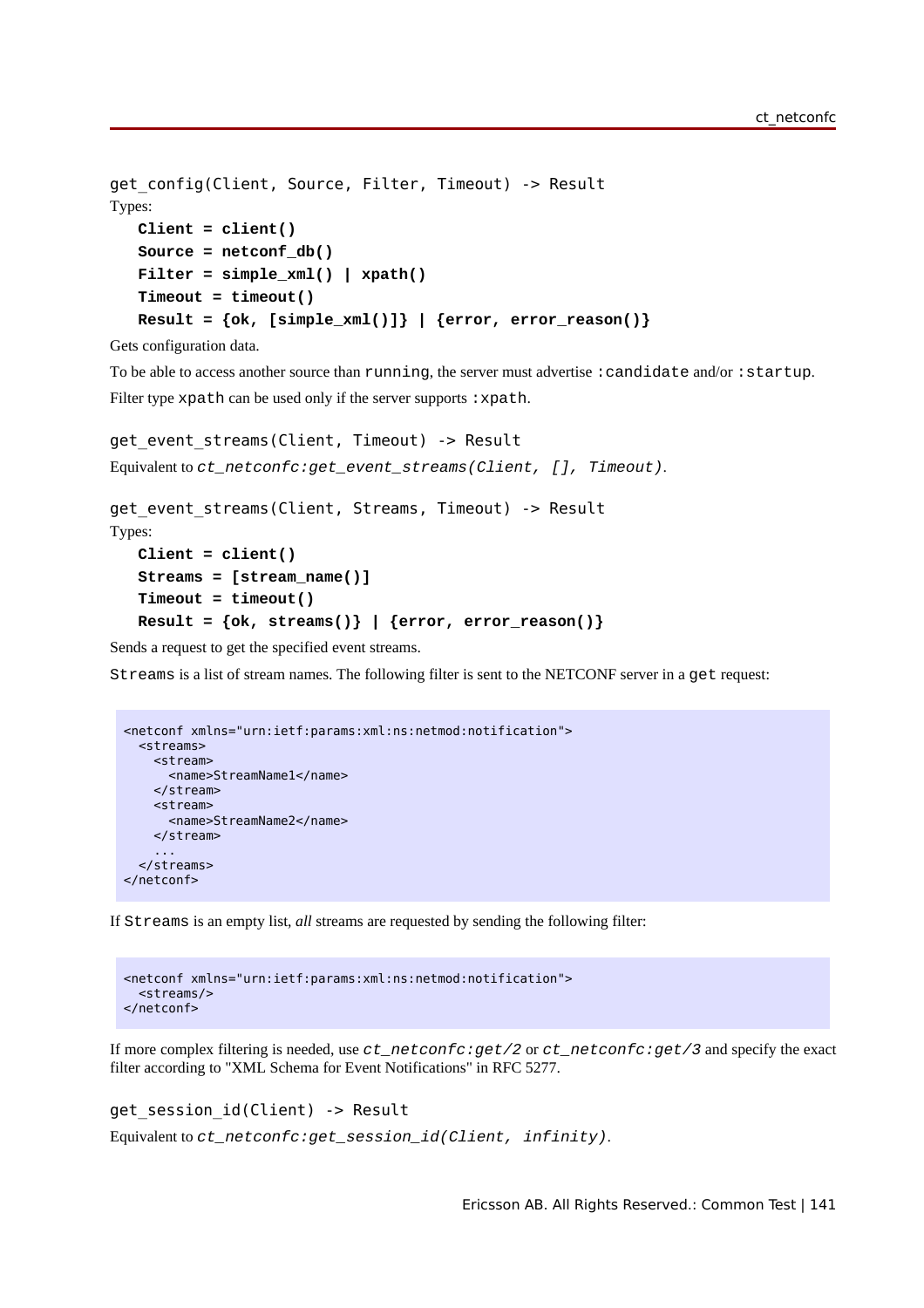```
get session id(Client, Timeout) -> Result
Types:
   Client = client()
   Timeout = timeout()
   Result = pos_integer() | {error, error_reason()}
Returns the session Id associated with the specified client.
hello(Client) -> Result
Equivalent to ct_netconfc:hello(Client, [], infinity).
hello(Client, Timeout) -> Result
Equivalent to ct_netconfc:hello(Client, [], Timeout).
hello(Client, Options, Timeout) -> Result
Types:
   Client = handle()
   Options = [{capability, [string()]}]
   Timeout = timeout()
   Result = ok | {error, error_reason()}
Exchanges hello messages with the server.
Adds optional capabilities and sends a hello message to the server and waits for the return.
```
kill session(Client, SessionId) -> Result Equivalent to ct\_netconfc:kill\_session(Client, SessionId, infinity). kill\_session(Client, SessionId, Timeout) -> Result Types: **Client = client() SessionId = pos\_integer() Timeout = timeout() Result = ok | {error, error\_reason()}**

Forces termination of the session associated with the supplied session Id.

The server side must abort any ongoing operations, release any locks and resources associated with the session, and close any associated connections.

Only if the server is in the confirmed commit phase, the configuration is restored to its state before entering the confirmed commit phase. Otherwise, no configuration rollback is performed.

If the specified SessionId is equal to the current session Id, an error is returned.

### lock(Client, Target) -> Result

Equivalent to ct\_netconfc:lock(Client, Target, infinity).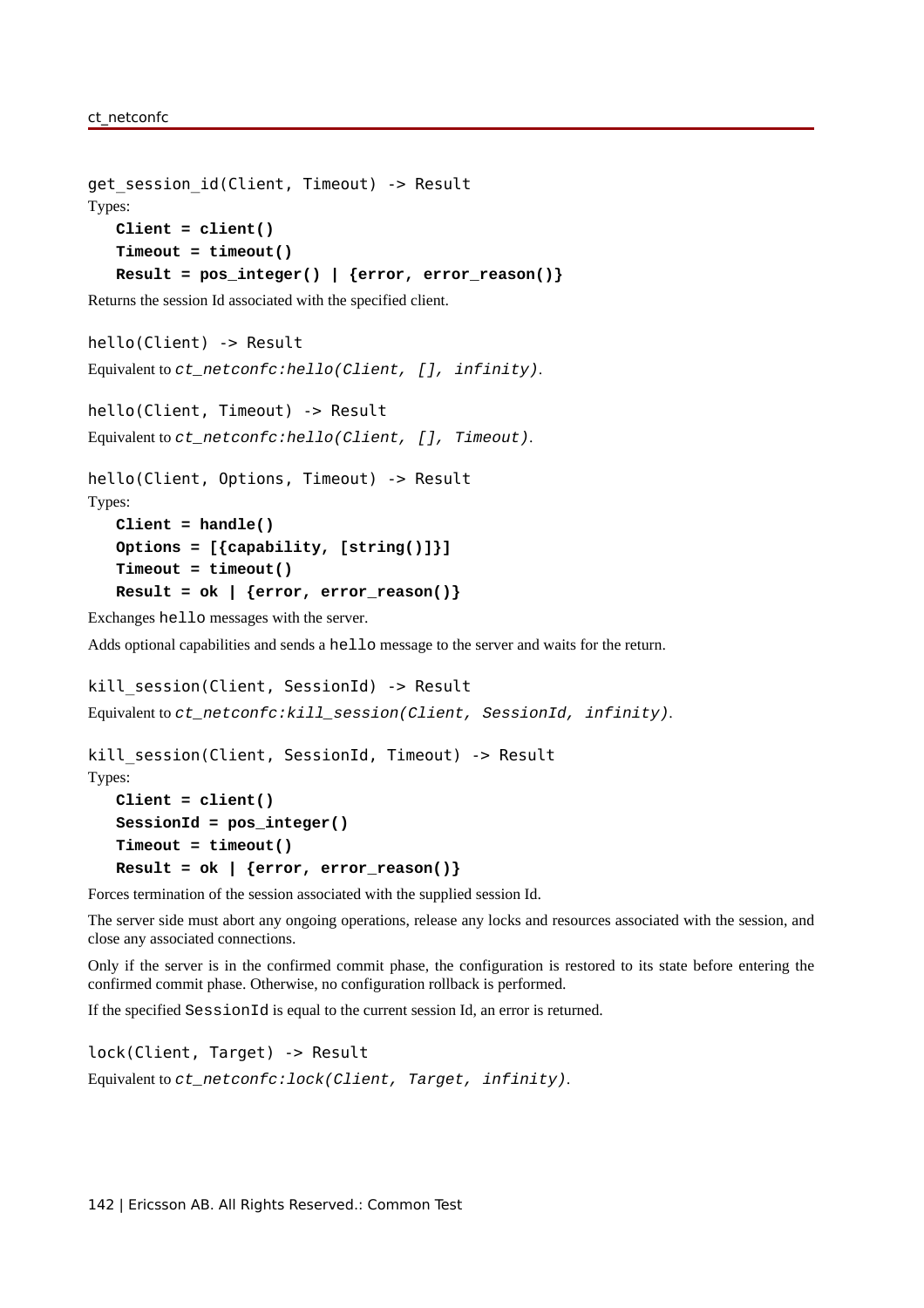```
lock(Client, Target, Timeout) -> Result
Types:
   Client = client()
   Target = netconf_db()
   Timeout = timeout()
   Result = ok | {error, error_reason()}
```
Unlocks the configuration target.

Which target parameters that can be used depends on if : candidate and/or : startup are supported by the server. If successfull, the configuration system of the device is unavailable to other clients (NETCONF, CORBA, SNMP, and so on). Locks are intended to be short-lived.

Operation ct\_netconfc:kill\_session/2 or ct\_netconfc:kill\_session/3 can be used to force the release of a lock owned by another NETCONF session. How this is achieved by the server side is implementationspecific.

```
only open(Options) -> Result
Types:
   Options = options()
   Result = {ok, handle() } | {error, error reason()}
```
Opens a NETCONF session, but does not send hello.

As ct\_netconfc:open/1, but does not send a hello message.

```
only open(KeyOrName, ExtraOptions) -> Result
Types:
  KeyOrName = key_or_name()
   ExtraOptions = options()
   Result = {ok, handle() } | {error, error\_reason() }
```
Opens a name NETCONF session, but does not send hello.

As ct\_netconfc:open/2, but does not send a hello message.

```
open(Options) -> Result
Types:
   Options = options()
   Result = {ok, handle() } | {error, error\_reason() }
```
Opens a NETCONF session and exchanges hello messages.

If the server options are specified in a configuration file, or if a named client is needed for logging purposes (see section *Logging* in this module), use  $ct\_netconfc:open/2$  instead.

The opaque handle() reference returned from this function is required as client identifier when calling any other function in this module.

Option timeout (milliseconds) is used when setting up the SSH connection and when waiting for the hello message from the server. It is not used for any other purposes during the lifetime of the connection.

```
open(KeyOrName, ExtraOptions) -> Result
Types:
```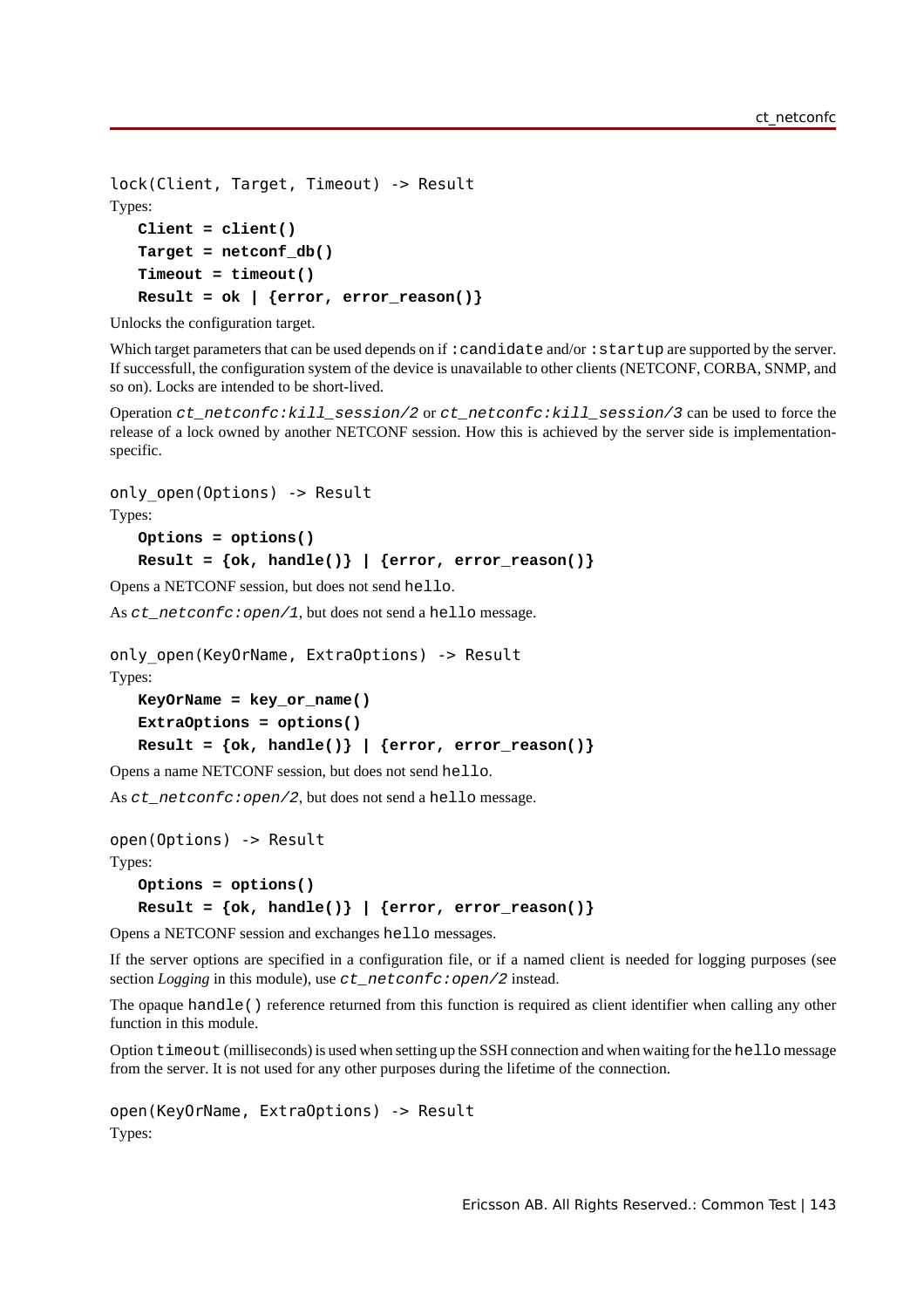```
KeyOrName = key_or_name()
ExtraOptions = options()
Result = {ok, handle() } | {error, error\_reason() }
```
Opens a named NETCONF session and exchanges hello messages.

If KeyOrName is a configured server  $id()$  or a target name() associated with such an Id, then the options for this server are fetched from the configuration file.

Argument ExtraOptions is added to the options found in the configuration file. If the same options are specified, the values from the configuration file overwrite ExtraOptions.

If the server is not specified in a configuration file, use  $ct\_netconfc:open/1$  instead.

The opaque handle() reference returned from this function can be used as client identifier when calling any other function in this module. However, if KeyOrName is a target name(), that is, if the server is named through a call to  $ct:require/2$  or a require statement in the test suite, then this name can be used instead of handle().

Option timeout (milliseconds) is used when setting up the SSH connection and when waiting for the hello message from the server. It is not used for any other purposes during the lifetime of the connection.

See also ct:require/2.

```
send(Client, SimpleXml) -> Result
```
Equivalent to ct\_netconfc:send(Client, SimpleXml, infinity).

```
send(Client, SimpleXml, Timeout) -> Result
Types:
   Client = client()
   SimpleXml = simple_xml()
   Timeout = timeout()
```

```
Result = simple xml() {error, error reason()}
```
Sends an XML document to the server.

The specified XML document is sent "as is" to the server. This function can be used for sending XML documents that cannot be expressed by other interface functions in this module.

```
send rpc(Client, SimpleXml) -> Result
Equivalent to ct_netconfc: send_rpc(Client, SimpleXml, infinity).
send_rpc(Client, SimpleXml, Timeout) -> Result
Types:
   Client = client()
```

```
SimpleXml = simple_xml()
Timeout = timeout()
Result = [simple_xml()] | {error, error_reason()}
```
Sends a NETCONF rpc request to the server.

The specified XML document is wrapped in a valid NETCONF rpc request and sent to the server. The messageid and namespace attributes are added to element rpc.

This function can be used for sending rpc requests that cannot be expressed by other interface functions in this module.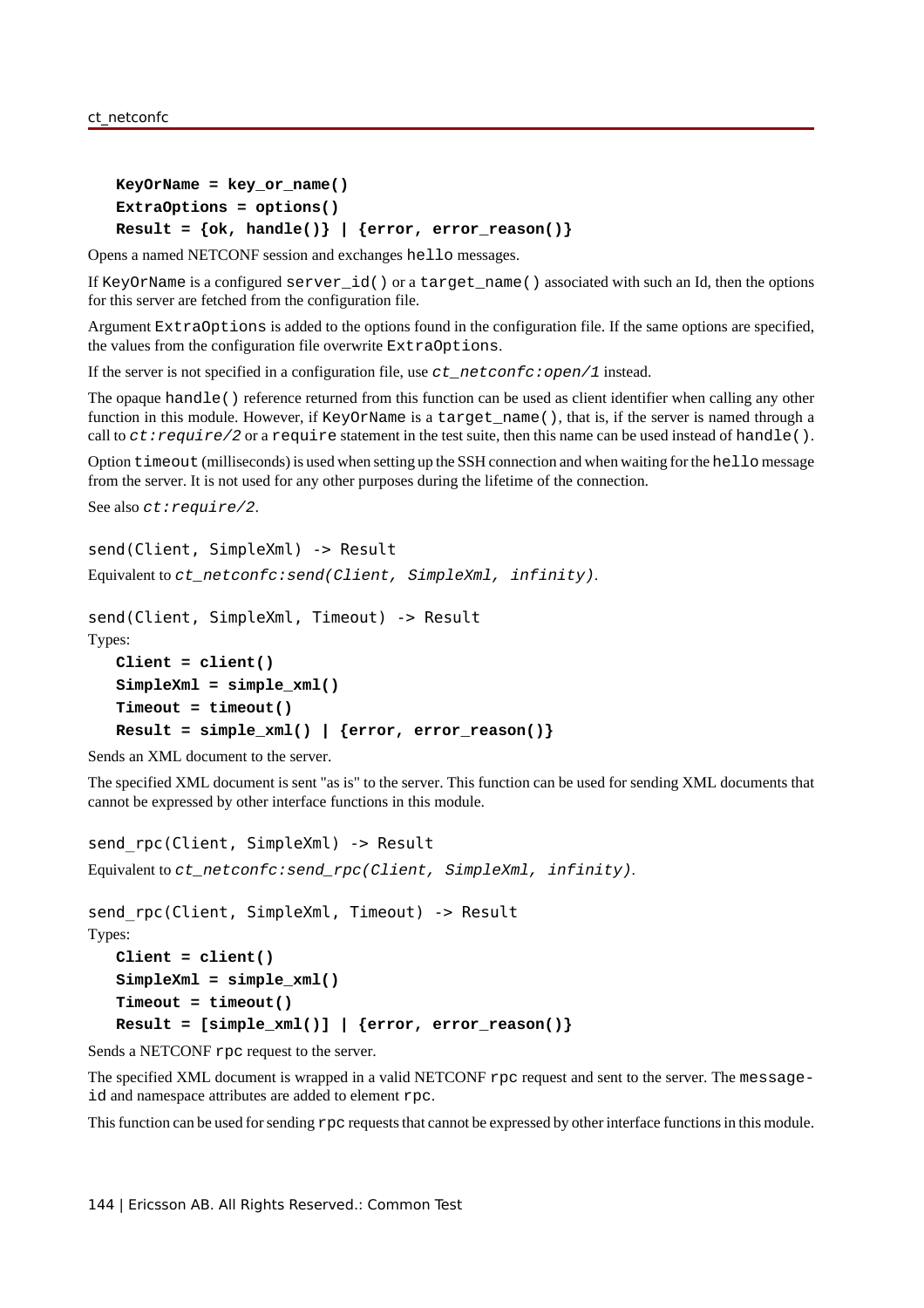```
unlock(Client, Target) -> Result
Equivalent to ct_netconfc:unlock(Client, Target, infinity).
unlock(Client, Target, Timeout) -> Result
Types:
   Client = client()
   Target = netconf_db()
   Timeout = timeout()
   Result = ok | {error, error_reason()}
```
Unlocks the configuration target.

If the client earlier has acquired a lock through ct\_netconfc:lock/2 or ct\_netconfc:lock/3, this operation releases the associated lock. To access another target than running, the server must support :candidate and/or :startup.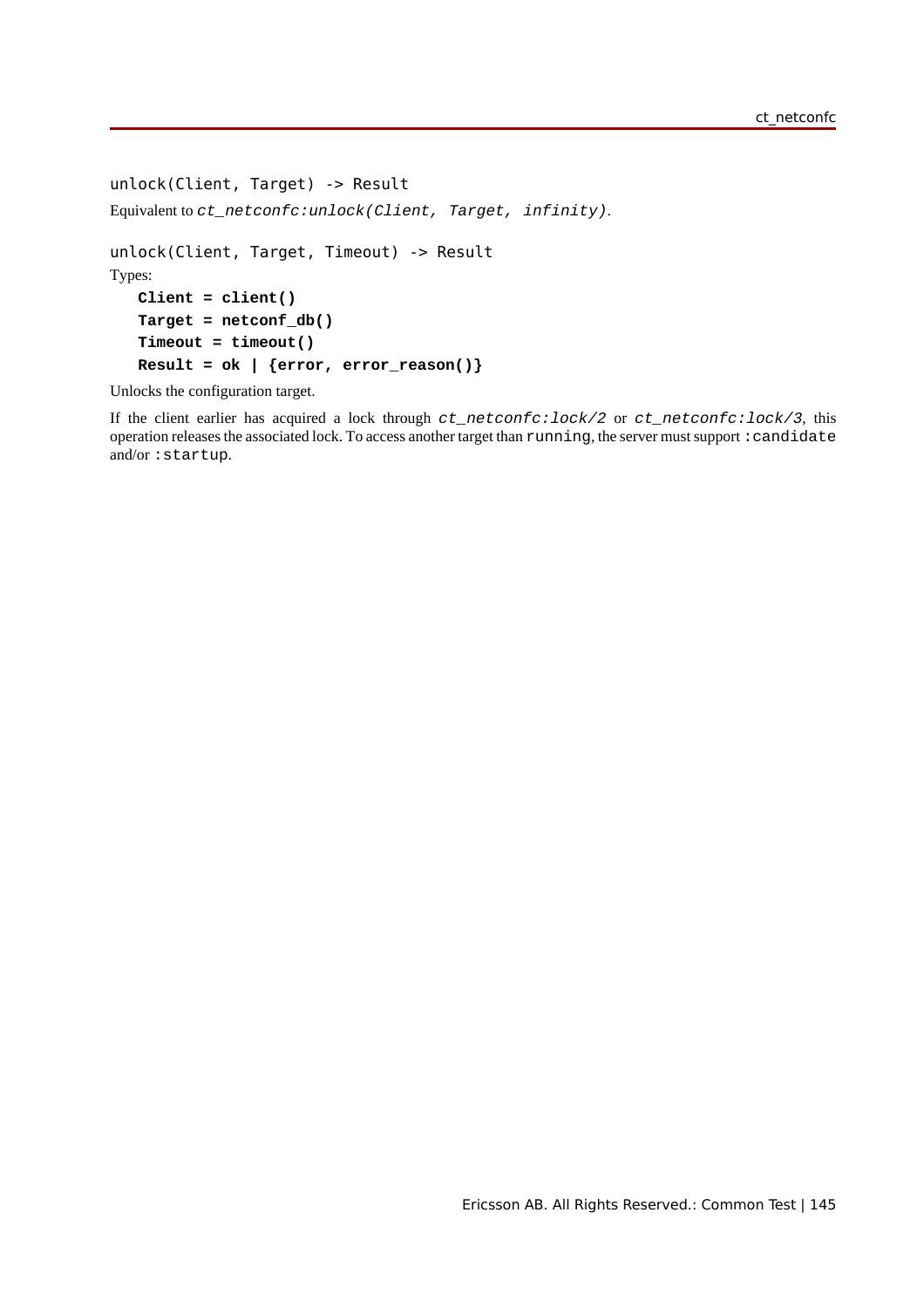```
ct_rpc
```
Erlang module

Common Test specific layer on Erlang/OTP rpc.

## Exports

```
app_node(App, Candidates) -> NodeName
Types:
   App = atom()Candidates = [NodeName]
   NodeName = atom()
```
From a set of candidate nodes determines which of them is running the application App. If none of the candidate nodes is running App, the function makes the test case calling this function to fail. This function is the same as calling app\_node(App, Candidates, true).

```
app_node(App, Candidates, FailOnBadRPC) -> NodeName
Types:
   App = atom()
   Candidates = [NodeName]
   NodeName = atom()
```

```
FailOnBadRPC = true | false
```
Same as  $ct\_rpc:app\_node/2$ , except that argument FailOnBadRPC determines if the search for a candidate node is to stop if badrpc is received at some point.

```
app_node(App, Candidates, FailOnBadRPC, Cookie) -> NodeName
Types:
   App = atom()
   Candidates = [NodeName]
```

```
NodeName = atom()
FailOnBadRPC = true | false
Cookie = atom()
```
Same as  $ct\_rpc:app\_node/2$ , except that argument FailOnBadRPC determines if the search for a candidate node is to stop if badrpc is received at some point.

The cookie on the client node is set to Cookie for this rpc operation (used to match the server node cookie).

```
call(Node, Module, Function, Args) -> term() | {badrpc, Reason}
Same as call(Node, Module, Function, Args, infinity).
```

```
call(Node, Module, Function, Args, TimeOut) -> term() | {badrpc, Reason}
Types:
   Node = NodeName | {Fun, FunArgs}
```

```
Fun = function()
```
146 | Ericsson AB. All Rights Reserved.: Common Test

```
ct_rpc
```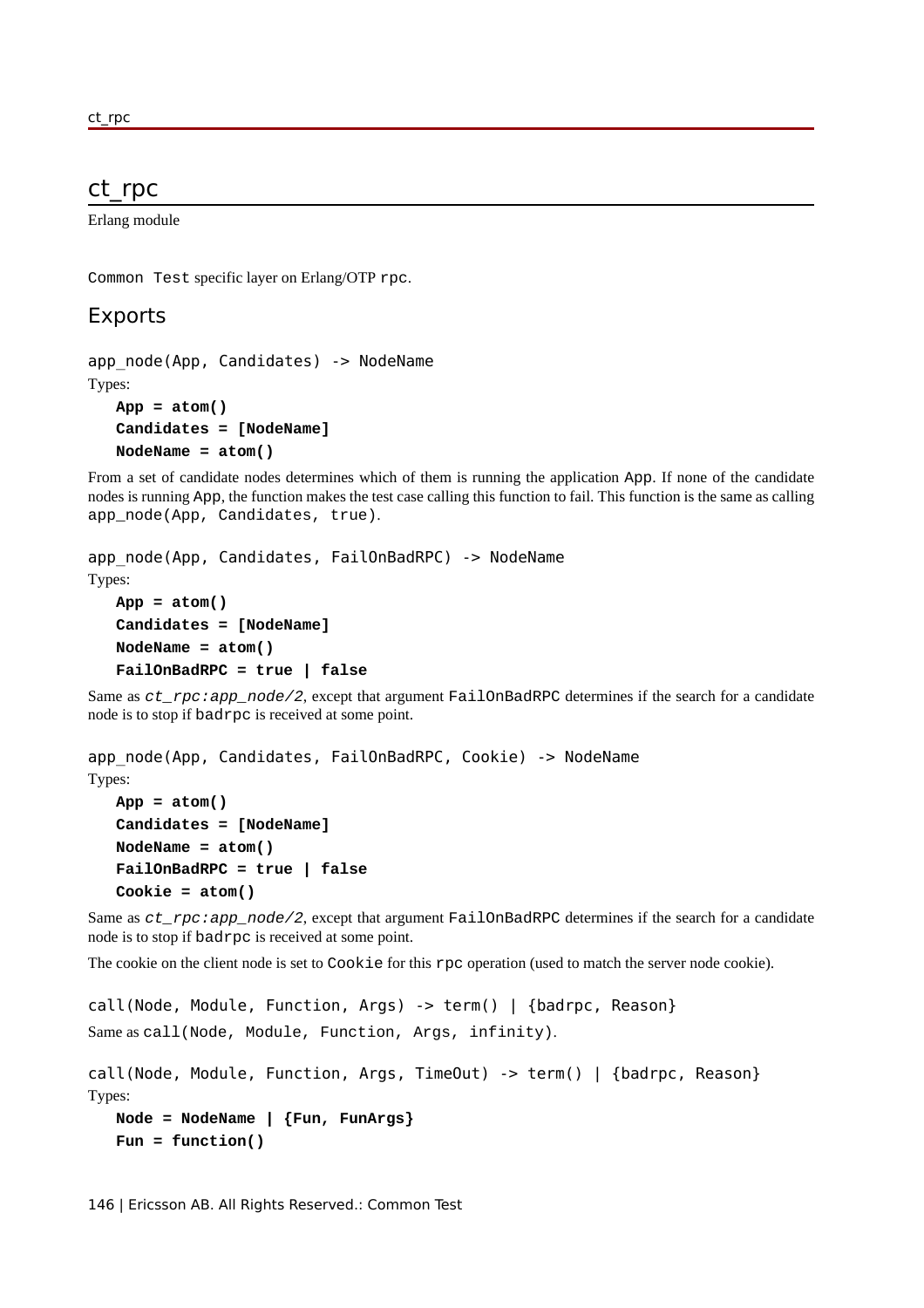```
FunArgs = term()
NodeName = atom()
Module = atom()
Function = atom()
Args = [term()]
Reason = timeout | term()
```
Evaluates apply(Module, Function, Args) on the node Node. Returns either whatever Function returns, or  $\{badrpc, Reason\}$  if the remote procedure call fails. If Node is  $\{Fun, FunArgs\}$ , applying Fun to FunArgs is to return a node name.

```
call(Node, Module, Function, Args, TimeOut, Cookie) -> term() | {badrpc,
Reason}
```
Types:

```
Node = NodeName | {Fun, FunArgs}
Fun = function()
FunArgs = term()
NodeName = atom()
Module = atom()
Function = atom()
Args = [term()]
Reason = timeout | term()
Cookie = atom()
```
Evaluates apply(Module, Function, Args) on the node Node. Returns either whatever Function returns, or  $\{badrpc, Reason\}$  if the remote procedure call fails. If Node is  $\{Fun, FunArgs\}$ , applying Fun to FunArgs is to return a node name.

The cookie on the client node is set to Cookie for this rpc operation (used to match the server node cookie).

```
cast(Node, Module, Function, Args) -> ok
Types:
  Node = NodeName | {Fun, FunArgs}
  Fun = function()
  FunArgs = term()
  NodeName = atom()
  Module = atom()
   Function = atom()
  Args = [term()]
  Reason = timeout | term()
```
Evaluates apply(Module, Function, Args) on the node Node. No response is delivered and the process that makes the call is not suspended until the evaluation is completed as in the case of call/3,4. If Node is  $\{Fun$ , FunArgs}, applying Fun to FunArgs is to return a node name.

```
cast(Node, Module, Function, Args, Cookie) -> ok
Types:
   Node = NodeName | {Fun, FunArgs}
```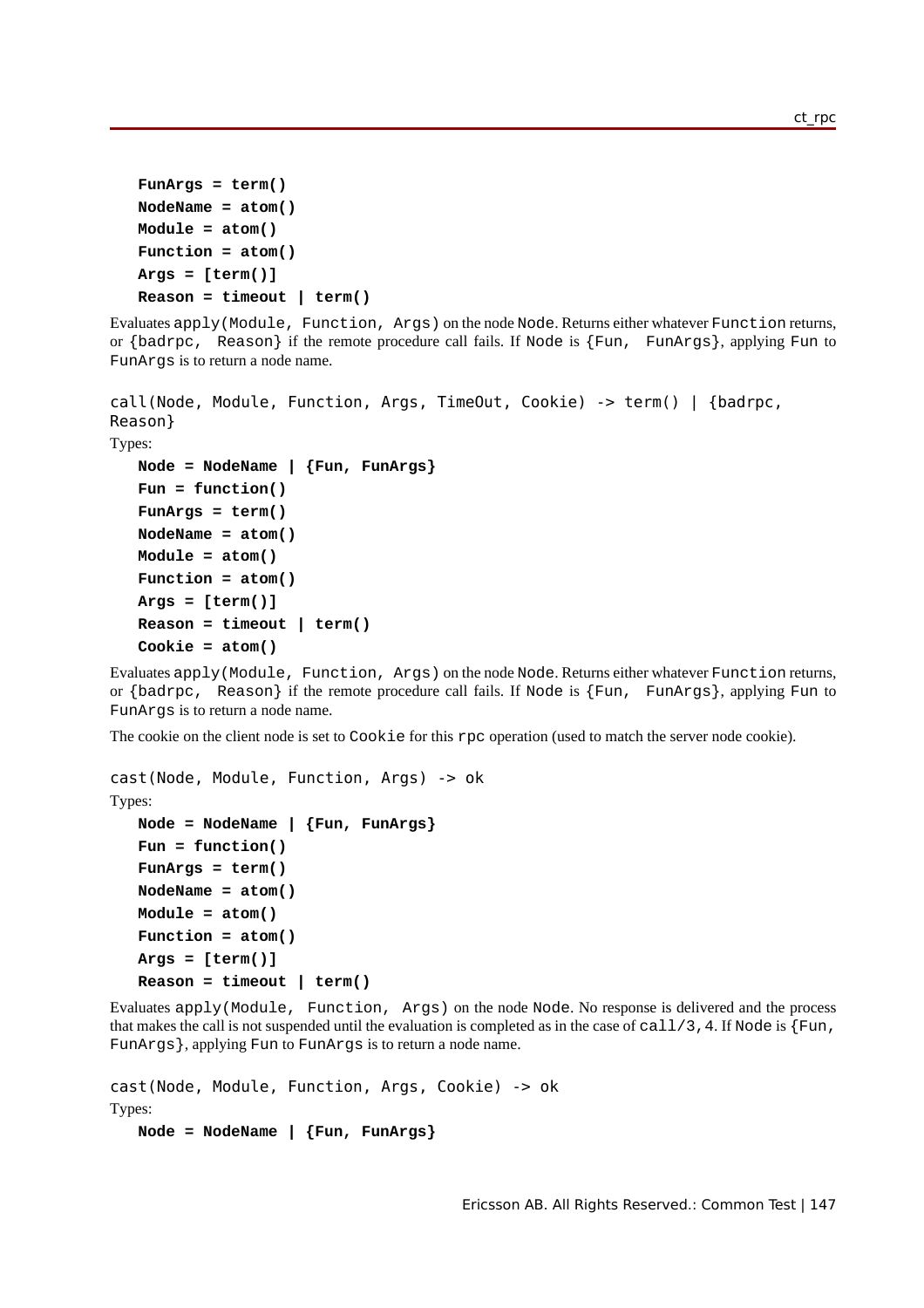```
Fun = function()
FunArgs = term()
NodeName = atom()
Module = atom()
Function = atom()
Args = [term()]
Reason = timeout | term()
Cookie = atom()
```
Evaluates apply(Module, Function, Args) on the node Node. No response is delivered and the process that makes the call is not suspended until the evaluation is completed as in the case of call/3,4. If Node is {Fun, FunArgs}, applying Fun to FunArgs is to return a node name.

The cookie on the client node is set to Cookie for this rpc operation (used to match the server node cookie).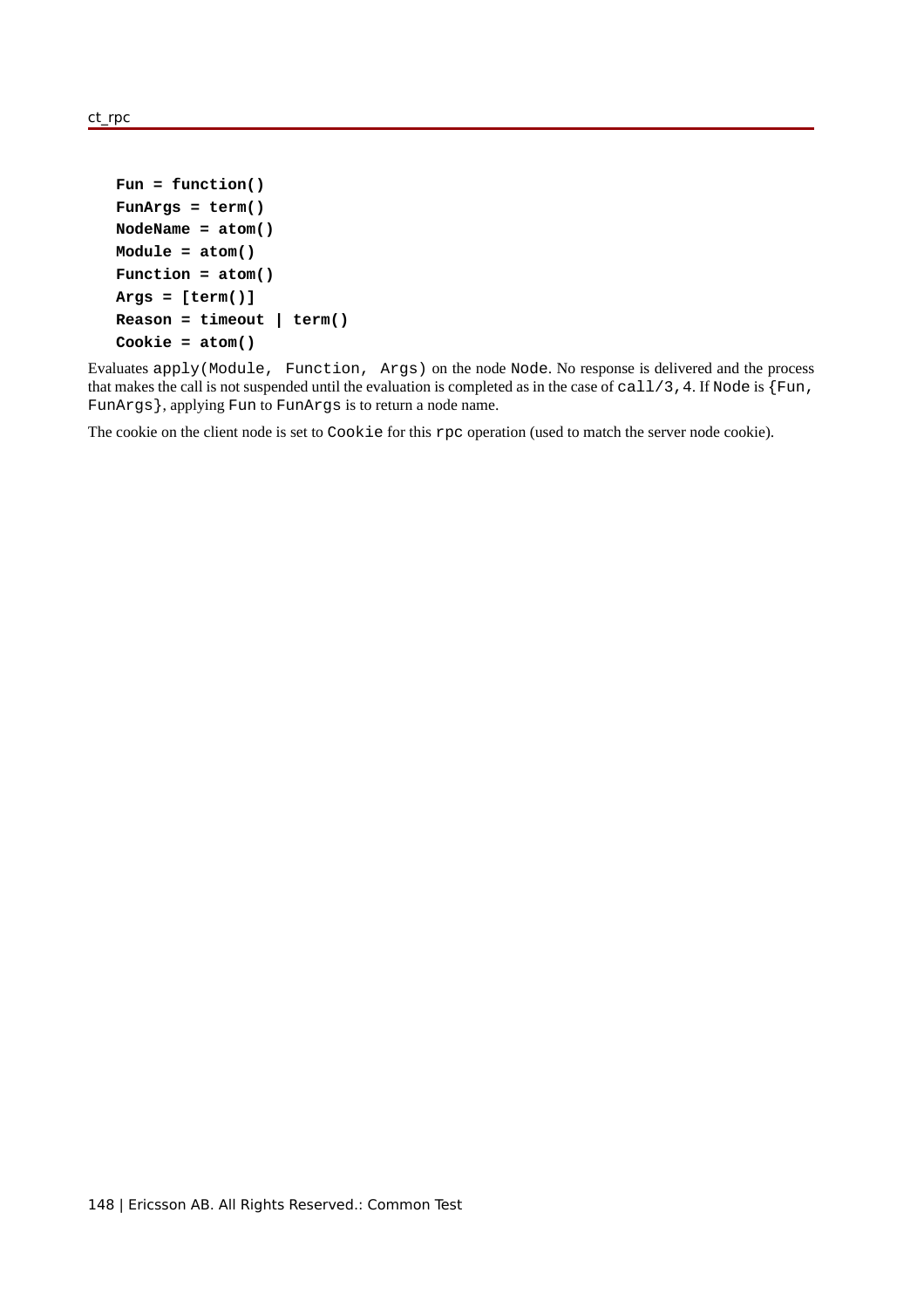## ct\_snmp

Erlang module

Common Test user interface module for the SNMP application.

The purpose of this module is to simplify SNMP configuration for the test case writer. Many test cases can use default values for common operations and then no SNMP configuration files need to be supplied. When it is necessary to change particular configuration parameters, a subset of the relevant SNMP configuration files can be passed to ct\_snmp by Common Test configuration files. For more specialized configuration parameters, a simple SNMP configuration file can be placed in the test suite data directory. To simplify the test suite, Common Test keeps track of some of the SNMP manager information. This way the test suite does not have to handle as many input parameters as if it had to interface wthe OTP SNMP manager directly.

*Configurable SNMP Manager and Agent Parameters:*

```
Manager configuration:
```

```
[{start_manager, boolean()}
```
Optional. Default is true.

```
\{users, [\{user_name() \}, [call-back_model() \}, use_data()]\}]
```
Optional.

```
{usm_users, [{usm_user_name(), [usm_config()]}]}
```
Optional. SNMPv3 only.

```
{managed_agents,[{agent_name(), [user_name(), agent_ip(), agent_port(),
[agent_config()]]}]}
```
managed\_agents is optional.

```
\{\max \text{ msg size, integer}()\}
```
Optional. Default is 484.

{mgr\_port, integer()}

Optional. Default is 5000.

```
{engine_id, string()}
```
Optional. Default is "mgrEngine".

```
Agent configuration:
```

```
{start_agent, boolean()}
```
Optional. Default is false.

```
{agent} sysname, string()}
```
Optional. Default is "ct\_test".

```
{agent_manager_ip, manager_ip()}
```
Optional. Default is localhost.

```
{agent_vsns, list()}
```
Optional. Default is [v2].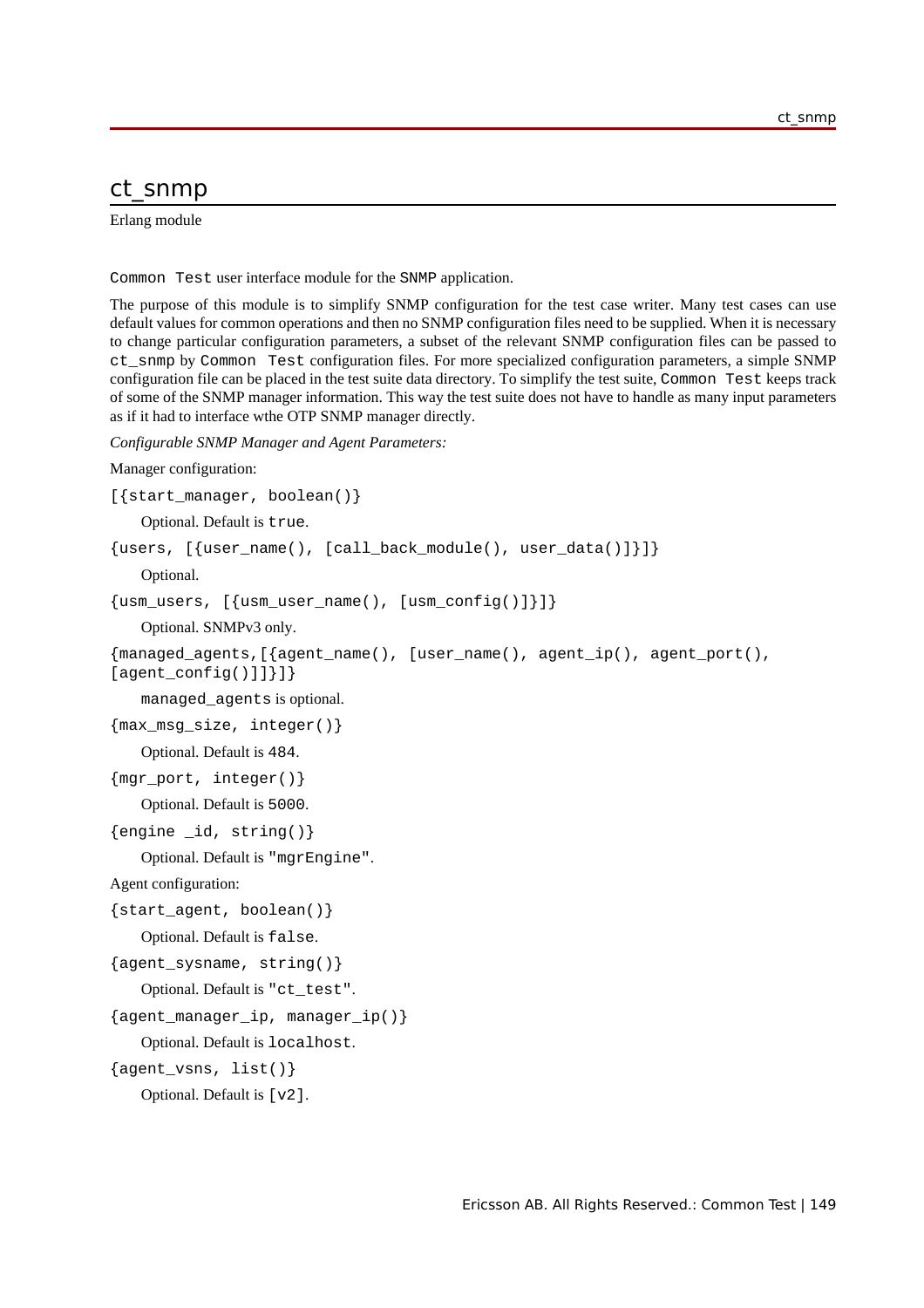```
{agent trap udp, integer()}
```
Optional. Default is 5000.

```
{agent_udp, integer()}
```
Optional. Default is 4000.

```
{agent_notify_type, atom()}
```
Optional. Default is trap.

```
{agent_sec_type, sec_type()}
```
Optional. Default is none.

```
{agent_passwd, string()}
```
Optional. Default is "".

```
{agent_engine_id, string()}
```
Optional. Default is "agentEngine".

```
{agent_max_msg_size, string()}
```
Optional. Default is 484.

The following parameters represents the SNMP configuration files context.conf, standard.conf, community.conf, vacm.conf, usm.conf, notify.conf, target\_addr.conf, and target\_params.conf. Notice that all values in agent.conf can be modified by the parameters listed above. All these configuration files have default values set by the SNMP application. These values can be overridden by suppling a list of valid configuration values or a file located in the test suites data directory, which can produce a list of valid configuration values if you apply function file:consult/1 to the file.

```
{agent\_contents, [term()]} {data\_dir\_file, rel\_path()}Optional.
{agent\_community, [term()]} {data\_dir\_file, rel\_path()}Optional.
{agent sysinfo, [term()] | {data dir file, rel path()}}
   Optional.
{agent\_vacm, [term()]} | {data\_dir\_file, rel\_path() }Optional.
{agent\_usm, [term()]} {data\_dir\_file, rel\_path()}Optional.
{agent_notify_def, [term()] | {data_dir_file, rel_path()}}
   Optional.
{agent_target_address_def, [term()] | {data_dir_file, rel_path()}}
   Optional.
{agent_target_param_def, [term()] | {data_dir_file, rel_path()}}
   Optional.
```
Parameter MgrAgentConfName in the functions is to be a name you allocate in your test suite using a require statement. Example (where MgrAgentConfName = snmp mgr\_agent):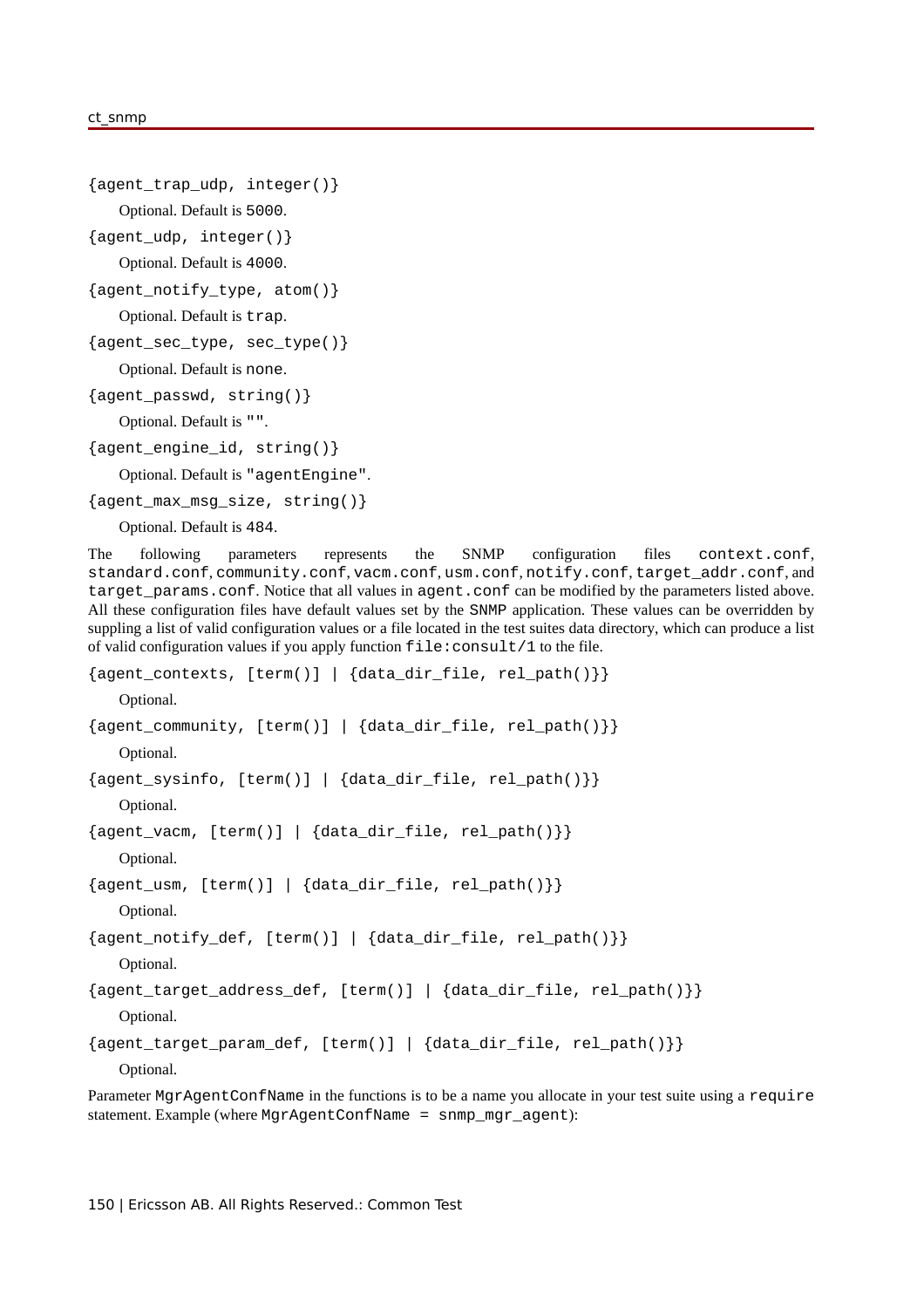```
suite() -> [{require, snmp mgr agent, snmp}].
```
or

```
 ct:require(snmp_mgr_agent, snmp).
```
Notice that USM users are needed for SNMPv3 configuration and are not to be confused with users.

SNMP traps, inform, and report messages are handled by the user callback module. For details, see the SNMP application.

It is recommended to use the .hrl files created by the Erlang/OTP MIB compiler to define the Object Identifiers (OIDs). For example, to get the Erlang node name from erlNodeTable in the OTP-MIB:

```
 Oid = ?erlNodeEntry ++ [?erlNodeName, 1]
```
Furthermore, values can be set for SNMP application configuration parameters, config, server, net if, and so on (for a list of valid parameters and types, see the User's Guide for the SNMP application). This is done by defining a configuration data variable on the following form:

 {snmp\_app, [{manager, [snmp\_app\_manager\_params()]}, {agent, [snmp\_app\_agent\_params()]}]}.

A name for the data must be allocated in the suite using require (see the example above). Pass this name as argument SnmpAppConfName to  $ct$  snmp:start/3. ct snmp specifies default values for some SNMP application configuration parameters (such as  $\{verboxity, trace\}$  for parameter config). This set of defaults is merged with the parameters specified by the user. The user values override  $ct$  snmp defaults.

## Data Types

```
agent config() = \{Item, Value\}agent\_ip() = ip()agent name() = atom()agent port() = integer()call_back_module() = atom()
error_index() = integer()
error status() = noError | atom()
ip() = string() | {integer(), integer(), integer(), integer()}
manager ip() = ip()oid() = [byte() ]oids() = [oid()]rel\_path() = string()sec_type() = none | minimum | semi
snmp_app_agent_params() = term()
snmp app manager params() = term()smmpreply() = {error_status(), error_index(), variable{x()}}user\_data() = term()user name() = atom()usm config() = \{Item, Value\}
```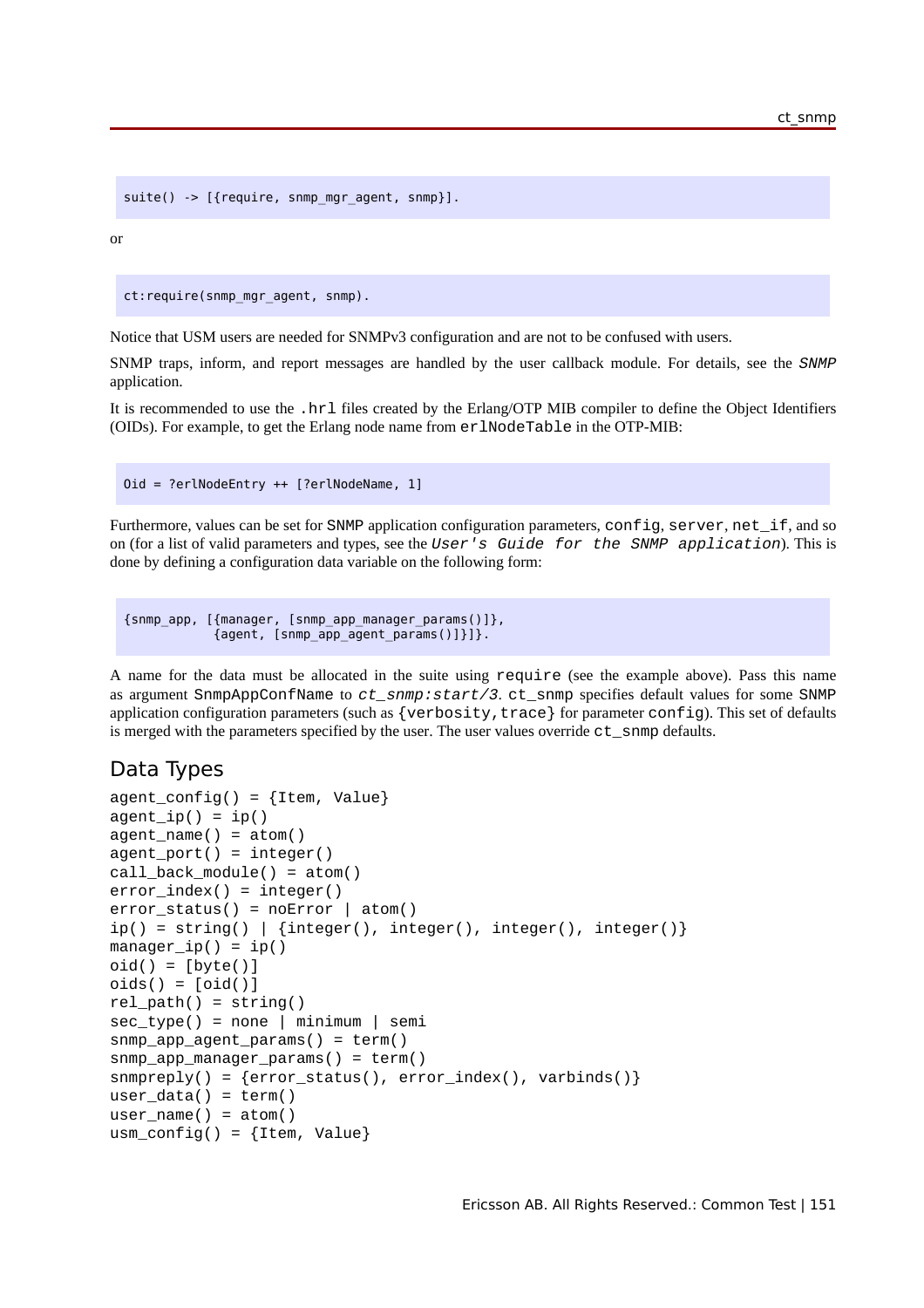```
ct_snmp
```

```
usm user name() = string()value type() = o('OBJECT IDENTIFFIER') | i('INTER') | u('Unsigned32') |g('Unsigned32') | s('OCTET STRING')
var_and_val() = {oid(), value_type(), value()}variable() = term()varbinds() = [varbind()]
varsandvals() = [var_and_val()]
```
These data types are described in the documentation for the SNMP application.

## Exports

```
get next values(Agent, Oids, MgrAgentConfName) -> SnmpReply
Types:
   Agent = agent_name()
   Oids = oids()
   MgrAgentConfName = atom()
   SnmpReply = snmpreply()
```
Issues a synchronous SNMP get next request.

```
get_values(Agent, Oids, MgrAgentConfName) -> SnmpReply
Types:
   Agent = agent_name()
   Oids = oids()
   MgrAgentConfName = atom()
   SnmpReply = snmpreply()
```
Issues a synchronous SNMP get request.

```
load_mibs(Mibs) -> ok | {error, Reason}
Types:
   Mibs = [MibName]
   MibName = string()
   Reason = term()
```
Loads the MIBs into agent snmp\_master\_agent.

```
register agents(MgrAgentConfName, ManagedAgents) -> ok | {error, Reason}
Types:
   MgrAgentConfName = atom()
```

```
ManagedAgents = [agent()]
Reason = term()
```
Explicitly instructs the manager to handle this agent. Corresponds to making an entry in agents.conf.

This function tries to register the specified managed agents, without checking if any of them exist. To change a registered managed agent, the agent must first be unregistered.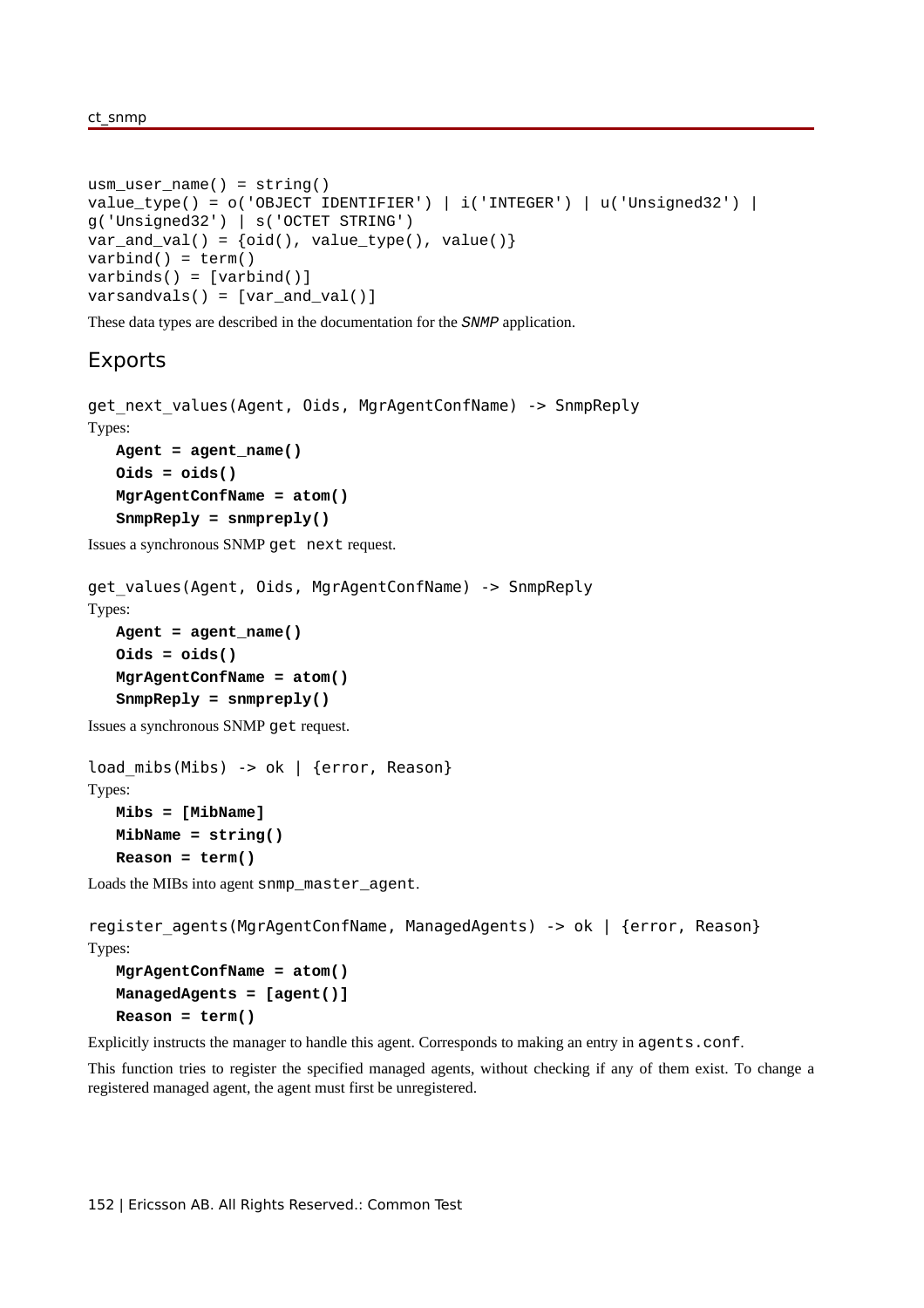```
register users(MgrAgentConfName, Users) -> ok | {error, Reason}
Types:
  MgrAgentConfName = atom()
```
**Users = [user()]**

```
Reason = term()
```
Registers the manager entity (=user) responsible for specific agent(s). Corresponds to making an entry in users.conf.

This function tries to register the specified users, without checking if any of them exist. To change a registered user, the user must first be unregistered.

```
register usm users(MgrAgentConfName, UsmUsers) -> ok | {error, Reason}
```
Types:

```
MgrAgentConfName = atom()
UsmUsers = [usm_user()]
Reason = term()
```
Explicitly instructs the manager to handle this USM user. Corresponds to making an entry in usm.conf.

This function tries to register the specified users, without checking if any of them exist. To change a registered user, the user must first be unregistered.

```
set info(Config) -> [{Agent, OldVarsAndVals, NewVarsAndVals}]
Types:
   Config = [{Key, Value}]
   Agent = agent_name()
   OldVarsAndVals = varsandvals()
```

```
NewVarsAndVals = varsandvals()
```
Returns a list of all successful set requests performed in the test case in reverse order. The list contains the involved user and agent, the value before set, and the new value. This is intended to simplify the cleanup in function end per testcase, that is, the undoing of the set requests and their possible side-effects.

```
set values(Agent, VarsAndVals, MgrAgentConfName, Config) -> SnmpReply
Types:
```

```
Agent = agent_name()
Oids = oids()
MgrAgentConfName = atom()
Config = [{Key, Value}]
SnmpReply = snmpreply()
```
Issues a synchronous SNMP set request.

```
start(Config, MgrAgentConfName) -> ok
```
Equivalent to ct\_snmp:start(Config, MgrAgentConfName, undefined).

```
start(Config, MgrAgentConfName, SnmpAppConfName) -> ok
Types:
```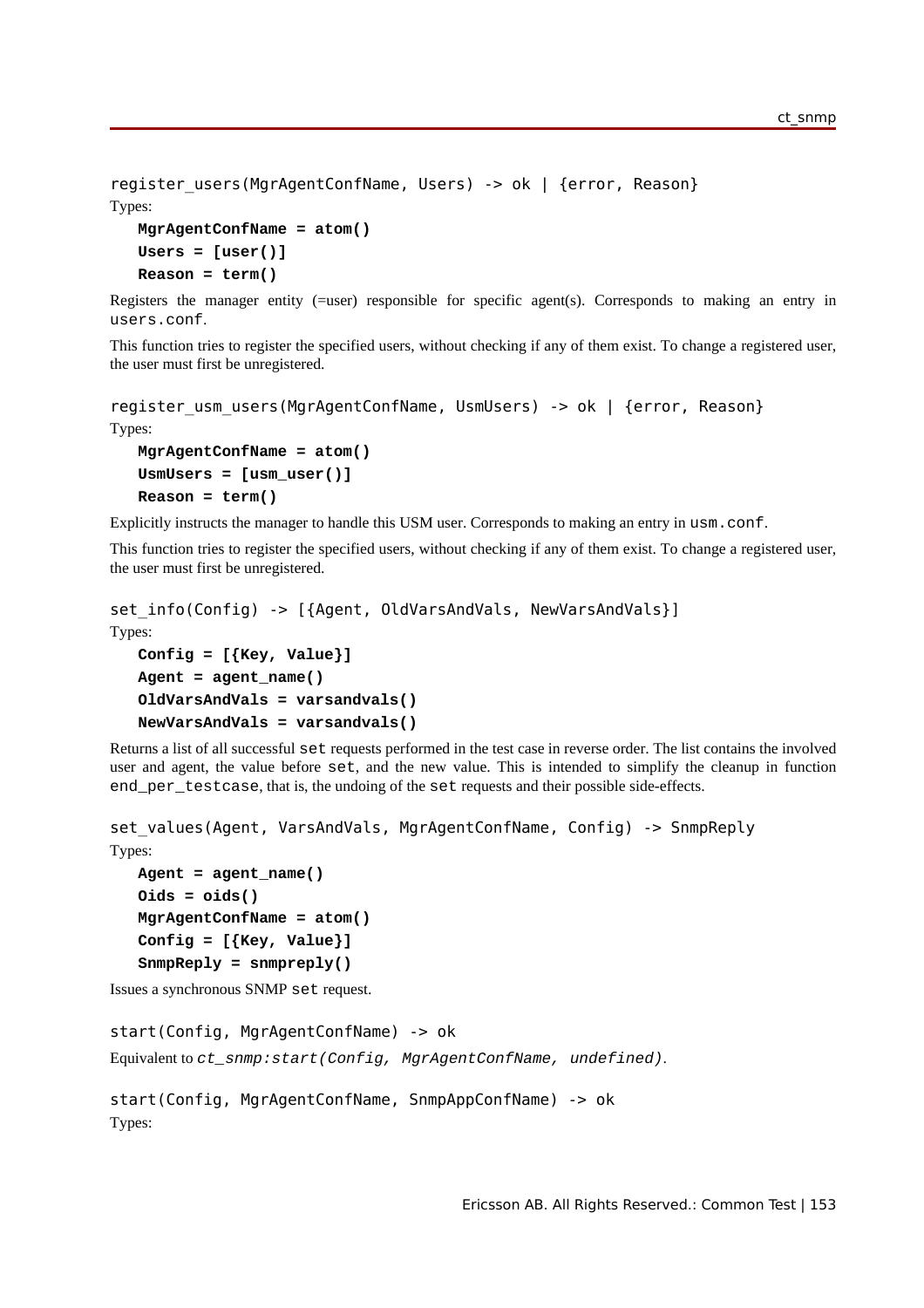```
Config = [{Key, Value}]
Key = atom()
Value = term()
MgrAgentConfName = atom()
SnmpConfName = atom()
```
Starts an SNMP manager and/or agent. In the manager case, registrations of users and agents, as specified by the configuration MgrAgentConfName, are performed. When using SNMPv3, called USM users are also registered. Users, usm\_users, and managed agents can also be registered later using  $ct$ \_snmp:register\_users/2, ct\_snmp:register\_agents/2, and ct\_snmp:register\_usm\_users/2.

The agent started is called snmp\_master\_agent. Use  $ct\_s$ nmp:  $load\_mibs/1$  to load MIBs into the agent.

With SnmpAppConfName SNMP applications can be configured with parameters config, mibs, net\_if, and so on. The values are merged with (and possibly override) default values set by ct\_snmp.

```
stop(Config) -> ok
Types:
   Config = [{Key, Value}]
   Key = atom()
   Value = term()
```
Stops the SNMP manager and/or agent, and removes all files created.

```
unload mibs(Mibs) -> ok | {error, Reason}
Types:
```

```
Mibs = [MibName]
MibName = string()
Reason = term()
```
Unloads the MIBs from agent snmp\_master\_agent.

```
unregister agents(MgrAgentConfName) -> ok
Types:
```

```
MgrAgentConfName = atom()
Reason = term()
```
Unregisters all managed agents.

```
unregister agents(MgrAgentConfName, ManagedAgents) -> ok
Types:
```

```
MgrAgentConfName = atom()
ManagedAgents = [agent_name()]
Reason = term()
```
Unregisters the specified managed agents.

```
unregister users(MgrAgentConfName) -> ok
```
Types:

```
MgrAgentConfName = atom()
```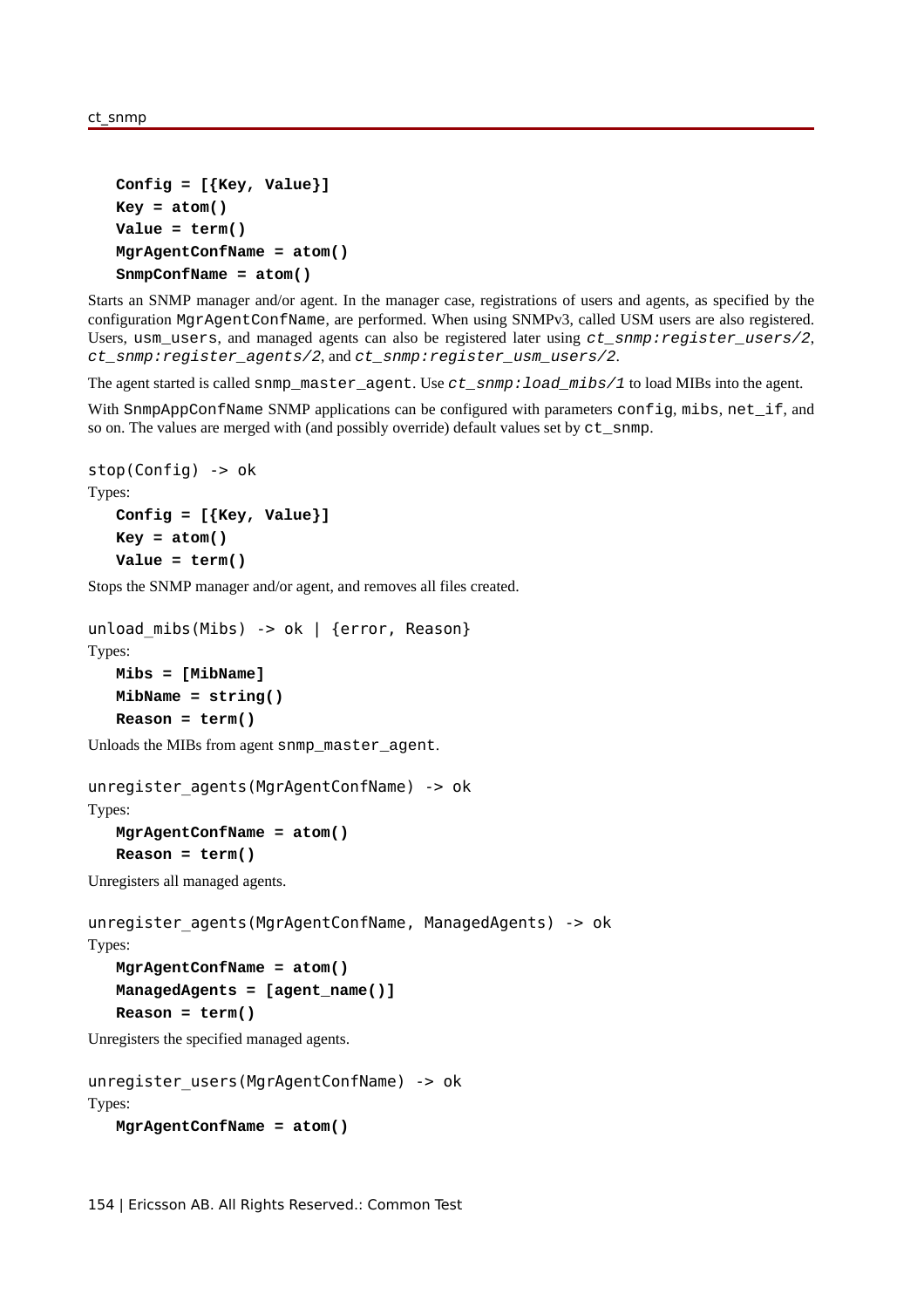```
Reason = term()
Unregisters all users.
unregister_users(MgrAgentConfName, Users) -> ok
Types:
   MgrAgentConfName = atom()
   Users = [user_name()]
   Reason = term()
Unregisters the specified users.
unregister_usm_users(MgrAgentConfName) -> ok
Types:
   MgrAgentConfName = atom()
   Reason = term()
Unregisters all USM users.
unregister usm users(MgrAgentConfName, UsmUsers) -> ok
Types:
   MgrAgentConfName = atom()
   UsmUsers = [usm_user_name()]
   Reason = term()
Unregisters the specified USM users.
```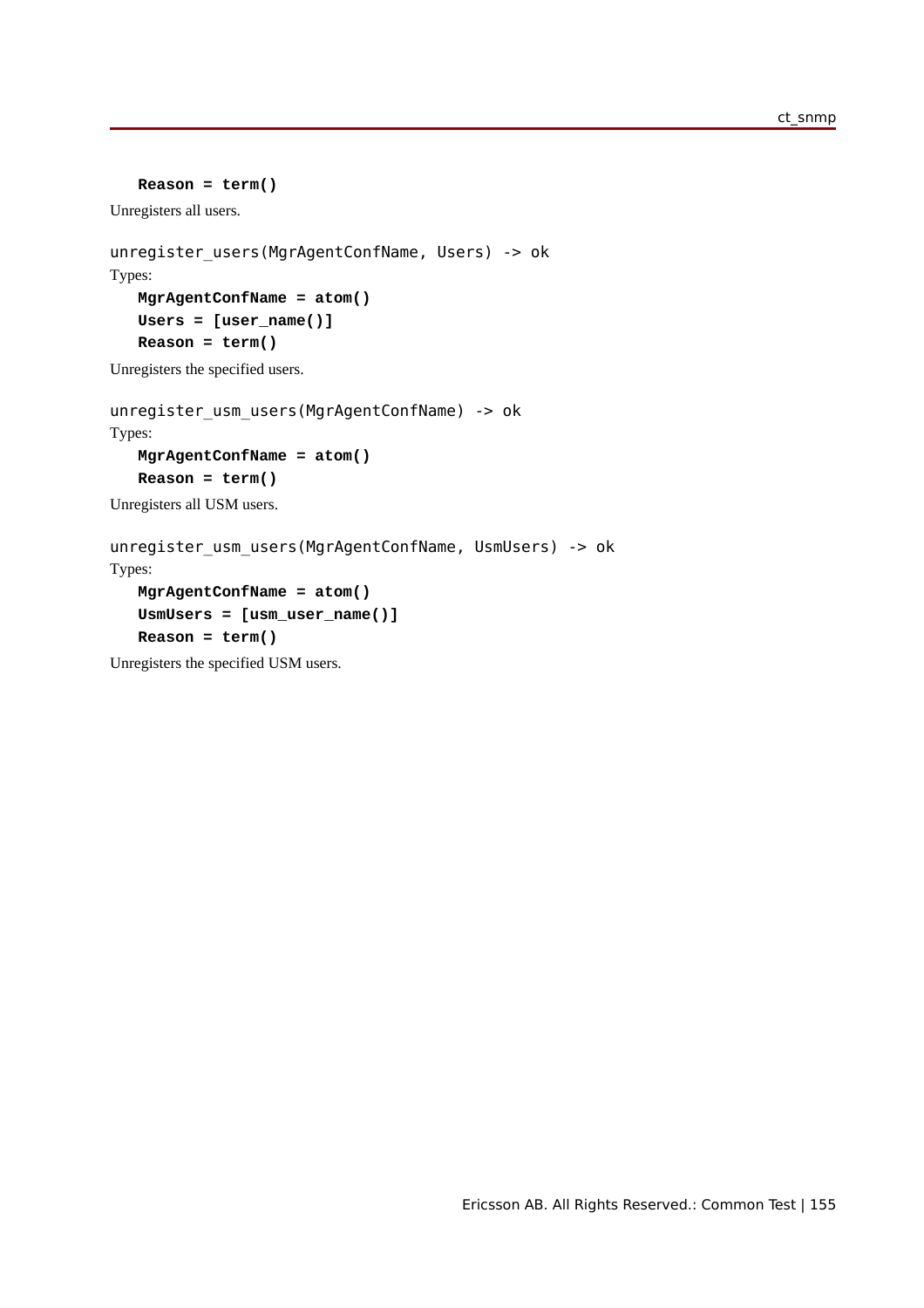# ct\_telnet

Erlang module

Common Test specific layer on top of Telnet client ct\_telnet\_client.erl.

Use this module to set up Telnet connections, send commands, and perform string matching on the result. For information about how to use ct\_telnet and configure connections, specifically for UNIX hosts, see the unix\_telnet manual page.

Default values defined in ct\_telnet:

- Connection timeout (time to wait for connection)  $= 10$  seconds
- Command timeout (time to wait for a command to return)  $= 10$  seconds
- Max number of reconnection attempts  $= 3$
- Reconnection interval (time to wait in between reconnection attempts)  $=$  5 seconds
- Keep alive (sends NOP to the server every 8 sec if connection is idle) =  $true$
- Polling limit (max number of times to poll to get a remaining string terminated) =  $0$
- Polling interval (sleep time between polls) = 1 second

These parameters can be modified by the user with the following configuration term:

```
 {telnet_settings, [{connect_timeout,Millisec},
                     {command_timeout,Millisec},
                     {reconnection_attempts,N},
                     {reconnection_interval,Millisec},
                     {keep_alive,Bool},
                    {poli limit, N},
                     {poll_interval,Millisec}]}.
```

```
Millisec = integer(), N = integer()
```
Enter the telnet\_settings term in a configuration file included in the test and ct\_telnet retrieves the information automatically.

keep alive can be specified per connection, if necessary. For details, see unix telnet.

## Logging

The default logging behavior of  $ct$ <sub></sub> $tet$ net is to print information about performed operations, commands, and their corresponding results to the test case HTML log. The following is not printed to the HTML log: text strings sent from the Telnet server that are not explicitly received by a ct\_telnet function, such as expect/3. However, ct\_telnet can be configured to use a special purpose event handler, implemented in ct\_conn\_log\_h, for logging *all* Telnet traffic. To use this handler, install a Common Test hook named cth\_conn\_log. Example (using the test suite information function):

```
 suite() ->
    [{ct_hooks, [{cth_conn_log, [{conn_mod(),hook_options()}]}]}].
```
conn\_mod() is the name of the Common Test module implementing the connection protocol, that is, ct\_telnet.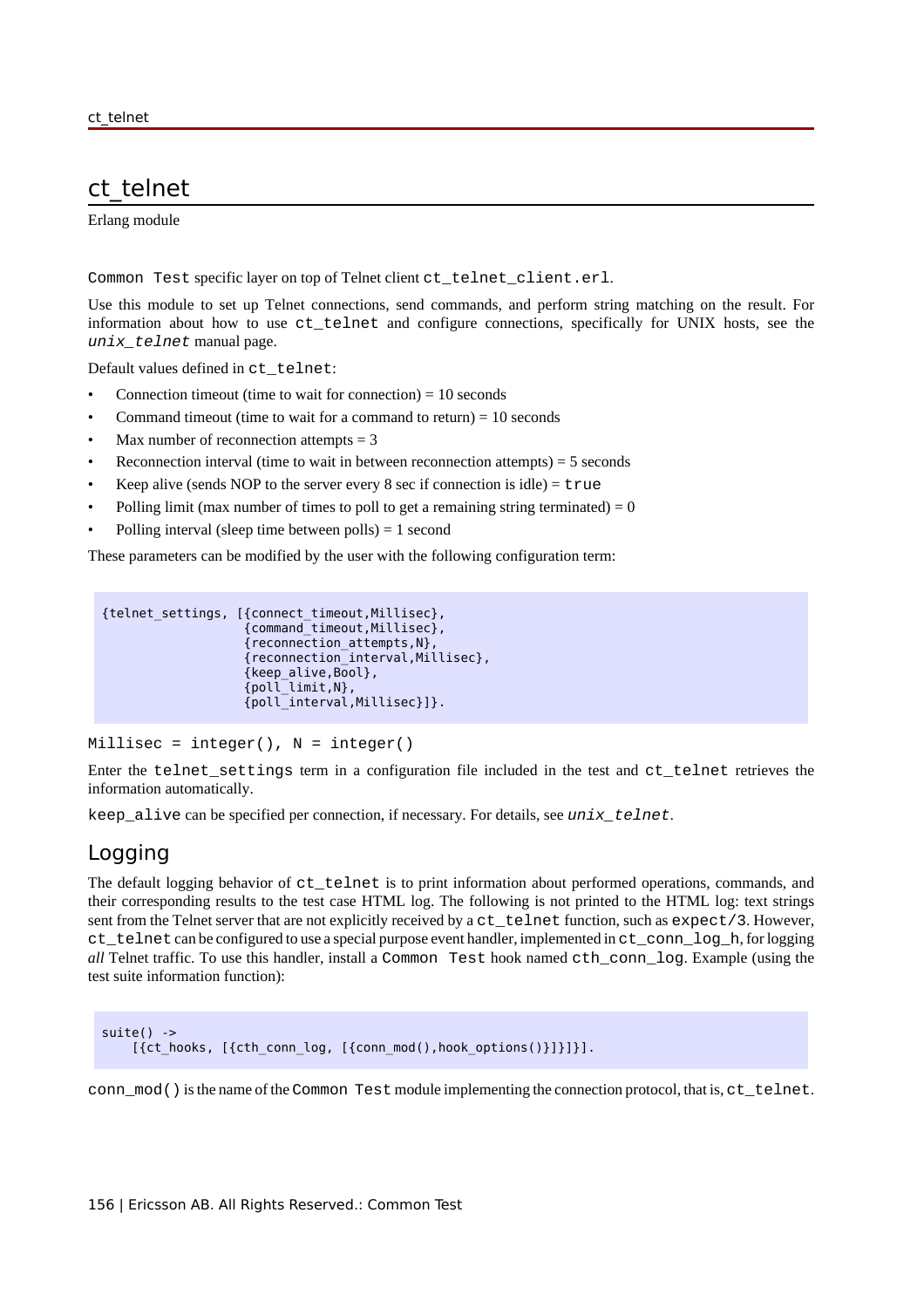The cth conn log hook performs unformatted logging of Telnet data to a separate text file. All Telnet communication is captured and printed, including any data sent from the server. The link to this text file is located at the top of the test case HTML log.

By default, data for all Telnet connections is logged in one common file (named default), which can get messy, for example, if multiple Telnet sessions are running in parallel. Therefore a separate log file can be created for each connection. To configure this, use hook option hosts and list the names of the servers/connections to be used in the suite. The connections must be named for this to work (see  $ct\_telnet:open/1,2,3,4$ ).

Hook option log\_type can be used to change the cth\_conn\_log behavior. The default value of this option is raw, which results in the behavior described above. If the value is set to html, all Telnet communication is printed to the test case HTML log instead.

All cth\_conn\_log hook options described can also be specified in a configuration file with configuration variable ct\_conn\_log.

*Example:*

{ct\_conn\_log, [{ct\_telnet, [{log\_type,raw},  $\{hosts, [key or name()]]\}$ 

#### Note:

Hook options specified in a configuration file overwrite any hard-coded hook options in the test suite.

#### *Logging Example:*

The following  $ct$  hooks statement causes printing of Telnet traffic to separate logs for the connections server1 and server2. Traffic for any other connections is logged in the default Telnet log.

```
suit() ->
    [{ct_hooks.
      [{cth conn log, [{ct telnet,[{hosts,[server1,server2]}]}]}])].
```
As previously explained, this specification can also be provided by an entry like the following in a configuration file:

{ct\_conn\_log, [{ct\_telnet,[{hosts,[server1,server2]}]}]}.

In this case the ct\_hooks statement in the test suite can look as follows:

```
suit() ->
     [{ct_hooks, [{cth_conn_log, []}]}].
```
## Data Types

```
connection() = handle() | {target_name(), connection_type()} | target_name()
   For target name(), see module ct.
connection_type() = telnet | ts1 | ts2
```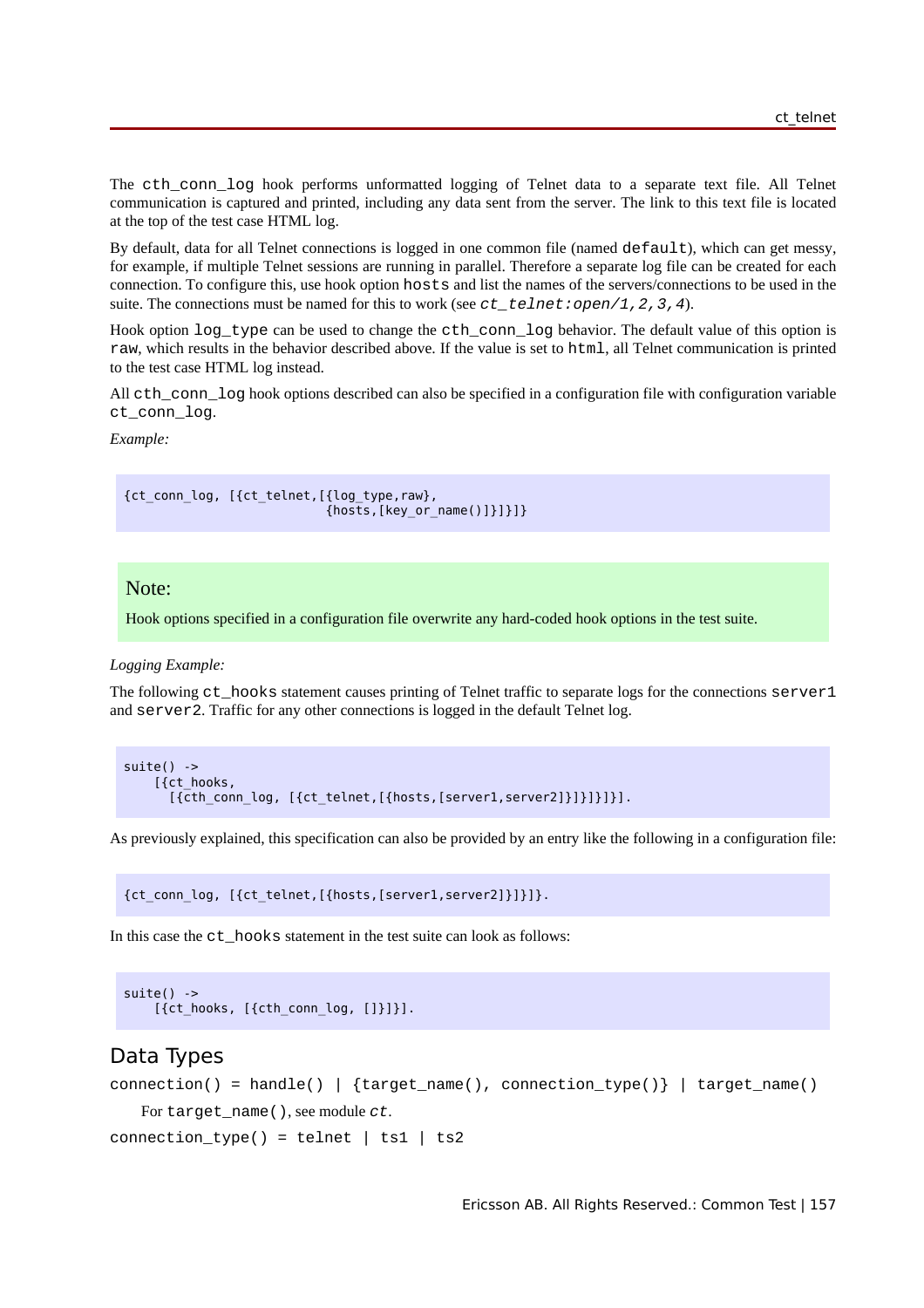```
handle() = handle()
```
Handle for a specific Telnet connection, see module  $ct$ .

prompt\_regexp() = string()

Regular expression matching all possible prompts for a specific target type. regexp must not have any groups, that is, when matching,  $re:run/3$  (in STDLIB) must return a list with one single element.

### Exports

```
close(Connection) -> ok | {error, Reason}
```
Types:

```
Connection = connection()
Reason = term()
```
Closes the Telnet connection and stops the process managing it.

A connection can be associated with a target name and/or a handle. If Connection has no associated target name, it can only be closed with the handle value (see  $ct$   $t$ elnet:open/4).

```
cmd(Connection, Cmd) -> {ok, Data} | {error, Reason}
```

```
Equivalent to ct telnet: cmd(Connection, Cmd, []).
```

```
cmd(Connection, Cmd, Opts) -> {ok, Data} | {error, Reason}
Types:
   Connection = connection()
   Cmd = string()
   Opts = [Opt]
   Opt = {timeout, timeout()} | {newline, boolean()}
   Data = [string()]
   Reason = term()
```
Sends a command through Telnet and waits for prompt.

By default, this function adds a new line to the end of the specified command. If this is not desired, use option {newline,false}. This is necessary, for example, when sending Telnet command sequences prefixed with character Interprete As Command (IAC).

Option timeout specifies how long the client must wait for prompt. If the time expires, the function returns {error,timeout}. For information about the default value for the command timeout, see the *list of default values* in the beginning of this module.

```
cmdf(Connection, CmdFormat, Args) -> {ok, Data} | {error, Reason}
Equivalent to ct_telnet:cmdf(Connection, CmdFormat, Args, []).
```

```
cmdf(Connection, CmdFormat, Args, Opts) -> {ok, Data} | {error, Reason}
Types:
  Connection = connection()
  CmdFormat = string()
  Args = list()
```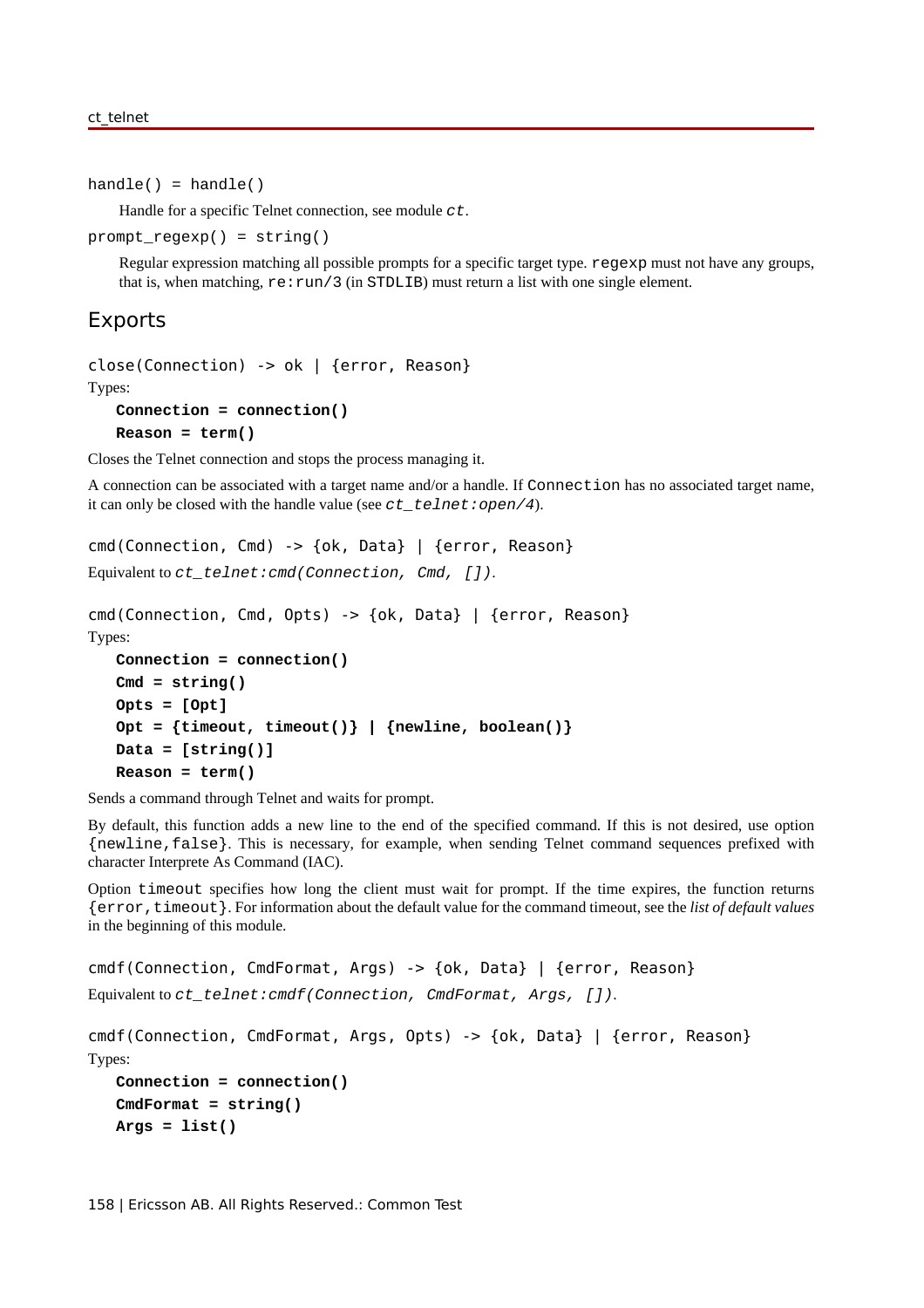```
Opts = [Opt]
Opt = {timeout, timeout()} | {newline, boolean()}
Data = [string()]
Reason = term()
```
Sends a Telnet command and waits for prompt (uses a format string and a list of arguments to build the command). For details, see ct\_telnet: cmd/3.

```
expect(Connection, Patterns) -> term()
Equivalent to ct_telnet:expect(Connections, Patterns, []).
expect(Connection, Patterns, Opts) -> {ok, Match} | {ok, MatchList,
HaltReason} | {error, Reason}
Types:
   Connection = connection()
   Patterns = Pattern | [Pattern]
   Pattern = string() | {Tag, string()} | prompt | {prompt, Prompt}
  Prompt = string()
   Tag = term()
   Opts = [Opt]
   Opt = {idle_timeout, IdleTimeout} | {total_timeout, TotalTimeout} |
   repeat | {repeat, N} | sequence | {halt, HaltPatterns} | ignore_prompt |
  no_prompt_check | wait_for_prompt | {wait_for_prompt, Prompt}
   IdleTimeout = infinity | integer()
   TotalTimeout = infinity | integer()
  N = integer()
   HaltPatterns = Patterns
  MatchList = [Match]
  Match = RxMatch | {Tag, RxMatch} | {prompt, Prompt}
  RxMatch = [string()]
  HaltReason = done | Match
   Reason = timeout | {prompt, Prompt}
```
Gets data from Telnet and waits for the expected pattern.

Pattern can be a POSIX regular expression. The function returns when a pattern is successfully matched (at least one, in the case of multiple patterns).

RxMatch is a list of matched strings. It looks as follows [FullMatch, SubMatch1, SubMatch2, ...], where FullMatch is the string matched by the whole regular expression, and SubMatchN is the string that matched subexpression number N. Subexpressions are denoted with  $(1 \cdot 1)$  in the regular expression.

If a Tag is speciifed, the returned Match also includes the matched Tag. Otherwise, only RxMatch is returned.

*Options:*

idle\_timeout

Indicates that the function must return if the Telnet client is idle (that is, if no data is received) for more than IdleTimeout milliseconds. Default time-out is 10 seconds.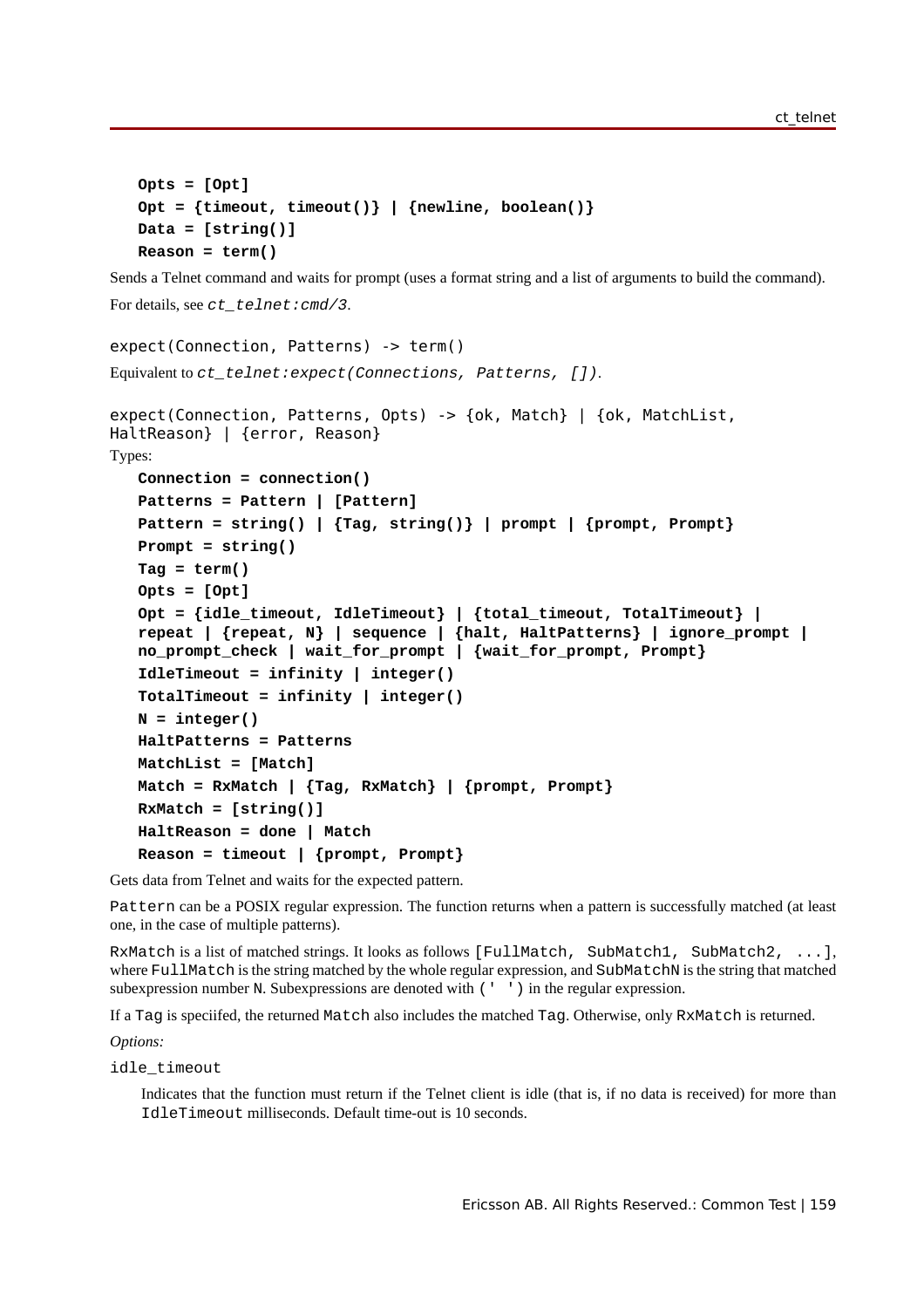total\_timeout

Sets a time limit for the complete expect operation. After TotalTimeout milliseconds, {error,timeout} is returned. Default is infinity (that is, no time limit).

ignore\_prompt | no\_prompt\_check

 $>$ The function returns when a prompt is received, even if no pattern has yet been matched, and  $\{error,$ {prompt,Prompt}} is returned. However, this behavior can be modified with option ignore\_prompt or option no\_prompt\_check, which tells expect to return only when a match is found or after a time-out.

ignore\_prompt

ct\_telnet ignores any prompt found. This option is useful if data sent by the server can include a pattern matching prompt regexp (as returned by TargedMod:get\_prompt\_regexp/0), but is not to not cause the function to return.

no\_prompt\_check

ct\_telnet does not search for a prompt at all. This is useful if, for example, Pattern itself matches the prompt.

wait\_for\_prompt

Forces ct\_telnet to wait until the prompt string is received before returning (even if a pattern has already been matched). This is equal to calling expect (Conn, Patterns++[{prompt,Prompt}], [sequence] Opts]). Notice that option idle\_timeout and total\_timeout can abort the operation of waiting for prompt.

repeat | repeat, N

The pattern(s) must be matched multiple times. If  $N$  is specified, the pattern(s) are matched  $N$  times, and the function returns HaltReason = done. This option can be interrupted by one or more HaltPatterns. MatchList is always returned, that is, a list of Match instead of only one Match. Also HaltReason is returned.

#### sequence

All patterns must be matched in a sequence. A match is not concluded until all patterns are matched. This option can be interrupted by one or more HaltPatterns. MatchList is always returned, that is, a list of Match instead of only one Match. Also HaltReason is returned.

*Example 1:*

expect(Connection,[{abc,"ABC"},{xyz,"XYZ"}],[sequence,{halt,[{nnn,"NNN"}]}])

First this tries to match "ABC", and then "XYZ", but if "NNN" appears, the function returns  $\{error, \{nnn, \}$ ["NNN"]}}. If both "ABC" and "XYZ" are matched, the function returns {ok,[AbcMatch,XyzMatch]}.

*Example 2:*

expect(Connection,[{abc,"ABC"},{xyz,"XYZ"}],[{repeat,2},{halt,[{nnn,"NNN"}]}])

This tries to match "ABC" or "XYZ" twice. If "NNN" appears, the function returns HaltReason =  $\{nnn,$ ["NNN"]}.

Options repeat and sequence can be combined to match a sequence multiple times.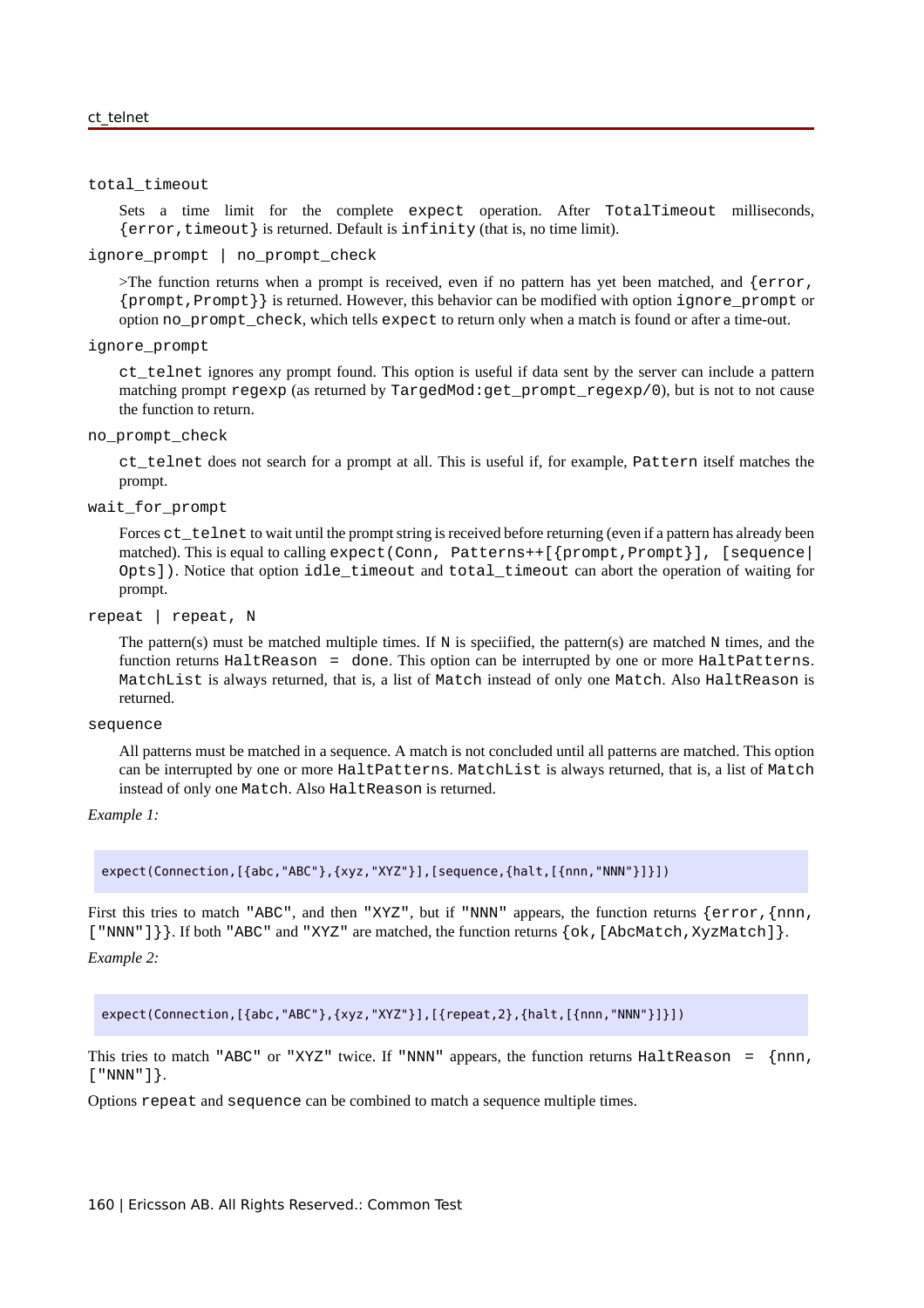```
get data(Connection) -> {ok, Data} | {error, Reason}
Types:
   Connection = connection()
   Data = [string()]
   Reason = term()
```
Gets all data received by the Telnet client since the last command was sent. Only newline-terminated strings are returned. If the last received string has not yet been terminated, the connection can be polled automatically until the string is complete.

The polling feature is controlled by the configuration values  $\text{poll\_limit}$  and  $\text{poll\_interval}$  and is by default disabled. This means that the function immediately returns all complete strings received and saves a remaining nonterminated string for a later get data call.

```
open(Name) -> {ok, Handle} | {error, Reason}
Equivalent to ct_telnet: open(Name, telnet).
open(Name, ConnType) -> {ok, Handle} | {error, Reason}
Types:
   Name = target_name()
   ConnType = connection_type()
   Handle = handle()
   Reason = term()
Opens a Telnet connection to the specified target host.
open(KeyOrName, ConnType, TargetMod) -> {ok, Handle} | {error, Reason}
```
Equivalent to ct\_telnet:ct\_telnet:open(KeyOrName, ConnType, TargetMod, []).

open(KeyOrName, ConnType, TargetMod, Extra) -> {ok, Handle} | {error, Reason} Types:

```
KeyOrName = Key | Name
Key = atom()
Name = target_name()
ConnType = connection_type()
TargetMod = atom()
Extra = term()
Handle = handle()
Reason = term()
```
Opens a Telnet connection to the specified target host.

The target data must exist in a configuration file. The connection can be associated with Name and/or the returned Handle. To allocate a name for the target, use one of the following alternatives:

- $ct:require/2$  in a test case
- A require statement in the suite information function  $(suite/0)$
- A require statement in a test case information function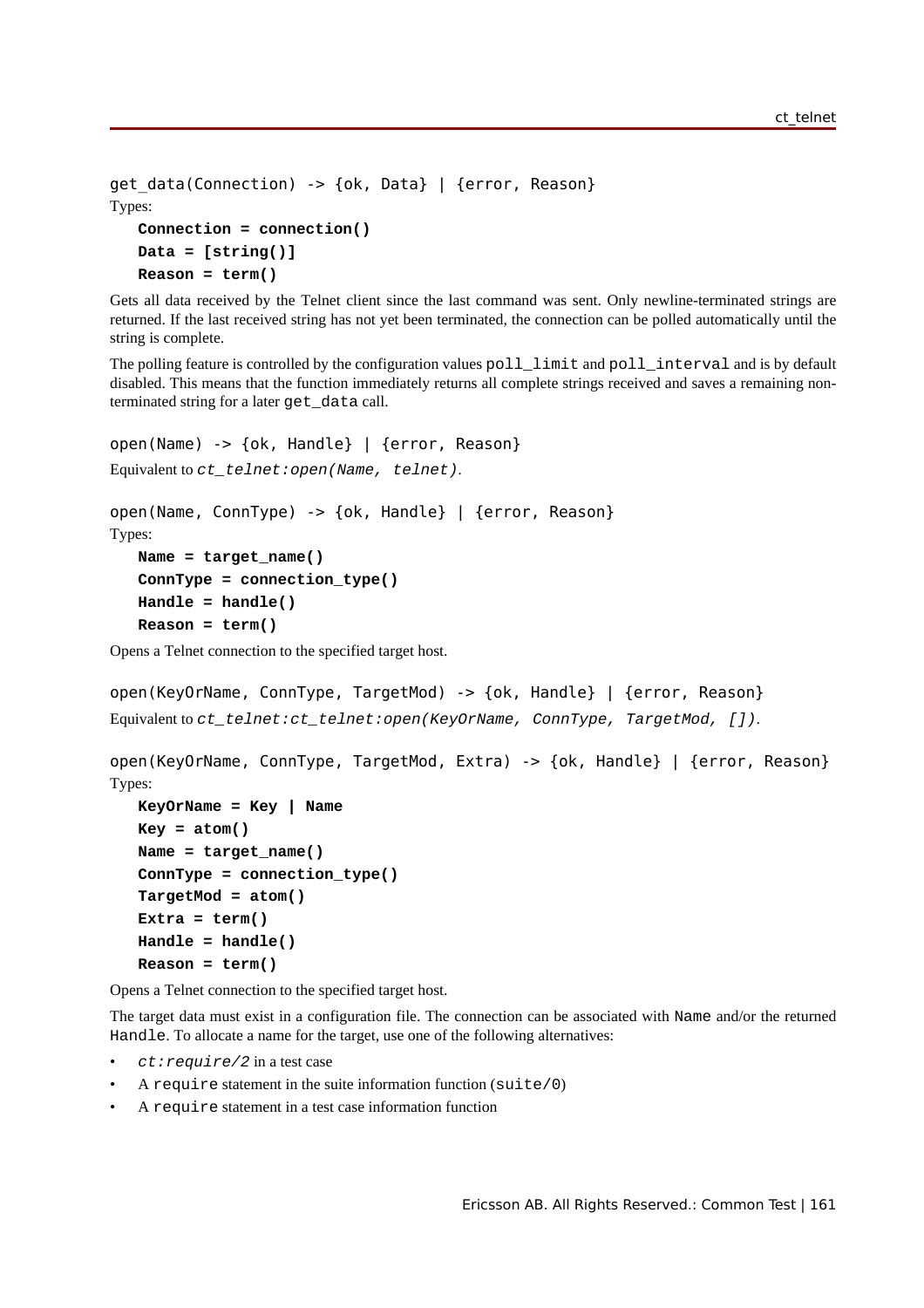If you want the connection to be associated with Handle only (if you, for example, need to open multiple connections to a host), use Key, the configuration variable name, to specify the target. Notice that a connection without an associated target name can only be closed with the Handle value.

TargetMod is a module that exports the functions connect(Ip, Port, KeepAlive, Extra) and get\_prompt\_regexp() for the specified TargetType (for example, unix\_telnet).

For target\_name(), see module ct.

```
See also ct:require/2.
```
send(Connection, Cmd) -> ok | {error, Reason}

Equivalent to ct\_telnet:send(Connection, Cmd, []).

```
send(Connection, Cmd, Opts) -> ok | {error, Reason}
Types:
   Connection = connection()
   Cmd = string()
   Opts = [Opt]
   Opt = {newline, boolean()}
   Reason = term()
```
Sends a Telnet command and returns immediately.

By default, this function adds a newline to the end of the specified command. If this is not desired, option {newline,false} can be used. This is necessary, for example, when sending Telnet command sequences prefixed with character Interprete As Command (IAC).

```
The resulting output from the command can be read with ct telnet: get data/2 or
ct_telnet:expect/2,3.
```

```
sendf(Connection, CmdFormat, Args) -> ok | {error, Reason}
Equivalent to ct_telnet:sendf(Connection, CmdFormat, Args, []).
```

```
sendf(Connection, CmdFormat, Args, Opts) -> ok | {error, Reason}
Types:
  Connection = connection()
  CmdFormat = string()
  Args = list()
  Opts = [Opt]
  Opt = {newline, boolean()}
  Reason = term()
```
Sends a Telnet command and returns immediately (uses a format string and a list of arguments to build the command).

### See Also

unix\_telnet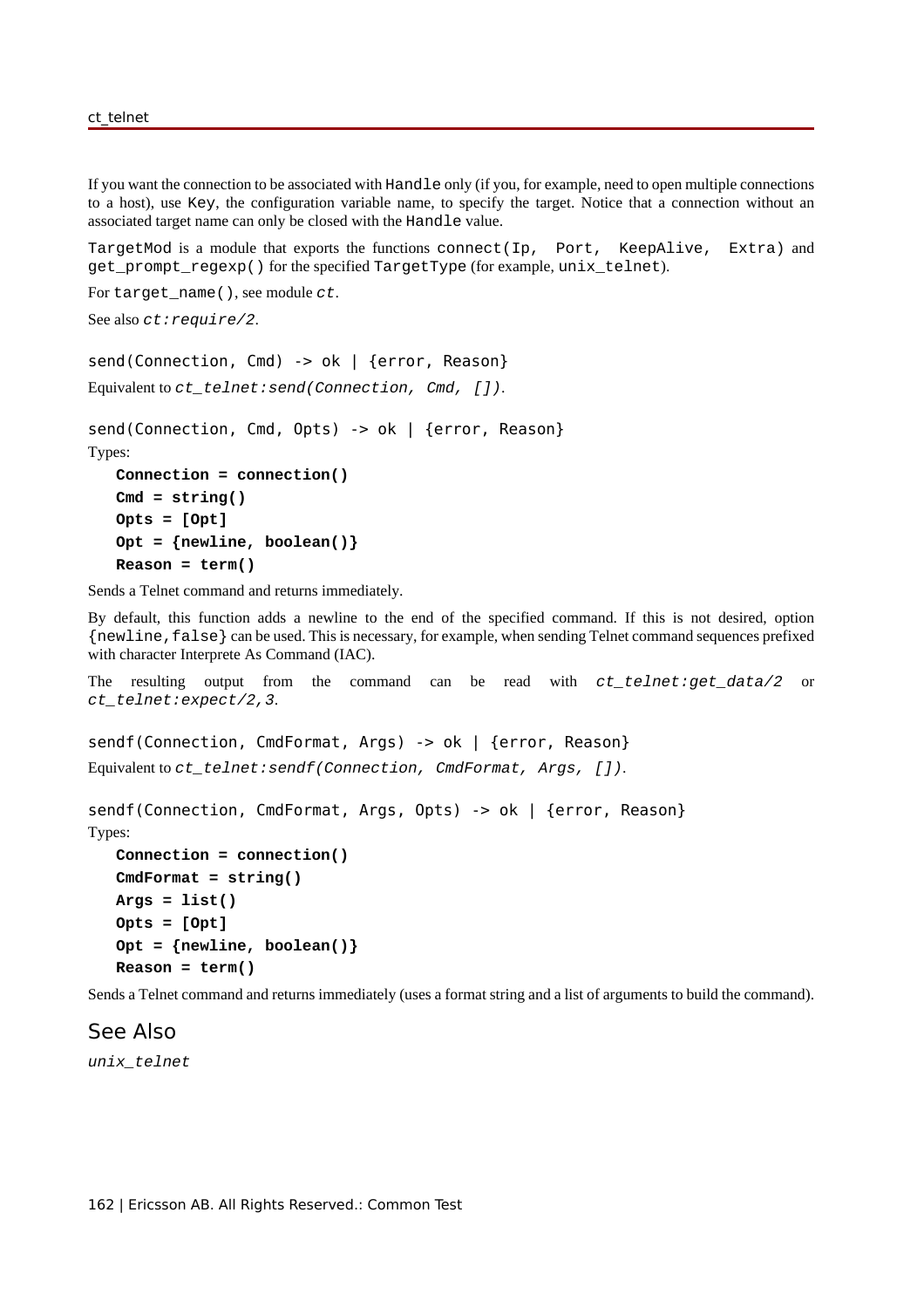# unix\_telnet

Erlang module

Callback module for  $ct\_te$  lnet, for connecting to a Telnet server on a UNIX host.

It requires the following entry in the configuration file:

```
 {unix,[{telnet,HostNameOrIpAddress},
       {port,PortNum}, % optional
       {username,UserName},
       {password,Password},
       {keep_alive,Bool}]}. % optional
```
To communicate through Telnet to the host specified by HostNameOrIpAddress, use the interface functions in ct\_telnet, for example, open(Name) and cmd(Name,Cmd).

Name is the name you allocated to the Unix host in your require statement, for example:

```
suite() -> [{require, Name, {unix, [telnet]}}].
```
or

```
 ct:require(Name,{unix,[telnet]}).
```
The "keep alive" activity (that is, that Common Test sends NOP to the server every 10 seconds if the connection is idle) can be enabled or disabled for one particular connection as described here. It can be disabled for all connections using telnet\_settings (see ct\_telnet).

The  $\{port,PortNum\}$  tuple is optional and if omitted, default Telnet port 23 is used. Also the keep alive tuple is optional, and the value defauls to true (enabled).

## Exports

```
connect(ConnName, Ip, Port, Timeout, KeepAlive, Extra) -> {ok, Handle} |
{error, Reason}
Types:
   ConnName = target_name()
   Ip = string() | {integer(), integer(), integer(), integer()}
  Port = integer()
   Timeout = integer()
  KeepAlive = bool()
   Extra = target_name() | {Username, Password}
  Username = string()
   Password = string()
  Handle = handle()
  Reason = term()
```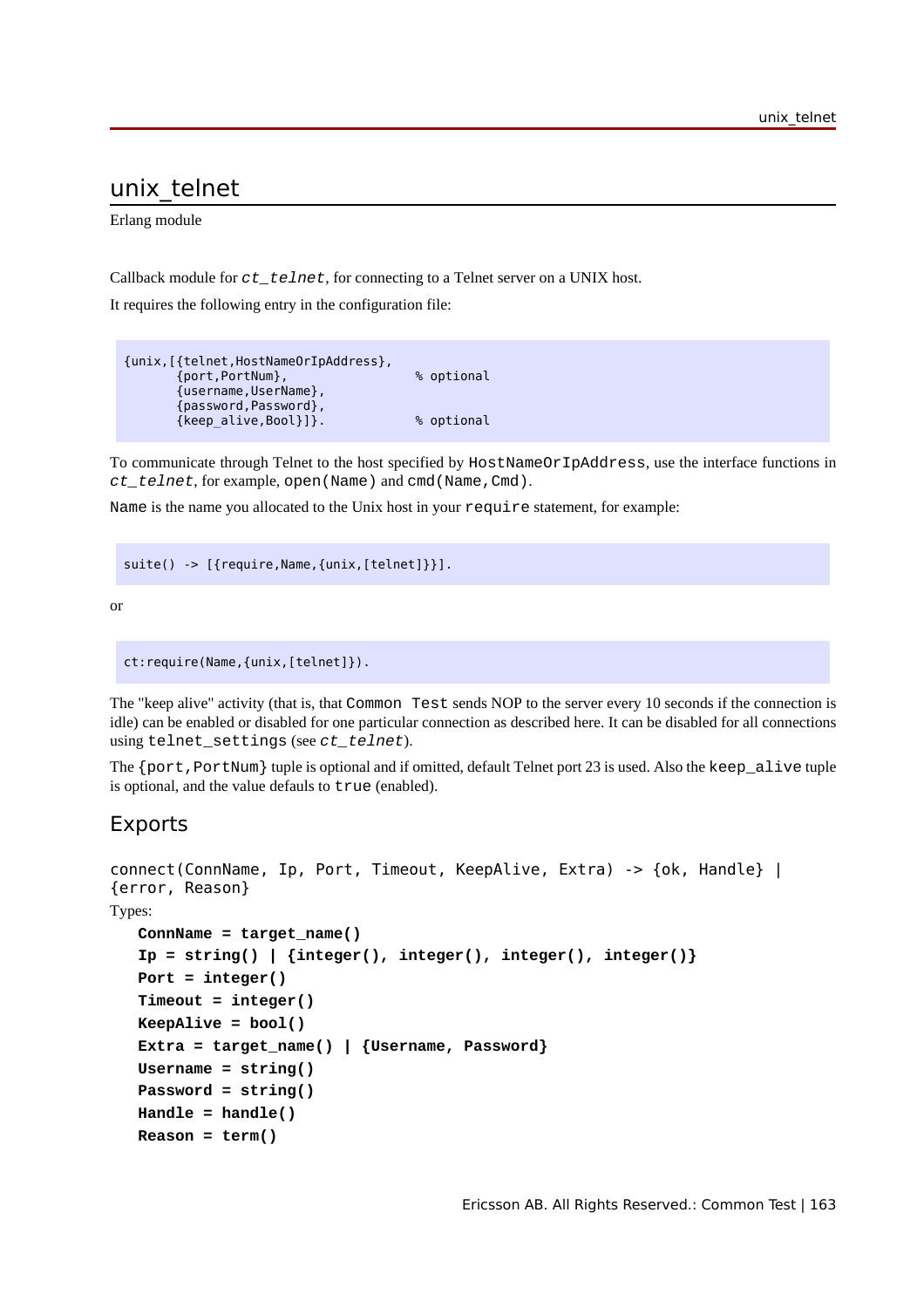Callback for ct\_telnet.erl. Setup Telnet connection to a Unix host. For target\_name(), see ct. For handle(), see ct\_telnet.

get\_prompt\_regexp() -> PromptRegexp Types:

**PromptRegexp = prompt\_regexp()**

Callback for ct\_telnet.erl.

Returns a suitable regexp string matching common prompts for users on Unix hosts.

For prompt\_regexp(), see ct\_telnet.

# See Also

ct, ct\_telnet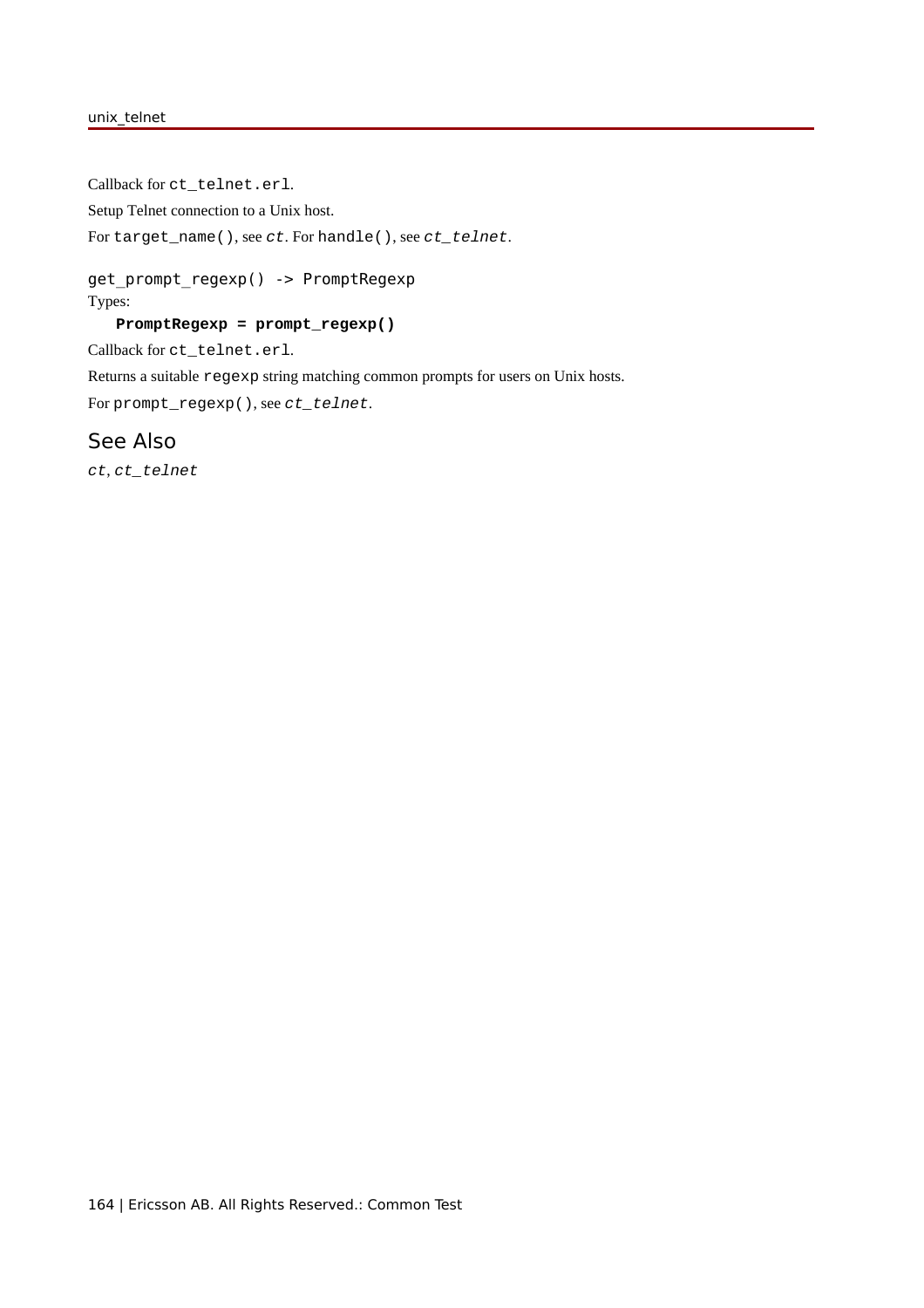## ct\_slave

Erlang module

Common Test framework functions for starting and stopping nodes for Large-Scale Testing.

This module exports functions used by the Common Test Master to start and stop "slave" nodes. It is the default callback module for the {init, node\_start} term in the Test Specification.

### Exports

```
start(Node) -> Result
Types:
   Node = atom()
   Result = {ok, NodeName} | {error, Reason, NodeName}
   Reason = already_started | started_not_connected | boot_timeout |
   init_timeout | startup_timeout | not_alive
   NodeName = atom()
```
Starts an Erlang node with name Node on the local host.

```
See also ct slave: start/3.
```

```
start(HostOrNode, NodeOrOpts) -> Result
```
Types:

```
HostOrNode = atom()
NodeOrOpts = atom() | list()
Result = {ok, NodeName} | {error, Reason, NodeName}
Reason = already_started | started_not_connected | boot_timeout |
init_timeout | startup_timeout | not_alive
NodeName = atom()
```
Starts an Erlang node with default options on a specified host, or on the local host with specified options. That is, the call is interpreted as start(Host, Node) when the second argument is atom-valued and start(Node, Opts) when it is list-valued.

```
See also ct slave: start/3.
```

```
start(Host, Node, Opts) -> Result
Types:
  Node = atom()
  Host = atom()
  Opts = [OptTuples]
   OptTuples = {username, Username} | {password, Password} | {boot_timeout,
   BootTimeout} | {init_timeout, InitTimeout} | {startup_timeout,
   StartupTimeout} | {startup_functions, StartupFunctions} | {monitor_master,
  Monitor} | {kill_if_fail, KillIfFail} | {erl_flags, ErlangFlags} | {env,
   [{EnvVar, Value}]}
   Username = string()
```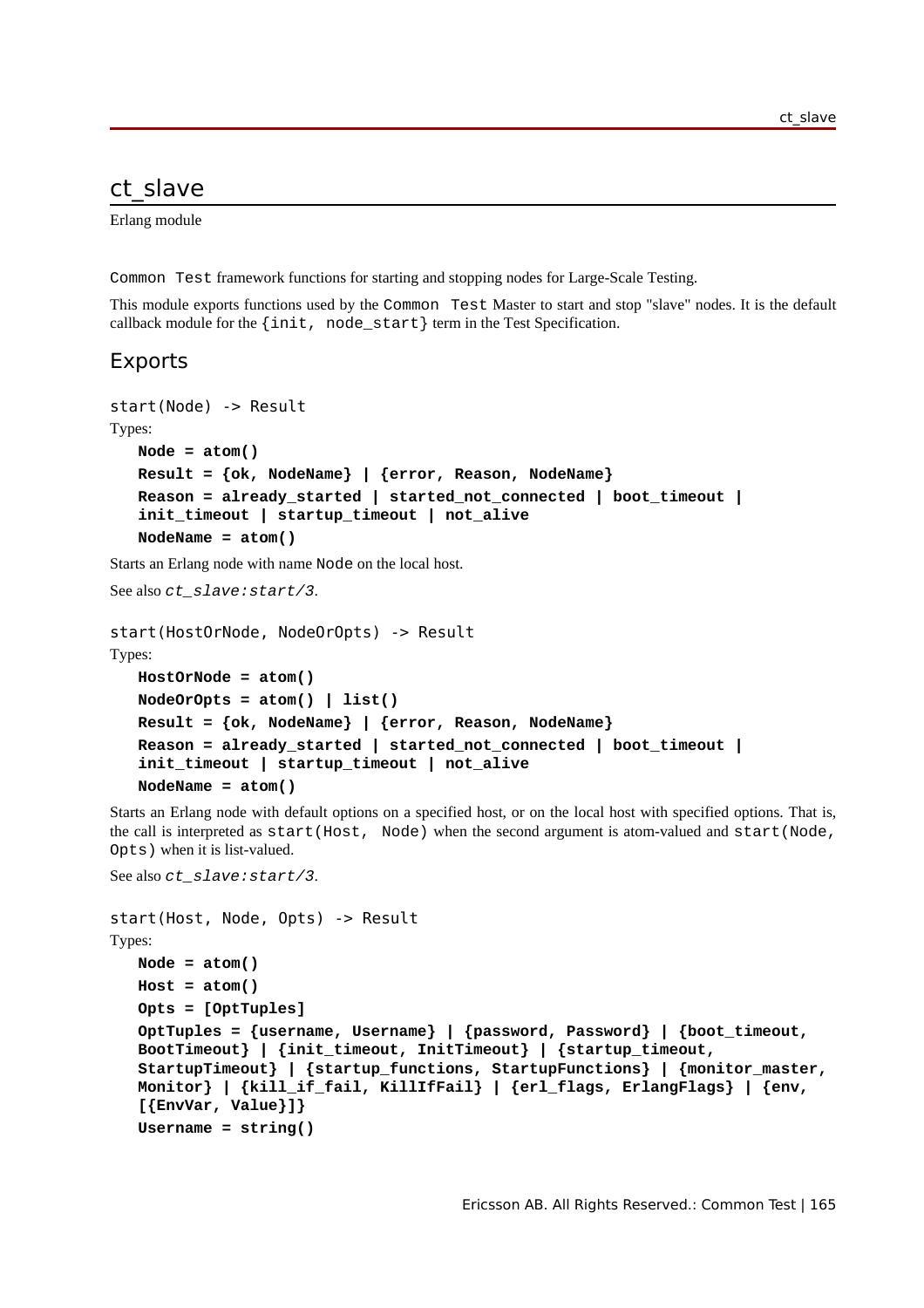ct\_slave

```
Password = string()
BootTimeout = integer()
InitTimeout = integer()
StartupTimeout = integer()
StartupFunctions = [StartupFunctionSpec]
StartupFunctionSpec = {Module, Function, Arguments}
Module = atom()
Function = atom()
Arguments = [term]
Monitor = bool()
KillIfFail = bool()
ErlangFlags = string()
EnvVar = string()
Value = string()
Result = {ok, NodeName} | {error, Reason, NodeName}
Reason = already_started | started_not_connected | boot_timeout |
init_timeout | startup_timeout | not_alive
NodeName = atom()
```
Starts an Erlang node with name Node on host Host as specified by the combination of options in Opts.

Options Username and Password are used to log on to the remote host Host. Username, if omitted, defaults to the current username. Password is empty by default.

A list of functions specified in option Startup are executed after startup of the node. Notice that all used modules are to be present in the code path on Host.

The time-outs are applied as follows:

BootTimeout

The time to start the Erlang node, in seconds. Defaults to 3 seconds. If the node is not pingable within this time, the result {error, boot\_timeout, NodeName} is returned.

InitTimeout

The time to wait for the node until it calls the internal callback function informing master about a successful startup. Defaults to 1 second. In case of a timed out message, the result  $\{error, \text{init timeout}, \text{init time} \}$ NodeName} is returned.

StartupTimeout

The time to wait until the node stops to run StartupFunctions. Defaults to 1 second. If this time-out occurs, the result {error, startup\_timeout, NodeName} is returned.

*Options:*

```
monitor_master
```
Specifies if the slave node is to be stopped if the master node stops. Defaults to false.

```
kill if fail
```
Specifies if the slave node is to be killed if a time-out occurs during initialization or startup. Defaults to true. Notice that the node can also be still alive it the boot time-out occurred, but it is not killed in this case.

erlang\_flags

Specifies which flags are added to the parameters of the executable  $er1$ .

166 | Ericsson AB. All Rights Reserved.: Common Test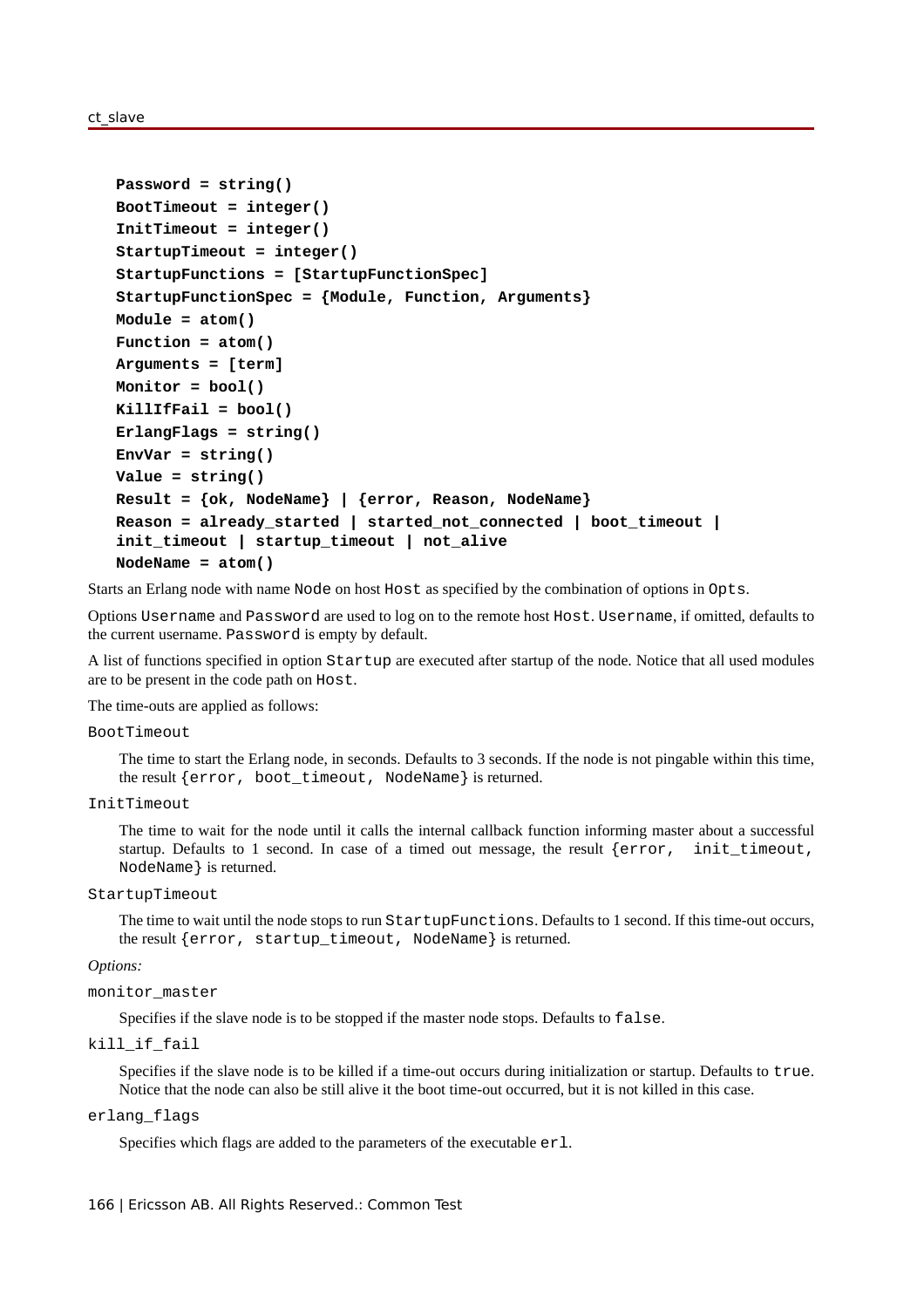env

Specifies a list of environment variables that will extend the environment.

*Special return values:*

- {error, already\_started, NodeName} if the node with the specified name is already started on a specified host.
- {error, started\_not\_connected, NodeName} if the node is started, but not connected to the master node.
- $\{error, not\_alive, NodeName\}$  if the node on which  $ct\_slave:start/3$  is called, is not alive. Notice that NodeName is the name of the current node in this case.

```
stop(Node) -> Result
Types:
   Node = atom()
   Result = {ok, NodeName} | {error, Reason, NodeName}
   Reason = not_started | not_connected | stop_timeout
```
Stops the running Erlang node with name Node on the local host.

```
stop(Host, Node) -> Result
Types:
   Host = atom()
   Node = atom()
   Result = {ok, NodeName} | {error, Reason, NodeName}
   Reason = not_started | not_connected | stop_timeout
   NodeName = atom()
```
Stops the running Erlang node with name Node on host Host.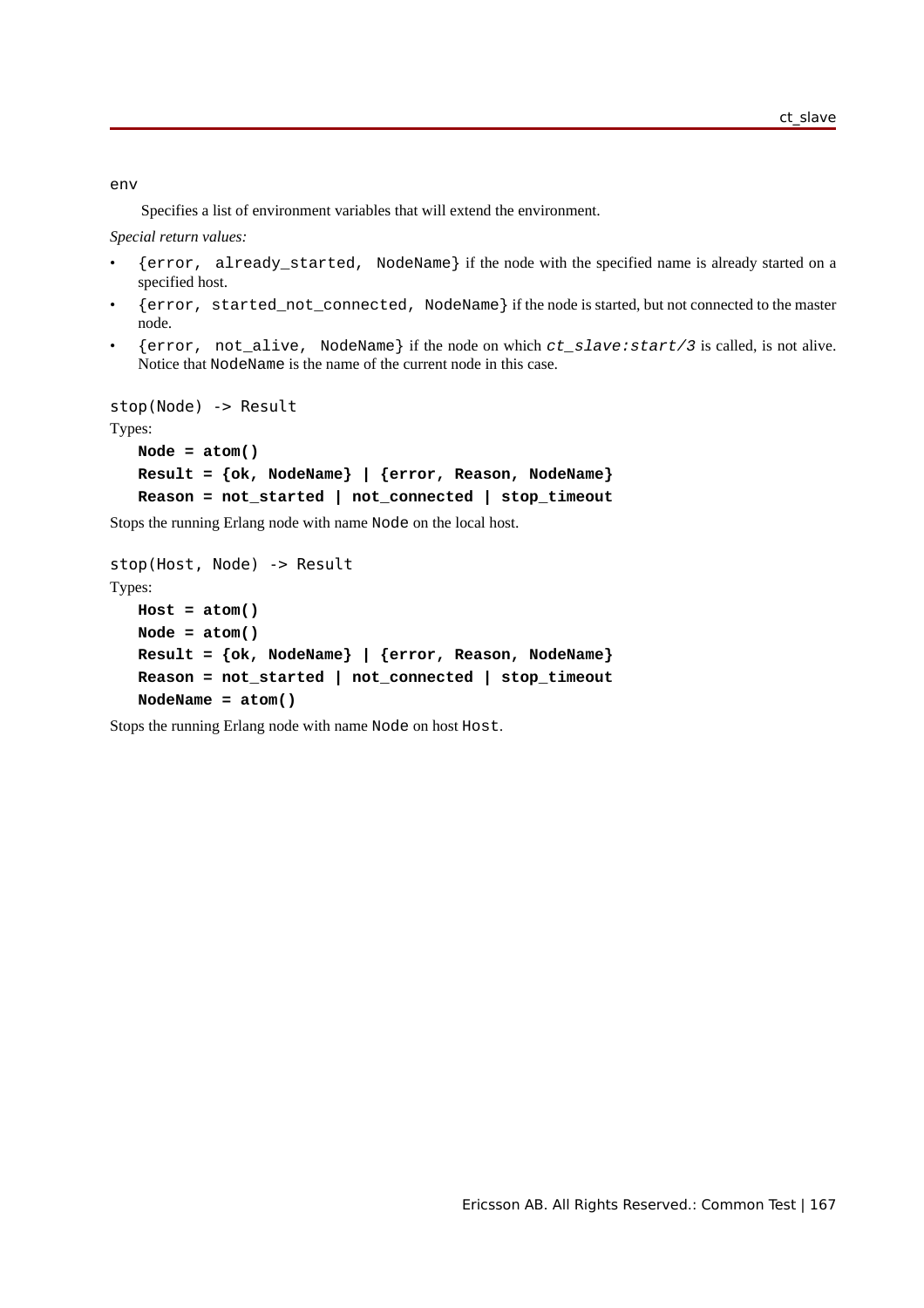# ct\_hooks

Erlang module

The *Common Test Hook (CTH)* framework allows extensions of the default behavior of Common Test by callbacks before and after all test suite calls. It is intended for advanced users of Common Test who want to abstract out behavior that is common to multiple test suites.

In brief, CTH allows you to:

- Manipulate the runtime configuration before each suite configuration call.
- Manipulate the return of all suite configuration calls and by extension the result of the test themselves.

The following sections describe the mandatory and optional CTH functions that Common Test calls during test execution. For more details, see section *Common Test Hooks* in the User's Guide.

For information about how to add a CTH to your suite, see section *Installing a CTH* in the User's Guide.

### Note:

For a minimal example of a CTH, see section *Example CTH* in the User's Guide.

## Callback Functions

The following functions define the callback interface for a CTH.

## Exports

```
Module:init(Id, Opts) -> {ok, State} | {ok, State, Priority}
Types:
   Id = reference() | term()
   Opts = term()
   State = term()
   Priority = integer()
```
#### MANDATORY

This function is always called before any other callback function. Use it to initiate any common state. It is to return a state for this CTH.

Id is either the return value of ct\_hooks:id/1, or a reference (created using *erlang:make\_ref/0* in ERTS) if  $ct\_hook$ :  $id/1$  is not implemented.

Priority is the relative priority of this hook. Hooks with a lower priority are executed first. If no priority is specified, it is set to 0.

For details about when init is called, see section *CTH Scope* in the User's Guide.

```
Module: pre init per suite(SuiteName, InitData, CTHState) -> Result
Types:
```

```
SuiteName = atom()
InitData = Config | SkipOrFail
```
168 | Ericsson AB. All Rights Reserved.: Common Test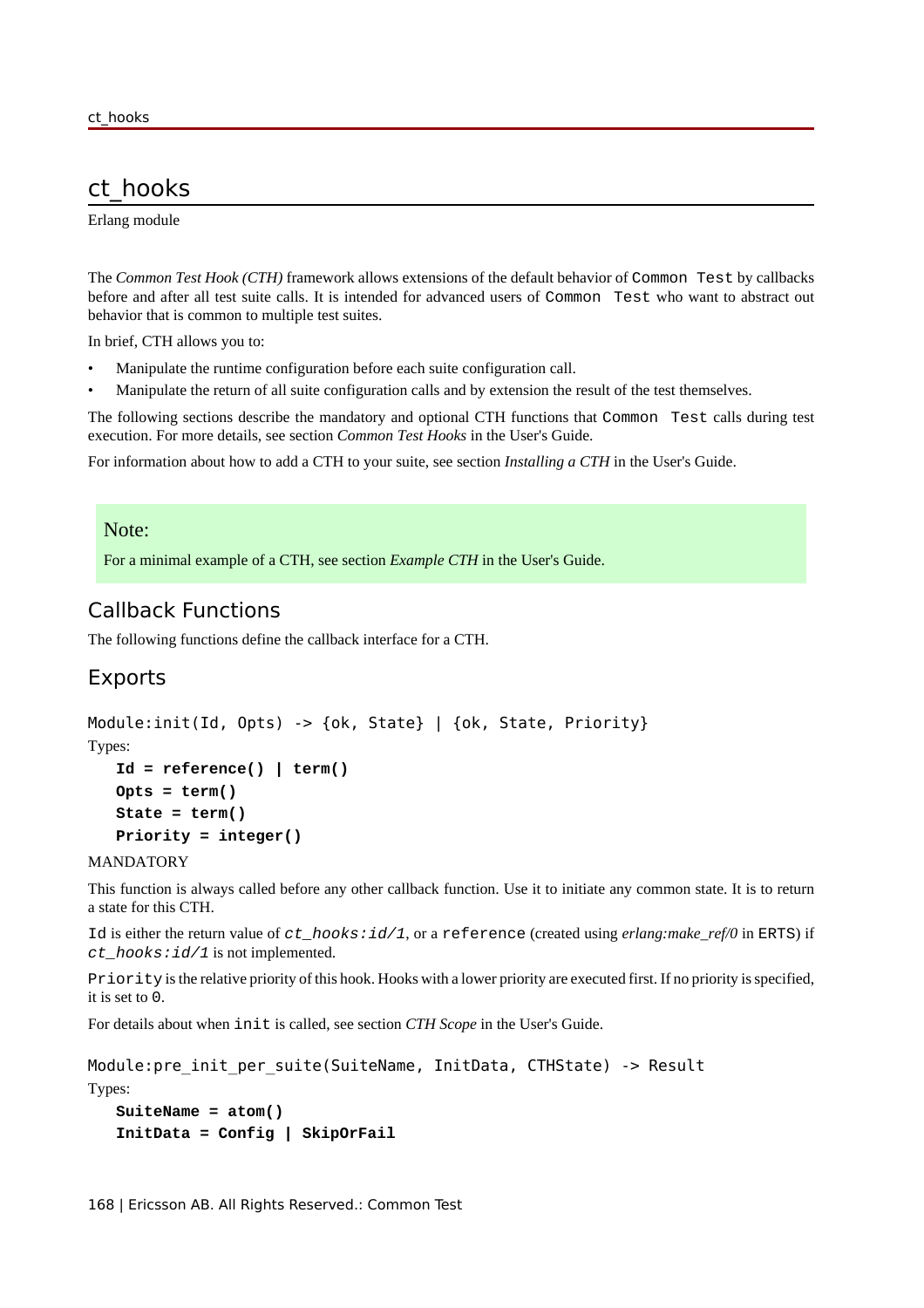```
Config = NewConfig = [{Key,Value}]
CTHState = NewCTHState = term()
Result = {Return, NewCTHState}
Return = NewConfig | SkipOrFail
SkipOrFail = {fail, Reason} | {skip, Reason}
Key = atom()
Value = term()
Reason = term()
```
This function is called before *init\_per\_suite* if it exists. It typically contains initialization/logging that must be done before init\_per\_suite is called. If  $\{skip,$   $\{skip,$   $\}$ , Reason $\}$  or  $\{fail$ , Reason $\}$  is returned, init\_per\_suite and all test cases of the suite are skipped and Reason printed in the overview log of the suite.

SuiteName is the name of the suite to be run.

InitData is the original configuration list of the test suite, or a SkipOrFail tuple if a previous CTH has returned this.

CTHState is the current internal state of the CTH.

Return is the result of the init\_per\_suite function. If it is  $\{skip,right}$ , Reason $\}$  or  $\{fail, Reason\}$ , init per suite is never called, instead the initiation is considered to be skipped or failed, respectively. If a NewConfig list is returned, init\_per\_suite is called with that NewConfig list. For more details, see section *Pre Hooks* in the User's Guide.

This function is called only if the CTH is added before init\_per\_suite is run. For details, see section *CTH Scope* in the User's Guide.

Module: post init per suite(SuiteName, Config, Return, CTHState) -> Result Types:

```
SuiteName = atom()
Config = [{Key,Value}]
Return = NewReturn = Config | SkipOrFail | term()
SkipOrFail = {fail, Reason} | {skip, Reason} | term()
CTHState = NewCTHState = term()
Result = {NewReturn, NewCTHState}
Key = atom()
Value = term()
Reason = term()
```
**OPTIONAL** 

This function is called after *init* per suite if it exists. It typically contains extra checks to ensure that all the correct dependencies are started correctly.

Return is what  $init\_per\_suit$  returned, that is,  $\{fail, Reason\}$ ,  $\{skip,Reson\}$ , Reason $\}$ , a Config list, or a term describing how init\_per\_suite failed.

NewReturn is the possibly modified return value of *init\_per\_suite*. To recover from a failure in init\_per\_suite, return ConfigList with the tc\_status element removed. For more details, see *Post Hooks* in section "Manipulating Tests" in the User's Guide.

CTHState is the current internal state of the CTH.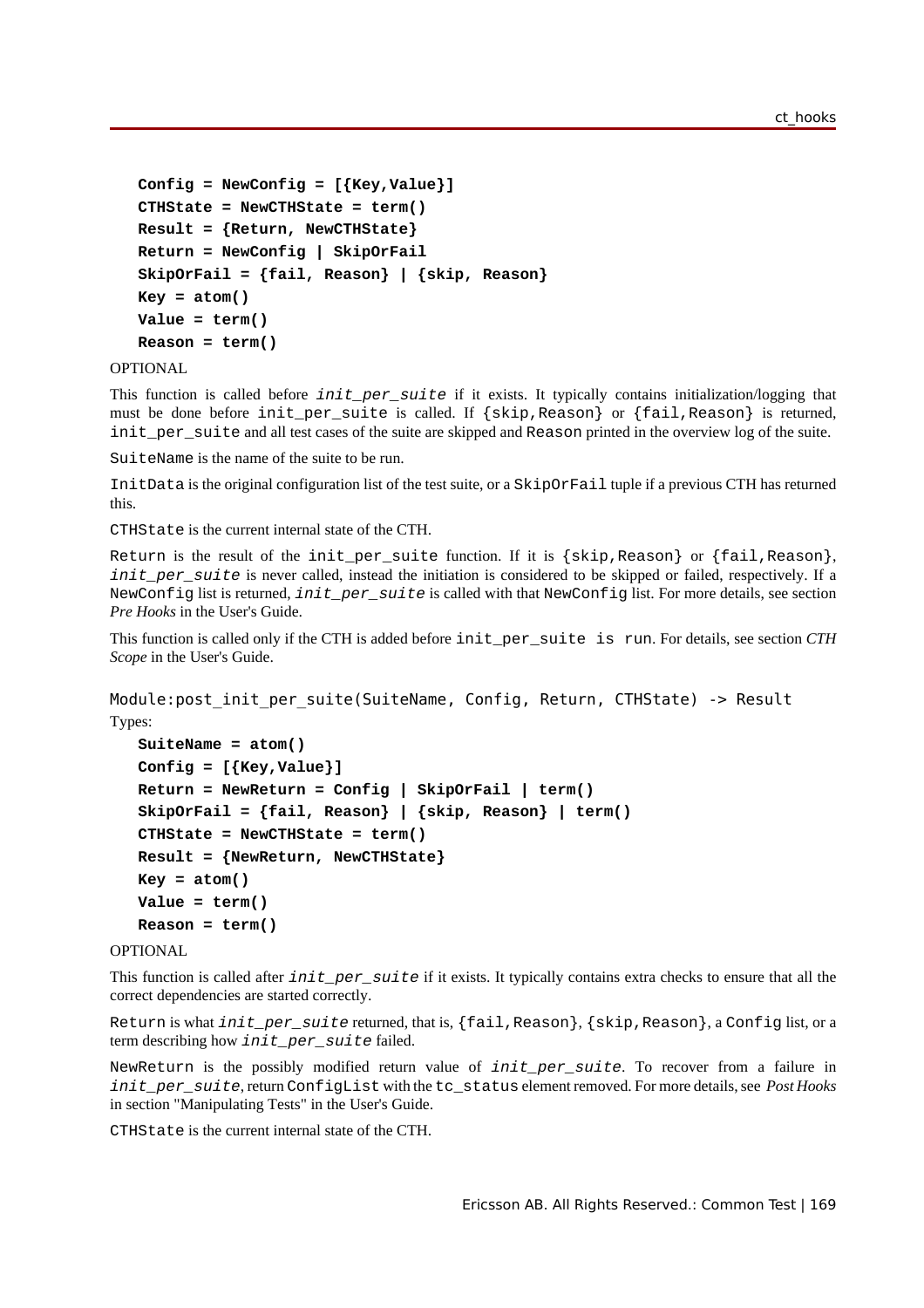This function is called only if the CTH is added before or in init\_per\_suite. For details, see section *CTH Scope* in the User's Guide.

```
Module:pre init per group(GroupName, InitData, CTHState) -> Result
Types:
   GroupName = atom()
```

```
InitData = Config | SkipOrFail
Config = NewConfig = [{Key,Value}]
CTHState = NewCTHState = term()
Result = {NewConfig | SkipOrFail, NewCTHState}
SkipOrFail = {fail,Reason} | {skip, Reason}
Key = atom()
Value = term()
Reason = term()
```
#### OPTIONAL

This function is called before *init* per group if it exists. It behaves the same way as pre *init* per suite, but for function init\_per\_group instead.

Module: post init per group(GroupName, Config, Return, CTHState) -> Result

### Types:

```
GroupName = atom()
Config = [{Key,Value}]
Return = NewReturn = Config | SkipOrFail | term()
SkipOrFail = {fail,Reason} | {skip, Reason}
CTHState = NewCTHState = term()
Result = {NewReturn, NewCTHState}
Key = atom()
Value = term()
Reason = term()
```
### OPTIONAL

This function is called after init\_per\_group if it exists. It behaves the same way as post\_init\_per\_suite, but for function *init* per group instead.

```
Module:pre_init_per_testcase(TestcaseName, InitData, CTHState) -> Result
Types:
```

```
TestcaseName = atom()
InitData = Config | SkipOrFail
Config = NewConfig = [{Key,Value}]
CTHState = NewCTHState = term()
Result = {NewConfig | SkipOrFail, NewCTHState}
SkipOrFail = {fail,Reason} | {skip, Reason}
Key = atom()Value = term()
```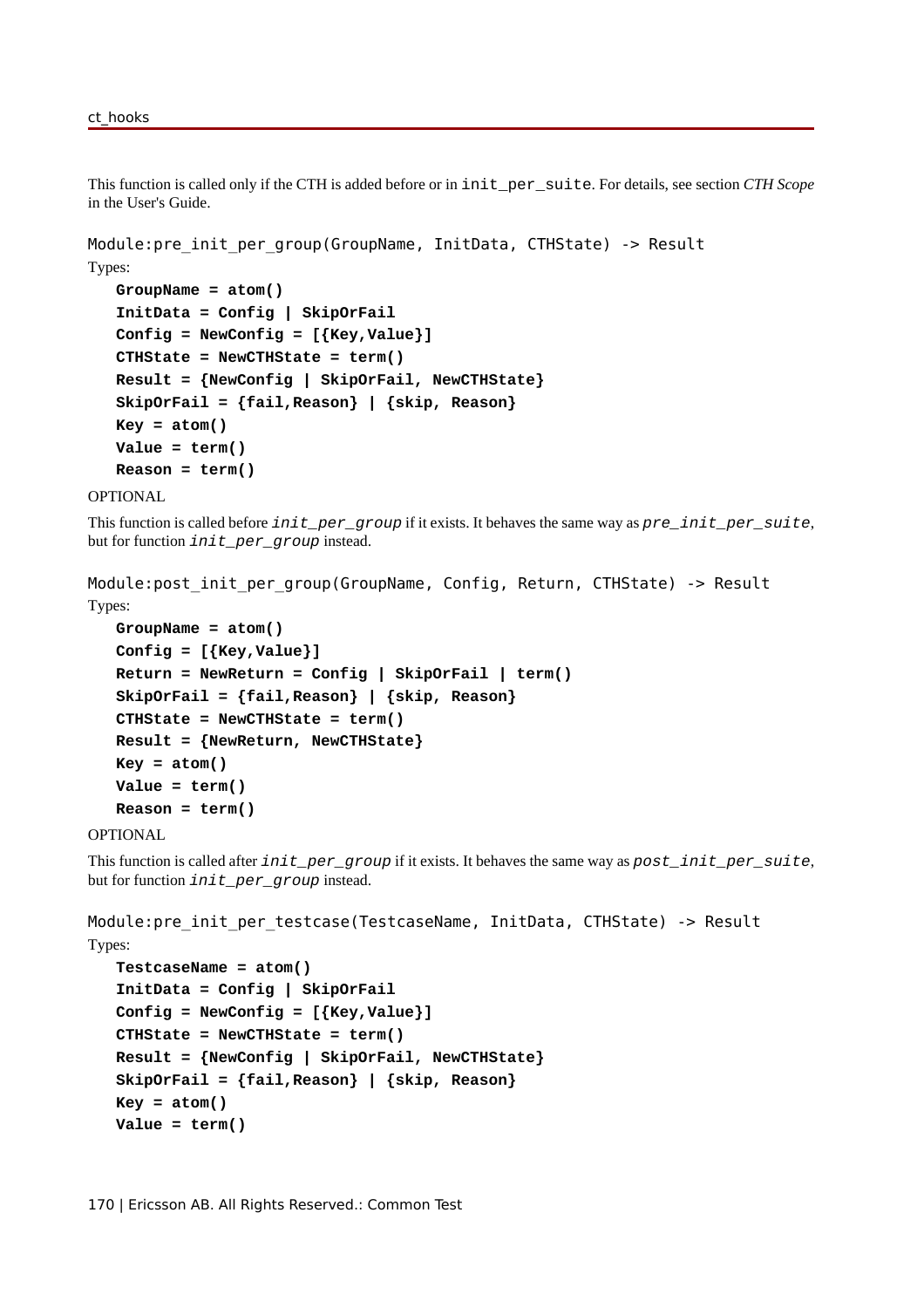```
Reason = term()
```
This function is called before *init\_per\_testcase* if it exists. It behaves the same way as pre\_init\_per\_suite, but for function init\_per\_testcase instead.

CTHs cannot be added here right now. That feature may be added in a later release, but it would right now break backwards compatibility.

```
Module:post init per testcase(TestcaseName, Config, Return, CTHState) ->
Result
```
Types:

```
TestcaseName = atom()
Config = [{Key,Value}]
Return = NewReturn = Config | SkipOrFail | term()
SkipOrFail = {fail,Reason} | {skip, Reason}
CTHState = NewCTHState = term()
Result = {NewReturn, NewCTHState}
Key = atom()
Value = term()
Reason = term()
```
#### OPTIONAL

This function is called after *init\_per\_testcase* if it exists. It behaves the same way as post init per suite, but for function init per testcase instead.

Module:pre end per testcase(TestcaseName, InitData, CTHState) -> Result Types:

```
TestcaseName = atom()
InitData = Config
Config = NewConfig = [{Key,Value}]
CTHState = NewCTHState = term()
Result = {NewConfig, NewCTHState}
Key = atom()
Value = term()
Reason = term()
```
#### **OPTIONAL**

This function is called before end\_per\_testcase if it exists. It behaves the same way as pre\_end\_per\_suite, but for function end\_per\_testcase instead.

This function can not change the result of the test case by returning skip or fail tuples, but it may insert items in Config that can be read in end per testcase/2 or in post end per testcase/4.

```
Module: post end per testcase(TestcaseName, Config, Return, CTHState) ->
Result
```
Types:

**TestcaseName = atom()**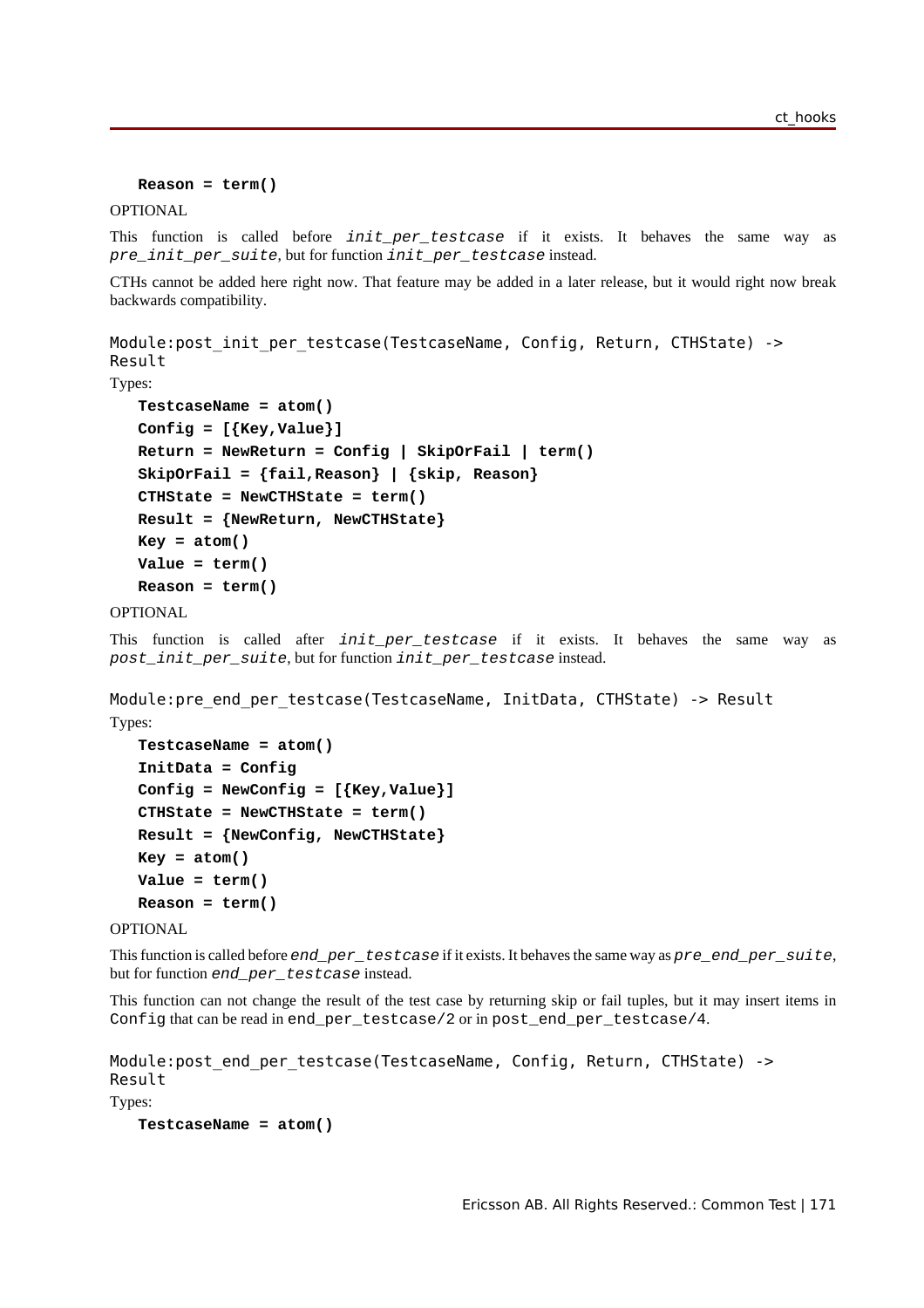```
Config = [{Key,Value}]
Return = NewReturn = Config | SkipOrFail | term()
SkipOrFail = {fail,Reason} | {skip, Reason}
CTHState = NewCTHState = term()
Result = {NewReturn, NewCTHState}
Key = atom()
Value = term()
Reason = term()
```
This function is called after end\_per\_testcase if it exists. It behaves the same way as post\_end\_per\_suite, but for function end\_per\_testcase instead.

Module:pre end per group(GroupName, EndData, CTHState) -> Result

```
Types:
```

```
GroupName = atom()
EndData = Config | SkipOrFail
Config = NewConfig = [{Key,Value}]
CTHState = NewCTHState = term()
Result = {NewConfig | SkipOrFail, NewCTHState}
SkipOrFail = {fail,Reason} | {skip, Reason}
Key = atom()
Value = term()
Reason = term()
```
### **OPTIONAL**

This function is called before end\_per\_group if it exists. It behaves the same way as pre\_init\_per\_suite, but for function end\_per\_group instead.

```
Module: post end per group(GroupName, Config, Return, CTHState) -> Result
Types:
```

```
GroupName = atom()
Config = [{Key,Value}]
Return = NewReturn = Config | SkipOrFail | term()
SkipOrFail = {fail,Reason} | {skip, Reason}
CTHState = NewCTHState = term()
Result = {NewReturn, NewCTHState}
Key = atom()
Value = term()
Reason = term()
```
### **OPTIONAL**

This function is called after end\_per\_group if it exists. It behaves the same way as post\_init\_per\_suite, but for function *end\_per\_group* instead.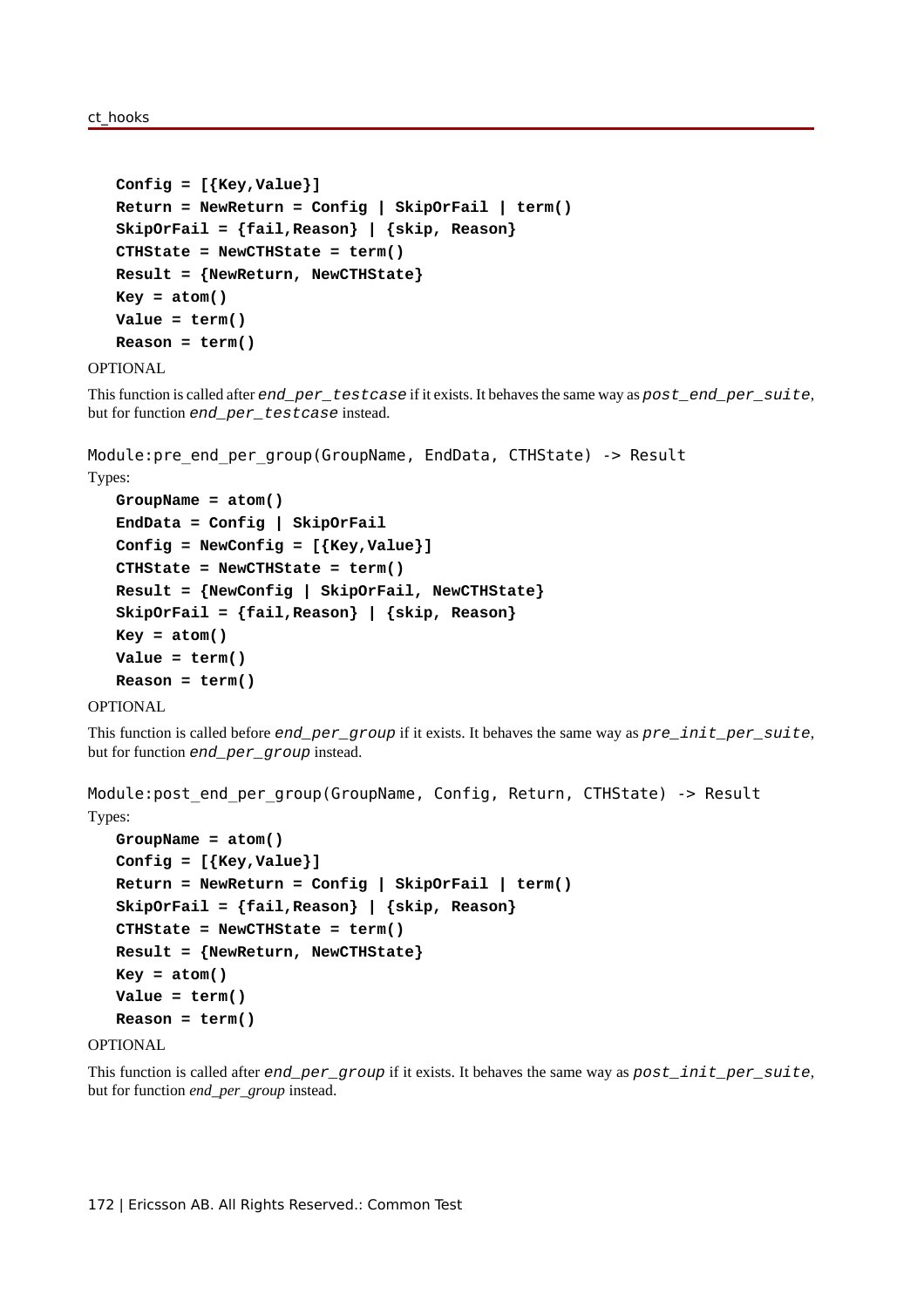```
Module:pre end per suite(SuiteName, EndData, CTHState) -> Result
Types:
   SuiteName = atom()
   EndData = Config | SkipOrFail
   Config = NewConfig = [{Key,Value}]
   CTHState = NewCTHState = term()
   Result = {NewConfig | SkipOrFail, NewCTHState}
   SkipOrFail = {fail,Reason} | {skip, Reason}
   Key = atom()
   Value = term()
   Reason = term()
```
This function is called before end\_per\_suite if it exists. It behaves the same way as  $pre\_init\_per\_suit$ , but for function end\_per\_suite instead.

```
Module: post end per suite(SuiteName, Config, Return, CTHState) -> Result
Types:
```

```
SuiteName = atom()
Config = [{Key,Value}]
Return = NewReturn = Config | SkipOrFail | term()
SkipOrFail = {fail,Reason} | {skip, Reason}
CTHState = NewCTHState = term()
Result = {NewReturn, NewCTHState}
Key = atom()
Value = term()
Reason = term()
```
### OPTIONAL

This function is called after end\_per\_suite if it exists. It behaves the same way as post\_init\_per\_suite, but for function end\_per\_suite instead.

```
Module: on tc fail(TestName, Reason, CTHState) -> NewCTHState
```

```
Types:
```

```
TestName = init_per_suite | end_per_suite | {init_per_group,GroupName} |
{end_per_group,GroupName} | {FuncName,GroupName} | FuncName
FuncName = atom()
GroupName = atom()
Reason = term()
CTHState = NewCTHState = term()
```
#### OPTIONAL

This function is called whenever a test case (or configuration function) fails. It is called after the post function is called for the failed test case, that is:

- If init\_per\_suite fails, this function is called after post\_init\_per\_suite.
- If a test case fails, this funcion is called after post end per testcase.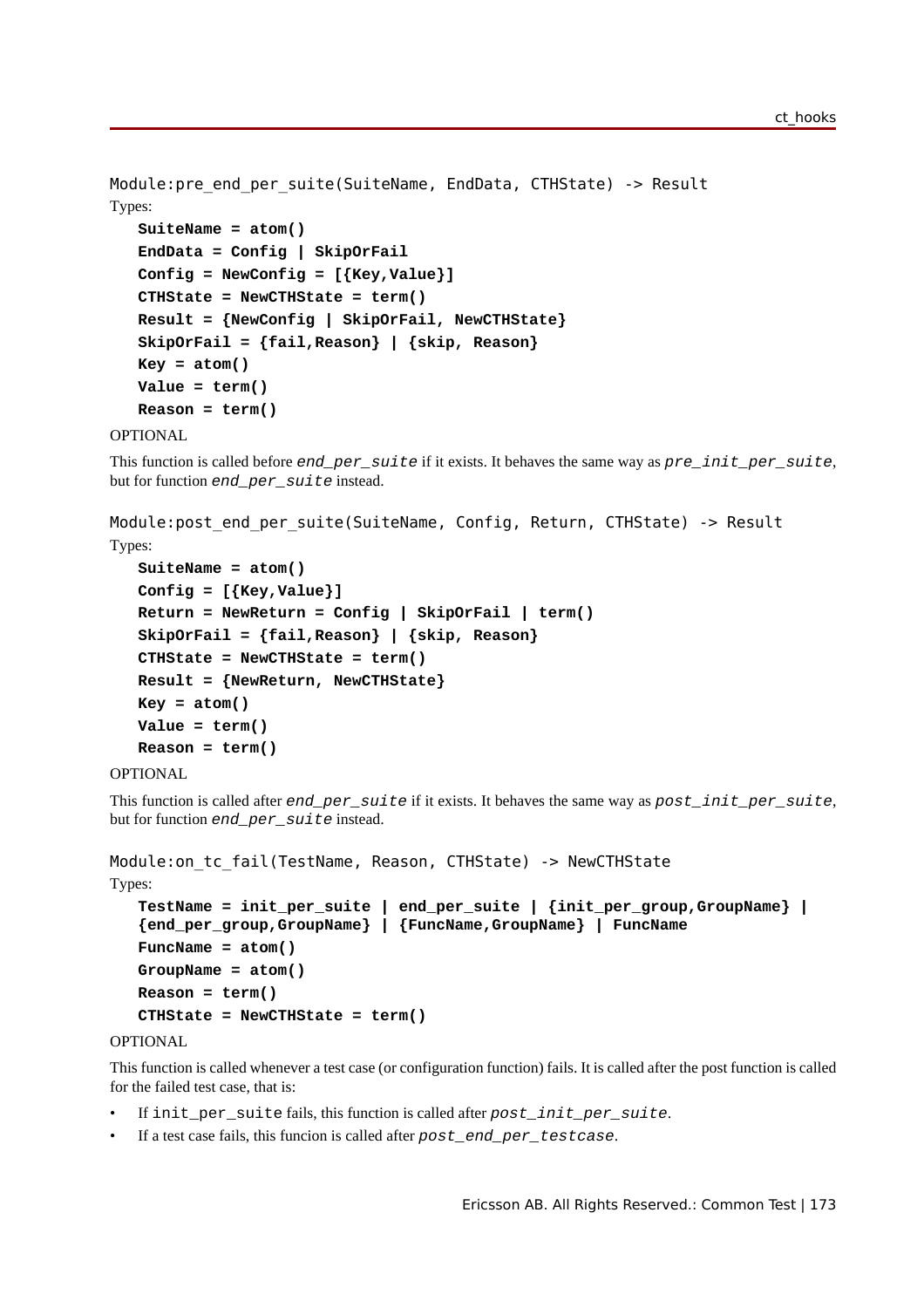If the failed test case belongs to a test case group, the first argument is a tuple  $\{$  FuncName, GroupName $\}$ , otherwise only the function name.

The data that comes with Reason follows the same format as  $FailReason$  in event  $tc\_done$ . For details, see section *Event Handling* in the User's Guide.

```
Module: on tc skip(TestName, Reason, CTHState) -> NewCTHState
Types:
   TestName = init_per_suite | end_per_suite | {init_per_group,GroupName} |
   {end_per_group,GroupName} | {FuncName,GroupName} | FuncName
   FuncName = atom()
   GroupName = atom()
   Reason = {tc_auto_skip | tc_user_skip, term()}
   CTHState = NewCTHState = term()
```
#### **OPTIONAL**

This function is called whenever a test case (or configuration function) is skipped. It is called after the post function is called for the skipped test case, that is:

- If init\_per\_group is skipped, this function is called after post\_init\_per\_group.
- If a test case is skipped, this function is called after post\_end\_per\_testcase.

If the skipped test case belongs to a test case group, the first argument is a tuple  $\{FuncName\}$ , otherwise only the function name.

The data that comes with Reason follows the same format as events  $tc_auto\_skip$  and  $tc_user\_skip$  For details, see section *Event Handling* in the User's Guide.

```
Module:terminate(CTHState)
Types:
   CTHState = term()
OPTIONAL
This function is called at the end of a CTH scope.
```

```
Module:id(Opts) -> Id
Types:
   Opts = term()
   Id = term()
```
#### OPTIONAL

The Id identifies a CTH instance uniquely. If two CTHs return the same Id, the second CTH is ignored and subsequent calls to the CTH are only made to the first instance. For details, see section *Installing a CTH* in the User's Guide.

This function is *not* to have any side effects, as it can be called multiple times by Common Test.

If not implemented, the CTH acts as if this function returned a call to make  $\text{ref}/0$ .